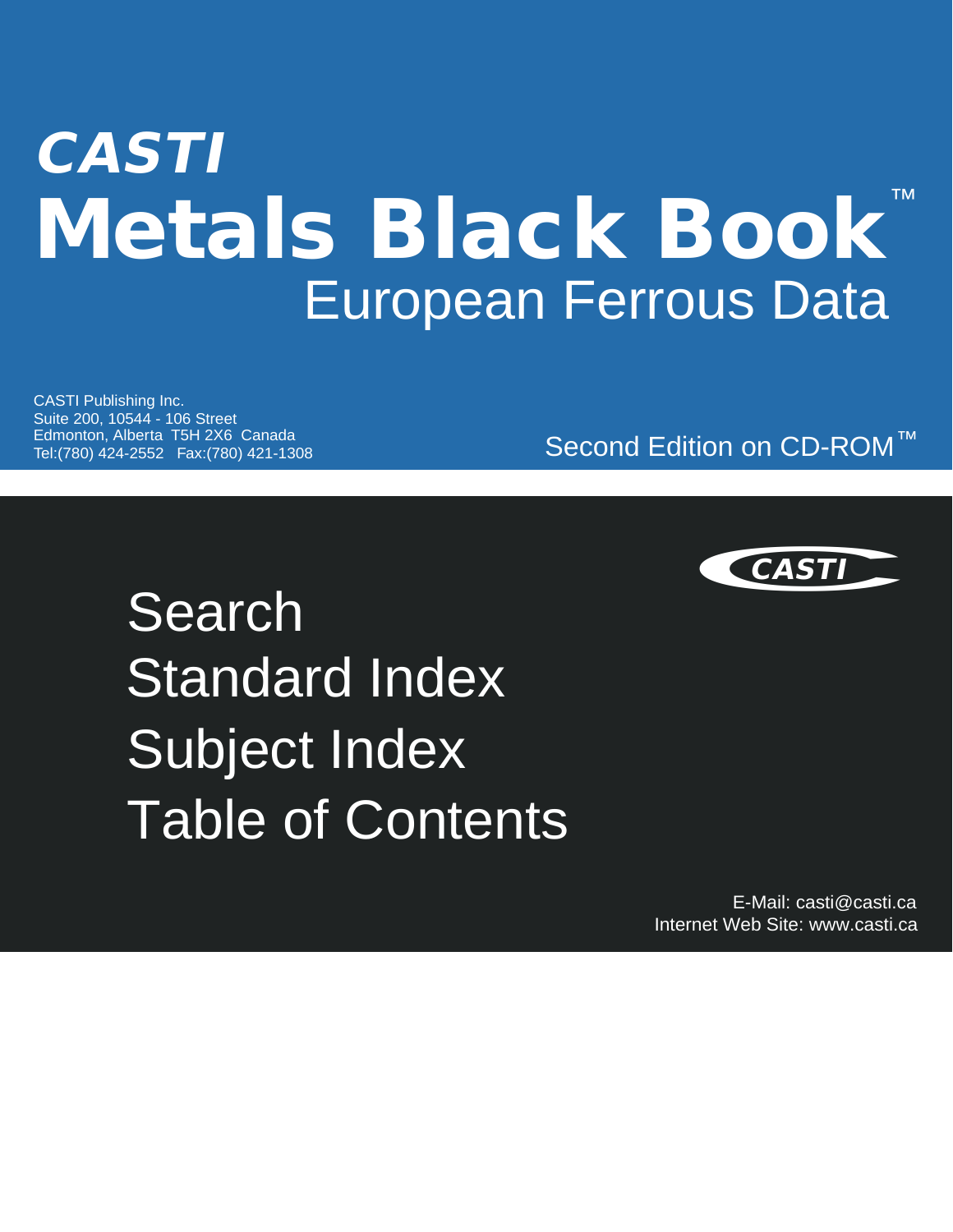## **CASTI METALS BLACK BOOK**™ **European Ferrous Data**

**Second Edition** 

## **CASTI Metals Data Book Series**™

**Published By:** 

**CASTI**

Published By:<br>
CASTI<br>
CASTI<br>
CASTI Publishing Inc.<br>
Suite 200, 10544 - 106 Stree **CASTI Publishing Inc.**  Suite 200, 10544 - 106 Street Edmonton, Alberta, T5H 2X6, Canada Tel: (780) 424-2552 Fax: (780) 421-1308 [E-Mail: casti@casti.ca](mailto:casti@casti.ca)  [Internet Web Site: http://www.casti.ca](http://www.casti.ca) 

> ISBN 1-894038-74-6 Printed in Canada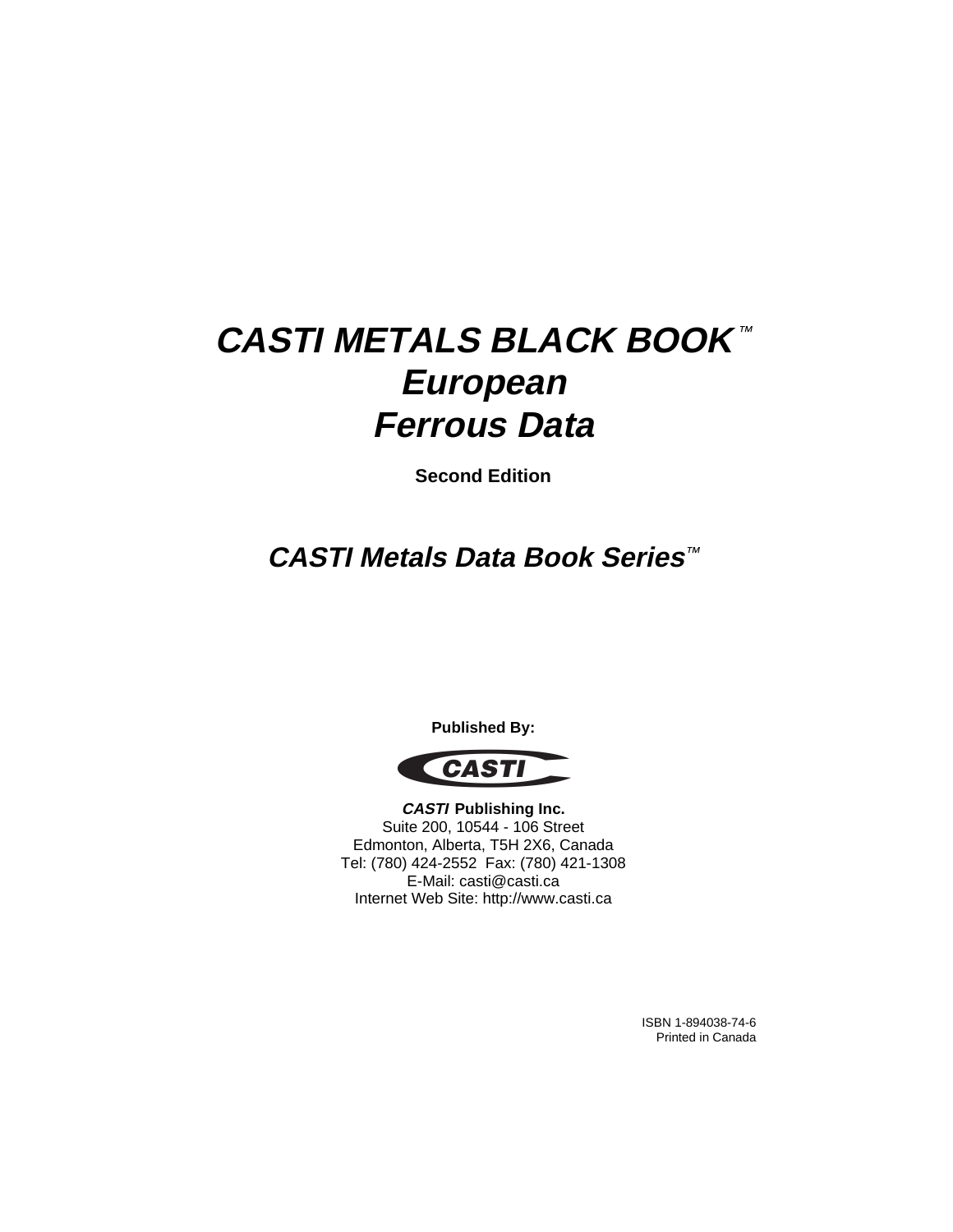National Library of Canada Cataloguing in Publication Data

Bringas, John E., 1953- CASTI metals black book : European ferrous data

 (CASTI metals data book series) Includes some text in French, Spanish and German. ISBN 1-894038-74-6 (pbk.).--ISBN 1-894038-75-4 (CD-ROM)

 1. Iron alloys--Metallurgy--Handbooks, manuals, etc. 2. Steel alloys--Metallurgy--Tables. I. Wayman, Michael L. (Michael Lash), 1943- II. Title. III. Series. TA464.B74 2002 669'.1 C2002-910848-9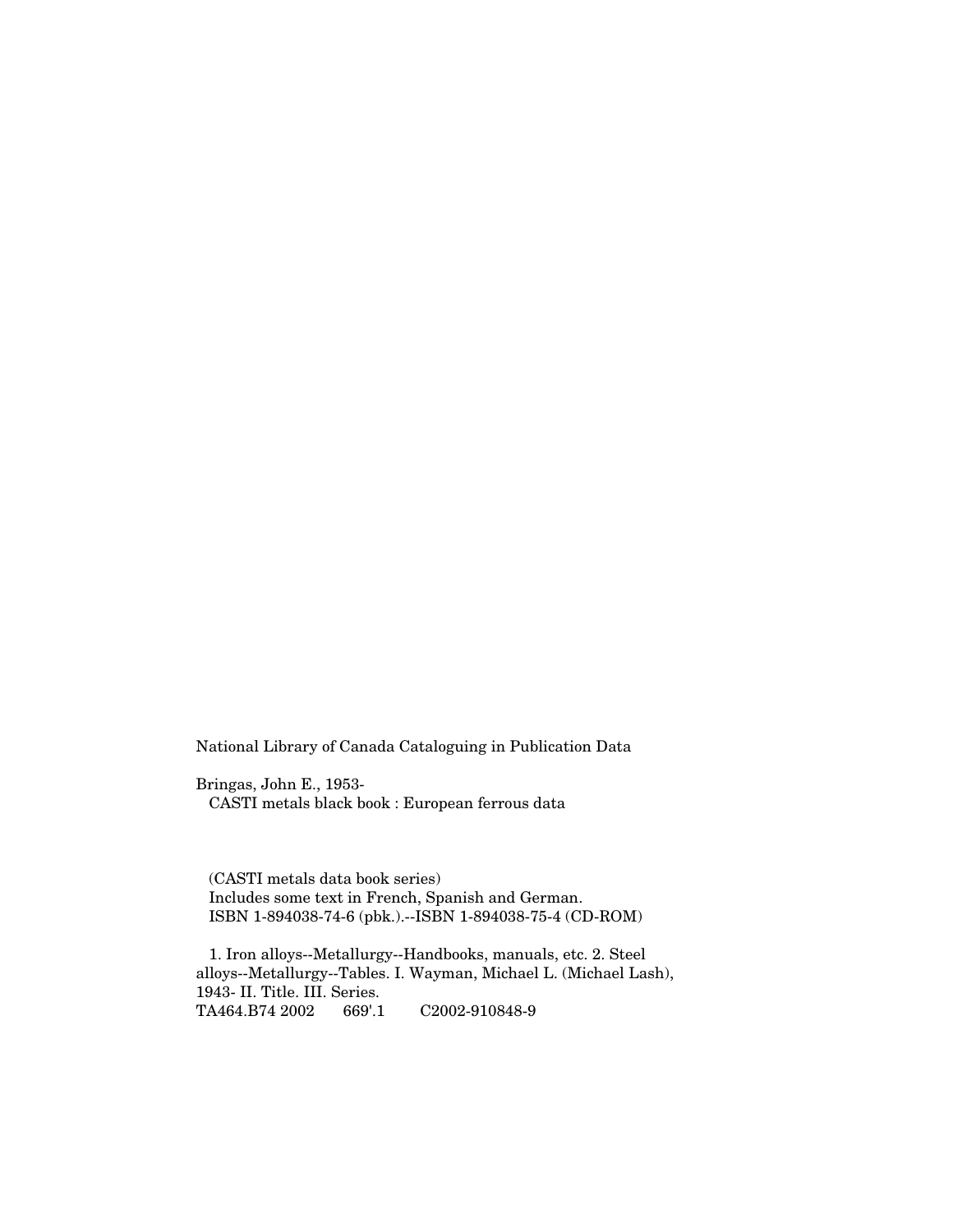### **Important Notice**

The material presented herein has been prepared for the general information of the reader and should not be used or relied upon for specific applications without first securing competent technical advice. Nor should it be used as a replacement for current complete engineering standards. In fact, it is highly recommended that current engineering standards be reviewed in detail prior to any decision-making. See the list of standards organizations, technical societies and associations in Appendix 6, many of which prepare engineering standards, to acquire the appropriate metal standards or specifications.

While the material in this book was compiled with great effort and is believed to be technically correct, *CASTI* Publishing Inc. and its staff do not represent or warrant its suitability for any general or specific use and assume no liability or responsibility of any kind in connection with the information herein.

Nothing in this book shall be construed as a defense against any alleged infringement of letters of patents, copyright, or trademark, or as defense against liability for such infringement.

> First printing of Second Edition, January 2003 ISBN 1-894038-74-6 Copyright © 2000, 2001, 2002, 2003

All rights reserved. No part of this book covered by the copyright hereon may be reproduced or used in any form or by any means - graphic, electronic, or mechanical, including photocopying, recording, taping, or information storage and retrieval systems without the written permission of the publisher.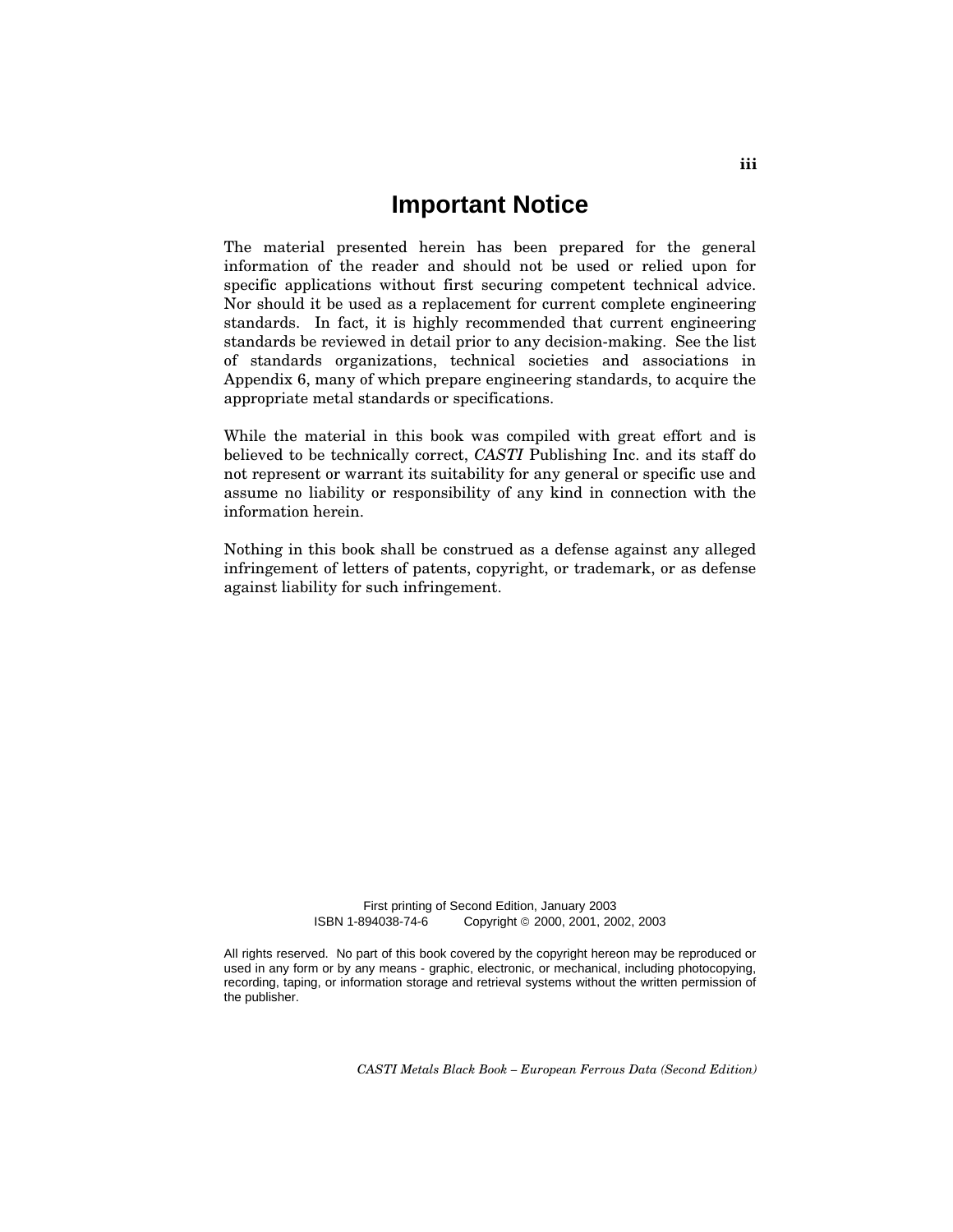### **CASTI Publications**

#### **CASTI Metals Data Book Series™**

*CASTI* Metals Black Book™ - North American Ferrous Data *CASTI* Metals Black Book™ - European Ferrous Data *CASTI* Metals Red Book™ - Nonferrous Metals *CASTI* Metals Blue Book™ - Welding Filler Metals

#### **CASTI Guidebook Series™**

Volume 1 *CASTI* Guidebook to ASME Section II, B31.1 & B31.3 - Materials Index Volume 2 *CASTI* Guidebook to ASME Section IX - Welding Qualifications Volume 3 *CASTI* Guidebook to ASME B31.3 - Process Piping Volume 4 *CASTI* Guidebook to ASME Section VIII Div. 1 - Pressure Vessels Volume 5 Plant Project Engineering Guidebook: for Mechanical & Civil Engineers Volume 6 2001 ASME Section VIII and 2002 Addenda Code Revisions Explained - Div. 1 & 2 and Selected Code Cases

#### **CASTI Corrosion Series™**

Volume 1 Handbook of Cladding Technology Volume 2 Handbook of Stainless Steels & Nickel Alloys Volume 3 Handbook of Corrosion in Soils Volume 4 Corrosion Control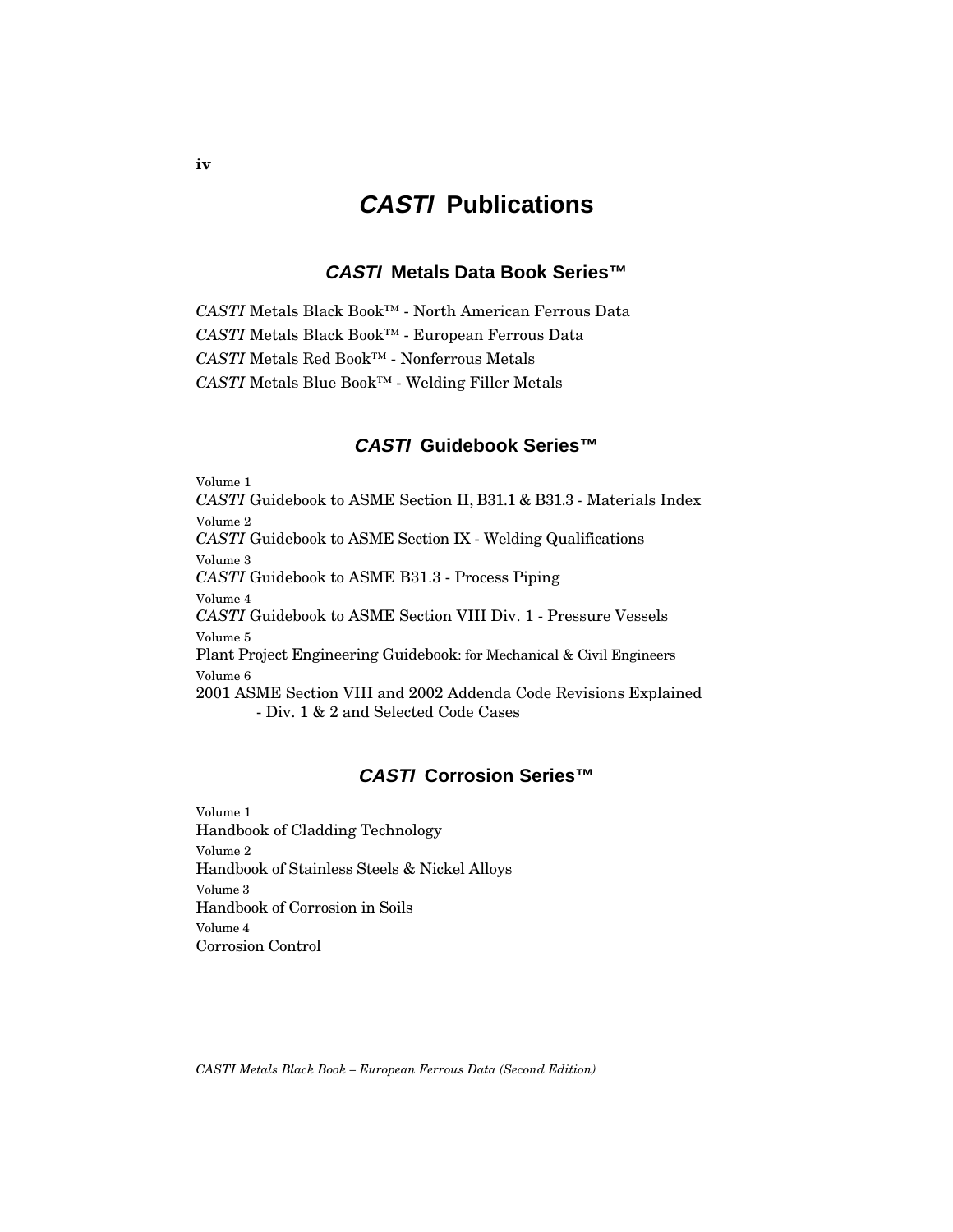#### **Acknowledgments**

*CASTI* Publishing Inc. gratefully acknowledges the assistance of John F. Grubb and Joseph Chivinsky, Allegheny Ludlum Steel, for their technical review of parts of the metallurgy section. A special thank you is extended to Christine Doyle, who entered all the data in the book with care and diligence, and to Denise Lamy and Michael Ling who checked the data and formatted the book. These acknowledgments cannot, however, adequately express the publisher's appreciation and gratitude for their valued assistance.

#### **Authors**

Metallurgy chapters 1 and 2 were co-authored by Michael L. Wayman, Ph.D., P.Eng., Professor of Metallurgy, University of Alberta, Edmonton, Alberta, Canada, and John E. Bringas, P.Eng., Publisher and Metallurgical Engineer, *CASTI* Publishing Inc. Metallurgy chapters 3 to 5 were written solely by Michael L. Wayman, Ph.D., P.Eng.

The French definitions and the glossary of French, Spanish and German metallurgical terms, chapter 6, were translated by Denise Lamy, M.Sc., P.Eng. The Spanish terms in the glossary were reviewed and edited by Ana Benz, M.Sc., P.Eng. and the German terms were reviewed and edited by Richard Witzke, M.Sc., P.Eng.

The metals data section was researched, compiled and edited by John E. Bringas, P.Eng.

#### **Dedication**

*CASTI Metals Black Book™* - European Ferrous Data is dedicated to my mother, Mary Bringas, and her parents, my grandparents, Luigi and Regina Zorzit; whose dream they shared of having their son and grandson become an engineer, and my honour to have accomplished their dream.

Additionally this book is dedicated to the memory of my first metallurgy teacher, Mr. George Chirgwin, W.D. Lowe Technical School, Windsor, Ontario. Not only did Mr. Chirgwin encourage me to study metallurgy, but his unique way of teaching influenced me to also teach the wondrous science of metals.

John E. Bringas, P.Eng. Edmonton, Alberta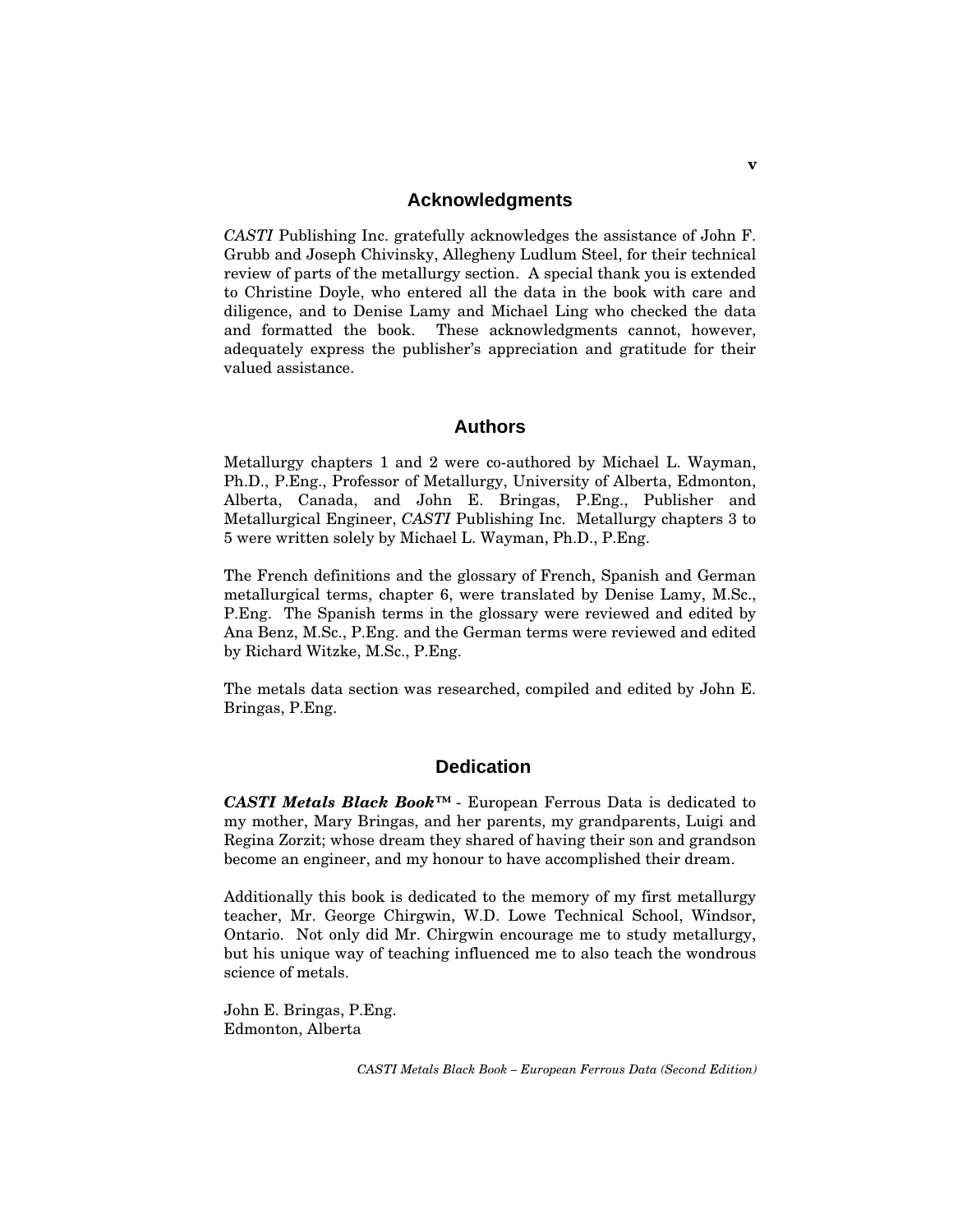#### **We Would Like To Hear From You**

Our mission at the *CASTI* Group of Companies is to provide the latest technical information to engineers, scientists, technologists, technicians, inspectors, and other technical hungry people. We strive to be your choice to find technical information in print, on CD-ROM, on the web and beyond.

*CASTI Metals Black Book*™ - European Ferrous Data, First Edition, is the fourth book published in the *CASTI Metals Data Book Series*™. It contains almost 800 pages with more than 600,000 pieces of practical metals data. Since accurate data entry of more than 600,000 numbers and letters is contingent on normal human error, we extend our apologies for any errors that may have occurred. However, should you find errors, we encourage you to inform us so that we may keep our commitment to the continuing quality of the *CASTI Metals Data Book Series*™.

If you have any comments or suggestions we would like to hear from you:

*CASTI* Publishing Inc. Suite 200, 10544 - 106 Street Edmonton, Alberta, T5H 2X6 Canada tel: (780) 424-2552 fax: (780) 421-1308 [e-mail: casti@casti.ca](mailto:casti@casti.ca) 

#### **Browse Through Our Books Online**

Through our electronic bookstore you can view the lite versions of all *CASTI* books, which contain the table of contents and selected pages from each chapter. You can find our home page at [http://www.casti.ca.](http://www.casti.ca) 

#### **CASTI Engineering and Scientific Web Portal**

The *CASTI* Group of Companies has launched an information-packed Engineering and Scientific Web Portal containing thousands of technical web site links in a fully searchable database and grouped within specific categories. This web portal also contains many links to free engineering software and technical articles. We invite you to our engineering and scientific web portal at [http://www.casti.ca.](http://www.casti.ca)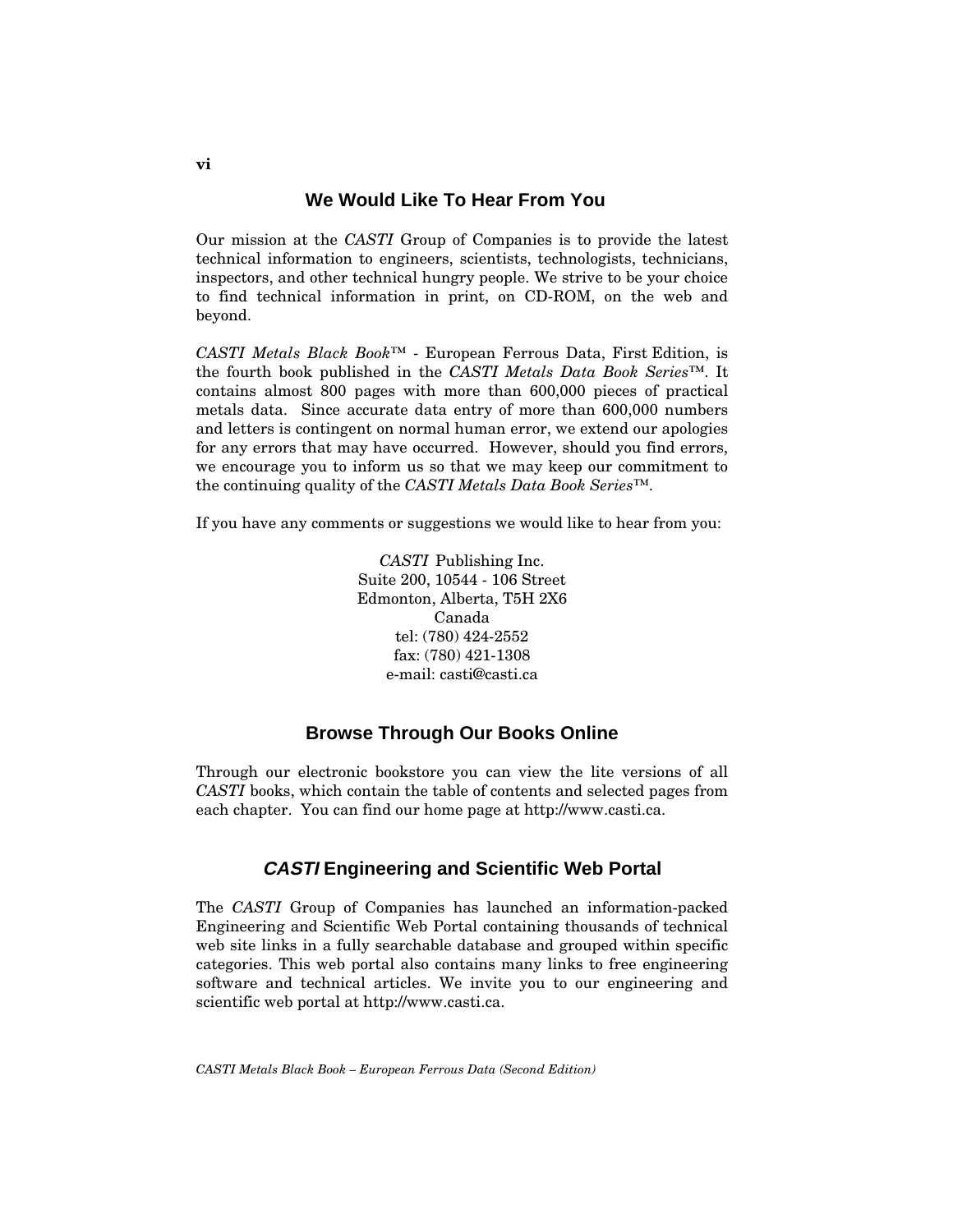## <span id="page-7-0"></span>**Contents**

| 1              | European Standard Steel Designation System             |     |
|----------------|--------------------------------------------------------|-----|
| $\overline{2}$ | Introduction to the Metallurgy of Ferrous Materials    | 13  |
| 3              | Wrought Non Alloy & Alloy Steel Metallurgy             | 59  |
| 4              | Cast Steel Metallurgy                                  | 63  |
| 5              | Cast Iron Metallurgy                                   | 65  |
| 6              | Metallurgical Terms:                                   |     |
|                | Definitions in English & French                        | 83  |
|                | Glossary arranged by English, Spanish, German & French | 136 |
|                | Glossary arranged by French, English, Spanish & German | 151 |
|                | Glossary arranged by Spanish, English, French & German | 166 |
|                | Glossary arranged by German, English, French & Spanish | 181 |

#### **SECTION II METALS DATA**

| 7  | European (EN) Ferrous Specification Designations and Titles | 197 |
|----|-------------------------------------------------------------|-----|
|    | (in English, French, German)                                |     |
| 8  | Cast Irons:                                                 | 221 |
|    | <b>Mechanical Properties</b>                                |     |
| 9  | Castings - Non Alloy & Alloy Steels:                        | 225 |
|    | Physical Properties, Chemical Compositions, and             |     |
|    | <b>Mechanical Properties</b>                                |     |
| 10 | Structural Steels - Non Alloy & Alloy Steels:               | 233 |
|    | <b>Chemical Compositions and Mechanical Properties</b>      |     |
|    | 11 General Purpose Steels - Non Alloy Steels:               | 253 |
|    | <b>Chemical Compositions and Mechanical Properties</b>      |     |
| 12 | Special Purpose Steels - Non Alloy & Alloy Steels:          | 265 |
|    | Chemical Compositions, Mechanical Properties,               |     |
|    | Heat Treatment Data and Hardness Requirements               |     |
|    | 13 Free-Cutting Steels:                                     | 317 |
|    | Chemical Compositions, Mechanical Properties and            |     |
|    | Heat Treatment Data                                         |     |
|    | 14 Forgings - Non Alloy & Alloy Steels:                     | 323 |
|    | <b>Chemical Compositions and Mechanical Properties</b>      |     |
|    | 15 Pressure Vessels Steels - Non Alloy & Alloy Steels:      | 333 |
|    | Chemical Compositions, Mechanical Properties,               |     |
|    | <b>Heat Treatment Data and Selected Properties</b>          |     |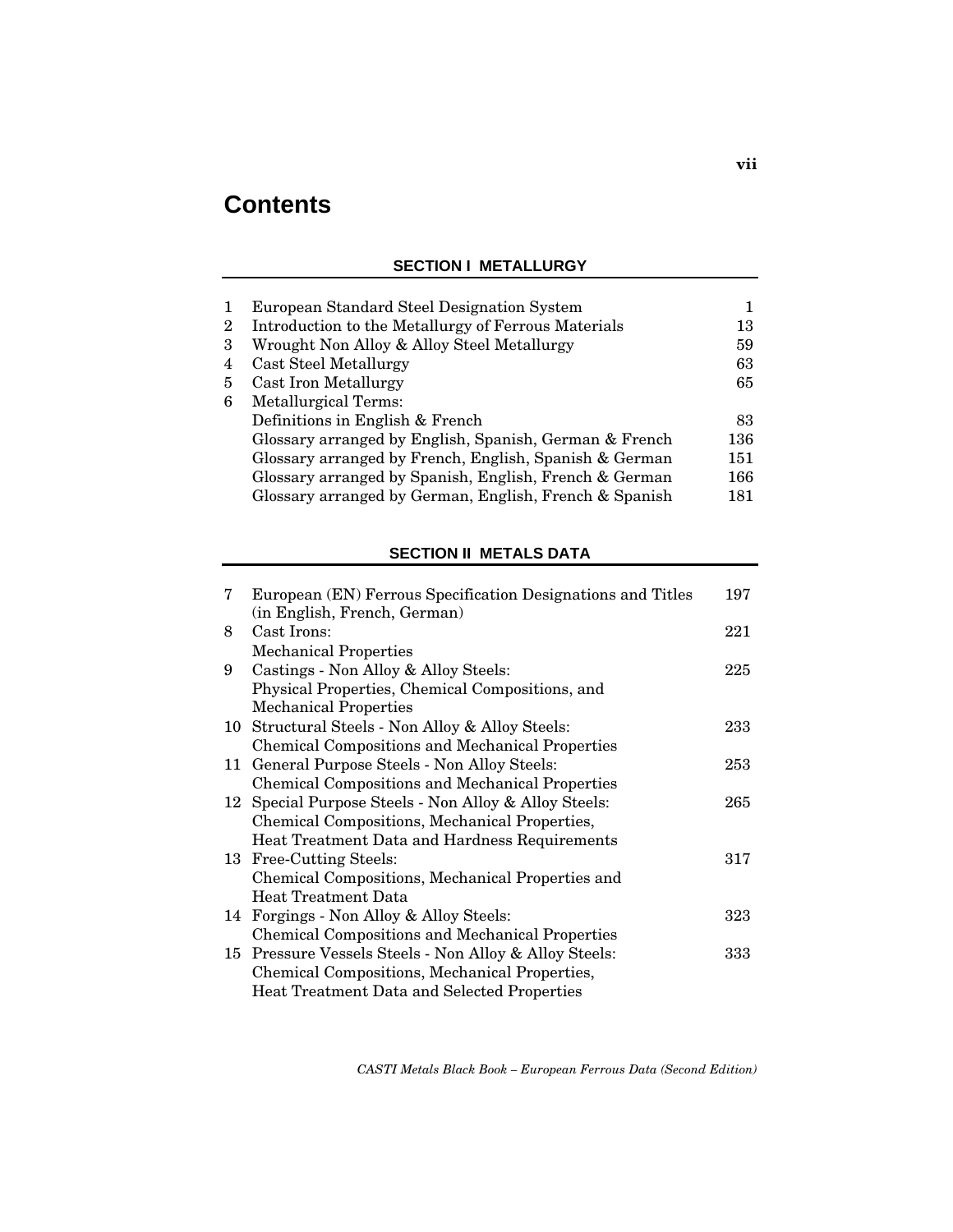**SECTION II METALS DATA (Continued)** 

|    |                                                            | 363 |
|----|------------------------------------------------------------|-----|
|    | 16 Pipe - Non Alloy & Alloy Steels:                        |     |
|    | Chemical Compositions, Mechanical Properties and           |     |
|    | <b>Selected Properties</b>                                 |     |
|    | 17 Tool Steels:                                            | 373 |
|    | <b>Chemical Compositions and Selected Properties</b>       |     |
|    | 18 Castings - Stainless Steels:                            | 381 |
|    | Chemical Compositions, Mechanical Properties,              |     |
|    | Heat Treatment Data and Physical Properties                |     |
|    | 19 Wrought Products - Stainless Steels:                    | 397 |
|    | Chemical Compositions, Mechanical Properties, Physical     |     |
|    | Properties, and Selected Properties                        |     |
|    | 20 DIN Steel Names, Steel Numbers, Related Specifications, | 477 |
|    | and Titles                                                 |     |
|    | 21 Corresponding Former National Designation               | 671 |
| 22 | Euronorms with Corresponding National Standards            | 689 |
| 23 | International Cross References:                            | 693 |
|    | Carbon & Alloy Steels                                      |     |
|    | 24 International Cross References:                         | 711 |
|    | Castings                                                   |     |
|    | 25 International Cross References:                         | 729 |
|    | Forgings                                                   |     |
|    | 26 International Cross References:                         | 743 |
|    | <b>Wrought Stainless Steels</b>                            |     |

#### **SECTION III APPENDICES & ALLOY INDEX**

| Appendix 1     | Hardness Conversion Tables                    | 757 |
|----------------|-----------------------------------------------|-----|
| Appendix 2     | <b>SI Unit Conversions</b>                    | 767 |
| Appendix 3     | Decimal Equivalents of Fractions,             | 773 |
|                | Sheet Metal Gage Conversions,                 |     |
|                | and Wire Gage Conversions                     |     |
| Appendix 4     | Periodic Table                                | 779 |
| Appendix 5     | <b>Physical Properties of the Elements</b>    | 781 |
| Appendix 6     | CASTI Engineering and Scientific Web Portal - | 787 |
|                | <b>Selected Links</b>                         |     |
| Standard Index |                                               |     |
| Subject Index  |                                               |     |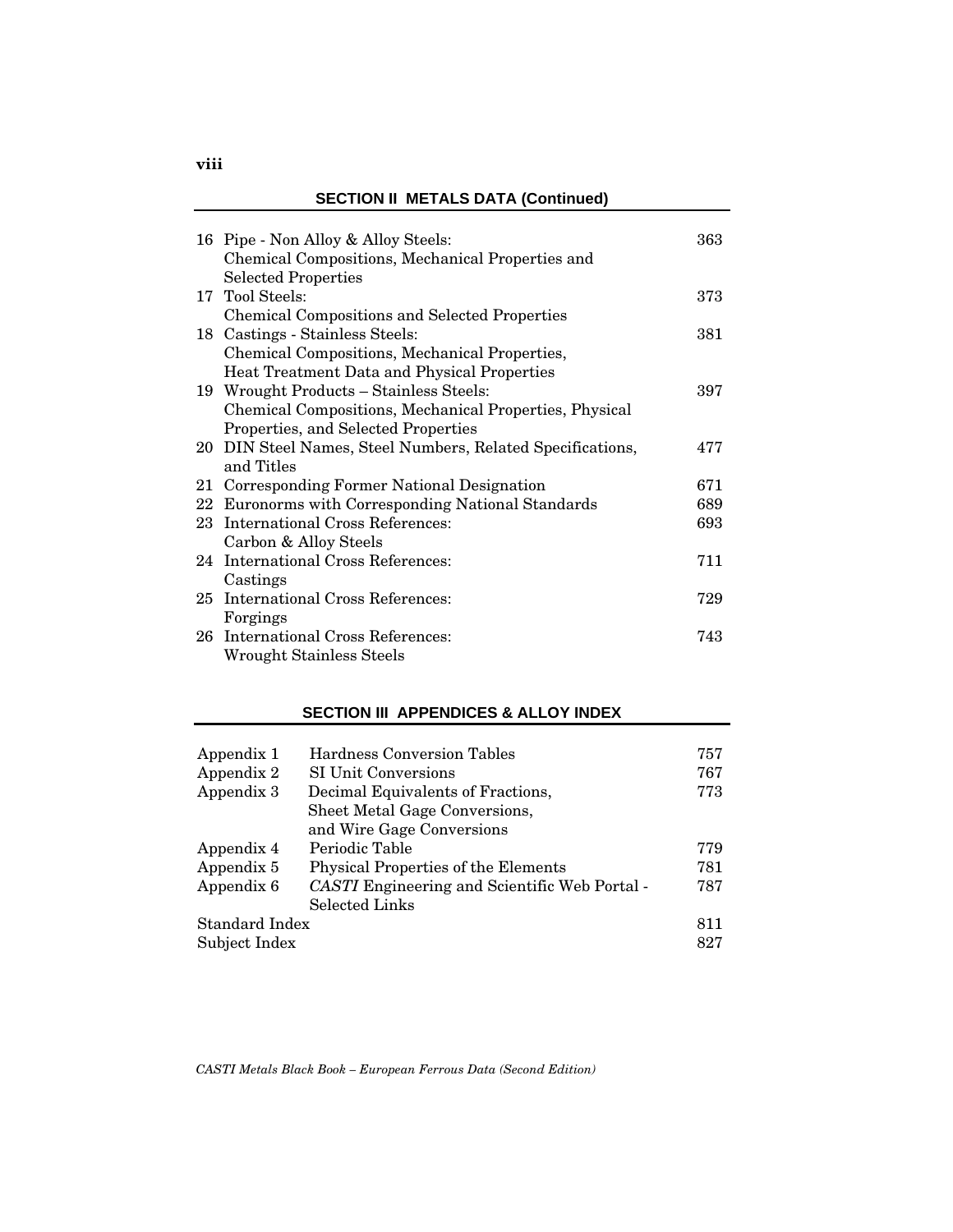## **Chapter 1**

## <span id="page-9-0"></span>*EUROPEAN STANDARD STEEL DESIGNATION SYSTEM*

#### **European Standardization of Iron and Steel**

#### **History**

Common markets demand common standards. This time-honoured concept continues to be reaffirmed. When the European Coal and Steel Community (ECSC) was founded in 1951, its administrative body quickly discovered that before the ECSC Treaty could be ratified internationally, the relevant terminology had to be standardized first. For instance, Article 60 of the Treaty requires that steel manufacturers publish their price lists and conditions of sale for their products. At first glance, not a difficult requirement to comply with. It soon became apparent, however, that products of the same type were not comparable, as they were being produced in accordance with different national technical delivery conditions. As a result, the Coordinating Commission for the Nomenclature of Iron and Steel Products (COCOR) was created two years after the foundation of ECSC.

Each member country of ECSC was entitled to send a delegation to COCOR, consisting of a representative of that country's national standards committee, as well as steel manufacturers and users. In turn, COCOR formed working groups comprising representatives of the national standards committees who were to deal with specific steel types and products.

In the course of the next 30 years, COCOR and its working groups compiled a comprehensive body of standards on steel that not only included terminology standards, but also the EURONORMs, harmonized standards on dimensions, quality and testing of steel. Nevertheless, ECSC member countries were not obliged to adopt the EURONORMs since, in many cases, different specifications were still in force at the national level.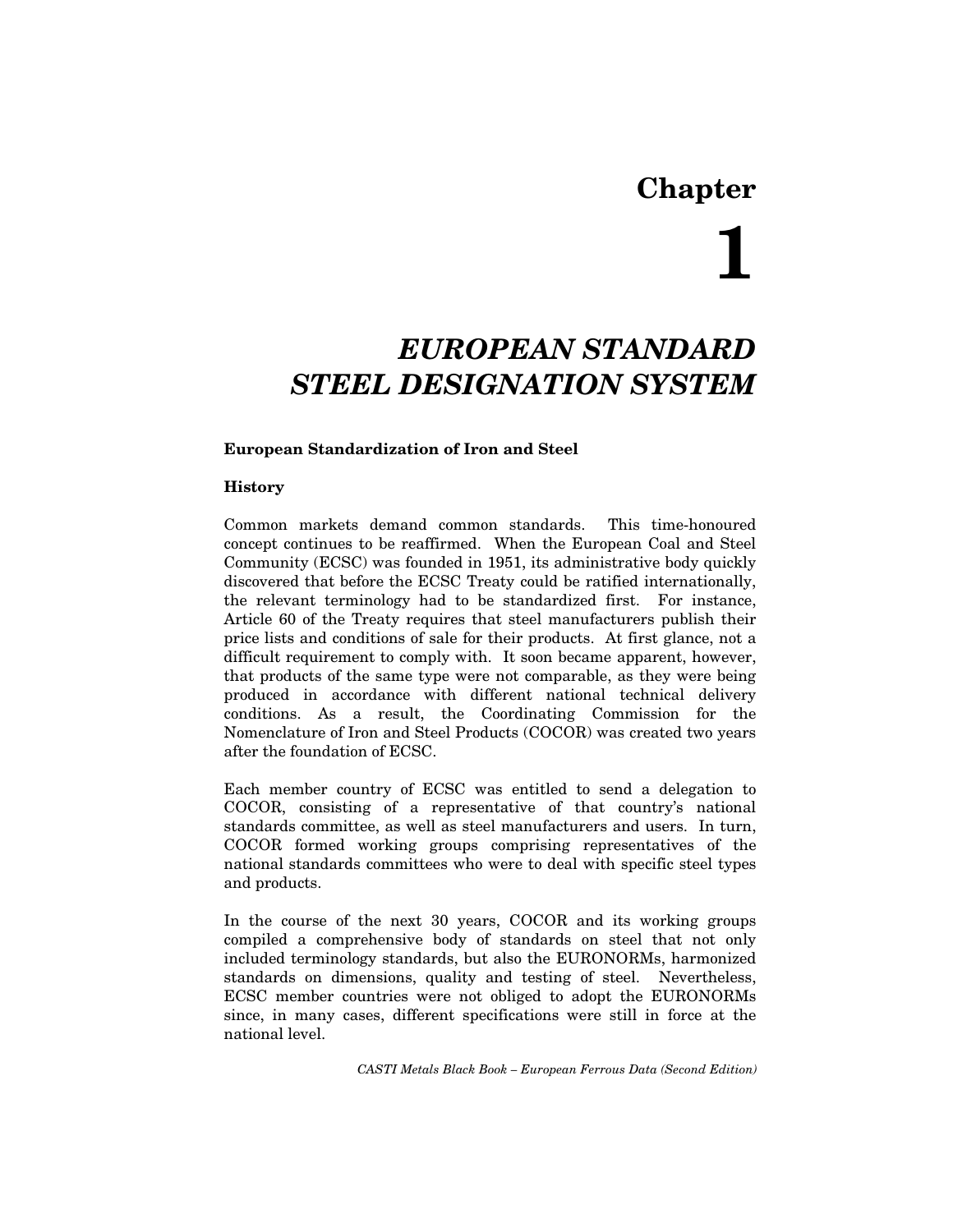#### **2 European Standard Steel Designation System** Chapter 1

At about the same time (the beginning of the 1960s), the European Committee for Standardization (CEN) and the European Committee for Electrotechnical Standardization (CENELEC) were established by the national standards bodies within the European Economic Committee (EEC) and the European Free Trade Association (EFTA). Still today, the member countries of CEN and CENELEC are obliged to adopt the European Standards (ENs) published by these two organizations as national standards.

In its Council Resolution of 7 May 1985, the European Community put forth a 'new approach to the technical harmonization of standards' stating that future EC Directives are to be restricted to 'essential safety requirements'. These minimum requirements are to be implemented at the national level by the European national standards bodies.

In response to this 'New Approach', the responsibility for the standardization of iron and steel was given to the newly-established European Committee for Iron and Steel Standardization (ECISS).

#### **Organization and Procedures of ECISS**

ECISS is not an independent legal entity, but rather an associated body of CEN. This means that the financial support provided by the European Commission and EFTA is received through CEN.

ECISS members are mainly representatives of the iron and steel standards committees from EU and EFTA national standards bodies. Supported by CEN's Central Secretariat (CS), COCOR continues to serve in an advisory capacity.

The former EURONORM committees are now entitled 'Technical Committees' (TC), but they have retained their original functions. Tables 1 and 2 list the various TCs, together with their functions and organization.

One of the former principle activities of ECISS was the adoption of EURONORMs as ENs; unlike the procedure in the past, member countries are now required to adopt these standards – unchanged – at the national level. Today, the major responsibility of ECISS is the development of European Standards on iron and steel products. Table 3 gives an overview of the ECISS procedure for preparing new steel standards. This procedure differs from that for the preparation of EURONORMs in a number of ways: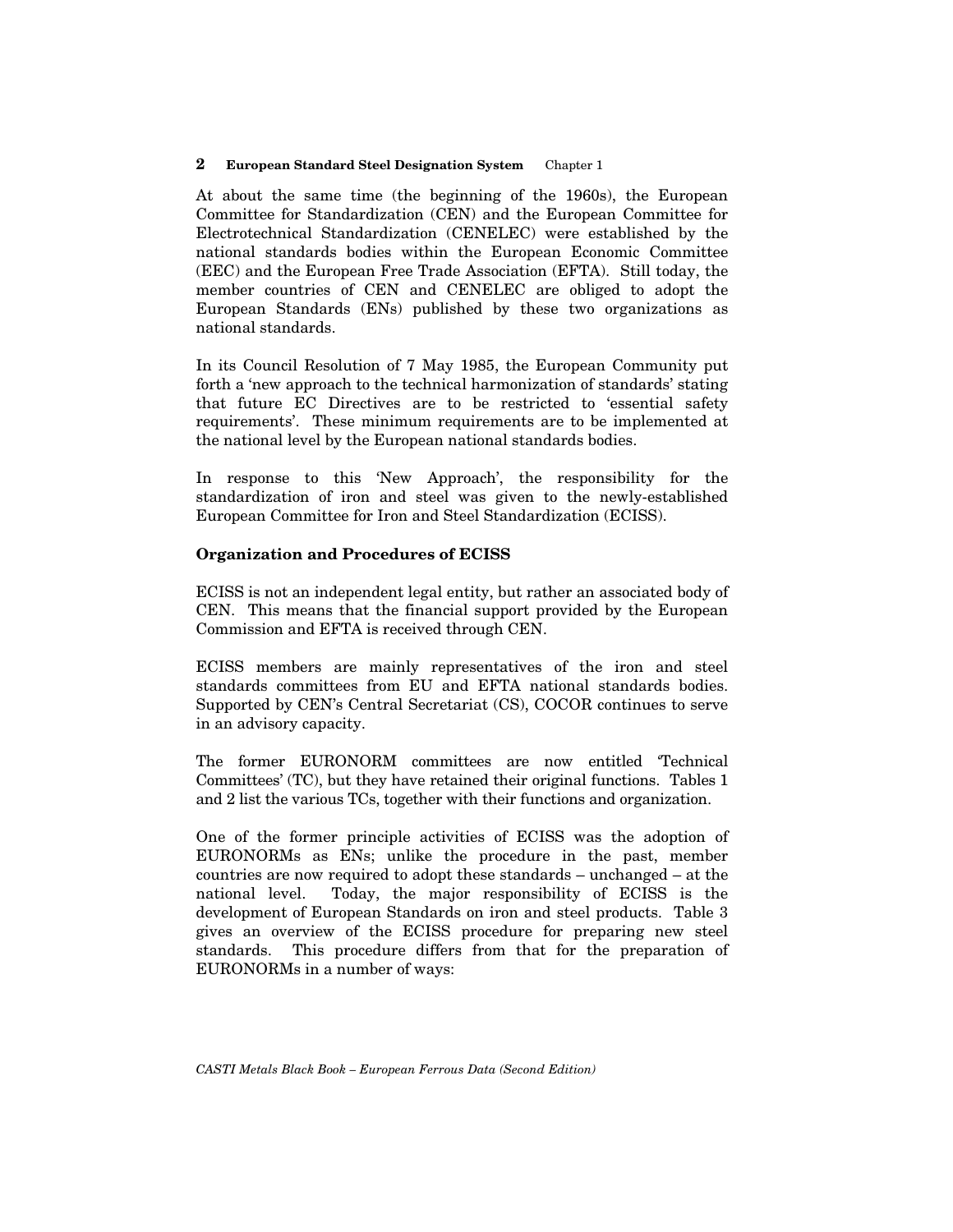by a number which is the specified minimum yield strength in N/mm2 for the smallest thickness range, while in rail steels the R is followed by the specified minimum tensile strength in N/mm2. An example is given below.

• EN 10025 S185, where the S identifies this material to be a structural steel and 185 specifies the minimum yield strength in N/mm2.

#### **Steel Names - Group 2**

Group 2 steel names are used for steels which are designated according to their chemical composition, and are further divided into four sub-groups depending on alloy content. The first sub-group consists of non alloy steels (except high speed steels) with an average manganese content less than 1 percent. These have names consisting of the letter C followed by a number which is 100 times the specified average percentage carbon content.

The second sub-group includes non alloy steels with an average manganese content equal to or greater than 1 percent, non alloy free-cutting steels, and alloy steels (except high speed steels) where the content by weight of every alloy element is less than 5 percent. For this sub-group, the name consists of a number which is 100 times the specified average percentage carbon content, followed by chemical symbols representing the alloy elements that characterize the steel (in decreasing order of the values of their contents), followed by numbers indicating the values of contents of alloy elements. These latter numbers represent, respectively, the average percentage content of the element indicated, multiplied by a factor which depends on the element, as shown in Table 1.3.

| Element                               | Factor |
|---------------------------------------|--------|
| Cr, Co, Mn, Ni, Si, W                 |        |
| Al, Be, Cu, Mo, Nb, Pb, Ta, Ti, V, Zr | 10     |

Ce, N, P, S 100  $\mathbf{B}$  1000

Table 1.3 Alloying Element Factors for Steels

The numbers referring to the different elements are rounded to the nearest integer and separated by hyphens. An example is given as follows.

• EN 10028 Part 2, 13CrMo4-5 nominally contains 0.13% C, 1% Cr, and 0.5% Mo.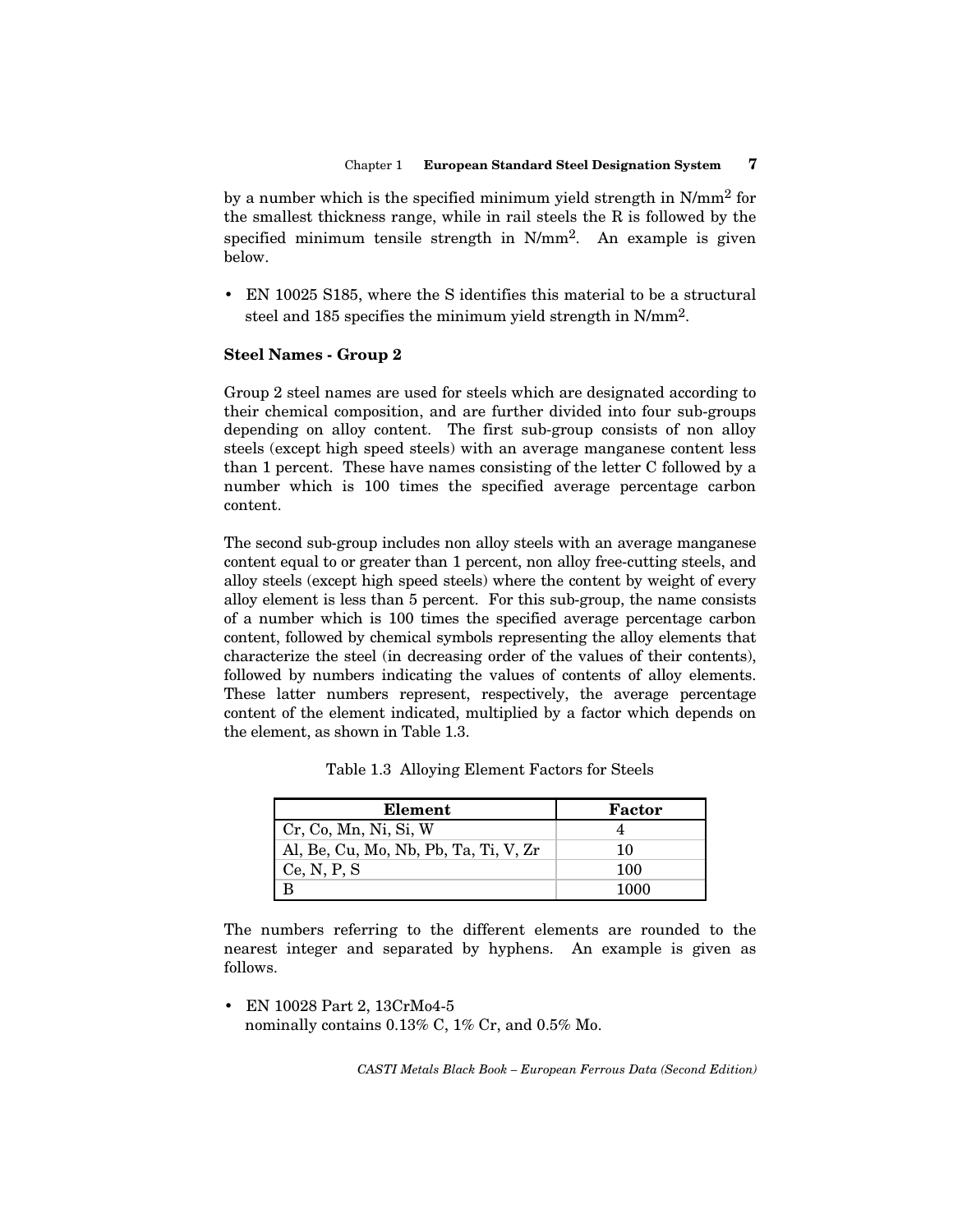#### **8 European Standard Steel Designation System** Chapter 1

The third sub-group of steel names based on chemical composition applies to alloy steels (except high speed steels) where the content by weight of at least one alloy element is greater than 5 percent. For this category, the name begins with the letter X, followed by a number which is 100 times the specified average percentage carbon content, followed by chemical symbols representing the alloying elements that characterize the steel (in decreasing order of the values of their contents), followed by numbers indicating the values of contents of these alloy elements. Here the number represent, respectively, the average percentage content of the element indicated, rounded to the nearest integer and separated by hyphens. An example is given as follows.

• EN 10088 Part 1, X2CrNi18-9 nominally contains 0.02% C, 18% Cr, and 9% Ni.

The fourth and final sub-group of steel names based on chemical composition refers to high speed steels. Here the name consists of the letters HS followed by numbers indicating the values of percentage contents of alloy elements indicated in the order tungsten, molybdenum, vanadium, cobalt. Each number represents the average percentage content of the respective element, rounded to the nearest integer, with the numbers referring to the different elements separated by hyphens.

For both Group 1 (specified by application and properties) and Group 2 (specified by composition) steels, if the name as described above is preceded by the letter G then the steel is specified to be a casting.

#### **Steel Numbers**

EN 10027 Part 2 describes the system used for assigning steel numbers, which are complementary to the steel names described above. The number consists of a fixed number of digits and is hence more suitable than the name for data processing purposes. The number is of the form 1.XXXX, where the 1. refers to steel; other numbers may be allocated in the future to other industrial materials if this numbering system is expanded. The first two digits following the "1." give the steel group number. Examples for assigning these two digits are shown in Table 1.4. It can be seen that for this purpose, steels are divided into non alloy and alloy steels, with subdivisions into base steels, quality steels and special steels, as defined in the following.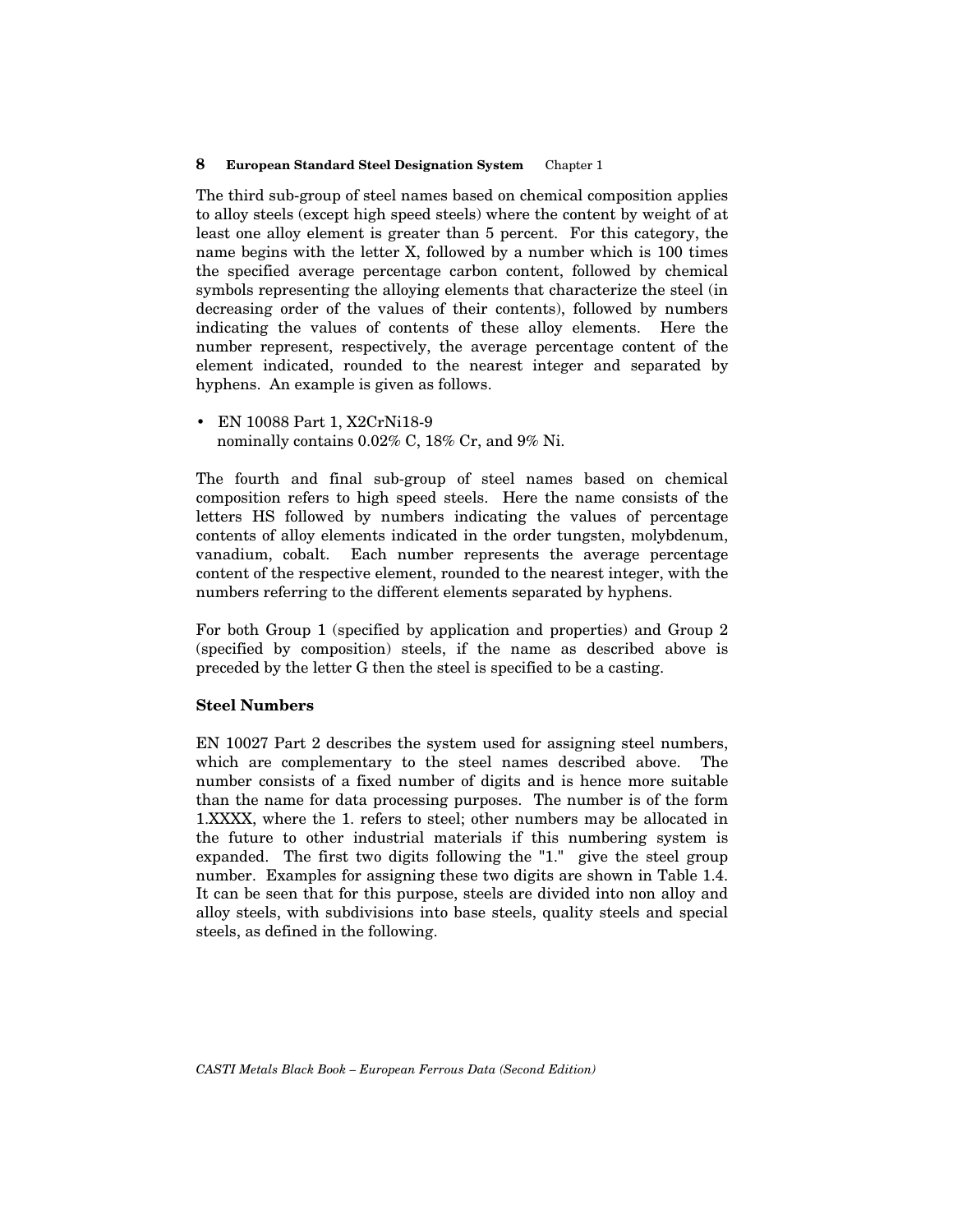#### Chapter 1 **European Standard Steel Designation System 9**

| Table 1.4 Examples of Steel Numbers |  |
|-------------------------------------|--|
|-------------------------------------|--|

| Non alloy steel       |                                                                                  |                                                                  |  |
|-----------------------|----------------------------------------------------------------------------------|------------------------------------------------------------------|--|
| Base steel            | $1.00XX$ - base steels                                                           |                                                                  |  |
| <b>Quality steels</b> | 1.01XX - general structural steels with<br>$R_m < 500 \text{ N/mm}^2$            |                                                                  |  |
| Special steels        | 1.11XX - structural, pressure vessel and engineering<br>steels with $C < 0.50\%$ |                                                                  |  |
| Alloy steels          |                                                                                  |                                                                  |  |
| <b>Quality steels</b> | 1.08XX - steels with special physical properties                                 |                                                                  |  |
| Special steels        |                                                                                  |                                                                  |  |
|                       | 1.23XX - Cr-Mo, Cr-Mo-V or<br>Tool steels<br>Mo-V steels                         |                                                                  |  |
| Miscelaneous steels   |                                                                                  | 1.35XX - bearing steels                                          |  |
|                       | Stainless and heat<br>resisting steels                                           | 1.46XX - chemical resistant<br>and high temperature Ni<br>alloys |  |
|                       | Structural, pressure<br>vessel and engineering<br>steels                         | $1.51XX$ - Mn-Si or Mn-Cr<br>steels                              |  |

The final digits in the steel number are assigned sequentially. At present only two digits are used, but provision is made for expansion to a system using four digits in the future if required by an increase in the number of steel grades.

#### **Definition and Classification of Steels - EN 10020**

#### **Non Alloy Steels**

*Steel* is the most important group of engineering materials in use today. Steel is defined by EN 10020, Definition and Classification of Steel, as:

> "a material which contains by weight more iron than any other single element, having a carbon content generally less than 2% and containing other elements. A limited number of chromium steels may contain more than 2% of carbon, but 2% is the usual dividing line between steel and casti iron."

The terms *base steels*, *quality steels* and *special steels* as used in the second and third digits of the steel number in EN 10027-2 are quality classes defined by main property or application characteristics. However,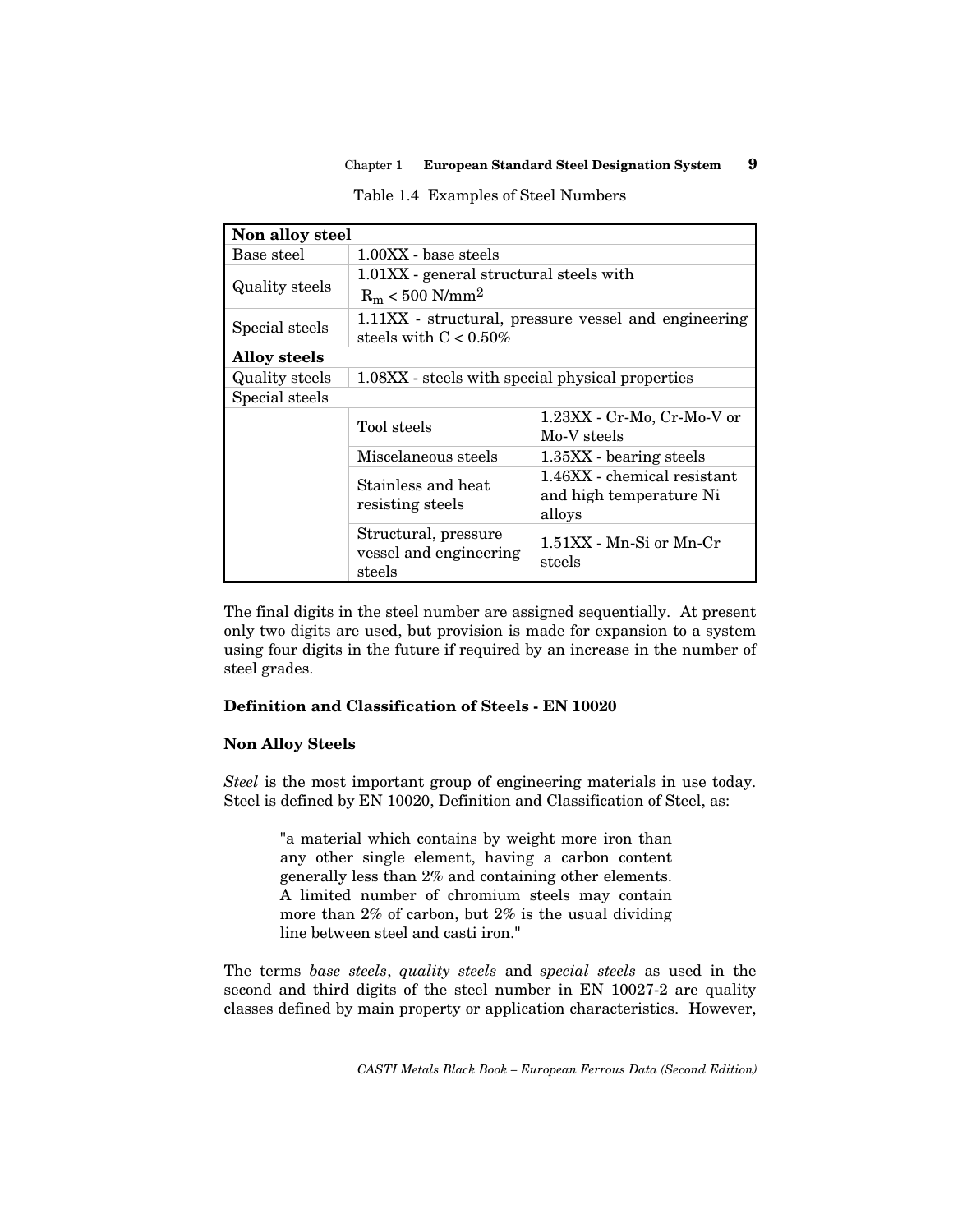## **Chapter**

## **2**

## *INTRODUCTION TO THE METALLURGY OF FERROUS MATERIALS*

#### <span id="page-14-0"></span>**Introduction**

The expression *ferrous materials* is used to mean the metallic element iron and the entire range of iron-based metallic alloys. There are a great many different ferrous materials, but they can be divided into three basic categories, namely wrought iron, steel and cast iron.

*Wrought iron*, which is no longer commercially produced, is a relatively pure iron containing non-metallic slag inclusions. Modern wrought iron products are actually made of low carbon steel.

*Steels* are iron-based alloys whose most important component element next to iron itself is carbon. The carbon contents of steels are low, usually below 1%, but the presence and amount of carbon in the steel have a major effect on its behavior in service. By far the most common type of steel is plain carbon steel, i.e. steel containing only iron and carbon plus small amounts of manganese and, usually, silicon or aluminum. The manganese, silicon and aluminum are added to compensate for the presence of the impurities sulfur, oxygen and nitrogen. Another important type of steel, the alloy steels, contain in addition to the abovementioned elements, significant quantities of such elements as chromium, nickel and molybdenum, which distinguishes them from plain carbon steels. A specialized range of alloy steels, known as stainless steels, contain a minimum of 11.5% chromium. Tool steels, the final type to be considered here, are specialized carbon or alloy steels which are capable of functioning under the demanding service conditions associated with the working and shaping of metallic and non-metallic materials into desired forms. Some steel is used in the form of steel castings, but most steel objects are mechanically worked into their final forms and are thus categorized as wrought products.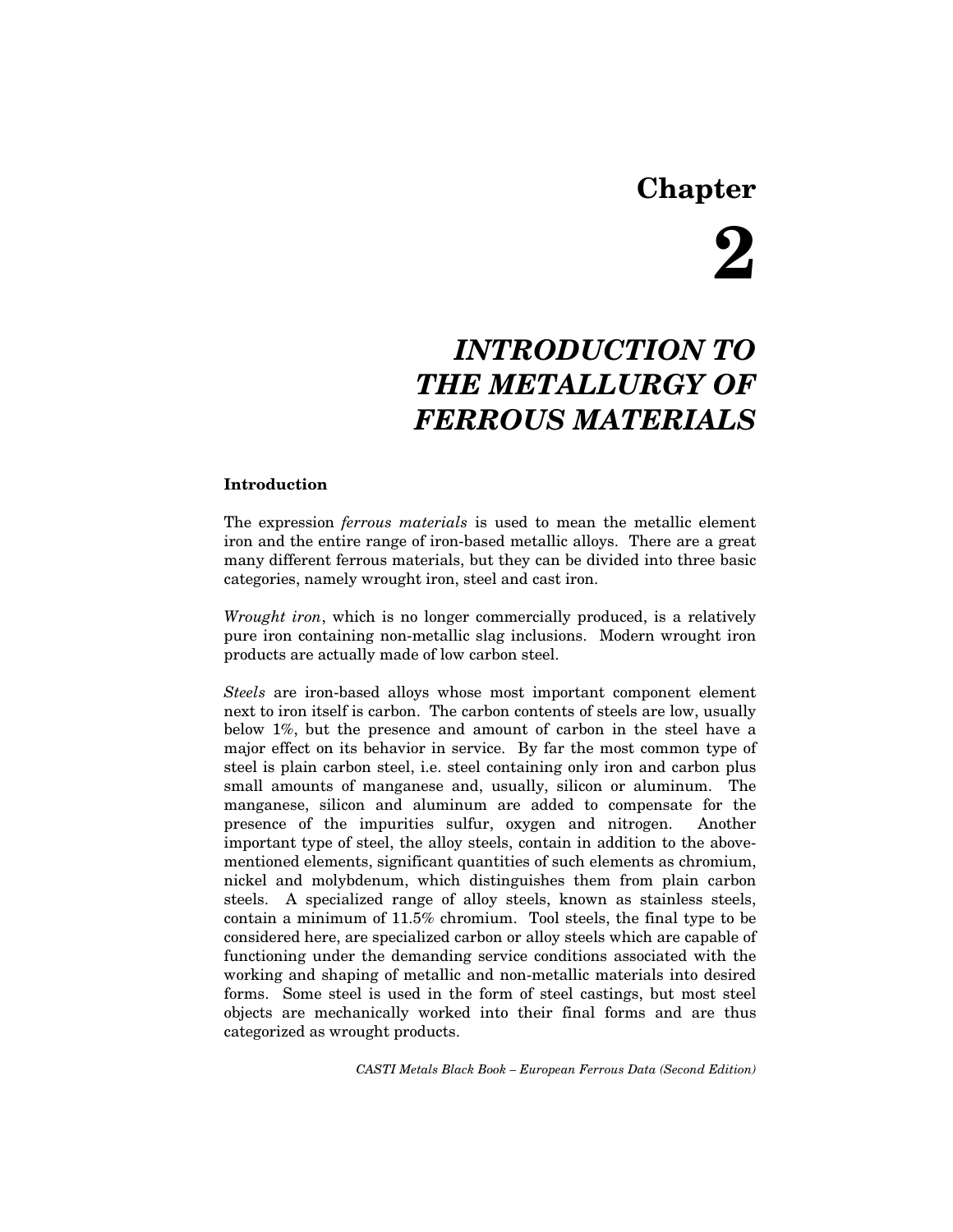#### **14 Introduction to the Metallurgy of Ferrous Materials** Chapter 2

*Cast irons* contain much higher carbon and silicon levels than steels, typically 3-5% carbon and 1-3% silicon. These comprise another category of ferrous materials, which are intended to be cast from the liquid state to the final desired shape.

Ferrous alloys dominate the world of construction materials. Their widespread applications are the result of a broad range of desirable material properties combined with favorable economics. Iron is the least expensive of all the metals and the second most abundant in nature.

This chapter supplies an introduction to the metallurgical aspects of ferrous materials, especially steels. Subsequent chapters provide data on many aspects of various ferrous materials. More details relating to the metallurgy of particular products are discussed in introductions to the sections on Carbon and Alloy Steels, Cast Steels, Cast Irons, Tool Steels and Stainless Steels.

#### **Historical Aspects**

Iron is one of the seven metals of antiquity, and is associated with the Roman god Mars and the planet of the same name. The first iron to have been used by humanity was probably meteoritic iron; this is readily identifiable because the so-called 'iron' meteorites are in fact iron-nickel alloys containing an average of about 8% nickel. Objects made from meteoritic iron are found among the archaeological artifacts left by many ancient cultures worldwide. Meteoritic iron, the metal from the sky, was used for utilitarian, decorative and ornamental purposes, and in some cases for objects with ceremonial functions.

However, most of the iron found in the archaeological record has been smelted from ores of iron, and the existence of this early material has led to the designation "Iron Age" for a particular stage of the evolution of societies, which began during the second millennium B.C. The first instances of iron smelting are not known, but it is possible that the earliest smelted iron was an inadvertent by-product of copper smelting operations. Here it was sometimes necessary to add iron oxide to the smelting furnace charge as a flux in order to lower the melting temperature of the silicate slag. Overly reducing conditions in the copper smelting furnace could have led to the subsequent reduction of metallic iron from the slag. Certainly smelted iron was in use by about 2000 B.C. and was relatively widespread by 1000 B.C. The original form in which smelted iron was used was wrought iron, a heterogeneous mixture of iron with silicate slag. Wrought iron was produced in bloomery furnaces by the solid state reduction of iron ore to metal, well below the melting temperature of iron. The product of this smelting operation was a bloom,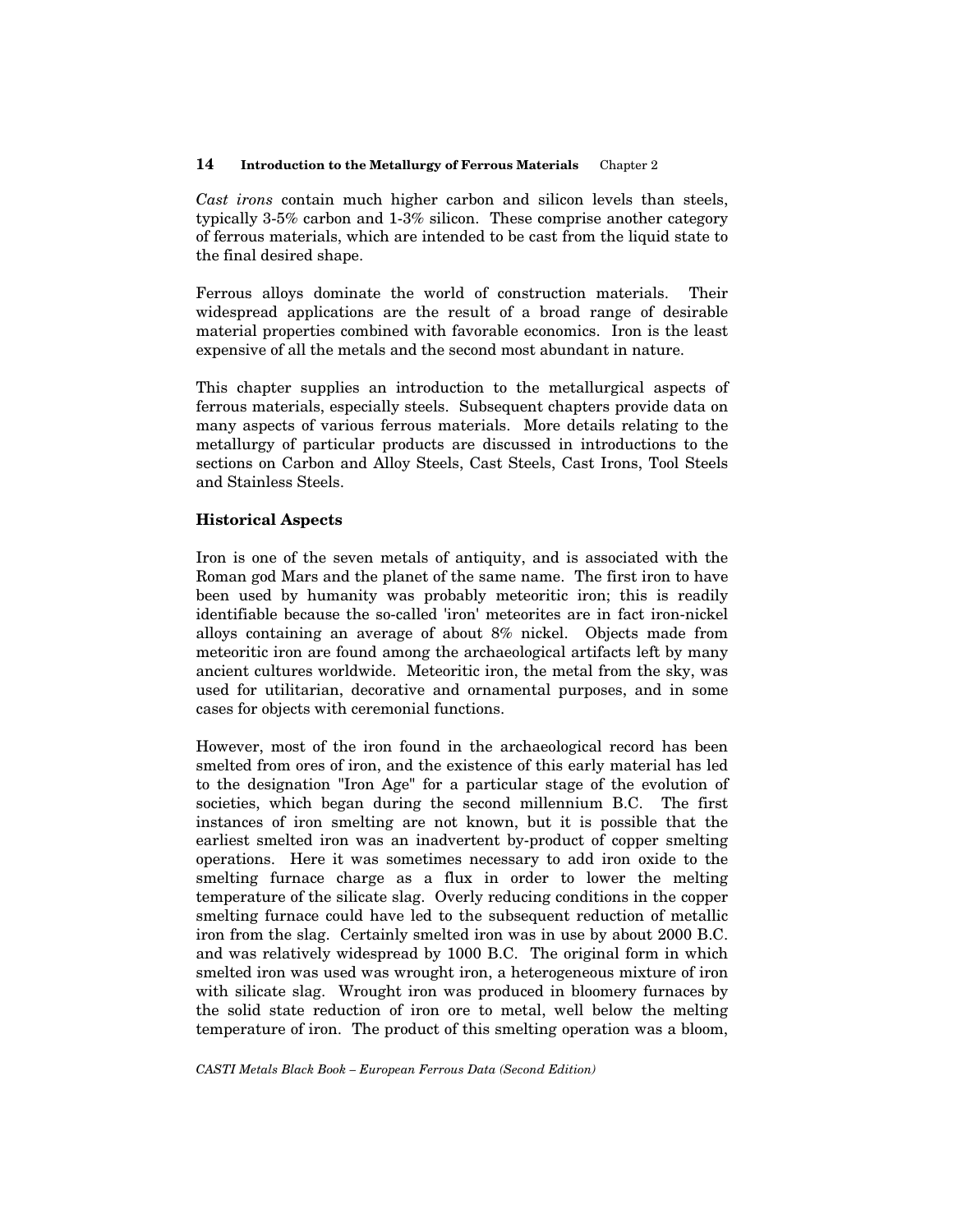#### **Heat Treating of Steel - The Effects of Carbon Content and Cooling Rate**

The heat treating of steel normally begins with heating into the austentite temperature range and allowing the pre-existing microstructure to transform fully to austenite as required by the phase diagram. This austenitizing process may be carried out in any one of a number of atmospheres including air, inert gas, vacuum or molten salt. The hot austenitic steel is then cooled at some rate ranging from rapid (e.g. thousands of degrees per second by quenching in chilled brine) to slow (e.g. as little as a few degrees per hour by furnace cooling in a hot furnace which is allowed to cool with the steel inside). It is important to remember that the cooling rate is normally not uniform throughout the cross-section of the steel object, particularly at rapid cooling rates. The inside of a thick section can only cool by conducting its heat to the surface, where it is removed into the cooling medium; this is always a relatively slow process. The consequence is that if a thick section of steel is quenched, its surface undergoes a much higher cooling rate than its center, and therefore the surface and the center can have different microstructures and properties. Furthermore there will be residual stresses in the material associated with this situation. These effects can be beneficial or detrimental to the application of the material. However in the following discussion such complications will be avoided by considering only the cooling of a thin section, where it can be assumed that the cooling rate is constant throughout the cross-section.

During cooling the austenite becomes unstable, as predicted by the phase diagram, and decomposes or transforms to form a different microstructure, the characteristics of which depend on the austenitization conditions, the carbon content and the cooling rate. There are also effects due to the presence of other alloying elements as discussed below.

A description will first be given of the effects of slow cooling of hypoeutectoid (e.g. 0.4%C) steel from the temperature range where austenite is stable. Note that a finite austenitization time is required to dissolve all pre-existing carbides and to take all carbon into solid solution; this time depends on the thickness of the steel part and is frequently specified as one hour per inch of thickness. The higher the austenitizing temperature above the  $A_3$  temperature (which for this 0.4%C steel is about 820°C or 1504°F), and the longer the time at the austenitizing temperature, the larger the austenite grain size will become. This austenite grain growth has detrimental effects on mechanical properties, so austenitization is generally carried out no more than  $60^{\circ}C$  (110 $^{\circ}F$ ) above the  $A_3$  temperature.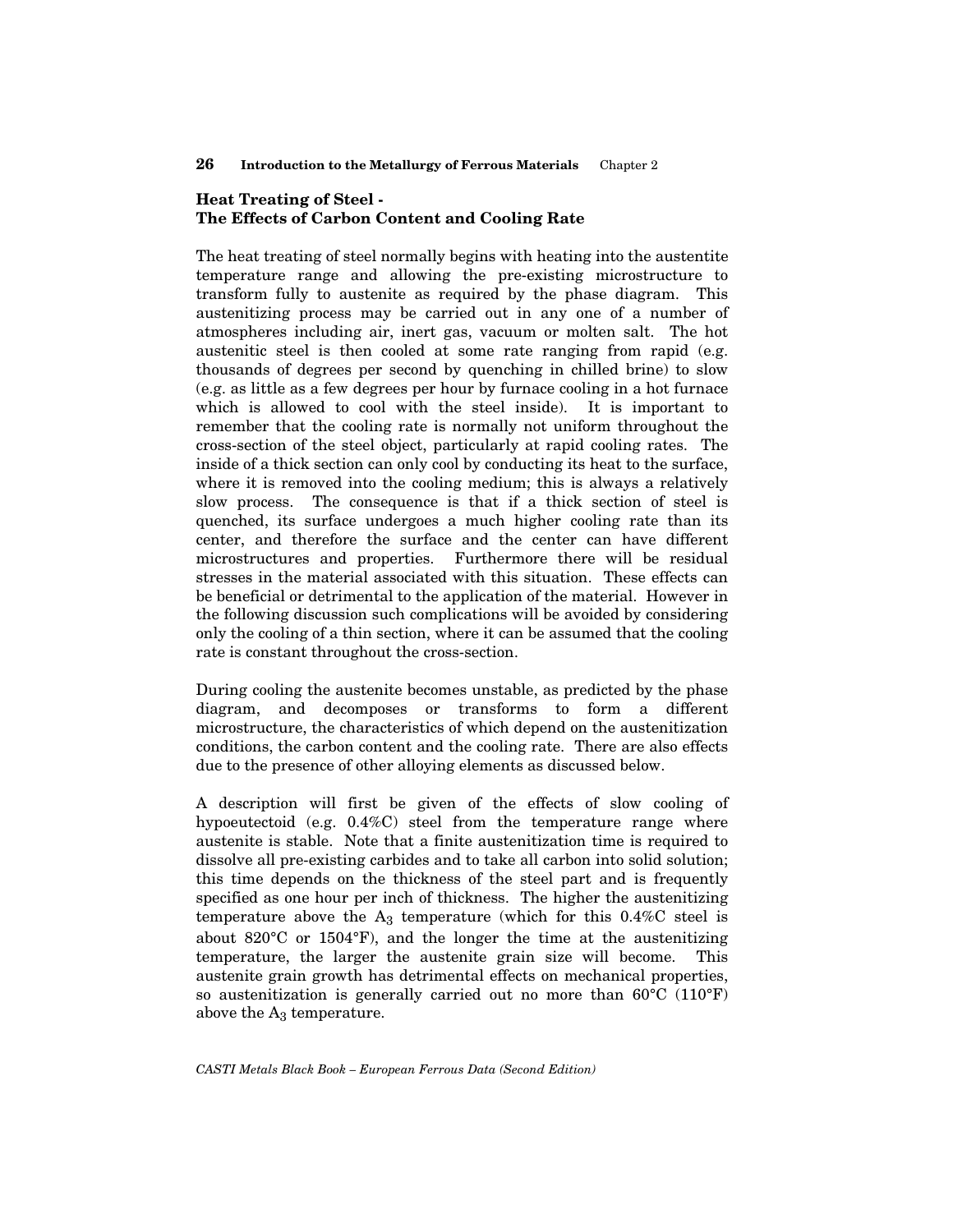#### **30 Introduction to the Metallurgy of Ferrous Materials** Chapter 2

removing the steel from the furnace and allowing it to cool in the ambient atmosphere. Still higher cooling rates are obtained by quenching the steel, i.e. by removing it from the furnace and immediately immersing it in a cold medium with particular heat transfer characteristics. Common examples, listed in order of increasing cooling rate, include oil quenching, water quenching and brine (salt water) quenching. Alternatively a wide range of chemicals (typically polymers) is available which when added to water permit cooling rates to be controlled over a range from slower than water to faster. Quench media may be subjected to various degrees of agitation, which increases the cooling rate and permits more uniform cooling. A standard scale used to quantify cooling rate is the index of quench severity (called the H value), which has the value 1.0 for still water, as compared to as little as 0.25 for still oil and as much as 5.0 for agitated brine. In general it is desirable to utilize the minimum cooling rate necessary to achieve the desired microstructure, as more rapid cooling increases the magnitude of the residual stresses left in the quenched component, with consequent increased probability of distortion or cracking (quench cracking).

Several effects of increased cooling rate on the formation of ferrite-pearlite microstructures have already been alluded to, namely the different morphologies of proeutectoid ferrite, and the increasing fineness of the pearlite. However if cooling rates are increased still further, the limited time available during cooling is insufficient to permit the atom diffusion which is necessary for pearlite to form. As a result, microstructural constituents other than pearlite form when the austenite, which has become unstable below the  $A_1$  temperature, transforms. These transformation products, including bainite and martensite, are nonequilibrium constituents which are therefore not present on the (equilibrium) phase diagram. Their formation occurs by processes which rely only partially (bainite), or alternatively not at all (martensite), on the diffusion of atoms. Thus martensite and bainite are able to form even at rapid cooling rates.

#### **Bainite Formation**

*Bainite* is a constituent which forms from austenite in a temperature range below about 535°C (1000°F) and above a critical temperature (the Ms temperature, discussed below) which depends on carbon content and is about 275°C (525°F) for eutectoid steel. Bainite forms together with pearlite in steels which are cooled somewhat too rapidly to permit full transformation to pearlite. Bainite is, like pearlite, a mixture of ferrite and iron carbide, but its morphology is different from that of pearlite, as its formation involves both atomic diffusion and a diffusionless shuffle of atoms referred to as shear. This latter characteristic enables bainite to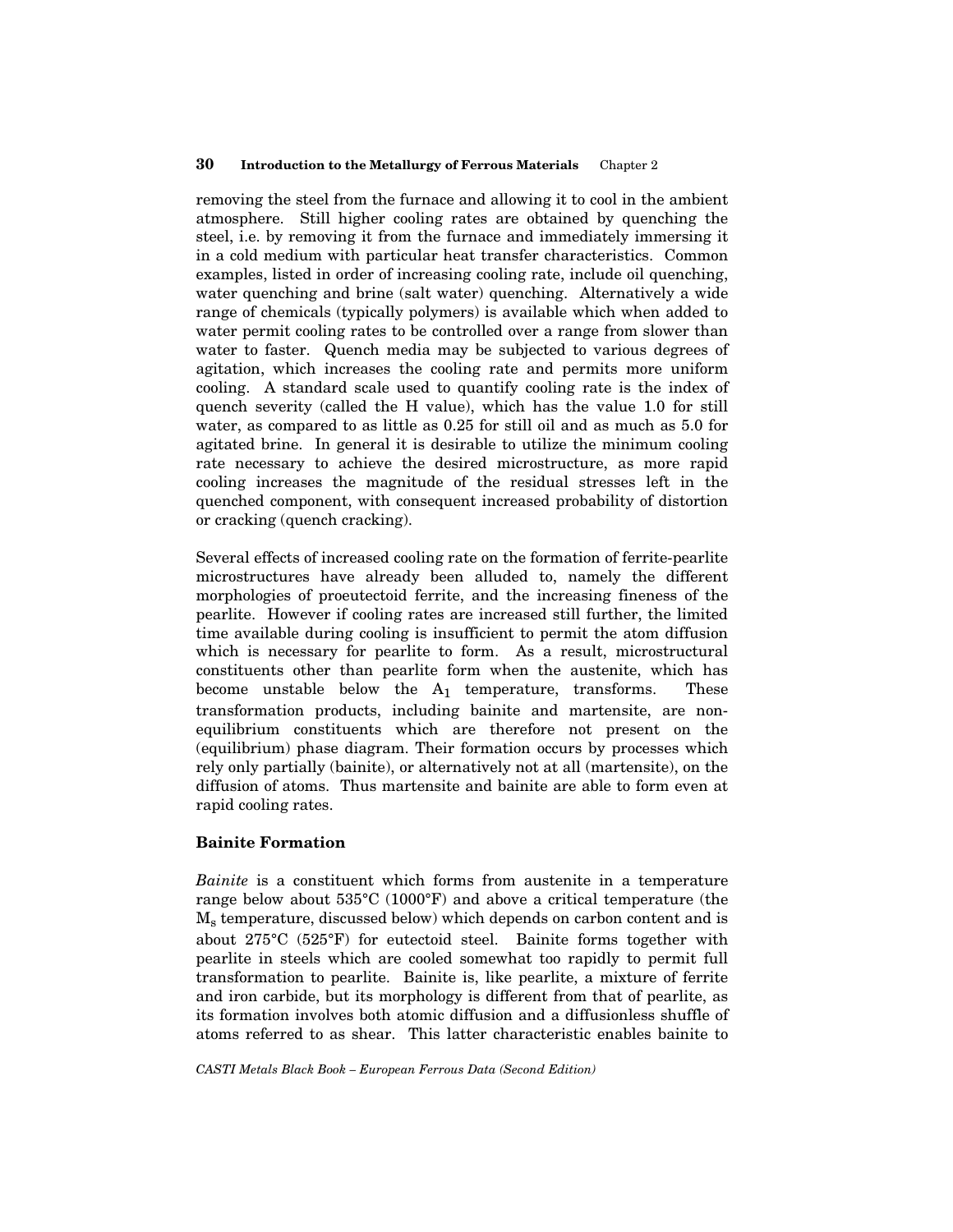#### Chapter 2 **Introduction to the Metallurgy of Ferrous Materials 31**

form at cooling rates faster than the maximum at which pearlite can form. Furthermore the details of bainite formation depend strongly on the temperature at which the austenite transforms. At transformation temperatures in the upper part of the bainite formation range, upper bainite is formed. This is a rather feathery-appearing microstructural constituent, in contrast to lower bainite which forms at lower temperatures and is finer and more lenticular (lens-shaped). The distinction between upper and lower bainite is significant, and they can differ appreciably in mechanical properties. For the most part, a steel with a bainitic microstructure is harder, stronger and tougher at low temperatures than steels with ferrite-pearlite or fully pearlitic microstructures and equivalent carbon content. Unfortunately it can be extremely difficult to distinguish a steel microstructure as upper or lower bainite using the optical microscope, or to distinguish upper bainite from fine pearlite or lower bainite from martensite, a phase which will be discussed at length below. Examination using the electron microscope is needed to fully characterize bainites.

#### **Martensite Formation**

If austenite can be cooled to a sufficiently low temperature, for example by cooling very rapidly, its diffusion-controlled transformation to ferrite, pearlite or even bainite will not be possible. Instead, the austenite becomes so unstable that it is able to change its crystal structure by a diffusionless shearing transformation which moves blocks of atoms by small distances simultaneously. The transformation product is then *martensite*, a metastable phase which, like bainite, does not appear on the phase diagram since it does not exist under equilibrium conditions. The martensite structure is basically the result of the steel's attempt to transform from austenite (fcc) to ferrite (bcc), a process which is prevented by the presence in the austenite of a large amount of carbon, an amount far above the very low solubility limit of carbon in ferrite. This large supersaturation of carbon prevents a true bcc structure from forming so that the martensite is therefore a compromise structure. It can be thought of as a bcc structure which is highly distorted to accommodate the presence of the excessive amounts of carbon which are trapped at interstitial sites within the martensite structure. As a result, martensite possesses a crystal structure which is body-centered but not cubic; it is rather a body-centered tetragonal (bct) structure as shown in Fig. 2.9.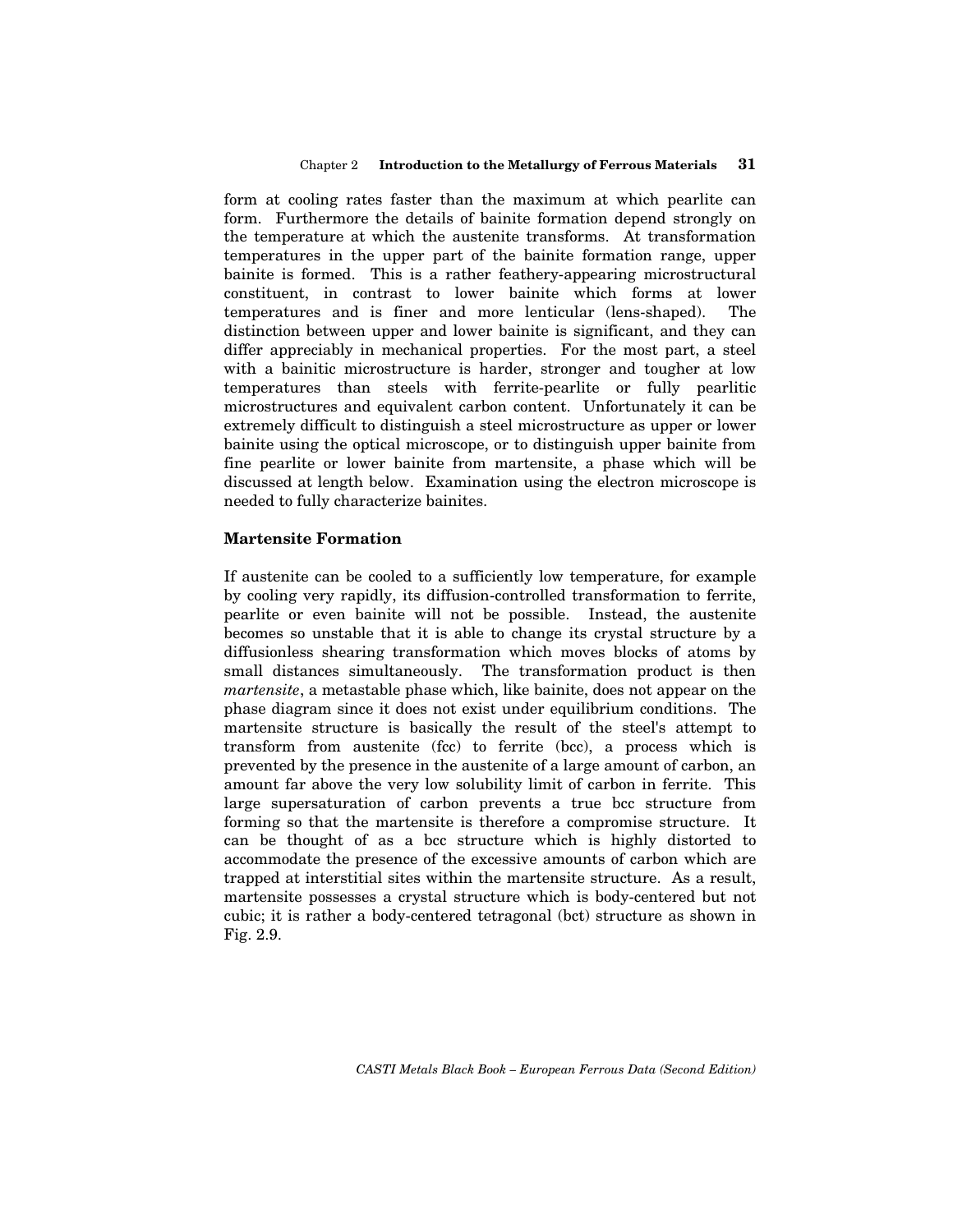increase their strengths (by increasing the amount of carbide present) and hardenabilities, while ductility, toughness, workability, weldability and machinability are reduced.

**Manganese** is normally present in all commercial steels. It combines with sulfur impurities to form particles of manganese sulfide (or ironmanganese sulfide), thereby avoiding the possibility of the formation of the detrimental iron sulfide phase (iron sulfides are brittle, and furthermore they melt at low temperatures causing the steel to be hot short). Manganese is an austenite stabilizer and it is not a strong carbide former. It contributes to strength by solution strengthening the ferrite and refining the pearlite. Another major role of manganese is in strongly increasing hardenability, especially when present in amounts greater than 0.8%. It also acts a deoxidizer, and oxygen is frequently present in its sulfides which are then referred to as oxysulfides.

Manganese contents much in excess of 2% tend to severely embrittle steel, however high carbon austenitic steels containing about 12%Mn display toughness combined with a high work-hardening rate, which make them useful industrial alloys for wear resistant applications, especially when the wear is accompanied by impact loading. These alloys, known as Hadfield's Manganese Steels, find applications in the mining industry (e.g. jaw crushers) and in severe service rail applications.

**Silicon** is present in all steels in minor amounts. It is a ferrite stabilizer, and is not a carbide former, but dissolves in the ferrite. Its major role is as a deoxidizer, since it combines readily with dissolved oxygen in molten steel to form silicates. This removes the possibility of porosity (blow holes) upon subsequent solidification, ensuring the production of dense sound steel. In cast irons the presence of silicon promotes graphite formation and provides resistance to attack by corrosive acids.

Silicon is added to steels designed for electrical and magnetic applications such as motors and transformers since it reduces eddy current losses in alternating current magnetization. It is also added to nickel-chromiummanganese steels where it increases strength and toughness. It increases hardenability especially in high carbon steels, and improves the castability of steels.

**Sulfur** is almost always a deleterious impurity in steels. It segregates strongly in steel castings and ingots, and degrades surface quality. It tends to combine with iron to form iron sulfides which are hard and have low melting points, hence they cause cracking during both hot and cold working. Thus the presence of sulfur in steel must be compensated for by additions of manganese or other strong sulfide-forming elements such as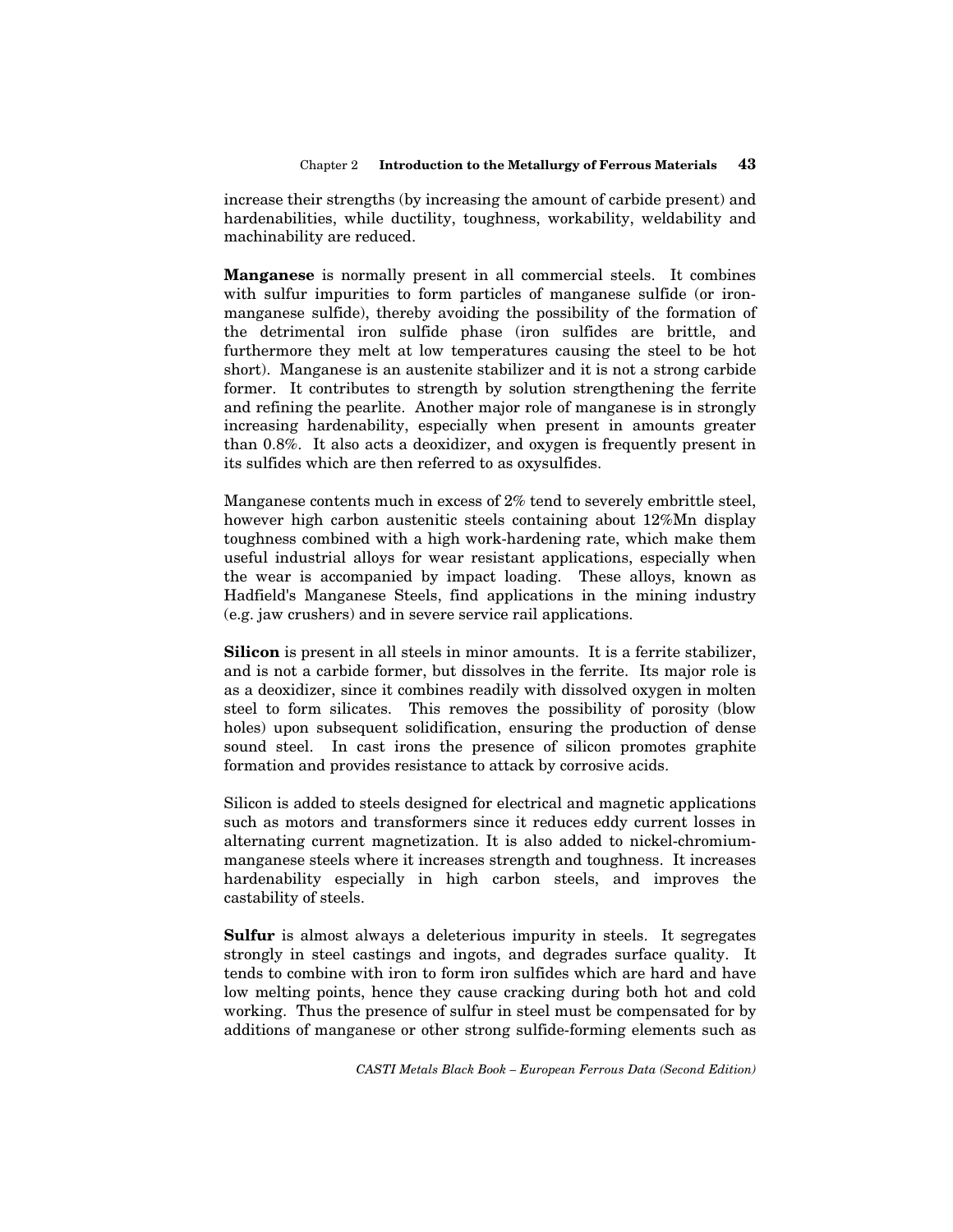#### **48 Introduction to the Metallurgy of Ferrous Materials** Chapter 2

to martensite. The advantage of martempering is that the martensite formation occurs during the relatively slow air cooling rather than during a rapid quench, thus the severe temperature gradients which are responsible for the high residual stresses in conventionally quenched martensite are eliminated.

#### **Surface Hardening**

For wear-resistance and other specialized applications it can be desirable to have a steel with a high hardness layer (case) on the surface of a high toughness base material (core). This can be accomplished with or without the case and core having different chemical compositions. If the chemical compositions of the case and core are the same, heat treatment is carried out so as to obtain different case and core microstructures. Typically, a high toughness core is first obtained by normalizing or quenching and tempering. This material is then subjected to localized intense surface heating so that only the surface layer becomes hot enough to form austenite, and the steel is then cooled rapidly so that the case transforms to martensite without the core having been markedly affected. The surface heating techniques include the direct impingement of a flame (*flame hardening*), surface heating by a high-frequency induction coil (*induction hardening*) or heating by high intensity light sources. Alternatively, laser beams can be used, especially for hardening of localized surface regions (*laser hardening*).

Processes in which the chemical composition of the surface is changed in order to permit the surface to be given a high hardness are known collectively as *case-hardening* processes. These involve the addition of either or both of the elements carbon and nitrogen, leading to the specific processes carburizing, nitriding and carbonitriding. The processes themselves involve the diffusion of carbon and/or nitrogen into the surface of the steel at high temperature.

In *carburizing* and *carbonitriding*, the material is subjected to a quench after the surface composition is changed so that a surface layer of martensite is formed in the high carbon, high hardenability surface while the low carbon, low hardenability case transforms to a tougher ferritepearlite microstructure. Carburizing has the advantage over the previously described surface hardening heat treatments in that the hardness of martensite is directly related to its carbon content, so carburizing provides a harder surface layer.

Several different industrial processes are utilized for these purposes. *Pack carburizing* consists of sealing the steel in a box along with carbonaceous solids and heating externally to permit carbon to diffuse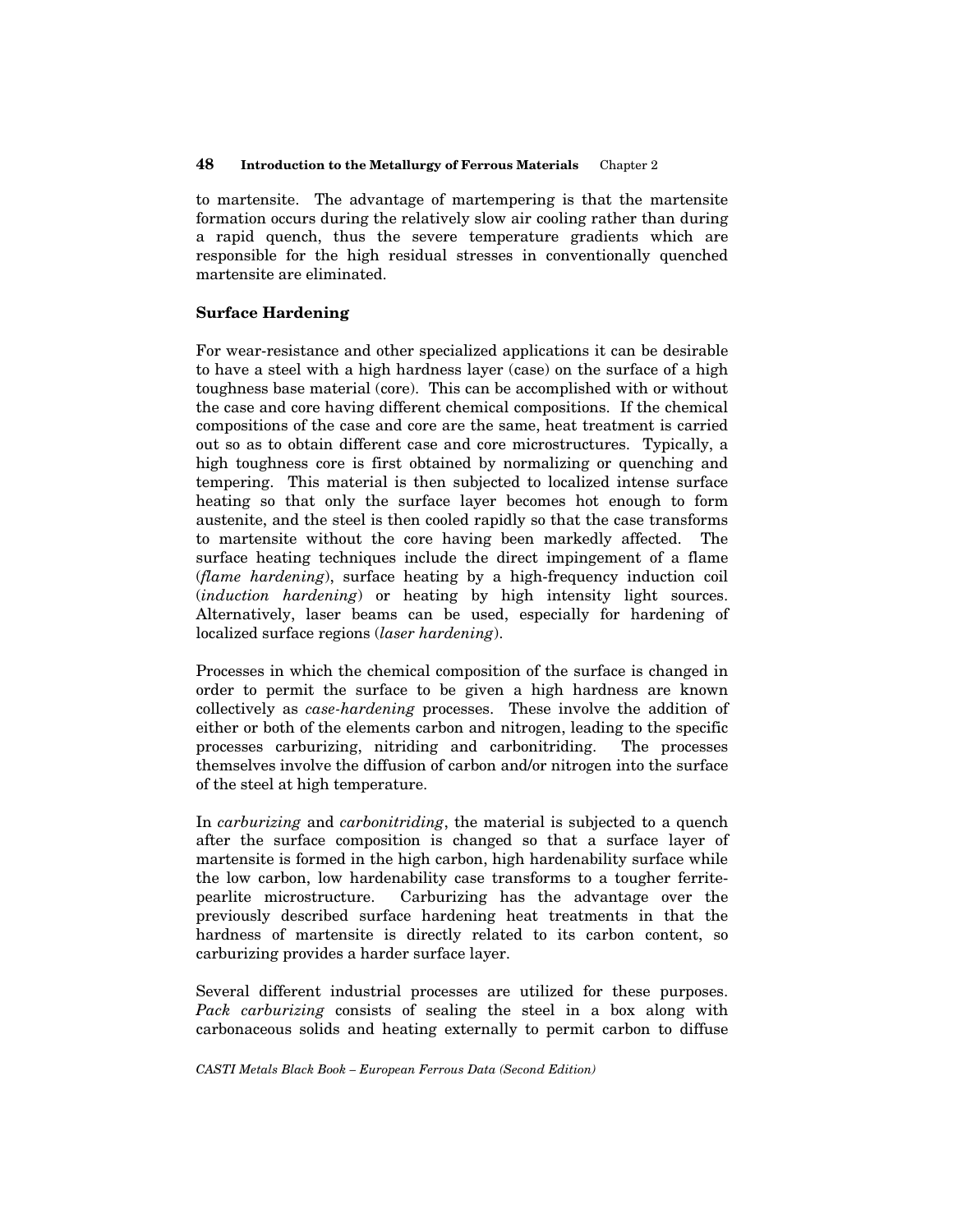#### **54 Introduction to the Metallurgy of Ferrous Materials** Chapter 2

The ASTM grain size number corresponds to a certain number of grains per unit area of the image at the specified magnification, as shown in Table 2.1.

Table 2.1 ASTM No, Grains/in2, grains/mm2

| <b>ASTM No.</b> | Grains/in <sup>2</sup> at 100X grains/mm <sup>2</sup> at 1X |        |
|-----------------|-------------------------------------------------------------|--------|
| 0               | 0.5                                                         | 8      |
| 1               | 1                                                           | 16     |
| $\overline{2}$  | 2                                                           | 31     |
| 3               | 4                                                           | 62     |
| 4               | 8                                                           | 124    |
| 5               | 16                                                          | 248    |
| 6               | 32                                                          | 496    |
| 7               | 64                                                          | 992    |
| 8               | 128                                                         | 1980   |
| 9               | 256                                                         | 3970   |
| 10              | 512                                                         | 7940   |
| 11              | 1024                                                        | 15,870 |
| 12              | 2048                                                        | 31,700 |
|                 |                                                             |        |

The relationships between the grain size number and the number of grains per unit area are given by the expressions:

 $N=2^{(n-1)}$ 

where N= number of grains per square inch at 100X magnification, and n = ASTM grain size number, or, for SI units, and

 $N = 2^{(n+3)}$ 

where  $N =$  number of grains per square millimeter (at 1X magnification), and n = ASTM grain size number (BS4490:1969).

In the Planimetric (Jeffries') Procedure a known area is inscribed in the observed field, and the grains within this area (minimum 50) are counted (including half the number of grains which intersect the perimeter of the field) and multiplied by Jeffries' multiplier. The product is the number of grains per square millimeter.

The Intercept Method has two procedures, the lineal (Heyn) procedure and the circular procedure. Both involve placing a grid pattern on the field of observation, and counting the number of grains at each grid intercept within a selected area.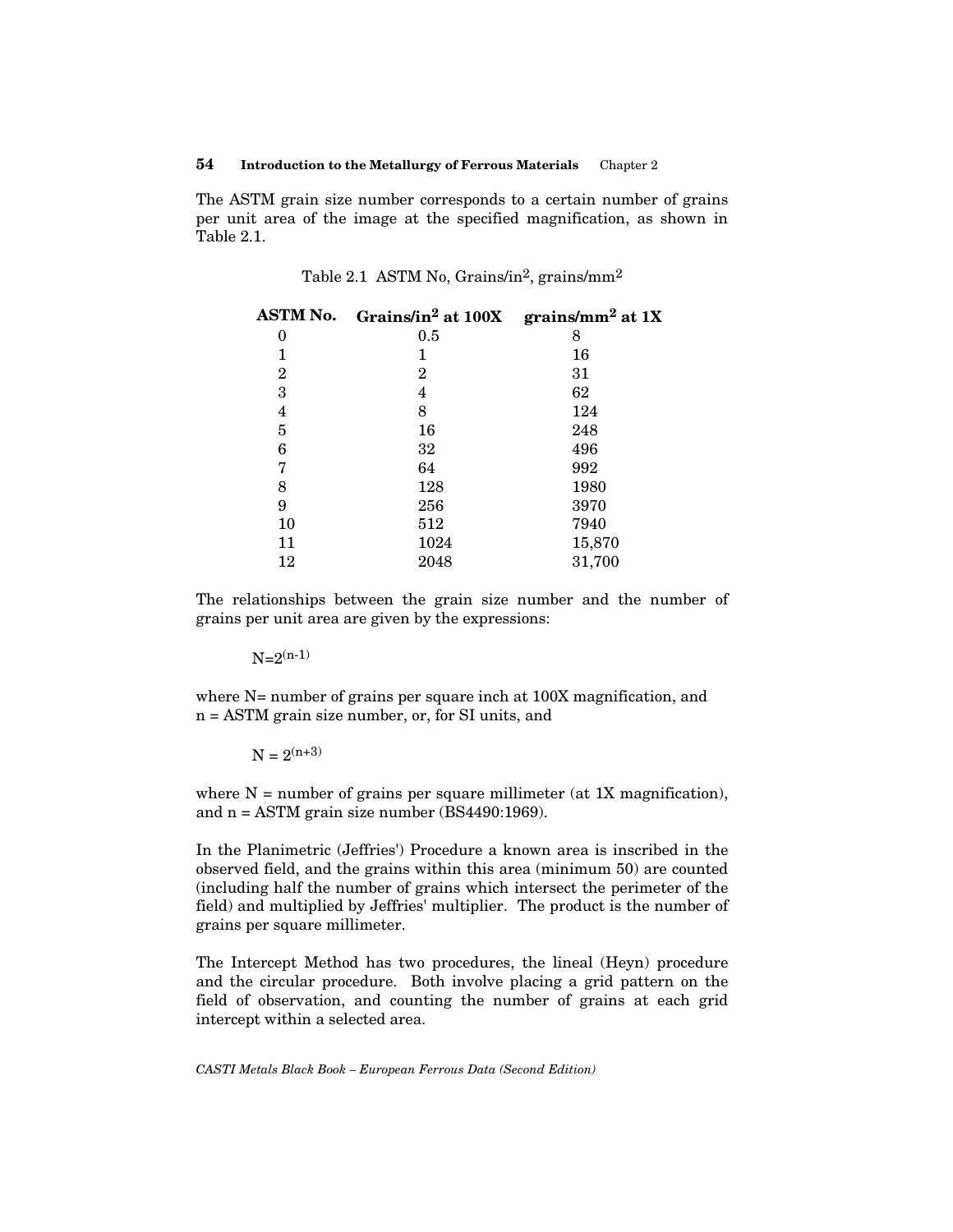## **Chapter**

# **3**

## <span id="page-22-0"></span>*WROUGHT NON ALLOY & ALLOY STEEL METALLURGY*

Non alloy and alloy steels are classified in a wide variety of ways within CEN specifications. Most common is designation by steel names and principal symbols as in EN 10027-1, and by steel numbers as in EN 10027-2. Additionally, steel definitions and classifications can be found in EN 10020, whereas the definition of steel products are found in EN 10079. Other bases for classification include the manufacturing method (e.g. basic oxygen furnace or electric furnace), the finishing method (hot rolling, cold rolling, etc.), the product form (bar, sheet, etc.), the deoxidation practice (rimmed, capped, semi-killed, killed), the microstructure (ferritic, pearlitic, martensitic), the heat treatment (annealed, normalized, quenched and tempered). Details describing the CEN metal designation systems are given in Chapter 1.

#### **Non Alloy Steels**

In this discussion, non alloy steels will be considered in four categories, namely low carbon steels (sheet, and heat treatable steels of low carbon content 0.10 to 0.30%C), medium carbon steels (0.30 to 0.60%C) and high carbon steels (more than 0.60%C). These categories correspond approximately to divisions into non-heat treatable (the low carbon steels) and heat treatable (the higher carbon steels) categories, referring to their abilities to respond to quench and temper heat treatments. Non alloy steels represent well over three quarters of steel production.

These steels can be further divided in groups by the amount of deoxidation they receive during the last stage of the steelmaking process, since liquid steel in the steelmaking furnace typically contains 400 to 800 ppm of oxygen. Deoxidation is performed by adding into the ladle measured amounts of ferromanganese, ferrosilicon and/or aluminum. The four deoxidation groups of carbon steel are: rimmed steel, capped steel, semi-killed steel, and fully-killed steel.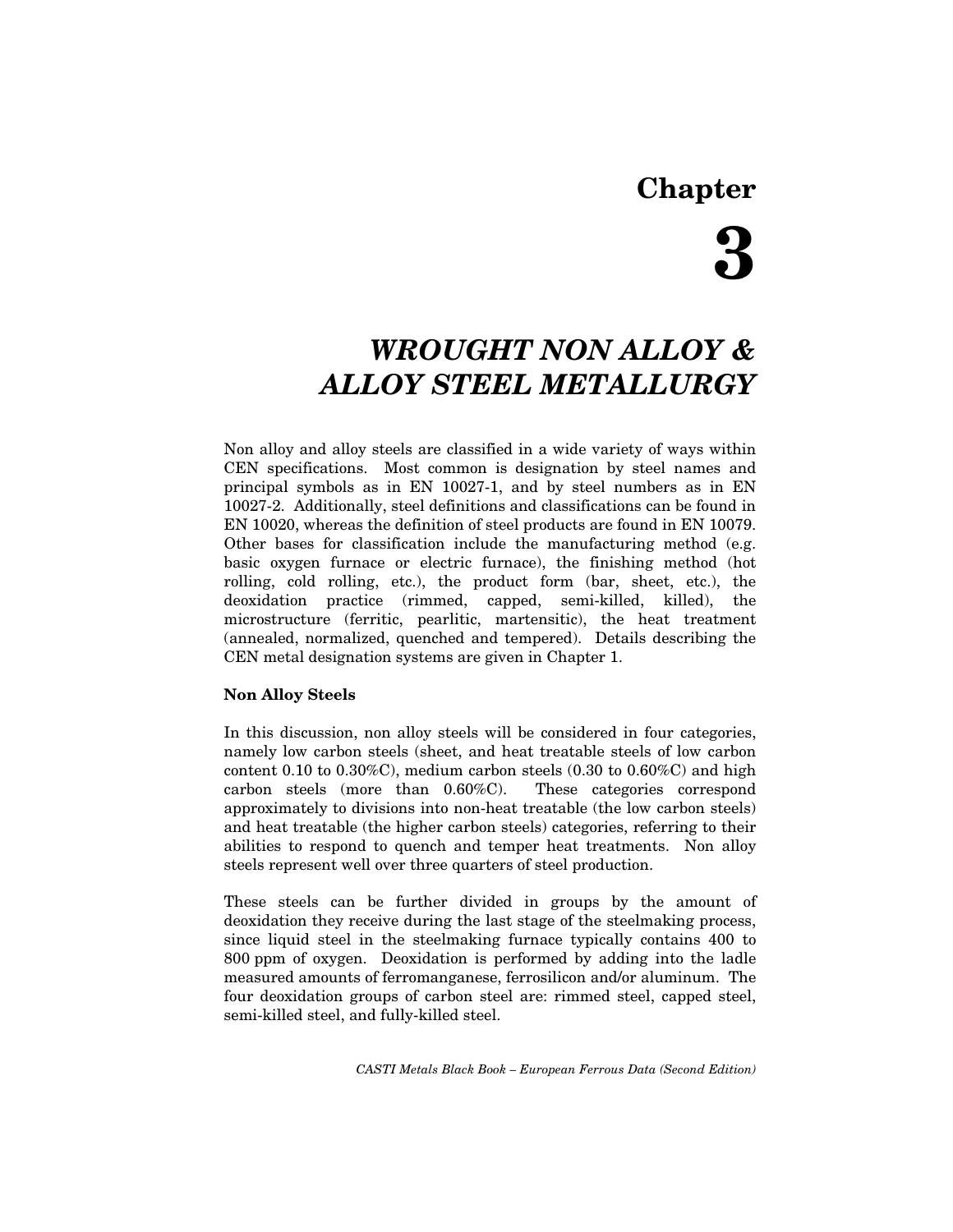### **Chapter**

# **4**

## *CAST STEEL METALLURGY*

<span id="page-23-0"></span>Steel castings are produced by allowing molten steel to solidify in molds which are appropriately formed so that the solidified steel has a desired shape. Molds suitable for steel castings can be made from metal, ceramic, graphite, or any of a wide variety of types of sand, the choice of mold material being determined by the size, intricacy, surface finish and dimensional accuracy of the casting as well as cost. Castings are made in approximately the same steel compositions that are available as wrought products, and the properties can be expected to be similar, although the mechanical properties of castings are generally less directional. Castings are however susceptible to internal defects and surface imperfections, which can have a potentially serious effect on service performance.

In general, castings are made using fully-killed steel, most often aluminum-killed. Steel castings normally have sulfur and phosphorus limits of 0.06% and 0.05% respectively, slightly higher than those of wrought steels, and they also contain 0.30 to 0.65% silicon and 0.50 to 1.0% manganese. Steel castings are heat treated in much the same manner as are wrought products.

Castings are available in low, medium and high carbon steel as well as in low alloy steel. Low carbon cast steels typically contain between 0.16 and 0.19%C, and are typically either annealed or normalized after casting to refine the structure and relieve residual stresses. Some are quenched and tempered, and some are carburized for wear resistance. Free machining grades contain 0.08 to 0.30% sulfur. Applications include automotive and railway castings as well as furnace components and castings for electrical and magnetic equipment.

Medium carbon grades (0.20 to 0.50%C) are the most commonly produced cast steels. These are heat treated, typically by normalizing and tempering, to produce the desired mechanical properties, but this heat treatment also serves to relieve internal stresses and to refine the microstructure. Alternatively, quench and temper treatments can be used for maximum mechanical properties.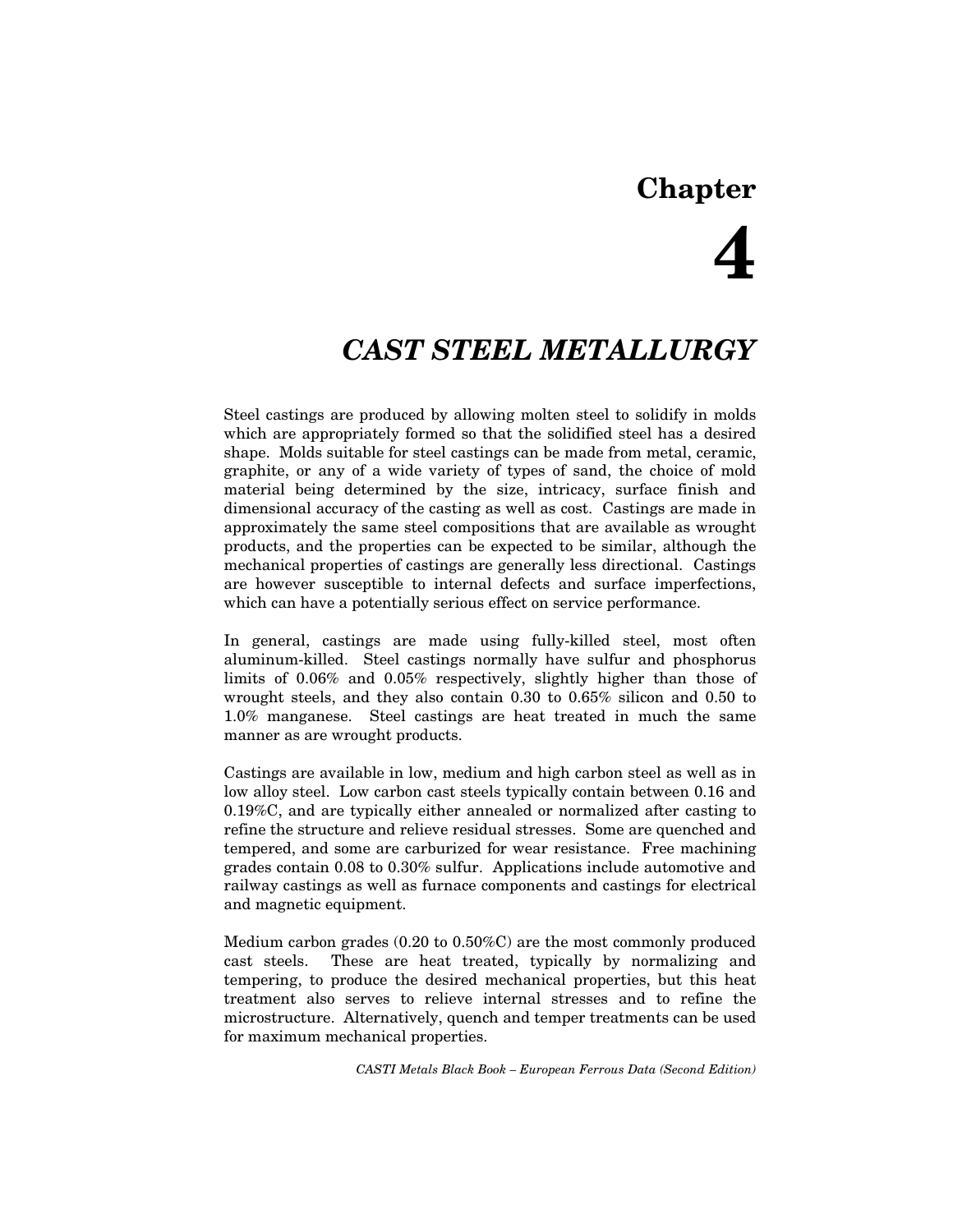#### **64 Cast Steel Metallurgy** Chapter 4

High carbon cast steels are most often heat treated by full annealing, but can be normalized and tempered or oil quenched and tempered.

Low alloy cast steels are utilized when higher strength requirements must be met, but there are other reasons why alloy steels are selected, including improved hardenability, wear resistance, impact resistance, machinability, strength at high or low temperatures, and resistance to oxidation or corrosion. Low alloy cast steels find applications in machine tools, steam turbines, valves and fittings, and in the transportation, excavating and chemical process industries.

Steel castings are produced in sizes varying from a few ounces to hundreds of tons. While only about two percent of total steel production is in the form of castings, many objects can be made much more readily by casting than by other processes such as mechanical working. This is true, for example, of turbine shells and diaphragms, valve bodies, exhaust manifolds and pump casings.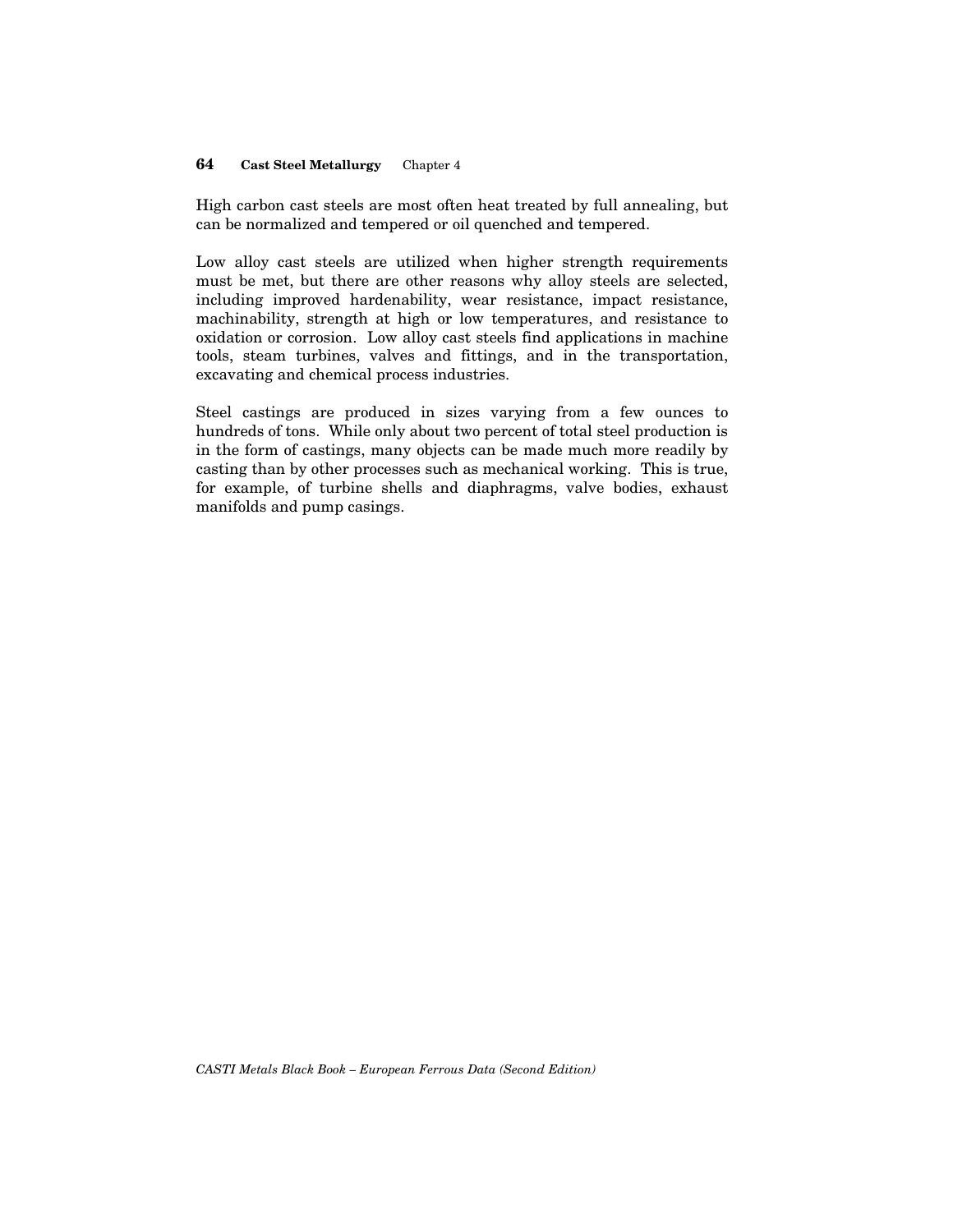## **Chapter**

# **5**

## *CAST IRON METALLURGY*

<span id="page-25-0"></span>*Cast irons* are ferrous alloys which contain carbon contents in the 2-5% range, well above the normal carbon contents of steels. The other critical alloying element in cast irons is silicon, which is present at concentrations between 1 and 3%. Further alloying elements can be added as required to control specific properties such as resistance to abrasion, wear and corrosion. Like steels, perhaps to an even greater extent, the microstructures and properties of cast irons are determined not only by composition but also by the specific processing conditions which include the solidification process, the solidification rate, the cooling rate in the solid state, and the subsequent heat treating schedules.

The main applications of cast irons arise from a combination of their relatively low cost and wide ranges of properties. Their relatively low melting temperatures compared to steel permit lower cost casting processes and their compositions are such that sound and intricate castings can be obtained. Six basic types of cast iron are produced, namely grey cast iron (grey iron), white cast iron (white iron), ductile (nodular) cast iron, malleable cast iron, compacted graphite cast iron and high alloy cast iron. These cannot be clearly distinguished solely on the basis of chemical composition, since the thermal processing is at least as important as the composition in determining the type of cast iron produced. This is illustrated in Fig. 5.1, which shows the ranges of silicon and iron content for the first four types.

One feature of cast irons which is not encountered to a significant extent in steels is the presence of graphite in the microstructure. In carbon steels the carbon is mainly in the form of cementite (iron carbide) with only a small amount in solution in the ferrite. However, in cast irons (other than white iron) some or all of the carbon is in elemental form as graphite, the balance being mainly as iron carbide. The presence of particular alloying elements in iron stabilizes graphite at the expense of iron carbide, the most important of these graphite stabilizers being silicon and carbon (other less common ones include nickel, aluminum, copper, titanium and zirconium). Thus the higher the silicon and carbon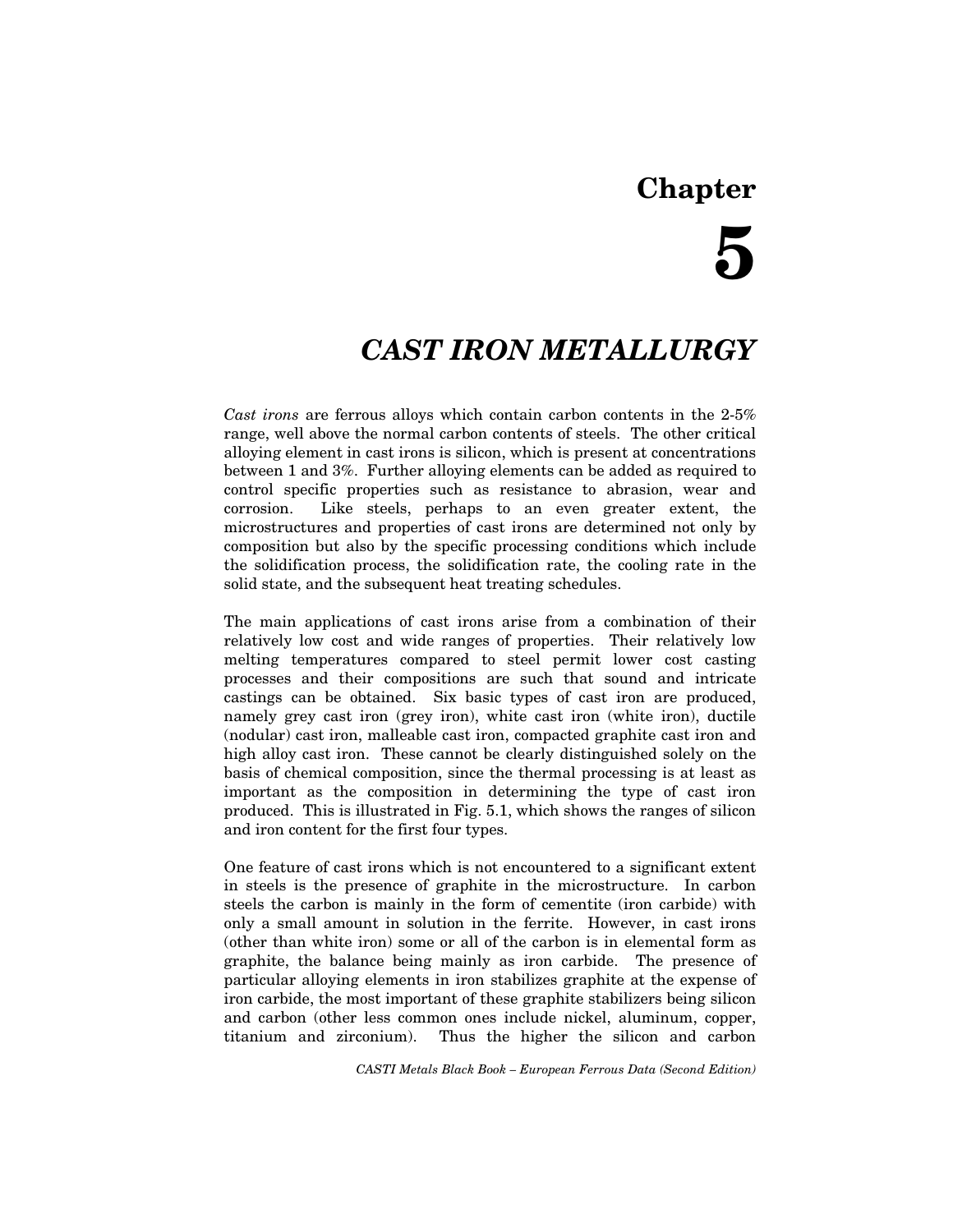#### **66 Cast Iron Metallurgy** Chapter 5

contents, the more likely it is that graphite will form during a given heat treatment. Long holding time at high temperature and slow cooling also favor graphite formation, whereas more rapid cooling and the presence of such elements as manganese, sulfur and chromium stabilize the cementite phase at the expense of graphite (as do molybdenum, tungsten and vanadium). It is clear that a combination of chemical composition and thermal treatment determines the balance between graphite and carbide in a given cast iron.



Figure 5.1 Showing the silicon and iron content of cast irons.

In Chapter 1 of this book attention was given to explaining equilibrium phase diagrams and their use in predicting the microstructures which would be present in an alloy of given composition which had been slowly cooled. Thus Fig. 2.4 might be expected to be useful for slowly cooled cast irons, however the presence of silicon modifies the situation in a number of important respects. One effect of silicon is to cause equilibrium eutectic solidification to occur over a narrow range of temperatures, unlike the case in the  $Fe-Fe<sub>3</sub>C$  system where it occurs at one fixed temperature. In a similar manner it causes the eutectoid point of the Fe-Fe<sub>3</sub>C system to become a narrow range of temperatures. This is shown in Fig. 5.2, which is an equilibrium phase diagram for the Fe-C system at a constant silicon content of 2%. The important region of this diagram for cast irons is the 2-5% carbon region, and here the most striking feature is the presence of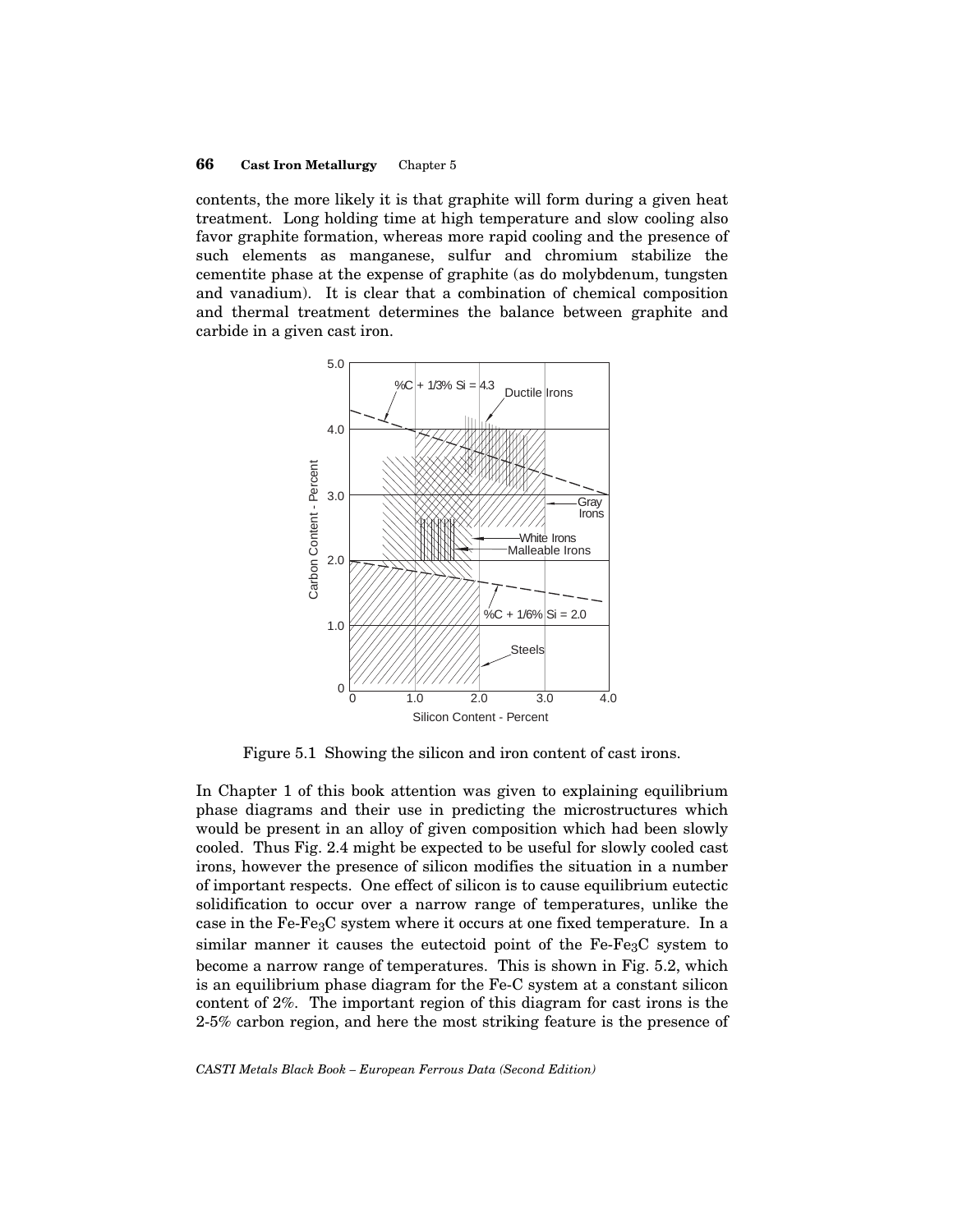#### **72 Cast Iron Metallurgy** Chapter 5

Grey iron is normally used in the as-cast condition, but occasionally is stress relieved or annealed. Grey irons are heat treatable by oil quenching and tempering although this is not normal practice.

Grey iron is a very versatile material as a result of not only its favorable economics but also its range of properties and is classified according to EN 1561. It has good strength in compression, where the presence of the graphite flakes does not cause premature failure as is the case in tension. On average, a grey iron with a tensile strength of approximately 140 N/mm2 will have a compressive strength of about 550 N/mm2. Grey iron has good capability to damp vibrations and sound as a result of the presence of the graphite flakes which attenuate elastic waves in the iron structure. The graphite flakes also act as chip breakers, lubricants and oil reservoirs giving grey cast iron excellent machinability as well as the ability to resist sliding friction and galling. Its fluidity in the liquid state permits it to be cast to intricate shapes including thin sections.

Grey iron finds countless applications in many industries, including the automotive and machine tool industries and in general engineering use. Low strength grades are commonly used as brake drums and clutch plates as well as ingot molds, taking advantage of their superior resistance to heat checking. Low strength grey iron is also used in machine tools and other components subject to vibrations, as the lower strength material is more effective in damping vibrations. Furthermore both the machinability and the ability to be cast in thin sections are better in the lower strength classes. Properties which increase with increasing strength class include not only strength but also stiffness, wear resistance and the ability to be machined to a fine finish. Higher strength grey iron castings are used for heavy duty diesel engine blocks, heads and cylinder liners, gearboxes, pistons and flywheels.

#### **White Iron**

White irons contain no graphite; here virtually all the carbon is in the form of the hard brittle iron carbide,  $Fe<sub>3</sub>C$ . The solidification process in these (hypoeutectic) irons begins with the formation of primary austenite, followed by the eutectic solidification reaction to form ledeburite, the lamellar austenite-cementite eutectic constituent. This process can be assisted by the use of inoculants, the carbide stabilizing elements tellurium, bismuth and sometimes vanadium.

After solidification the cooling austenite rejects carbon as the solubility of carbon falls along the  $A_{cm}$  line; this carbon is taken up by growth of the eutectic cementite. Then, in the eutectoid temperature range the remaining austenite transforms to ferrite and cementite, normally by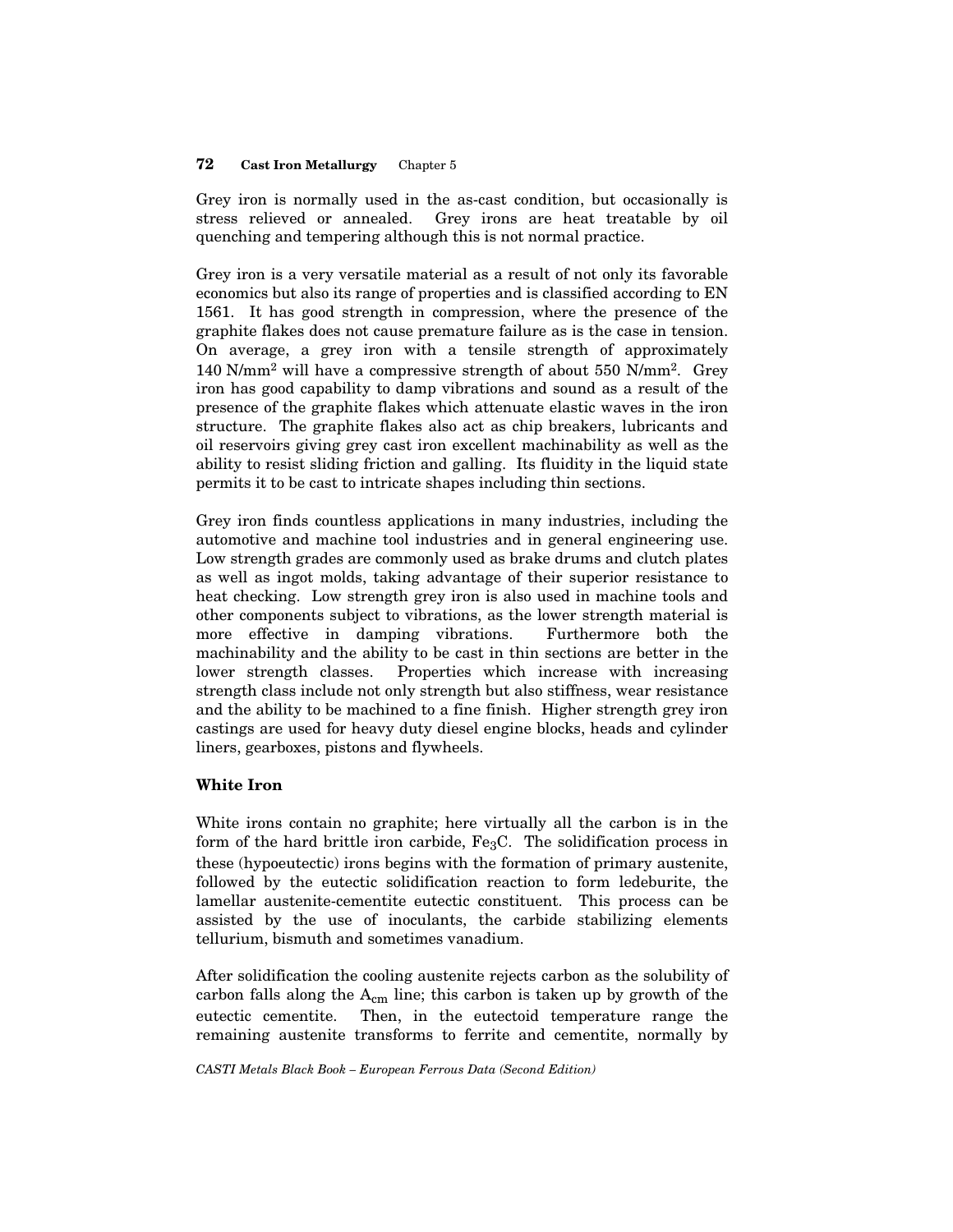#### **74 Cast Iron Metallurgy** Chapter 5

#### **Ductile Iron**

*Ductile Iron* is also commonly known as *nodular cast iron, spheroidal graphite cast iron* and in Britain as *spherulitic graphite (SG) iron* although the accepted international term is ductile iron. Specifications include EN 1563 - Spheroidal Graphite Cast Irons and EN 1564 - Austempered Ductile Cast Iron. This material contains graphite in the form of spheroids, rather than in the flake form which is present in grey irons. It is not the presence of graphite but its flake morphology which is responsible for the brittleness and low tensile strength of grey iron, whereas many of the beneficial effects that graphite imparts are not strongly dependent on its morphology, and are maintained in ductile iron. Thus ductile iron has a good range of yield strength, ductility, toughness and hot workability as well as excellent fluidity, castability, machinability and wear resistance. It combines the processing advantages of grey cast iron with the engineering advantages of steel. As a result ductile iron has found a steadily increasing range of applications, notably in the automotive, railroad and agricultural industries, since it was introduced in the late 1940s.

Ductile iron has composition similar to that of the higher carbon grey irons but with low levels of sulfur and phosphorus. The reason why graphite forms as flakes in grey iron is that impurities, notably sulfur and oxygen, poison the growth of graphite in the liquid iron. The graphite would normally grow as spheroids but this poisoning inhibits the growth on particular planes in the graphite crystals so that they are forced to grow as flakes. In order to produce ductile iron, not only is the impurity content kept low but also the liquid iron is treated with small amounts of magnesium or cerium just prior to casting. These elements tie up the sulfur and oxygen in the liquid iron and prevent them from poisoning the graphite growth. The result is that graphite forms with a spheroidal (nodular) morphology. The amount of nodularizing inoculant, typically a nickel-magnesium alloy, which is added to the liquid iron is carefully controlled. It is desirable that the liquid iron take up a small amount of residual magnesium in excess of that required to tie up all the sulfur. The amount of magnesium inoculant required is thus:

$$
Mg_{added} = \frac{0.75S_{in} + Mg_{residual}}{\eta}
$$

where  $S_{in}$  is the initial sulfur level and  $\eta$  is the fractional recovery of magnesium in the particular inoculation process used. The optimum amount of residual magnesium required for the formation of spheroidal graphite is 0.03-0.05%, the precise value depending on cooling rate (less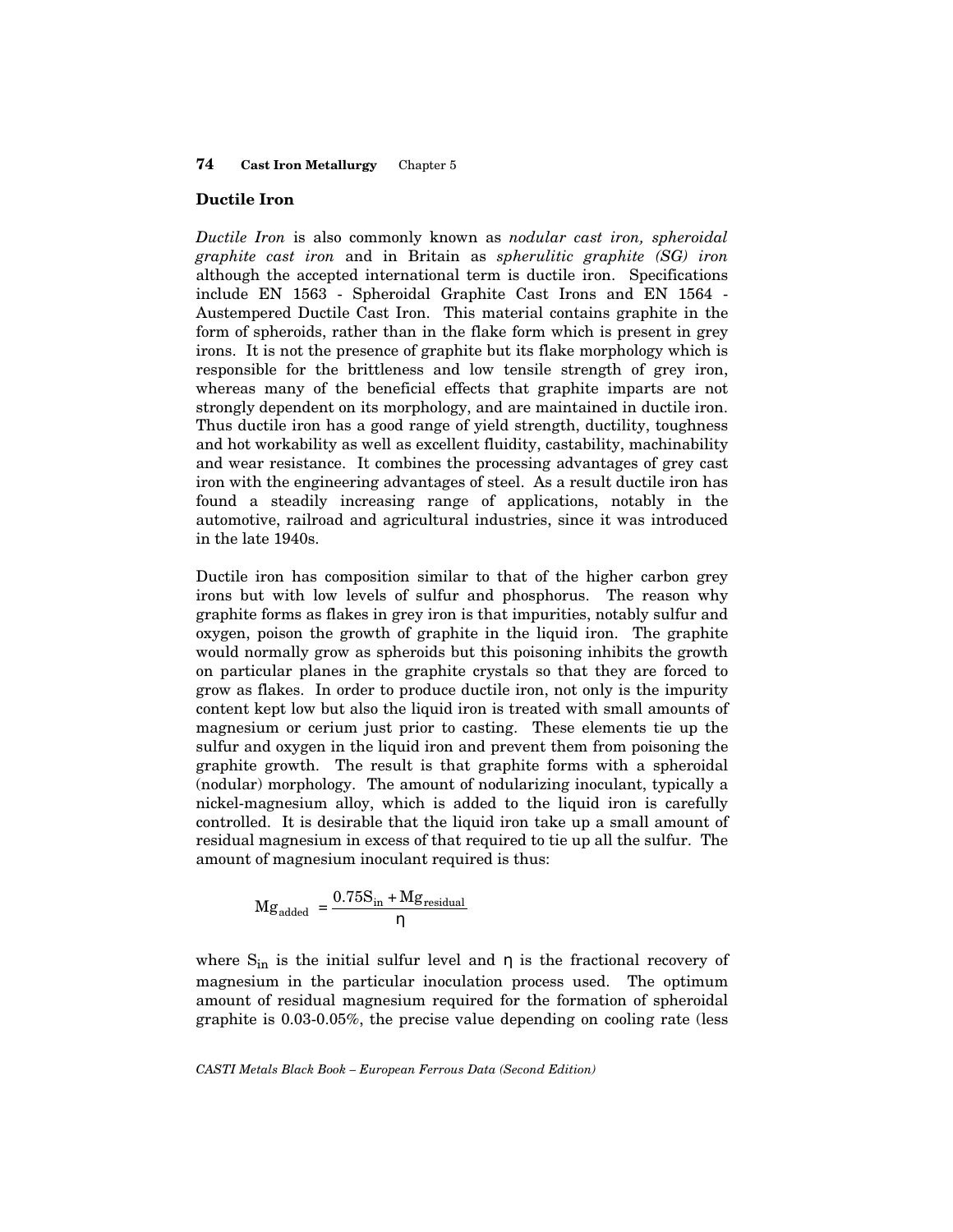## **Chapter**

# **6**

## <span id="page-29-0"></span>*METALLURICAL TERMS DEFINITIONS & GLOSSARY*

#### **English/French Definitions**

#### **A**

**A1 temperature.** The eutectoid temperature of a steel. *température A1*. La température eutectoïde d'un acier.

**A2 temperature.** Curie temperature, where bcc iron upon reaching this temperature, 1420°F (770°C), becomes nonmagnetic.

*température A2*.La température de Curie, température à laquelle le fer bcc, lorsqu'atteignant cette température, 1420°F (770°C), devient non magnétique.

**A3 temperature.** The temperature at which proeutectoid ferrite begins to separate from austenite under conditions of slow cooling.

*température A3*. La température à laquelle la ferrite proeutectoïde commence à se séparer de l'austénite sous des conditions de refroidissement lent.

**Acm temperature.** The temperature at which proeutectoid cementite begins to separate from austenite under conditions of slow cooling.

*température Acm*. La température à laquelle la cémentite proeutectoïde commence à se séparer de l'austénite sous des conditions de refroidissement lent.

**abrasion.** The process of grinding or wearing away using abrasives. *abrasion*. Le procédé consistant à moudre ou à user en utilisant des abrasifs.

**abrasive.** A substance capable of grinding away another material.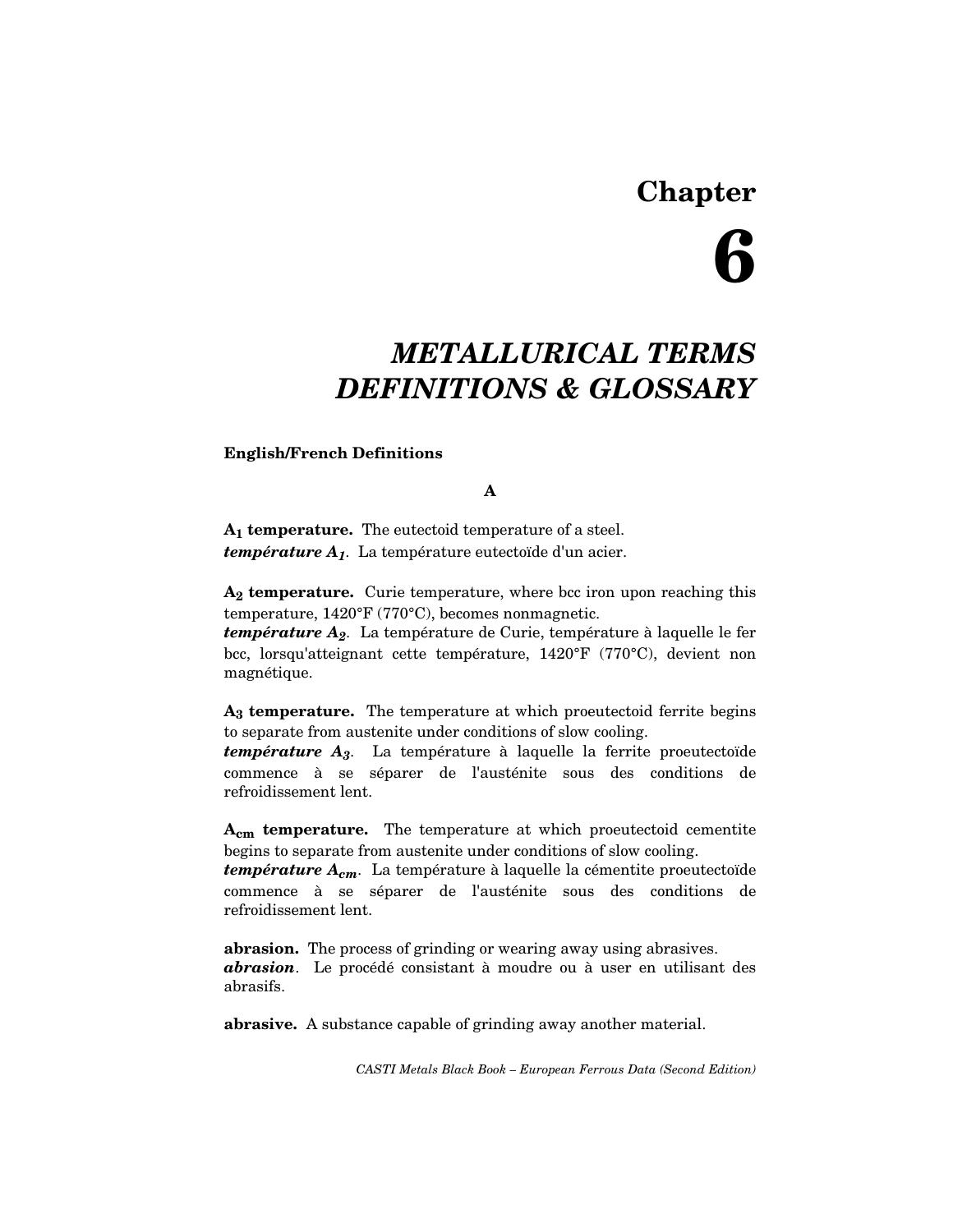#### **134 Definitions of Metallurgical Terms - English/French** Chapter 6

*procédé Waloon*. Un procédé ancien à deux soles de fabrication du fer corroyé par raffinage de la fonte de moulage. La conversion propre était effectuée dans un four à sole appelé affinerie; le re-chauffage pour le forgeage était effectué dans un second four à sole appelé chaferie.

**weld.** A union made by welding. *soudure*. Un joint fait par soudage.

**weld bead.** A deposit of filler metal from a single welding pass. *cordon de soudure*. Un dépôt de métal d'apport en une passe unique de soudage.

**weldability.** Suitability of a metal for welding under specific conditions. *soudabilité*. Aptitude d'un métal à être soudé sous des conditions spécifiques.

**welding**. Joining two or more pieces of material by applying heat or pressure, or both, with or without filler metal, to produce a localized union through fusion or recrystallization across the interface.

*soudage*. Joindre deux ou plusieurs pièces de matériau en appliquant de la chaleur ou de la pression, ou les deux, avec ou sans métal d'apport, produisant un joint localisé par la fusion ou la recristallisation à travers l'interface.

**wetting agent.** A surface-active agent that produces wetting by decreasing the cohesion within the liquid.

*agent mouillant*. Un agent à action de surface qui produit le mouillage en diminuant la cohésion à l'intérieur du liquide.

**Widmanstatten structure.** A structure characterized by a geometric pattern resulting from the formation of a new phase on certain crystallographic planes in the parent phase. The orientation of the lattice in the new phase is related crystallographically to the orientation of the lattice in the parent phase.

*structure de Widmannstätten*. Une structure caractérisée par un motif géométrique résultant de la formation d'une nouvelle phase sur certains plans cristallographiques de la phase parente. L'orientation du réseau de la nouvelle phase est reliée cristallographiquement à l'orientation du réseau de la phase parente.

**wootz.** A carbon steel containing 1 to 1.6% C produced by melting a bloomery iron or an inhomogeneous steel with charcoal in a crucible. The process originated in India as early as the 3rd century A.D.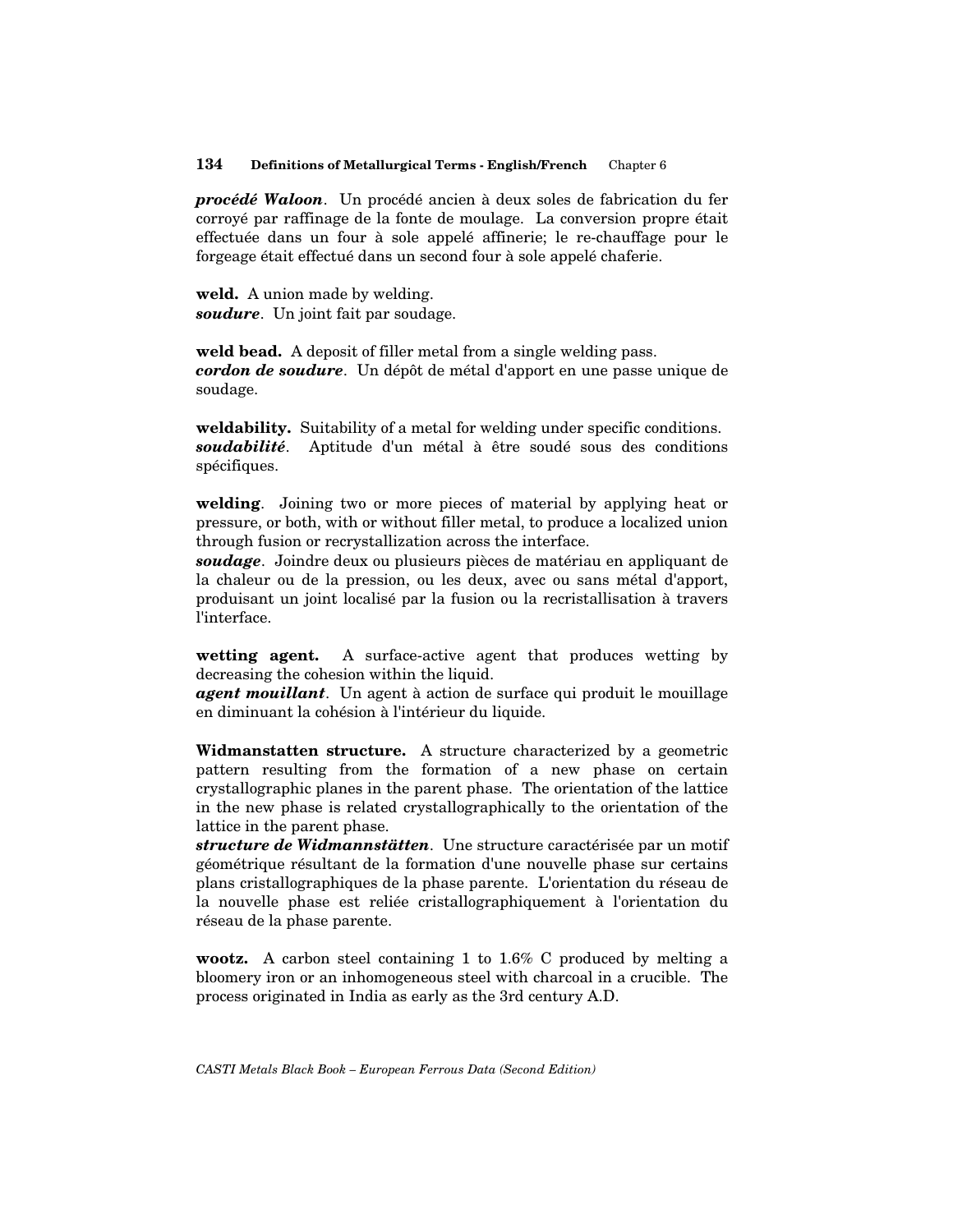<span id="page-31-0"></span>

| GLOSSARY / LEXIQUE / LÉXICO / WÖRTERVERZEICHNIS |                                 |                                                                                                  |                                    |  |
|-------------------------------------------------|---------------------------------|--------------------------------------------------------------------------------------------------|------------------------------------|--|
| <b>ENGLISH</b>                                  | <b>FRENCH</b>                   | <b>SPANISH</b>                                                                                   | <b>GERMAN</b>                      |  |
| A <sub>1</sub> temperature                      | température A1                  | temperatura A <sub>1</sub>                                                                       | A <sub>1</sub> Temperatur          |  |
| A <sub>2</sub> temperature                      | température A <sub>2</sub>      | temperatura A <sub>2</sub>                                                                       | A <sub>2</sub> Temperatur          |  |
| A3 temperature                                  | température A3                  | temperatura A3                                                                                   | A <sub>3</sub> Temperatur          |  |
| $A_{cm}$ temperature                            | température A <sub>cm</sub>     | temperatura $A_{cm}$                                                                             | $A_{cm}$ Temperatur                |  |
| abrasion                                        | abrasion                        | abrasión                                                                                         | Schleifwirkung; Abnutzung          |  |
| abrasive                                        | abrasif                         | abrasivo                                                                                         | Schleifmittel; Abriebeigenschaften |  |
| age hardening                                   | durcissement par vieillissement | endurecimiento por                                                                               | Aushärtung; Vergütung              |  |
|                                                 | vieillissement                  | envejecimiento                                                                                   |                                    |  |
| aging                                           |                                 | envejecimiento                                                                                   | Alterung                           |  |
| allotriomorph                                   | allotriomorphe                  | allotriomorfico                                                                                  | Allotriomorph                      |  |
| allotropy                                       | allotropie                      | allotropía                                                                                       | Allotropie                         |  |
| alloy                                           | alliage                         | aleación                                                                                         | Legierung                          |  |
| alloy steel                                     | acier allié                     | acero aleado                                                                                     | legierter Stahl                    |  |
| alloying element                                | élément d'alliage               | elemento de aleación                                                                             | Legierungselement                  |  |
| angstrom unit $(A)$                             | unité angström $(A)$            | unidad angstrom $(A)$                                                                            | $Ångström(\AA)$                    |  |
| annealing                                       | recuit                          | recocido                                                                                         | Glühen                             |  |
| annealing twin                                  | macle de recuit                 | macla por recocido                                                                               | Rekristallisationszwilling         |  |
| arc welding                                     | soudage à l'arc                 | soldadura por arco                                                                               | Lichtbogenschweißen                |  |
| artifact                                        | artefact                        | artefacto                                                                                        | künstlich                          |  |
| austempering                                    | trempe étagée bainitique        | atemperación escalonada<br>(tratamiento con transformación<br>isotérmica de austenita a bainita) | Zwischenstufen-Vergütung           |  |
| austenite                                       | austénite                       | austenita                                                                                        | Austenit                           |  |
| austenitic grain size                           | grosseur de grain austénitique  | dimensión de grano austenítico                                                                   | Austenitkorngröße                  |  |
| austenitizing                                   | austénitisation                 | austenización                                                                                    | Austenitisieren                    |  |
| autoradiograph                                  | autoradiographie                | autorradiografía                                                                                 | Autoradiographie                   |  |

#### Chapter 6 **Glossary of Metallurgical Terms - English, French, Spanish & German 136**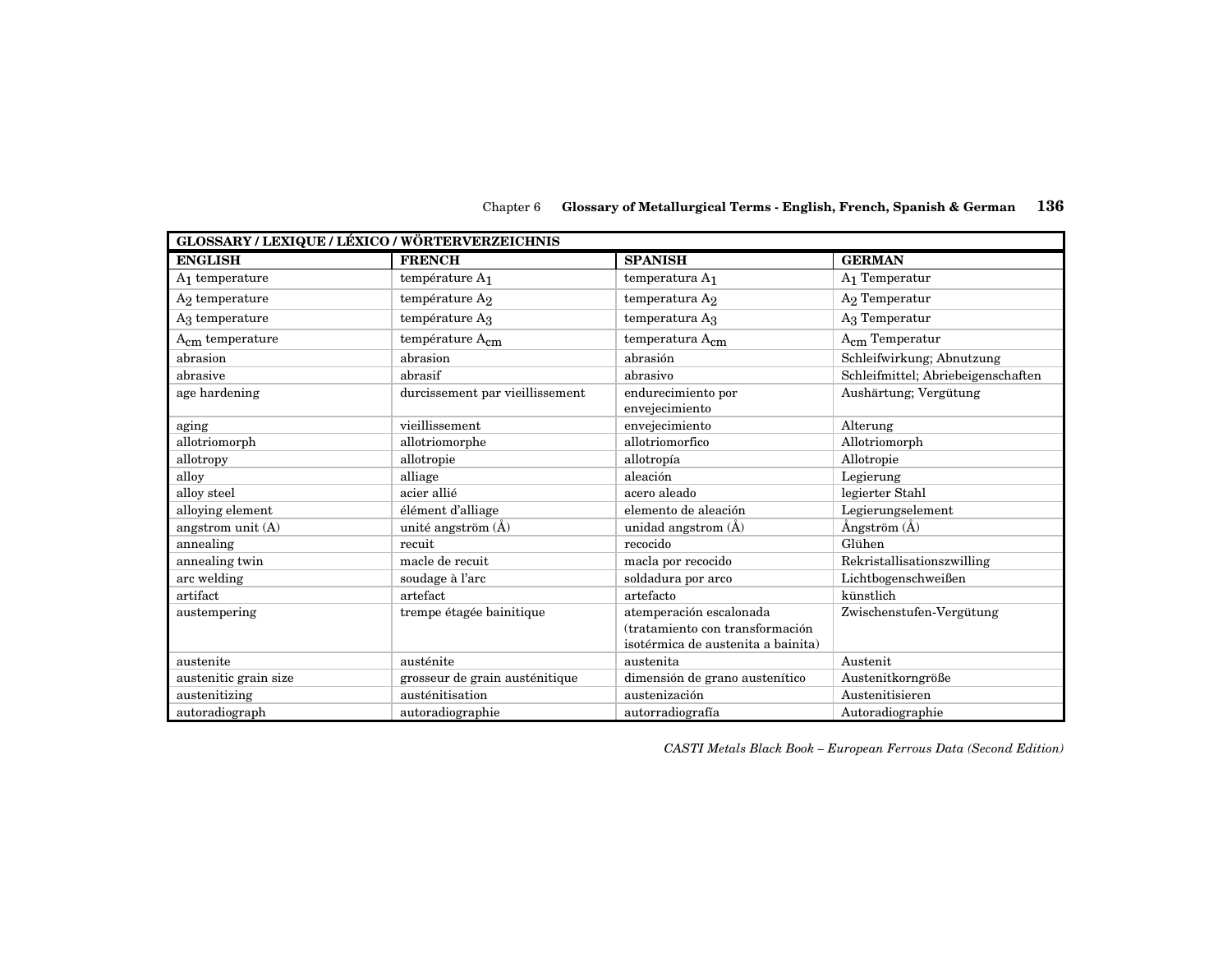| GLOSSARY / LEXIQUE / LÉXICO / WÖRTERVERZEICHNIS  |                                                     |                                |                                                         |  |
|--------------------------------------------------|-----------------------------------------------------|--------------------------------|---------------------------------------------------------|--|
| <b>ENGLISH</b>                                   | <b>FRENCH</b>                                       | <b>SPANISH</b>                 | <b>GERMAN</b>                                           |  |
| autotempering                                    | auto-revenu                                         | autorevenido                   | Autoanlaßen                                             |  |
| bainite                                          | bainite                                             | bainita                        | Bainit                                                  |  |
| bamboo grain structure                           | structure de grain en bambou                        | estructura de grano de bambú   | Bambus Kornstruktur                                     |  |
| banding                                          | bande                                               | bandas                         | Zeilenbildung                                           |  |
| billet                                           | billette (ou larget)                                | palanquilla                    | Walzblock; Barren; Knüppel                              |  |
| blister steel                                    | acier comportant des soufflures (ou<br>"pailles")   | acero ampollado                | Zementlationslstahl                                     |  |
| bloom                                            | bloom (brame)                                       | bloom; desbaste                | Vorblock; Schmiedeblock; Blume                          |  |
| bloomery                                         | bloomerie                                           | planta para fabricar desbastes | Rennherd                                                |  |
| box annealing                                    | recuit en caisse                                    | recocido en caja               | Kistenglühen                                            |  |
| braze welding                                    | soudo-brasage                                       | soldadura con metal amarillo   | Schweißlötung                                           |  |
| brazing                                          | brasage                                             | soldadura amarilla             | Löten; Hartlöten                                        |  |
| brittle fracture                                 | rupture fragile                                     | fractura frágil                | Sprödbruch                                              |  |
| brittleness                                      | fragilité                                           | fragilidad                     | Sprödigkeit                                             |  |
| buffer                                           | tampon                                              | regulador; amortiguador        | Pufferschicht                                           |  |
| burning                                          | brûlure                                             | quemado                        | Verbrennung                                             |  |
| capped steel                                     | acier coiffé                                        | acero efervescente             | gedeckelter Stahl                                       |  |
| carbide                                          | carbure                                             | carburo                        | Carbid                                                  |  |
| carbon equivalent (for rating of<br>weldability) | équivalent carbone (pour estimer la<br>soudabilité) | carbono equivalente            | Kohlenstoffäquivalent (für<br>Schweißbarkeit Schätzung) |  |
| carbon potential                                 | potentiel carbone                                   | potencial de carbono           | Kohlenstoffpegel, C-Pegel                               |  |
| carbon restoration                               | traitement de recarburation                         | tratamiento de recementación   | Wiederaufkohlung                                        |  |
| carbon steel                                     | acier au carbone                                    | acero al carbono               | unlegierter Stahl                                       |  |
| carbonitriding                                   | carbonitruration                                    | carbonitruración               | Karbonitrieren                                          |  |
| carburizing                                      | cémentation                                         | cementación; carburación       | Aufkohlen                                               |  |
| case                                             | couche superficielle traitée                        | capa superficial               | Einsatz[härte]schicht                                   |  |

#### Chapter 6 **Glossary of Metallurgical Terms - English, French, Spanish & German 137**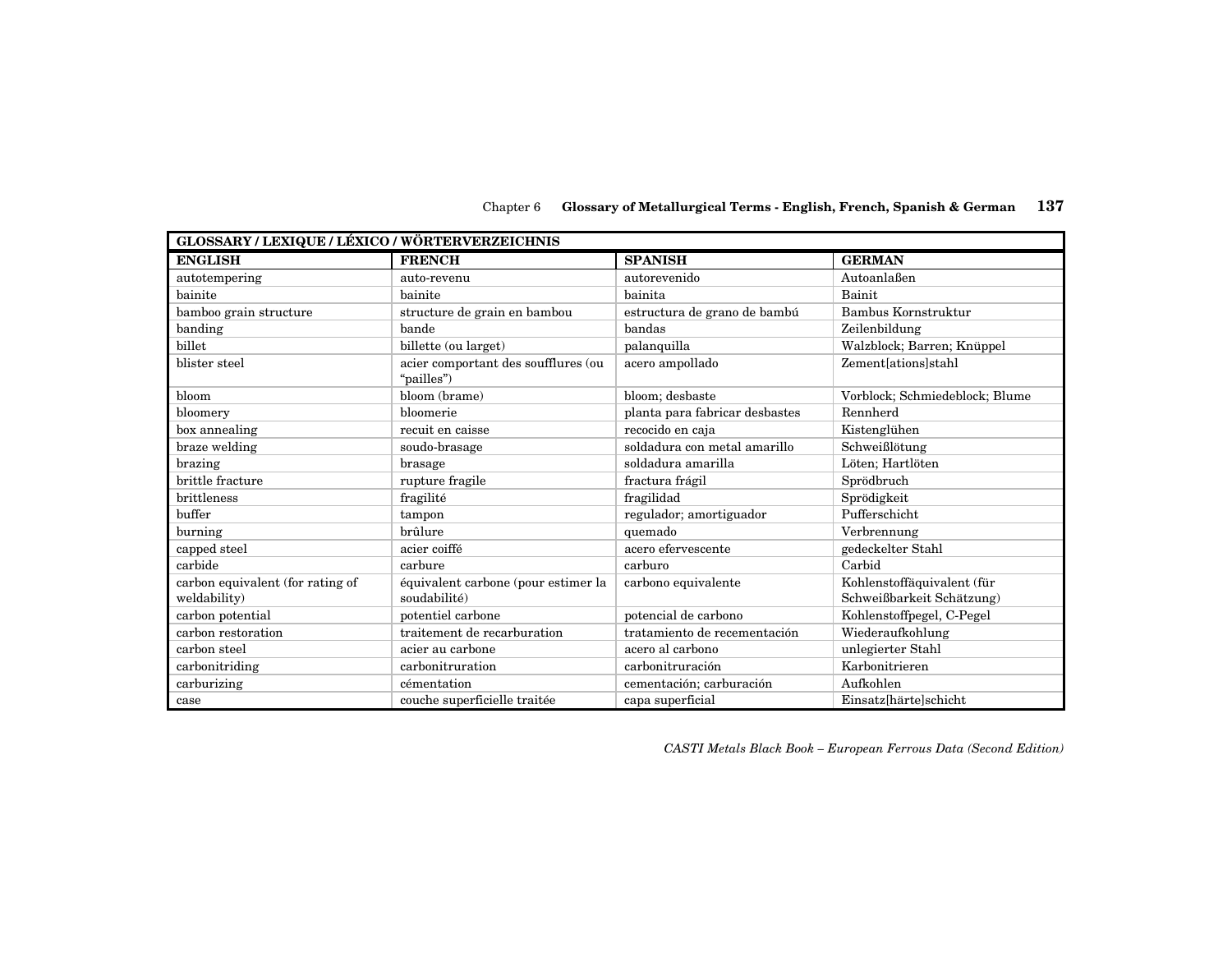| LÉXICO / GLOSSARY / LEXIQUE / WÖRTERVERZEICHNIS |                          |                                  |                            |  |
|-------------------------------------------------|--------------------------|----------------------------------|----------------------------|--|
| <b>SPANISH</b>                                  | <b>ENGLISH</b>           | <b>FRENCH</b>                    | <b>GERMAN</b>              |  |
| idiomorfo                                       | idiomorph                | idiomorphe                       | idiomorph                  |  |
| impresión de azufre                             | sulfur print             | empreinte de soufre (empreinte   | Baumannabdruck             |  |
|                                                 |                          | <b>Baumann</b>                   |                            |  |
| impurezas                                       | impurities               | impuretés                        | Unreinheit; Verunreinigung |  |
| inclusión                                       | inclusion                | inclusion                        | Einschluß                  |  |
| intercristalina                                 | intercrystalline         | intercristalline                 | interkristallin            |  |
| intracristalina                                 | intracrystalline         | intragranulaire                  | intrakristallin            |  |
| intracristalina                                 | transgranular            | intragranulaire                  | Transkristallin            |  |
| limite de fluencia superior                     | upper yield stress       | limite supérieure d'élasticité   | obere Streckgrenze         |  |
| laminación                                      | rolling                  | laminage                         | Walzen; Rollen             |  |
| laminación transversal                          | cross rolling            | laminage avec cylindres obliques | schrägwalzen               |  |
| laminado controlado                             | controlled rolling       | laminage contrôlé                | Regelrollen                |  |
| laminado de endurecimiento                      | temper rolling           | laminage de revenu               | Nachwalzen; Dressieren     |  |
| laminado en paquete                             | pack rolling             | laminage en paquet               | Paketwalzen                |  |
| licuación; segregación                          | liquation                | liquation                        | Seigerung                  |  |
| licuefacción de los límites de los              | grain-boundary liquation | liquation de joint de grain      | Korngrenzenangriff;        |  |
| granos                                          |                          |                                  | Korngrenzeseigerung        |  |
| límite aparente de elasticidad                  | yield point              | limite d'écoulement              | Fliesspunkt                |  |
| límite de elasticidad                           | elastic limit            | limite d'élasticité              | Elastizitätsgrenze         |  |
| línea de deslizamiento                          | slip line                | ligne de glissement              | Gleitlinie                 |  |
| línea de líquido                                | liquidus                 | liquidus                         | Liquidus                   |  |
| líneas de fluencia; líneas de                   | flow lines               | lignes d'écoulement (lignes de   | Fließlinien; Schlieren     |  |
| Piobert-Lüders; líneas de flujo                 |                          | Piobert-Lüders)                  |                            |  |
| líneas o bandas de Lüder                        | Luder's lines or bands   | lignes ou bandes de Lüder        | Fließfiguren; Fließlinien; |  |
|                                                 |                          |                                  | Lüderssche Linien          |  |
| lingote                                         | ingot                    | lingot                           | Blockmetall; Massel        |  |

#### Chapter 6 **Glossary of Metallurgical Terms - Spanish, English, French & German 173**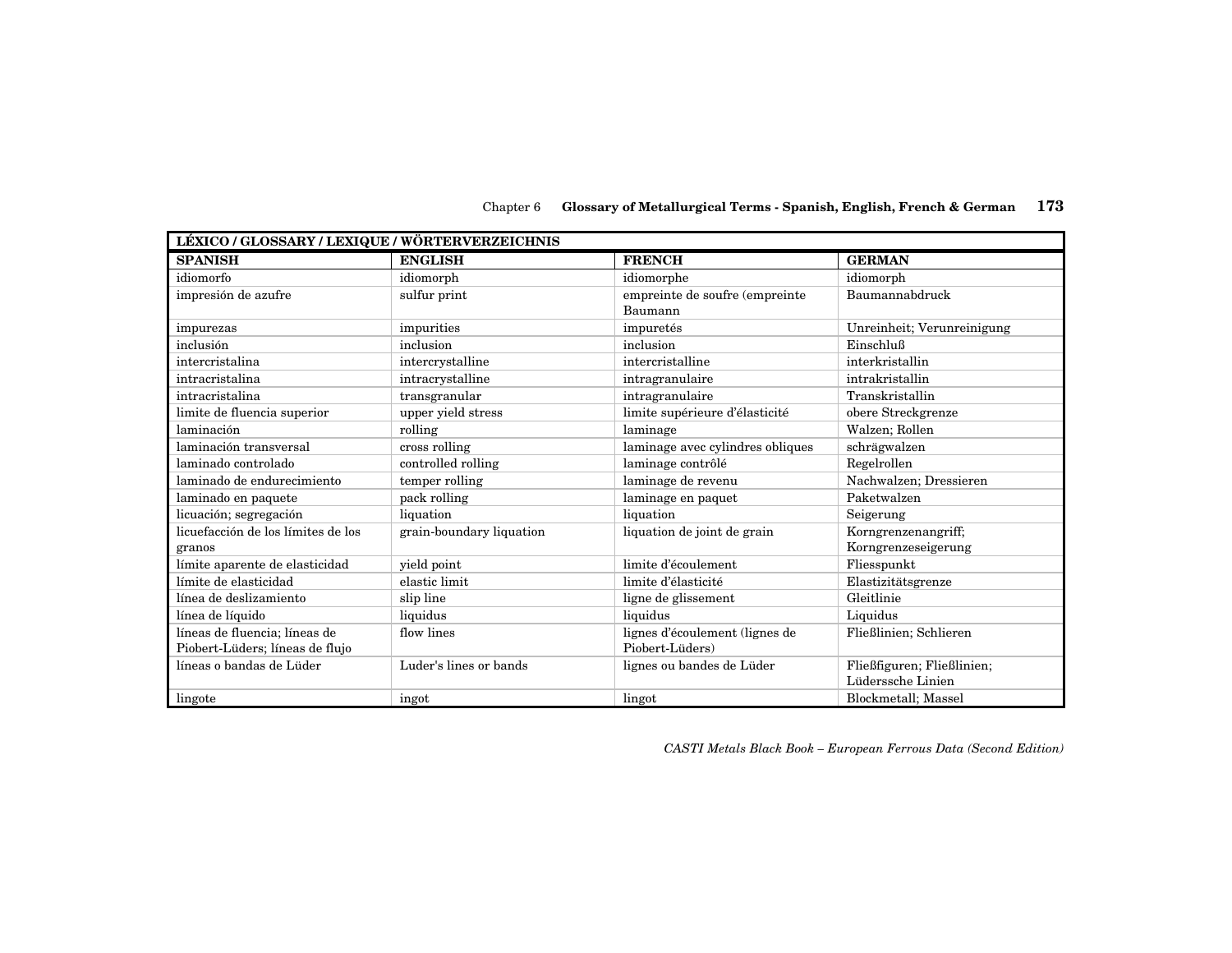## **Chapter 7**

## <span id="page-34-0"></span>*EUROPEAN (EN) FERROUS SPECIFICATION DESIGNATIONS AND TITLES*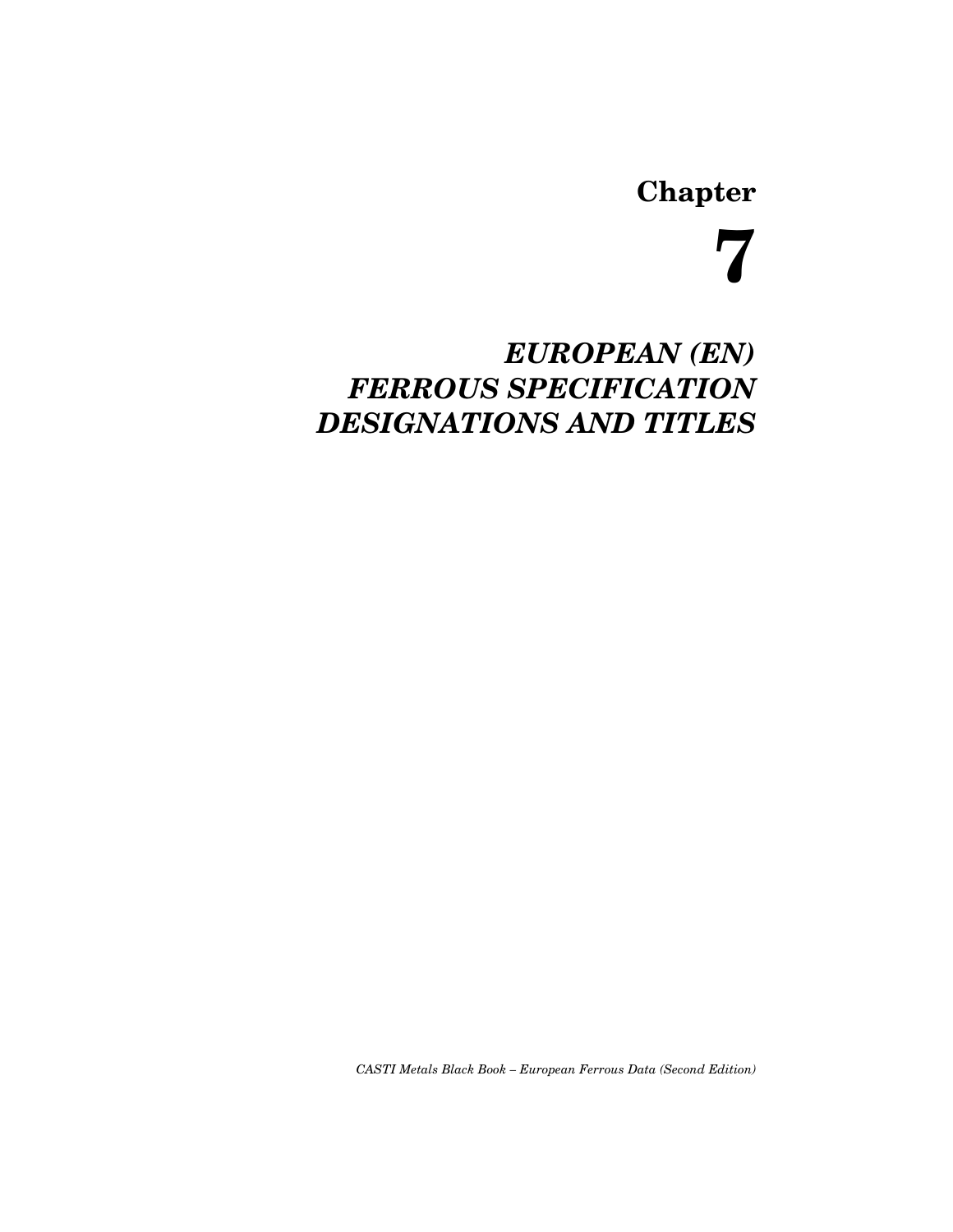| <b>SPECIFICATION</b> | <b>TITLE</b>                                                                                                                                               |
|----------------------|------------------------------------------------------------------------------------------------------------------------------------------------------------|
| EN 39:2001           | Loose steel tubes for tube and coupler scaffolds. Technical delivery conditions                                                                            |
|                      | Tubes libres en acier pour échafaudages à tubes et raccords - Conditions techniques de livraison                                                           |
|                      | Systemunabhängige Stahlrohre für die Verwendung in Trag- und Arbeitsgerüsten - Technische Lieferbedingungen                                                |
| EN ISO 377:1997      | Steel and steel products - Location and preparation of samples and test pieces for mechanical testing (ISO 377:1997)                                       |
|                      | Acier et produits en acier - Position et préparation des échantillons et éprouvettes pour essais mécaniques (ISO 377:1997)                                 |
|                      | Stahl und Stahlerzeugnisse - Lage und Vorbereitung von Probenabschnitten und Proben für mechanische Prüfungen (ISO<br>377:1997)                            |
| EN 523:1997          | Steel strip sheaths for prestressing tendons - Terminology, requirements, quality control                                                                  |
|                      | Gaines en feuillard d'acier pour câbles de précontrainte - Terminologie, prescriptions, contrôle de qualité                                                |
|                      | Hüllrohre aus Bandstahl für Spannglieder - Begriffe, Anforderungen, Güteüberwachung                                                                        |
| EN 524-1:1997        | Steel strip sheaths for prestressing tendons - Test methods - Part 1: Determination of shape and dimensions                                                |
|                      | Gaines en feuillard d'acier pour câbles de précontrainte - Méthodes d'essai - Partie 1: Détermination de la forme et des dimensions                        |
|                      | Hüllrohre aus Bandstahl für Spannglieder - Prüfverfahren - Teil 1: Ermittlung der Formen und Maße                                                          |
| EN 524-2:1997        | Steel strip sheaths for prestressing tendons - Test methods - Part 2: Determination of flexural behaviour                                                  |
|                      | Gaines en feuillard d'acier pour câbles de précontrainte - Méthodes d'essai - Partie 2: Détermination du comportement à la flexion                         |
|                      | Hüllrohre aus Bandstahl für Spannglieder - Prüfverfahren - Teil 2: Bestimmung des Biegeverhaltens                                                          |
| EN 524-3:1997        | Steel strip sheaths for prestressing tendons - Test methods - Part 3: To-and-fro bending test                                                              |
|                      | Gaines en feuillard d'acier pour câbles de précontrainte - Méthodes d'essai - Partie 3: Essai de flexion dans les deux sens                                |
|                      | Hüllrohre aus Bandstahl für Spannglieder - Prüfverfahren - Teil 3: Hin- und Herbiegeversuch                                                                |
| EN 524-4:1997        | Steel strip sheaths for prestressing tendons - Test methods - Part 4: Determination of lateral load resistance                                             |
| EN 524-5:1997        | Steel strip sheaths for prestressing tendons - Test methods - Part 5: Determination of tensile load resistance                                             |
|                      | Gaines en feuillard d'acier pour câbles de précontrainte - Méthodes d'essai - Partie 5: Détermination de la résistance à la traction                       |
|                      | Hüllrohre aus Bandstahl für Spannglieder - Prüfverfahren - Teil 5: Bestimmung der Zugbelastbarkeit                                                         |
| EN 524-6:1997        | Steel strip sheaths for prestressing tendons - Test methods - Part 6: Determination of leaktightness (Determination of water loss)                         |
|                      | Gaines en feuillard d'acier pour câbles de précontrainte - Méthodes d'essai - Partie 6: Détermination de l'étanchéité (Détermination<br>des pertes en eau) |
|                      | Hüllrohre aus Bandstahl für Spannglieder - Prüfverfahren - Teil 6: Bestimmung der Dichtheit (Bestimmung des Wasserverlustes)                               |

#### Chapter 7 **European (EN) Ferrous Specification Designations and Titles 198**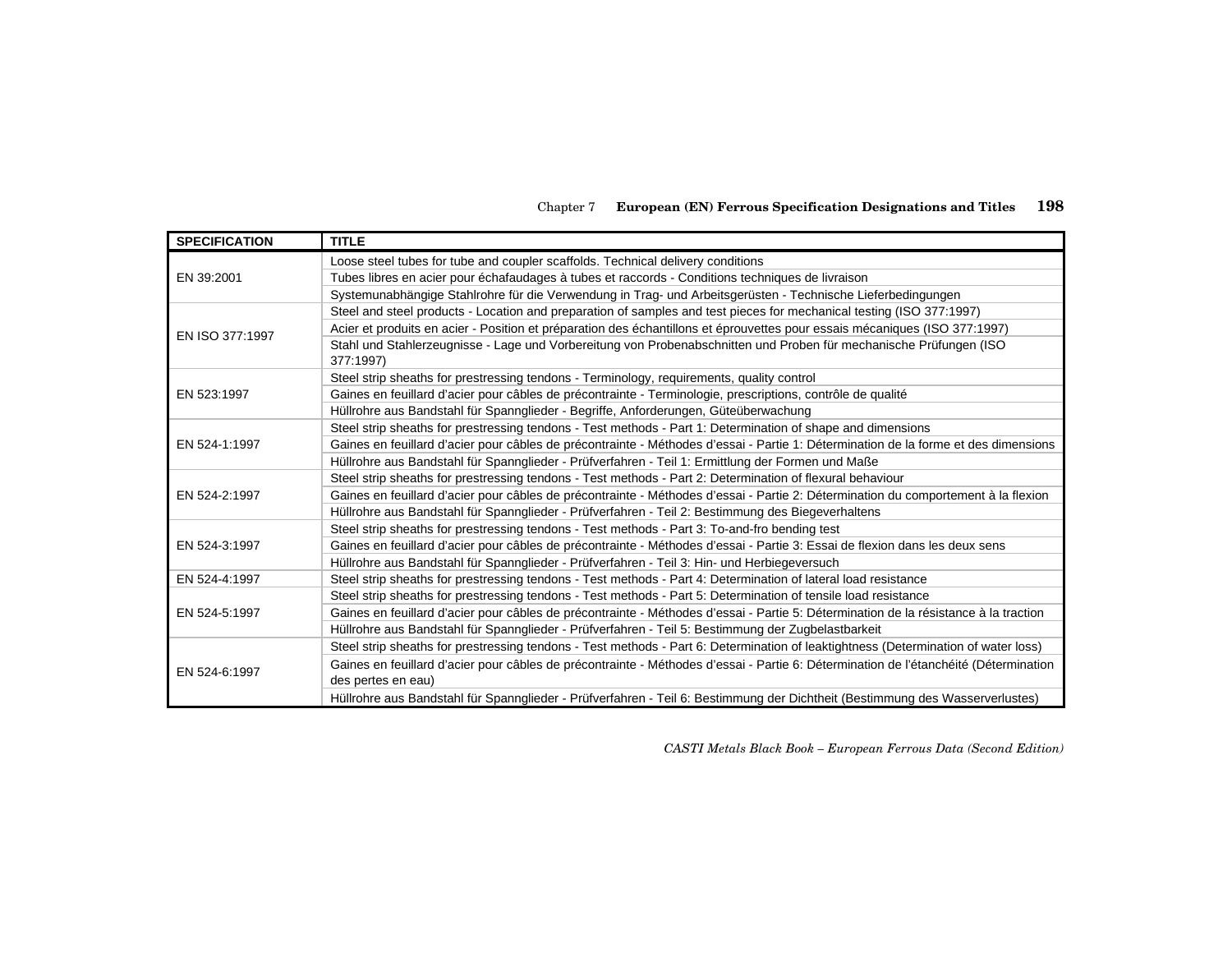| <b>SPECIFICATION</b> | <b>TITLE (Continued)</b>                                                                                                          |
|----------------------|-----------------------------------------------------------------------------------------------------------------------------------|
|                      | Cast iron - Designation of microstructure of graphite (ISO 945:1975)                                                              |
| EN ISO 945:1994      | Fonte - Désignation de la microstructure du graphite (ISO 945:1975)                                                               |
|                      | Gußeisen - Bestimmung der Mikrostruktur von Graphit (ISO 945:1975)                                                                |
|                      | Execution of steel structures - Part 2: Supplementary rules for cold formed thin gauge components and sheeting                    |
| ENV 1090-2:1998      | Exécution des structures en acier - Partie 2: Règles supplémentaires pour les bacs nervurés et les éléments minces formés à froid |
|                      | Ausführung von Tragwerken aus Stahl - Teil 2: Ergänzende Regeln für kaltgeformte dünnwandige Bauteile und Bleche                  |
|                      | Founding - Liquid penetrant inspection - Part 1: Sand, gravity die and low pressure die castings                                  |
| EN 1371-1:1997       | Fonderie - Contrôle par ressuage - Partie 1: Pièces moulées au sable, en coquille, par gravité et basse pression                  |
|                      | Gießereiwesen - Eindringprüfung - Teil 1: Sand-, Schwerkraftkokillen- und Niederdruckkokillengußstücke                            |
|                      | Founding - Liquid penetrant inspection - Part 2: Investment castings                                                              |
| EN 1371-2:1998       | Fonderie - Contrôle par ressuage - Partie 2: Pièces en moulage de précision (cire perdue)                                         |
|                      | Gießereiwesen - Eindringprüfung - Teil 2: Feingußstücke                                                                           |
|                      | Founding - Technical conditions of delivery - Part 3: Additional requirements for iron castings                                   |
| EN 1559-3:1997       | Fonderie - Conditions techniques de fourniture - Partie 3: Spécifications complémentaires pour les pièces moulées en fonte        |
|                      | Gießereiwesen - Technische Lieferbedingungen - Teil 3: Zusätzliche Anforderungen an Eisengußstücke                                |
|                      | Founding - Designation system for cast iron - Material symbols and material numbers                                               |
| EN 1560:1997         | Fonderie - Système de désignation pour la fonte - Désignation symbolique et numérique                                             |
|                      | Gießereiwesen - Bezeichnungssystem für Gußeisen - Werkstoffkurzzeichen und Werkstoffnummern                                       |
|                      | Founding - Grey cast irons                                                                                                        |
| EN 1561:1997         | Fonderie - Fonte à graphite lamellaire                                                                                            |
|                      | Gießereiwesen - Gußeisen mit Lamellengraphit                                                                                      |
|                      | Founding - Malleable cast irons                                                                                                   |
| EN 1562:1997         | Fonderie - Fonte malléable                                                                                                        |
|                      | Gießereiwesen - Temperguß                                                                                                         |
|                      | Founding - Spheroidal graphite cast irons                                                                                         |
| EN 1563:1997         | Fonderie - Fonte à graphite sphéroïdal                                                                                            |
|                      | Gießereiwesen - Gußeisen mit Kugelgraphit                                                                                         |

#### Chapter 7 **European (EN) Ferrous Specification Designations and Titles 199**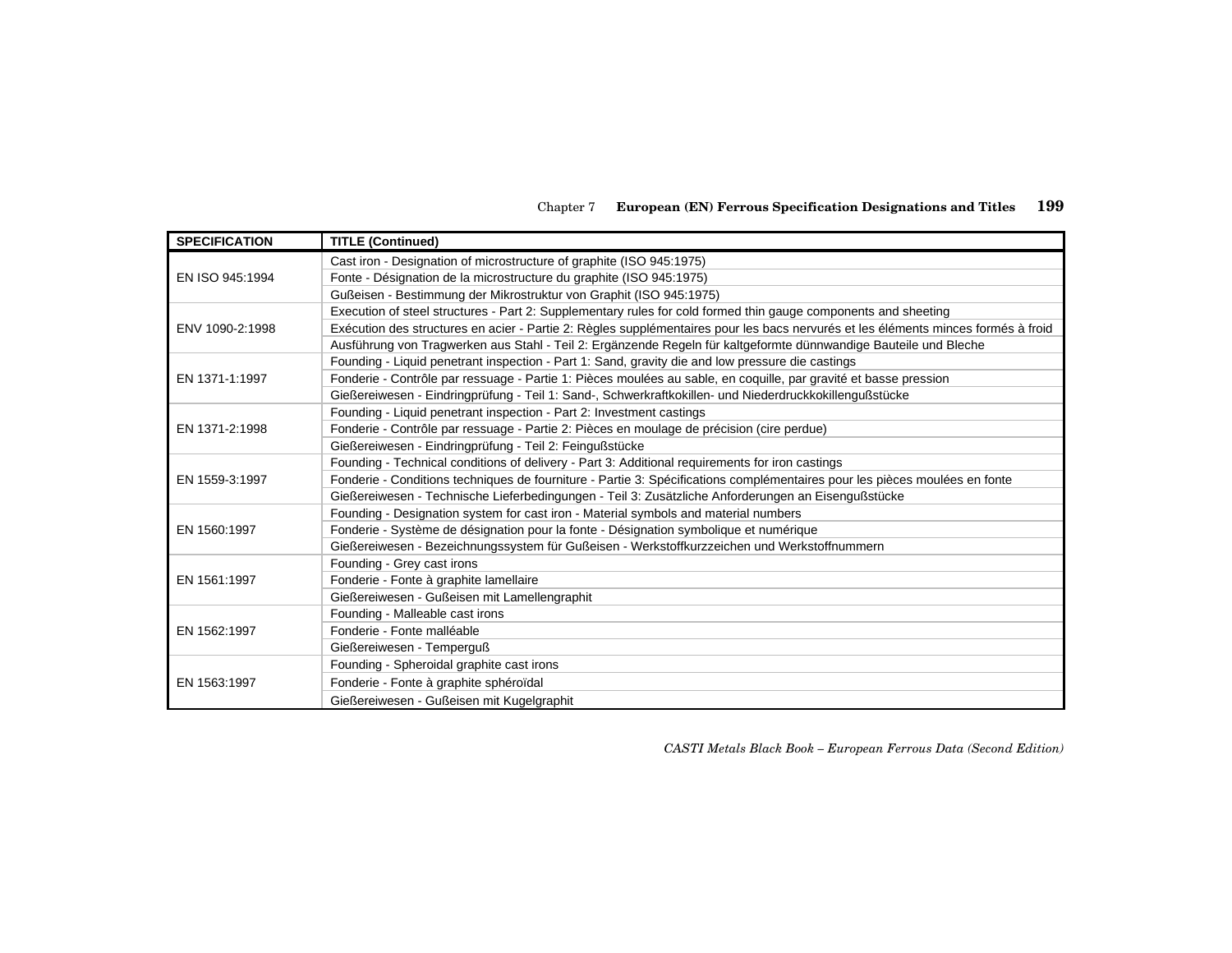| <b>SPECIFICATION</b> | <b>TITLE (Continued)</b>                                                                                                                       |
|----------------------|------------------------------------------------------------------------------------------------------------------------------------------------|
|                      | Steel wire and wire products for fences - Part 2: Hexagonal steel wire netting for agricultural, insulation, and fencing purposes              |
|                      | Fils et produits tréfilés en acier pour clôtures - Partie 2: Grillage à mailles hexagonales, en acier, utilisé dans l'agriculture, l'isolation |
| EN 10223-2:1997      | et les clôtures                                                                                                                                |
|                      | Stahldraht und Drahterzeugnisse für Zäune - Teil 2: Stahldrahtgeflecht mit sechseckigen Maschen für landwirtschaftliche Zwecke,                |
|                      | Isolierungen und Zäune                                                                                                                         |
|                      | Steel wire and wire products for fences - Part 3: Hexagonal steel wire netting for engineering purposes                                        |
| EN 10223-3:1997      | Fils et produits tréfilés en acier pour clôtures - Partie 3: Grillage à mailles hexagonales, en acier, pour applications industrielles         |
|                      | Stahldraht und Drahterzeugnisse für Zäune - Teil 3: Stahldrahtgeflecht mit sechseckigen Maschen für bauwirtschaftliche Zwecke                  |
|                      | Steel wire and wire products for fences - Part 4: Steel wire welded mesh fencing                                                               |
| EN 10223-4:1998      | Fils et produits tréfilés en acier pour clôtures et grillages - Partie 4: Grillage en acier soudé                                              |
|                      | Stahldraht und Erzeugnisse aus Stahldraht für Zäune - Teil 4: Geschweißte Gitter aus Stahldraht für Zäune                                      |
|                      | Steel wire and wire products for fences - Part 5: Steel wire woven hinged joint and knotted mesh fencing                                       |
| EN 10223-5:1998      | Fils et produits tréfilés en acier pour clôtures et grillages - Partie 5: Grillage noué en acier pour le bétail                                |
|                      | Stahldraht und Erzeugnisse aus Stahldraht für Zäune - Teil 5: Gelenk- und Knotengitter aus Stahldraht für Zäune                                |
|                      | Steel wire and wire products for fences - Part 6: Steel wire chain link fencing                                                                |
| EN 10223-6:1998      | Fils et produits tréfilés en acier pour clôtures et grillages - Partie 6: Grillage à simple torsion                                            |
|                      | Stahldraht und Erzeugnisse aus Stahldraht für Zäune - Teil 6: Stahldrahtgeflecht mit viereckigen Maschen                                       |
|                      | Non-destructive testing of steel forgings - Part 2: Penetrant testing                                                                          |
| EN 10228-2:1998      | Essais non destructifs des pièces forgées en acier - Partie 2: Contrôle par ressuage                                                           |
|                      | Zerstörungsfreie Prüfung von Schmiedestücken aus Stahl - Teil 2: Eindringprüfung                                                               |
|                      | Non-destructive testing of steel forgings - Part 3: Ultrasonic testing of ferritic or martensitic steel forgings                               |
|                      | Essais non destructifs des pièces forgées en acier - Partie 3: Contrôle par ultrasons des pièces forgées en aciers ferritiques et              |
| EN 10228-3:1998      | martensitiques                                                                                                                                 |
|                      | Zerstörungsfreie Prüfung von Schmiedestücken aus Stahl - Teil 3: Ultraschallprüfung von Schmiedestücken aus ferritischem oder                  |
|                      | martensitischem Stahl                                                                                                                          |
|                      | Evaluation of resistance of steel products to hydrogen induced cracking (HIC)                                                                  |
| EN 10229:1998        | Evaluation de la résistance des produits en acier à la fissuration induite par l'hydrogène (HIC)                                               |
|                      | Bewertung der Beständigkeit von Stahlerzeugnissen gegen wasserstoffinduzierte Rißbildung (HIC)                                                 |

Chapter 7 **European (EN) Ferrous Specification Designations and Titles 214**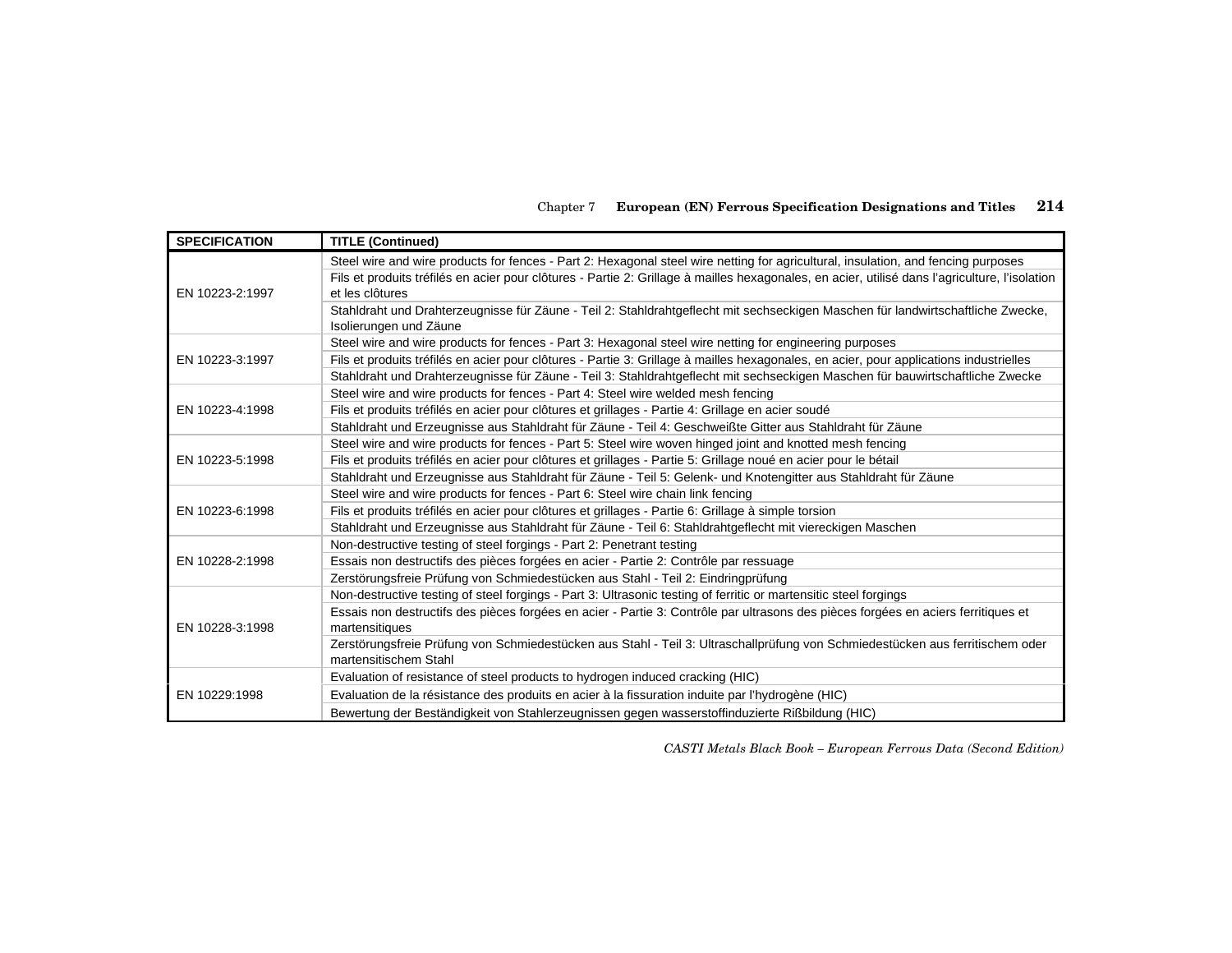## *CAST IRONS*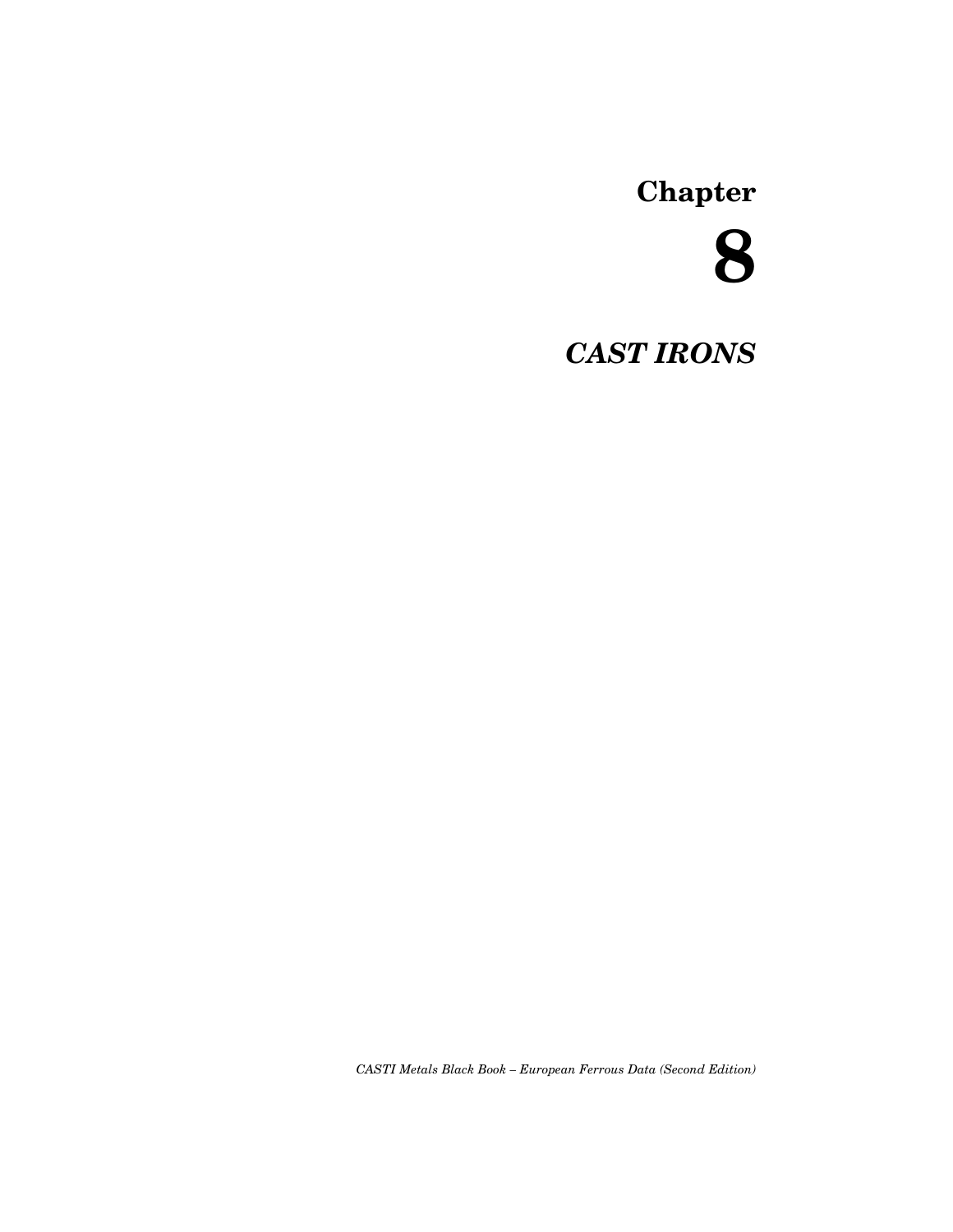| 222<br>Chapter 8<br><b>Cast Irons</b> |  |  |
|---------------------------------------|--|--|
|---------------------------------------|--|--|

| <b>EN 1562 – MECHANICAL PROPERTIES OF BLACKHEART MALLEABLE CAST IRONS</b> |                                  |                                                            |                                                           |    |                                     |                                              |  |  |  |  |
|---------------------------------------------------------------------------|----------------------------------|------------------------------------------------------------|-----------------------------------------------------------|----|-------------------------------------|----------------------------------------------|--|--|--|--|
| <b>Material</b><br>Name                                                   | <b>Material</b><br><b>Number</b> | <b>Nominal Diameter of</b><br>Test Piece <sup>a</sup> , mm | Tensile Strength,<br>% Elongation, Min.<br>Min., $N/mm^2$ |    | 0.2% Proof Stress,<br>Min. $N/mm^2$ | <b>Brinell</b><br>Hardness <sup>c</sup> , HB |  |  |  |  |
| $EN-GJMB-300-6b$                                                          | $EN$ -JM1110 <sup>b</sup>        | 12 or 15                                                   | 300                                                       | 6  | $--$                                | 150 max.                                     |  |  |  |  |
| EN-GJMB-350-10                                                            | EN-JM1130                        | 12 or 15                                                   | 350                                                       | 10 | 200                                 | 150 max.                                     |  |  |  |  |
| EN-GJMB-450-6                                                             | EN-JM1140                        | 12 or 15                                                   | 450                                                       | 6  | 270                                 | 150-200                                      |  |  |  |  |
| EN-GJMB-500-5                                                             | EN-JM1150                        | 12 or 15                                                   | 500                                                       | 5  | 300                                 | 165-215                                      |  |  |  |  |
| EN-GJMB-550-4                                                             | EN-JM1160                        | 12 or 15                                                   | 550                                                       | 4  | 340                                 | 180-230                                      |  |  |  |  |
| EN-GJMB-600-3                                                             | EN-JM1170                        | 12 or 15                                                   | 600                                                       | 3  | 390                                 | 195-245                                      |  |  |  |  |
| EN-GJMB-650-2                                                             | EN-JM1180                        | 12 or 15                                                   | 650                                                       |    | 430                                 | 210-260                                      |  |  |  |  |
| EN-GJMB-700-2                                                             | EN-JM1190                        | 12 or 15                                                   | 700                                                       |    | 530                                 | 240-290                                      |  |  |  |  |
| <b>EN-GJMB-800-1</b>                                                      | EN-JM1200                        | 12 or 15                                                   | 800                                                       |    | 600                                 | 270-320                                      |  |  |  |  |

a. Where a 6 mm diameter test piece is representative of the relevant wall thickness of a casting, this size of the test piece may be used by agreement between the manufacturer and the purchaser at the time of acceptance of the order. The minimum properties given in this table shall apply.

b. Material intended particularly for applications in which pressure tightness is more important than a high degree of strength and ductility.

c. For information only.

| <b>EN 1562 – MECHANICAL PROPERTIES OF WHITEHEART MALLEABLE CAST IRONS<sup>d</sup></b> |                                  |                                              |                                            |                    |                                     |                                              |  |  |  |  |
|---------------------------------------------------------------------------------------|----------------------------------|----------------------------------------------|--------------------------------------------|--------------------|-------------------------------------|----------------------------------------------|--|--|--|--|
| <b>Material</b><br>Name                                                               | <b>Material</b><br><b>Number</b> | <b>Nominal Diameter</b><br>of Test Piece, mm | <b>Tensile Strength,</b><br>Min., $N/mm^2$ | % Elongation, Min. | 0.2% Proof Stress,<br>Min. $N/mm^2$ | <b>Brinell</b><br>Hardness <sup>c</sup> , HB |  |  |  |  |
| EN-GJMW-350-4                                                                         | EN-JM1010                        |                                              | 270                                        | 10                 | a                                   |                                              |  |  |  |  |
|                                                                                       |                                  |                                              | 310                                        |                    | $- - -$                             | 230                                          |  |  |  |  |
|                                                                                       |                                  | 12                                           | 350                                        |                    | $- - -$                             |                                              |  |  |  |  |
|                                                                                       |                                  | 15                                           | 360                                        |                    | $- - -$                             |                                              |  |  |  |  |
| EN-GJMW-360-12 $^{\rm b}$                                                             | $EN$ -JM1020 $b$                 | 6                                            | 280                                        | 16                 | a                                   | 200                                          |  |  |  |  |
|                                                                                       |                                  |                                              | 320                                        | 15                 | 170                                 |                                              |  |  |  |  |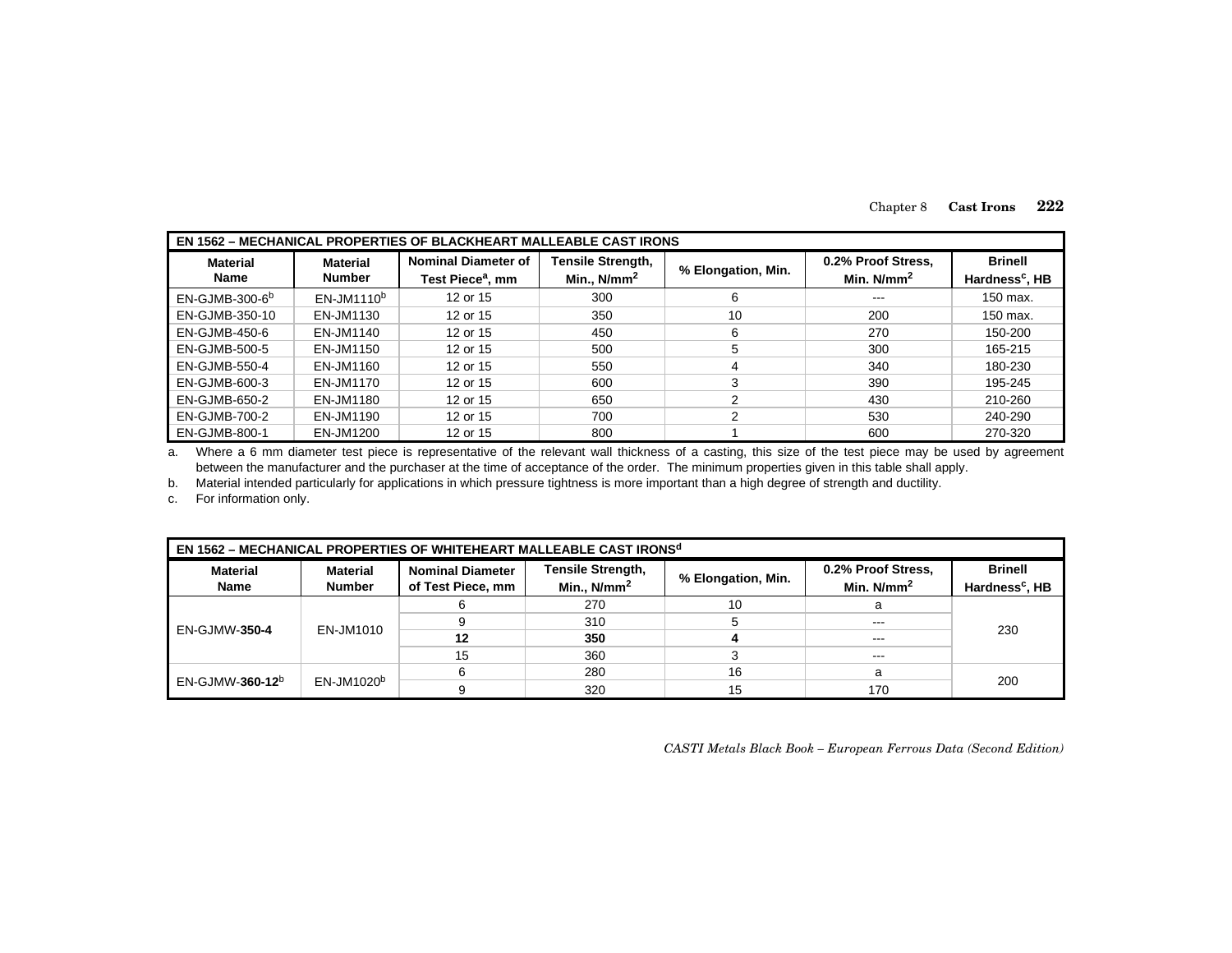|           |                   | 223 |
|-----------|-------------------|-----|
| Chapter 8 | <b>Cast Irons</b> |     |

| EN 1562 – MECHANICAL PROPERTIES OF WHITEHEART MALLEABLE CAST IRONS <sup>d</sup> (Continued) |                                  |                                              |                                    |                    |                                     |                                              |  |  |  |  |
|---------------------------------------------------------------------------------------------|----------------------------------|----------------------------------------------|------------------------------------|--------------------|-------------------------------------|----------------------------------------------|--|--|--|--|
| <b>Material</b><br>Name                                                                     | <b>Material</b><br><b>Number</b> | <b>Nominal Diameter</b><br>of Test Piece, mm | Tensile Strength,<br>Min., $N/mm2$ | % Elongation, Min. | 0.2% Proof Stress,<br>Min. $N/mm^2$ | <b>Brinell</b><br>Hardness <sup>c</sup> , HB |  |  |  |  |
|                                                                                             |                                  | 12                                           | 360                                | 12                 | 190                                 | 200                                          |  |  |  |  |
| $EN-GJMW-360-12b$                                                                           | $EN$ -JM1020 $b$                 | 15                                           | 370                                |                    | 200                                 |                                              |  |  |  |  |
|                                                                                             |                                  | 6                                            | 300                                | 12                 | a                                   |                                              |  |  |  |  |
|                                                                                             | EN-JM1030                        | 9                                            | 360                                | 8                  | 200                                 |                                              |  |  |  |  |
| <b>EN-GJMW-400-5</b>                                                                        |                                  | 12                                           | 400                                | 5                  | 220                                 | 220                                          |  |  |  |  |
|                                                                                             |                                  | 15                                           | 420                                | 4                  | 230                                 |                                              |  |  |  |  |
|                                                                                             |                                  | 6                                            | 330                                | 12                 | a                                   |                                              |  |  |  |  |
| <b>EN-GJMW-450-7</b>                                                                        | EN-JM1040                        | 9                                            | 400                                | 10                 | 230                                 |                                              |  |  |  |  |
|                                                                                             |                                  | 12                                           | 450                                |                    | 260                                 | 220                                          |  |  |  |  |
|                                                                                             |                                  | 15                                           | 480                                | 4                  | 280                                 |                                              |  |  |  |  |
|                                                                                             |                                  | 6                                            | ---                                | ---                | a                                   |                                              |  |  |  |  |
| <b>EN-GJMW-550-4</b>                                                                        |                                  | 9                                            | 490                                | 5                  | 310                                 |                                              |  |  |  |  |
|                                                                                             | EN-JM1050                        | 12                                           | 550                                | 4                  | 340                                 | 250                                          |  |  |  |  |
|                                                                                             |                                  | 15                                           | 570                                | 3                  | 350                                 |                                              |  |  |  |  |

a. Because of the difficulty in determining the proof stress of small test pieces, the values and the method of measurement shall be agreed between the manufacturer and the purchaser at the time of acceptance of order.

b. Material most suitable for welding.

c. For information only; maximums.

d. The figures given in bold indicate the minimum tensile strength and minimum % elongation to which the symbol of the grade is related, and the preferred nominal diameter of the test piece and the corresponding minimum 0.2% proof stress.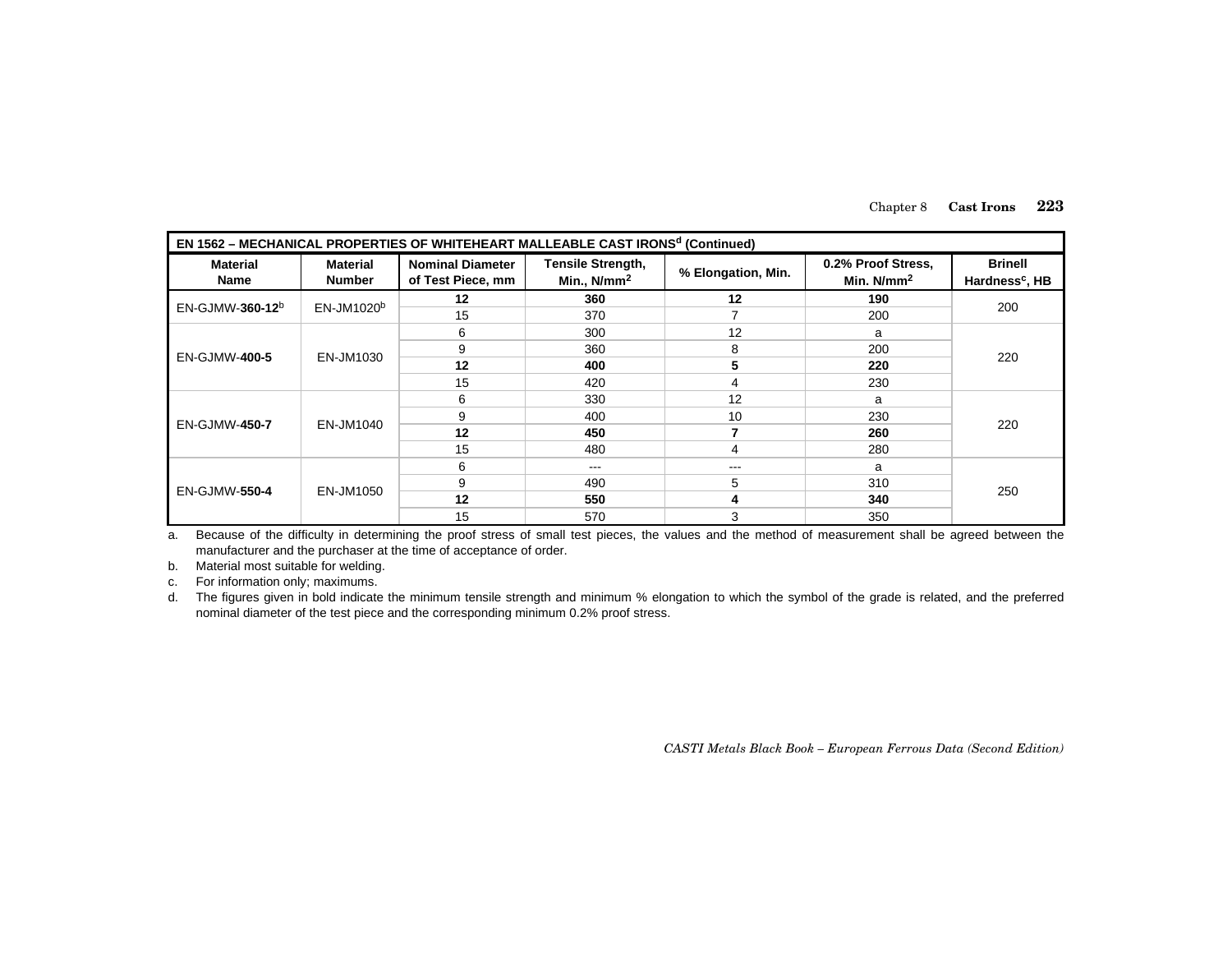#### Chapter 8 **Cast Irons 224**

|                                                      | <b>EN 1564 – MECHANICAL PROPERTIES OF AUSTEMPERED DUCTILE CAST IRONS<sup>a, b, c</sup></b> |                                     |                                      |                    |                             |  |  |  |  |  |  |
|------------------------------------------------------|--------------------------------------------------------------------------------------------|-------------------------------------|--------------------------------------|--------------------|-----------------------------|--|--|--|--|--|--|
| Material<br><b>Material</b><br><b>Number</b><br>Name |                                                                                            | Tensile Strength, Min.,<br>$N/mm^2$ | 0.2% Proof Stress, Min.,<br>$N/mm^2$ | % Elongation, Min. | <b>Brinell Hardness, HB</b> |  |  |  |  |  |  |
| EN-GJS-800-8                                         | <b>EN-JS1100</b>                                                                           | 800                                 | 500                                  |                    | 260-320                     |  |  |  |  |  |  |
| EN-GJS-1000-5                                        | EN-JS1110                                                                                  | 1000                                | 700                                  |                    | 300-360                     |  |  |  |  |  |  |
| EN-GJS-1200-2                                        | <b>EN-JS1120</b>                                                                           | 1200                                | 850                                  |                    | 340-440                     |  |  |  |  |  |  |
| EN-GJS-1400-1                                        | <b>EN-JS1130</b>                                                                           | 1400                                | 1100                                 |                    | 380-480                     |  |  |  |  |  |  |

a. Properties measured on test pieces machined from separately cast samples.

b. The values for these materials apply to castings cast in sand moulds of comparable thermal diffusivity. Subject to amendments to be agreed upon in the order, they can apply to castings obtained by alternative methods.

c. Whatever the method used for obtaining the castings, the grades are based on the mechanical properties measured on test pieces taken from samples separately cast in a sand mould or a mould of comparable thermal diffusivity.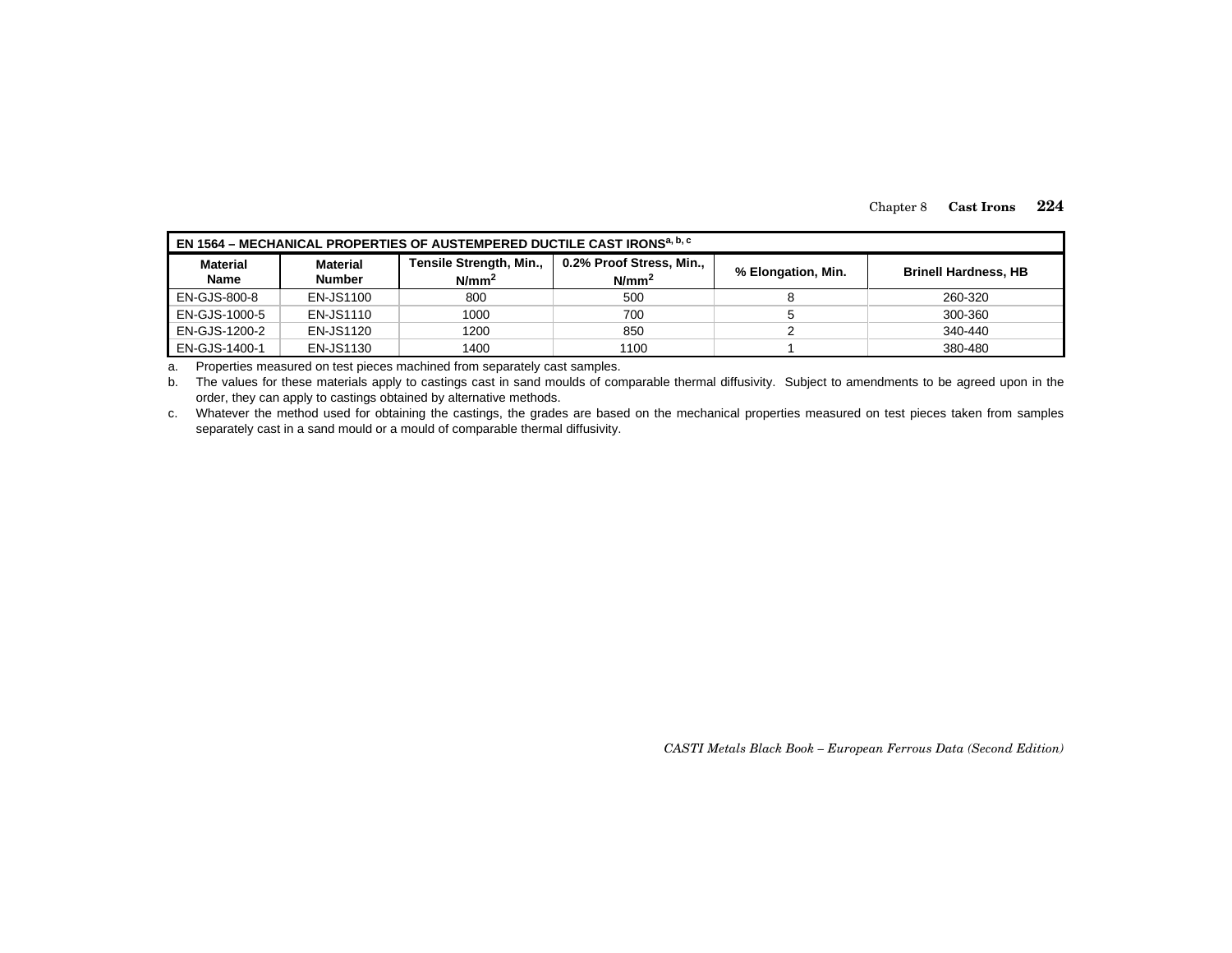# **9**

### *CASTINGS: NON ALLOY & ALLOY STEELS*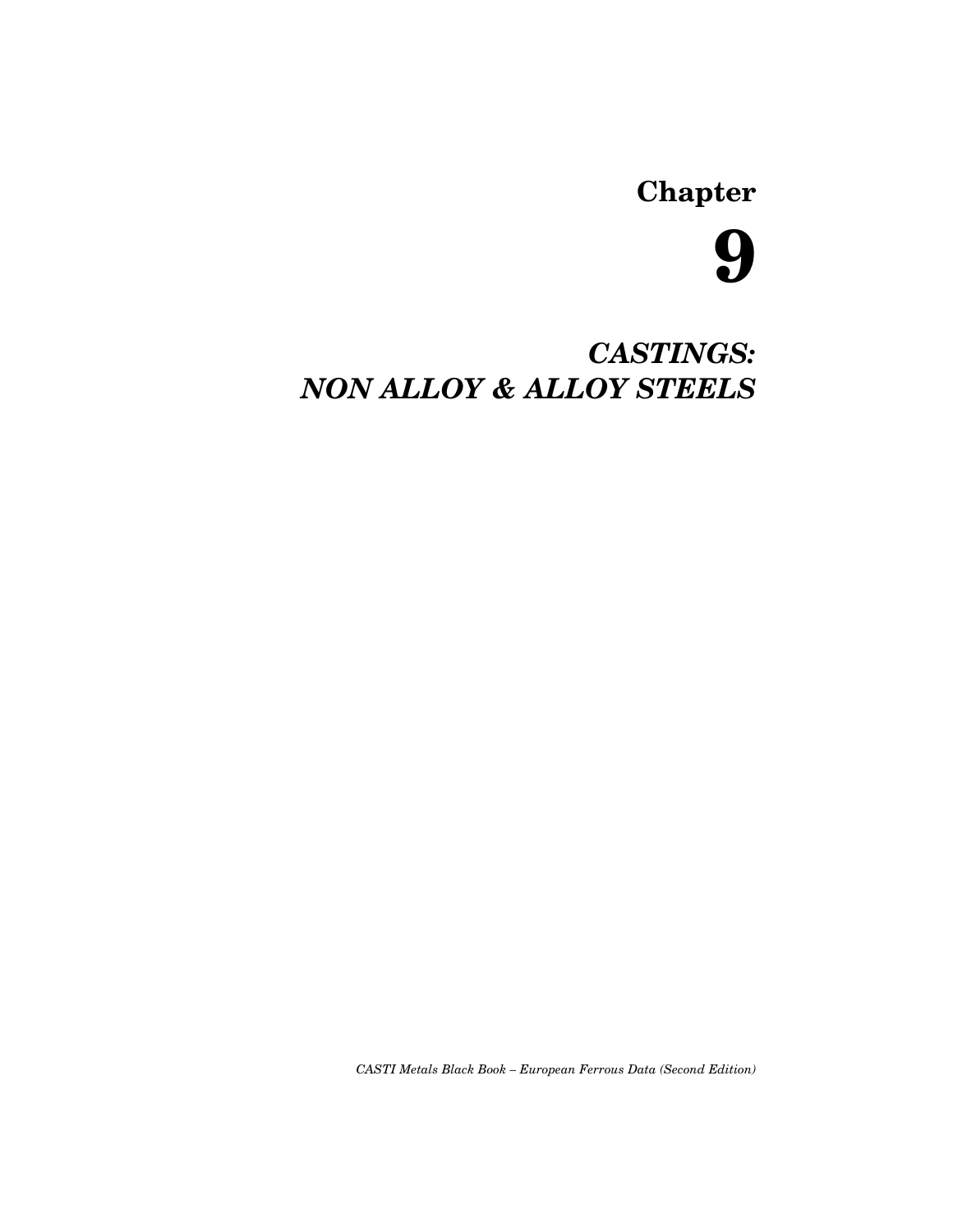| EN 10213-2 – CHEMICAL COMPOSITION OF CARBON AND ALLOY STEEL CASTINGS FOR PRESSURE PURPOSES (Continued) |                               |               |               |      |       |                    |               |                        |               |                        |                        |
|--------------------------------------------------------------------------------------------------------|-------------------------------|---------------|---------------|------|-------|--------------------|---------------|------------------------|---------------|------------------------|------------------------|
| <b>Steel</b><br>Name                                                                                   | <b>Steel</b><br><b>Number</b> | C             | Mn            | Si   | P     | S                  | Сr            | Ni                     | Mo            | v                      | <b>Others</b>          |
| G17CrMo5-5                                                                                             | .7357                         | $0.15 - 0.20$ | $0.50 - 1.00$ | 0.60 | 0.020 | 0.020 <sup>a</sup> | $1.00 - 1.50$ | $\qquad \qquad -$      | $0.45 - 0.65$ | $\qquad \qquad \cdots$ | $\qquad \qquad \cdots$ |
| G17CrMo9-10                                                                                            | .7379                         | $0.13 - 0.20$ | $0.50 - 0.90$ | 0.60 | 0.020 | 0.020 <sup>a</sup> | $2.00 - 2.50$ | $\cdots$               | $0.90 - 1.20$ | $---$                  | ---                    |
| G12MoCrV5-2                                                                                            | .7720                         | $0.10 - 0.15$ | $0.40 - 0.70$ | 0.45 | 0.030 | 0.020 <sup>a</sup> | $0.30 - 0.50$ | $- - -$                | $0.40 - 0.60$ | $0.22 - 0.30$          | Sn 0.025               |
| G17CrMoV5-10                                                                                           | .7706                         | $0.15 - 0.20$ | $0.50 - 0.90$ | 0.60 | 0.020 | 0.015              | 1.20 - 1.50   | $- - -$                | $0.90 - 1.10$ | $0.20 - 0.30$          | Sn 0.025               |
| GX15CrMo5                                                                                              | .7365                         | $0.12 - 0.19$ | $0.50 - 0.80$ | 0.80 | 0.025 | 0.025              | $4.00 - 6.00$ | $\qquad \qquad \cdots$ | $0.45 - 0.65$ | $\qquad \qquad \cdots$ | $\sim$ $\sim$          |

#### Chapter 9 **Castings: Non Alloy & Alloy Steels 227**

a. For castings of ruling thickness < 28 mm, 0.030% S is permitted.

b. For each reduction of 0.01% below the specified maximum carbon content, an increase of 0.04% manganese above the specified maximum content will be permitted up to maximum of 1.40%.

Cast analysis, single values are maximums.

| EN 10213-2 - MECHANICAL PROPERTIES OF CARBON AND ALLOY STEEL CASTINGS FOR PRESSURE PURPOSES AT ROOM TEMPERATURE |                               |                                    |                        |                              |             |             |                     |  |  |
|-----------------------------------------------------------------------------------------------------------------|-------------------------------|------------------------------------|------------------------|------------------------------|-------------|-------------|---------------------|--|--|
| <b>Steel</b><br><b>Name</b>                                                                                     | <b>Steel</b><br><b>Number</b> | Heat<br>Treatment<br><b>Symbol</b> | Thickness,<br>Max., mm | Yield Strength,<br>Min., MPa |             | % El., Min. | Impact, KV, Min., J |  |  |
| <b>GP240GR</b>                                                                                                  | 1.0621                        | $+ N$                              | 100                    | 240                          | $420 - 600$ | 22          | 27                  |  |  |
| GP240GH                                                                                                         |                               | $+ N$                              | 100                    | 240                          | $420 - 600$ | 22          | 27                  |  |  |
|                                                                                                                 | 1.0619                        | $+ QT$                             | 100                    | 240                          | $420 - 600$ | 22          | 40                  |  |  |
| GP280GH                                                                                                         | 1.0625                        | $+ N$                              | 100                    | 280                          | $480 - 640$ | 22          | 27                  |  |  |
|                                                                                                                 |                               | $+ QT$                             | 100                    | 280                          | $480 - 640$ | 22          | 35                  |  |  |
| G20Mo5                                                                                                          | 1.5419                        | $+ QT$                             | 100                    | 245                          | $440 - 590$ | 22          | 27                  |  |  |
| G17CrMo5-5                                                                                                      | 1.7357                        | $+ QT$                             | 100                    | 315                          | $490 - 690$ | 20          | 27                  |  |  |
| G17CrMo9-10                                                                                                     | 1.7379                        | $+ QT$                             | 150                    | 400                          | $590 - 740$ | 18          | 40                  |  |  |
| G12MoCrV5-2                                                                                                     | 1.7720                        | $+ QT$                             | 100                    | 295                          | $510 - 660$ | 17          | 27                  |  |  |
| G17CrMoV5-10                                                                                                    | 1.7706                        | $+ QT$                             | 150                    | 440                          | $590 - 780$ | 15          | 27                  |  |  |
| GX15CrMo5                                                                                                       | 1.7365                        | $+ QT$                             | 150                    | 420                          | $630 - 760$ | 16          | 27                  |  |  |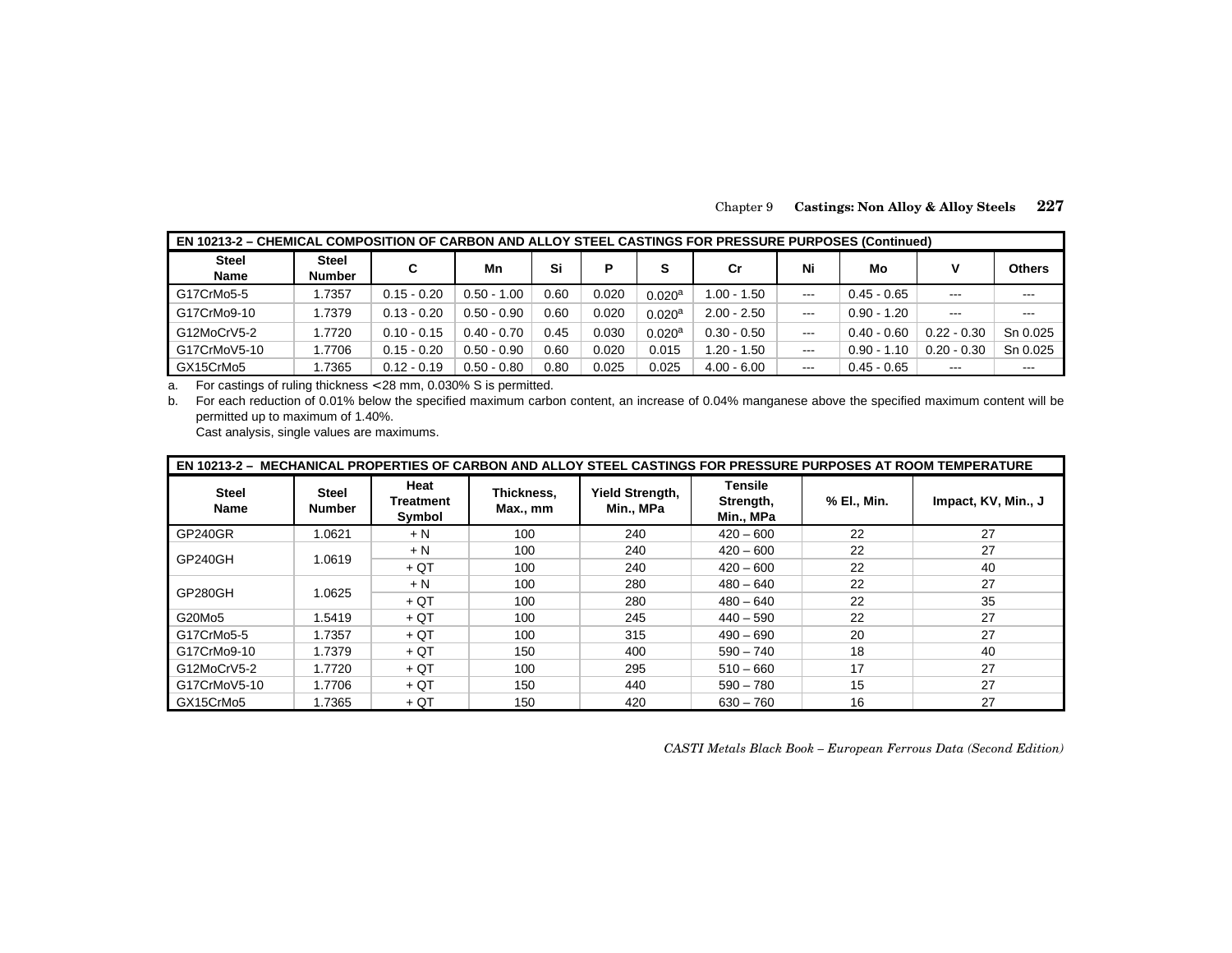### *STRUCTURAL STEELS: NON ALLOY & ALLOY STEELS*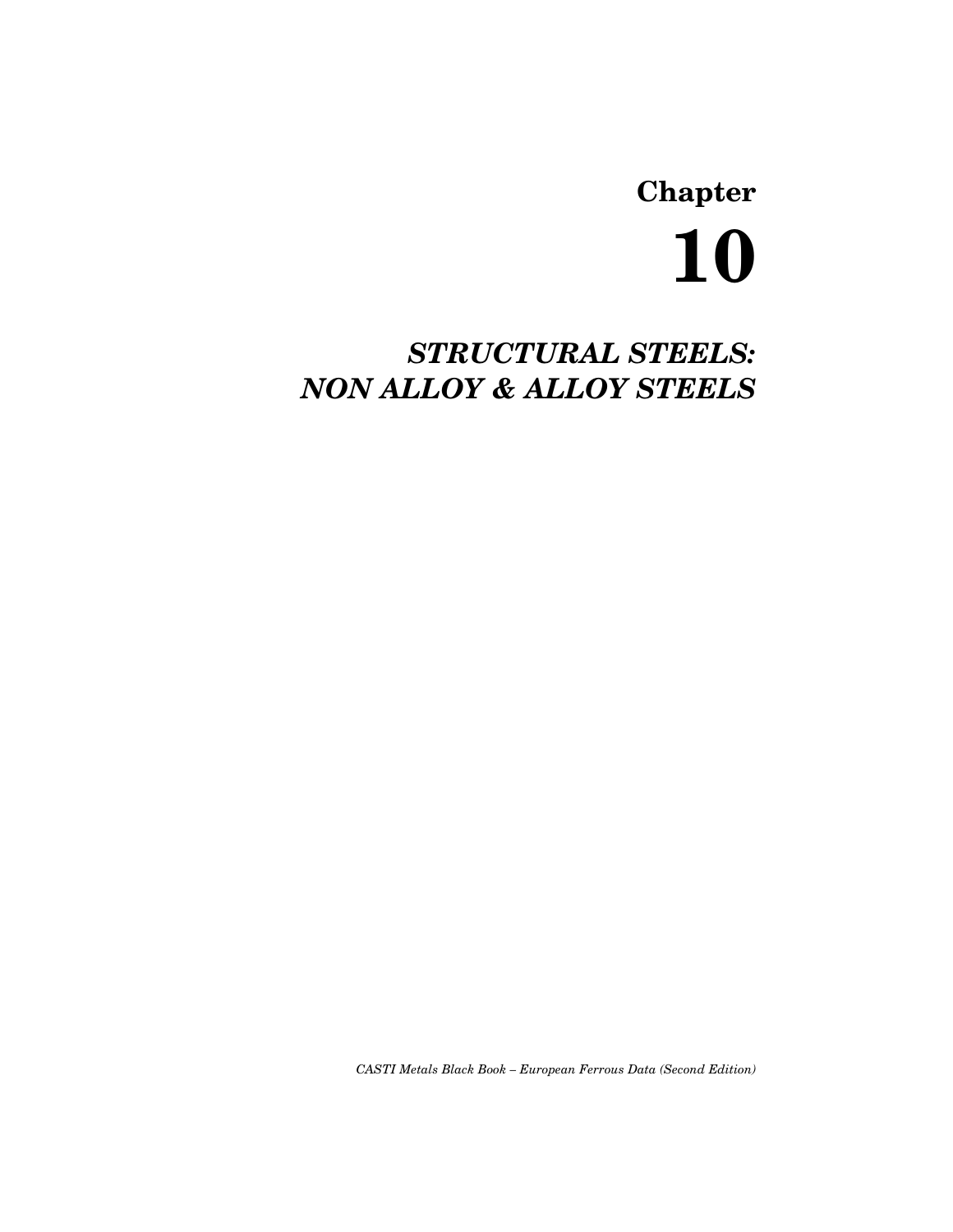| Chapter 10 | <b>Structural Steels: Non Alloy &amp; Alloys Steels</b> | - 242 |
|------------|---------------------------------------------------------|-------|
|------------|---------------------------------------------------------|-------|

| EN 10210-1 - CHEMICAL COMPOSITION OF HOT FINISHED STRUCTURAL HOLLOW SECTIONS OF NON-ALLOY STEELS -<br>LADLE ANALYSIS FOR PRODUCT THICKNESS $\leq 65$ mm |               |                                 |                        |              |                      |       |                        |       |       |           |
|---------------------------------------------------------------------------------------------------------------------------------------------------------|---------------|---------------------------------|------------------------|--------------|----------------------|-------|------------------------|-------|-------|-----------|
| <b>Steel</b>                                                                                                                                            | <b>Steel</b>  | Type of                         |                        | C            |                      |       |                        |       |       |           |
| <b>Name</b>                                                                                                                                             | <b>Number</b> | <b>Deoxidation</b> <sup>a</sup> | Sub-Group <sup>b</sup> | $\leq 40$ mm | > 40<br>$\leq 65$ mm | Mn    | Si                     | P     | S     | $N^c$ , d |
| S235JRH                                                                                                                                                 | 1.0039        | FN                              | <b>BS</b>              | 0.17         | 0.20                 | . .40 | $\qquad \qquad -$      | 0.045 | 0.045 | 0.009     |
| S275J0H                                                                                                                                                 | 1.0149        | FN                              | QS                     | 0.20         | 0.22                 | .50   | $\qquad \qquad -$      | 0.040 | 0.040 | 0.009     |
| S275J2H                                                                                                                                                 | 1.0138        | FF                              | QS                     | 0.20         | 0.22                 | .50   | $\qquad \qquad \cdots$ | 0.035 | 0.035 | $- - -$   |
| S355J0H                                                                                                                                                 | 1.0547        | FN                              | QS                     | 0.22         | 0.22                 | 1.60  | 0.55                   | 0.040 | 0.040 | 0.009     |
| S355J2H                                                                                                                                                 | 1.0576        | FF                              | QS                     | 0.22         | 0.22                 | 1.60  | 0.55                   | 0.035 | 0.035 | $- - -$   |

a. The deoxidation methods are designated as follows: FN – Rimming steel not permitted. FF – Fully killed steel containing nitrogen binding elements in amounts sufficient to bind available nitrogen (e.g. min. 0.020% total Al, or 0.015% soluble Al).

b. BS: base steel, QS: quality steel

c. It is permissible to exceed the specified values provided that for each increase of 0.001% N, the P maximum content will be reduced by 0.005%, the N content of the ladle analysis, however, shall not be more than 0.012%.

d. The maximum value for nitrogen does not apply if the chemical composition shows a minimum total Al content of 0.020% with a minimum Al/N ratio of 2:1, or if sufficient other N-binding elements are present. The N-binding elements shall be recorded in the Inspection Document. Single values are maximum, unless otherwise specified.

|             | EN 10210-1 – PERMISSIBLE DEVIATIONS OF THE PRODUCT ANALYSIS FROM THE SPECIFIED LIMITS OF LADLE ANALYSIS |             |             |              |                                                                                      |              |              |             |             |             |              |              |           |             |             |              |
|-------------|---------------------------------------------------------------------------------------------------------|-------------|-------------|--------------|--------------------------------------------------------------------------------------|--------------|--------------|-------------|-------------|-------------|--------------|--------------|-----------|-------------|-------------|--------------|
|             | Mn                                                                                                      |             |             |              | D                                                                                    |              |              |             |             |             |              |              |           |             |             | Al           |
| $C^a$       | Non-                                                                                                    | <b>Fine</b> | Si          | Non-         | <b>Fine</b>                                                                          | Non-         | <b>Fine</b>  | Cr          | Ni          | Mo          | N            | Cu           | <b>Nb</b> | Ti          | v           | Total        |
|             | allov                                                                                                   | arain       |             | allov        | grain                                                                                | allov        | grain        |             |             |             |              |              |           |             |             |              |
|             |                                                                                                         |             |             |              | Permissible maximum content in the ladle analysis, %                                 |              |              |             |             |             |              |              |           |             |             |              |
| $\leq 0.20$ |                                                                                                         |             |             |              |                                                                                      |              |              |             |             |             |              | $\leq 0.35$  |           |             |             |              |
| > 0.20      | $≤1.60$                                                                                                 | $\leq 1.70$ | $\leq 0.60$ | $\leq 0.045$ | $\leq 0.035$                                                                         | $\leq 0.045$ | $\leq 0.030$ | $\leq 0.30$ | $\leq 0.80$ | $\leq 0.10$ | $\leq 0.025$ | $0.35 < C$ u | 0.060     | $\leq 0.03$ | $\leq 0.20$ | $\geq 0.020$ |
|             |                                                                                                         |             |             |              |                                                                                      |              |              |             |             |             |              | $\leq 0.70$  |           |             |             |              |
|             |                                                                                                         |             |             |              | Permissible deviation of product analysis from specified limits of ladle analysis, % |              |              |             |             |             |              |              |           |             |             |              |
| $+0.02$     |                                                                                                         | $-0.05$     |             |              |                                                                                      |              |              |             |             |             |              | $+0.04$      |           |             |             |              |
| $+0.03$     | $+0.10$                                                                                                 | $+0.10$     | $+0.05$     | $+0.010$     | $+0.005$                                                                             | $+0.010$     | $+0.005$     | $+0.05$     | $+0.05$     | $+0.03$     | $+0.002$     | $+0.07$      | $+0.010$  | $+0.01$     | $+0.02$     | $-0.005$     |

a. For S235JRH for thicknesses ≤ 16 mm, the permissible deviation = 0.04% C, and for thicknesses > 16 ≤ 40 mm, the permissible deviation = 0.05% C.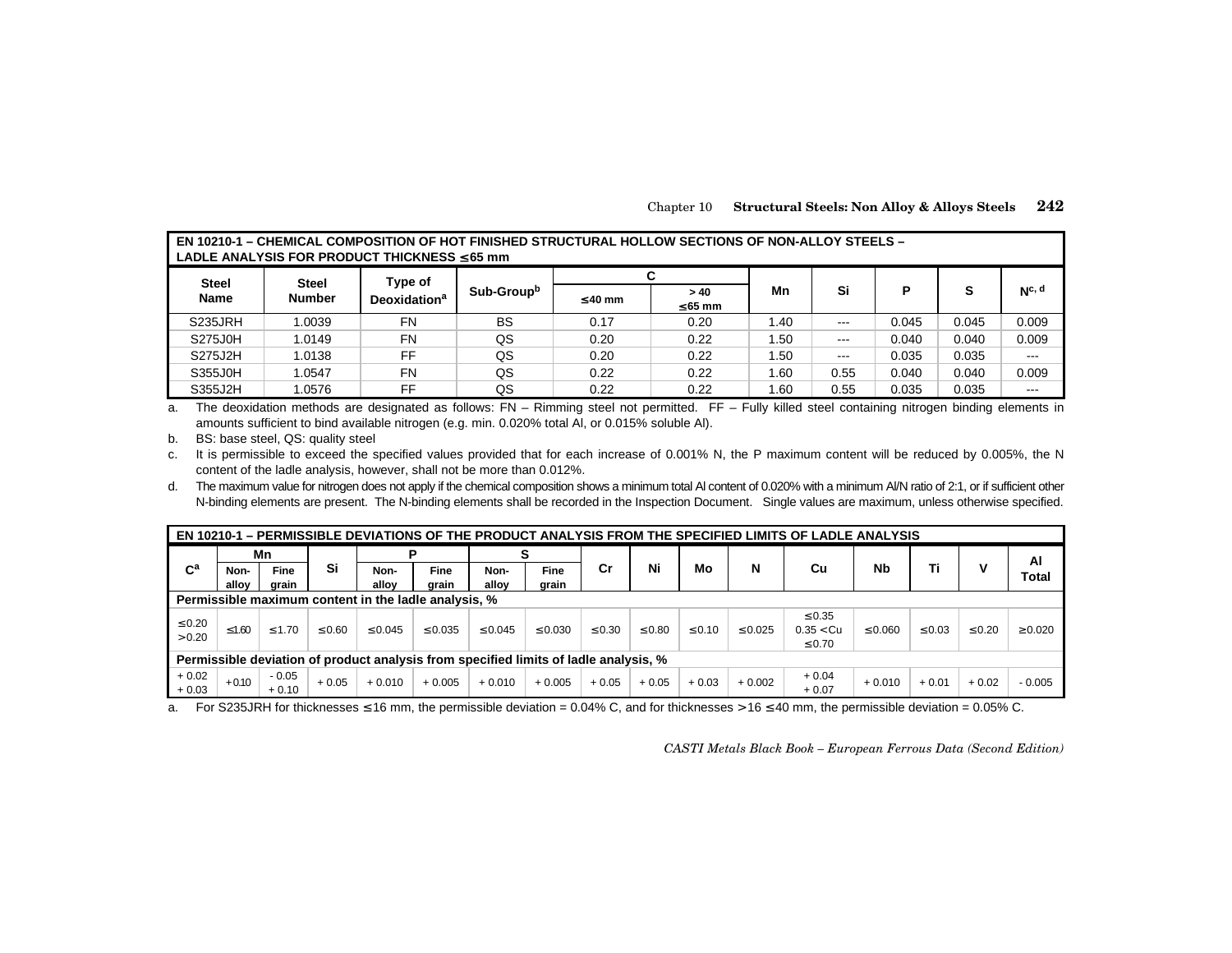#### Chapter 10 **Structural Steels: Non Alloy & Alloys Steels 251**

|               |               |        |                                           | EN 10219-1 – MECHANICAL PROPERTIES OF COLD FORMED STRUCTURAL HOLLOW SECTIONS OF FINE GRAIN STEELS IN THICKNESSES<br>$\leq$ 40 mm <sup>a</sup> – FEEDSTOCK MATERIAL CONDITION M (THERMOMECHANICALLY ROLLED) |                                                                 |                          |                                        |
|---------------|---------------|--------|-------------------------------------------|------------------------------------------------------------------------------------------------------------------------------------------------------------------------------------------------------------|-----------------------------------------------------------------|--------------------------|----------------------------------------|
|               |               |        | Yield Strength, Min., N/mm <sup>2</sup> , |                                                                                                                                                                                                            |                                                                 | <b>Impact Properties</b> |                                        |
| <b>Steel</b>  | <b>Steel</b>  |        | Nominal Thickness, mm                     | Tensile Strength, N/mm <sup>2</sup><br><b>Nominal Thickness</b>                                                                                                                                            | % Elongation <sup>b, c</sup> , Min.<br><b>Nominal Thickness</b> | Test °T.                 | Impact                                 |
| <b>Name</b>   | <b>Number</b> | $≤ 16$ | >16<br>$\leq 40$                          | $\leq 40$ mm                                                                                                                                                                                               | $\leq 40$ mm                                                    | ۰c                       | Energy <sup>d</sup> ,<br>Min., Avg., J |
| <b>S275MH</b> | 1.8843        | 275    | 265                                       | $360 - 510$                                                                                                                                                                                                | 24                                                              | $-20$                    | 40                                     |
| S275MLH       | 1.8844        | 275    | 265                                       | $360 - 510$                                                                                                                                                                                                | 24                                                              | - 50                     | 27                                     |
| <b>S355MH</b> | 1.8845        | 355    | 345                                       | $450 - 610$                                                                                                                                                                                                | 22                                                              | - 20                     | 40                                     |
| S355MLH       | 1.8846        | 355    | 345                                       | $450 - 610$                                                                                                                                                                                                | 22                                                              | - 50                     | 27                                     |
| S420MH        | 1.8847        | 420    | 400                                       | $500 - 660$                                                                                                                                                                                                | 19                                                              | $-20$                    | 40                                     |
| S420MLH       | 1.8848        | 420    | 400                                       | $500 - 660$                                                                                                                                                                                                | 19                                                              | - 50                     | 27                                     |
| <b>S460NH</b> | 1.8849        | 460    | 440                                       | $550 - 720$                                                                                                                                                                                                | 17                                                              | $-20$                    | 40                                     |
| S460NLH       | 1.8850        | 460    | 440                                       | $550 - 720$                                                                                                                                                                                                | 17                                                              | - 50                     | 27                                     |

a. Only circular hollow sections available in thicknesses over 24 mm.

b. For section sizes ≤ 60 mm and equivalent round and rectangular sections, the minimum value for elongation is 17% for all thicknesses.

c. For thicknesses less than 3 mm, a gauge length of 80 mm or 50 mm shall be used (see EN 10219-1, paragraph 8.2.3.1); the values of percentage elongation to be achieved shall be agreed between the purchaser and the manufacturer at the time of enquiry and order. See EN 10219-1, paragraph 9.2.1.

d. Impact properties for standard test pieces. For impact properties for reduced section test pieces, see EN 10219-1, paragraph 6.7.2.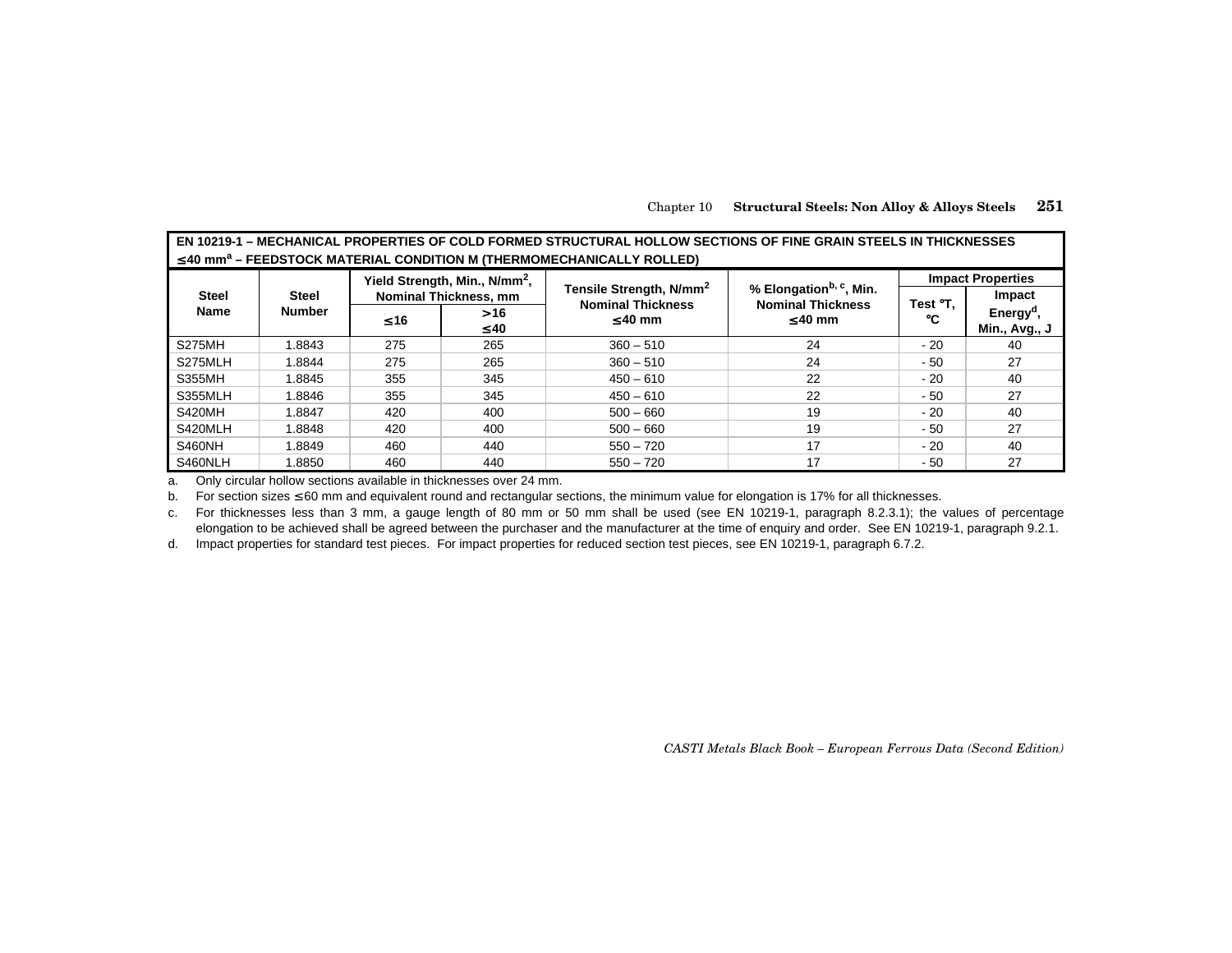### *GENERAL PURPOSE STEELS: NON ALLOY STEELS*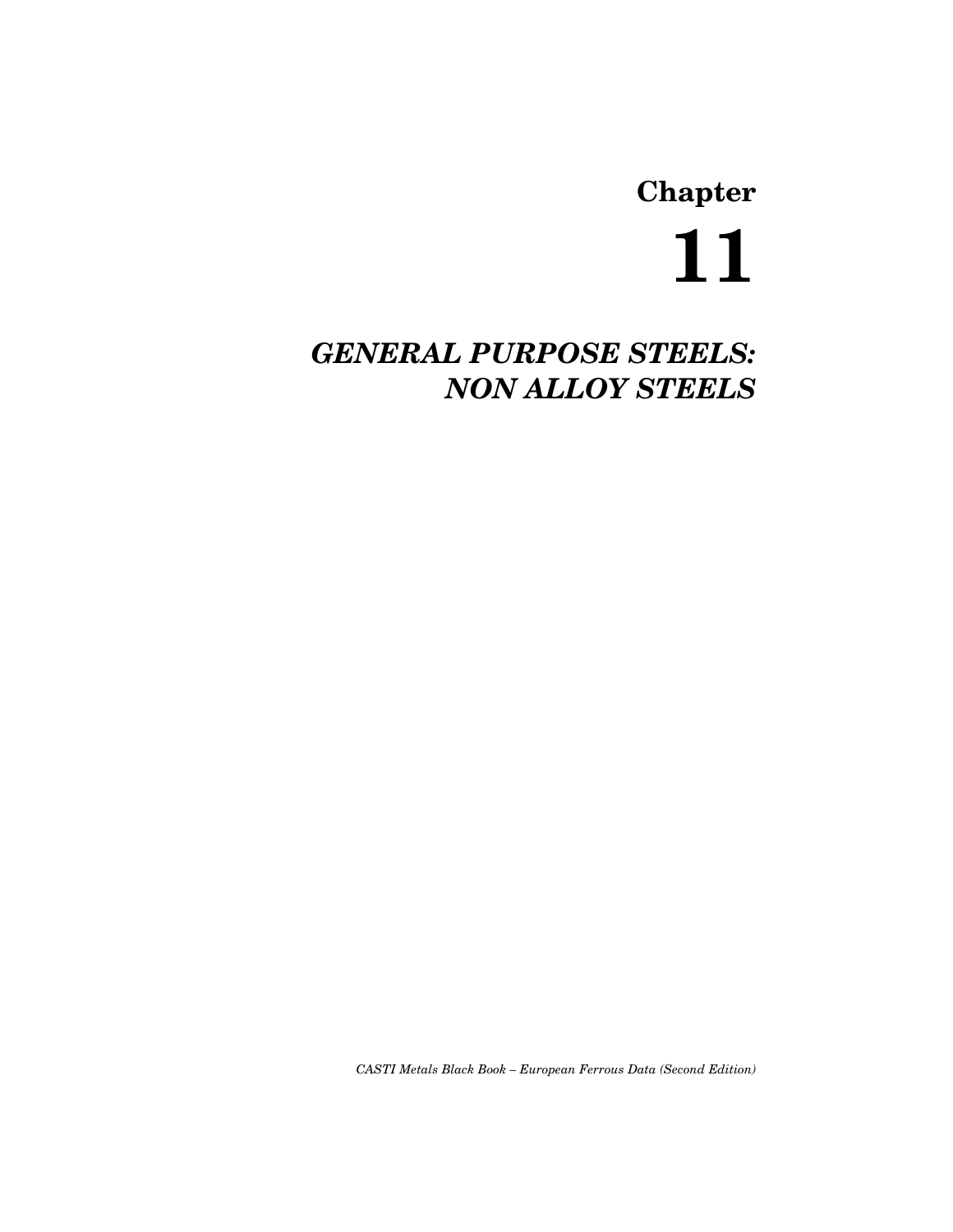|                             | EN 10130 - CHEMICAL COMPOSITIONS OF COLD ROLLED LOW CARBON STEEL FLAT PRODUCTS FOR COLD FORMING |      |      |         |       |       |                  |  |  |
|-----------------------------|-------------------------------------------------------------------------------------------------|------|------|---------|-------|-------|------------------|--|--|
| <b>Steel</b><br><b>Name</b> | <b>Steel</b><br><b>Number</b>                                                                   |      | Mn   | Si      |       | s     | <b>Others</b>    |  |  |
| FeP01/DC01                  | 1.0330                                                                                          | 0.12 | 0.60 | ---     | 0.045 | 0.045 | $- - -$          |  |  |
| FeP03/DC03                  | 1.0347                                                                                          | 0.10 | 0.45 | $--$    | 0.035 | 0.035 | $- - -$          |  |  |
| FeP04/DC04                  | 1.0338                                                                                          | 0.08 | 0.40 | $- - -$ | 0.030 | 0.030 | $- - -$          |  |  |
| FeP05/DC05                  | 1.0312                                                                                          | 0.06 | 0.35 | $--$    | 0.025 | 0.025 | ---              |  |  |
| FeP06/DC06                  | 1.0873                                                                                          | 0.02 | 0.25 | ---     | 0.020 | 0.020 | Ti 0.30 or $Nba$ |  |  |

#### Chapter 11 **General Purpose Steels: Non Alloy Steels 254**

a. C + N must be fixed completely.

Single values are maximums, unless otherwise specified.

|                             | <b>IEN 10139 - CHEMICAL COMPOSITION OF UNCOATED MILD STEEL NARROW STRIP FOR COLD FORMING</b> |                   |                   |       |       |                  |  |  |
|-----------------------------|----------------------------------------------------------------------------------------------|-------------------|-------------------|-------|-------|------------------|--|--|
| <b>Steel</b><br><b>Name</b> | <b>Steel</b><br><b>Number</b>                                                                | С                 | Mn                |       |       |                  |  |  |
| DC <sub>01</sub>            | 1.0330                                                                                       | 0.12 <sup>a</sup> | 0.60 <sup>a</sup> | 0.045 | 0.045 | $- - -$          |  |  |
| DC <sub>03</sub>            | 1.0347                                                                                       | 0.10              | 0.45              | 0.035 | 0.035 | $- - -$          |  |  |
| DC <sub>04</sub>            | 1.0338                                                                                       | 0.08              | 0.40              | 0.030 | 0.030 | $- - -$          |  |  |
| DC <sub>05</sub>            | 1.0312                                                                                       | 0.06              | 0.35              | 0.025 | 0.025 | ---              |  |  |
| CD <sub>06</sub>            | 1.0873                                                                                       | 0.02              | 0.25              | 0.020 | 0.020 | 0.3 <sup>b</sup> |  |  |

a. For grade DC01 in the delivery condition C690, the C and the Mn contents may be exceeded.

b. Titanium may be replaced by niobium. Carbon and nitrogen shall be fully fixed.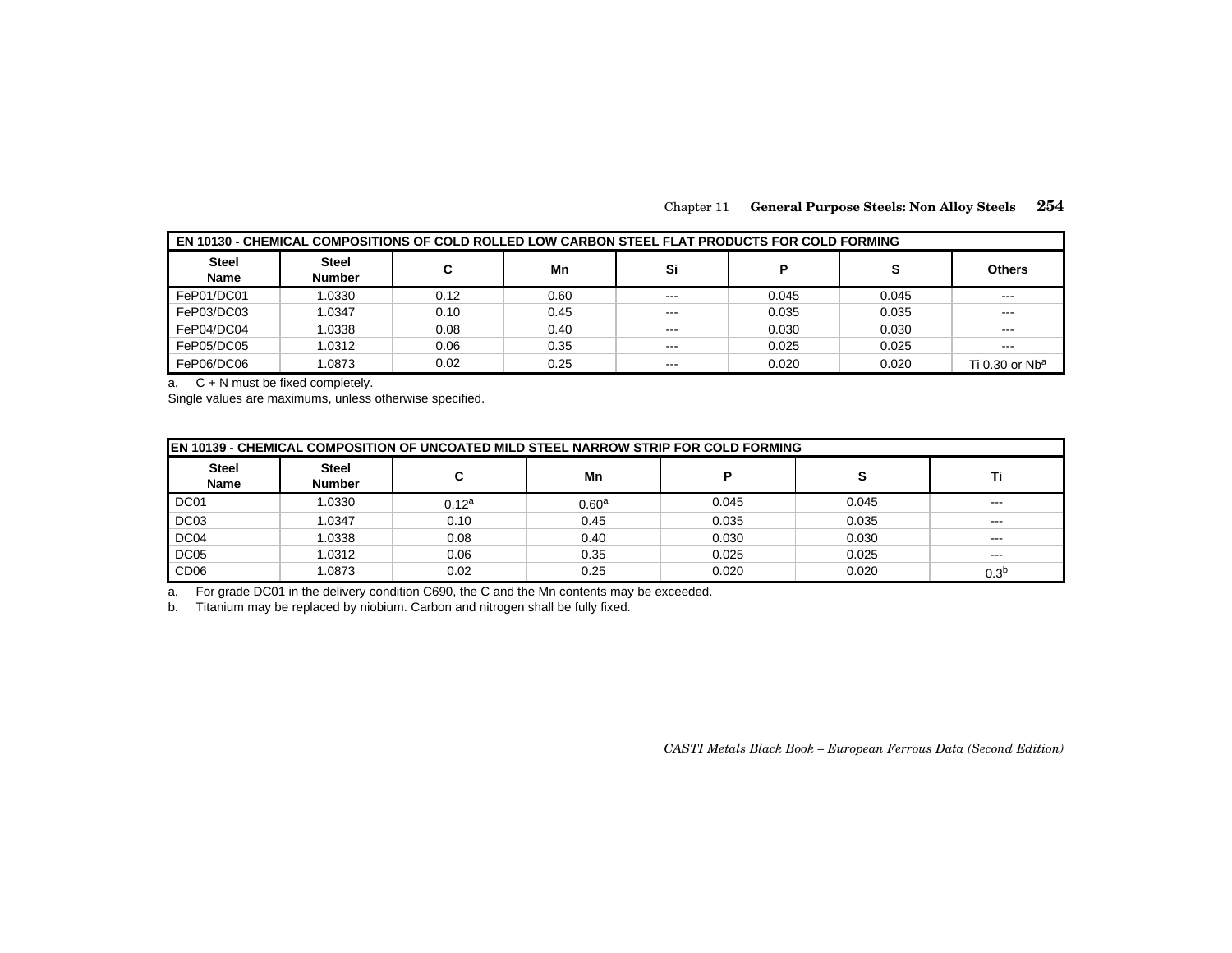|                      | EN 10139 – MECHANICAL PROPERTIES OF UNCOATED MILD STEEL NARROW STRIP FOR COLD FORMING |                                     |                  |                                              |                          |                        |                        |                                                                                                |                                      |  |  |
|----------------------|---------------------------------------------------------------------------------------|-------------------------------------|------------------|----------------------------------------------|--------------------------|------------------------|------------------------|------------------------------------------------------------------------------------------------|--------------------------------------|--|--|
|                      |                                                                                       |                                     |                  | Yield                                        | <b>Tensile</b>           |                        | % Elongation, Min.     |                                                                                                |                                      |  |  |
| <b>Steel</b><br>Name | <b>Steel</b><br><b>Number</b>                                                         | <b>Delivery</b><br><b>Condition</b> | Symbol           | Strength <sup>e</sup> ,<br>N/mm <sup>2</sup> | Strength,<br>$N/mm^2$    | A80                    | A50                    | $L_0$ 5.65 $\sqrt{S_0}$                                                                        | Hardness <sup>h</sup> ,<br><b>HV</b> |  |  |
|                      |                                                                                       | Annealed                            | $\overline{A}$   |                                              | 270-390                  | 28                     | 30                     | 32                                                                                             | 105 max.                             |  |  |
|                      |                                                                                       | Skin passed                         | LC               | 280 $a, d$ max.                              | 270-410 <sup>d</sup>     | $28^{b, d}$            | 30 <sup>b, d</sup>     | $32^{b, d}$                                                                                    | 115 $d$ max.                         |  |  |
|                      |                                                                                       |                                     | C <sub>290</sub> | 200-380                                      | 290-430                  | 18                     | 20                     | 24                                                                                             | 95-125                               |  |  |
|                      |                                                                                       |                                     | C340             | 250 min.                                     | 340-490                  | ---                    | $\cdots$               | ---                                                                                            | 105-155                              |  |  |
| DC <sub>01</sub>     | 1.0330                                                                                |                                     | C390             | 310 min.                                     | 390-540                  | ---                    | ---                    | ---                                                                                            | 117-172                              |  |  |
|                      |                                                                                       | Work<br>hardened                    | C440             | 360 min.                                     | 440-590                  | $\qquad \qquad \cdots$ | ---                    | ---                                                                                            | 135-185                              |  |  |
|                      |                                                                                       |                                     | C490             | 420 min.                                     | 490-640                  | $---$                  | ---                    | ---                                                                                            | 155-200                              |  |  |
|                      |                                                                                       |                                     | C <sub>590</sub> | 520 min.                                     | 590-740                  | ---                    | ---                    | ---                                                                                            | 185-225                              |  |  |
|                      |                                                                                       |                                     | C690             | 630 min.                                     | 690 min.                 | $\sim$ $\sim$          | $---$                  | $\frac{1}{2} \left( \frac{1}{2} \right) \left( \frac{1}{2} \right) \left( \frac{1}{2} \right)$ | 215 min.                             |  |  |
|                      |                                                                                       | Annealed                            | A                |                                              | 270-370                  | 34                     | 36                     | 37                                                                                             | 100 max.                             |  |  |
|                      |                                                                                       | Skin passed                         | LC               | 240 $a, d$ max.                              | 270-370 <sup>d</sup>     | $34^{b, d}$            | 36 <sup>b, d</sup>     | 37 <sup>b, d</sup>                                                                             | $110d$ max.                          |  |  |
|                      |                                                                                       |                                     | C290             | 210-355                                      | 290-390                  | 22                     | 24                     | 26                                                                                             | 95-117                               |  |  |
| DC <sub>03</sub>     | 1.0347                                                                                |                                     | C340             | 240 min.                                     | 340-440                  | $\qquad \qquad \cdots$ | $\cdots$               | ---                                                                                            | 105-130                              |  |  |
|                      |                                                                                       | Work                                | C390             | 330 min.                                     | 390-490                  | ---                    | ---                    | ---                                                                                            | 117-155                              |  |  |
|                      |                                                                                       | hardened                            | C440             | 380 min.                                     | 440-540                  | $--$                   | $---$                  | ---                                                                                            | 135-172                              |  |  |
|                      |                                                                                       |                                     | C490             | 440 min.                                     | 490-590                  | $\qquad \qquad \cdots$ | $\qquad \qquad \cdots$ | $---$                                                                                          | 155-185                              |  |  |
|                      |                                                                                       |                                     | C <sub>590</sub> | 540 min.                                     | 590 min.                 | ---                    | ---                    | ---                                                                                            | 185 min.                             |  |  |
|                      |                                                                                       | Annealed                            | Α                |                                              | 270-350                  | 38                     | 40                     | 40                                                                                             | 95 max.                              |  |  |
|                      |                                                                                       | Skin passed                         | LC               | 210 $a, c, d$ max.                           | $270 - 350$ <sup>d</sup> | 38 <sup>b, d</sup>     | $40^{b, d}$            | 40                                                                                             | $105d$ max.                          |  |  |
| DC04                 | 1.0338                                                                                |                                     | C <sub>290</sub> | 220-325                                      | 290-390                  | 24                     | 26                     | 28                                                                                             | 95-117                               |  |  |
|                      |                                                                                       | Work                                | C340             | 240 min.                                     | 340-440                  | ---                    | ---                    | ---                                                                                            | 105-130                              |  |  |
|                      |                                                                                       | hardened                            | C390             | 350 min.                                     | 390-490                  | $\sim$ $\sim$          | $\cdots$               | $\cdots$                                                                                       | 117-155                              |  |  |
|                      |                                                                                       |                                     | C440             | 400 min.                                     | 440-540                  | $\qquad \qquad -$      | $---$                  | $\frac{1}{2} \left( \frac{1}{2} \right) \left( \frac{1}{2} \right) \left( \frac{1}{2} \right)$ | 135-172                              |  |  |

#### Chapter 11 **General Purpose Steels: Non Alloy Steels 255**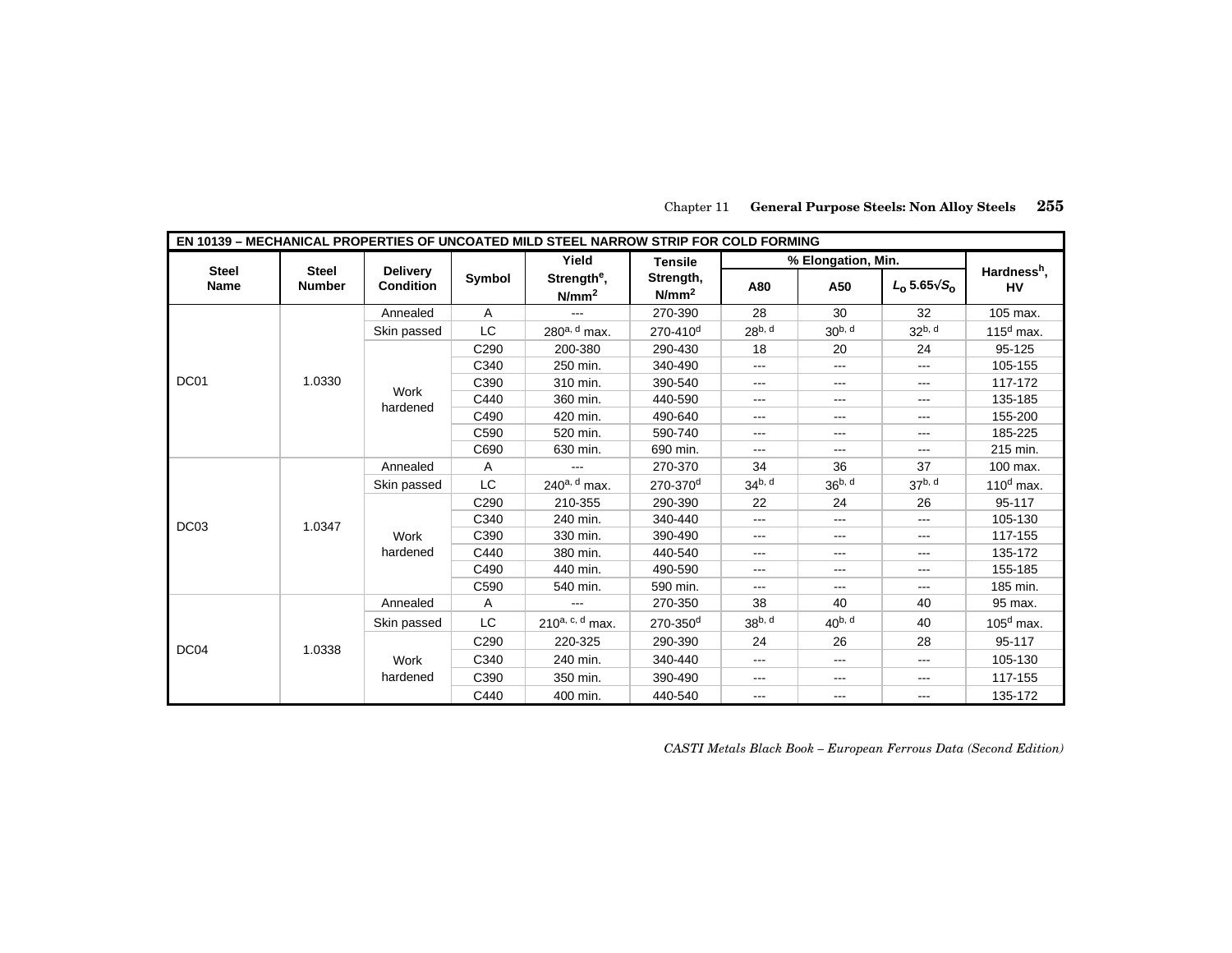### *SPECIAL PURPOSE STEELS: NON ALLOY & ALLOY STEELS*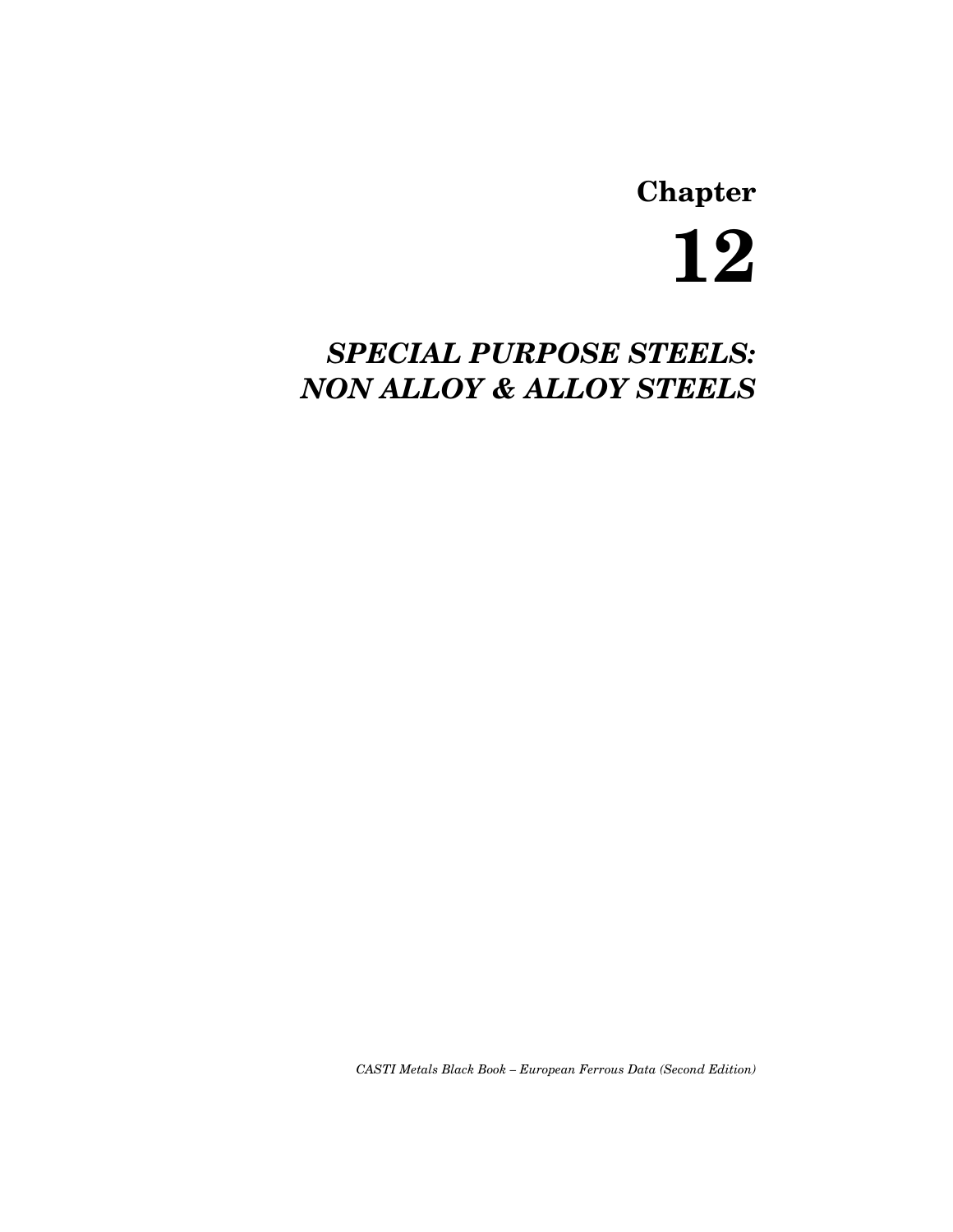|                     | EN 10083-1 - CHEMICAL COMPOSITION OF QUENCHED AND TEMPERED STEELS - SPECIAL STEELS <sup>a, b, c, d</sup> (Continued) |                |               |      |       |             |                        |               |                        |                 |
|---------------------|----------------------------------------------------------------------------------------------------------------------|----------------|---------------|------|-------|-------------|------------------------|---------------|------------------------|-----------------|
| <b>Steel Name</b>   | <b>Steel Number</b>                                                                                                  | C <sup>e</sup> | Mn            | Si   | P     | s           | Cr                     | Ni            | Mo                     | $Cr + Mo + Nie$ |
| 41Cr4               | 1.7035                                                                                                               |                |               |      |       | 0.035       |                        |               |                        |                 |
| 41CrS4              | 1.7039                                                                                                               | $0.38 - 0.45$  | $0.60 - 0.90$ | 0.40 | 0.035 | 0.020-0.040 | ---                    | $0.90 - 1.20$ | $\qquad \qquad \cdots$ |                 |
| 25CrMo4             | 1.7218                                                                                                               | $0.22 - 0.29$  | $0.60 - 0.90$ | 0.40 |       | 0.035       |                        | $0.90 - 1.20$ | $0.15 - 0.30$          |                 |
| 25CrMoS4            | 1.7213                                                                                                               |                |               |      | 0.035 | 0.020-0.040 | ---                    |               |                        | ---             |
| 34CrMo4             | 1.7220                                                                                                               |                |               |      |       | 0.035       |                        |               |                        |                 |
| 34CrMoS4            | 1.7226                                                                                                               | $0.30 - 0.37$  | $0.60 - 0.90$ | 0.40 | 0.035 | 0.020-0.040 | ---                    | $0.90 - 1.20$ | $0.15 - 0.30$          |                 |
| 42CrMo4             | 1.7225                                                                                                               |                | $0.60 - 0.90$ |      |       | 0.035       |                        |               |                        |                 |
| 42CrMoS4            | 1.7227                                                                                                               | $0.38 - 0.45$  |               | 0.40 | 0.035 | 0.020-0.040 | ---                    | $0.90 - 1.20$ | $0.15 - 0.30$          |                 |
| 50CrMo4             | 1.7228                                                                                                               | $0.46 - 0.54$  | $0.50 - 0.80$ | 0.40 | 0.035 | 0.035       | $\sim$ $\sim$          | $0.90 - 1.20$ | $0.15 - 0.30$          | ---             |
| 36CrNiMo4           | 1.6511                                                                                                               | $0.32 - 0.40$  | $0.50 - 0.80$ | 0.40 | 0.035 | 0.035       | $0.90 - 1.20$          | $0.90 - 1.20$ | $0.15 - 0.30$          | ---             |
| 34CrNiMo6           | 1.6582                                                                                                               | $0.30 - 0.38$  | $0.50 - 0.80$ | 0.40 | 0.035 | 0.035       | 1.30-1.70              | 1.30-1.70     | $0.15 - 0.30$          | ---             |
| 30CrNiMo8           | 1.6580                                                                                                               | $0.26 - 0.34$  | $0.30 - 0.60$ | 0.40 | 0.035 | 0.035       | 1.80-2.20              | 1.80-2.20     | $0.30 - 0.50$          | ---             |
| 36NiCrMo16          | 1.6773                                                                                                               | $0.32 - 0.39$  | $0.30 - 0.60$ | 0.40 | 0.030 | 0.025       | $3.60 - 4.10$          | 1.60-2.00     | $0.25 - 0.45$          | ---             |
| 51CrV4 <sup>f</sup> | 1.8159                                                                                                               | $0.47 - 0.55$  | $0.70 - 1.10$ | 0.40 | 0.035 | 0.035       | $\qquad \qquad \cdots$ | $0.90 - 1.20$ | $\qquad \qquad \cdots$ | ---             |

#### Chapter 12 **Special Purpose Steels: Non Alloy & Alloy Steels 267**

a. Elements not quoted should not be added intentionally to the steel without the agreement of the purchaser, other than for the purpose of finishing the heat. All reasonable precautions should be taken to prevent the addition from scrap or other material used in the manufacture of such elements which affect the hardenability, mechanical properties and applicability.

b. Single values are maximums.

c. Steel with improved machinability as a result of the addition of lead or higher sulfur contents, depending on the manufacturing process up to around 0.100% S (including controlled sulfide and oxide formation [e.g. Ca treatment]) may be supplied on request.

d. Where requirements are made on hardenability (see Table 10083-1-Hardness (HRC) for Quenched and Tempered Steels with Normal Hardness Requirements and Table 10083-1-Hardness (HRC) for Unalloyed Quenched and Tempered Steels with Restricted Hardenability), slight deviations from the limits for the cast analysis are permissible, except for the elements carbon (see footnote e), phosphorus and sulfur.

e. If unalloyed steels including Grade 28Mn6 are ordered without hardenability requirements (symbols +H, +HH, +HL) or without requirements on the mechanical properties in the quenched and tempered or normalized condition, a restriction in the carbon range to 0.05% and/or of the total sum of the elements Cr, Mo and Ni to  $\leq$  0.45% may be agreed at the time of ordering.

f. Vanadium 0.10 – 0.25%.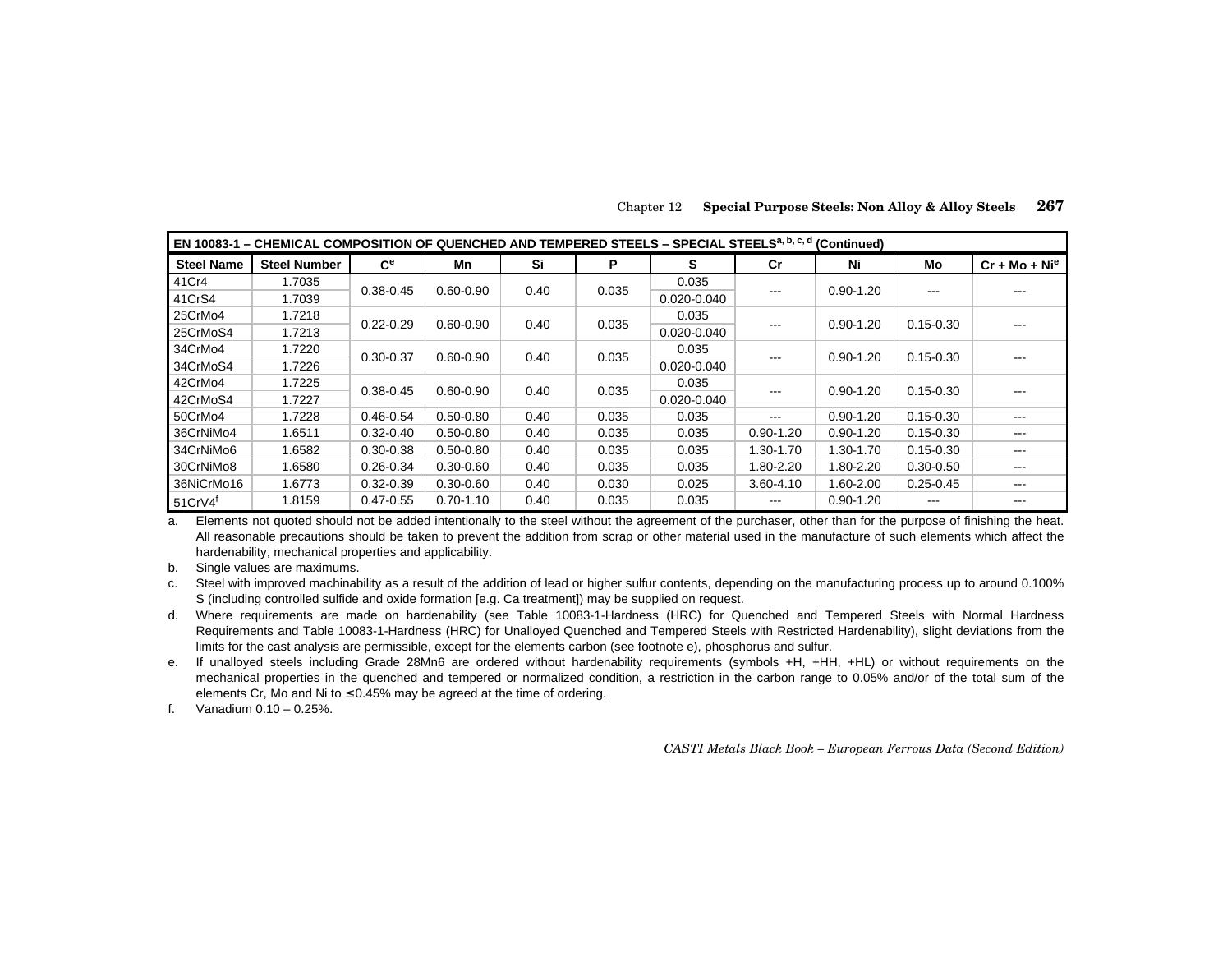|              | EN 10083-1 – MECHANICAL PROPERTIES OF QUENCHED AND TEMPERED STEELS – SPECIAL STEELS <sup>a, b</sup> (Continued) |                           |                           |                                                         |      |                 |                                                          |                                                                                                                                  |         |      |                 |  |
|--------------|-----------------------------------------------------------------------------------------------------------------|---------------------------|---------------------------|---------------------------------------------------------|------|-----------------|----------------------------------------------------------|----------------------------------------------------------------------------------------------------------------------------------|---------|------|-----------------|--|
|              |                                                                                                                 |                           |                           |                                                         |      |                 |                                                          | Mechanical Properties for the Ruling Section (see EN 10083-1) with a Diameter (d) or, for Flat Products, with a Thickness (t) of |         |      |                 |  |
| <b>Steel</b> | <b>Steel</b>                                                                                                    |                           |                           | 100 mm $<$ d $\leq$ 160 mm or 60 mm $<$ t $\leq$ 100 mm |      |                 | 160 mm $<$ d $\leq$ 250 mm or 100 mm $<$ t $\leq$ 160 mm |                                                                                                                                  |         |      |                 |  |
| Name         | <b>Number</b>                                                                                                   | $R_e$ , N/mm <sup>2</sup> | $R_m$ , N/mm <sup>2</sup> | A, %                                                    | Z, % | KV, J           | $R_e$ , N/mm <sup>2</sup>                                | $R_m$ , N/mm <sup>2</sup>                                                                                                        | A, %    | Z, % | KV, J           |  |
| 37Cr4        | 1.7034                                                                                                          |                           |                           |                                                         |      |                 |                                                          |                                                                                                                                  |         |      |                 |  |
| 37CrS4       | 1.7038                                                                                                          |                           |                           |                                                         |      |                 |                                                          |                                                                                                                                  |         |      |                 |  |
| 41Cr4        | 1.7035                                                                                                          | ---                       | $- - -$                   | ---                                                     |      | ---             | ---                                                      | $- - -$                                                                                                                          | $- - -$ | ---  |                 |  |
| 41CrS4       | 1.7039                                                                                                          |                           |                           |                                                         |      |                 |                                                          |                                                                                                                                  |         |      |                 |  |
| 25CrMo4      | 1.7218                                                                                                          | 400                       | 650-800                   | 16                                                      | 60   | 45              |                                                          |                                                                                                                                  |         |      |                 |  |
| 25CrMoS4     | 1.7213                                                                                                          |                           |                           |                                                         |      |                 |                                                          |                                                                                                                                  |         |      |                 |  |
| 34CrMo4      | 1.7220                                                                                                          | 500                       | 750-900                   | 15                                                      | 55   | 45              | 450                                                      | 700-850                                                                                                                          | 15      | 60   | 45              |  |
| 34CrMoS4     | 1.7226                                                                                                          |                           |                           |                                                         |      |                 |                                                          |                                                                                                                                  |         |      |                 |  |
| 42CrMo4      | 1.7225                                                                                                          | 550                       | 800-950                   | 13                                                      | 50   | 35              | 500                                                      | 750-900                                                                                                                          | 14      | 55   | 35              |  |
| 42CrMoS4     | 1.7227                                                                                                          |                           |                           |                                                         |      |                 |                                                          |                                                                                                                                  |         |      |                 |  |
| 50CrMo4      | 1.7228                                                                                                          | 650                       | 850-1000                  | 13                                                      | 50   | 30 <sup>d</sup> | 550                                                      | 800-950                                                                                                                          | 13      | 50   | 30 <sup>d</sup> |  |
| 36CrNiMo4    | 1.6511                                                                                                          | 600                       | 800-950                   | 13                                                      | 60   | 45              | 550                                                      | 750-900                                                                                                                          | 14      | 60   | 45              |  |
| 34CrNiMo6    | 1.6582                                                                                                          | 700                       | 900-1100                  | 12                                                      | 55   | 45              | 600                                                      | 800-950                                                                                                                          | 13      | 55   | 45              |  |
| 30CrNiMo8    | 1.6580                                                                                                          | 800                       | 1000-1200                 | 11                                                      | 50   | 45              | 700                                                      | 900-1100                                                                                                                         | 12      | 50   | 45              |  |
| 36NiCrMo16   | 1.6773                                                                                                          | 800                       | 1000-1200                 | 11                                                      | 50   | 45              | 800                                                      | 1000-1200                                                                                                                        | 11      | 50   | 45              |  |
| 51CrV4       | 1.8159                                                                                                          | 650                       | 850-1000                  | 13                                                      | 50   | 30 <sup>d</sup> | 600                                                      | 800-950                                                                                                                          | 13      | 50   | 30 <sup>d</sup> |  |

#### Chapter 12 **Special Purpose Steels: Non Alloy & Alloy Steels 271**

a.  $R_e$ : Upper yield stress or, if no yield phenomenon occurs, 0.2% proof stress.  $R_m$ : Tensile strength. A: Percentage elongation after fracture.

Z: Reduction in cross section on fracture.

KV: Impact strength of longitudinal Charpy V-notch test pieces (average of 3 individual values; no individual value shall be lower than 70% of the minimum average value).

Single values are minimums.

b. Specifying the dimensional limits does not mean that quenching and tempering can give a martensitic structure through to the specified sample taking point. The depth of hardness results from the end quenching curves. See EN 10083-1 for more details.

c. Applies to diameters up to 63 mm or thicknesses up to 35 mm.

d. Provisional values.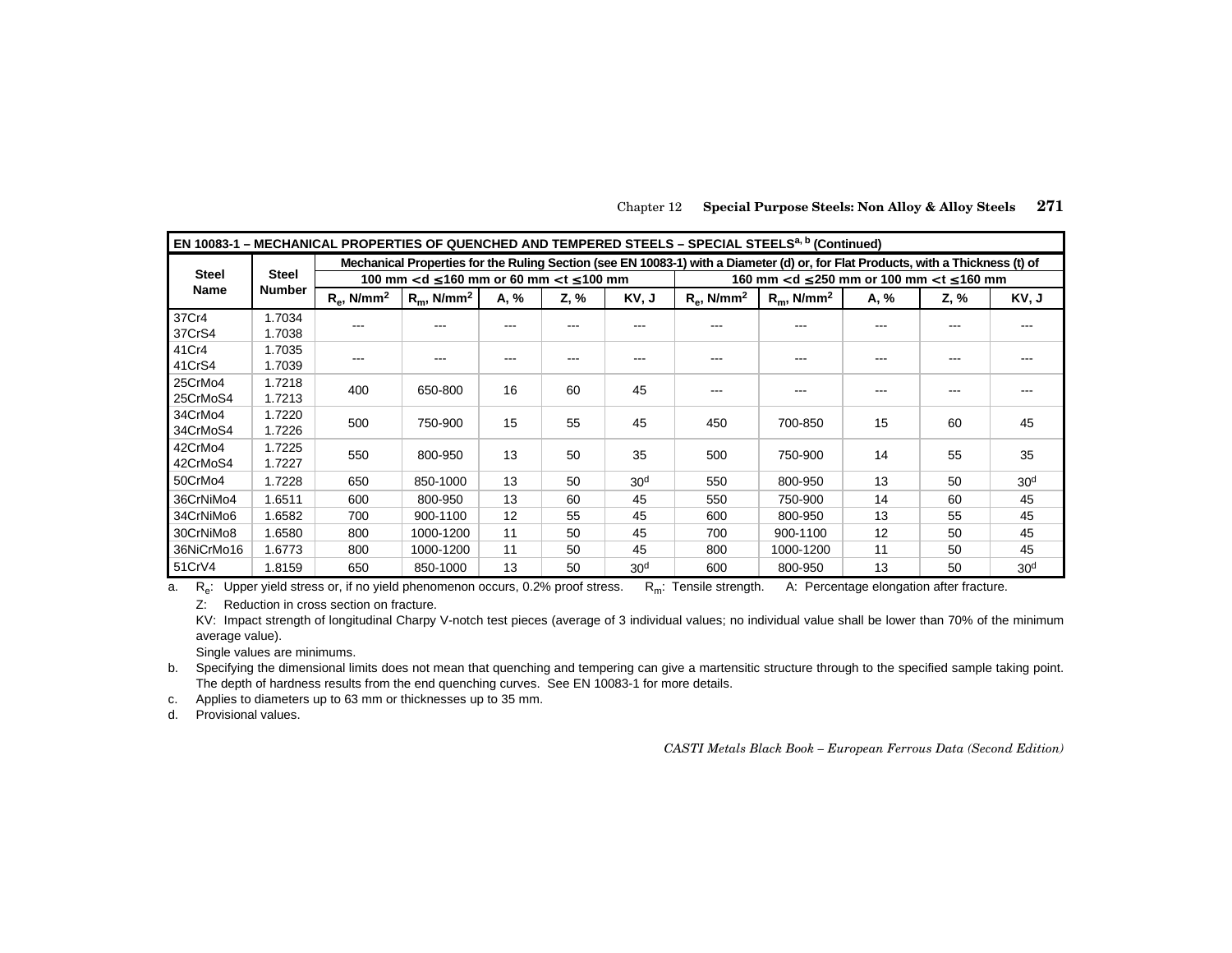|        | EN 10137-3 – CHEMICAL COMPOSITION <sup>a</sup> OF PLATES AND WIDE FLATS MADE OF HIGH YIELD STRENGTH STRUCTURAL STEEL –<br><b>PRECIPITATION HARDENED STEELS</b> |               |               |      |       |       |     |    |     |       |    |       |      |       |       |
|--------|----------------------------------------------------------------------------------------------------------------------------------------------------------------|---------------|---------------|------|-------|-------|-----|----|-----|-------|----|-------|------|-------|-------|
| Grade  | Quality                                                                                                                                                        |               | Mn            | Si   | D     |       | Сr  | Ni | Mo  |       | Cu | Nb    |      |       |       |
| ΑIΙ    | (no symbol)                                                                                                                                                    | $0.03 - 1.12$ | $0.30 - 1.80$ | 0.50 | 0.025 | 0.015 | 0.3 | -  | 0.5 | 0.015 |    | 0.060 | 0.10 | N. 10 | 0.080 |
| Grades |                                                                                                                                                                | $0.03 - 1.12$ | 0.30-1.80     | 0.50 | 0.020 | 0.010 | 0.3 | -  | 0.5 | 0.015 |    | 0.060 | 0.10 | 0.1C  | 0.080 |

Chapter 12 **Special Purpose Steels: Non Alloy & Alloy Steels 308**

a. Single values are maximum; ladle analysis.

**EN 10137-3 – MECHANICAL PROPERTIES OF PLATES AND WIDE FLATS MADE OF HIGH YIELD STRENGTH STRUCTURAL STEEL – PRECIPITATION HARDENED STEELS**

| <b>Steel Name</b> | <b>Steel Number</b> | Yield Strength, Min., N/mm <sup>2</sup> ,<br>for Nominal Thickness, mm |                   | Tensile Strength, | % Elongation, |  |
|-------------------|---------------------|------------------------------------------------------------------------|-------------------|-------------------|---------------|--|
|                   |                     | $\geq 3$<br>$\leq 50$                                                  | > 50<br>$\leq 70$ | N/mm <sup>2</sup> | Min.          |  |
| <b>S500A</b>      | 1.8980              | 500                                                                    | 480               | 600-770           | 17            |  |
| <b>S500AL</b>     | 1.8990              | 500                                                                    | 480               | 600-770           | 17            |  |
| <b>S550A</b>      | 1.8991              | 550                                                                    | 530               | 650-820           | 16            |  |
| <b>S550AL</b>     | 1.8992              | 550                                                                    | 530               | 650-820           | 16            |  |
| <b>S620A</b>      | 1.8993              | 620                                                                    | 580               | 710-880           | 15            |  |
| <b>S620AL</b>     | 1.8994              | 620                                                                    | 580               | 710-880           | 15            |  |
| S690A             | 1.8995              | 690                                                                    | 650               | 760-930           | 14            |  |
| <b>S690AL</b>     | 1.8996              | 690                                                                    | 650               | 760-930           | 14            |  |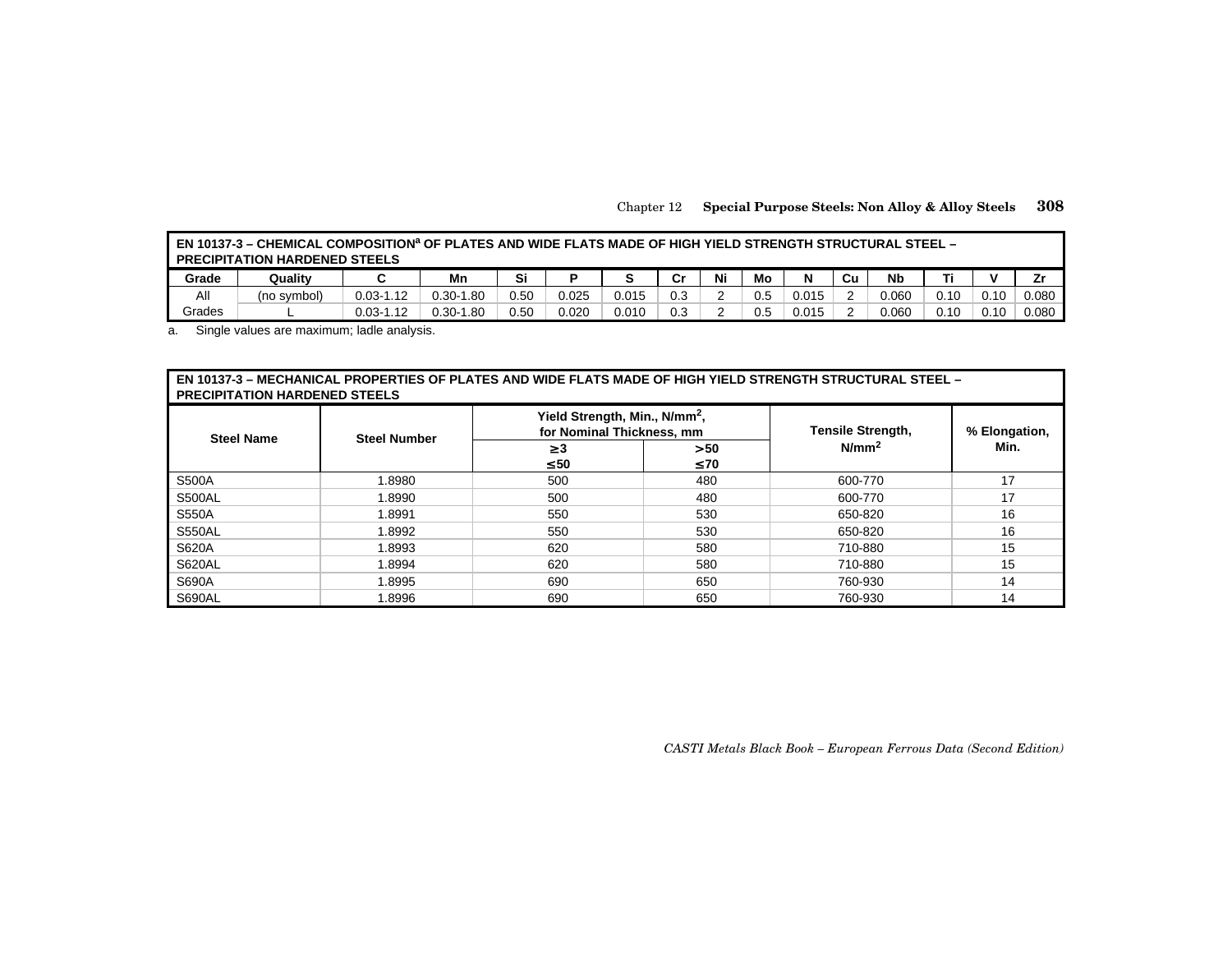| Chapter 12 | Special Purpose Steels: Non Alloy & Alloy Steels 309 |  |
|------------|------------------------------------------------------|--|
|            |                                                      |  |

#### **EN 10137-3 – LONGITUDINAL IMPACT PROPERTIES OF PLATES AND WIDE FLATS MADE OF HIGH YIELD STRENGTH STRUCTURAL STEEL – PRECIPITATION HARDENED STEELS**

| <b>Steel Name</b> | <b>Steel Number</b> |    | Longitudinal V-Notch, Min., J, Test Temperature, °C |         |
|-------------------|---------------------|----|-----------------------------------------------------|---------|
|                   |                     | O  | - 20                                                | $-40$   |
| <b>S500A</b>      | 1.8980              | 55 | 40                                                  | ---     |
| <b>S550A</b>      | 1.8991              | 55 | 40                                                  | ---     |
| S620A             | 1.8993              | 55 | 40                                                  | $- - -$ |
| S690A             | 1.8995              | 55 | 40                                                  | $- - -$ |
| <b>S500AL</b>     | 1.8990              | 65 | 50                                                  | 40      |
| <b>S550AL</b>     | 1.8992              | 65 | 50                                                  | 40      |
| S620AL            | 1.8994              | 65 | 50                                                  | 40      |
| <b>S690AL</b>     | 1.8996              | 65 | 50                                                  | 40      |

| – EN 10137-3 – TRANSVERSE IMPACT PROPERTIES OF PLATES AND WIDE FLATS MADE OF HIGH YIELD STRENGTH STRUCTURAL STEEL – |
|---------------------------------------------------------------------------------------------------------------------|
| <b>PRECIPITATION HARDENED STEELS</b>                                                                                |

| <b>Steel Name</b> | <b>Steel Number</b> |    | Transverse V-Notch, Min., J, Test Temperature, °C |                        |
|-------------------|---------------------|----|---------------------------------------------------|------------------------|
|                   |                     |    | - 20                                              | $-40$                  |
| <b>S500A</b>      | .8980               | 35 | 30                                                | $- - -$                |
| <b>S550A</b>      | 1.8991              | 35 | 30                                                | $\qquad \qquad \cdots$ |
| S620A             | 8993.               | 35 | 30                                                | $\qquad \qquad \cdots$ |
| S690A             | 1.8995              | 35 | 30                                                | $- - -$                |
| S500AL            | 1.8990              | 40 | 35                                                | 30                     |
| S550AL            | 1.8992              | 40 | 35                                                | 30                     |
| S620AL            | 8994.               | 40 | 35                                                | 30                     |
| S690AL            | .8996               | 40 | 35                                                | 30                     |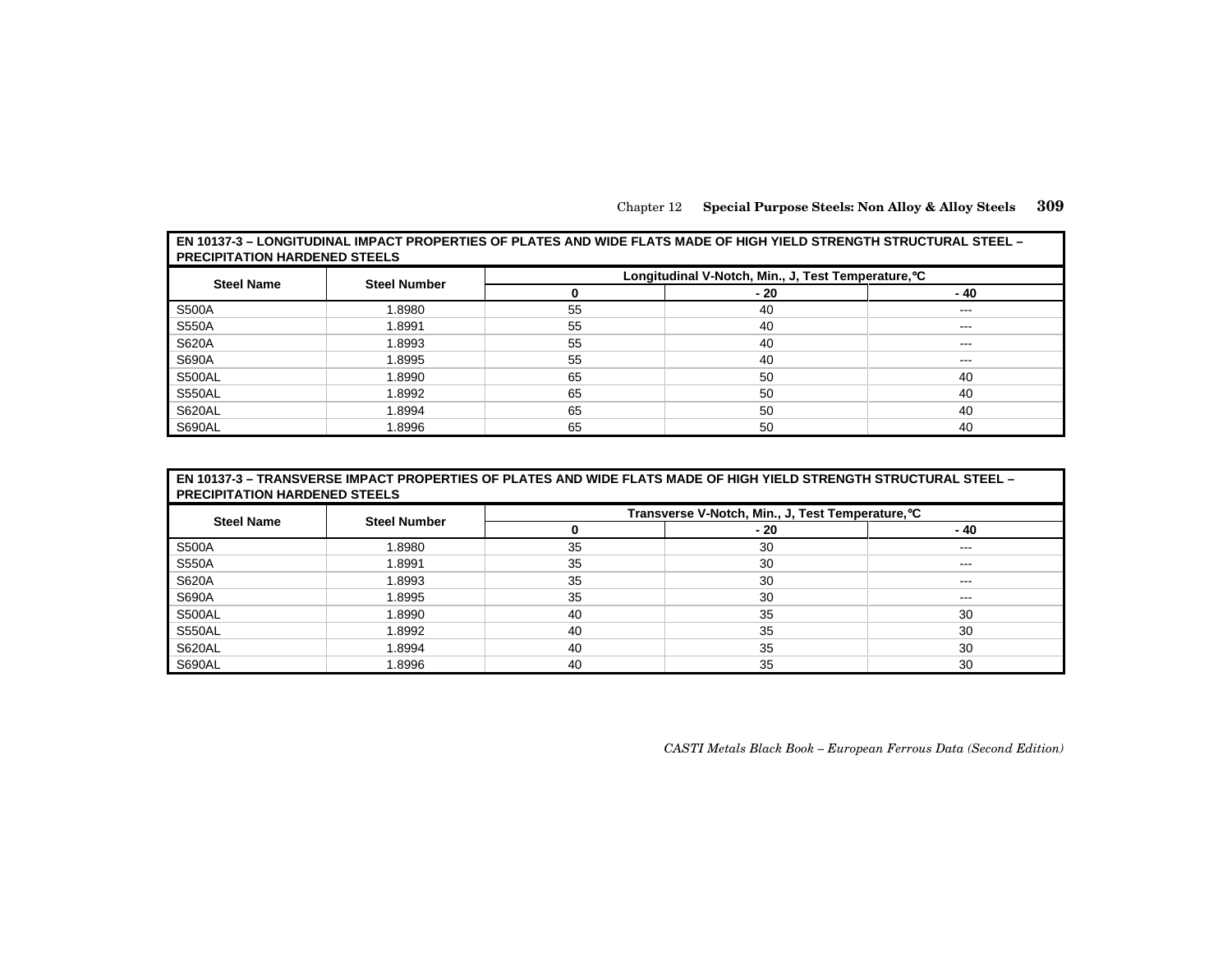*FREE-CUTTING STEELS*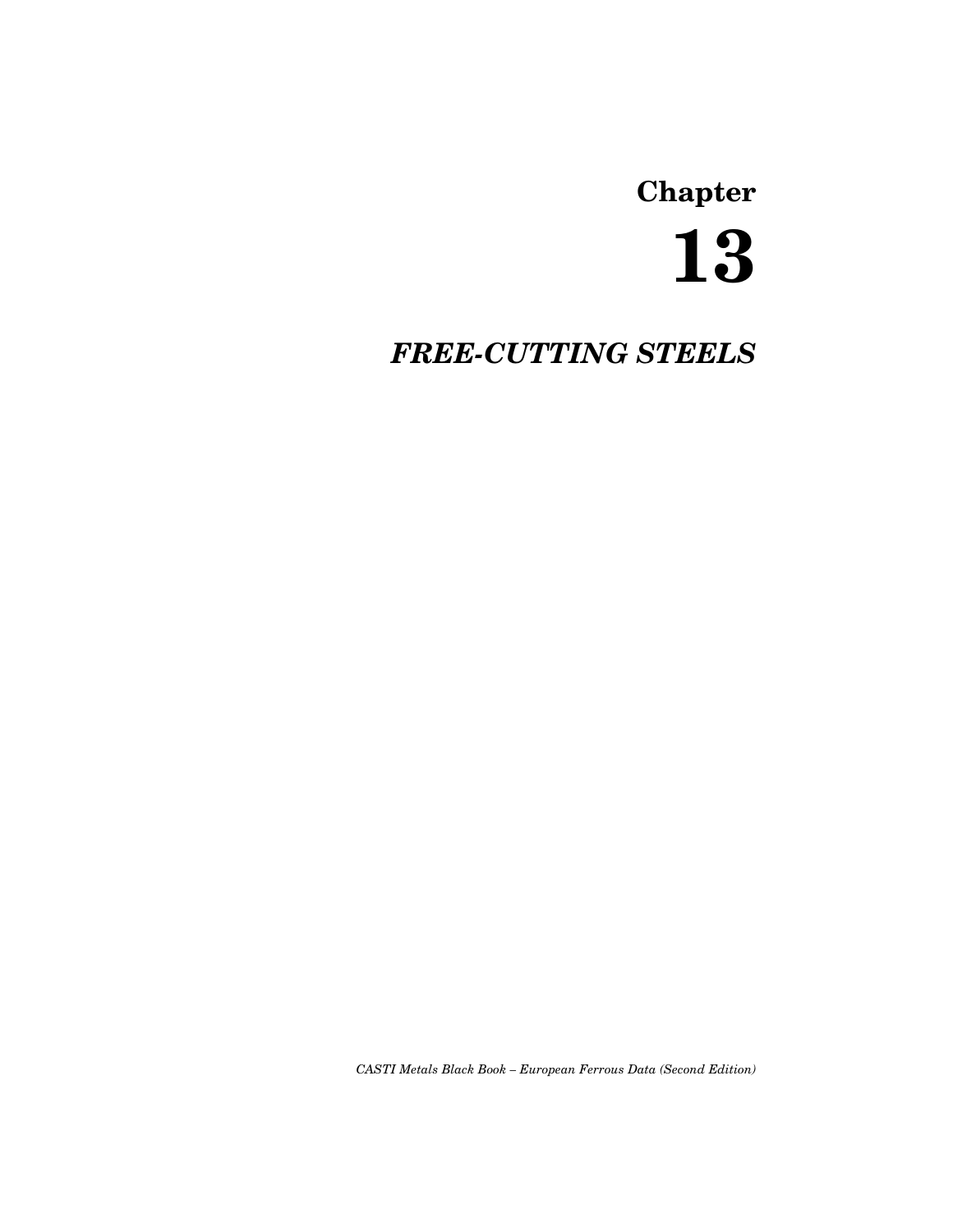|                                | EN 10087 – CHEMICAL COMPOSITION OF FREE-CUTTING STEELS, SEMI-FINISHED PRODUCTS, HOT-ROLLED BARS AND RODS <sup>a, b</sup> |               |               |                   |      |               |               |  |  |  |  |  |  |
|--------------------------------|--------------------------------------------------------------------------------------------------------------------------|---------------|---------------|-------------------|------|---------------|---------------|--|--|--|--|--|--|
| <b>Steel</b><br><b>Name</b>    | <b>Steel</b><br><b>Number</b>                                                                                            | C             | Mn            | Si                | P    | S             | Pb            |  |  |  |  |  |  |
|                                | <b>Steels Not Intended For Heat Treatment</b>                                                                            |               |               |                   |      |               |               |  |  |  |  |  |  |
| 11SMn30                        | 1.0715                                                                                                                   | $\leq 0.14$   | $0.90 - 1.30$ | 0.05 <sup>c</sup> | 0.11 | $0.27 - 0.33$ | ---           |  |  |  |  |  |  |
| 11SMnPb30                      | 1.0718                                                                                                                   | $\leq 0.14$   | $0.90 - 1.30$ | 0.05              | 0.11 | $0.27 - 0.33$ | $0.20 - 0.35$ |  |  |  |  |  |  |
| 11SMn37                        | 1.0736                                                                                                                   | $\leq 0.14$   | $1.00 - 1.50$ | 0.05 <sup>c</sup> | 0.11 | $0.34 - 0.40$ | ---           |  |  |  |  |  |  |
| 11SMnPb37                      | 1.0737                                                                                                                   | $\leq 0.14$   | 1.00-1.50     | 0.05              | 0.11 | $0.34 - 0.40$ | $0.20 - 0.35$ |  |  |  |  |  |  |
| <b>Case-Hardening Steels</b>   |                                                                                                                          |               |               |                   |      |               |               |  |  |  |  |  |  |
| 10S20                          | 1.0721                                                                                                                   | $0.07 - 0.13$ | $0.70 - 1.10$ | 0.40              | 0.06 | $0.15 - 0.25$ | ---           |  |  |  |  |  |  |
| 10SPb20                        | 1.0722                                                                                                                   | $0.07 - 0.13$ | $0.70 - 1.10$ | 0.40              | 0.06 | $0.15 - 0.25$ | $0.20 - 0.35$ |  |  |  |  |  |  |
| 15SMn13                        | 1.0725                                                                                                                   | $0.12 - 0.18$ | $0.90 - 1.30$ | 0.40              | 0.06 | $0.08 - 0.18$ | ---           |  |  |  |  |  |  |
| <b>Direct-Hardening Steels</b> |                                                                                                                          |               |               |                   |      |               |               |  |  |  |  |  |  |
| 35S20                          | 1.0726                                                                                                                   | $0.32 - 0.39$ | $0.70 - 1.10$ | 0.40              | 0.06 | $0.15 - 0.25$ | ---           |  |  |  |  |  |  |
| 35SPb20                        | 1.0756                                                                                                                   | $0.32 - 0.39$ | $0.70 - 1.10$ | 0.40              | 0.06 | $0.15 - 0.25$ | $0.15 - 0.35$ |  |  |  |  |  |  |
| 36SMn14                        | 1.0764                                                                                                                   | $0.32 - 0.39$ | 1.30-1.70     | 0.40              | 0.06 | $0.10 - 0.18$ | ---           |  |  |  |  |  |  |
| 36SMnPb14                      | 1.0765                                                                                                                   | $0.32 - 0.39$ | 1.30-1.70     | 0.40              | 0.06 | $0.10 - 0.18$ | $0.15 - 0.35$ |  |  |  |  |  |  |
| 38SMn28                        | 1.0760                                                                                                                   | $0.35 - 0.40$ | 1.20-1.50     | 0.40              | 0.06 | $0.24 - 0.33$ | ---           |  |  |  |  |  |  |
| 38SMnPb28                      | 1.0761                                                                                                                   | $0.35 - 0.40$ | $1.20 - 1.50$ | 0.40              | 0.06 | $0.24 - 0.33$ | $0.15 - 0.35$ |  |  |  |  |  |  |
| 44SMn28                        | 1.0762                                                                                                                   | $0.40 - 0.48$ | 1.30-1.70     | 0.40              | 0.06 | $0.24 - 0.33$ |               |  |  |  |  |  |  |
| 44SMnPb28                      | 1.0763                                                                                                                   | $0.40 - 0.48$ | 1.30-1.70     | 0.40              | 0.06 | $0.24 - 0.33$ | $0.15 - 0.35$ |  |  |  |  |  |  |
| 46S20                          | 1.0727                                                                                                                   | $0.42 - 0.50$ | $0.70 - 1.10$ | 0.40              | 0.06 | $0.15 - 0.25$ | ---           |  |  |  |  |  |  |
| 46SPb20                        | 1.0757                                                                                                                   | $0.42 - 0.50$ | $0.70 - 1.10$ | 0.40              | 0.06 | $0.15 - 0.25$ | $0.15 - 0.35$ |  |  |  |  |  |  |

Chapter 13 **Free-Cutting Steels 318**

a. Elements not quoted in this table shall not be intentionally added to the steel without the agreement of the purchaser, other than for the purpose of finishing the heat. However, elements such as Te, Bi, etc. may only be added by the manufacturer for improving the machinability, if this has been agreed at the time of enquiry and order. Applicable to cast analysis.

b. Single values are maximums.

c. If, by metallurgical techniques, the formation of special oxides is guaranteed, a Si-content of 0.10% to 0.40% can be agreed.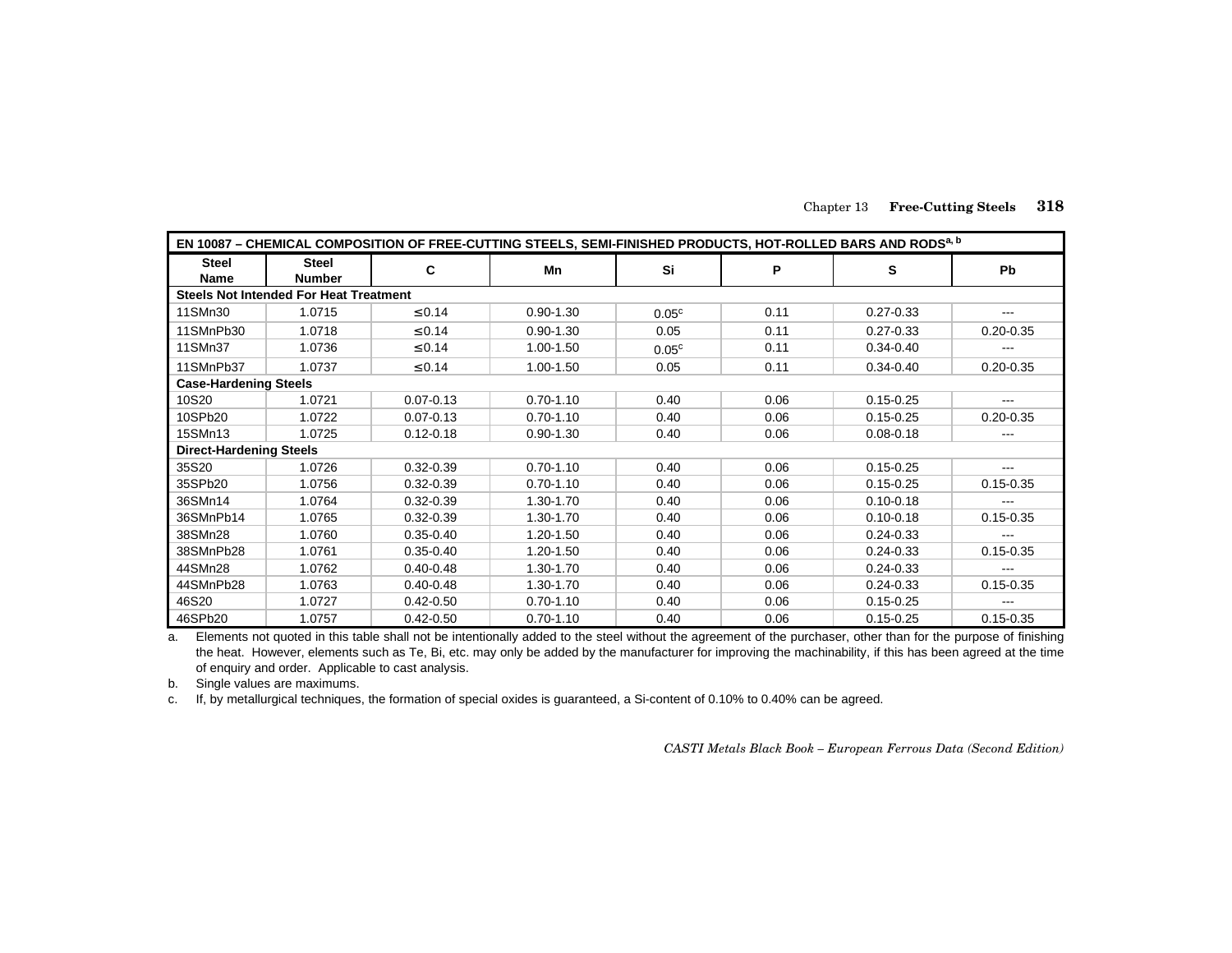| Chapter 13 | <b>Free-Cutting Steels</b> | 319 |
|------------|----------------------------|-----|
|------------|----------------------------|-----|

|                      |                                                              |                    | EN 10087 - MECHANICAL PROPERTIES OF FREE-CUTTING STEELS, SEMI-FINISHED PRODUCTS, HOT-ROLLED BARS AND RODS |                                                      |
|----------------------|--------------------------------------------------------------|--------------------|-----------------------------------------------------------------------------------------------------------|------------------------------------------------------|
| <b>Steel Name</b>    | <b>Steel Number</b>                                          | Diameter, d, mm    | Hardness <sup>a, b</sup> , HB                                                                             | Tensile Strength <sup>a, c</sup> , N/mm <sup>2</sup> |
|                      | In the Untreated Condition Not Intended for Heat Treatment   |                    |                                                                                                           |                                                      |
|                      |                                                              | $5 \leq d \leq 10$ | ---                                                                                                       | 380-570                                              |
| 11SMn30              | 1.0715                                                       | $10 < d \le 16$    |                                                                                                           | 380-570                                              |
| 11SMnPb30            | 1.0718                                                       | $16 < d \leq 40$   | 112-169                                                                                                   | 380-570                                              |
| 11SMn37<br>11SMnPb37 | 1.0736<br>1.0737                                             | $40 < d \leq 63$   | 109-169                                                                                                   | 370-570                                              |
|                      |                                                              | $63 < d \le 100$   | 107-154                                                                                                   | 360-520                                              |
|                      | Case Hardened Free-Cutting Steels in the Untreated Condition |                    |                                                                                                           |                                                      |
|                      |                                                              | $5 \leq d \leq 10$ | ---                                                                                                       | 360-530                                              |
|                      |                                                              | $10 < d \le 16$    | ---                                                                                                       | 360-530                                              |
| 10S20                | 1.0721                                                       | $16 < d \leq 40$   | 107-156                                                                                                   | 360-530                                              |
| 10SPb20              | 1.0722                                                       | $40 < d \leq 63$   | 107-156                                                                                                   | 360-530                                              |
|                      |                                                              | $63 < d \le 100$   | 105-146                                                                                                   | 350-490                                              |
|                      |                                                              | $5 \leq d \leq 10$ |                                                                                                           | 430-610                                              |
|                      |                                                              | $10 < d \le 16$    | $---$                                                                                                     | 430-600                                              |
| 15SMn13              | 1.0725                                                       | $16 < d \leq 40$   | 128-178                                                                                                   | 430-600                                              |
|                      |                                                              | $40 < d \le 63$    | 128-172                                                                                                   | 430-580                                              |
|                      |                                                              | $63 < d \le 100$   | 125-160                                                                                                   | 420-540                                              |

a. In cases of dispute, the tensile strength values are deciding.

b. The hardness values are given for information only.

c. For flats, a minimum tensile strength of 340 N/mm<sup>2</sup> applies.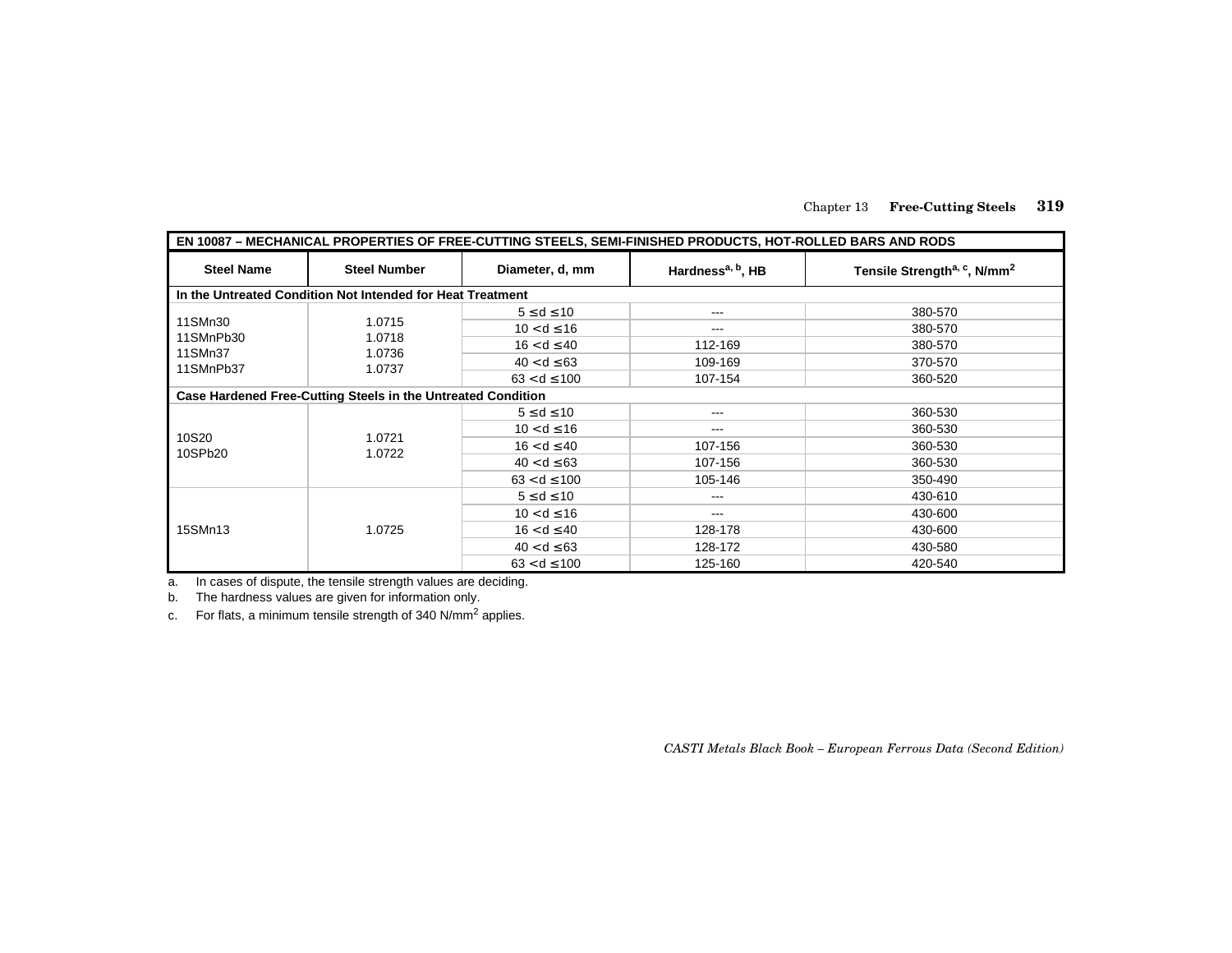### *FORGINGS: NON ALLOY & ALLOY STEELS*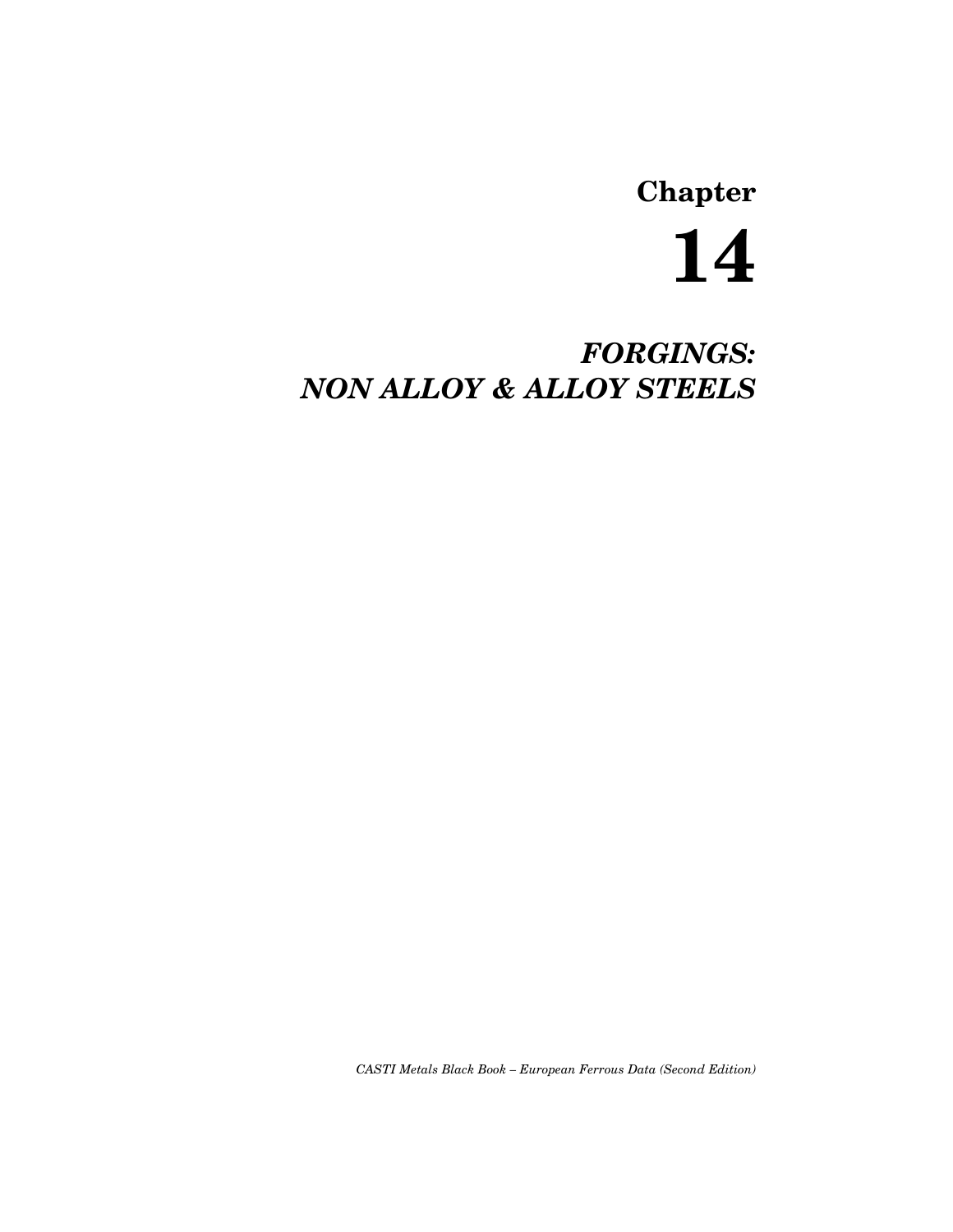#### Chapter 14 **Forgings: Non Alloy & Alloy Steels 328**

|                                                                  |                               |      |               | EN 10222-4 - CHEMICAL COMPOSITION OF STEEL FORGINGS FOR PRESSURE PURPOSES - |       |       |      |      |      |                            |      |  |
|------------------------------------------------------------------|-------------------------------|------|---------------|-----------------------------------------------------------------------------|-------|-------|------|------|------|----------------------------|------|--|
| WELDABLE FINE-GRAIN STEELS WITH HIGH PROOF STRENGTH <sup>a</sup> |                               |      |               |                                                                             |       |       |      |      |      |                            |      |  |
| <b>Steel</b><br><b>Name</b>                                      | <b>Steel</b><br><b>Number</b> | C    | Mn            | Si                                                                          | P     | S     | Cr   | Ni   | Mo   | <b>Others</b>              | CЕ   |  |
| <b>P285NH</b>                                                    | 1.0477                        | 0.18 | $0.60 - 1.40$ | 0.40                                                                        | 0.025 | 0.015 | 0.30 | 0.30 | 0.08 | 0.020 N, 0.20 Cu, 0.03 Nb, | 0.41 |  |
| <b>P285QH</b>                                                    | 1.0478                        |      |               |                                                                             |       |       |      |      |      | $0.05$ V, $0.05$ Nb+V      |      |  |
| <b>P355NH</b>                                                    | 1.0565                        |      |               |                                                                             |       |       |      |      |      | 0.020 N, 0.20 Cu, 0.05 Nb, |      |  |
| <b>P355QH</b>                                                    | 1.0571                        | 0.20 | $0.90 - 1.65$ | $0.10 - 0.50$                                                               | 0.025 | 0.015 | 0.30 | 0.30 | 0.08 | $0.10$ V, $0.12$ Nb+V      | 0.47 |  |
| <b>P420NH</b>                                                    | 1.8932                        |      | 1.00-1.70     | $0.10 - 0.60$                                                               |       |       |      |      |      | 0.020 N, 0.20 Cu, 0.05 Nb, |      |  |
| <b>P420QH</b>                                                    | .8936                         | 0.20 |               |                                                                             | 0.025 | 0.015 | 0.30 | 1.00 | 0.10 | 0.20 V. 0.22 Nb+V          | 0.51 |  |

a. Cast analysis, with total aluminium 0.020-0.060% for each steel. Minimum aluminium level need not apply when Nb, V, Ti are used to control N content.

b. Elements not listed in this table shall not be intentionally added to the steel without the approval of the purchaser, except for finishing the cast. All appropriate measures shall be taken to prevent the addition from scrap or other materials used in steelmaking of these elements which may adversely affect the mechanical properties and useability.

|                                                                                                                                                                                   | <b>EN 10222-4 – MECHANICAL PROPERTIES OF STEEL FORGINGS FOR PRESSURE PURPOSES –</b><br>WELDABLE FINE-GRAIN STEELS WITH HIGH PROOF STRENGTH <sup>a</sup> |                            |                                     |                           |    |       |  |  |  |  |  |  |  |
|-----------------------------------------------------------------------------------------------------------------------------------------------------------------------------------|---------------------------------------------------------------------------------------------------------------------------------------------------------|----------------------------|-------------------------------------|---------------------------|----|-------|--|--|--|--|--|--|--|
| <b>Tensile Strength</b><br>Yield Strength <sup>c</sup> , Min.<br>% Elongation <sup>d</sup> , Min.<br>Thickness of the Ruling Section <sup>b</sup><br><b>Steel</b><br><b>Steel</b> |                                                                                                                                                         |                            |                                     |                           |    |       |  |  |  |  |  |  |  |
| Name                                                                                                                                                                              | <b>Number</b>                                                                                                                                           | $t_{\rm R}$ , mm           | $R_{\text{eH}}$ , N/mm <sup>2</sup> | $R_m$ , N/mm <sup>2</sup> |    | t, tr |  |  |  |  |  |  |  |
|                                                                                                                                                                                   |                                                                                                                                                         | $t_{\rm p} \leq 16$        | 285                                 | 390-510                   | 24 | 23    |  |  |  |  |  |  |  |
|                                                                                                                                                                                   |                                                                                                                                                         | $16 < t_{\rm p} \leq 35$   | 285                                 | 390-510                   | 24 | 23    |  |  |  |  |  |  |  |
| <b>P285NH</b>                                                                                                                                                                     | 1.0477                                                                                                                                                  | $35 < t_{\rm p} \le 70$    | 265                                 | 390-510                   | 24 | 23    |  |  |  |  |  |  |  |
| <b>P285QH</b>                                                                                                                                                                     | 1.0478                                                                                                                                                  | $70 < t_{\rm p} \le 100$   | 245                                 | 370-510                   | 22 | 21    |  |  |  |  |  |  |  |
|                                                                                                                                                                                   |                                                                                                                                                         | $100 < t_{\rm p} \leq 250$ | 225                                 | 370-510                   | 22 | 21    |  |  |  |  |  |  |  |
|                                                                                                                                                                                   |                                                                                                                                                         | $250 < t_R \leq 400$       | 205                                 | 370-510                   | 22 | 21    |  |  |  |  |  |  |  |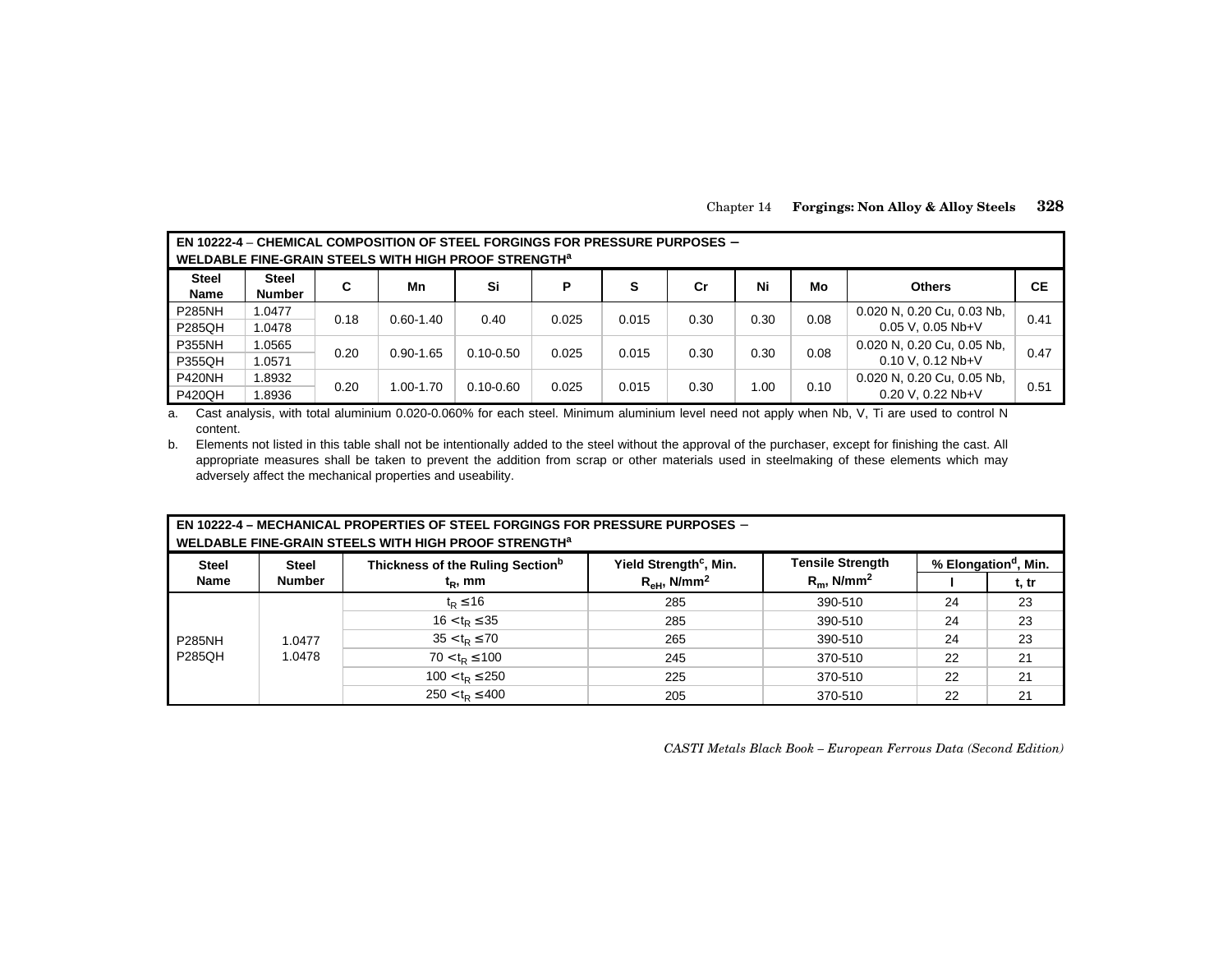### *PRESSURE VESSEL STEELS: NON ALLOY & ALLOY STEELS*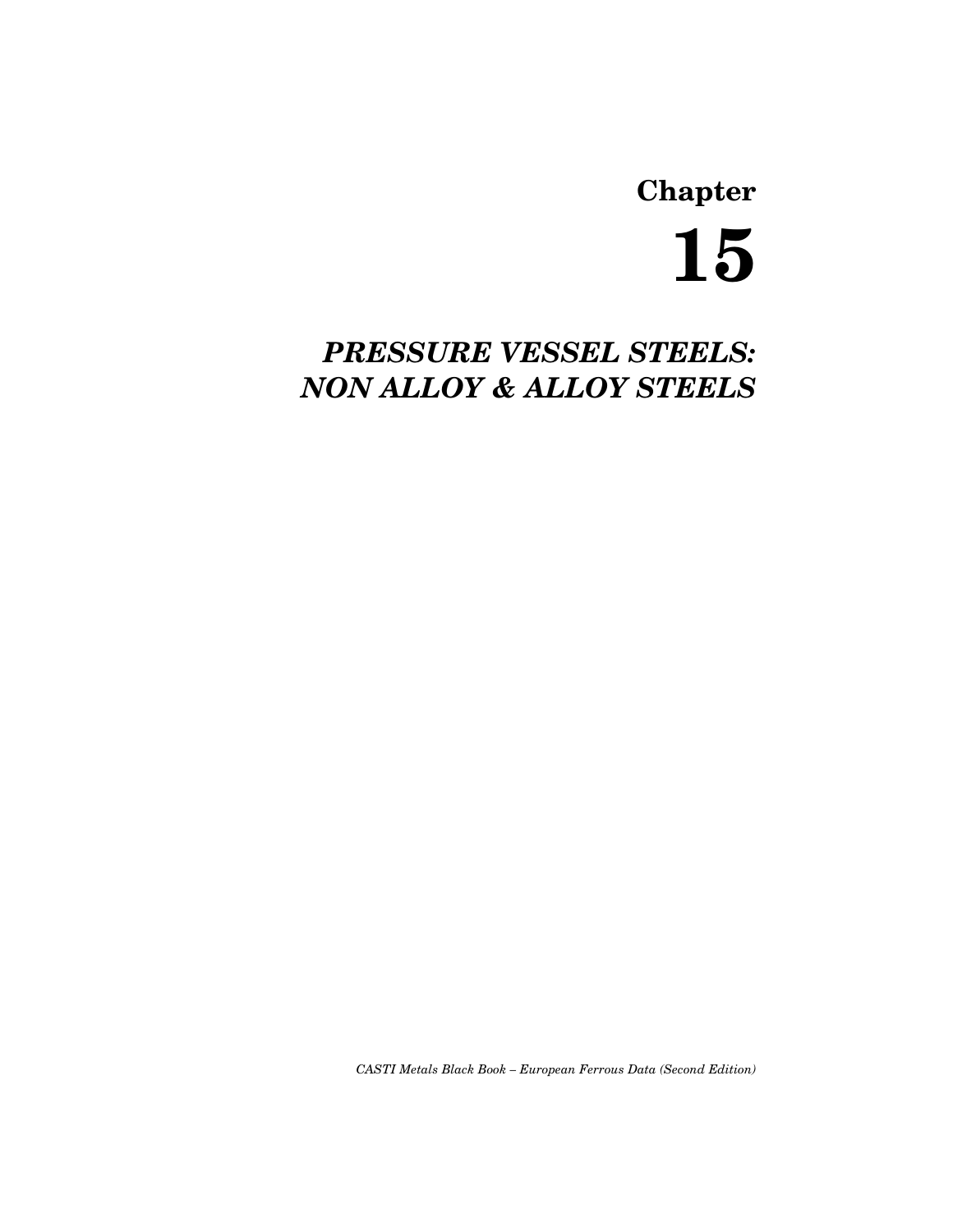| EN 10028-2 - FORMER STEEL GRADES IN DIN 17155 (1983)   |                                                                                  |                        |  |  |  |  |  |  |  |  |  |
|--------------------------------------------------------|----------------------------------------------------------------------------------|------------------------|--|--|--|--|--|--|--|--|--|
| Steel Grade as Specified in<br><b>EN 10028, Part 2</b> | <b>Equivalent Steel Grade as Specified in</b><br>DIN 17155, October 1983 Edition | <b>Material Number</b> |  |  |  |  |  |  |  |  |  |
| <b>P235GH</b>                                          | нı                                                                               | 1.0345                 |  |  |  |  |  |  |  |  |  |
| <b>P265GH</b>                                          | H II                                                                             | 1.0425                 |  |  |  |  |  |  |  |  |  |
| <b>P295GH</b>                                          | 17 Mn 4                                                                          | 1.0481                 |  |  |  |  |  |  |  |  |  |
| <b>P355GH</b>                                          | 19 Mn 6                                                                          | 1.0473                 |  |  |  |  |  |  |  |  |  |
| 16Mo3                                                  | 15 Mo 3                                                                          | 1.5415                 |  |  |  |  |  |  |  |  |  |
| 13CrMo4-5                                              | 13 CrMo 4 4                                                                      | 1.7335                 |  |  |  |  |  |  |  |  |  |
| 10CrMo9-10                                             | 10 CrMo 9 10                                                                     | 1.7380                 |  |  |  |  |  |  |  |  |  |
| 11CrMo9-10                                             | $- - -$                                                                          | 1.7383                 |  |  |  |  |  |  |  |  |  |

Chapter 15 **Pressure Vessel Steels: Non Alloy & Alloy Steels 336**

|                                                                                                                     | EN 10028-2 - CHEMICAL COMPOSITION OF FLAT PRODUCTS MADE FROM STEEL FOR PRESSURE PURPOSES -<br>NON-ALLOY AND ALLOY STEELS WITH SPECIFIED ELEVATED TEMPERATURE PROPERTIES |               |               |      |       |       |               |                      |               |                                                                      |  |  |  |
|---------------------------------------------------------------------------------------------------------------------|-------------------------------------------------------------------------------------------------------------------------------------------------------------------------|---------------|---------------|------|-------|-------|---------------|----------------------|---------------|----------------------------------------------------------------------|--|--|--|
| <b>Steel</b><br><b>Steel</b><br>C<br>Si<br>Ni<br>P<br>S<br>Cr<br>Mn<br>Mo<br><b>Others</b><br><b>Number</b><br>Name |                                                                                                                                                                         |               |               |      |       |       |               |                      |               |                                                                      |  |  |  |
| <b>P235GH</b>                                                                                                       | 1.0345                                                                                                                                                                  | 0.16          | $0.40 - 1.20$ | 0.35 | 0.030 | 0.025 | 0.30          | 0.30                 | 0.08          | Al 0.20 <sup>a</sup> , Cu 0.03, Nb 010, Ti 0.03, V 0.02 <sup>b</sup> |  |  |  |
| <b>P265GH</b>                                                                                                       | 1.0425                                                                                                                                                                  | 0.20          | $0.50 - 1.40$ | 0.40 | 0.030 | 0.025 | 0.30          | 0.30                 | 0.08          | Al 0.20 <sup>a</sup> , Cu 0.03, Nb 010, Ti 0.03, V 0.02 <sup>b</sup> |  |  |  |
| <b>P295GH</b>                                                                                                       | 1.0481                                                                                                                                                                  | $0.08 - 0.20$ | $0.90 - 1.50$ | 0.40 | 0.030 | 0.025 | 0.30          | 0.30                 | 0.08          | Al 0.20 <sup>a</sup> , Cu 0.03, Nb 010, Ti 0.03, V 0.02 <sup>b</sup> |  |  |  |
| <b>P355GH</b>                                                                                                       | 1.0473                                                                                                                                                                  | $0.10 - 0.22$ | 1.00-1.70     | 0.60 | 0.030 | 0.025 | 0.30          | 0.30                 | 0.08          | AI 0.20 <sup>a</sup> , Cu 0.03, Nb 010, Ti 0.03, V 0.02 <sup>b</sup> |  |  |  |
| 16Mo3                                                                                                               | 1.5415                                                                                                                                                                  | $0.12 - 0.20$ | $0.40 - 0.90$ | 0.35 | 0.030 | 0.025 | 0.30          | 0.30                 | $0.25 - 0.35$ | Cu 0.30                                                              |  |  |  |
| 13CrMo4-5                                                                                                           | 1.7335                                                                                                                                                                  | $0.08 - 0.18$ | $0.40 - 1.00$ | 0.35 | 0.030 | 0.025 | $0.70 - 1.15$ | $\sim$ $\sim$ $\sim$ | $0.40 - 0.60$ | Cu 0.30                                                              |  |  |  |
| 10CrMo9-10                                                                                                          | 1.7380                                                                                                                                                                  | $0.08 - 0.14$ | $0.40 - 0.80$ | 0.50 | 0.030 | 0.025 | 2.00-2.50     | $\sim$ $\sim$ $\sim$ | $0.90 - 1.10$ | Cu 0.30                                                              |  |  |  |
| 11CrMo9-10                                                                                                          | 1.7383                                                                                                                                                                  | $0.08 - 0.15$ | $0.40 - 0.80$ | 0.50 | 0.030 | 0.025 | $2.00 - 2.50$ | $\cdots$             | $0.90 - 1.10$ | Cu 0.30                                                              |  |  |  |

a. Total aluminum, minimum.

b. Cr + Cu + Mo + Ni ≤ 0.70.

Single values are maximums, unless otherwise specified.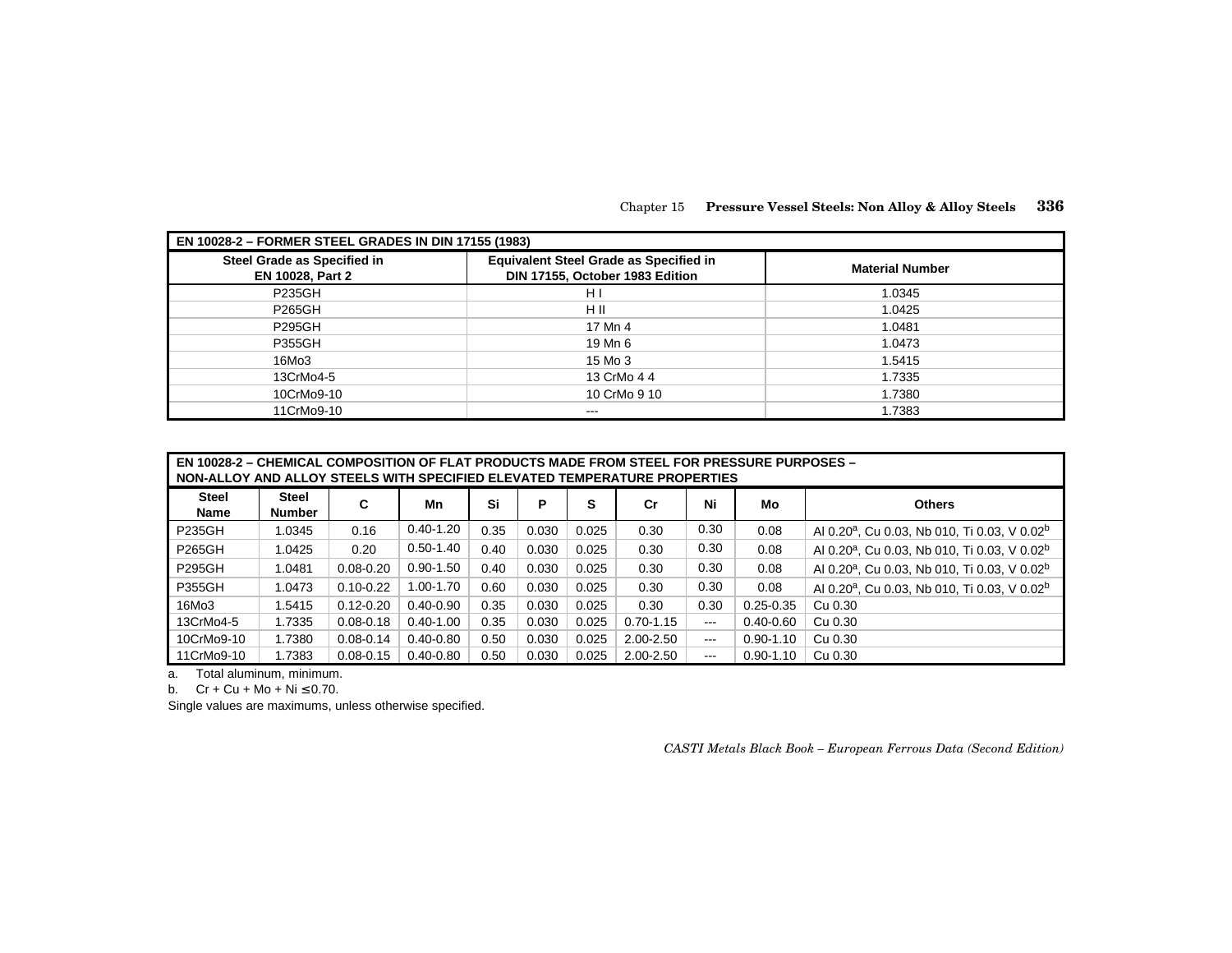#### Chapter 15 **Pressure Vessel Steels: Non Alloy & Alloy Steels 358**

|                                                                                                                                                | EN 10028-5 – IMPACT PROPERTIES OF FLAT PRODUCTS MADE FROM STEEL FOR PRESSURE PURPOSES – |         |     |    |       |  |  |  |  |  |  |  |
|------------------------------------------------------------------------------------------------------------------------------------------------|-----------------------------------------------------------------------------------------|---------|-----|----|-------|--|--|--|--|--|--|--|
| <b>WELDABLE FINE GRAIN STEELS THERMOMECHNICALLY ROLLED</b>                                                                                     |                                                                                         |         |     |    |       |  |  |  |  |  |  |  |
| Impact Energy Values <sup>a</sup> , KV, in J at Test Temperatures in °C<br><b>Transverse V-Notched Test Pieces</b><br><b>Steel Name Series</b> |                                                                                         |         |     |    |       |  |  |  |  |  |  |  |
|                                                                                                                                                | -50                                                                                     | -40     | -20 |    | $+20$ |  |  |  |  |  |  |  |
| P  M                                                                                                                                           | ---                                                                                     | $- - -$ |     | 40 | 60    |  |  |  |  |  |  |  |
| $P_{\dots}$ ML1                                                                                                                                | 60<br>40<br>$- - -$<br>---                                                              |         |     |    |       |  |  |  |  |  |  |  |
| $P_{\dots}$ ML2                                                                                                                                | 80<br>60<br>40<br>$- - -$                                                               |         |     |    |       |  |  |  |  |  |  |  |

a. For undersize test pieces, see EN 10028-1 paragraph 8.4.3. Single values are minimums, unless otherwise specified.

|                      | EN 10028-6 – CHEMICAL COMPOSITION OF FLAT PRODUCTS MADE FROM STEEL FOR PRESSURE PURPOSES – |      |      |      |       |       |      |      |      |                 |            |      |                 |  |
|----------------------|--------------------------------------------------------------------------------------------|------|------|------|-------|-------|------|------|------|-----------------|------------|------|-----------------|--|
|                      | WELDABLE FINE GRAIN STEELS QUENCHED AND TEMPERED <sup>a, b</sup>                           |      |      |      |       |       |      |      |      |                 |            |      |                 |  |
| <b>Steel</b><br>Name | <b>Steel</b><br><b>Number</b>                                                              | С    | Mn   | Si   | P     | s     | Cr   | Ni   | Mo   | Nb <sup>c</sup> | <b>Tic</b> | Vc   | Zr <sup>c</sup> |  |
| P355Q                | 1.8866                                                                                     | 0.16 | 1.50 | 0.40 | 0.025 | 0.015 | 0.30 | 0.50 | 0.25 | 0.05            | 0.03       | 0.06 | 0.05            |  |
| <b>P355QH</b>        | 1.8867                                                                                     | 0.16 | 1.50 | 0.40 | 0.025 | 0.015 | 0.30 | 0.50 | 0.25 | 0.05            | 0.03       | 0.06 | 0.05            |  |
| P355QL1              | 1.8868                                                                                     | 0.16 | 1.50 | 0.40 | 0.020 | 0.010 | 0.30 | 0.50 | 0.25 | 0.05            | 0.03       | 0.06 | 0.05            |  |
| P355QL2              | 1.8869                                                                                     | 0.16 | 1.50 | 0.40 | 0.020 | 0.010 | 0.30 | 0.50 | 0.25 | 0.05            | 0.03       | 0.06 | 0.05            |  |
| P460Q                | 1.8870                                                                                     | 0.18 | 1.70 | 0.50 | 0.025 | 0.015 | 0.50 | 1.00 | 0.50 | 0.05            | 0.03       | 0.08 | 0.05            |  |
| <b>P460QH</b>        | 1.8871                                                                                     | 0.18 | 1.70 | 0.50 | 0.025 | 0.015 | 0.50 | 1.00 | 0.50 | 0.05            | 0.03       | 0.08 | 0.05            |  |
| P460QL1              | 1.8872                                                                                     | 0.18 | 1.70 | 0.50 | 0.020 | 0.010 | 0.50 | 1.00 | 0.50 | 0.05            | 0.03       | 0.08 | 0.05            |  |
| P460QL2              | 1.8864                                                                                     | 0.18 | 1.70 | 0.50 | 0.020 | 0.010 | 0.50 | 1.00 | 0.50 | 0.05            | 0.03       | 0.08 | 0.05            |  |
| <b>P500Q</b>         | 1.8873                                                                                     | 0.18 | 1.70 | 0.60 | 0.025 | 0.015 | 1.00 | 1.50 | 0.70 | 0.05            | 0.05       | 0.08 | 0.15            |  |
| <b>P500QH</b>        | 1.8874                                                                                     | 0.18 | 1.70 | 0.60 | 0.025 | 0.015 | 1.00 | 1.50 | 0.70 | 0.05            | 0.05       | 0.08 | 0.15            |  |
| P500QL1              | 1.8875                                                                                     | 0.18 | 1.70 | 0.60 | 0.020 | 0.010 | 1.00 | 1.50 | 0.70 | 0.05            | 0.05       | 0.08 | 0.15            |  |
| <b>P500QL2</b>       | 1.8865                                                                                     | 0.18 | 1.70 | 0.60 | 0.020 | 0.010 | 1.00 | 1.50 | 0.70 | 0.05            | 0.05       | 0.08 | 0.15            |  |
| P690Q                | 1.8879                                                                                     | 0.20 | 1.70 | 0.80 | 0.025 | 0.015 | 1.50 | 2.50 | 0.70 | 0.06            | 0.05       | 0.12 | 0.15            |  |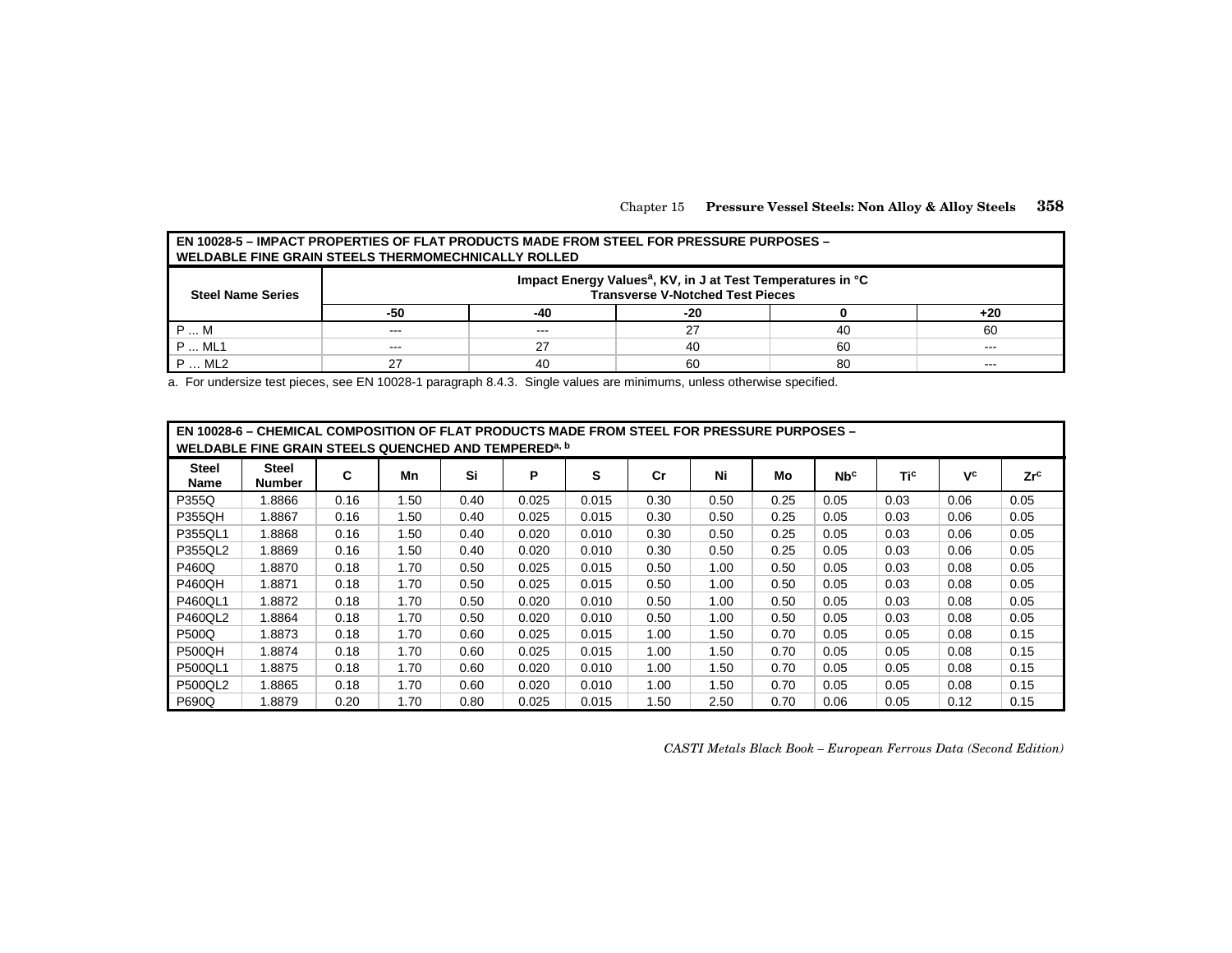|                                                                              | EN 10028-6 – CHEMICAL COMPOSITION OF FLAT PRODUCTS MADE FROM STEEL FOR PRESSURE PURPOSES –             |      |     |      |       |       |     |      |      |      |      |      |        |
|------------------------------------------------------------------------------|--------------------------------------------------------------------------------------------------------|------|-----|------|-------|-------|-----|------|------|------|------|------|--------|
| WELDABLE FINE GRAIN STEELS QUENCHED AND TEMPERED <sup>a, b</sup> (Continued) |                                                                                                        |      |     |      |       |       |     |      |      |      |      |      |        |
| <b>Steel</b>                                                                 | <b>Steel</b><br>Ni<br>Si<br>Mn<br>Mo<br>V <sup>c</sup>                                                 |      |     |      |       |       |     |      |      |      |      |      | $Zr^c$ |
| <b>Name</b>                                                                  | Tic<br>Nb <sup>c</sup><br>u<br><b>Number</b>                                                           |      |     |      |       |       |     |      |      |      |      |      |        |
| <b>P690QH</b>                                                                | 1.8880                                                                                                 | 0.20 | .70 | 0.80 | 0.025 | 0.015 | .50 | 2.50 | 0.70 | 0.06 | 0.05 | 0.12 | 0.15   |
| P690QL1                                                                      | 1.8881                                                                                                 | 0.20 | .70 | 0.80 | 0.020 | 0.010 | .50 | 2.50 | 0.70 | 0.06 | 0.05 | 0.12 | 0.15   |
| P690QL2                                                                      | 1.8888<br>0.010<br>0.06<br>0.15<br>0.80<br>0.020<br>0.12<br>0.20<br>.70<br>2.50<br>0.05<br>0.70<br>.50 |      |     |      |       |       |     |      |      |      |      |      |        |

Chapter 15 **Pressure Vessel Steels: Non Alloy & Alloy Steels 359**

a. Elements not listed in this table shall not be intentionally added to the steel without the agreement of the purchaser except for finishing the cast. All appropriate measures shall be taken to prevent the addition from scrap and other materials used in steelmaking of these elements which may adversely affect the mechanical properties and usability.

b. Other limits: N 0.015, B 0.0050, Cu 0.50.

c. The percentage of grain refining elements shall be at least 0.015%.

Single values are maximums, unless otherwise specified.

|             | IEN 10028-6 – PERMISSIBLE DEVIATIONS OF THE PRODUCT ANALYSIS FROM THE SPECIFIED LIMITS OF THE CAST ANALYSIS |             |              |                              |             |             |             |              |              |             |             |             |             |             |               |
|-------------|-------------------------------------------------------------------------------------------------------------|-------------|--------------|------------------------------|-------------|-------------|-------------|--------------|--------------|-------------|-------------|-------------|-------------|-------------|---------------|
| C           | Mn                                                                                                          | Si          | P            | S                            | Cr          | Ni          | Mo          | N            | в            | Cu          | <b>Nb</b>   | Τi          |             | <b>Zr</b>   | Al<br>(Total) |
|             | <b>Cast Analysis Limit, %</b>                                                                               |             |              |                              |             |             |             |              |              |             |             |             |             |             |               |
| $\leq 0.20$ | $≤ 1.70$                                                                                                    | $\leq 0.80$ | $\leq 0.025$ | $\leq 0.015$<br>$\leq 0.020$ | $\leq 1.50$ | $\leq 2.50$ | $\leq 0.70$ | $\leq 0.015$ | $\leq 0.005$ | $\leq 0.30$ | $\leq 0.06$ | $\leq 0.05$ | $\leq 0.12$ | $\leq 0.15$ | $\geq 0.018$  |
|             | Limit Deviations in the Product Analysis, %                                                                 |             |              |                              |             |             |             |              |              |             |             |             |             |             |               |
| $+0.02$     | $+0.10$                                                                                                     | $+0.05$     | $+0.005$     | $+0.003$<br>$+0.005$         | $+0.10$     | $+0.10$     | $+0.04$     | $+0.002$     | $+0.0005$    | $+0.05$     | $+0.01$     | $+0.01$     | $+0.01$     | $+0.01$     | $-0.005$      |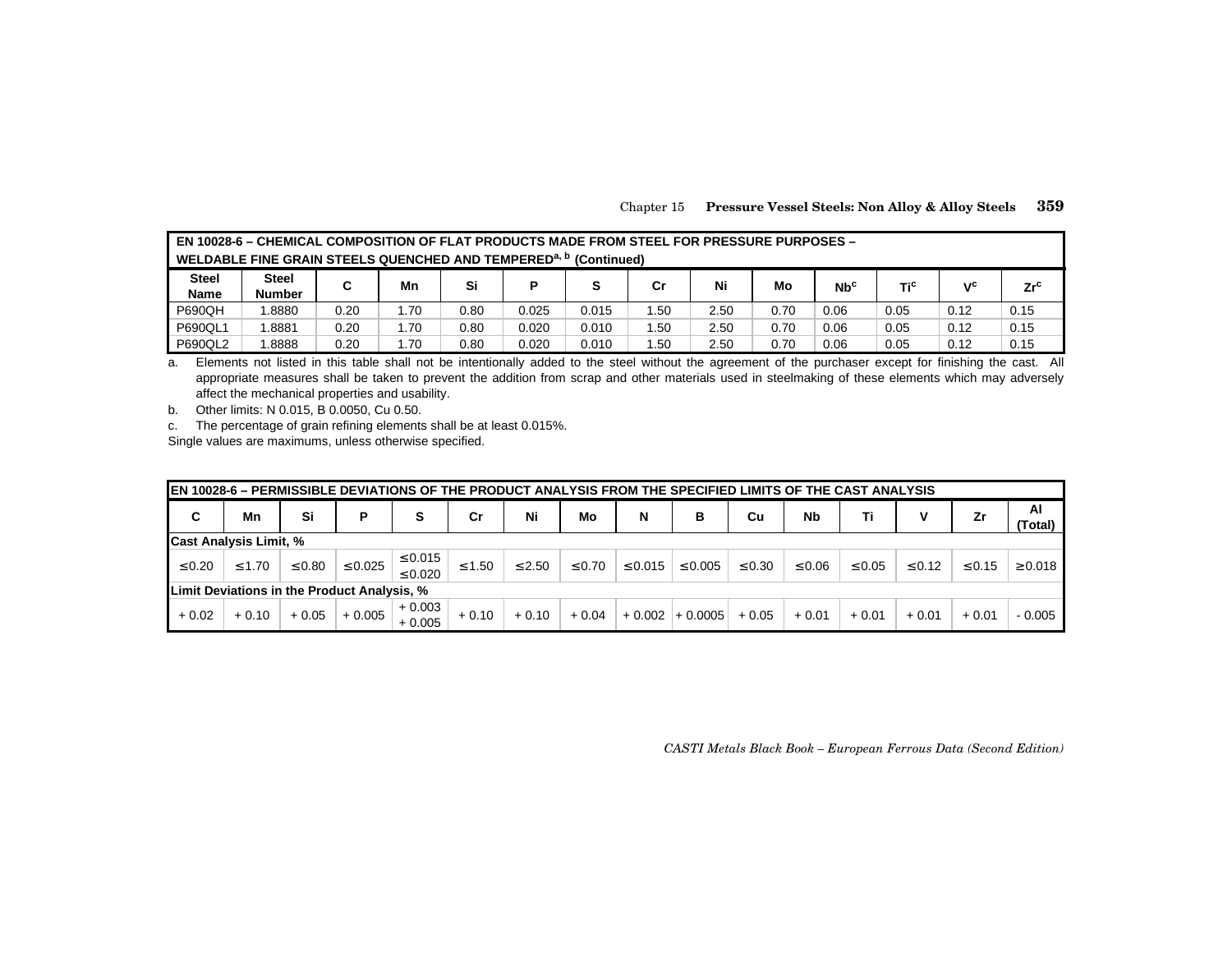*PIPE: NON ALLOY & ALLOY STEELS*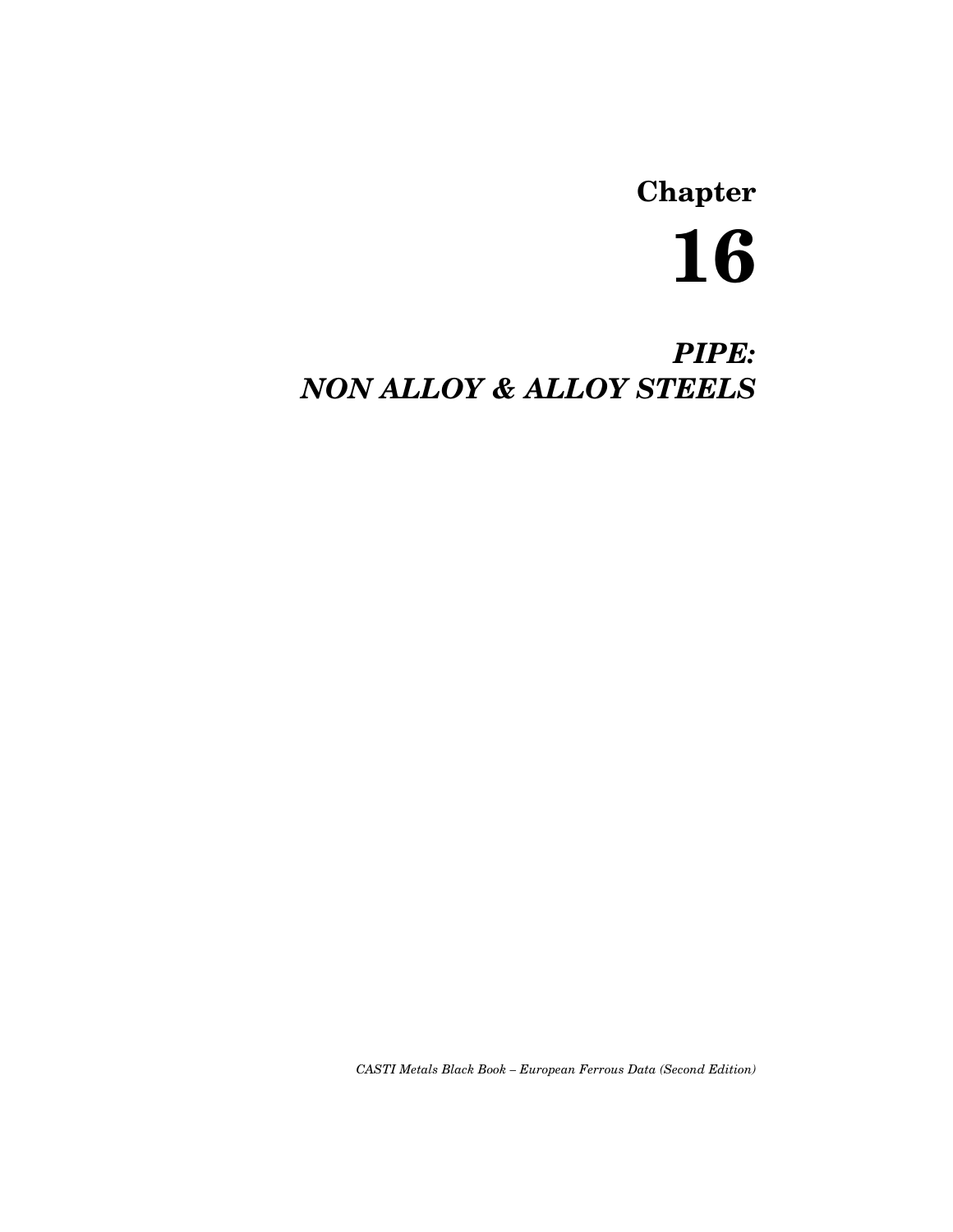| Pipe: Non Alloy & Alloy Steels 365<br>Chapter 16 |  |
|--------------------------------------------------|--|
|--------------------------------------------------|--|

| <b>EN 10208-1 - STEEL GRADES COMPARED TO ANSI/API 5L</b> |                                                |                |  |  |  |  |  |  |  |
|----------------------------------------------------------|------------------------------------------------|----------------|--|--|--|--|--|--|--|
| <b>Steel Name</b>                                        | <b>ANSI/API 5L</b><br><b>Steel Designation</b> |                |  |  |  |  |  |  |  |
| <b>L210GA</b>                                            | 1.0319                                         | $\overline{A}$ |  |  |  |  |  |  |  |
| <b>L235GA</b>                                            | 1.0458                                         | $---$          |  |  |  |  |  |  |  |
| <b>L245GA</b>                                            | 1.0459                                         | B              |  |  |  |  |  |  |  |
| <b>L290GA</b>                                            | 1.0483                                         | X 42           |  |  |  |  |  |  |  |
| L360GA                                                   | 1.0499                                         | X 52           |  |  |  |  |  |  |  |

| EN 10208-2 - CLASSIFICATION OF STEEL PIPES FOR COMBUSTIBLE FLUIDS (CLASS B) |                         |               |               |
|-----------------------------------------------------------------------------|-------------------------|---------------|---------------|
| <b>Heat Treatment Condition</b>                                             | <b>Class (EN 10020)</b> | Name          | <b>Number</b> |
|                                                                             |                         | <b>L245NB</b> | 1.0457        |
|                                                                             | Non-alloy quality steel | <b>L290NB</b> | 1.0484        |
| Normalized or normalizing formed                                            |                         | <b>L360NB</b> | 1.0582        |
|                                                                             | Alloy special steel     | <b>L415NB</b> | 1.8972        |
|                                                                             |                         | L360QB        | 1.8948        |
|                                                                             |                         | L415QB        | 1.8947        |
| Quenched and tempered                                                       | Alloy special steel     | L450QB        | 1.8952        |
|                                                                             |                         | L485QB        | 1.8955        |
|                                                                             |                         | L555QB        | 1.8957        |
|                                                                             |                         | <b>L245MB</b> | 1.0418        |
|                                                                             | Non-alloy quality steel | <b>L290MB</b> | 1.0429        |
|                                                                             |                         | L360MB        | 1.0578        |
| Thermomechanically rolled                                                   |                         | L415MB        | 1.8973        |
|                                                                             |                         | L450MB        | 1.8975        |
|                                                                             | Alloy special steel     | L485MB        | 1.8977        |
|                                                                             |                         | L555MB        | 1.8978        |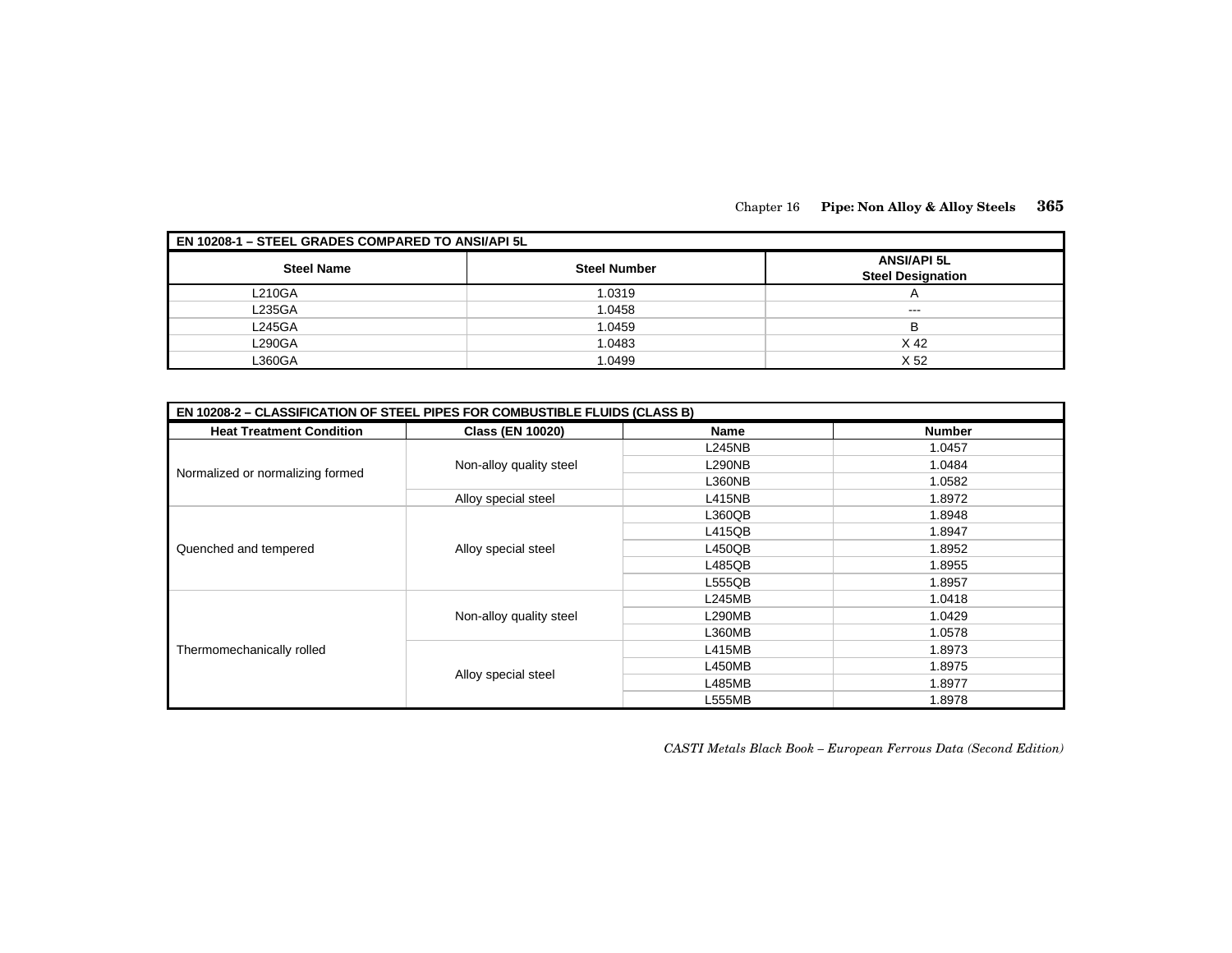|               | EN 10208-2 – IMPACT PROPERTIES <sup>a</sup> OF STEEL PIPES FOR COMBUSTIBLE FLUIDS (CLASS B) |                                                                                                                |            |            |         |                                                                                     |         |          |         |          |  |  |  |  |
|---------------|---------------------------------------------------------------------------------------------|----------------------------------------------------------------------------------------------------------------|------------|------------|---------|-------------------------------------------------------------------------------------|---------|----------|---------|----------|--|--|--|--|
|               |                                                                                             |                                                                                                                |            |            |         | Charpy V-Notch Impact Test <sup>d</sup>                                             |         |          |         |          |  |  |  |  |
|               |                                                                                             | Minimum impact energy in J for outside diameters $\leq$ 1430 mm and wall thicknesses $\leq$ 25 mm <sup>b</sup> |            |            |         |                                                                                     |         |          |         |          |  |  |  |  |
| <b>Steel</b>  | <b>Steel</b>                                                                                |                                                                                                                |            |            |         | Transverse to the pipe axis (longitudinal to the pipe axis in angular brackets) $c$ |         |          |         |          |  |  |  |  |
| Name          | <b>Number</b>                                                                               |                                                                                                                |            |            |         | Pipe body (pipe outside diameter D in mm)                                           |         |          |         |          |  |  |  |  |
|               |                                                                                             | $≤ 510$                                                                                                        | > 510      | >610       | >720    | > 820                                                                               | >920    | >1020    | >1120   | >1220    |  |  |  |  |
|               |                                                                                             |                                                                                                                | ≤ 610      | $\leq 720$ | ≤ 820   | $\leq 920$                                                                          | ≤ 1020  | $≤ 1120$ | ≤ 1220  | $≤ 1430$ |  |  |  |  |
| <b>L245NB</b> | 1.0457                                                                                      |                                                                                                                |            |            |         |                                                                                     |         |          |         | 40 (30)  |  |  |  |  |
| <b>L245MB</b> | 1.0418                                                                                      |                                                                                                                |            |            |         |                                                                                     |         |          |         |          |  |  |  |  |
| <b>L290NB</b> | 1.0484                                                                                      |                                                                                                                |            |            |         |                                                                                     |         |          |         |          |  |  |  |  |
| <b>L290MB</b> | 1.0429                                                                                      |                                                                                                                |            |            | 40 (30) |                                                                                     |         |          |         |          |  |  |  |  |
| <b>L360NB</b> | 1.0582                                                                                      |                                                                                                                | 40 (30)    |            |         | 42 (32)                                                                             |         |          |         |          |  |  |  |  |
| L360QB        | 1.8948                                                                                      | [60(45)]                                                                                                       |            |            |         |                                                                                     |         |          |         |          |  |  |  |  |
| L360MB        | 1.0578                                                                                      |                                                                                                                |            |            |         |                                                                                     |         |          |         |          |  |  |  |  |
| <b>L415NB</b> | 1.8972                                                                                      |                                                                                                                |            |            |         |                                                                                     |         |          |         |          |  |  |  |  |
| <b>L415QB</b> | 1.8947                                                                                      |                                                                                                                |            |            | 40 (30) | 41 (31)                                                                             | 44 (33) | 46 (35)  | 48 (36) | 51 (38)  |  |  |  |  |
| <b>L415MB</b> | 1.8973                                                                                      |                                                                                                                |            |            |         |                                                                                     |         |          |         |          |  |  |  |  |
| L450QB        | 1.8952                                                                                      |                                                                                                                | 40 (30)    | 41 (31)    |         | 46 (35)                                                                             | 48 (36) | 51 (38)  | 53 (40) |          |  |  |  |  |
| <b>L450MB</b> | 1.8975                                                                                      |                                                                                                                | [60 (45)]  | [62 (47)]  | 43 (32) |                                                                                     |         |          |         | 57 (43)  |  |  |  |  |
| L485QB        | 1.8955                                                                                      | 46 (35)                                                                                                        | 50 (38)    | 55 (41)    |         |                                                                                     |         |          |         |          |  |  |  |  |
| L485MB        | 1.8977                                                                                      | [69(52)]                                                                                                       | [75(56)]   | [83(62)]   | 58 (44) | 62 (47)                                                                             | 65 (49) | 68 (51)  | 71 (53) | 77 (58)  |  |  |  |  |
| L555QB        | 1.8957                                                                                      | 61 (46)                                                                                                        | 68 (51)    | 76 (57)    |         |                                                                                     |         |          |         |          |  |  |  |  |
| <b>L555MB</b> | 1.8978                                                                                      | [92 (69)]                                                                                                      | [102 (77)] | [114 (86)] | 83 (62) | 90(68)                                                                              | 96 (72) | 102 (77) | 108(81) | 120 (90) |  |  |  |  |

#### Chapter 16 **Pipe: Non Alloy & Alloy Steels 371**

a. Requirements for Charpy V-notch impact test at 0°C for a safety factor of 1.4.

b. The values apply for standard test pieces. For subsize test pieces, see EN 10208-2, paragraph 8.2.3.3.2. The specified values without brackets are the minimum average values for three tests; minimum individual values (75% of the average values) are indicated in round brackets. The impact requirements do not apply for the heat affected zone (HAZ). For outside diameters > 1430 mm and/or wall thicknesses > 25 mm values shall be agreed.

c. The test pieces shall be taken transverse to the pipe axis as long as minimum subsize test pieces with a width of ≥ 5 mm are still obtainable without flattening.

d. Drop weight tear test to be carried out by agreement for pipes with an outside diameter  $>$  500 mm, a wall thickness  $>$  8 mm and a specified yield strength  $>$  360 N/mm<sup>2</sup>.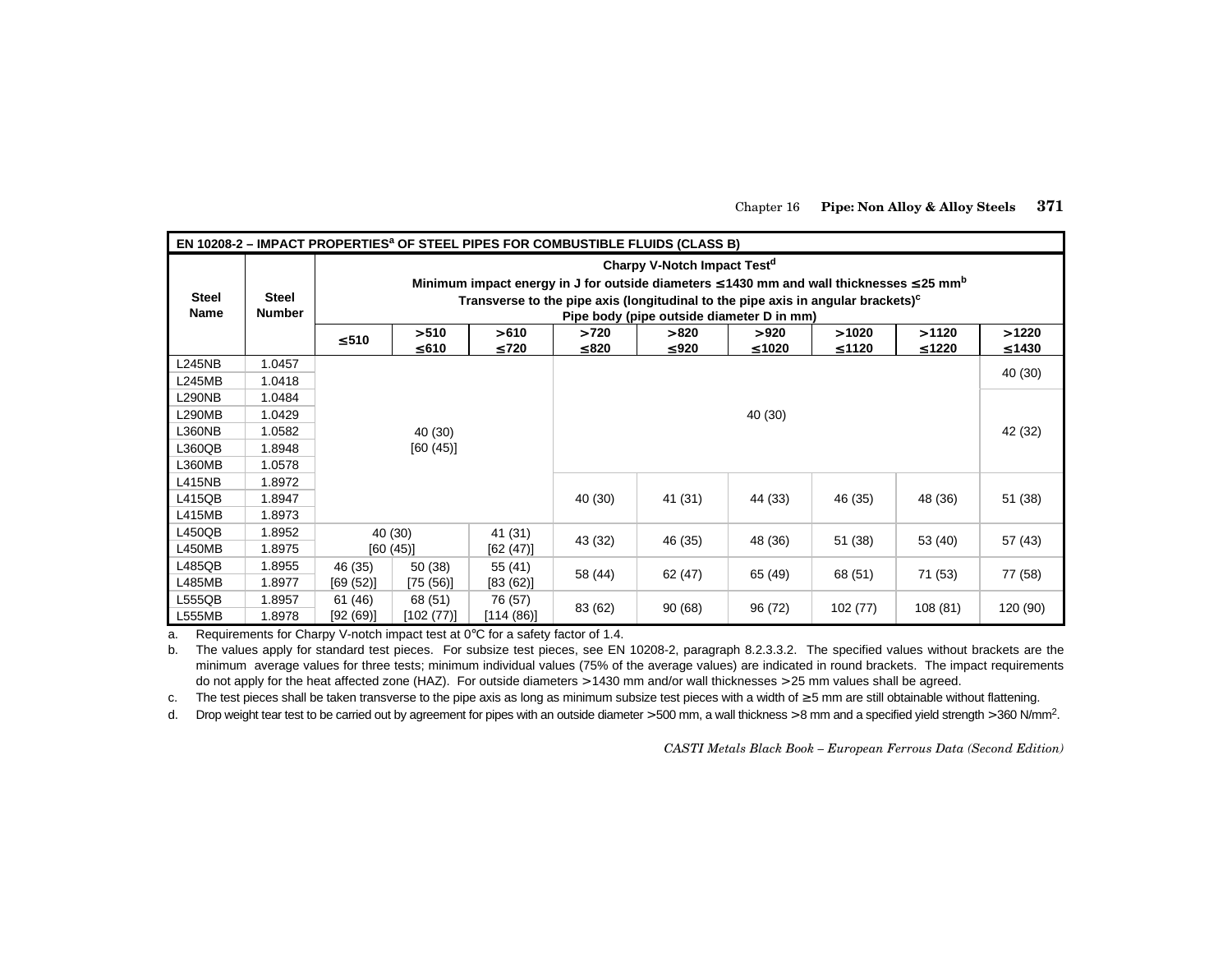### *TOOL STEELS*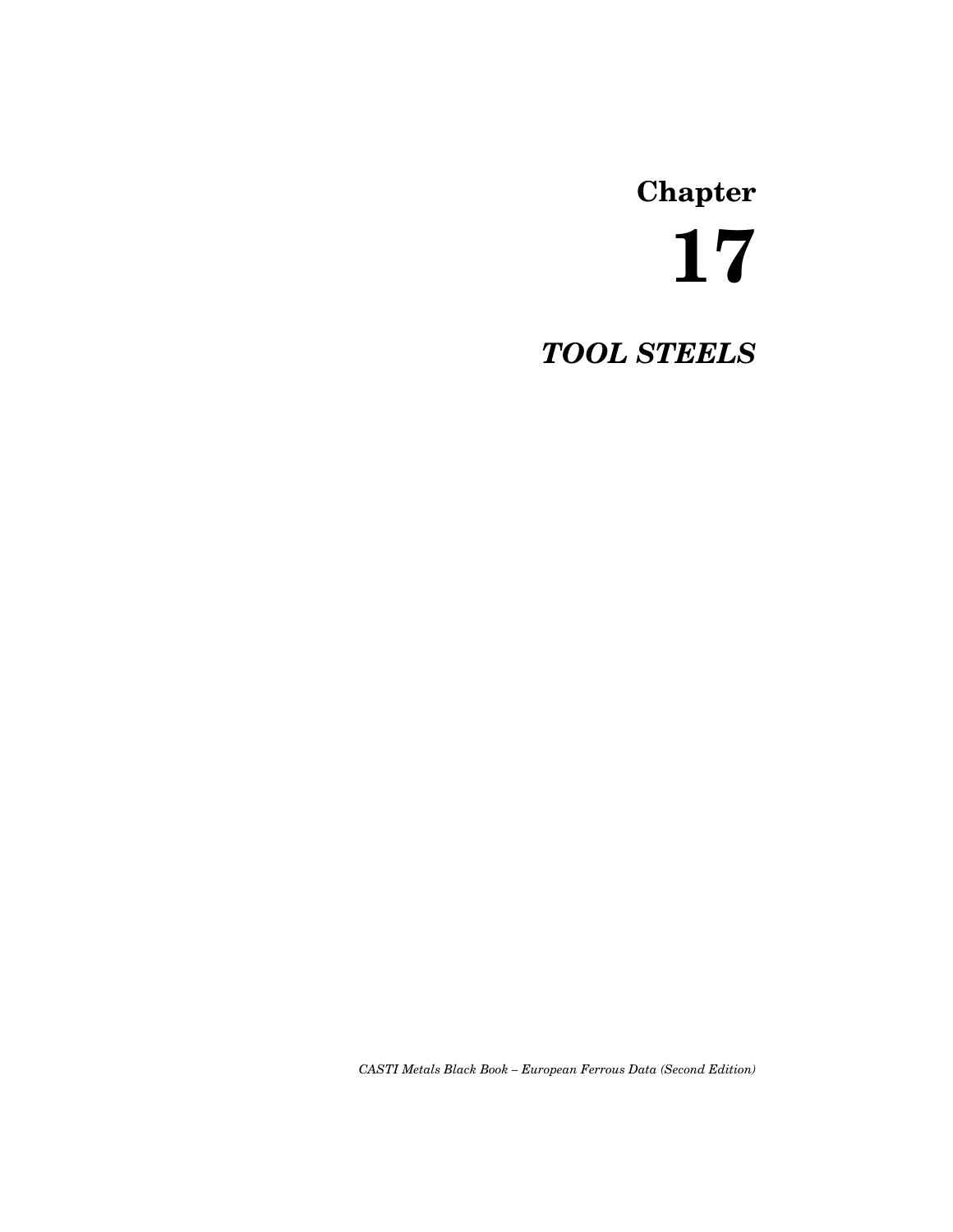| Chapter 17 | <b>Tool Steels</b> | 375 |
|------------|--------------------|-----|
|            |                    |     |

| EN ISO 4957 - CHEMICAL COMPOSITION OF ALLOY COLD-WORK TOOL STEELS <sup>a, b</sup> |               |               |               |               |                   |                       |                   |               |  |  |  |  |
|-----------------------------------------------------------------------------------|---------------|---------------|---------------|---------------|-------------------|-----------------------|-------------------|---------------|--|--|--|--|
| <b>Steel Name</b>                                                                 | C             | Mn            | Si            | Cr            | Mo                | Ni                    | v                 | W             |  |  |  |  |
| 105V                                                                              | $1.00 - 1.10$ | $0.10 - 0.40$ | $0.10 - 0.30$ | $--$          | $\qquad \qquad -$ | $\qquad \qquad -$     | $0.10 - 0.20$     | ---           |  |  |  |  |
| 50WCrV8                                                                           | $0.45 - 0.55$ | $0.15 - 0.45$ | $0.70 - 1.00$ | $0.90 - 1.20$ | $\qquad \qquad -$ | $\qquad \qquad -$     | $0.10 - 0.20$     | 1.70-2.20     |  |  |  |  |
| 60WCrV8                                                                           | $0.55 - 0.65$ | $0.15 - 0.45$ | $0.70 - 1.00$ | $0.90 - 1.20$ | $-- -$            | $--$                  | $0.10 - 0.20$     | 1.70-2.20     |  |  |  |  |
| 102Cr6                                                                            | $0.95 - 1.10$ | $0.25 - 0.45$ | $0.15 - 0.35$ | 1.35-1.65     | $-- -$            | $- - -$               | ---               | ---           |  |  |  |  |
| 21MnCr5                                                                           | $0.18 - 0.24$ | 1.10-1.40     | $0.15 - 0.35$ | 1.00-1.30     | ---               | ---                   | ---               | ---           |  |  |  |  |
| 70MnMoCr8                                                                         | $0.65 - 0.75$ | 1.80-2.50     | $0.10 - 0.50$ | $0.90 - 1.20$ | $0.90 - 1.40$     | $\qquad \qquad -$     | ---               | ---           |  |  |  |  |
| 90MnCrV8                                                                          | $0.85 - 0.95$ | 1.80-2.20     | $0.10 - 0.40$ | $0.20 - 0.50$ | $-- -$            | $--$                  | $0.05 - 0.20$     | ---           |  |  |  |  |
| 95MnWCr5                                                                          | $0.90 - 1.00$ | 1.05-1.35     | $0.10 - 0.40$ | $0.40 - 0.65$ | $\qquad \qquad -$ | $\qquad \qquad -$     | $0.05 - 0.20$     | $0.40 - 0.70$ |  |  |  |  |
| X100CrMoV5                                                                        | $0.95 - 1.05$ | $0.40 - 0.80$ | $0.10 - 0.40$ | 4.80-5.50     | $0.90 - 1.20$     | $\qquad \qquad -$     | $0.15 - 0.35$     | ---           |  |  |  |  |
| X153CrMoV12                                                                       | 1.45-1.60     | $0.20 - 0.60$ | $0.10 - 0.60$ | 11.00-13.00   | $0.70 - 1.00$     | $\qquad \qquad -$     | $0.70 - 1.00$     | ---           |  |  |  |  |
| X210Cr12                                                                          | 1.90-2.20     | $0.20 - 0.60$ | $0.10 - 0.60$ | 11.00-13.00   | ---               | $---$                 | $---$             | ---           |  |  |  |  |
| X210CrW12                                                                         | 2.00-2.30     | $0.30 - 0.60$ | $0.10 - 0.40$ | 11.00-13.00   | ---               | $\qquad \qquad -$     | $\qquad \qquad -$ | $0.60 - 0.80$ |  |  |  |  |
| 35CrMo7                                                                           | $0.30 - 0.40$ | $0.60 - 1.00$ | $0.30 - 0.70$ | 1.50-2.00     | $0.35 - 0.55$     | ---                   | ---               | ---           |  |  |  |  |
| 40CrMnNiMo8-6-4 <sup>C</sup>                                                      | $0.35 - 0.45$ | 1.30-1.60     | $0.20 - 0.40$ | 1.80-2.10     | $0.15 - 0.25$     | $0.90 - 1.20^{\circ}$ | ---               |               |  |  |  |  |
| 45NiCrMo16                                                                        | $0.40 - 0.50$ | $0.20 - 0.50$ | $0.10 - 0.40$ | 1.20-1.50     | $0.15 - 0.35$     | 3.80-4.30             | $- - -$           | ---           |  |  |  |  |
| X40Cr14 <sup>d</sup>                                                              | $0.36 - 0.42$ | $≤ 1.00$      | $≤ 1.00$      | 12.50-14.50   | ---               | $-- -$                | ---               | ---           |  |  |  |  |
| X38CrMo16 <sup>C</sup>                                                            | $0.33 - 0.45$ | $≤ 1.50$      | $≤ 1.00$      | 15.50-17.50   | $0.80 - 1.30$     | $\leq 1.00$           | ---               | ---           |  |  |  |  |

a. Elements not quoted in this table shall not be intentionally added to the steel without the agreement of the purchaser, other than for the purpose of finishing the heat. All reasonable precautions shall be taken to prevent the addition from scrap or other materials used in manufacture, of such elements which affect the hardenability, mechanical properties and applicability.

b. For all steels: phosphorus  $\leq 0.030\%$  and sulfur  $\leq 0.030\%$  (see, however, footnote c).

c. By agreement, sulfur may be increased to between 0.050% and 0.100% and Ni may be omitted.

d. This steel may also be supplied in the pre-heated condition with a hardness of approximately 300 HB.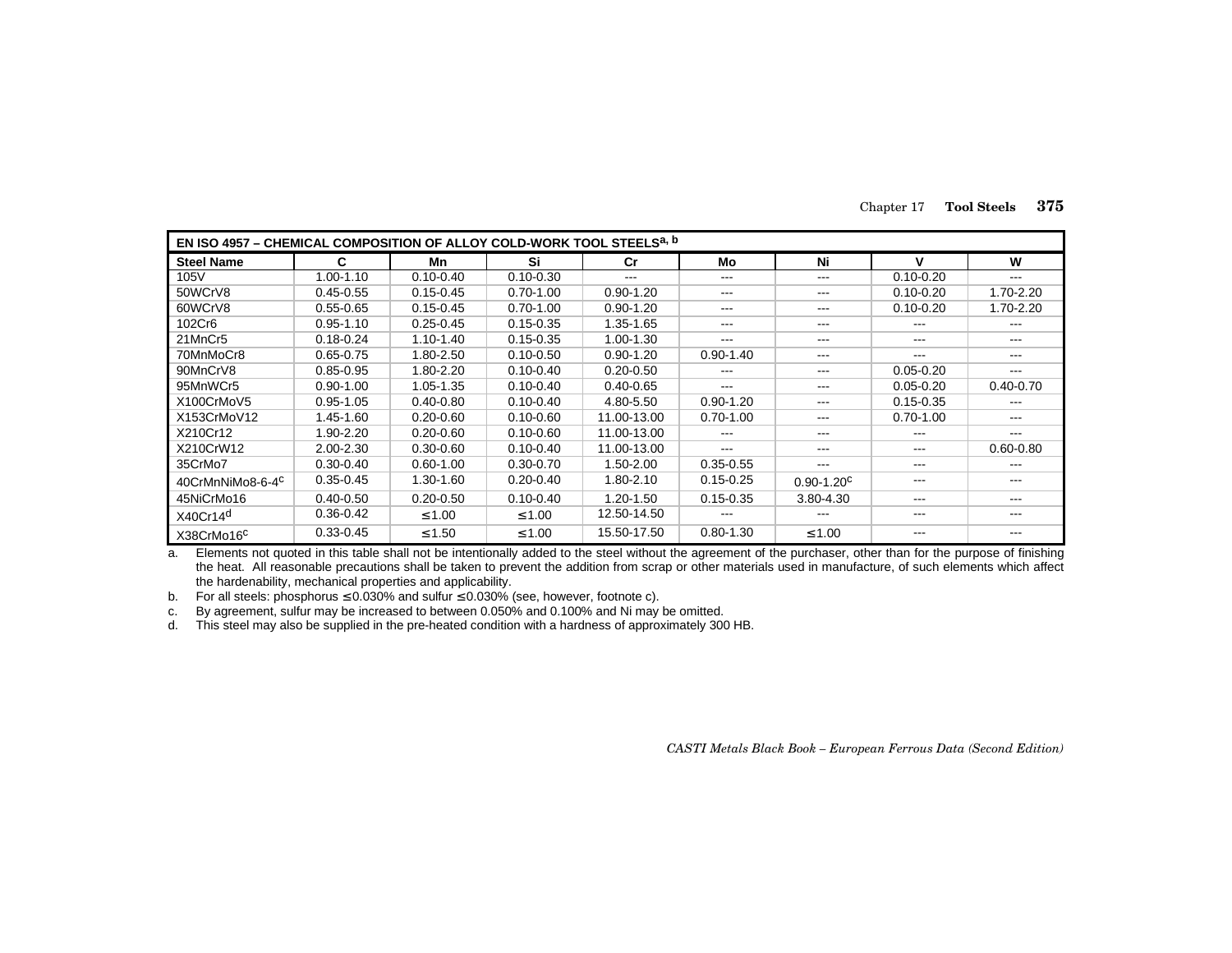*CASTINGS: STAINLESS STEELS*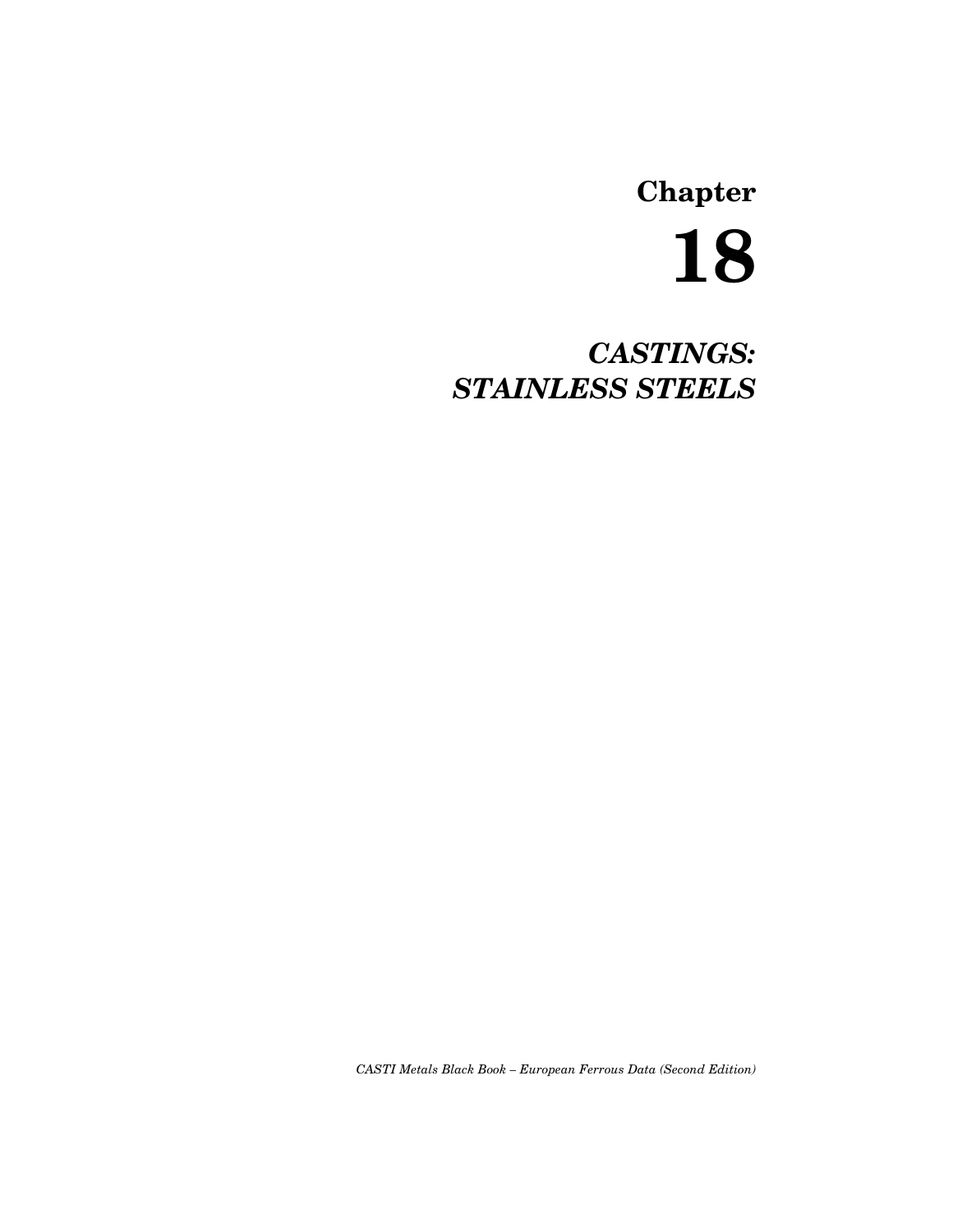#### Chapter 18 **Castings: Stainless Steels 385**

| EN 10213-2 – MECHANICAL PROPERTIES OF STAINLESS STEEL CASTINGS FOR PRESSURE PURPOSES AT ELEVATED TEMPERATURE |                               |                     |                 |                 |                                          |                      |                 |                 |                 |                 |  |  |         |     |     |     |                                                                                                |     |         |         |     |
|--------------------------------------------------------------------------------------------------------------|-------------------------------|---------------------|-----------------|-----------------|------------------------------------------|----------------------|-----------------|-----------------|-----------------|-----------------|--|--|---------|-----|-----|-----|------------------------------------------------------------------------------------------------|-----|---------|---------|-----|
| <b>Steel</b>                                                                                                 | <b>Steel</b><br><b>Number</b> |                     |                 | Heat            | Yield Strength, (0.2% offset), Min., MPa |                      |                 |                 |                 |                 |  |  |         |     |     |     |                                                                                                |     |         |         |     |
| <b>Name</b>                                                                                                  |                               | Treatment<br>Symbol | $100^{\circ}$ C | $200^{\circ}$ C | $300^{\circ}$ C                          | $350^{\circ}$ C      | $400^{\circ}$ C | $450^{\circ}$ C | $500^{\circ}$ C | $550^{\circ}$ C |  |  |         |     |     |     |                                                                                                |     |         |         |     |
|                                                                                                              |                               | $+$ QT1             | $\frac{1}{2}$   | 275             | 265                                      | $\sim$ $\sim$ $\sim$ | 255             | $\frac{1}{2}$   | $- - -$         | $- - -$         |  |  |         |     |     |     |                                                                                                |     |         |         |     |
| GX8CrNi12                                                                                                    | 1.4107                        |                     |                 |                 |                                          |                      |                 |                 |                 |                 |  |  | $+$ OT2 | --- | 410 | 390 | $\frac{1}{2} \left( \frac{1}{2} \right) \left( \frac{1}{2} \right) \left( \frac{1}{2} \right)$ | 370 | $- - -$ | $- - -$ | --- |
| GX4CrNi13-4                                                                                                  | .4317                         | $+ QT$              | 515             | 485             | 455                                      | 440                  |                 | $- - -$         | $- - -$         | ---             |  |  |         |     |     |     |                                                                                                |     |         |         |     |
| GX23CrMoV12-1                                                                                                | .4931                         | $+ QT$              | $\sim$ $\sim$   | 450             | 430                                      | 410                  | 390             | 370             | 340             | 290             |  |  |         |     |     |     |                                                                                                |     |         |         |     |
| GX4CrNiMo16-5-1                                                                                              | .4405                         | $+ QT$              | 515             | 485             | 455                                      | $- - -$              | $- - -$         | $- - -$         | $- - -$         | $- - -$         |  |  |         |     |     |     |                                                                                                |     |         |         |     |

| EN 10213-4 – CREEP RESISTANCE OF AUSTENITIC AND AUSTENITIC-FERRITIC STAINLESS STEEL CASTINGS FOR PRESSURE PURPOSES <sup>a</sup> |               |                     |        |         |        |                 |        |                 |        |         |  |
|---------------------------------------------------------------------------------------------------------------------------------|---------------|---------------------|--------|---------|--------|-----------------|--------|-----------------|--------|---------|--|
| Steel                                                                                                                           | <b>Steel</b>  | Time, h             |        | 550°C   |        | $600^{\circ}$ C |        | $650^{\circ}$ C |        | 700°C   |  |
| Name                                                                                                                            | <b>Number</b> |                     | 10 000 | 100 000 | 10 000 | 10 0000         | 10 000 | 100 000         | 10 000 | 100 000 |  |
| GX5CrNi19-10                                                                                                                    | .4308         | Rupture Stress, MPa | 147    | 124     | 110    | 83              | 73     | 52              | 47     | $- - -$ |  |
| GX5CrNiNb19-11                                                                                                                  | .4552         | Rupture Stress, MPa | 246    | 192     | 156    | 124             | 109    |                 | 73     | $--$    |  |
| GX5CrNiMo19-11-2                                                                                                                | .4408         | Rupture Stress, MPa | 194    | 160     | 148    | 113             | 103    | 66              | 60     | 42      |  |

a. Mean values, ruptures stress, MPa.

|               | EN 10213-2 – TYPICAL CREEP PROPERTIES OF STAINLESS STEEL CASTINGS FOR PRESSURE PURPOSES AT ELEVATED TEMPERATURE <sup>a, b</sup> |             |        |         |         |        |         |         |                 |         |         |  |
|---------------|---------------------------------------------------------------------------------------------------------------------------------|-------------|--------|---------|---------|--------|---------|---------|-----------------|---------|---------|--|
| <b>Steel</b>  | <b>Steel</b>                                                                                                                    | Temperature | 400°C  |         |         | 450°C  |         |         | $500^{\circ}$ C |         |         |  |
| Name          | <b>Number</b>                                                                                                                   | Time. h     | 10 000 | 100 000 | 200 000 | 10 000 | 100 000 | 200 000 | 10 000          | 100 000 | 200 000 |  |
| GX23CrMoV12-1 | .4931                                                                                                                           |             | 504    | 426     | 394     | 383    | 309     | 279     | 269             | 207     | 187     |  |
|               |                                                                                                                                 | $\sigma$ Al | ---    | $- - -$ | $--$    | 305    | 259     | 239     | 216             | 172     | 153     |  |

a.  $\sigma_{\sf r}$  : Rupture stress MPa;  $\,\sigma_{\sf Al}$  : 1% creep stress MPa.

b. Informative only, not mandatory.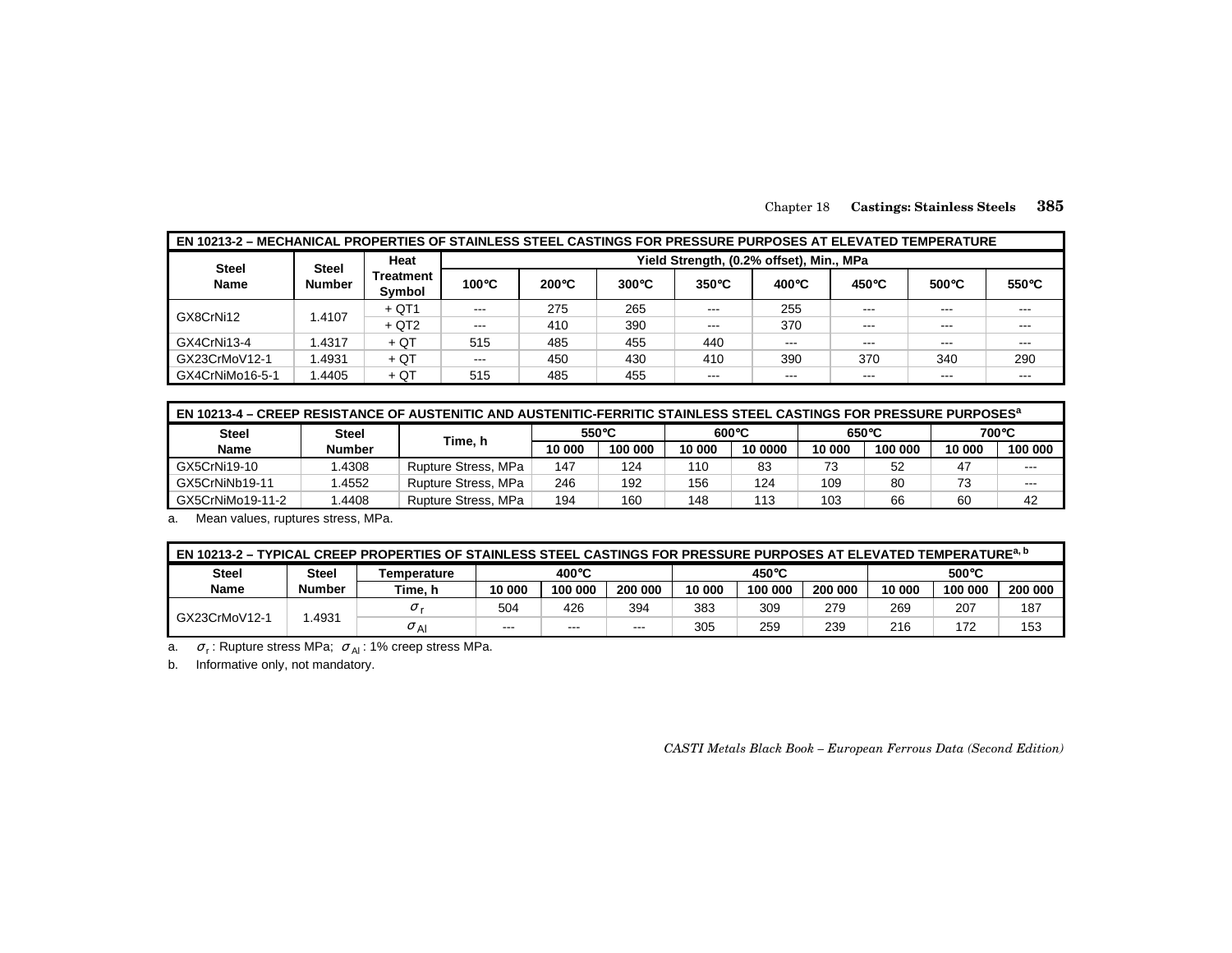| EN 10213-1 - TYPICAL PHYSICAL PROPERTIES OF STAINLESS STEEL CASTINGS FOR PRESSURE PURPOSES <sup>a</sup> |                               |                                      |       |                                                                         |                   |                   |                                             |                                  |                            |  |  |  |
|---------------------------------------------------------------------------------------------------------|-------------------------------|--------------------------------------|-------|-------------------------------------------------------------------------|-------------------|-------------------|---------------------------------------------|----------------------------------|----------------------------|--|--|--|
| <b>Steel</b><br><b>Name</b>                                                                             | <b>Steel</b><br><b>Number</b> | <b>Density</b><br>kq/dm <sup>3</sup> |       | <b>Mean Thermal Expansion</b><br>$10^{-6}$ K <sup>-1</sup> from 20°C to |                   |                   | <b>Thermal Conductivity</b><br>$W/(m.K)$ at | <b>Specific Heat</b><br>J/(kg.K) | <b>Magnetic Properties</b> |  |  |  |
|                                                                                                         |                               | $20^{\circ}$ C                       | 100°C | $300^{\circ}$ C                                                         | $500^{\circ}$ C   | $50^{\circ}$ C    | $100^{\circ}$ C                             | $20^{\circ}$ C                   |                            |  |  |  |
| GX8CrNi12                                                                                               | 1.4107                        | 7.7                                  | 10.5  | 11.5                                                                    | 12.3              | 26                | 27                                          | 460                              | Magnetic                   |  |  |  |
| GX4CrNi13-4                                                                                             | 1.4317                        | 7.7                                  | 10.5  | 11                                                                      | 12                | 26                | 27                                          | 460                              | Magnetic                   |  |  |  |
| GX3CrNi13-4                                                                                             | 1.6982                        | 7.7                                  | 10.5  | 11                                                                      | 12                | 26                | 27                                          | 460                              | Magnetic                   |  |  |  |
| GX23CrMoV12-1                                                                                           | 1.4931                        | 7.7                                  | $---$ | ---                                                                     | $\qquad \qquad -$ | $\qquad \qquad -$ | ---                                         | 460                              | Magnetic                   |  |  |  |
| GX4CrNiMo16-5-1                                                                                         | 1.4405                        | 7.8                                  | 10.8  | 11.5                                                                    | 12                | 17                | 18                                          | 460                              | Magnetic                   |  |  |  |
| GX2CrNi19-11                                                                                            | 1.4309                        | 7.88                                 | 16.8  | 17.9                                                                    | 18.6              | 15.2              | 16.5                                        | 530                              | Non to slight magnetic     |  |  |  |
| GX5CrNi19-11                                                                                            | 1.4308                        | 7.88                                 | 16.8  | 17.9                                                                    | 18.6              | 15.2              | 16.5                                        | 530                              | Non to slight magnetic     |  |  |  |
| GX5CrNiNb19-11                                                                                          | 1.4552                        | 7.88                                 | 16.8  | 17.9                                                                    | 18.6              | 15.2              | 16.5                                        | 530                              | Non to slight magnetic     |  |  |  |
| GX2CrNiMo19-11-2                                                                                        | 1.4409                        | 7.9                                  | 15.8  | 17                                                                      | 17.7              | 14.5              | 15.8                                        | 530                              | Slight magnetic            |  |  |  |
| GX5CrNiMo19-11-2                                                                                        | 1.4408                        | 7.9                                  | 15.8  | 17                                                                      | 17.7              | 14.5              | 15.8                                        | 530                              | Slight magnetic            |  |  |  |
| GX5CrNiMoNb19-11-2                                                                                      | 1.4581                        | 7.9                                  | 15.8  | 17                                                                      | 17.7              | 14.5              | 15.8                                        | 530                              | Slight magnetic            |  |  |  |
| GX2NiCrMo28-20-2                                                                                        | 1.4458                        | 8.0                                  | 14.5  | 16.2                                                                    | 17                | 16                | 17                                          | 500                              | Slight magnetic            |  |  |  |
| GX2CrNiMoN22-5-3                                                                                        | 1.4470                        | 7.7                                  | 13    | 14                                                                      | $\qquad \qquad -$ | 18                | 18                                          | 450                              | Appreciably magnetic       |  |  |  |
| GX3CrNiMoCuN25-6-3-3                                                                                    | 1.4517                        | 7.7                                  | 13    | 14                                                                      | $---$             | 17                | 18                                          | 450                              | Appreciably magnetic       |  |  |  |
| GX2CrNiMoN26-7-4                                                                                        | 1.4469                        | 7.7                                  | 13    | 14                                                                      | $---$             | 17                | 18                                          | 450                              | Appreciably magnetic       |  |  |  |

Chapter 18 **Castings: Stainless Steels 394**

a. Informative only, not mandatory.

|                      | EN 10213-3 – CHEMICAL COMPOSITION OF STAINLESS STEEL CASTINGS FOR PRESSURE PURPOSES FOR USE AT LOW TEMPERATURES <sup>a</sup> |      |     |     |       |       |                    |               |      |  |  |  |
|----------------------|------------------------------------------------------------------------------------------------------------------------------|------|-----|-----|-------|-------|--------------------|---------------|------|--|--|--|
| Steel<br><b>Name</b> | <b>Steel</b><br>Number                                                                                                       |      | Mn  | S.  |       |       | r.<br>י            | Ni            | Mc   |  |  |  |
| GX3CrNi13-4          | .6982                                                                                                                        | 0.05 | .00 | .00 | 0.035 | 0.015 | $12.00 -$<br>13.50 | $3.50 - 5.00$ | 0.70 |  |  |  |

a. Cast analysis, single values are maximums.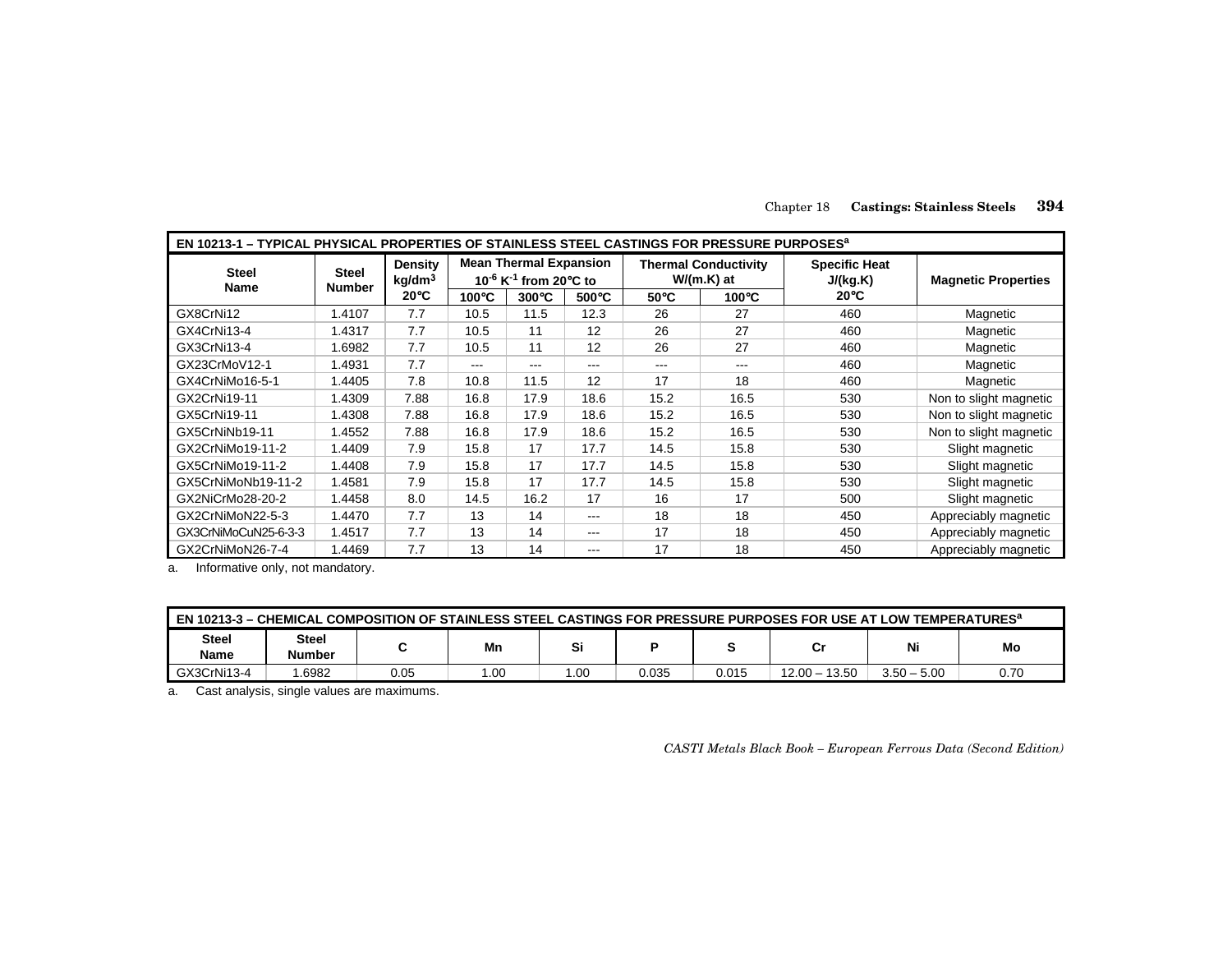#### Chapter 18 **Castings: Stainless Steels 395**

|              | EN 10213-3 – MECHANICAL PROPERTIES OF STAINLESS STEEL CASTINGS FOR PRESSURE PURPOSES FOR USE AT LOW TEMPERATURES |                     |                |                      |                          |           |  |                  |  |  |  |
|--------------|------------------------------------------------------------------------------------------------------------------|---------------------|----------------|----------------------|--------------------------|-----------|--|------------------|--|--|--|
| <b>Steel</b> | Steel                                                                                                            |                     | Thickness. Max | Yield Strength, Min. | <b>Tensile Strength,</b> | % El Min. |  | Impact, KV, Min. |  |  |  |
| Name         | Number                                                                                                           | Symbol <sup>a</sup> | mm,            | <b>MPa</b>           | MPa                      |           |  | ۰c               |  |  |  |
| GX3CrNi13-4  | .6982                                                                                                            | $+$ OT              | 300            | 500                  | 700 - 900                | 15        |  | -120             |  |  |  |

 $a. + Q =$  quenching in water except for GX3CrNi13-4 (quenching in air). + T = tempering.

|             | EN 10213-3 – HEAT TREATMENT OF STAINLESS STEEL CASTINGS FOR PRESSURE PURPOSES FOR USE AT LOW TEMPERATURES |                     |             |                         |  |  |  |  |  |
|-------------|-----------------------------------------------------------------------------------------------------------|---------------------|-------------|-------------------------|--|--|--|--|--|
| Steel       | Steel                                                                                                     | Heat Treatment. °C  |             |                         |  |  |  |  |  |
| <b>Name</b> | <b>Number</b>                                                                                             | Svmbol <sup>a</sup> | Quenchina   | Tempering               |  |  |  |  |  |
| GX3CrNi13-4 | .6982                                                                                                     | + Q <sup>-</sup>    | 1000 - 1050 | $670 - 690 + 590 - 620$ |  |  |  |  |  |

a.  $+Q$  = quenching in water except for GX3CrNi13-4 (quenching in air).  $+T$  = tempering.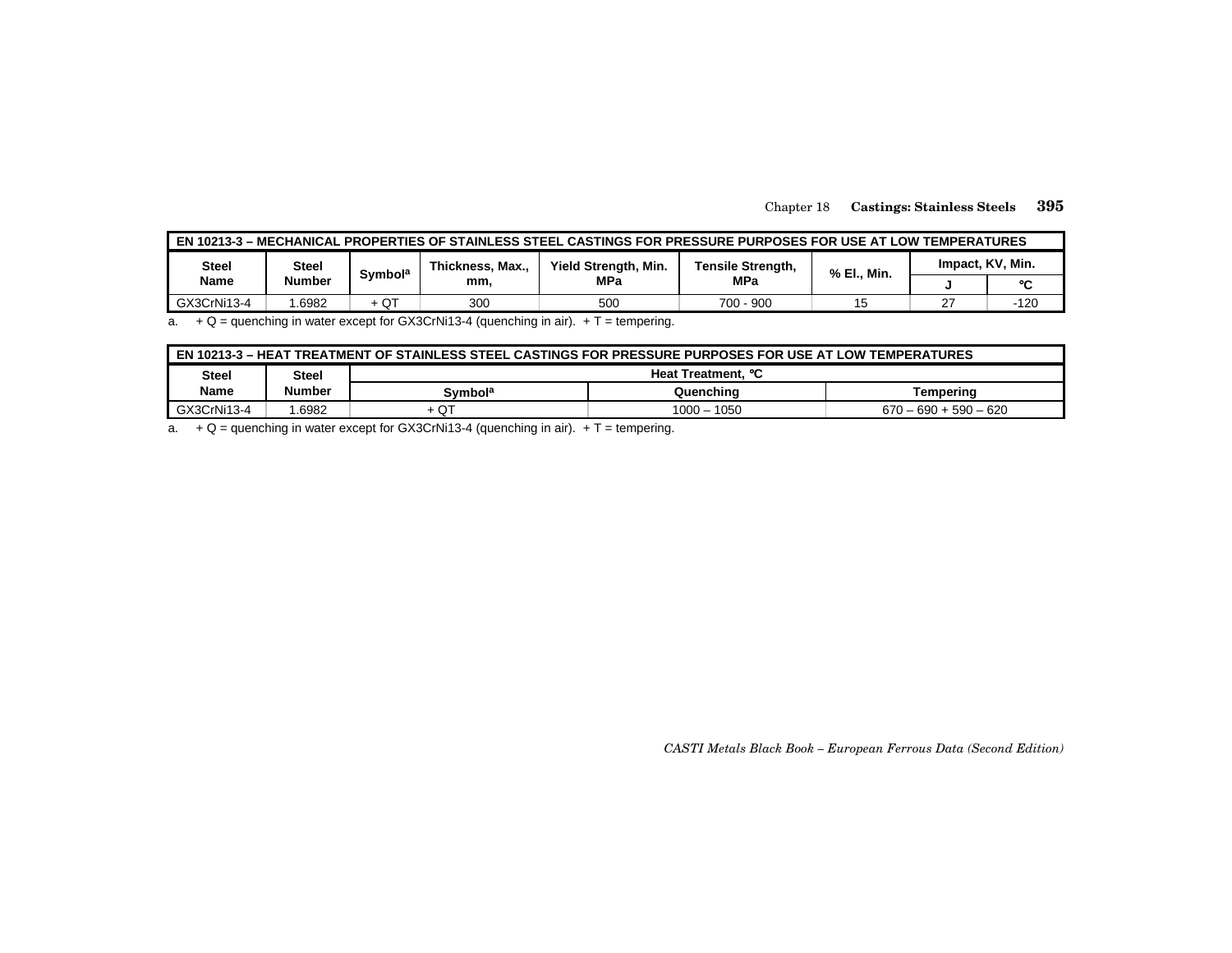### *WROUGHT PRODUCTS: STAINLESS STEELS*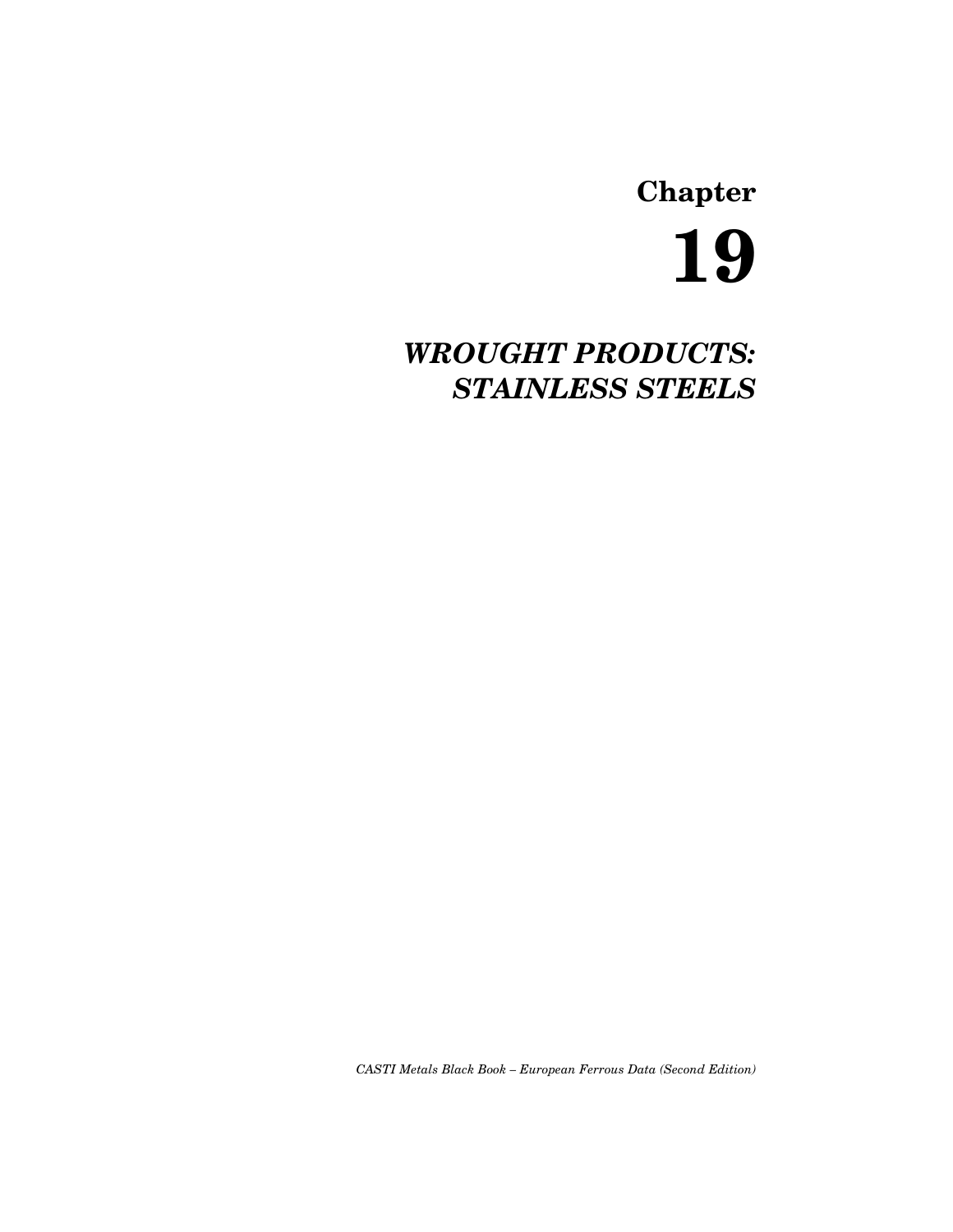|                         | EN 10088 - CHEMICAL COMPOSITION OF FERRITIC STAINLESS STEELS <sup>a, b</sup> |       |      |      |             |                        |                           |                                                        |
|-------------------------|------------------------------------------------------------------------------|-------|------|------|-------------|------------------------|---------------------------|--------------------------------------------------------|
| <b>Steel Name</b>       | <b>Steel Number</b>                                                          | C     | Mn   | Si   | Cr          | Ni                     | Mo                        | <b>Others</b>                                          |
| X2CrNi12                | 1.4003                                                                       | 0.030 | 1.50 | 1.00 | 10.50-12.50 | $0.30 - 1.00$          | $\cdots$                  | $N \le 0.030$                                          |
| X2CrTi12                | 1.4512                                                                       | 0.030 | 1.00 | 1.00 | 10.50-12.50 | ---                    | ---                       | Ti $6x(C+N) \le 0.60$                                  |
| X6CrNiTi12              | 1.4516                                                                       | 0.080 | 1.50 | 0.70 | 10.50-12.50 | $0.50 - 1.50$          | $\cdots$                  | Ti 0.05-0.35                                           |
| X6Cr13 <sup>c</sup>     | 1.4000                                                                       | 0.080 | 1.00 | 1.00 | 12.00-14.00 | ---                    | $---$                     | $---$                                                  |
| X6CrAI13 <sup>c</sup>   | 1.4002                                                                       | 0.080 | 1.00 | 1.00 | 12.00-14.00 | $\cdots$               | $\cdots$                  | AI 0.10-0.30                                           |
| X2CrTi17                | 1.4520                                                                       | 0.025 | 0.50 | 0.50 | 16.00-18.00 | $---$                  | ---                       | $N \leq 0.015$ , Ti 0.30-0.60                          |
| X6Cr17 <sup>c</sup>     | 1.4016                                                                       | 0.080 | 1.00 | 1.00 | 16.00-18.00 | $\qquad \qquad \cdots$ | ---                       | $---$                                                  |
| X3CrTi17 <sup>c</sup>   | 1.4510                                                                       | 0.050 | 1.00 | 1.00 | 16.00-18.00 | $---$                  | $---$                     | Ti 4x(C+N)+0.15 $\leq$ 0.80 <sup>d</sup>               |
| X3CrNb17                | 1.4511                                                                       | 0.050 | 1.00 | 1.00 | 16.00-18.00 | $\qquad \qquad \cdots$ | ---                       | Nb $12xC \le 1.00$                                     |
| X6CrMo17-1 <sup>c</sup> | 1.4113                                                                       | 0.080 | 1.00 | 1.00 | 16.00-18.00 | ---                    | $0.90 - 1.40$             | $\overline{a}$                                         |
| X6CrMoS17               | 1.4105                                                                       | 0.080 | 1.50 | 1.00 | 16.00-18.00 | ---                    | $0.20 - 0.60$             | S 0.15-0.35                                            |
| X2CrMoTi17-1            | 1.4513                                                                       | 0.025 | 1.00 | 1.00 | 16.00-18.00 | $---$                  | 1.00-1.50                 | $N \leq 0.015$ , Ti 0.30-0.60                          |
| X2CrMoTi18-2            | 1.4521                                                                       | 0.025 | 1.00 | 1.00 | 17.00-20.00 | ---                    | 1.80-2.50                 | $N \le 0.030$ , Ti 4x(C+N)+0.15 $\le 0.80^d$           |
| X2CrMoTiS18-2           | 1.4523                                                                       | 0.030 | 0.50 | 1.00 | 17.50-19.00 | ---                    | 2.00-2.50                 | S 0.15-0.35, $(C+N) \le 0.040$ , Ti 0.30-0.85          |
| X6CrNi17-1              | 1.4017                                                                       | 0.080 | 1.00 | 1.00 | 16.00-18.00 | 1.20-1.60              | ---                       | $---$                                                  |
| X6CrMoNb17-1            | 1.4526                                                                       | 0.080 | 1.00 | 1.00 | 16.00-18.00 | $\qquad \qquad \cdots$ | $0.90 - 1.40$             | $N \le 0.040$ , Nb 7x(C+N)+0.10 $\le 1.00$             |
| X2CrNbZr17              | 1.4590                                                                       | 0.030 | 1.00 | 1.00 | 16.00-17.50 | $---$                  | $\qquad \qquad -\qquad -$ | $Zr \geq 7x(C+N)+0.15$ , Nb 0.35-0.55                  |
| X2CrAITi18-2            | 1.4605                                                                       | 0.030 | 1.00 | 1.00 | 17.00-18.00 | ---                    | $\qquad \qquad \cdots$    | AI 1.70-2.10, Ti 4x(C+N)+0.15 $\leq$ 0.80 <sup>d</sup> |
| X2CrTiNb18              | 1.4509                                                                       | 0.030 | 1.00 | 1.00 | 17.50-18.50 | $\sim$ $\sim$          | $\sim$ $\sim$ $\sim$      | Nb $9xC+0.30 \le 1.00$ , Ti 0.10-0.60                  |
| X2CrMoTi29-4            | 1.4592                                                                       | 0.025 | 1.00 | 1.00 | 28.00-30.00 | $\qquad \qquad \cdots$ | 3.50-4.50                 | $N \leq 0.045$ , 4x(C+N)+0.15 $\leq 0.80^d$            |

#### Chapter 19 **Wrought Products: Stainless Steels 399**

a. Chemical compositions apply for all product forms including ingots and semi-finished materials.

b. P is 0.040% for all alloys except X2CrMoTi29-4 that contains 0.030% P; S is ≤ 0.015% for all alloys except X6CrMoS17 and X2CrMoTiS18-2 that contain 0.15-0.35% S and X2CrMoTi29-4 that contains ≤ 0.010% S.

c. For bars, rods, sections and the relevant semi-finished products, a maximum content of 0.030% S applies. For any product to be machined, a controlled sulfur content of 0.015 to 0.030% is recommended and permitted.

d. The stabilization may be made by use of titanium or niobium or zirconium. Single values are maximums, unless otherwise specified.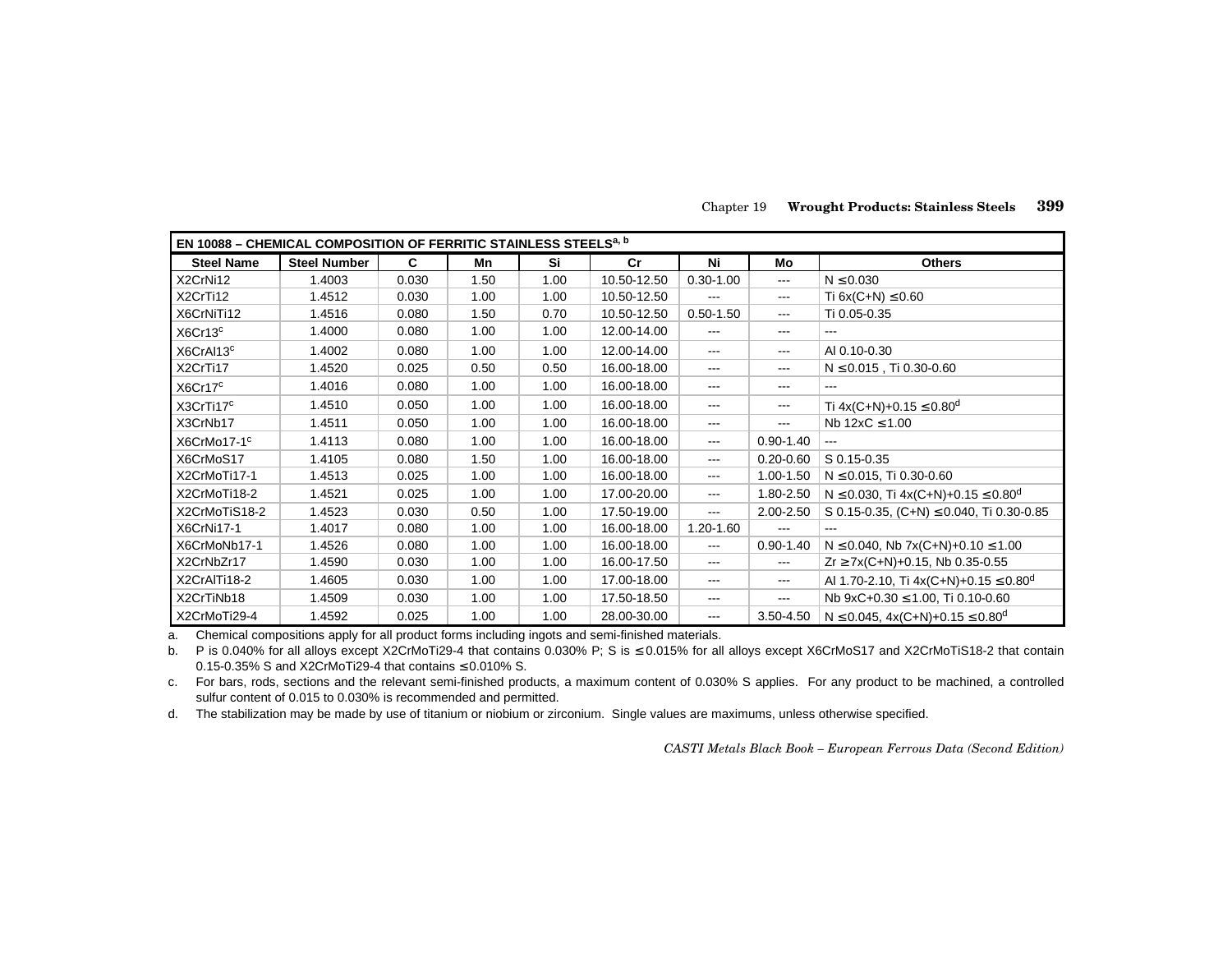|              |               | SHEET, PLATE AND STRIP FOR GENERAL PURPOSES |           |                  |                 |                           |                                | EN 10088-2 - MECHANICAL PROPERTIES AT AMBIENT TEMPERATURE OF MARTENSITIC STAINLESS STEELS IN THE HEAT TREATED CONDITION – |                         |
|--------------|---------------|---------------------------------------------|-----------|------------------|-----------------|---------------------------|--------------------------------|---------------------------------------------------------------------------------------------------------------------------|-------------------------|
| <b>Steel</b> | <b>Steel</b>  |                                             | Max. Size |                  |                 | Max Hardness <sup>b</sup> | <b>Proof Stress</b>            | <b>Tensile Strength</b>                                                                                                   |                         |
| <b>Name</b>  | <b>Number</b> | <b>Product Form</b>                         | mm        | HTC <sup>a</sup> | <b>Rockwell</b> | HV or HB                  | $R_{p0.2}$ - N/mm <sup>2</sup> | $R_m$ - N/mm <sup>2</sup>                                                                                                 | %E <sub>c</sub>         |
|              |               | <b>Cold Rolled Strip</b>                    | 6         | A                | <b>90 HRB</b>   | 200                       | ---                            | 600 max                                                                                                                   | 20                      |
| X12Cr13      | 1.4006        | <b>Hot Rolled Strip</b>                     | 12        | A                | <b>90 HRB</b>   | 200                       | ---                            | 600 max                                                                                                                   | 20                      |
|              |               | Hot Rolled Plate <sup>d</sup>               | 75        | QT550<br>QT650   |                 |                           | 400<br>450                     | 550-750<br>650-850                                                                                                        | 15<br>$12 \overline{ }$ |
|              |               | <b>Cold Rolled Strip</b>                    | 3         | QT               | 44-50 HRC       | 440-530                   | ---                            |                                                                                                                           | ---                     |
|              |               | <b>Cold Rolled Strip</b>                    | 6         | A                | <b>95 HRB</b>   | 225                       | ---                            | 700 max                                                                                                                   | 15                      |
| X20Cr13      | 1.4021        | <b>Hot Rolled Strip</b>                     | 12        | Α                | <b>95 HRB</b>   | 225                       | $\frac{1}{2}$                  | 700 max                                                                                                                   | 15                      |
|              |               |                                             |           | QT650            |                 |                           | 450                            | 650-850                                                                                                                   | 12                      |
|              |               | Hot Rolled Plate <sup>d</sup>               | 75        | QT750            |                 |                           | 550                            | 750-950                                                                                                                   | 10                      |
|              |               | <b>Cold Rolled Strip</b>                    | 3         | QT               | 45-51 HRC       | 450-550                   | $\overline{a}$                 |                                                                                                                           | ---                     |
| X30Cr13      | 1.4028        | <b>Cold Rolled Strip</b>                    | 6         | A                | 97 HRB          | 235                       | ---                            | 740 max                                                                                                                   | 15                      |
|              |               | <b>Hot Rolled Strip</b>                     | 12        | A                | 97 HRB          | 235 HV                    | $\frac{1}{2}$                  | 740 max                                                                                                                   | 15                      |
|              |               | Hot Rolled Plate <sup>d</sup>               | 75        | QT800            |                 |                           | 600                            | 800-1000                                                                                                                  | 10                      |
|              |               | <b>Cold Rolled Strip</b>                    | 3         | QT               | 47-53 HRC       | 480-580                   | $---$                          |                                                                                                                           | ---                     |
| X39Cr13      | 1.4031        | <b>Cold Rolled Strip</b>                    | 6         | A                | <b>98 HRB</b>   | 240                       | ---                            | 760 max                                                                                                                   | 12                      |
|              |               | <b>Hot Rolled Strip</b>                     | 12        | Α                | <b>98 HRB</b>   | 240                       | ---                            | 760 max                                                                                                                   | 12                      |
| X46Cr13      | 1.4034        | Cold Rolled Strip                           | 6         | A                | <b>99 HRB</b>   | 245                       | ---                            | 780 max                                                                                                                   | 12                      |
|              |               | <b>Hot Rolled Strip</b>                     | 12        | A                | <b>99 HRB</b>   | 245                       | ---                            | 780 max                                                                                                                   | 12                      |
| X50CrMoV15   | 1.4116        | <b>Cold Rolled Strip</b>                    | 6         | A                | <b>100 HRB</b>  | 280                       | $---$                          | 850 max                                                                                                                   | 12                      |
|              |               | <b>Hot Rolled Strip</b>                     | 12        | A                | <b>100 HRB</b>  | 280                       | $\cdots$                       | 850 max                                                                                                                   | 12                      |
|              |               | <b>Cold Rolled Strip</b>                    | 3         | QT               | 47-53 HRC       | 480-580                   | $\overline{a}$                 |                                                                                                                           | ---                     |
| X39CrMo17-1  | 1.4122        | <b>Cold Rolled Strip</b>                    | 6         | Α                | <b>100 HRB</b>  | 280                       | ---                            | 900 max                                                                                                                   | 12                      |
|              |               | <b>Hot Rolled Strip</b>                     | 12        | Α                | <b>100 HRB</b>  | 280                       | ---                            | 900 max                                                                                                                   | 12                      |
| X3CrNiMo13-4 | 1.4313        | <b>Hot Rolled Plate</b>                     | 75        | QT780            |                 |                           | 650                            | 780-980                                                                                                                   | 14                      |
|              |               | Hot Rolled Plate                            | 75        | QT900            |                 |                           | 800                            | 900-1100                                                                                                                  | 11                      |

#### Chapter 19 **Wrought Products: Stainless Steels 416**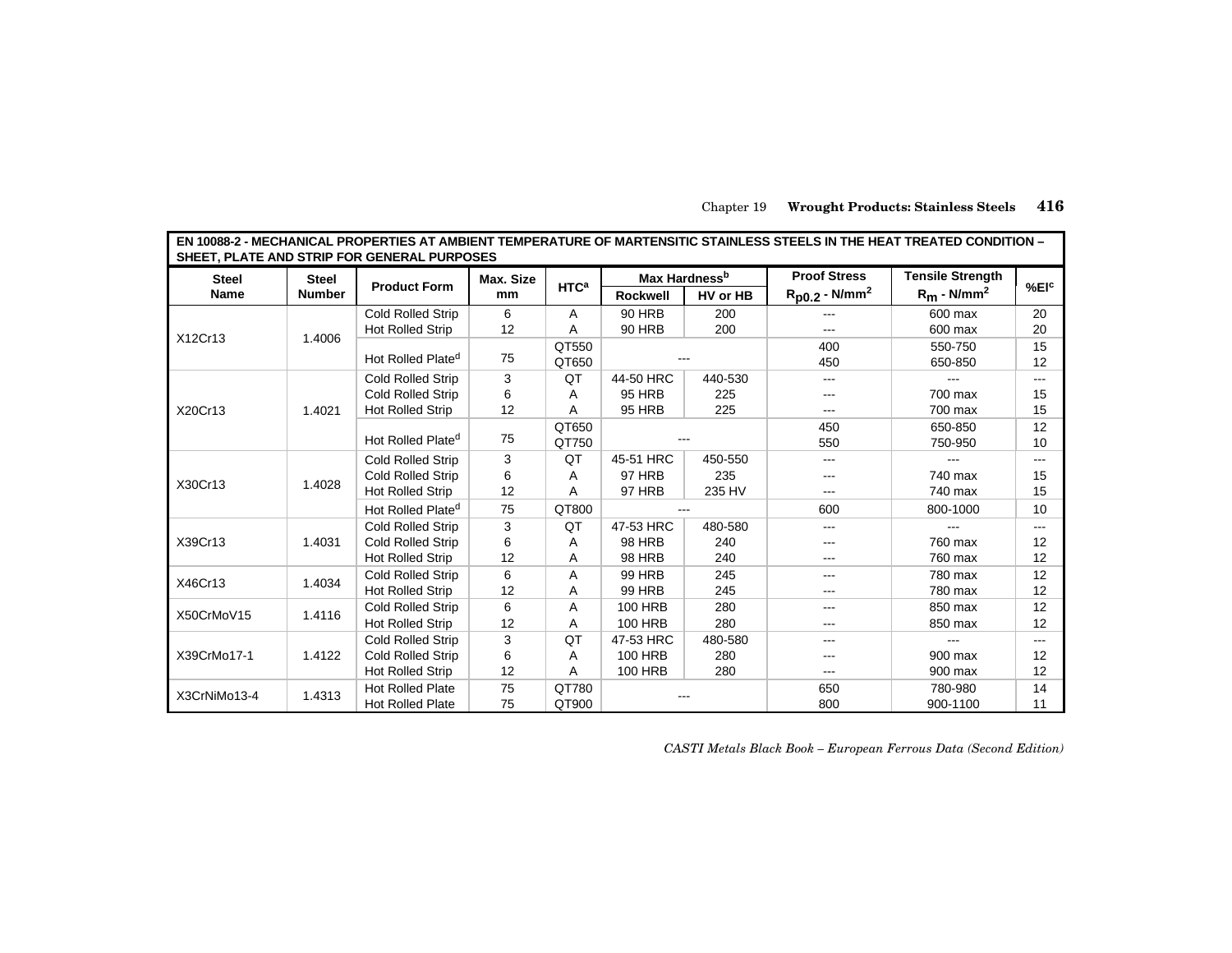#### Chapter 19 **Wrought Products: Stainless Steels 451**

| EN 10088-3 – MECHANICAL PROPERTIES AT AMBIENT TEMPERATURE OF AUSTENITIC STAINLESS STEELS IN THE SOLUTION ANNEALED<br>CONDITION <sup>a</sup> FOR GENERAL PURPOSE SEMI-FINISHED PRODUCTS, BARS, RODS, AND SECTIONS (Continued) |               |                                    |                              |                                      |                                  |                                            |                                                                                                                                                                                                                                                                                                                                                                                                                                                                                  |                             |                               |                                                                                                                                                                                                                                                                                                                                                                                                                                                                                  |                                                              |                                                 |
|------------------------------------------------------------------------------------------------------------------------------------------------------------------------------------------------------------------------------|---------------|------------------------------------|------------------------------|--------------------------------------|----------------------------------|--------------------------------------------|----------------------------------------------------------------------------------------------------------------------------------------------------------------------------------------------------------------------------------------------------------------------------------------------------------------------------------------------------------------------------------------------------------------------------------------------------------------------------------|-----------------------------|-------------------------------|----------------------------------------------------------------------------------------------------------------------------------------------------------------------------------------------------------------------------------------------------------------------------------------------------------------------------------------------------------------------------------------------------------------------------------------------------------------------------------|--------------------------------------------------------------|-------------------------------------------------|
| <b>Steel</b>                                                                                                                                                                                                                 | <b>Steel</b>  | <b>Thickness</b>                   | <b>Hardness</b><br>$HBp$ , c | Yield Strength,<br>N/mm <sup>2</sup> |                                  | <b>Tensile</b><br>Strength <sup>c, d</sup> |                                                                                                                                                                                                                                                                                                                                                                                                                                                                                  | % EI <sub>c,d</sub><br>Min. |                               | Impact<br>Energy,<br>$(ISO-V)$ ,<br>KV, Min., J                                                                                                                                                                                                                                                                                                                                                                                                                                  | <b>Resistance to</b><br>Intergranular Corrosion <sup>e</sup> |                                                 |
| Name                                                                                                                                                                                                                         | <b>Number</b> | d, mm                              | Max.                         | 0.2%<br>Proofd<br>Min.               | 1%<br>Proof <sup>d</sup><br>Min. | N/mm <sup>2</sup>                          | L                                                                                                                                                                                                                                                                                                                                                                                                                                                                                | T                           | L                             | т                                                                                                                                                                                                                                                                                                                                                                                                                                                                                | In the<br><b>As-Delivered</b><br><b>Condition</b>            | In the<br><b>Sensitized</b><br><b>Condition</b> |
| <b>Special Grades</b>                                                                                                                                                                                                        |               |                                    |                              |                                      |                                  |                                            |                                                                                                                                                                                                                                                                                                                                                                                                                                                                                  |                             |                               |                                                                                                                                                                                                                                                                                                                                                                                                                                                                                  |                                                              |                                                 |
| X6CrNiNb18-10                                                                                                                                                                                                                | 1.4550        | $d \leq 160$<br>$160 < d \leq 250$ | 230                          | 205                                  | 240                              | 510-740                                    | 40<br>$\overline{a}$                                                                                                                                                                                                                                                                                                                                                                                                                                                             | $\overline{a}$<br>30        | 100<br>$\cdots$               | $\cdots$<br>60                                                                                                                                                                                                                                                                                                                                                                                                                                                                   | Yes                                                          | Yes                                             |
| X6CrNiMoNb17-12-2                                                                                                                                                                                                            | 1.4580        | $d \leq 160$<br>$160 < d \leq 250$ | 230                          | 215                                  | 250                              | 510-740                                    | 35<br>$---$                                                                                                                                                                                                                                                                                                                                                                                                                                                                      | ---<br>30                   | 100<br>$\sim$ $\sim$ $\sim$   | $\frac{1}{2} \left( \frac{1}{2} \right) \left( \frac{1}{2} \right) \left( \frac{1}{2} \right) \left( \frac{1}{2} \right) \left( \frac{1}{2} \right) \left( \frac{1}{2} \right) \left( \frac{1}{2} \right) \left( \frac{1}{2} \right) \left( \frac{1}{2} \right) \left( \frac{1}{2} \right) \left( \frac{1}{2} \right) \left( \frac{1}{2} \right) \left( \frac{1}{2} \right) \left( \frac{1}{2} \right) \left( \frac{1}{2} \right) \left( \frac{1}{2} \right) \left( \frac$<br>60 | Yes                                                          | Yes                                             |
| X2CrNiMo18-15-4                                                                                                                                                                                                              | 1.4438        | $d \leq 160$<br>$160 < d \leq 250$ | 215                          | 200                                  | 235                              | 500-700                                    | 40<br>$---$                                                                                                                                                                                                                                                                                                                                                                                                                                                                      | $\overline{a}$<br>30        | 100<br>$---$                  | ---<br>60                                                                                                                                                                                                                                                                                                                                                                                                                                                                        | Yes                                                          | Yes                                             |
| X1CrNiSi18-5-4                                                                                                                                                                                                               | 1.4361        | $d \leq 160$<br>$160 < d \leq 250$ | 230                          | 210                                  | 240                              | 530-730                                    | 40<br>$\frac{1}{2} \left( \frac{1}{2} \right) \left( \frac{1}{2} \right) \left( \frac{1}{2} \right) \left( \frac{1}{2} \right) \left( \frac{1}{2} \right) \left( \frac{1}{2} \right) \left( \frac{1}{2} \right) \left( \frac{1}{2} \right) \left( \frac{1}{2} \right) \left( \frac{1}{2} \right) \left( \frac{1}{2} \right) \left( \frac{1}{2} \right) \left( \frac{1}{2} \right) \left( \frac{1}{2} \right) \left( \frac{1}{2} \right) \left( \frac{1}{2} \right) \left( \frac$ | $\overline{a}$<br>30        | 100<br>$\qquad \qquad \cdots$ | $\cdots$<br>60                                                                                                                                                                                                                                                                                                                                                                                                                                                                   | Yes                                                          | Yes                                             |
| X3CrNiCu19-9-2                                                                                                                                                                                                               | 1.4560        | $d \leq 160$                       | 215                          | 175                                  | ---                              | 450-650                                    | 45                                                                                                                                                                                                                                                                                                                                                                                                                                                                               | $\overline{a}$              | $---$                         | ---                                                                                                                                                                                                                                                                                                                                                                                                                                                                              | Yes                                                          | Yes                                             |
| X6CrNiCuS18-9-2                                                                                                                                                                                                              | 1.4570        | $d \leq 160$                       | 215                          | 185                                  | 220                              | 500-710                                    | 35                                                                                                                                                                                                                                                                                                                                                                                                                                                                               | $\qquad \qquad -$           | $--$                          | $\cdots$                                                                                                                                                                                                                                                                                                                                                                                                                                                                         | No                                                           | <b>No</b>                                       |
| X3CrNiCuMo17-11-3-2                                                                                                                                                                                                          | 1.4578        | $d \leq 160$                       | 215                          | 175                                  | ---                              | 450-650                                    | 45                                                                                                                                                                                                                                                                                                                                                                                                                                                                               | $---$                       | $- - -$                       | $---$                                                                                                                                                                                                                                                                                                                                                                                                                                                                            | Yes                                                          | Yes                                             |
| X1NiCrMoCu31-27-4                                                                                                                                                                                                            | 1.4563        | $d \leq 160$                       | 230                          | 220                                  | 250                              | 500-750                                    | 35                                                                                                                                                                                                                                                                                                                                                                                                                                                                               | $---$                       | 100                           | ---                                                                                                                                                                                                                                                                                                                                                                                                                                                                              | Yes                                                          | Yes                                             |
|                                                                                                                                                                                                                              |               | $160 < d \leq 250$                 |                              |                                      |                                  |                                            | $---$                                                                                                                                                                                                                                                                                                                                                                                                                                                                            | 30                          | $\cdots$                      | 60                                                                                                                                                                                                                                                                                                                                                                                                                                                                               |                                                              |                                                 |
| X1CrNiMoCuN25-25-5                                                                                                                                                                                                           | 1.4537        | $d \leq 160$<br>$160 < d \leq 250$ | 250                          | 300                                  | 340                              | 600-800                                    | 35<br>$---$                                                                                                                                                                                                                                                                                                                                                                                                                                                                      | $\overline{a}$<br>30        | 100<br>$\sim$ $\sim$ $\sim$   | $---$<br>60                                                                                                                                                                                                                                                                                                                                                                                                                                                                      | Yes                                                          | Yes                                             |
| X1CrNiMoCuN20-18-7                                                                                                                                                                                                           | 1.4547        | $d \leq 160$<br>$160 < d \leq 250$ | 260                          | 300                                  | 340                              | 650-850                                    | 35<br>$---$                                                                                                                                                                                                                                                                                                                                                                                                                                                                      | $---$<br>30                 | 100<br>$\frac{1}{2}$          | ---<br>60                                                                                                                                                                                                                                                                                                                                                                                                                                                                        | Yes                                                          | Yes                                             |
| X1NiCrMoCuN25-20-7                                                                                                                                                                                                           | 1.4529        | $d \leq 160$<br>$160 < d \leq 250$ | 250                          | 300                                  | 340                              | 650-850                                    | 40<br>$\cdots$                                                                                                                                                                                                                                                                                                                                                                                                                                                                   | ---<br>35                   | 100<br>$\frac{1}{2}$          | ---<br>60                                                                                                                                                                                                                                                                                                                                                                                                                                                                        | Yes                                                          | Yes                                             |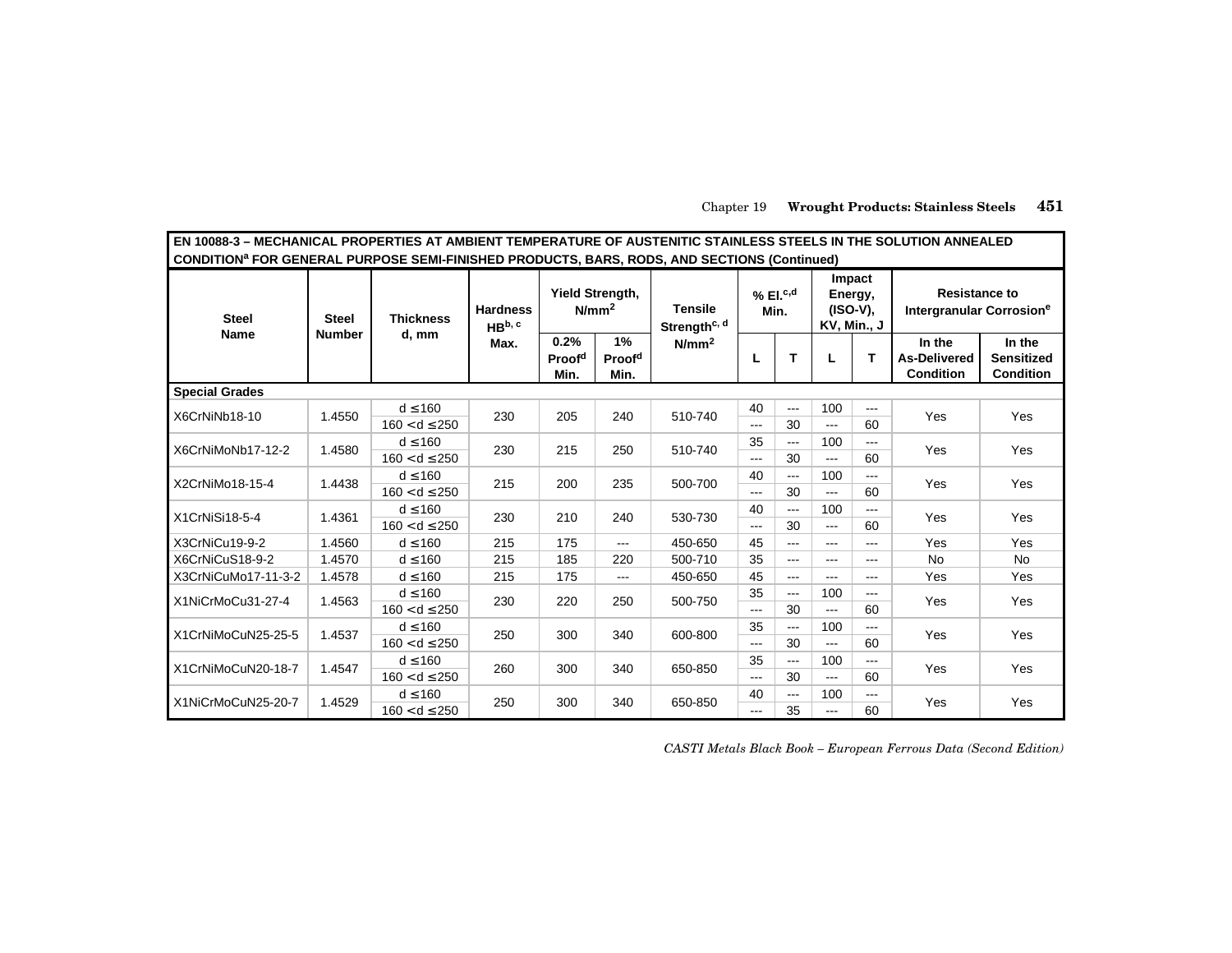# **20**

### *DIN STEEL NAMES, STEEL NUMBERS, RELATED SPECIFICATIONS, AND TITLES*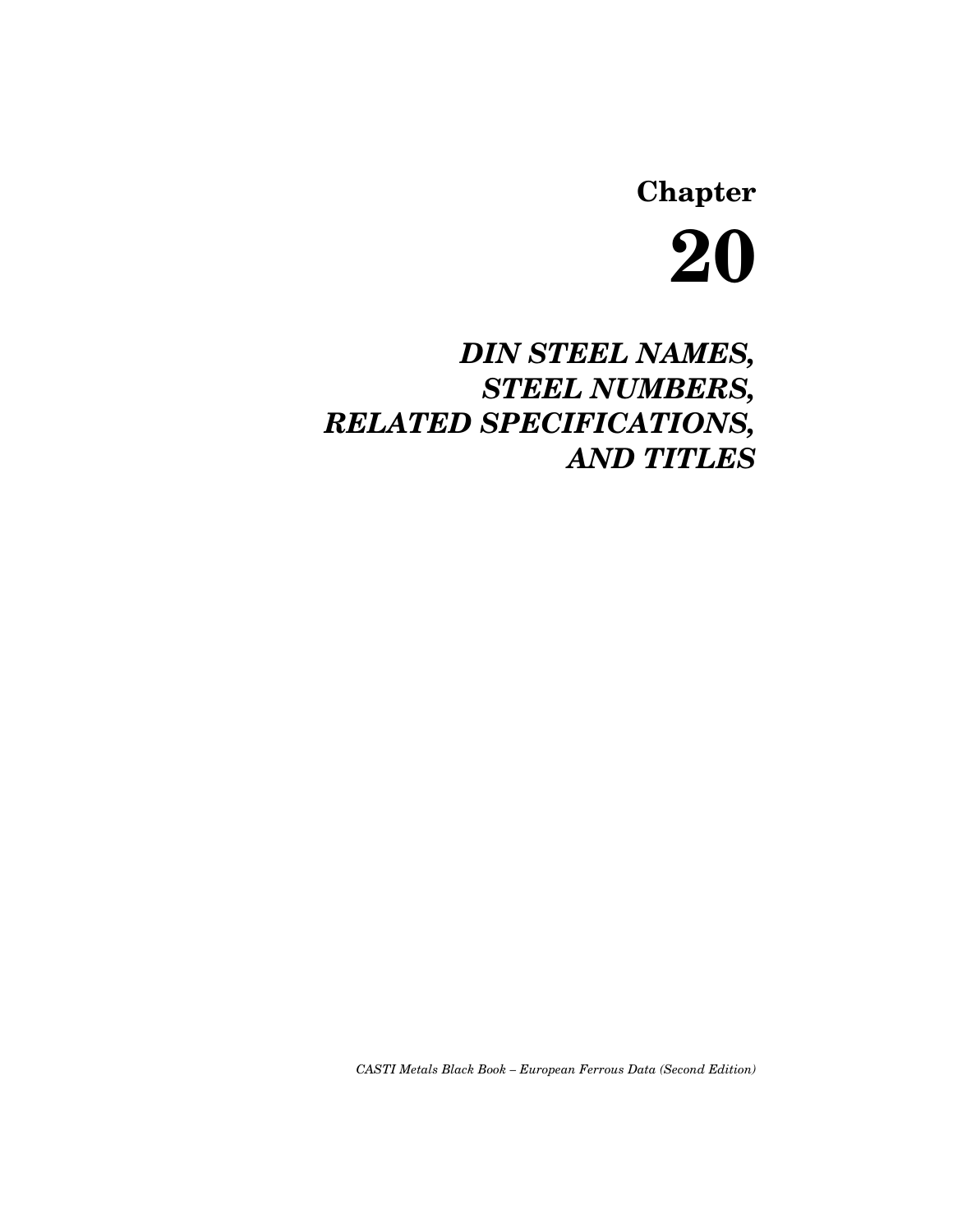| <b>DIN STEEL NAMES</b> |                               |                       |                                                                                                                                                         |
|------------------------|-------------------------------|-----------------------|---------------------------------------------------------------------------------------------------------------------------------------------------------|
| <b>Steel</b><br>Name   | <b>Steel</b><br><b>Number</b> | <b>Specifications</b> | <b>Title</b>                                                                                                                                            |
| A <sub>0</sub>         | 1.0874                        | <b>DIN 41301</b>      | Magnetic Sheet for Transformers                                                                                                                         |
| A <sub>2</sub>         | 1.0875                        | <b>DIN 41301</b>      | <b>Magnetic Sheet for Transformers</b>                                                                                                                  |
| $A_3$                  | 1.0876                        | <b>DIN 41301</b>      | Magnetic Sheet for Transformers                                                                                                                         |
| AINiCo 3/5p            | 1.3711                        | <b>DIN 17410</b>      | Materials for Permanent Magnets; Technical Delivery Conditions                                                                                          |
| AINiCo 5/6p            | 1.3713                        | <b>DIN 17410</b>      | Materials for Permanent Magnets; Technical Delivery Conditions                                                                                          |
| AINiCo 7/8p            | 1.3715                        | <b>DIN 17410</b>      | Materials for Permanent Magnets; Technical Delivery Conditions                                                                                          |
| AINiCo 9/5             | 1.3728                        | <b>DIN 17410</b>      | Materials for Permanent Magnets; Technical Delivery Conditions                                                                                          |
| AINiCo 12/6            | 1.3743                        | <b>DIN 17410</b>      | Materials for Permanent Magnets; Technical Delivery Conditions                                                                                          |
| AINiCo 18/9            | 1.3756                        | <b>DIN 17410</b>      | Materials for Permanent Magnets; Technical Delivery Conditions                                                                                          |
| AINiCo 26/6            | 1.3760                        | <b>DIN 17410</b>      | Materials for Permanent Magnets; Technical Delivery Conditions                                                                                          |
| AlNiCo 30/10           | 1.3758                        | <b>DIN 17410</b>      | Materials for Permanent Magnets; Technical Delivery Conditions                                                                                          |
| AINiCo 30/14           | 1.3765                        | <b>DIN 17410</b>      | Materials for Permanent Magnets; Technical Delivery Conditions                                                                                          |
| AINiCo 35/5            | 1.3761                        | <b>DIN 17410</b>      | Materials for Permanent Magnets; Technical Delivery Conditions                                                                                          |
| AINiCo 44/5            | 1.3757                        | <b>DIN 17410</b>      | Materials for Permanent Magnets; Technical Delivery Conditions                                                                                          |
| AINiCo 52/6            | 1.3759                        | <b>DIN 17410</b>      | Materials for Permanent Magnets; Technical Delivery Conditions                                                                                          |
| AINiCo 60/11           | 1.3763                        | <b>DIN 17410</b>      | Materials for Permanent Magnets; Technical Delivery Conditions                                                                                          |
| <b>B420N</b>           | 1.0428                        | DIN 488-1             | Reinforcing Steel; Grades, Properties and Marking                                                                                                       |
| B500G1                 | 1.0464                        | DIN 488-1             | Reinforcing Steel; Grades, Properties and Marking                                                                                                       |
| B500G2                 | 1.0465                        | DIN 488-1             | Reinforcing Steel; Grades, Properties and Marking                                                                                                       |
| B500G3                 | 1.0466                        | DIN 488-1             | Reinforcing Steel; Grades, Properties and Marking                                                                                                       |
| <b>B500H</b>           | 1.0439                        | EN 10080              | Steel for the Reinforcement of Concrete; Weldable Ribbed Reinforcing Steel B 500;<br>Technical Delivery Conditions for Bars, Coils, and Welded Fabrics* |
| <b>B500N</b>           | 1.0438                        | EN 10080              | Steel for the Reinforcement of Concrete; Weldable Ribbed Reinforcing Steel B 500;<br>Technical Delivery Conditions for Bars, Coils, and Welded Fabrics* |
|                        |                               | <b>DIN 488-1</b>      | Reinforcing Steel; Grades, Properties and Marking                                                                                                       |

#### Chapter 20 **DIN Steel Names, Steel Numbers, Related Specifications, and Titles 478**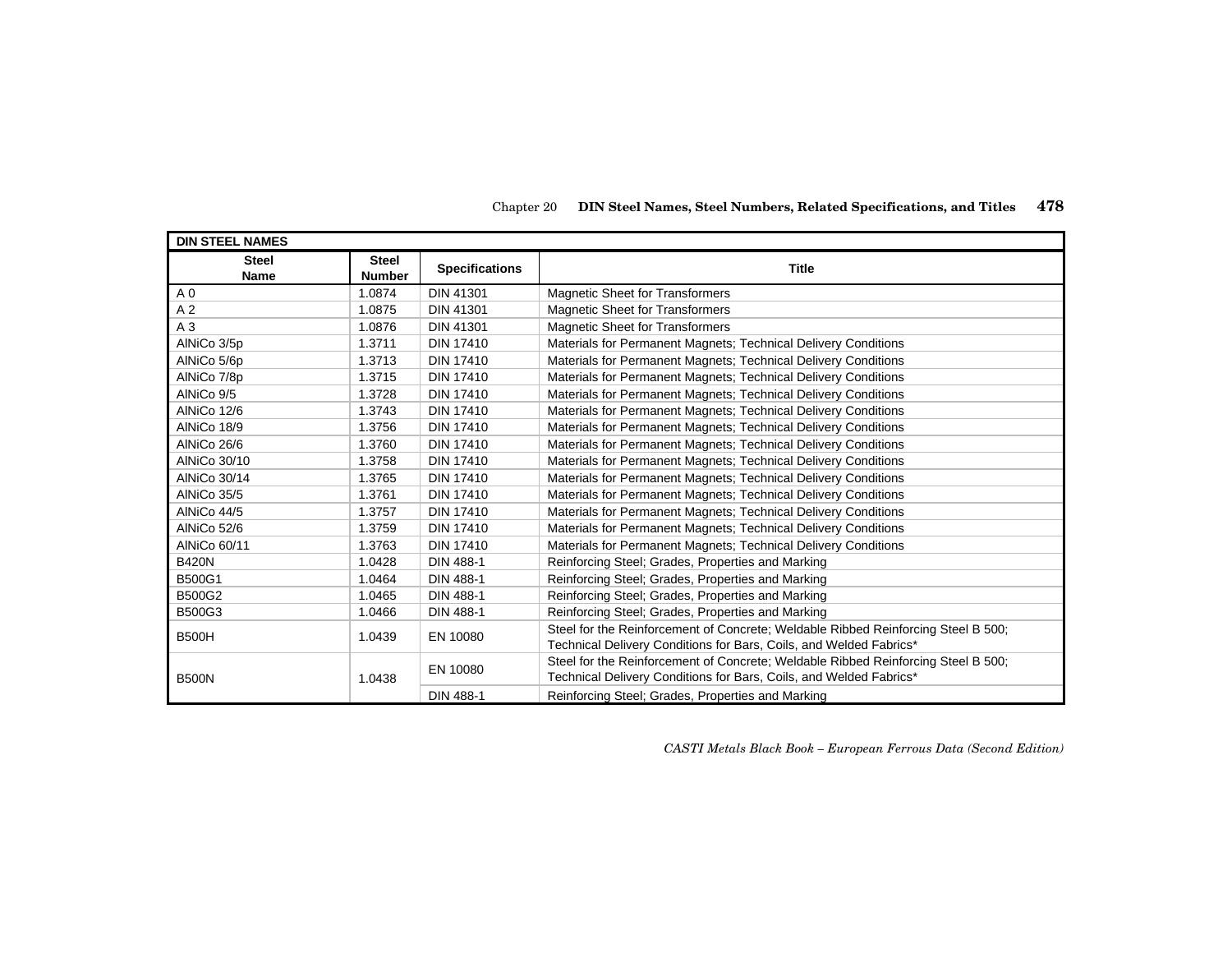| <b>DIN STEEL NAMES (Continued)</b> |                               |                       |                                                                                                                                                         |
|------------------------------------|-------------------------------|-----------------------|---------------------------------------------------------------------------------------------------------------------------------------------------------|
| <b>Steel</b><br>Name               | <b>Steel</b><br><b>Number</b> | <b>Specifications</b> | <b>Title</b>                                                                                                                                            |
| <b>BSt 420 S</b>                   | 1.0428                        | <b>DIN 488-1</b>      | Reinforcing Steel; Grades, Properties and Marking                                                                                                       |
| <b>BSt 500 G</b>                   | 1.0464                        | <b>DIN 488-1</b>      | Reinforcing Steel; Grades, Properties and Marking                                                                                                       |
| <b>BSt 500 M</b>                   | 1.0466                        | <b>DIN 488-1</b>      | Reinforcing Steel; Grades, Properties and Marking                                                                                                       |
| <b>BSt 500 P</b>                   | 1.0465                        | <b>DIN 488-1</b>      | Reinforcing Steel; Grades, Properties and Marking                                                                                                       |
| <b>BSt 500 S</b>                   | 1.0438                        | EN 10080              | Steel for the Reinforcement of Concrete; Weldable Ribbed Reinforcing Steel B 500;<br>Technical Delivery Conditions for Bars, Coils, and Welded Fabrics* |
|                                    |                               | <b>DIN 488-1</b>      | Reinforcing Steel; Grades, Properties and Marking                                                                                                       |
| C2D1                               | 1.1185                        | EN 10016-3            | Unalloyed Steel Wire Rod for Drawing and/or Cold Rolling. Part 3: Specific Requirements<br>for Rimmed and Rimmed Substitute Low Carbon Steel Rod*       |
| C <sub>3</sub> D <sub>1</sub>      | 1.1187                        | EN 10016-3            | Unalloyed Steel Wire Rod for Drawing and/or Cold Rolling. Part 3: Specific Requirements<br>for Rimmed and Rimmed Substitute Low Carbon Steel Rod*       |
| C <sub>3</sub> D <sub>2</sub>      | 1.1110                        | EN 10016-4            | Unalloyed Steel Wire Rod for Drawing and/or Cold Rolling. Part 4: Specific Requirements<br>for Rod for Special Applications*                            |
| C <sub>4</sub> C                   | 1.0303                        | DIN 1654-2            | Cold Heading and Cold Extruding Steel; Technical Delivery Conditions for Killed Unalloyed<br>Steel Not Intended for Heat Treatment                      |
| C <sub>4</sub> D                   | 1.0300                        | EN 10016-2            | Non Alloyed Steel Wire Rod for Drawing and/or Cold Rolling. Part 2: Specific Requirements<br>for General Purpose Rod*                                   |
| C <sub>4</sub> D <sub>1</sub>      | 1.1188                        | EN 10016-3            | Unalloyed Steel Wire Rod for Drawing and/or Cold Rolling. Part 3: Specific Requirements<br>for Rimmed and Rimmed Substitute Low Carbon Steel Rod*       |
| C <sub>5</sub>                     | 1.0878                        | <b>DIN 41301</b>      | <b>Magnetic Sheet for Transformers</b>                                                                                                                  |
| C <sub>5</sub> D <sub>2</sub>      | 1.1111                        | EN 10016-4            | Unalloyed Steel Wire Rod for Drawing and/or Cold Rolling. Part 4: Specific Requirements<br>for Rod for Special Applications*                            |
| C7C                                | 1.0213                        | DIN 1654-2            | Cold Heading and Cold Extruding Steel; Technical Delivery Conditions for Killed Unalloyed<br>Steel Not Intended for Heat Treatment                      |
| C7D                                | 1.0313                        | EN 10016-2            | Non Alloyed Steel Wire Rod for Drawing and/or Cold Rolling. Part 2: Specific Requirements<br>for General Purpose Rod*                                   |

#### Chapter 20 **DIN Steel Names, Steel Numbers, Related Specifications, and Titles 479**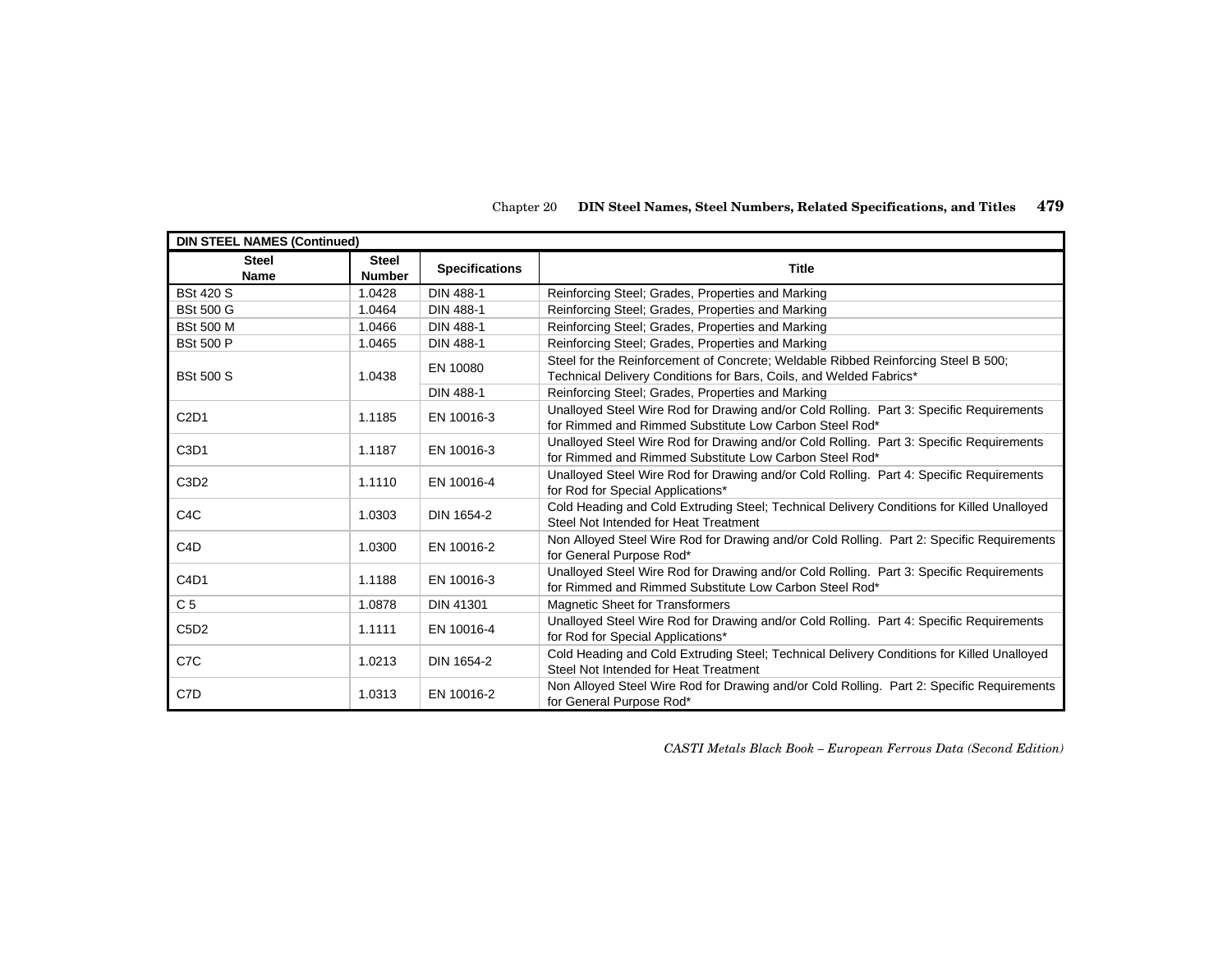| <b>DIN STEEL NAMES (Continued)</b> |                               |                       |                                                                                                                              |
|------------------------------------|-------------------------------|-----------------------|------------------------------------------------------------------------------------------------------------------------------|
| <b>Steel</b><br><b>Name</b>        | <b>Steel</b><br><b>Number</b> | <b>Specifications</b> | <b>Title</b>                                                                                                                 |
| <b>StW 24</b>                      | 1.0335                        | EN 10111              | Continuously Hot Rolled Low Carbon Steel Sheet and Strip for Cold Bending; Technical<br>Delivery Conditions*                 |
| T 50                               | 1.0371                        | EN 10205              | Cold Reduced Blackplate in Coil Form for the Production of Tinplate or Electrolytic<br>Chromium/Oxide Coated Steel           |
| T 52                               | 1.0372                        | EN 10205              | Cold Reduced Blackplate in Coil Form for the Production of Tinplate or Electrolytic<br>Chromium/Oxide Coated Steel           |
| T 57                               | 1.0375                        | EN 10205              | Cold Reduced Blackplate in Coil Form for the Production of Tinplate or Electrolytic<br>Chromium/Oxide Coated Steel           |
| T 61                               | 1.0377                        | EN 10205              | Cold Reduced Blackplate in Coil Form for the Production of Tinplate or Electrolytic<br>Chromium/Oxide Coated Steel           |
| T 65                               | 1.0378                        | EN 10205              | Cold Reduced Blackplate in Coil Form for the Production of Tinplate or Electrolytic<br>Chromium/Oxide Coated Steel           |
| T <sub>550</sub>                   | 1.0373                        | EN 10205              | Cold Reduced Blackplate in Coil Form for the Production of Tinplate or Electrolytic<br>Chromium/Oxide Coated Steel           |
| T580                               | 1.0382                        | EN 31951              | Cold Reduced Blackplate in Coil Form for the Production of Tinplate or Electrolytic<br>Chromium/Chromium Oxide Coated Steel* |
| T620                               | 1.0374                        | EN 10205              | Cold Reduced Blackplate in Coil Form for the Production of Tinplate or Electrolytic<br>Chromium/Oxide Coated Steel           |
| T660                               | 1.0376                        | EN 10205              | Cold Reduced Blackplate in Coil Form for the Production of Tinplate or Electrolytic<br>Chromium/Oxide Coated Steel           |
| T690                               | 1.0383                        | EN 31951              | Cold Reduced Blackplate in Coil Form for the Production of Tinplate or Electrolytic<br>Chromium/Chromium Oxide Coated Steel* |
| <b>TH50</b>                        | 1.0371                        | EN 10205              | Cold Reduced Blackplate in Coil Form for the Production of Tinplate or Electrolytic<br>Chromium/Oxide Coated Steel           |
| <b>TH52</b>                        | 1.0372                        | EN 10205              | Cold Reduced Blackplate in Coil Form for the Production of Tinplate or Electrolytic<br>Chromium/Oxide Coated Steel           |

#### Chapter 20 **DIN Steel Names, Steel Numbers, Related Specifications, and Titles 603**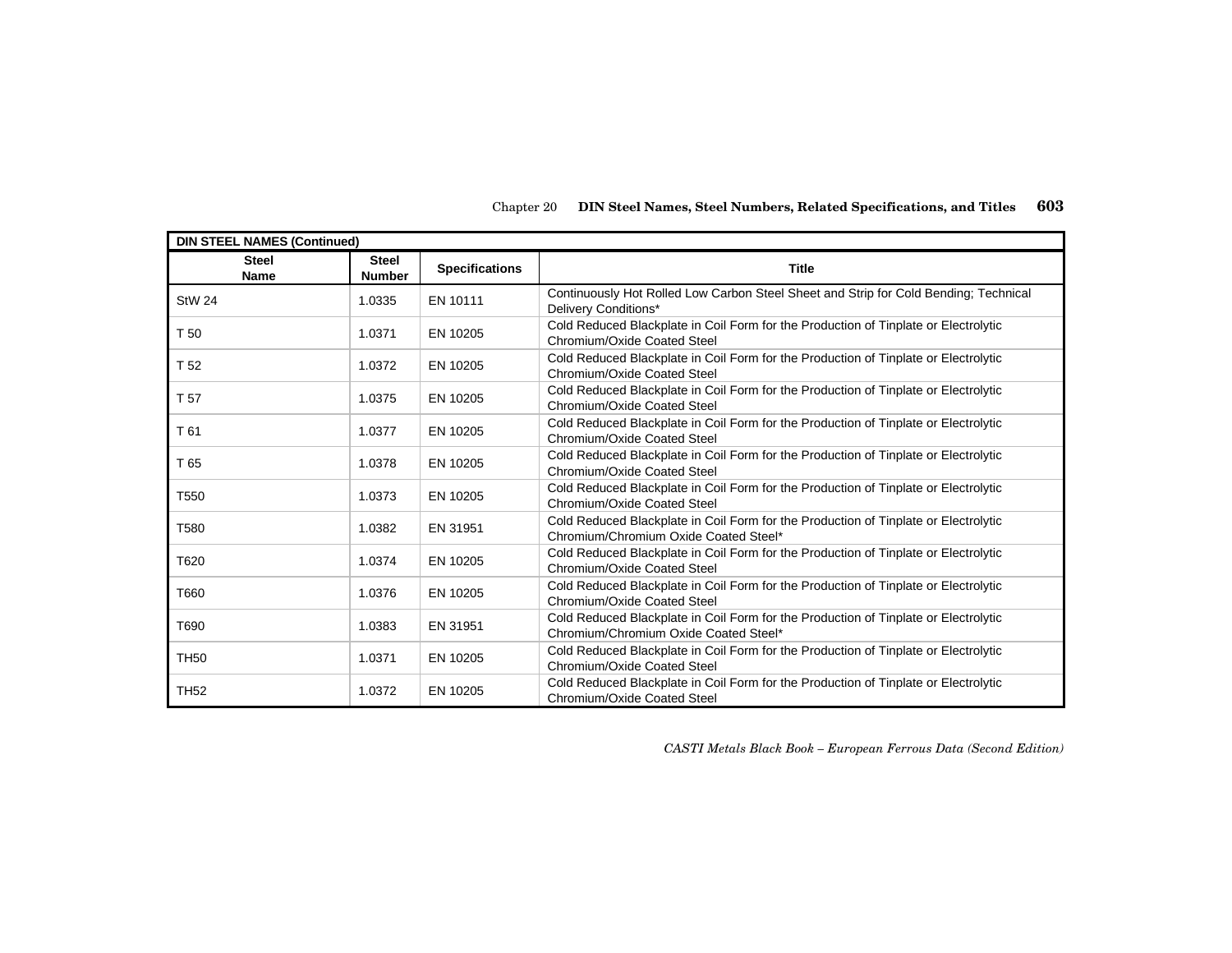#### **DIN STEEL NAMES (Continued) SteelNameSteelNumber Specifications Title** EN 10028-3 Flat Products made from Steel for Pressure Purposes. Part 3: Weldable Fine Grain Steels NormalizedDIN 17103 Weldable Fine-Grain Steel Forgings; Technical Delivery Conditions DIN 17123 Welded Circular Fine-Grain Steel Tubes for Structural Steelwork; Technical Delivery ConditionsDIN 17124 Seamless Circular Fine-Grain Steel Tubes for Structural Steelwork; Technical Delivery ConditionsDIN 17125 Square and Rectangular Fine-Grain Steel Tubes (Hollow Sections) for Structural Steelwork; Technical Delivery Conditions DIN 17178 Welded Circular Fine-Grain Steel Tubes Subject to Special Requirements; Technical Delivery Conditions DIN 17179 Seamless Circular Fine-Grain Steel Tubes Subject to Special Requirements; Technical Delivery Conditions TStE 355 1.0566 W 081 Mechanical Properties of Weldable Fine-Grain Normalized Structural Steel to DIN 17102 for Product Widths Above 100 mm to Below 250 mmTStE 380 1.8910 DIN 17102 Weldable Normalized Fine-Grain Structural Steel; Technical Delivery Conditions for Plate Strip Wide Flats Sections and Bars EN 10113-2 Hot-Rolled Products in Weldable Fine-Grain Structural Steels. Part 2: Delivery Conditions for Normalized/Normalized Rolled SteelsDIN 17102Weldable Normalized Fine-Grain Structural Steel; Technical Delivery Conditions for Plate Strip Wide Flats Sections and Bars DIN 17103 Weldable Fine-Grain Steel Forgings; Technical Delivery Conditions DIN 17119 Welded Cold Worked Square and Rectangular Steel Tubes (Hollow Sections) for Structural Steelwork; Technical Delivery Conditions TStE 420 1.8912 DIN 17123Welded Circular Fine-Grain Steel Tubes for Structural Steelwork; Technical Delivery Conditions

#### Chapter 20 **DIN Steel Names, Steel Numbers, Related Specifications, and Titles 605**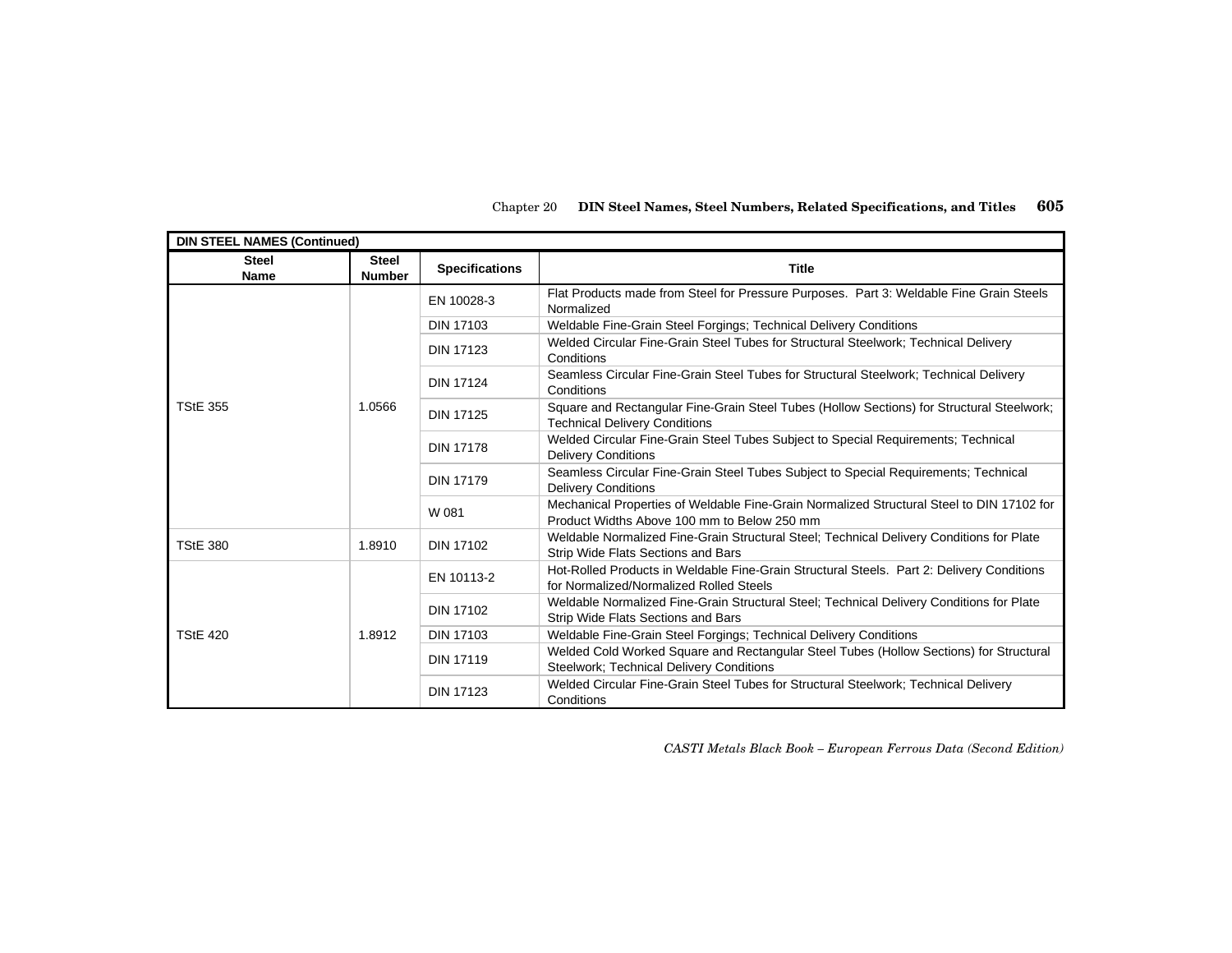### *CORRESPONDING FORMER NATIONAL DESIGNATIONS*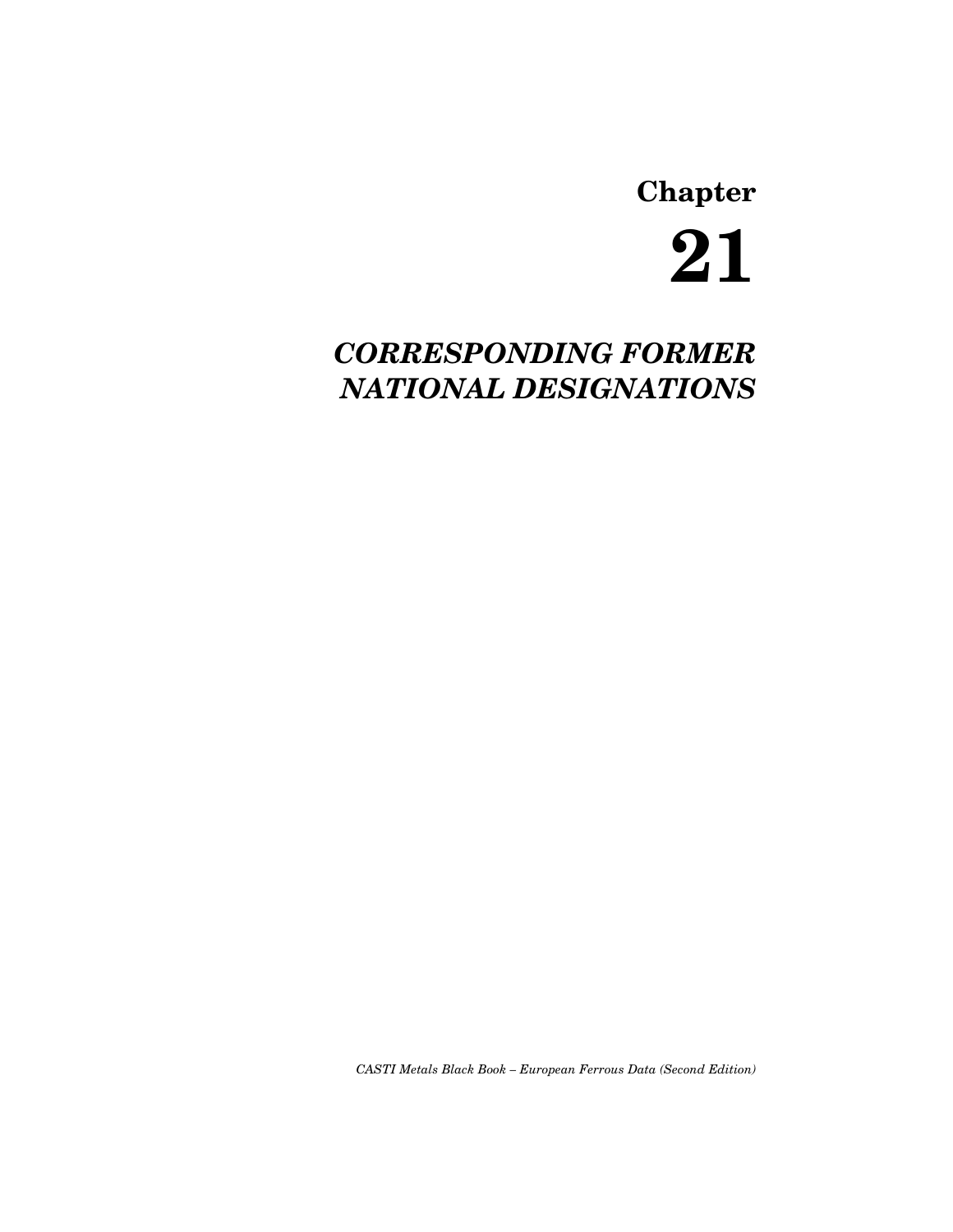|               | <b>CORRESPONDING FORMER NATIONAL DESIGNATIONS</b> |                                                                                                            |                                          |                   |                                                                                            |                    |               |  |  |  |
|---------------|---------------------------------------------------|------------------------------------------------------------------------------------------------------------|------------------------------------------|-------------------|--------------------------------------------------------------------------------------------|--------------------|---------------|--|--|--|
|               |                                                   |                                                                                                            |                                          |                   | HOT-ROLLED PRODUCTS IN WELDABLE FINE GRAIN STRUCTURAL STEELS - GENERAL DELIVERY CONDITIONS |                    |               |  |  |  |
|               |                                                   |                                                                                                            |                                          |                   | PRODUITS LAMINÉS À CHAUD EN ACIERS DE CONSTRUCTION SOUDABLES À GRAINS FINS -               |                    |               |  |  |  |
|               | EN 10113-1:1993                                   |                                                                                                            | <b>CONDITIONS GÉNÉRALES DE LIVRAISON</b> |                   |                                                                                            |                    |               |  |  |  |
|               |                                                   | WARMGEWALZTE ERZEUGNISSE AUS SCHWEIßGEEIGNETEN FEINKORNBAUSTÄHLEN -<br><b>ALLGEMEINE LIEFERBEDINGUNGEN</b> |                                          |                   |                                                                                            |                    |               |  |  |  |
| <b>Steel</b>  | <b>Steel</b>                                      |                                                                                                            |                                          |                   | <b>Equivalent Former Designation Used In</b>                                               |                    |               |  |  |  |
| <b>Name</b>   | <b>Number</b>                                     | EU 113-72                                                                                                  | Germany                                  | <b>France</b>     | <b>United Kingdom</b>                                                                      | Italy              | <b>Sweden</b> |  |  |  |
| S275N         | 1.0490                                            | FeE 275 KGN                                                                                                | <b>StE 285</b>                           | ---               |                                                                                            | FeE 275 KGN        | ---           |  |  |  |
| <b>S275NL</b> | 1.0491                                            | <b>FeE 275 KTN</b>                                                                                         | <b>TStE 285</b>                          | ---               | 40 EE                                                                                      | <b>FeE 275 KTN</b> | ---           |  |  |  |
| S355N         | 1.0545                                            | FeE 355 KGN                                                                                                | StE 355                                  | E 355 R           | $\qquad \qquad -$                                                                          | <b>FeE 355 KGN</b> | 2134-01       |  |  |  |
| <b>S355NL</b> | 1.0546                                            | <b>FeE 355 KTN</b>                                                                                         | <b>TStE 355</b>                          | E 355 FP          | 50 EE                                                                                      | <b>FeE 355 KTN</b> | 2135-01       |  |  |  |
| <b>S420N</b>  | 1.8902                                            | FeE 420 KGN                                                                                                | <b>StE 420</b>                           | E 420 R           | ---                                                                                        |                    | ---           |  |  |  |
| <b>S420NL</b> | 1.8912                                            | <b>FeE 420 KTN</b>                                                                                         | <b>TStE 420</b>                          | E 420 FP          | $---$                                                                                      | ---                | ---           |  |  |  |
| <b>S460N</b>  | 1.8901                                            | FeE 460 KGN                                                                                                | <b>StE 460</b>                           | E 460 R           | $---$                                                                                      | FeE 460 KGN        | ---           |  |  |  |
| <b>S460NL</b> | 1.8903                                            | <b>FeE 460 KTN</b>                                                                                         | <b>TStE 460</b>                          | E 460 FP          | 55 EE                                                                                      | <b>FeE 460 KTN</b> | ---           |  |  |  |
| S275M         | 1.8818                                            | FeE 275 KGTM                                                                                               |                                          |                   | ---                                                                                        | FeE 275 KGTM       | ---           |  |  |  |
| <b>S275ML</b> | 1.8819                                            | FeE 275 KTTM                                                                                               | ---                                      | ---               | $---$                                                                                      | FeE 275 KTTM       | ---           |  |  |  |
| S355M         | 1.8823                                            | FeE 355 KGTM                                                                                               | <b>StE 355 TM</b>                        | ---               | ---                                                                                        | FeE 355 KGTM       | ---           |  |  |  |
| <b>S355ML</b> | 1.8834                                            | FeE 355 KTTM                                                                                               | <b>TStE 355 TM</b>                       | ---               | $---$                                                                                      | FeE 355 KTTM       | ---           |  |  |  |
| S420M         | 1.8825                                            | FeE 420 KGTM                                                                                               | <b>StE 420 TM</b>                        | ---               | $---$                                                                                      | $---$              | ---           |  |  |  |
| <b>S420ML</b> | 1.8836                                            | FeE 420 KTTM                                                                                               | TStE 420 TM                              | ---               | $--$                                                                                       |                    | ---           |  |  |  |
| S460M         | 1.8827                                            | FeE 460 KGTM                                                                                               | <b>StE 460 TM</b>                        | $\qquad \qquad -$ | $---$                                                                                      | FeE 460 KGTM       | $\cdots$      |  |  |  |
| S460ML        | 1.8838                                            | FeE 460 KTTM                                                                                               | TStE 460 TM                              | $--$              | $---$                                                                                      | FeE 460 KTTM       | $\sim$ $\sim$ |  |  |  |

#### Chapter 21 **Corresponding Former National Designations 672**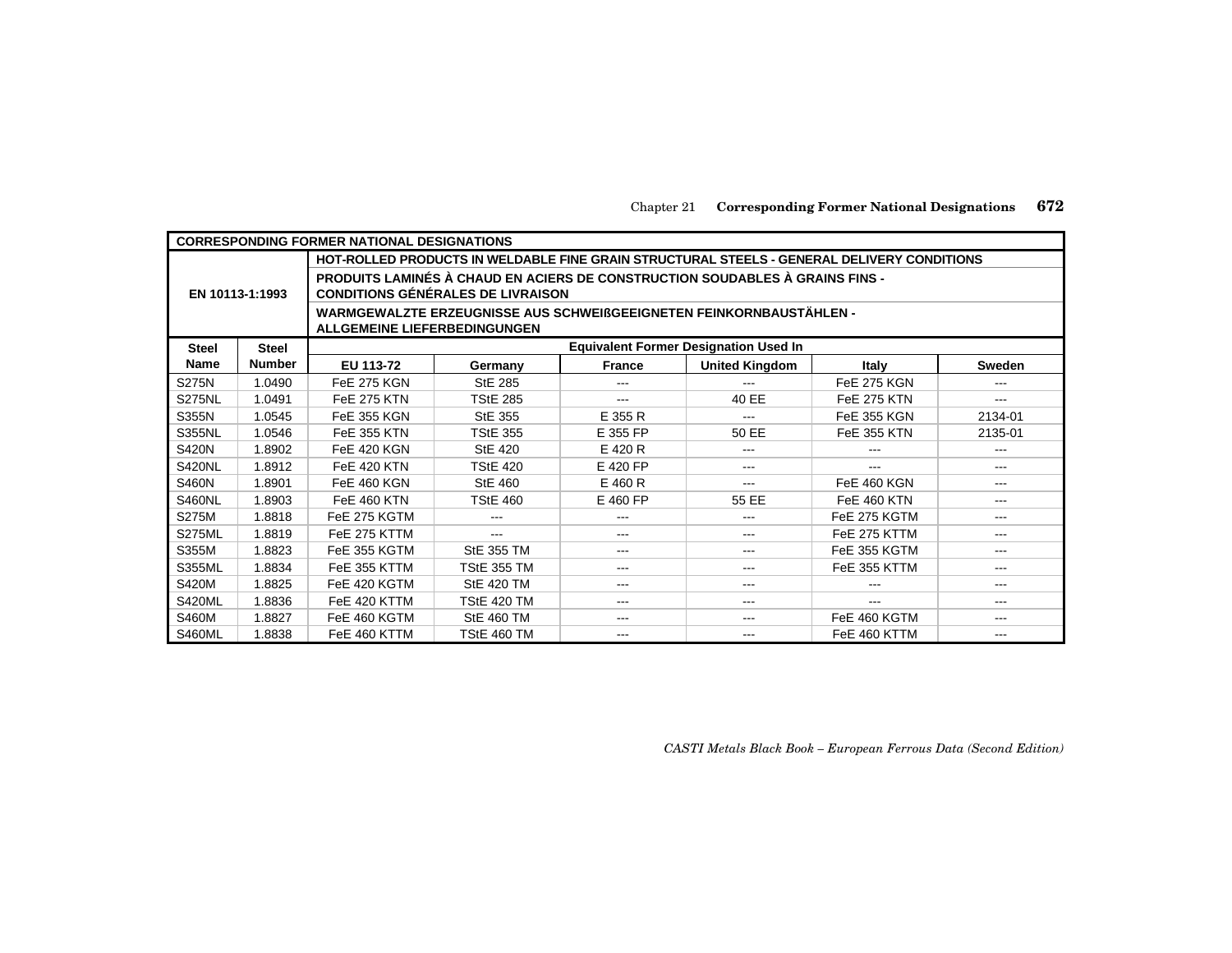Chapter 21 **Corresponding Former National Designations 673**

|                             | <b>CORRESPONDING FORMER NATIONAL DESIGNATIONS</b> |                               |                                                                                                                                               |                              |                                         |                                   |                          |  |  |  |
|-----------------------------|---------------------------------------------------|-------------------------------|-----------------------------------------------------------------------------------------------------------------------------------------------|------------------------------|-----------------------------------------|-----------------------------------|--------------------------|--|--|--|
|                             |                                                   |                               | <b>CONTINUOUSLY HOT-ROLLED LOW CARBON STEEL SHEET AND STRIP FOR COLD FORMING -</b><br><b>TECHNICAL DELIVERY CONDITIONS</b>                    |                              |                                         |                                   |                          |  |  |  |
|                             | EN 10111:1998                                     |                               | BANDES ET TÔLES LAMINÉES À CHAUD EN CONTINU, EN ACIER DOUX POUR EMBOUTISSAGE OU PLIAGE À FROID -<br><b>CONDITIONS TECHNIQUES DE LIVRAISON</b> |                              |                                         |                                   |                          |  |  |  |
|                             |                                                   |                               | KONTINUIERLICH WARMGEWALZTES BAND UND BLECH AUS WEICHEN STÄHLEN ZUM KALTUMFORMEN -<br><b>TECHNISCHE LIEFERBEDINGUNGEN</b>                     |                              |                                         |                                   |                          |  |  |  |
|                             |                                                   |                               | <b>Corresponding Previous Designations Used In</b>                                                                                            |                              |                                         |                                   |                          |  |  |  |
|                             |                                                   | <b>Designation</b>            |                                                                                                                                               |                              |                                         |                                   |                          |  |  |  |
| <b>Steel</b><br><b>Name</b> | <b>Steel</b><br><b>Number</b>                     | <b>Following</b><br>EU 111.77 | Germany<br><b>DIN 1614</b>                                                                                                                    | France<br><b>NF A 36 301</b> | <b>United Kingdom</b><br><b>BS 1449</b> | <b>Spain</b><br><b>UNE 36-086</b> | Italy<br><b>UNI 5867</b> |  |  |  |
| <b>DD 11</b>                | 1.0332                                            | FeP11                         | StW <sub>22</sub>                                                                                                                             | 1C                           | HR <sub>3</sub>                         | AP11                              | FeP11                    |  |  |  |
| <b>DD 12</b>                | 1.0398                                            | FeP <sub>12</sub>             | RRStW23                                                                                                                                       | ---                          | $---$                                   | ---                               | ---                      |  |  |  |
| DD 13                       | 1.0335                                            | FeP <sub>13</sub>             | StW24                                                                                                                                         | ЗC                           | HR <sub>1</sub>                         | AP13                              | FeP <sub>13</sub>        |  |  |  |

| <b>CORRESPONDING FORMER NATIONAL DESIGNATIONS</b>                                                                                                            |               |                                                                                                                  |                                                                                                                    |               |                   |                   |          |                |  |  |
|--------------------------------------------------------------------------------------------------------------------------------------------------------------|---------------|------------------------------------------------------------------------------------------------------------------|--------------------------------------------------------------------------------------------------------------------|---------------|-------------------|-------------------|----------|----------------|--|--|
|                                                                                                                                                              |               |                                                                                                                  | HOT ROLLED PRODUCTS OF NON-ALLOY STRUCTURAL STEELS - TECHNICAL DELIVERY CONDITIONS<br>(INCLUDES AMENDMENT A1:1993) |               |                   |                   |          |                |  |  |
| PRODUITS LAMINÉS À CHAUD EN ACIERS DE CONSTRUCTION NON ALLIÉS - CONDITIONS TECHNIQUES DE LIVRAISON<br>EN 10025:1990/A1:1993<br>(INCLUT L'AMENDEMENT A1:1993) |               |                                                                                                                  |                                                                                                                    |               |                   |                   |          |                |  |  |
|                                                                                                                                                              |               | WARMGEWALZTE ERZEUGNISSE AUS UNLEGIERTEN BAUSTÄHLEN - TECHNISCHE LIEFERBEDINGUNGEN<br>(ENTHÄLT ÄNDERUNG A1:1993) |                                                                                                                    |               |                   |                   |          |                |  |  |
| <b>Steel</b>                                                                                                                                                 | <b>Steel</b>  | <b>Designation</b>                                                                                               | <b>Equivalent Former Designations Used In</b>                                                                      |               |                   |                   |          |                |  |  |
| <b>Name</b>                                                                                                                                                  | <b>Number</b> | <b>According to</b><br>EN 10025-1990                                                                             | Germany                                                                                                            | <b>France</b> | United<br>Kingdom | <b>Spain</b>      | Italy    | <b>Belgium</b> |  |  |
| S <sub>185</sub>                                                                                                                                             | 1.0035        | Fe 310-0                                                                                                         | St 33                                                                                                              | A 33          | $- - -$           | A 310-0           | Fe 320   | A 320          |  |  |
| <b>S235JR</b>                                                                                                                                                | 1.0037        | Fe 360 B                                                                                                         | St 37-2                                                                                                            | $E$ 24-2      | ---               | $\qquad \qquad -$ | Fe 360 B | AE 235-B       |  |  |
| S235JRG1                                                                                                                                                     | 1.0036        | Fe 360 BFU                                                                                                       | <b>USt 37-2</b>                                                                                                    | ---           | ---               | AE 235 B-FU       | ---      | $--$           |  |  |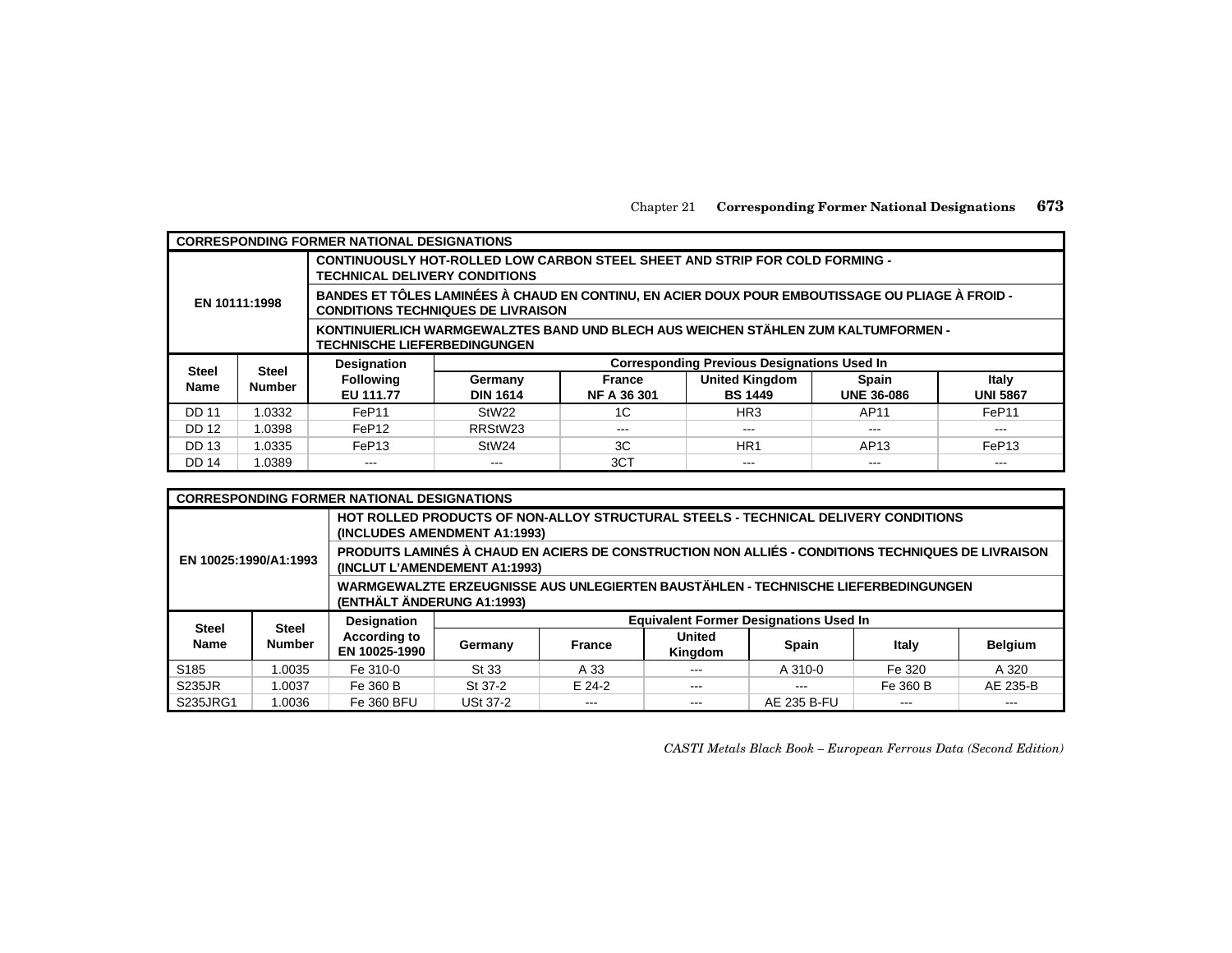|                   |                     | <b>CORRESPONDING FORMER NATIONAL DESIGNATIONS (Continued)</b>                 |        |                                                                                        |                |  |  |  |  |  |
|-------------------|---------------------|-------------------------------------------------------------------------------|--------|----------------------------------------------------------------------------------------|----------------|--|--|--|--|--|
|                   |                     | HOT ROLLED SHEET PILING OF NON ALLOY STEELS - TECHNICAL DELIVERY CONDITIONS   |        |                                                                                        |                |  |  |  |  |  |
|                   | EN 10248-1:1995     |                                                                               |        | PALPLANCHES LAMINÉES À CHAUD EN ACIERS NON ALLIÉS - CONDITIONS TECHNIQUES DE LIVRAISON |                |  |  |  |  |  |
|                   |                     | WARMGEWALZTE SPUNDBOHLEN AUS LEGIERTEN STÄHLEN - TECHNISCHE LIEFERBEDINGUNGEN |        |                                                                                        |                |  |  |  |  |  |
|                   |                     | <b>Equivalent Former Designations</b>                                         |        |                                                                                        |                |  |  |  |  |  |
| <b>Steel Name</b> | <b>Steel Number</b> |                                                                               |        |                                                                                        |                |  |  |  |  |  |
|                   |                     | Germany                                                                       | France | <b>United Kingdom</b>                                                                  | <b>Belgium</b> |  |  |  |  |  |
| S355GP            | 1.0083              | StSp S                                                                        | E360SP | 50 A                                                                                   | PAE360         |  |  |  |  |  |
| S390GP            | 1.0522              | $- - -$                                                                       | E390SP | $- - -$                                                                                | <b>PAE390</b>  |  |  |  |  |  |

| Chapter 21 | <b>Corresponding Former National Designations</b> | 683 |
|------------|---------------------------------------------------|-----|
|            |                                                   |     |

|                                                                                                                                                     | <b>CORRESPONDING FORMER NATIONAL DESIGNATIONS</b> |            |                              |                               |                        |                                                                                           |                      |                             |                               |                 |
|-----------------------------------------------------------------------------------------------------------------------------------------------------|---------------------------------------------------|------------|------------------------------|-------------------------------|------------------------|-------------------------------------------------------------------------------------------|----------------------|-----------------------------|-------------------------------|-----------------|
|                                                                                                                                                     |                                                   |            | (INCLUDES AMENDMENT A1:1996) |                               |                        | QUENCHED AND TEMPERED STEELS - TECHNICAL DELIVERY CONDITIONS FOR SPECIAL STEELS           |                      |                             |                               |                 |
| ACIERS POUR TREMPE ET REVENU - CONDITIONS TECHNIQUES DE LIVRAISON DES ACIERS SPÉCIAUX<br>EN 10083-1:1991 + A1:1996<br>(INCLUT L'AMENDEMENT A1:1996) |                                                   |            |                              |                               |                        |                                                                                           |                      |                             |                               |                 |
|                                                                                                                                                     |                                                   |            |                              |                               |                        | VERGÜTUNGSSTÄHLE - TECHNISCHE LIEFERBEDINGUNGEN FÜR EDELSTÄHLE (ENTHÄLT ÄNDERUNG A1:1996) |                      |                             |                               |                 |
| <b>Steel</b><br><b>Steel</b>                                                                                                                        |                                                   | ISO 683-1: |                              | Germany <sup>a</sup>          |                        |                                                                                           | <b>United</b>        | <b>Spain</b>                |                               | Sweden          |
| Name                                                                                                                                                | <b>Number</b>                                     | 1987a      | <b>Steel</b><br>Name         | <b>Steel</b><br><b>Number</b> | <b>Finland</b>         | <b>France</b>                                                                             | Kingdom <sup>a</sup> | <b>Steel</b><br><b>Name</b> | <b>Steel</b><br><b>Number</b> | <b>SS-Steel</b> |
| C <sub>2</sub> 2E                                                                                                                                   | 1.1151                                            | ---        | (Ck22)                       | (1.1151)                      | ---                    | [XC 18]                                                                                   | (070M20)             | ---                         | ---                           |                 |
| C <sub>2</sub> 2R                                                                                                                                   | 1.1149                                            | ---        | (Cm22)                       | (1.1149)                      | ---                    | [XC 81 u]                                                                                 |                      | ---                         | ---                           |                 |
| C25E                                                                                                                                                | 1.1158                                            | (C 25 E4)  | Ck25                         | 1.1158                        | ---                    | [XC 25]                                                                                   | (070M26)             | C25K                        | F1120                         | $- - -$         |
| C <sub>25R</sub>                                                                                                                                    | 1.1163                                            | (C 25 M2)  | Cm25                         | 1.1163                        | ---                    | [XC 25 u]                                                                                 |                      | $C25K-1$                    | (F1125)                       |                 |
| C <sub>30</sub> E                                                                                                                                   | 1.1178                                            | (C 30 E4)  | Ck30                         | 1.1178                        | ---                    | [XC 32]                                                                                   | (080M30)             | ---                         | ---                           | $- - -$         |
| C <sub>30</sub> R                                                                                                                                   | 1.1179                                            | (C 30 M2)  | C <sub>m30</sub>             | 1.1179                        | ---                    | [XC 32 u]                                                                                 | ---                  |                             | ---                           |                 |
| C <sub>35</sub> E                                                                                                                                   | 1.1181                                            | (C 35 E4)  | Ck35                         | 1.1181                        | C <sub>35</sub>        | [XC 38 H1]                                                                                | (080M36)             | C35K                        | F1130                         | 1572            |
| C35R                                                                                                                                                | 1.1180                                            | (C 35 M2)  | Cm35                         | 1.1180                        | $\qquad \qquad \cdots$ | [XC 38 H1 u]                                                                              | ---                  | $C35K-1$                    | (F1135)                       |                 |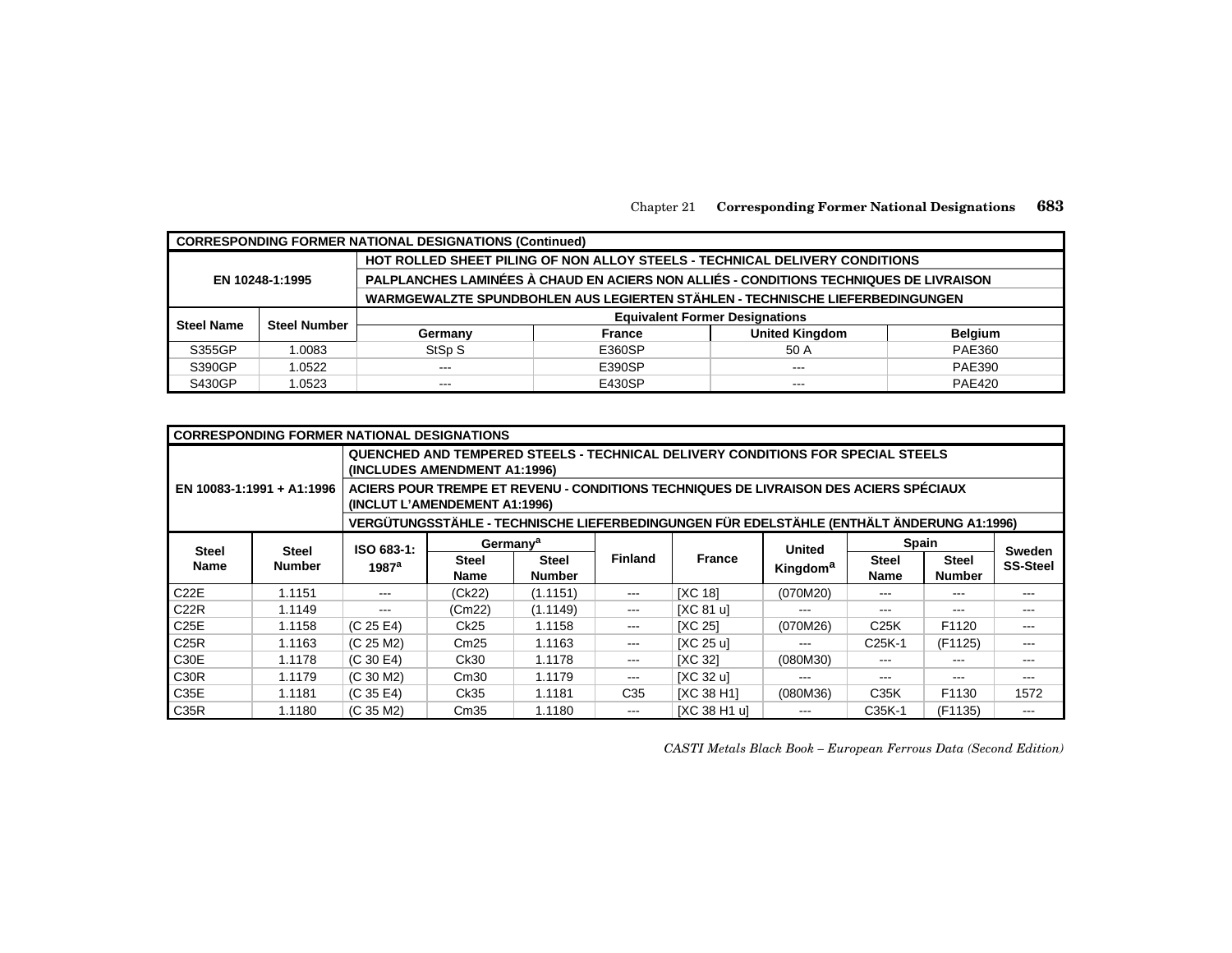#### Chapter 21 **Corresponding Former National Designations 682**

|                                                      | <b>CORRESPONDING FORMER NATIONAL DESIGNATIONS</b> |                                                                                                                           |                                                   |           |                |  |  |  |  |  |  |
|------------------------------------------------------|---------------------------------------------------|---------------------------------------------------------------------------------------------------------------------------|---------------------------------------------------|-----------|----------------|--|--|--|--|--|--|
|                                                      |                                                   | <b>STRUCTURAL STEELS WITH IMPROVED ATMOSPHERIC CORROSION RESISTANCE -</b><br><b>TECHNICAL DELIVERY CONDITIONS</b>         |                                                   |           |                |  |  |  |  |  |  |
|                                                      | EN 10155:1993                                     | ACIERS DE CONSTRUCTION À RÉSISTANCE AMÉLIORÉE À LA CORROSION ATMOSPHÉRIQUE -<br><b>CONDITIONS TECHNIQUES DE LIVRAISON</b> |                                                   |           |                |  |  |  |  |  |  |
| WETTERFESTE BAUSTÄHLE - TECHNISCHE LIEFERBEDINGUNGEN |                                                   |                                                                                                                           |                                                   |           |                |  |  |  |  |  |  |
| <b>Steel Name</b>                                    |                                                   | <b>Equivalent Former Designations</b><br><b>Designation</b><br><b>Steel Number</b>                                        |                                                   |           |                |  |  |  |  |  |  |
|                                                      |                                                   | According to EU 155-80                                                                                                    | <b>United Kingdom</b><br><b>France</b><br>Germany |           |                |  |  |  |  |  |  |
| S235J0W                                              | 1.8958                                            | Fe 360 C KI                                                                                                               |                                                   | E 24 W 3  | ---            |  |  |  |  |  |  |
| S235J2W                                              | 1.8961                                            | Fe 360 D KI                                                                                                               | <b>WTSt 37-3</b>                                  | E 24 W 4  | $---$          |  |  |  |  |  |  |
| S355J0WP                                             | 1.8945                                            | Fe 510 C 1 KI                                                                                                             |                                                   | E 36 WA 3 | <b>WR 50 A</b> |  |  |  |  |  |  |
| S355J2WP                                             | 1.8946                                            | Fe 510 D 1 KI                                                                                                             | ---                                               | E 36 WA 4 | ---            |  |  |  |  |  |  |
| S355J0W                                              | 1.8959                                            | Fe 510 C 2 KI                                                                                                             | ---                                               | E 36 WB 3 | <b>WR 50 B</b> |  |  |  |  |  |  |
| S355J2G1W                                            | 1.8963                                            | Fe 510 D 2 KI                                                                                                             | <b>WTSt 52-3</b>                                  | E 36 WB 4 | <b>WR 50 C</b> |  |  |  |  |  |  |
| S355J2G2W                                            | 1.8965                                            | $-- -$                                                                                                                    | ---                                               | $--$      | ---            |  |  |  |  |  |  |
| S355K2G1W                                            | 1.8966                                            | ---                                                                                                                       | ---                                               | $-- -$    | ---            |  |  |  |  |  |  |
| S355K2G2W                                            | 1.8967                                            | $- - -$                                                                                                                   | $---$<br>---<br>---                               |           |                |  |  |  |  |  |  |

|                                                                                                           | <b>CORRESPONDING FORMER NATIONAL DESIGNATIONS</b>                             |                                                                             |        |                       |                |  |  |  |  |  |
|-----------------------------------------------------------------------------------------------------------|-------------------------------------------------------------------------------|-----------------------------------------------------------------------------|--------|-----------------------|----------------|--|--|--|--|--|
|                                                                                                           |                                                                               | HOT ROLLED SHEET PILING OF NON ALLOY STEELS - TECHNICAL DELIVERY CONDITIONS |        |                       |                |  |  |  |  |  |
| PALPLANCHES LAMINÉES À CHAUD EN ACIERS NON ALLIÉS - CONDITIONS TECHNIQUES DE LIVRAISON<br>EN 10248-1:1995 |                                                                               |                                                                             |        |                       |                |  |  |  |  |  |
|                                                                                                           | WARMGEWALZTE SPUNDBOHLEN AUS LEGIERTEN STÄHLEN - TECHNISCHE LIEFERBEDINGUNGEN |                                                                             |        |                       |                |  |  |  |  |  |
| <b>Steel Name</b>                                                                                         | <b>Steel Number</b>                                                           | <b>Equivalent Former Designations</b>                                       |        |                       |                |  |  |  |  |  |
|                                                                                                           |                                                                               | Germany                                                                     | France | <b>United Kingdom</b> | <b>Belgium</b> |  |  |  |  |  |
| S240GP                                                                                                    | 1.0021                                                                        | StSp 37                                                                     | E240SP | 40 A                  | <b>PAE250</b>  |  |  |  |  |  |
| <b>S270GP</b>                                                                                             | 1.0023                                                                        | StSp 45<br><b>PAE270</b><br>E270SP<br>43 A                                  |        |                       |                |  |  |  |  |  |
| S320GP                                                                                                    | 1.0046                                                                        | ---                                                                         | E320SP | $- - -$               | <b>PAE320</b>  |  |  |  |  |  |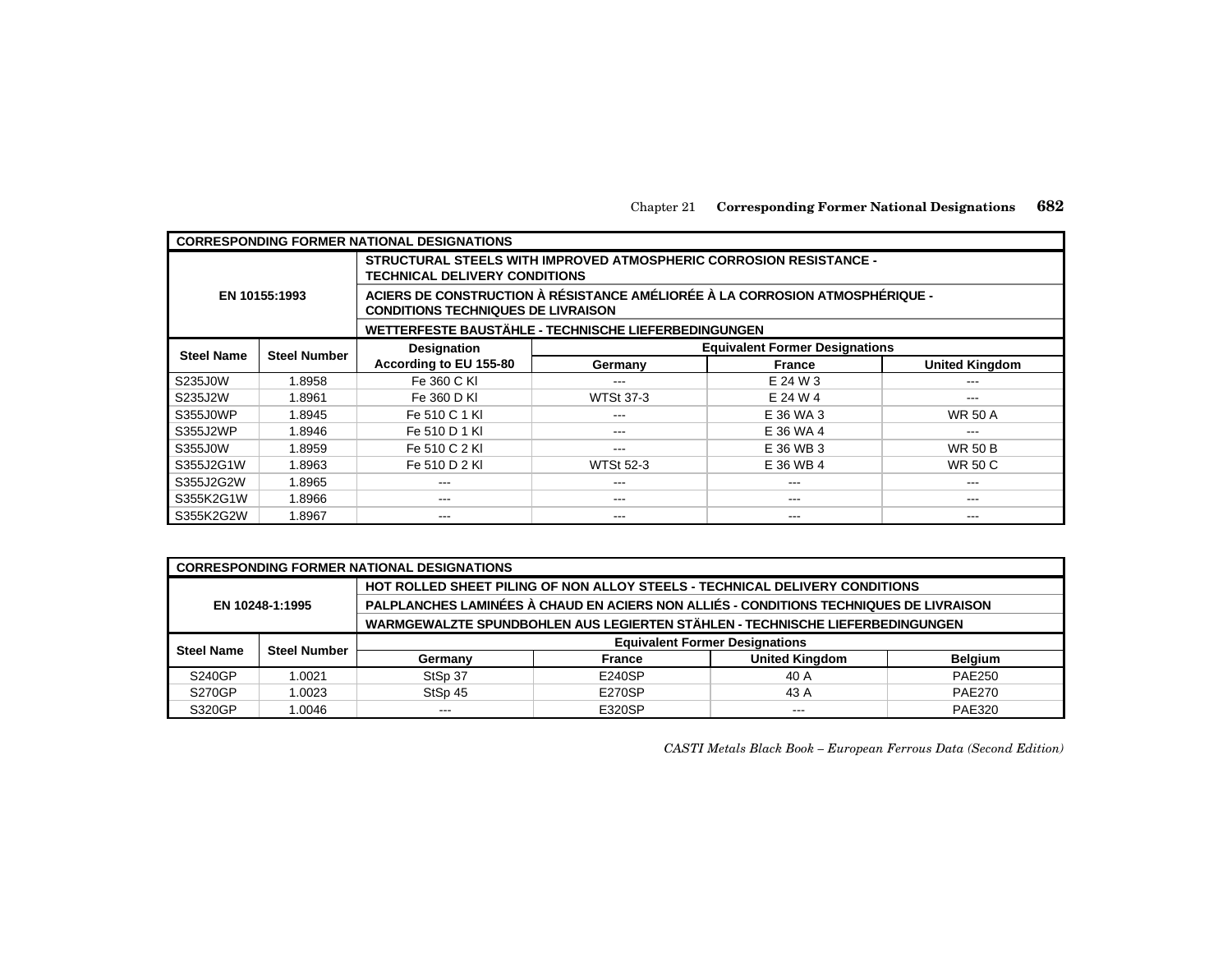## **22**

## *EURONORMS WITH CORRESPONDING NATIONAL STANDARDS*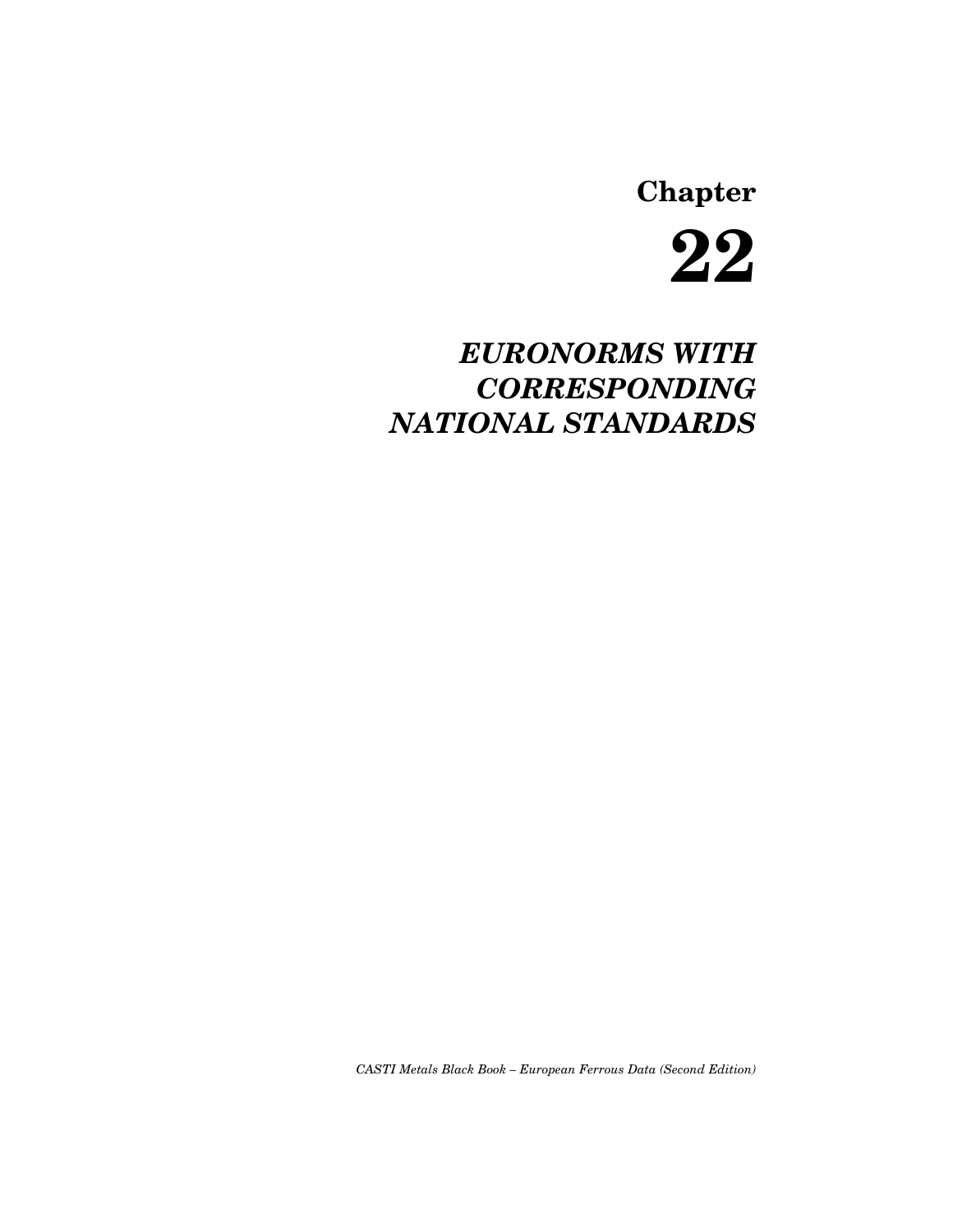| <b>EURONORMS WITH CORRESPONDING NATIONAL STANDARDS</b> |                       |                            |                                       |                     |                        |                              |                       |                          |                        |                     |  |
|--------------------------------------------------------|-----------------------|----------------------------|---------------------------------------|---------------------|------------------------|------------------------------|-----------------------|--------------------------|------------------------|---------------------|--|
| <b>EURONORM</b>                                        | Germany<br><b>DIN</b> | <b>France</b><br><b>NF</b> | <b>United</b><br>Kingdom<br><b>BS</b> | Spain<br><b>UNE</b> | Italy<br><b>UNI</b>    | <b>Belgium</b><br><b>NBN</b> | Portugal<br><b>NP</b> | <b>Sweden</b><br>SS      | Austria<br>M           | Norway<br><b>NS</b> |  |
| 5                                                      | 50 133                | A 03-154                   | 427                                   | 7-423               | 1955                   | A 11-107                     | $\frac{1}{2}$         | $\cdots$                 | ---                    | $\cdots$            |  |
| 17                                                     | 59 110                | A 45 051                   | $\qquad \qquad -$                     | 36-089              | 5598                   | 524                          | 330                   | $\overline{\phantom{a}}$ | $\qquad \qquad \cdots$ | $---$               |  |
| 18                                                     | $\frac{1}{2}$         | A 03 111                   | 1449/1                                | 36-300              | <b>EU 18</b>           | A 03-001                     | 2451                  | 11 01 20                 | $\frac{1}{2}$          | 10 005              |  |
|                                                        |                       |                            | 1501                                  | 36-400              |                        |                              |                       | 11 01 05                 |                        | 10 006              |  |
|                                                        |                       |                            | 1502                                  |                     |                        |                              |                       |                          |                        |                     |  |
|                                                        |                       |                            | 4360                                  |                     |                        |                              |                       |                          |                        |                     |  |
| 19                                                     | 1025 T 5              | A 45 205                   | $\overline{\phantom{a}}$              | 36-526              | 5398                   | 533                          | 2116                  | 21 27 40                 | 3262                   | ---                 |  |
| 21                                                     | 17010                 | A 03-115                   | 1449                                  | 36-007              | EU 21                  | A 02-001                     | ---                   | 11 00 01                 | $\qquad \qquad \cdots$ | $---$               |  |
|                                                        | 50 049                | $\qquad \qquad -$          | $\qquad \qquad -$                     | ---                 | $\qquad \qquad \cdots$ | $---$                        | ---                   | 21 93 01                 | $\cdots$               | $---$               |  |
| 24                                                     | 1025 T 1              | A 45 210                   | 4                                     | 36-521              | 5679                   | 632-01                       | $\frac{1}{2}$         | 21 27 25                 | 3261                   | 911                 |  |
|                                                        | 1026                  | ---                        | ---                                   | 36-522              | 5680                   | $\qquad \qquad \cdots$       | $\qquad \qquad -$     | 21 27 35                 |                        | $\qquad \qquad -$   |  |
| 48                                                     | 1016                  | A 46 100                   | 1449                                  | 36-553              | 6685                   | $\cdots$                     | ---                   | $\overline{a}$           | <b>DIN 1016</b>        | $\frac{1}{2}$       |  |
| 49                                                     | ---                   | $\frac{1}{2}$              | $\qquad \qquad \cdots$                | ---                 | $\sim$ $\sim$ $\sim$   | $\cdots$                     | $\cdots$              | <b>ISO 4288</b>          | ---                    | $\cdots$            |  |
| 53                                                     | 1025 T <sub>2</sub>   | A 45 201                   | 4                                     | 36-527              | 5397                   | 633                          | 2117                  | 21 27 50                 | ---                    | 1907                |  |
|                                                        | 1025 T3               |                            |                                       | 36-528              |                        |                              |                       | 21 27 51                 |                        | 1908                |  |
|                                                        | 1025 T4               |                            |                                       | 36-529              |                        |                              |                       | 21 27 52                 |                        |                     |  |
| 54                                                     | 1026                  | A 45 007                   | 4                                     | 36-525              | EU 54                  | A 24-204                     | 338                   | ---                      | 3260                   | $\cdots$            |  |
| 55                                                     | 1024                  | A 45 008 <sup>a</sup>      | 4                                     | 36-533              | EU 55                  | A 24-205                     | 337                   | 21 27 20                 | $\frac{1}{2}$          | 1905                |  |
| 56                                                     | 1028                  | A 45 009 <sup>a</sup>      | 4848                                  | 36-531              | EU 56                  | A 24-201                     | 335                   | 21 27 11                 | 3246                   | 1903                |  |
| 57                                                     | 1029                  | A 45 010 <sup>a</sup>      | 4848                                  | 36-532              | EU 57                  | A 34-202                     | 336                   | 21 21 12                 | 3247                   | 1904                |  |
| 58                                                     | 1017 T1               | A 45 005 <sup>a</sup>      | 4360                                  | 36-543              | <b>EU 58</b>           | A 34-201                     | $\frac{1}{2}$         | 21 21 50                 | 3230                   | 1902                |  |
| 59                                                     | 1014 T1               | A 45 004 <sup>a</sup>      | 4360                                  | 36-542              | EU 59                  | A 34-202                     | $333 + 334$           | 21 27 25                 | 3226                   | 1901                |  |
| 60                                                     | 1013 T1               | A 45 003 <sup>a</sup>      | 4360                                  | 36-541              | EU 60                  | A 34-203                     | 331                   | 21 25 02                 | 3221                   | 1900                |  |
| 61                                                     | 1015                  | A 45 006 <sup>a</sup>      | 970                                   | 36-547              | 7061                   | A 24-204                     | $---$                 | $\qquad \qquad \cdots$   | 3237/3228              | $\cdots$            |  |

#### Chapter 22 **Euronorms with Corresponding National Standards 690**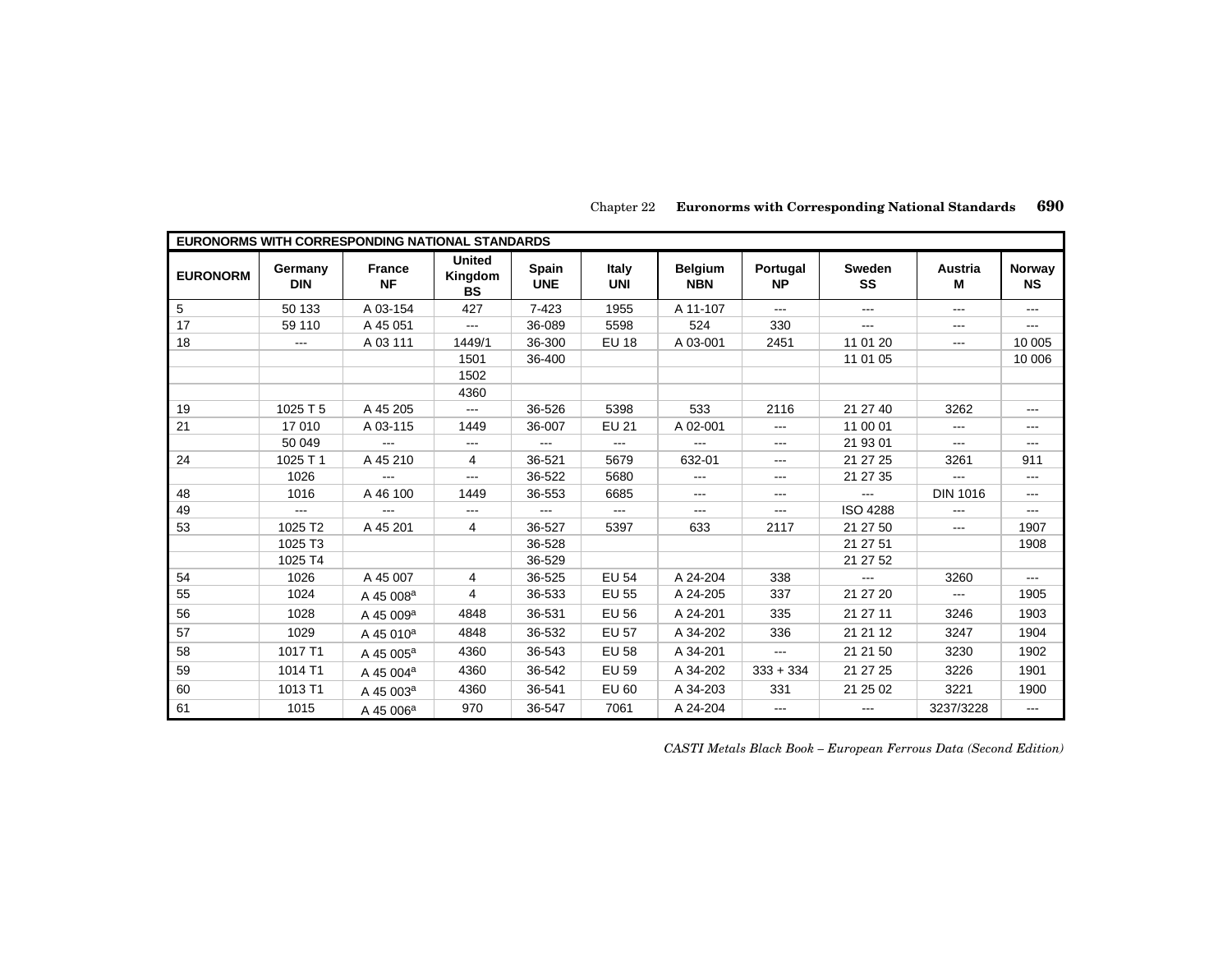| <b>EURONORMS WITH CORRESPONDING NATIONAL STANDARDS (Continued)</b> |                       |                            |                                       |                     |                        |                              |                       |              |                   |                           |  |
|--------------------------------------------------------------------|-----------------------|----------------------------|---------------------------------------|---------------------|------------------------|------------------------------|-----------------------|--------------|-------------------|---------------------------|--|
| <b>EURONORM</b>                                                    | Germany<br><b>DIN</b> | <b>France</b><br><b>NF</b> | <b>United</b><br>Kingdom<br><b>BS</b> | Spain<br><b>UNE</b> | Italy<br><b>UNI</b>    | <b>Belgium</b><br><b>NBN</b> | Portugal<br><b>NP</b> | Sweden<br>SS | Austria<br>м      | Norway<br><b>NS</b>       |  |
|                                                                    |                       |                            |                                       | 07-278              |                        |                              |                       |              |                   |                           |  |
| 65                                                                 | 59 130                | A 45 075 <sup>a</sup>      | 3111                                  | 36-546              | 7356                   | A 24-206                     | $- - -$               | $---$        | 3223              | $---$                     |  |
| 66                                                                 | 1018                  | $---$                      | $---$                                 | $\cdots$            | 6630                   | $\cdots$                     | $--$                  | $\cdots$     | $---$             | $---$                     |  |
| 67                                                                 | 1019                  | A 45 011                   | 4848                                  | 36-548              | EU 67                  | A 24-203                     | $---$                 | 21 11 70     | $\qquad \qquad -$ | 6034                      |  |
| 79                                                                 | $---$                 | A 40 001                   | 6562                                  | 36-501              | 7272                   | A 01-102                     | $--$                  | 01 66 01     | ---               | $---$                     |  |
| 91                                                                 | 59 200                | A 46 012                   | 4360                                  | ---                 | EU 91                  | A 43-301                     | ---                   | 21 21 50     | 3231              | ---                       |  |
| 103                                                                | 50 601                | A 04 102                   | 4490                                  | 7-280               | 3245                   | A 14-101                     | 1787                  | ---          | ---               | ---                       |  |
|                                                                    |                       |                            |                                       |                     | EU103                  |                              |                       |              |                   |                           |  |
| 131                                                                | 1541                  | $---$                      | 1449                                  | 36-563              | $---$                  | A 43-401                     | $---$                 | 21 12 10     | ---               | ---                       |  |
| 160                                                                | SEL 072-77            | A 04 305                   | 5996                                  | 36-100              | EU 160                 | $\cdots$                     | $---$                 | 11 42 01     | ---               | ---                       |  |
|                                                                    |                       |                            |                                       |                     | 5329                   |                              |                       | 21 91 14     | ---               | ---                       |  |
| 162                                                                | 17 118                | A 37 101                   | 2994                                  | 36-570              | 7344                   | A 02-002                     | $\qquad \qquad -$     | ---          | 3316              | $\qquad \qquad -\qquad -$ |  |
|                                                                    | 59 413                | $---$                      | $\qquad \qquad -\qquad -$             | $---$               | $---$                  | $---$                        | ---                   | $---$        | $---$             | ---                       |  |
| 168                                                                | ---                   | A 03 116                   | 1501                                  | 36-800              | EU 168                 | ---                          | ---                   | 11 00 12     | ---               | ---                       |  |
|                                                                    |                       |                            | 1502                                  |                     |                        |                              |                       |              |                   |                           |  |
|                                                                    |                       |                            | 4360                                  |                     |                        |                              |                       |              |                   |                           |  |
|                                                                    |                       |                            | 6363                                  |                     |                        |                              |                       |              |                   |                           |  |
| 186                                                                | $---$                 | A 04 306                   | ---                                   | $---$               | ---                    | $---$                        | ---                   | $---$        | ---               | ---                       |  |
| ECSC IC <sub>2</sub>                                               | <b>SEW 088</b>        | A 36 000                   | 5135                                  | ---                 | $\qquad \qquad \cdots$ | ---                          | ---                   | 06 40 25     | ---               | ---                       |  |

#### Chapter 22 **Euronorms with Corresponding National Standards 691**

a. Tolerances are specified in NF A 45 001 and NF A 45 101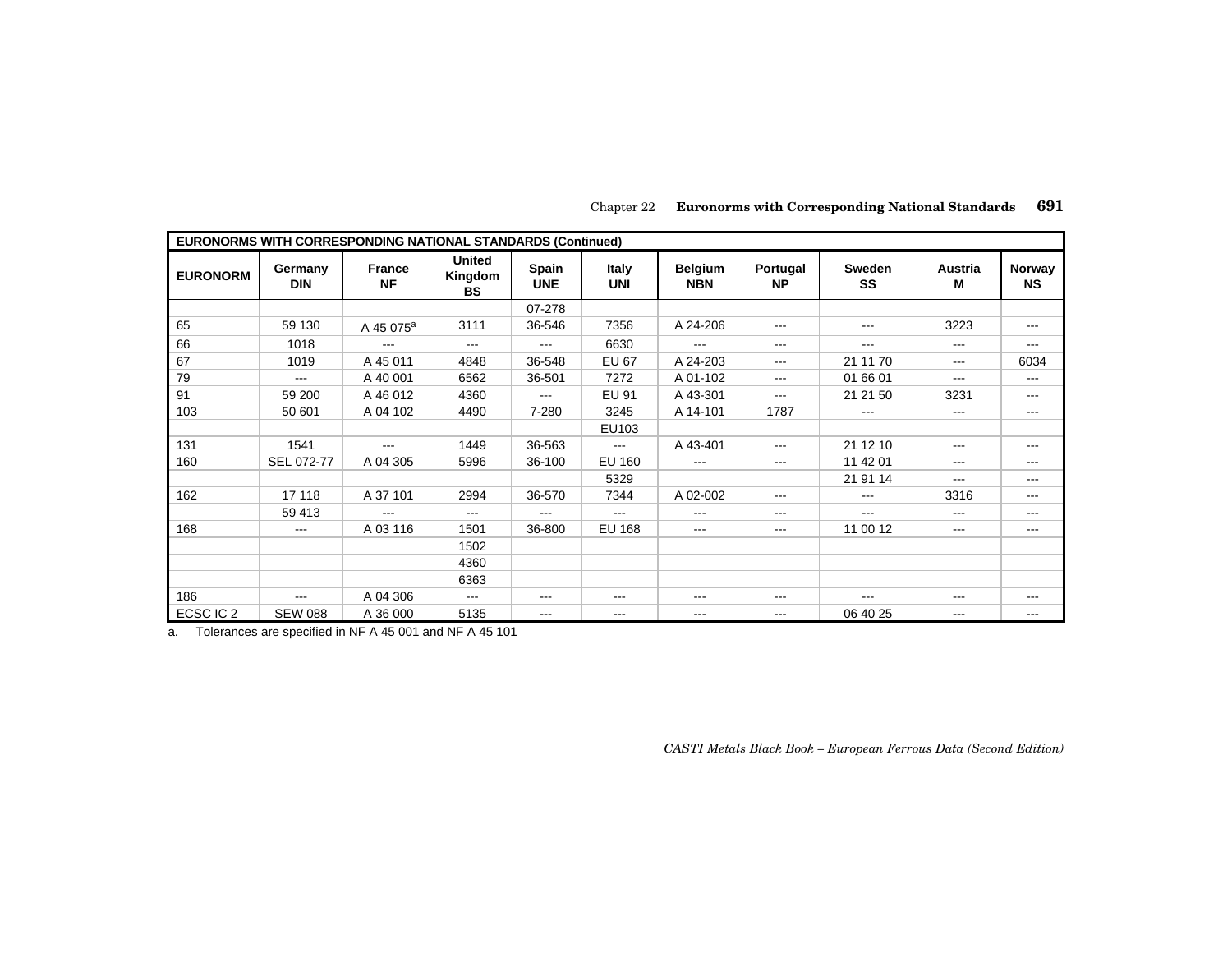## **23**

## *INTERNATIONAL CROSS REFERENCES:*

*CARBON & ALLOY STEELS*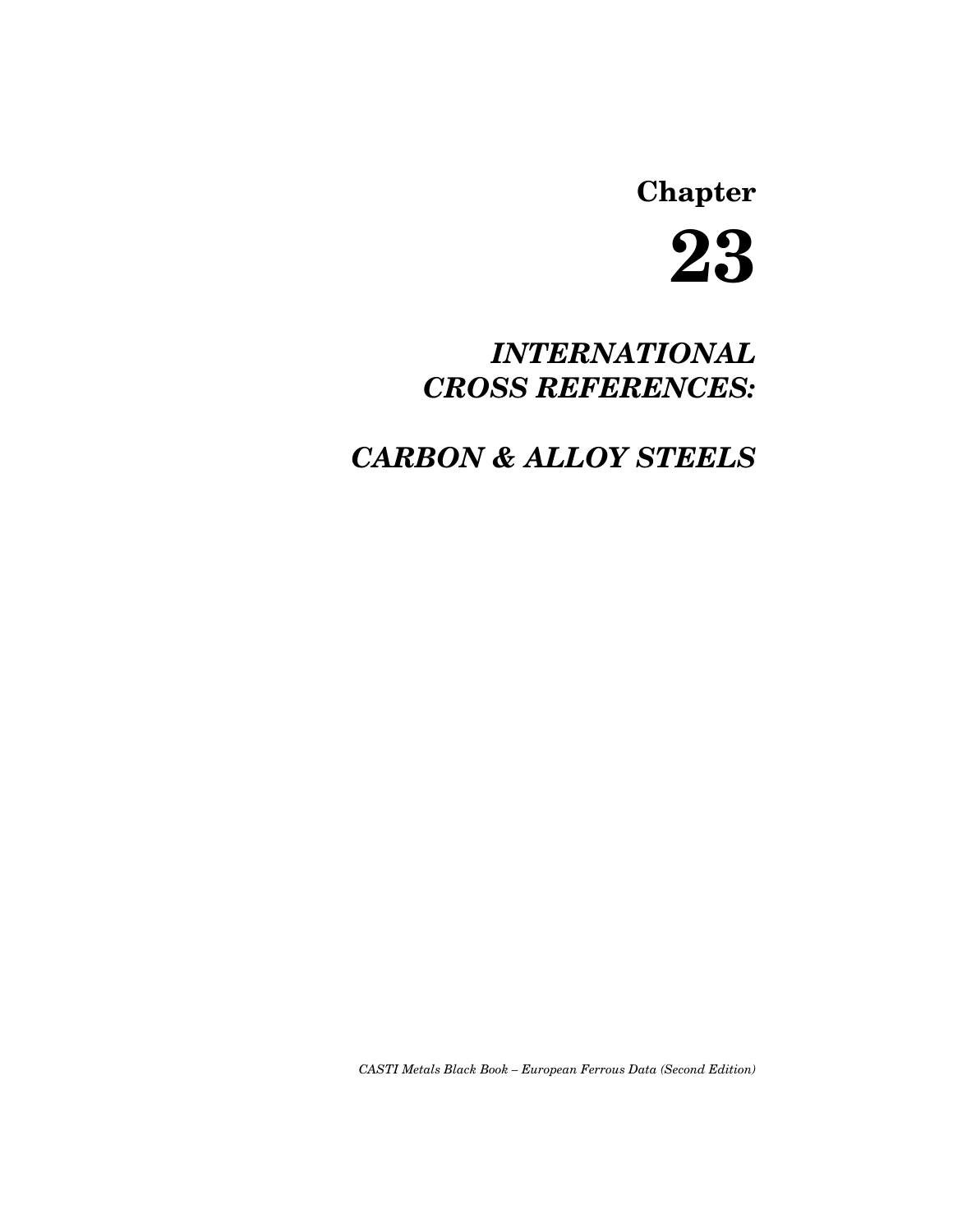#### Chapter 23 **International Cross References: Carbon & Alloy Steels 696**

|                      | <b>European Union - EN</b>     |                   |                      | <b>USA - SAE/ASTM</b> |        | Japan - JIS          |                        | <b>International - ISO</b> |                                |
|----------------------|--------------------------------|-------------------|----------------------|-----------------------|--------|----------------------|------------------------|----------------------------|--------------------------------|
| <b>Specification</b> | <b>Name</b>                    | <b>Number</b>     | <b>Specification</b> | Grade                 | UNS#   | <b>Specification</b> | Symbol                 | <b>Specification</b>       | <b>Name</b>                    |
| 10016-2:1994         | C20D                           | s1.0414           |                      | 1020                  | G10200 |                      | S 20 C                 | $---$                      | $---$                          |
| 10016-4:1994         | C20D2                          | 1.1137            | A 29/A 29M-99        | 1021                  | G10210 | G 4051 (1979)        | S 20 CK                | ---                        | ---                            |
| 10083-1:1991         | 2 C 22                         | $---$             |                      | 1022                  | G10220 | ---                  | ---                    | ---                        | ---                            |
|                      | 3 C 22                         | ---               |                      | 1020                  | G10200 | $---$                | ---                    | ---                        | ---                            |
| 10083-2:1991         | 1 C 22                         | 1.0402            | A 108-99             | 1022                  | G10220 | $---$                | $---$                  | ---                        | ---                            |
| ---                  | $---$                          | ---               |                      | 1020                  | G10200 | $---$                | ---                    | ---                        | ---                            |
| $- - -$              | $---$                          | ---               | A 576-90             | 1021                  | G10210 | $---$                | ---                    | ---                        | ---                            |
| $- - -$              | $---$                          | $---$             |                      | 1022                  | G10220 | $---$                | $- - -$                | ---                        | ---                            |
| $---$                | $---$                          | $\qquad \qquad -$ |                      | 1020                  | G10200 | ---                  | ---                    | ---                        | $---$                          |
| $---$                | $---$                          | ---               | <b>J403 AUG95</b>    | 1021                  | G10210 | $---$                | $  -$                  | $---$                      | ---                            |
| $- - -$              | $---$                          | ---               |                      | 1022                  | G10220 | $---$                | ---                    | ---                        | ---                            |
| $---$                | $---$                          | $\qquad \qquad -$ | A 29/A 29M-99        | 1023                  | ---    | G 4051 (1979)        | S 22 C                 | ---                        | $---$                          |
| $---$                | $---$                          | ---               | A 576-90             | 1023                  | G10230 | ---                  | $--$                   | ---                        | ---                            |
| $--$                 | $---$                          | $---$             | <b>J403 AUG95</b>    | 1023                  | G10230 | $---$                | $---$                  | $\qquad \qquad \cdots$     | $---$                          |
| 10016-2:1994         | C26D                           | 1.0415            | A 29/A 29M-99        | 1025                  | G10250 | G 4051 (1979)        | S 25 C                 |                            | C <sub>25</sub>                |
| 10016-4:1994         | C <sub>26</sub> D <sub>2</sub> | 1.1139            |                      | 1026                  | G10260 | ---                  | $  -$                  | 683-1:1987                 | C <sub>25</sub> E <sub>4</sub> |
| 10083-1:1991         | 2 C 25                         | $---$             | A 108-99             | 1025                  | G10250 | ---                  | ---                    |                            | C 25 M 2                       |
|                      | 3 C 25                         | $\qquad \qquad -$ |                      | 1025                  | G10250 | $---$                | $\qquad \qquad \cdots$ | ---                        | ---                            |
| 10083-2:1991         | 1 C 25                         | ---               | A 576-90             | 1026                  | G10260 | ---                  | ---                    | ---                        | ---                            |
| $- - -$              | $---$                          | $- - -$           |                      | 1025                  | G10250 | $--$                 | $\sim$ $\sim$          | $- - -$                    | ---                            |
| ---                  | $--$                           | ---               | <b>J403 AUG95</b>    | 1026                  | G10260 | ---                  | ---                    | ---                        | ---                            |

#### **23.1 Carbon Steels for General Use (Continued)**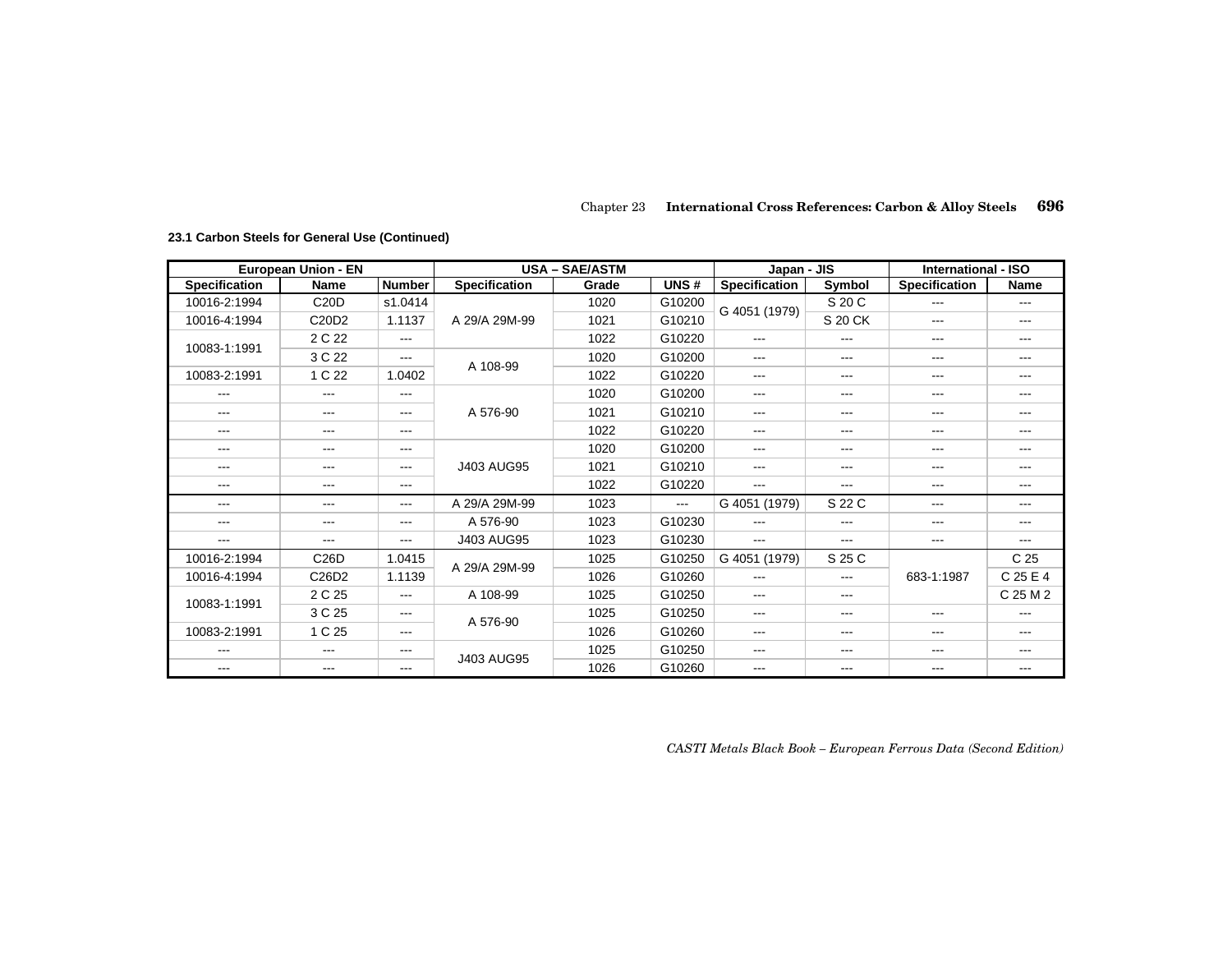#### Chapter 23 **International Cross References: Carbon & Alloy Steels 701**

|                      | European Union - EN |               |                      | <b>USA – SAE/ASTM</b> |                   | Japan - JIS          |         | <b>International - ISO</b> |             |
|----------------------|---------------------|---------------|----------------------|-----------------------|-------------------|----------------------|---------|----------------------------|-------------|
| <b>Specification</b> | Name                | <b>Number</b> | <b>Specification</b> | Grade                 | UNS#              | <b>Specification</b> | Symbol  | <b>Specification</b>       | <b>Name</b> |
| 10016-2.1994         | C80D                | 1.0622        | A 29/A 29M-99        | 1078                  | G10780            | $---$                | ---     | $---$                      | $---$       |
|                      | C82D                | 1.0626        | A 576-90             | 1078                  | G10780            | $---$                | $---$   | $---$                      | $---$       |
|                      | C80D2               | 1.1255        | <b>J403 AUG95</b>    | 1078                  | G10780            | $---$                | $---$   | $---$                      | $---$       |
| 10016-4.1994         | C82D2               | 1.1262        | $\qquad \qquad -$    | $---$                 | $\qquad \qquad -$ | $---$                | $--$    | $---$                      | $- - -$     |
| 10016-2:1994         | C86D                | 1.0616        | A 29/A 29M-99        | 1080                  | G10800            | $---$                | $---$   | $---$                      | $- - -$     |
| 10016-4:1994         | C86D2               | 1.1265        | A 576-90             | 1080                  | G10800            | $---$                | ---     | $--$                       | $--$        |
| ---                  | $- - -$             | ---           | <b>J403 AUG95</b>    | 1080                  | G10800            | $- - -$              | ---     | $- - -$                    | $- - -$     |
| 10016-2:1994         | C88D                | 1.0628        |                      | 1084                  | G10840            | ---                  | $---$   | $---$                      | $---$       |
| 10016-4:1994         | C88D2               | 1.1272        | A 29/A 29M-99        | 1086                  | G10860            | $---$                | $---$   | $---$                      | $---$       |
| ---                  | $- - -$             | ---           | A 576-90             | 1084                  | G10840            | $\qquad \qquad -$    | $- - -$ | $---$                      | $- - -$     |
| $- - -$              | $- - -$             | ---           | <b>J403 AUG95</b>    | 1086                  | G10860            | $- - -$              | ---     | $---$                      | $- - -$     |
| 10016-2:1994         | C92D                | 1.0618        | A 29/A 29M-99        | 1090                  | G10900            | $---$                | $- - -$ | $---$                      | $- - -$     |
| 10016-4:1994         | C92D2               | 1.1282        | A 576-90             | 1090                  | G10900            | $---$                | ---     | $---$                      | $- - -$     |
| ---                  | ---                 | ---           | <b>J403 AUG95</b>    | 1090                  | G10900            | ---                  | ---     | $---$                      | ---         |
| 10016-4:1994         | C98D2               | 1.1283        | A 29/A 29M-99        | 1095                  | G10950            | $---$                | ---     | $---$                      | $---$       |
| $---$                | $---$               | ---           | A 108-99             | 1095                  | G10950            | $---$                | ---     | $---$                      | $---$       |
| $- - -$              | $- - -$             | ---           | A 576-90             | 1095                  | G10950            | $\qquad \qquad -$    | ---     | $- - -$                    | $- - -$     |
| $- - -$              | $- - -$             | ---           | <b>J403 AUG95</b>    | 1095                  | G10950            | $\qquad \qquad -$    | $- - -$ | $- - -$                    | $- - -$     |

#### **23.1 Carbon Steels for General Use (Continued)**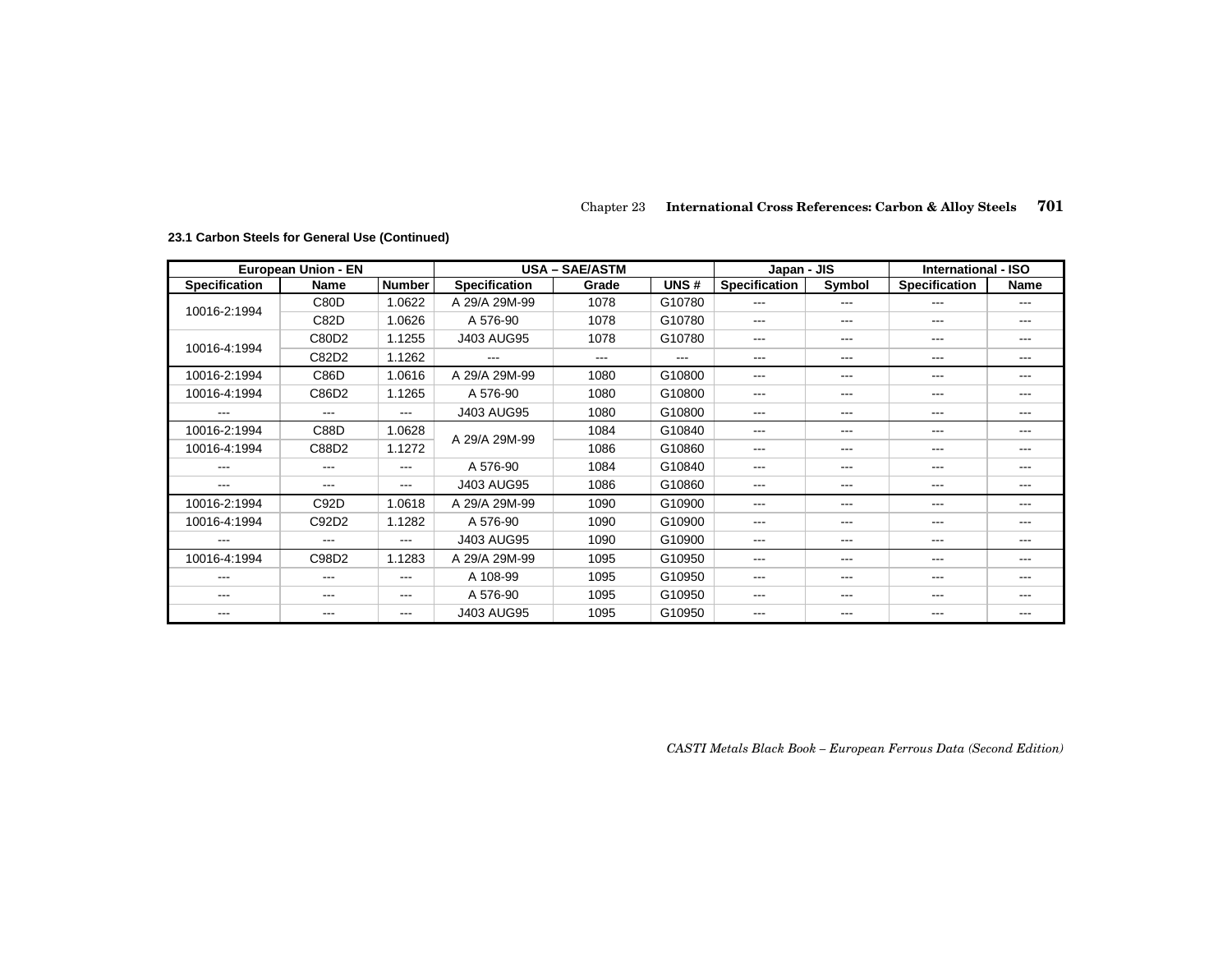## **24**

## *INTERNATIONAL CROSS REFERENCES:*

*CASTINGS*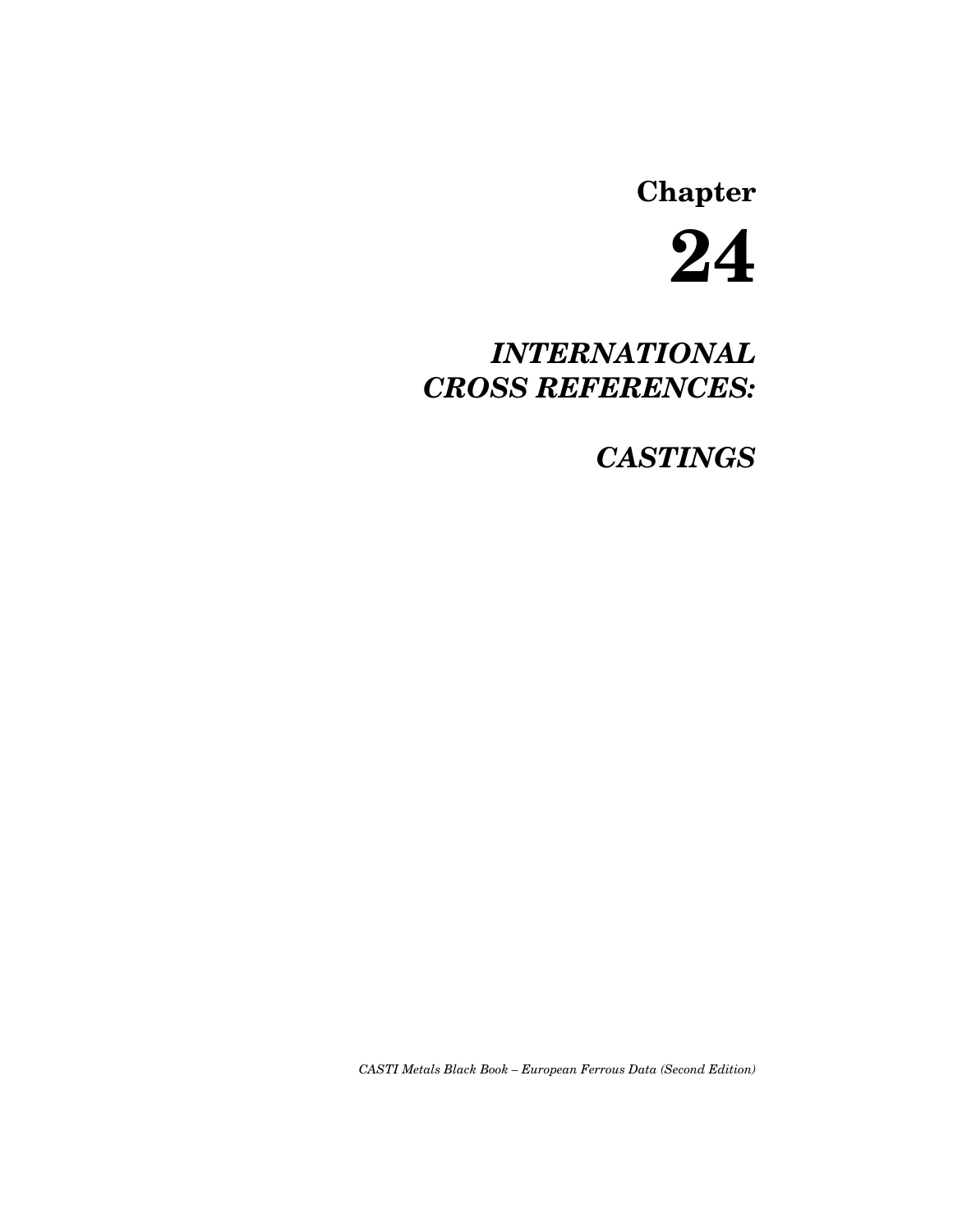#### Chapter 24 **International Cross References: Steel Castings 712**

#### **24.1 Cast Carbon Steels**

#### **24.1.1 Cast Carbon Steel for General and Structural Applications**

|                          | <b>USA - SAE/ASTM</b> |                           | Japan - JIS        |                |             | <b>International - ISO</b> |             | Germany - DIN   | <b>France - AFNOR</b> |             | UK-BSIBS                |                        |
|--------------------------|-----------------------|---------------------------|--------------------|----------------|-------------|----------------------------|-------------|-----------------|-----------------------|-------------|-------------------------|------------------------|
| <b>Spec</b>              | Grade                 | UNS#                      | <b>Spec</b>        | Symbol         | <b>Spec</b> | Name                       | <b>Spec</b> | Name            | <b>Spec</b>           | <b>Name</b> | <b>Spec</b>             | Grade                  |
| $---$                    | $- - -$               | $---$                     | G 5101:1991        | SC 360         | $---$       | $---$                      | 1681:1985   | GS-38<br>1.0420 | $---$                 | ---         | $---$                   | $---$                  |
| A 27/A 27M-              | $U-60-30$             |                           | J02500 G 5101:1991 | SC 410         | 3755:1991   | 200-400                    | $---$       | $---$           | <b>NF A 32-</b>       | GE230       | 3100:1991<br>AMD.1:1992 | A <sub>1</sub>         |
| 95 (2000)                | 60-30                 |                           | J03000 G 5102:1991 | <b>SCW 410</b> |             | 200-400W                   | $--$        | ---             | 054:1994              | G16Mn5      | $---$                   | $\qquad \qquad \cdots$ |
| A 27/A 27M-<br>95 (2000) | 65-35                 |                           | J03001 G 5101:1991 | <b>SC 450</b>  | 3755:1991   | 230-450                    | 1681:1985   | GS-45<br>1.0446 | ---                   | ---         | $---$                   | $---$                  |
|                          | SC 1020<br>CI. 65/35  | $---$                     | G 5102:1991        | <b>SCW 450</b> |             | 230-450W                   | $- - -$     | ---             | ---                   | ---         | $---$                   | $---$                  |
| A 958-00                 | SC 1025<br>CI. 65/35  | $---$                     | ---                | $--$           | ---         | $---$                      | $--$        | ---             | ---                   | ---         | $---$                   | ---                    |
|                          | SC 1030<br>CI. 65/35  | ---                       | ---                | ---            | ---         | $---$                      | ---         | ---             | ---                   | ---         | ---                     | $--$                   |
| A 27/A 27M-              | 70-36                 | J03501                    | G 5101:1991        | <b>SC 480</b>  | 3755:1991   | 270-480                    | ---         | ---             | NFA32<br>054:1994     | GE280       | 3100:1991<br>AMD.1:1992 | A2                     |
| 95 (2000)                | 70-40                 | J02501                    | G 5102:1991        | <b>SCW 480</b> |             | 270-480W                   | $---$       | $---$           | $---$                 | ---         | $---$                   | $---$                  |
|                          | SC 1020<br>CI. 70/36  | $---$                     |                    | ---            | ---         | ---                        | ---         |                 | ---                   | ---         | ---                     | $---$                  |
|                          | SC 1025<br>CI. 70/36  | ---                       |                    |                | ---         | ---                        | ---         |                 |                       | ---         | ---                     | ---                    |
| A 958-00                 | SC 1030<br>CI. 70/36  | $\qquad \qquad -\qquad -$ | ---                | $- - -$        | ---         | $- - -$                    | $- - -$     | ---             | $- - -$               | ---         | ---                     | $- - -$                |
|                          | SC 1040<br>CI. 70/36  | ---                       |                    |                | ---         |                            |             |                 |                       |             |                         | ---                    |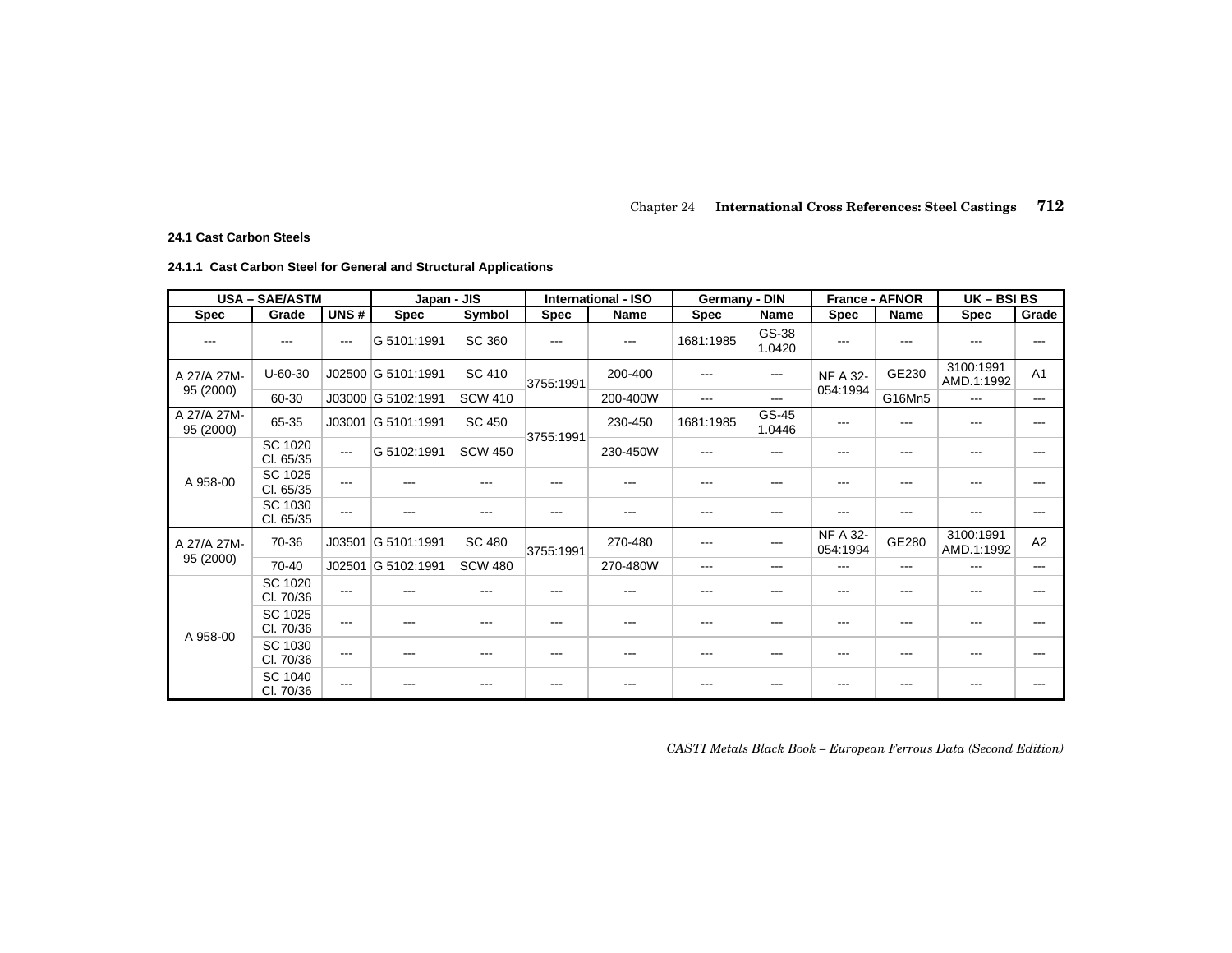#### Chapter 24 **International Cross References: Steel Castings 718**

#### **24.3 Cast Alloy Steels**

#### **24.3.2. Cast Alloy Steels for Pressure Purposes at High Temperatures**

|              | <b>European Union - EN</b> |                        |                        | <b>USA – SAE/ASTM</b> |        |                   | Japan - JIS        | International - ISO |                   |
|--------------|----------------------------|------------------------|------------------------|-----------------------|--------|-------------------|--------------------|---------------------|-------------------|
| <b>Spec</b>  | <b>Name</b>                | <b>Number</b>          | <b>Spec</b>            | Grade                 | UNS#   | <b>Spec</b>       | Symbol             | <b>Spec</b>         | Name              |
| 10213-2.1996 | G20Mo5                     | .5419                  | A 217/A 217M-99        | WC <sub>1</sub>       | J12524 | G 5151:1991       | SCPH <sub>11</sub> | 4991:1994           | C <sub>28</sub> H |
| 10213-2.1996 | G17CrMo5-5                 | .7357                  | A 217/A 217M-99        | WC <sub>6</sub>       | J12072 | G 5151:1991       | SCPH <sub>21</sub> | 4991:1994           | C <sub>32</sub> H |
| 10213-2:1996 | G17CrMoV5-10               | .7706                  | A 389/A 389M-93 (1998) | C <sub>24</sub>       | J12092 | G 5151:1991       | SCPH <sub>23</sub> | 4991:1994           | C35BH             |
| 10213-2:1996 | G17CrMo9-10                | .7379                  | A 217/A 217M-99        | WC <sub>9</sub>       | J21890 | G 5151:1991       | SCPH <sub>32</sub> | 4991:1994           | C34AH             |
| $- - -$      | $- - -$                    | $\qquad \qquad \cdots$ | A 487/A487M-93 (1998)  | 8 CI. ABC             | J22091 | $\qquad \qquad -$ | $- - -$            |                     | C34BH             |
| 10213-2:1996 | GX15CrMo5                  | . 7365                 | A 217/A 217M-99        | C <sub>5</sub>        | J42045 | G 5151:1991       | SCPH <sub>61</sub> | 4991:1994           | C <sub>37</sub> H |
| $--$         | ---                        | $--$                   | A 217/A 217M-99        | C <sub>12</sub>       | J82090 | $--$              | $\cdots$           | 4991:1994           | C38H              |

#### **24.3.3 Cast Alloy Steels for Pressure Purposes at Low Temperatures**

|              | European Union - EN |               | <b>USA - SAE/ASTM</b>  |                  |        | <b>International - ISO</b><br>Japan - JIS |                    |               |                   |
|--------------|---------------------|---------------|------------------------|------------------|--------|-------------------------------------------|--------------------|---------------|-------------------|
| <b>Spec</b>  | <b>Name</b>         | <b>Number</b> | <b>Spec</b>            | Grade            | UNS#   | <b>Spec</b>                               | Symbol             | <b>Spec</b>   | Name              |
| 10213-3:1996 | G18Mo5              | .5422         | A 352/A 352M-93 (1998) | LC1              | J12522 | G 5152:1991                               | SCPL <sub>11</sub> | $- - -$       | $- - -$           |
| 10213-3:1996 | G9Ni10              | 1.5636        | A 757/A 757M-00        | <b>B2N. B2Q</b>  | J22501 | G 5152:1991                               | SCPL <sub>21</sub> | $- - -$       | $- - -$           |
| $- - -$      | $- - -$             | $  -$         | A 352/A 352M-93 (1998) | LC <sub>2</sub>  | J22500 | $-$                                       | $- - -$            | $- - -$       | $- - -$           |
| 10213-3:1996 | G9Ni14              | .5638         | A 757/A 757M-00        | <b>B3N, B3Q</b>  | J31500 | G 5152:1991                               | SCPL <sub>31</sub> | 4991:1994     | C <sub>43</sub> L |
| $- - -$      | $- - -$             | ---           | A 352/A 352M-93 (1998) | LC <sub>3</sub>  | J31550 | $\sim$                                    | $- - -$            | $\frac{1}{2}$ | ---               |
| 10213-3.1996 | G17NiCrMo13-6       | .6781         | A 352/A 352M-93 (1998) | $LC2-1$          | J42215 | $\sim$                                    | $- - -$            | 4991:1994     | C43E2aL           |
| ---          | $- - -$             | ---           | A 757/A 757M-00        | E <sub>3</sub> N | J42065 | ---                                       | $- - -$            |               | C43E2bL           |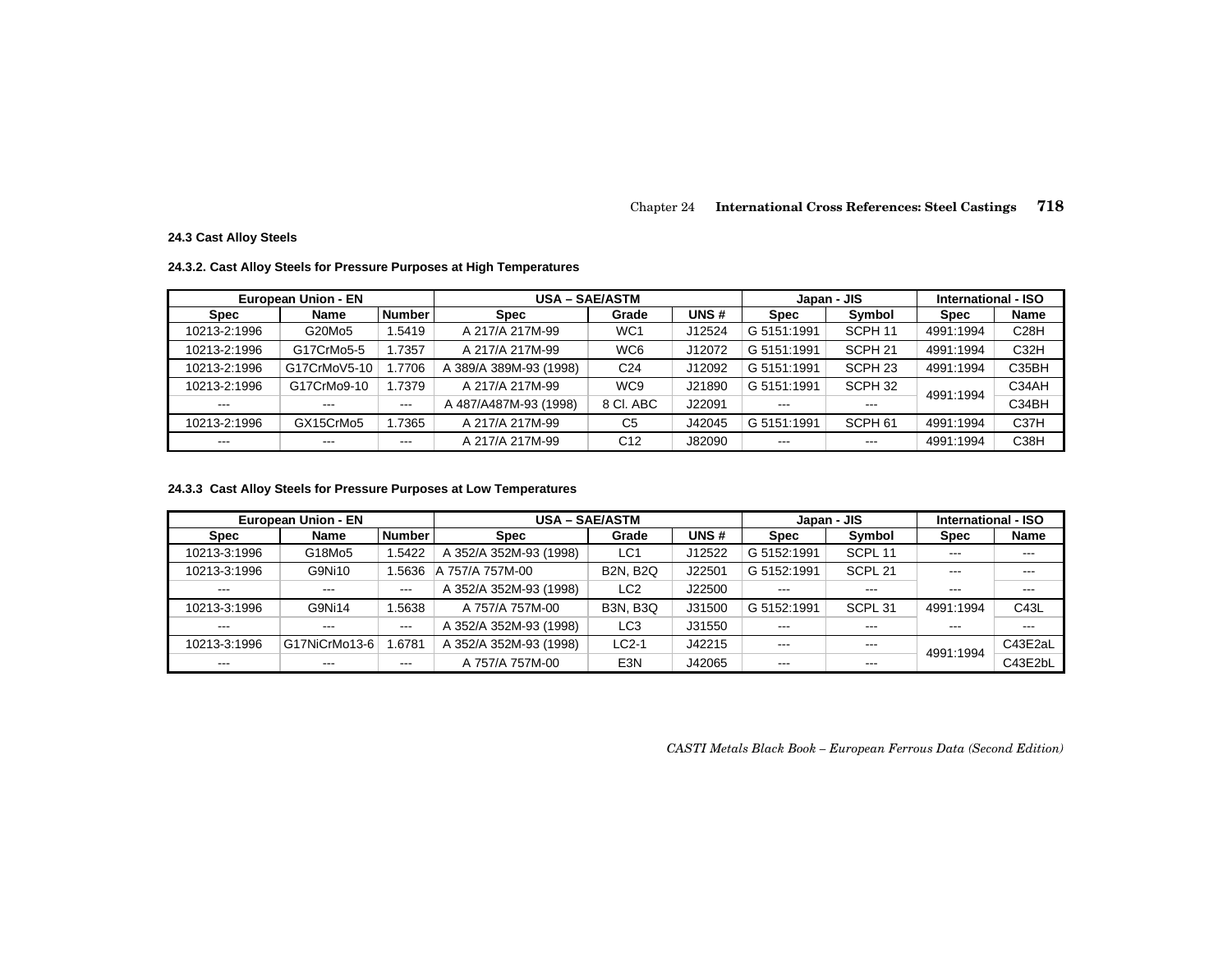## **25**

## *INTERNATIONAL CROSS REFERENCES:*

*FORGINGS*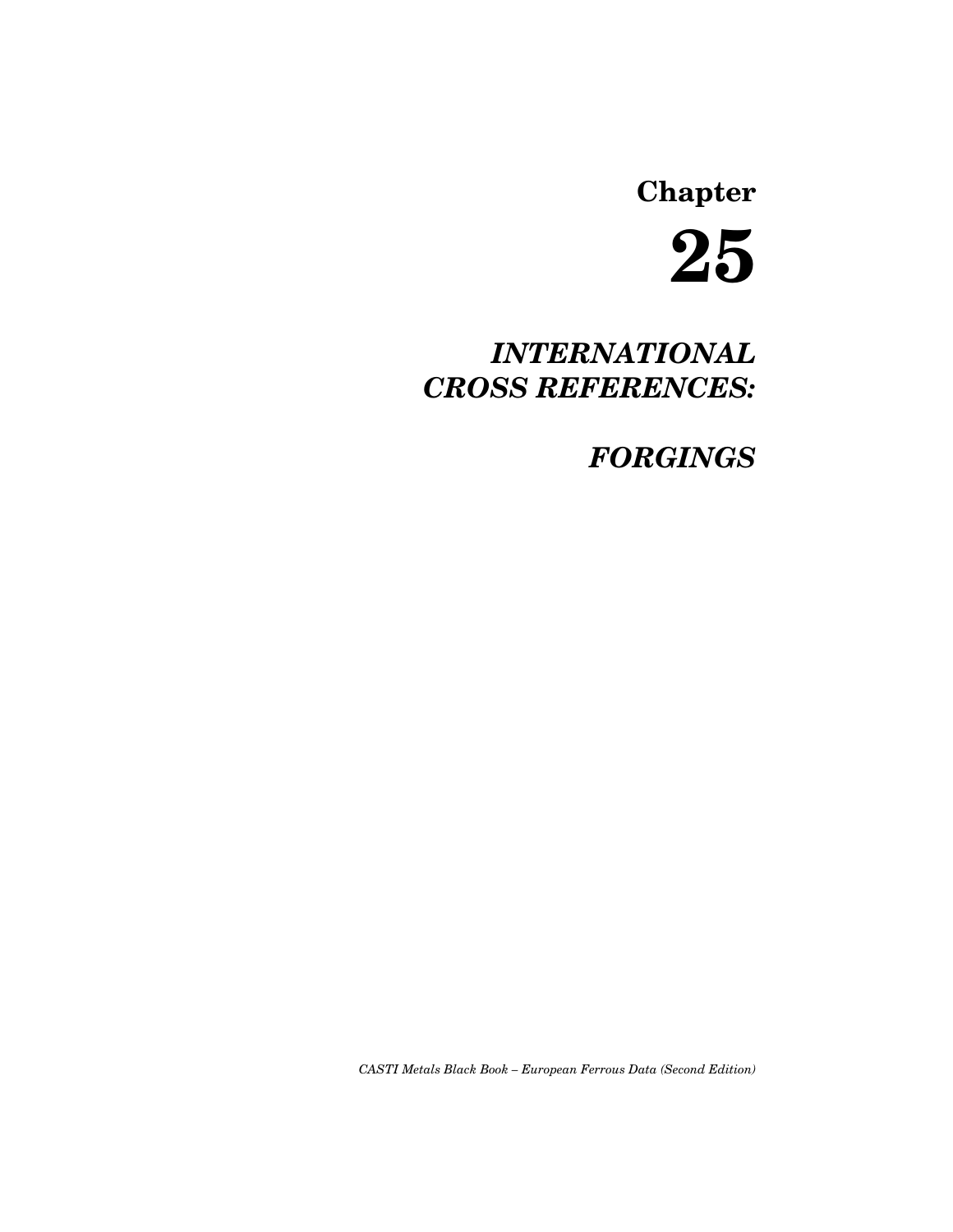#### Chapter 25 **International Cross References: Forgings 733**

#### **25.2 Alloy Steel Forgings**

#### **25.2.2 Alloy Steel Forgings for Piping, Pressure Vessel and Components**

#### **25.2.2.1 Mo Alloy Steel**

|               | European Union - EN  |                               |                      | <b>USA – SAE/ASTM</b><br>Japan - JIS |                             |                      | International - ISO |                      |                             |
|---------------|----------------------|-------------------------------|----------------------|--------------------------------------|-----------------------------|----------------------|---------------------|----------------------|-----------------------------|
| Specification | <b>Steel</b><br>Name | <b>Steel</b><br><b>Number</b> | <b>Specification</b> | Grade                                | <b>UNS</b><br><b>Number</b> | <b>Specification</b> | Svmbol              | <b>Specification</b> | <b>Steel</b><br><b>Name</b> |
| 10222-2:1999  | 16Mo3                | .5415                         | A 182/A 182M-00      |                                      | K12822                      | G 3203:1988          | SFVA F1             | 9327-2:1999          | 16Mo3                       |
| ---           | $- - -$              | ---                           | A 336/A 336M-99      |                                      | K12520                      | $- - -$              | ---                 | $- - -$              | ---                         |

#### **25.2.2.2 ¹⁄₂Cr-¹⁄₂Mo Alloy Steels**

| European Union - EN  |                      | USA – SAE/ASTM                |                      | Japan - JIS                          |        | International - ISO  |        |                      |                             |
|----------------------|----------------------|-------------------------------|----------------------|--------------------------------------|--------|----------------------|--------|----------------------|-----------------------------|
| <b>Specification</b> | <b>Steel</b><br>Name | <b>Steel</b><br><b>Number</b> | <b>Specification</b> | <b>UNS</b><br>Grade<br><b>Number</b> |        | <b>Specification</b> | Svmbol | <b>Specification</b> | <b>Steel</b><br><b>Name</b> |
| $- - -$              | $- - -$              | ---                           | A 182/A 182M-00      | F2                                   | K12122 | G 3203:1988          | SFVAF2 | ---                  | ---                         |

#### **25.2.2.3 1Cr-¹⁄₂Mo Alloy Steels**

| European Union - EN |                      |                               | <b>USA – SAE/ASTM</b> |            |                             | Japan - JIS                    |           | International - ISO |                             |
|---------------------|----------------------|-------------------------------|-----------------------|------------|-----------------------------|--------------------------------|-----------|---------------------|-----------------------------|
| Specification       | <b>Steel</b><br>Name | <b>Steel</b><br><b>Number</b> | <b>Specification</b>  | Grade      | <b>UNS</b><br><b>Number</b> | <b>Specification</b><br>Svmbol |           | Specification       | <b>Steel</b><br><b>Name</b> |
| 10222-2:1999        | 13CrMo4-5            | .7335                         | A 182/A 182M-00       | F 12. CI 2 | K11564                      | G 3203:1988                    | SFVA F 12 | 9327-2:1999         | 14CrMo4-5                   |
| $- - -$             | ---                  | $- - -$                       | A 336/A 336M-99       | F12        | K11564                      | $- - -$                        | ---       | ---                 | ---                         |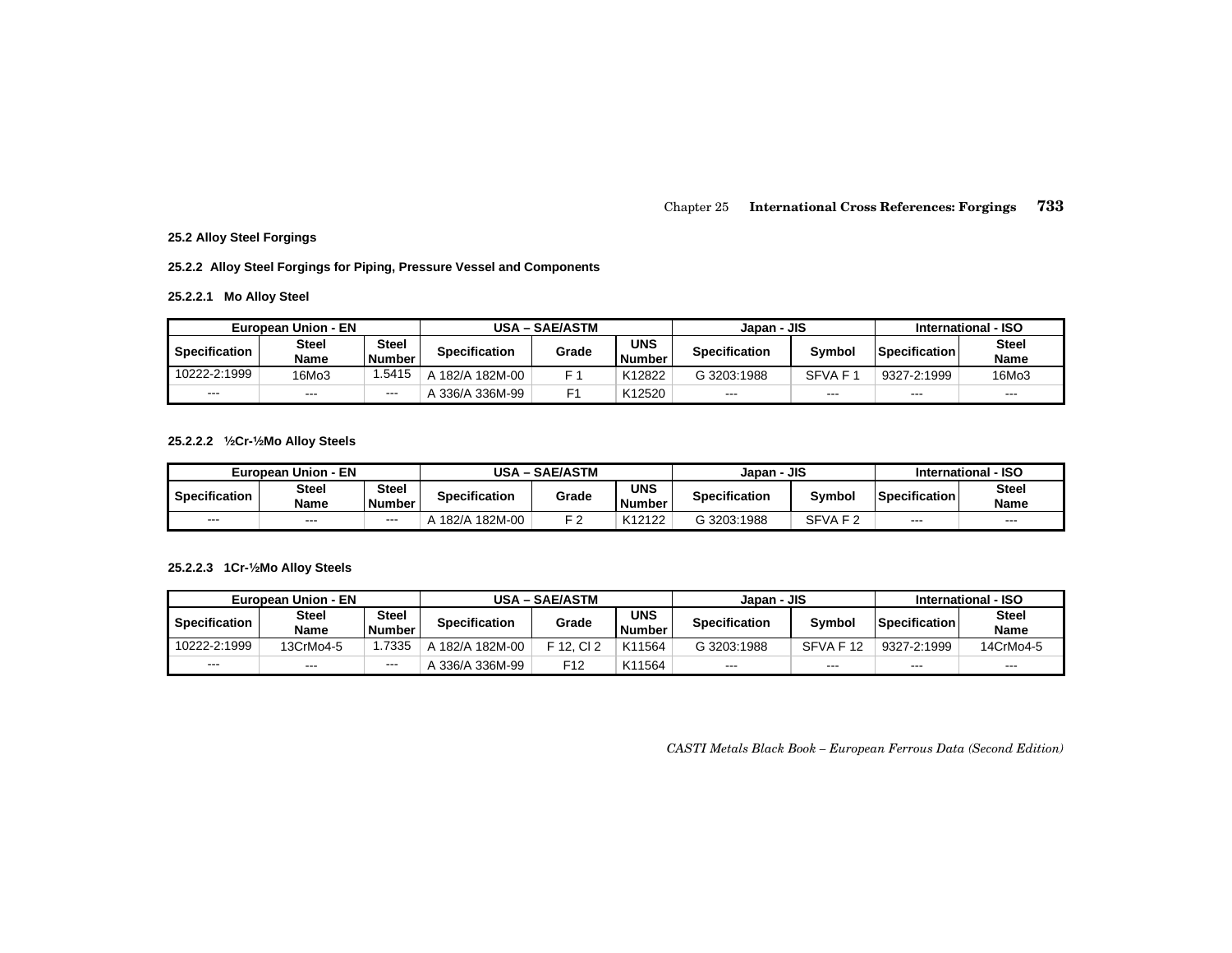#### Chapter 25 **International Cross References: Forgings 740**

#### **25.3 Stainless Steel Forgings**

#### **25.3.3 Austenitic Stainless Steel Forgings**

|                      | <b>European Union - CEN</b> |                               |                      | <b>USA - SAE/ASTM</b> |                             | Japan - JIS          |                   | <b>International - ISO</b> |                             |
|----------------------|-----------------------------|-------------------------------|----------------------|-----------------------|-----------------------------|----------------------|-------------------|----------------------------|-----------------------------|
| <b>Specification</b> | <b>Steel</b><br>Name        | <b>Steel</b><br><b>Number</b> | <b>Specification</b> | Grade                 | <b>UNS</b><br><b>Number</b> | <b>Specification</b> | Symbol            | <b>Specification</b>       | <b>Steel</b><br><b>Name</b> |
| 10222-5:1999         | X5CrNi18-10                 | 1.4301                        | A 182/A 182M-00      | F 304                 | S30400                      | G 3214:1991          | <b>SUS F 304</b>  | 9327-5:1999                | X5CrNi18-9                  |
| 10250-4:1999         | X5CrNi18-10                 | 1.4301                        |                      | $---$                 | $---$                       |                      | $---$             | $---$                      | $---$                       |
| 10250-4:1999         | X2CrNi18-9                  | 1.4307                        | A 182/A 182M-00      | F 304L                | S30403                      | G 3214:1991          | <b>SUS F 304L</b> | 9327-5:1999                | X2CrNi18-10                 |
|                      | X2CrNi19-11                 | 1.4306                        | $---$                | $- - -$               | $---$                       | ---                  | $---$             | $---$                      | ---                         |
| 10222-5:1999         | X2CrNi18-9                  | 1.4307                        | $--$                 | ---                   | ---                         | ---                  | $--$              | $---$                      | ---                         |
| 10222-5:1999         | X6CrNi18-10                 | 1.4948                        | A 182/A 182M-00      | F 304H                | S30409                      | G 3214:1991          | <b>SUS F 304H</b> | 9327-5:1999                | X7CrNi18-9                  |
| $---$                | ---                         | $\sim$ $\sim$ $\sim$          | A 182/A 182M-00      | F 304N                | S30451                      | G 3214:1991          | <b>SUS F 304N</b> | $\cdots$                   | $--$                        |
| 10222-5:1999         | X2CrNiN18-10                | 1.4311                        | A 182/A 182M-00      | F 304LN               | S30453                      | G 3214:1991          | SUS F 304LN       | 9327-5:1999                | X2CrNiN18-10                |
| 10250-4:1999         | X2CrNiN18-10                | 1.4311                        |                      |                       | $---$                       | ---                  | $---$             | $--$                       | $---$                       |
|                      | ---                         | $---$                         | A 182/A 182M-00      | F 310                 | S31000                      | G 3214:1991          | <b>SUS F 310</b>  | 9327-5:1999                | X6CrNi25-21                 |
| $---$                | ---                         | $---$                         | ---                  | F310H                 | S31009                      | ---                  | $--$              | 9327-5:1999                | ---                         |
|                      | X5CrNiMo17-12-2             | 1.4401                        | A 182/A 182M-00      | F 316                 | S31600                      | G 3214:1991          | <b>SUS 316</b>    |                            | X5CrNiMo17-12               |
| 10250-4:1999         | X3CrNiMo17-13-3             | 1.4436                        | ---                  | $- - -$               | $- - -$                     | ---                  | $---$             | 9327-5:1999                | X5CrNiMo17-13               |
| 10222-5:1999         | X5CrNiMo17-12-2             | 1.4401                        | $- - -$              | ---                   | $---$                       | $- - -$              | $---$             | $- - -$                    | ---                         |
|                      | X3CrNiMo17-13-3             | 1.4436                        | $---$                | $---$                 | $\qquad \qquad -$           | $---$                | $\qquad \qquad -$ | $--$                       | $---$                       |
|                      | X2CrNiMo17-12-2             | 1.4404                        | A 182/A 182M-00      | F 316L                | S31603                      | G 3214:1991          | <b>SUS F 316L</b> | 9327-5:1999                | X2CrNiMo17-12               |
| 10222-5:1999         | X2CrNiMo17-12-3             | 1.4432                        | ---                  | ---                   | $\qquad \qquad -$           | ---                  | $\qquad \qquad -$ |                            | X2CrNiMo17-13               |
|                      | X2CrNiMo18-14-3             | 1.4435                        | $---$                | $- - -$               | $---$                       | $---$                | $---$             | $- - -$                    | ---                         |
|                      | X2CrNiMo17-12-2             | 1.4404                        | ---                  | ---                   | $---$                       | ---                  | $---$             | $---$                      | ---                         |
| 10250-4:1999         | X2CrNiMo18-14-3             | 1.4435                        | ---                  | ---                   | $- - -$                     | ---                  | $---$             | $- - -$                    | ---                         |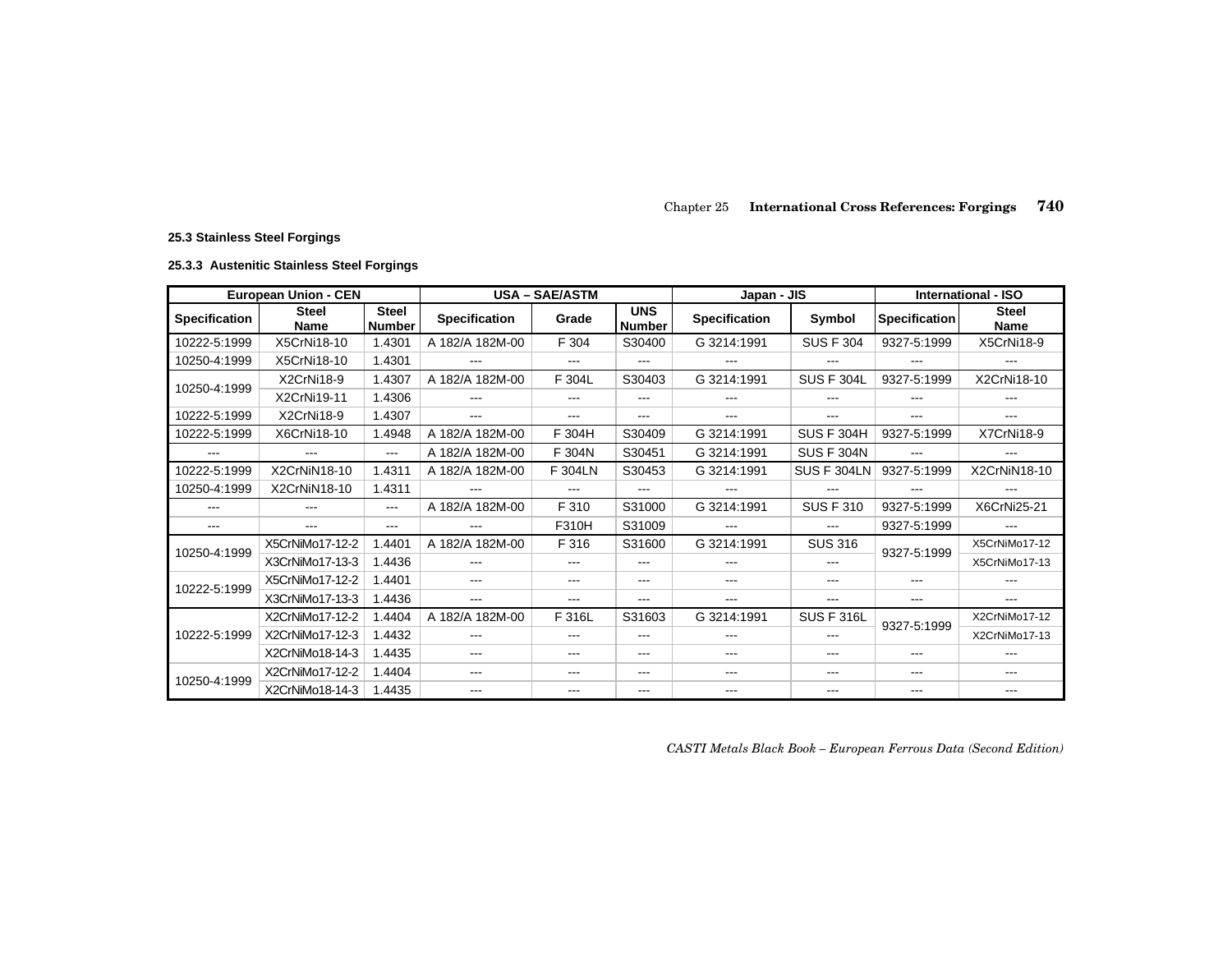## **26**

## *INTERNATIONAL CROSS REFERENCES:*

*WROUGHT STAINLESS STEELS*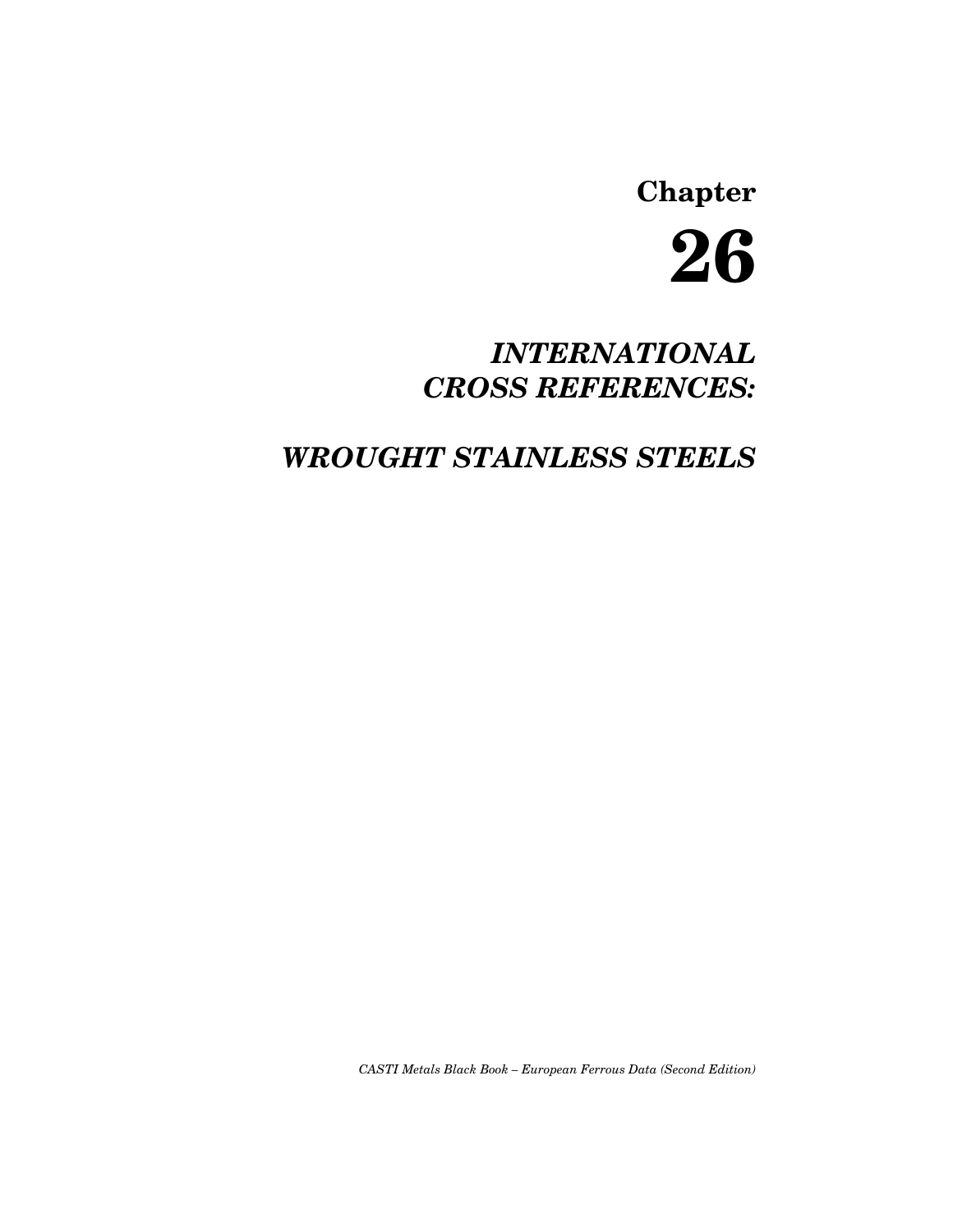#### Chapter 26 **International Cross References: Wrought Stainless Steels 744**

#### **26.1 Stainless Steels: Plate, Sheet and Strip**

#### **26.1.1 Martensitic Stainless Steels**

| European Union - EN  |                      |                        |                      | <b>USA - SAE/ASTM</b> |                             | Japan - JIS          | <b>International - ISO</b> |                      |                             |
|----------------------|----------------------|------------------------|----------------------|-----------------------|-----------------------------|----------------------|----------------------------|----------------------|-----------------------------|
| <b>Specification</b> | <b>Steel</b><br>Name | <b>Steel</b><br>Number | <b>Specification</b> | Grade                 | <b>UNS</b><br><b>Number</b> | <b>Specification</b> | Symbol                     | <b>Specification</b> | <b>Steel</b><br><b>Name</b> |
|                      |                      | ---                    | A 176-99             | 403                   | S40300                      | G 4304:1999          | SUS403                     | $--$                 | ---                         |
| $- - -$              | ---                  | ---                    | ---                  | ---                   | ---                         | G 4305:1999          | <b>SUS403</b>              | $--$                 | ---                         |
| ---                  | ---                  | ---                    | ---                  | ---                   | ---                         | G 4312:1991          | <b>SUS403</b>              | $--$                 | ---                         |
| 10088-2:1995         | X6Cr13               | 1.4000                 | ---                  | $- - -$               | $--$                        | G 4304:1999          | <b>SUS410S</b>             | 4955:1994            | X6Cr13                      |
| $- - -$              | $- - -$              | ---                    | ---                  | $- - -$               | $\qquad \qquad -$           | G 4305:1999          | <b>SUS410S</b>             | $--$                 | $--$                        |
| 10088-2:1995         | X20Cr13              | .4021                  | A 176-99             | 420                   | S42000                      | G 4304:1999          | SUS420J1                   | $--$                 | $--$                        |
| $- - -$              | $\frac{1}{2}$        | ---                    | $- - -$              | $- - -$               | $--$                        | G 4305:1999          | SUS420J1                   | $--$                 | $-- -$                      |
| 10088-2:1995         | X30Cr13              | .4028                  | $- - -$              | $- - -$               | $- - -$                     | G 4304:1999          | <b>SUS420J2</b>            | $- - -$              | $- - -$                     |
|                      |                      | ---                    | ---                  | $- - -$               | ---                         | G 4305:1999          | <b>SUS420J2</b>            | $-- -$               | ---                         |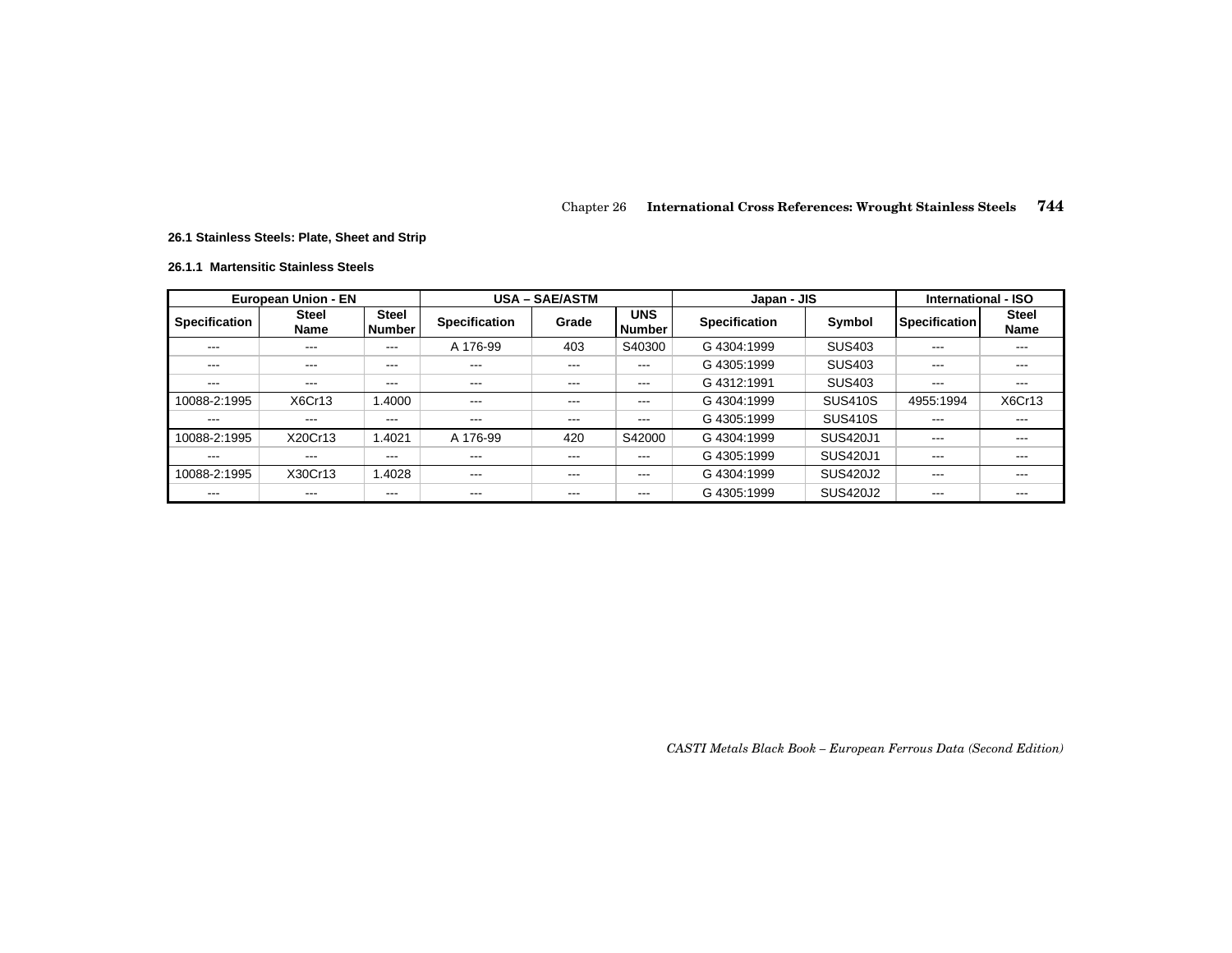#### Chapter 26 **International Cross References: Wrought Stainless Steels 754**

#### **26.2 Stainless Steels: Bar**

#### **26.2.3 Austenitic Stainless Steels (Continued)**

| European Union - EN  |                           |                               | <b>USA - SAE/ASTM</b> |                        |                             | Japan - JIS          |                | <b>International - ISO</b> |                             |
|----------------------|---------------------------|-------------------------------|-----------------------|------------------------|-----------------------------|----------------------|----------------|----------------------------|-----------------------------|
| <b>Specification</b> | <b>Steel</b><br>Name      | <b>Steel</b><br><b>Number</b> | <b>Specification</b>  | Grade                  | <b>UNS</b><br><b>Number</b> | <b>Specification</b> | Symbol         | <b>Specification</b>       | <b>Steel</b><br><b>Name</b> |
| ---                  | ---                       | $---$                         | A 276-00              | 309S                   | S30908                      | G 4303:1998          | <b>SUS309S</b> | 4955:1994                  | X6CrNi23-14                 |
| ---                  | ---                       | $---$                         | ---                   | $---$                  | $---$                       | G 4311:1991          | <b>SUS309S</b> | $---$                      | ---                         |
| ---                  | $---$                     | $\qquad \qquad -$             | $- - -$               | $\qquad \qquad -$      | $---$                       | G 4318:1998          | <b>SUS309S</b> | ---                        | $---$                       |
| ---                  | ---                       | $---$                         | A 276-00              | 310S                   | S31008                      | G 4303:1998          | <b>SUS310S</b> | $---$                      | ---                         |
| ---                  | $---$                     | $---$                         | ---                   | $---$                  | $---$                       | G 4311:1991          | <b>SUS310S</b> | ---                        | ---                         |
| $- - -$              | ---                       | $---$                         | $- - -$               | $- - -$                | $---$                       | G 4318:1998          | <b>SUS310S</b> | ---                        | $---$                       |
|                      | X5CrNiMo17-12-2           | 1.4401                        | A 276-00              | 316                    | S31600                      | G 4303:1998          | <b>SUS316</b>  | $- - -$                    | $---$                       |
| 10088-3:1995         | X3CrNiMo17-13-3           | 1.4436                        | ---                   | ---                    | ---                         | G 4311:1991          | <b>SUS316</b>  | ---                        | ---                         |
| ---                  | ---                       | $---$                         | $---$                 | $---$                  | ---                         | G 4318:1998          | <b>SUS316</b>  | ---                        | $---$                       |
|                      | X2CrNiMo17-12-2           | 1.4404                        | A 276-00              | 316L                   | S31603                      | G 4303:1998          | SUS316L        | ---                        | $---$                       |
| 10088-3:1995         | X2CrNiMo17-12-3           | 1.4432                        | $---$                 | $---$                  | ---                         | G 4318:1998          | <b>SUS316L</b> | ---                        | ---                         |
|                      | X2CrNiMo18-14-3           | 1.4435                        | $---$                 | $---$                  | $---$                       | $---$                | $---$          | ---                        | ---                         |
| $- - -$              | $- - -$                   | $---$                         | A 276-00              | 316N                   | S31651                      | G 4303:1998          | <b>SUS316N</b> | ---                        | ---                         |
| 10088-3:1995         | X2CrNiMoN17-11-2          | 1.4406                        | A 276-00              | 316LN                  | S31653                      | G 4303:1998          | SUS316LN       | ---                        | ---                         |
| $---$                | X2CrNiMoN17-13-3          | 1.4429                        | ---                   | ---                    | ---                         | ---                  | $---$          | ---                        | ---                         |
| 10088-3:1995         | X6CrNiMoTi17-<br>$12 - 2$ | 1.4571                        | A 276-00              | 316Ti                  | S31635                      | G 4303:1998          | SUS316Ti       | ---                        | ---                         |
| ---                  | ---                       | ---                           | ---                   | $\qquad \qquad \cdots$ | ---                         | G 4311:1991          | SUS316Ti       | ---                        | ---                         |
| $---$                | ---                       | ---                           | A 276-00              | 317                    | S31700                      | G 4303:1998          | <b>SUS317</b>  | ---                        | ---                         |
| ---                  | ---                       | ---                           | ---                   | ---                    | ---                         | G 4311:1991          | <b>SUS317</b>  | ---                        | ---                         |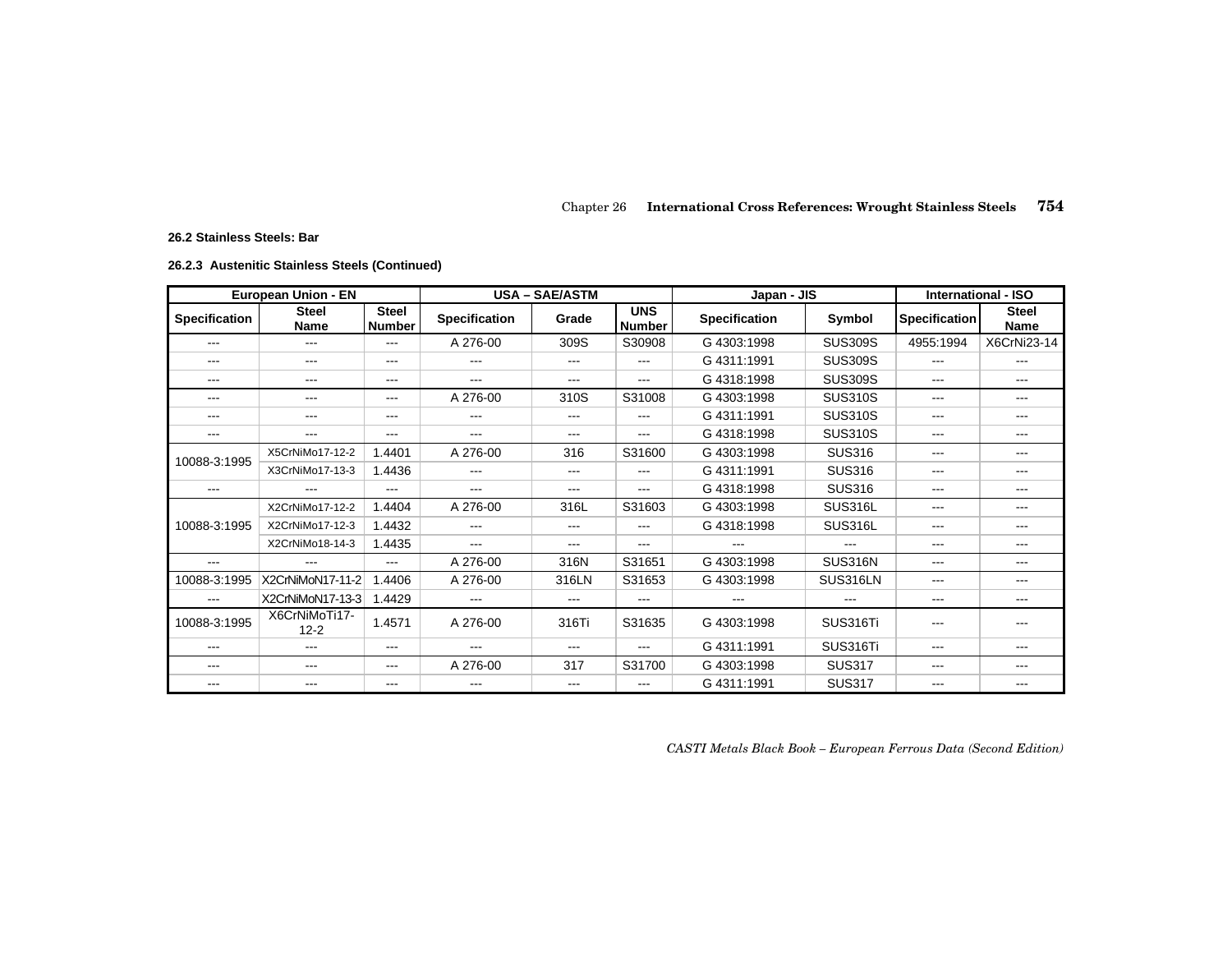## **Appendix**

# **1**

## *HARDNESS CONVERSION TABLES*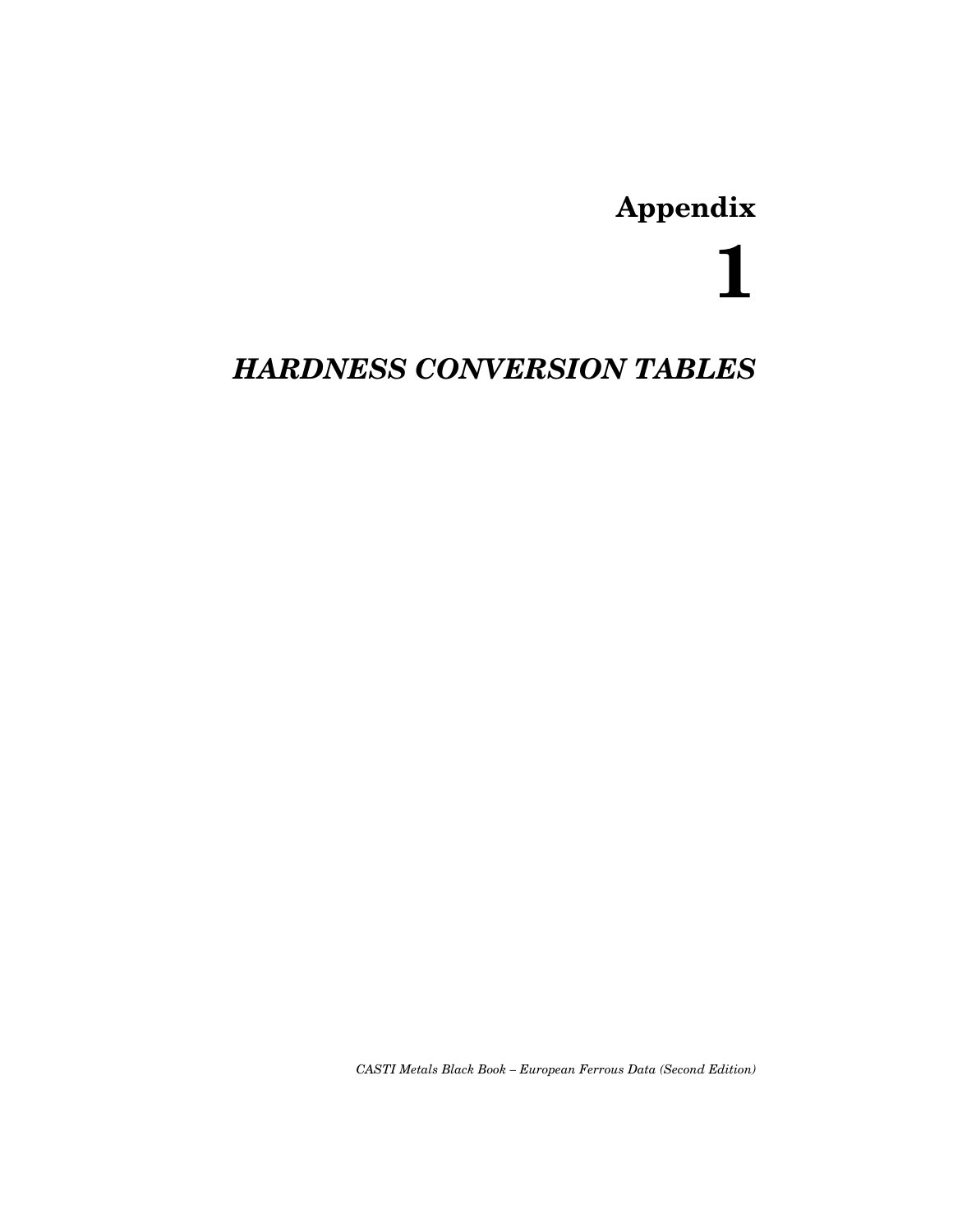|                                         |                             | APPROXIMATE HARDNESS CONVERSION NUMBERS FOR NONAUSTENITIC STEELS <sup>a, b</sup> |                              |                                        |                                          |                                          |                                          |                                                     |
|-----------------------------------------|-----------------------------|----------------------------------------------------------------------------------|------------------------------|----------------------------------------|------------------------------------------|------------------------------------------|------------------------------------------|-----------------------------------------------------|
| <b>Rockwell C</b>                       |                             | <b>Brinell</b>                                                                   |                              | <b>Rockwell A</b>                      |                                          | <b>Rockwell Superficial Hardness</b>     |                                          |                                                     |
| 150 kgf<br><b>Diamond</b><br><b>HRC</b> | <b>Vickers</b><br><b>HV</b> | 3000 kgf<br>10mm ball<br><b>HB</b>                                               | Knoop<br>500 gf<br><b>HK</b> | 60 kgf<br><b>Diamond</b><br><b>HRA</b> | 15 kgf<br><b>Diamond</b><br><b>HR15N</b> | 30 kgf<br><b>Diamond</b><br><b>HR30N</b> | 45 kgf<br><b>Diamond</b><br><b>HR45N</b> | Approximate<br><b>Tensile Strength</b><br>ksi (MPa) |
| 68                                      | 940                         | $\overline{a}$                                                                   | 920                          | 85.6                                   | 93.2                                     | 84.4                                     | 75.4                                     | ---                                                 |
| 67                                      | 900                         | ---                                                                              | 895                          | 85.0                                   | 92.9                                     | 83.6                                     | 74.2                                     | ---                                                 |
| 66                                      | 865                         | $---$                                                                            | 870                          | 84.5                                   | 92.5                                     | 82.8                                     | 73.3                                     | ---                                                 |
| 65                                      | 832                         | 739 <sup>d</sup>                                                                 | 846                          | 83.9                                   | 92.2                                     | 81.9                                     | 72.0                                     | ---                                                 |
| 64                                      | 800                         | 722 <sup>d</sup>                                                                 | 822                          | 83.4                                   | 91.8                                     | 81.1                                     | 71.0                                     | $\cdots$                                            |
| 63                                      | 772                         | 706 <sup>d</sup>                                                                 | 799                          | 82.8                                   | 91.4                                     | 80.1                                     | 69.9                                     | $\cdots$                                            |
| 62                                      | 746                         | 688 <sup>d</sup>                                                                 | 776                          | 82.3                                   | 91.1                                     | 79.3                                     | 68.8                                     | ---                                                 |
| 61                                      | 720                         | 670 <sup>d</sup>                                                                 | 754                          | 81.8                                   | 90.7                                     | 78.4                                     | 67.7                                     | ---                                                 |
| 60                                      | 697                         | 654 <sup>d</sup>                                                                 | 732                          | 81.2                                   | 90.2                                     | 77.5                                     | 66.6                                     | ---                                                 |
| 59                                      | 674                         | 634 <sup>d</sup>                                                                 | 710                          | 80.7                                   | 89.8                                     | 76.6                                     | 65.5                                     | 351 (2420)                                          |
| 58                                      | 653                         | 615                                                                              | 690                          | 80.1                                   | 89.3                                     | 75.7                                     | 64.3                                     | 338 (2330)                                          |
| 57                                      | 633                         | 595                                                                              | 670                          | 79.6                                   | 88.9                                     | 74.8                                     | 63.2                                     | 325 (2240)                                          |
| 56                                      | 613                         | 577                                                                              | 650                          | 79.0                                   | 88.3                                     | 73.9                                     | 62.0                                     | 313 (2160)                                          |
| 55                                      | 595                         | 560                                                                              | 630                          | 78.5                                   | 87.9                                     | 73.0                                     | 60.9                                     | 301 (2070)                                          |
| 54                                      | 577                         | 543                                                                              | 612                          | 78.0                                   | 87.4                                     | 72.0                                     | 59.8                                     | 292 (2010)                                          |
| 53                                      | 560                         | 525                                                                              | 594                          | 77.4                                   | 86.9                                     | 71.2                                     | 58.6                                     | 283 (1950)                                          |
| 52                                      | 544                         | 512                                                                              | 576                          | 76.8                                   | 86.4                                     | 70.2                                     | 57.4                                     | 273 (1880)                                          |
| 51                                      | 528                         | 496                                                                              | 558                          | 76.3                                   | 85.9                                     | 69.4                                     | 56.1                                     | 264 (1820)                                          |
| 50                                      | 513                         | 482                                                                              | 542                          | 75.9                                   | 85.5                                     | 68.5                                     | 55.0                                     | 255 (1760)                                          |
| 49                                      | 498                         | 468                                                                              | 526                          | 75.2                                   | 85.0                                     | 67.6                                     | 53.8                                     | 246 (1700)                                          |
| 48                                      | 484                         | 455                                                                              | 510                          | 74.7                                   | 84.5                                     | 66.7                                     | 52.5                                     | 238 (1640)                                          |
| 47                                      | 471                         | 442                                                                              | 495                          | 74.1                                   | 83.9                                     | 65.8                                     | 51.4                                     | 229 (1580)                                          |
| 46                                      | 458                         | 432                                                                              | 480                          | 73.6                                   | 83.5                                     | 64.8                                     | 50.3                                     | 221 (1520)                                          |

#### Appendix 1 **Hardness Conversion Tables 758**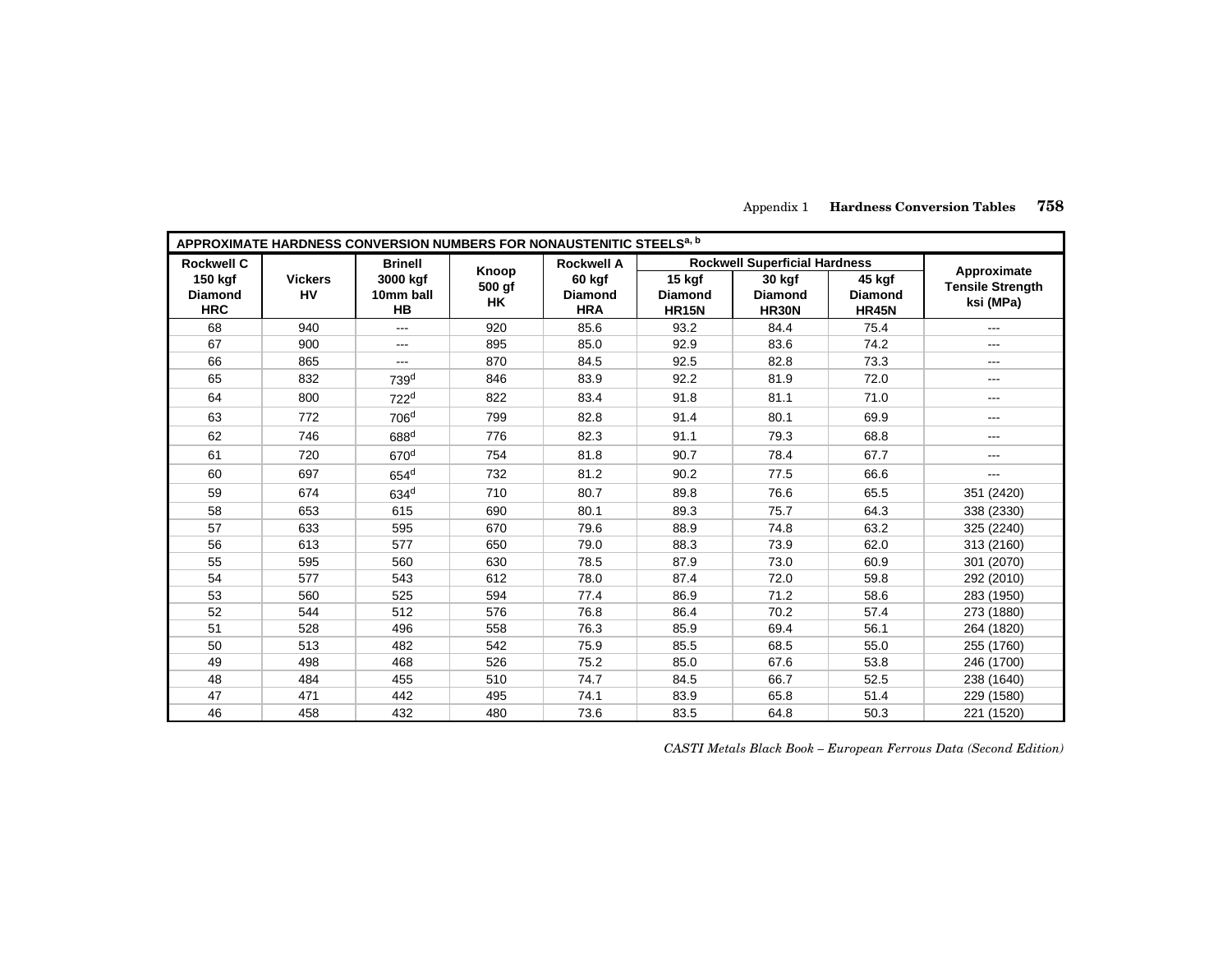|                                         | APPROXIMATE HARDNESS CONVERSION NUMBERS FOR NONAUSTENITIC STEELS <sup>a, b</sup> (Continued) |                                    |                       |                                        |                                          |                                          |                                          |                                                     |  |  |
|-----------------------------------------|----------------------------------------------------------------------------------------------|------------------------------------|-----------------------|----------------------------------------|------------------------------------------|------------------------------------------|------------------------------------------|-----------------------------------------------------|--|--|
| <b>Rockwell C</b>                       |                                                                                              | <b>Brinell</b>                     |                       | <b>Rockwell A</b>                      |                                          | <b>Rockwell Superficial Hardness</b>     |                                          |                                                     |  |  |
| 150 kgf<br><b>Diamond</b><br><b>HRC</b> | <b>Vickers</b><br>HV                                                                         | 3000 kgf<br>10mm ball<br><b>HB</b> | Knoop<br>500 gf<br>HK | 60 kgf<br><b>Diamond</b><br><b>HRA</b> | 15 kgf<br><b>Diamond</b><br><b>HR15N</b> | 30 kgf<br><b>Diamond</b><br><b>HR30N</b> | 45 kgf<br><b>Diamond</b><br><b>HR45N</b> | Approximate<br><b>Tensile Strength</b><br>ksi (MPa) |  |  |
| 45                                      | 446                                                                                          | 421                                | 466                   | 73.1                                   | 83.0                                     | 64.0                                     | 49.0                                     | 215 (1480)                                          |  |  |
| 44                                      | 434                                                                                          | 409                                | 452                   | 72.5                                   | 82.5                                     | 63.1                                     | 47.8                                     | 208 (1430)                                          |  |  |
| 43                                      | 423                                                                                          | 400                                | 438                   | 72.0                                   | 82.0                                     | 62.2                                     | 46.7                                     | 201 (1390)                                          |  |  |
| 42                                      | 412                                                                                          | 390                                | 426                   | 71.5                                   | 81.5                                     | 61.3                                     | 45.5                                     | 194 (1340)                                          |  |  |
| 41                                      | 402                                                                                          | 381                                | 414                   | 70.9                                   | 80.9                                     | 60.4                                     | 44.3                                     | 188 (1300)                                          |  |  |
| 40                                      | 392                                                                                          | 371                                | 402                   | 70.4                                   | 80.4                                     | 59.5                                     | 43.1                                     | 182 (1250)                                          |  |  |
| 39                                      | 382                                                                                          | 362                                | 391                   | 69.9                                   | 79.9                                     | 58.6                                     | 41.9                                     | 177 (1220)                                          |  |  |
| 38                                      | 372                                                                                          | 353                                | 380                   | 69.4                                   | 79.4                                     | 57.7                                     | 40.8                                     | 171 (1180)                                          |  |  |
| 37                                      | 363                                                                                          | 344                                | 370                   | 68.9                                   | 78.8                                     | 56.8                                     | 39.6                                     | 166 (1140)                                          |  |  |
| 36                                      | 354                                                                                          | 336                                | 360                   | 68.4                                   | 78.3                                     | 55.9                                     | 38.4                                     | 161 (1110)                                          |  |  |
| 35                                      | 345                                                                                          | 327                                | 351                   | 67.9                                   | 77.7                                     | 55.0                                     | 37.2                                     | 156 (1080)                                          |  |  |
| 34                                      | 336                                                                                          | 319                                | 342                   | 67.4                                   | 77.2                                     | 54.2                                     | 36.1                                     | 152 (1050)                                          |  |  |
| 33                                      | 327                                                                                          | 311                                | 334                   | 66.8                                   | 76.6                                     | 53.3                                     | 34.9                                     | 149 (1030)                                          |  |  |
| 32                                      | 318                                                                                          | 301                                | 326                   | 66.3                                   | 76.1                                     | 52.1                                     | 33.7                                     | 146 (1010)                                          |  |  |
| 31                                      | 310                                                                                          | 294                                | 318                   | 65.8                                   | 75.6                                     | 51.3                                     | 32.5                                     | 141 (970)                                           |  |  |
| 30                                      | 302                                                                                          | 286                                | 311                   | 65.3                                   | 75.0                                     | 50.4                                     | 31.3                                     | 138 (950)                                           |  |  |
| 29                                      | 294                                                                                          | 279                                | 304                   | 64.6                                   | 74.5                                     | 49.5                                     | 30.1                                     | 135 (930)                                           |  |  |
| 28                                      | 286                                                                                          | 271                                | 297                   | 64.3                                   | 73.9                                     | 48.6                                     | 28.9                                     | 131 (900)                                           |  |  |
| 27                                      | 279                                                                                          | 264                                | 290                   | 63.8                                   | 73.3                                     | 47.7                                     | 27.8                                     | 128 (880)                                           |  |  |
| 26                                      | 272                                                                                          | 258                                | 284                   | 63.3                                   | 72.8                                     | 46.8                                     | 26.7                                     | 125 (860)                                           |  |  |
| 25                                      | 266                                                                                          | 253                                | 278                   | 62.8                                   | 72.2                                     | 45.9                                     | 25.5                                     | 123 (850)                                           |  |  |
| 24                                      | 260                                                                                          | 247                                | 272                   | 62.4                                   | 71.6                                     | 45.0                                     | 24.3                                     | 119 (820)                                           |  |  |
| 23                                      | 254                                                                                          | 243                                | 266                   | 62.0                                   | 71.0                                     | 44.0                                     | 23.1                                     | 117 (810)                                           |  |  |
| 22                                      | 248                                                                                          | 237                                | 261                   | 61.5                                   | 70.5                                     | 43.2                                     | 22.0                                     | 115 (790)                                           |  |  |

#### Appendix 1 **Hardness Conversion Tables 759**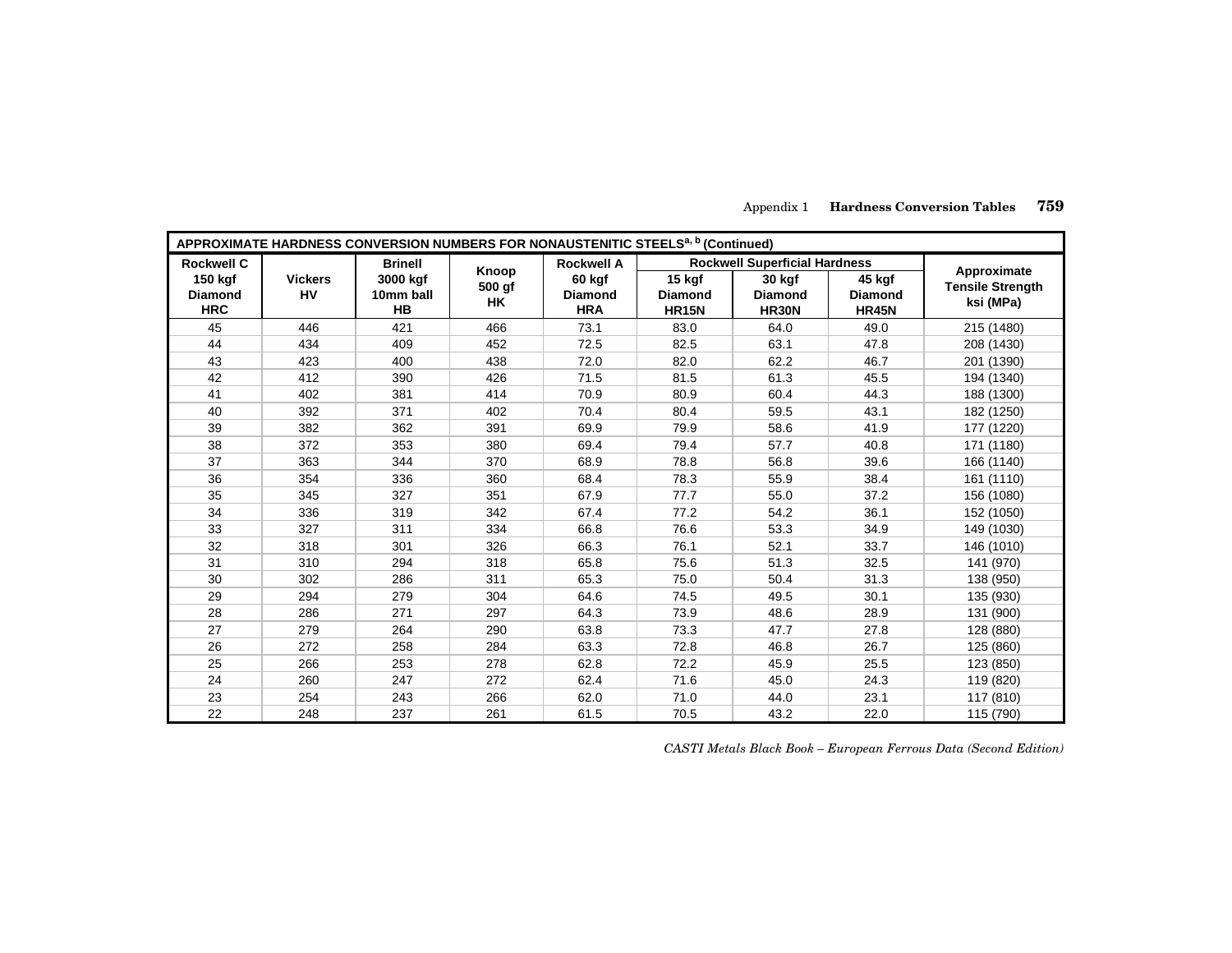| APPROXIMATE HARDNESS NUMBERS FOR AUSTENITIC STEELS <sup>a</sup> (Continued) |                               |                                      |                          |                          |  |  |  |  |
|-----------------------------------------------------------------------------|-------------------------------|--------------------------------------|--------------------------|--------------------------|--|--|--|--|
| <b>Rockwell C</b>                                                           | <b>Rockwell A</b>             | <b>Rockwell Superficial Hardness</b> |                          |                          |  |  |  |  |
| 150 kgf, Diamond<br><b>HRC</b>                                              | 60 kgf, Diamond<br><b>HRA</b> | 15 kgf, Diamond<br><b>HR15N</b>      | 30 kgf, Diamond<br>HR30N | 45 kgf, Diamond<br>HR45N |  |  |  |  |
| 33                                                                          | 66.8                          | 76.5                                 | 53.1                     | 35.0                     |  |  |  |  |
| 32                                                                          | 66.3                          | 75.9                                 | 52.3                     | 33.9                     |  |  |  |  |
| 31                                                                          | 65.8                          | 75.4                                 | 51.4                     | 32.7                     |  |  |  |  |
| 30                                                                          | 65.3                          | 74.9                                 | 50.5                     | 31.6                     |  |  |  |  |
| 29                                                                          | 64.8                          | 74.4                                 | 49.6                     | 30.4                     |  |  |  |  |
| 28                                                                          | 64.3                          | 73.9                                 | 48.8                     | 29.3                     |  |  |  |  |
| 27                                                                          | 63.8                          | 73.4                                 | 47.9                     | 28.2                     |  |  |  |  |
| 26                                                                          | 63.3                          | 72.9                                 | 47.0                     | 27.0                     |  |  |  |  |
| 25                                                                          | 62.8                          | 72.4                                 | 46.2                     | 25.9                     |  |  |  |  |
| 24                                                                          | 62.3                          | 71.9                                 | 45.3                     | 24.8                     |  |  |  |  |
| 23                                                                          | 61.8                          | 71.3                                 | 44.4                     | 23.6                     |  |  |  |  |
| 22                                                                          | 61.3                          | 70.8                                 | 43.5                     | 22.5                     |  |  |  |  |
| 21                                                                          | 60.8                          | 70.3                                 | 42.7                     | 21.3                     |  |  |  |  |
| 20                                                                          | 60.3                          | 69.8                                 | 41.8                     | 20.2                     |  |  |  |  |

#### Appendix 1 **Hardness Conversion Tables 765**

a. All relative hardness values in this table are averages of tests on various metals whose different properties prevent establishment of exact mathematical conversions. These values are consistent with ASTM A 370-91 for austenitic steels. It is recommended that ASTM standards A 370, E 140, E 10, E 18, E 92, E 110 and E 384, involving hardness tests on metals, be reviewed prior to interpreting hardness conversion values.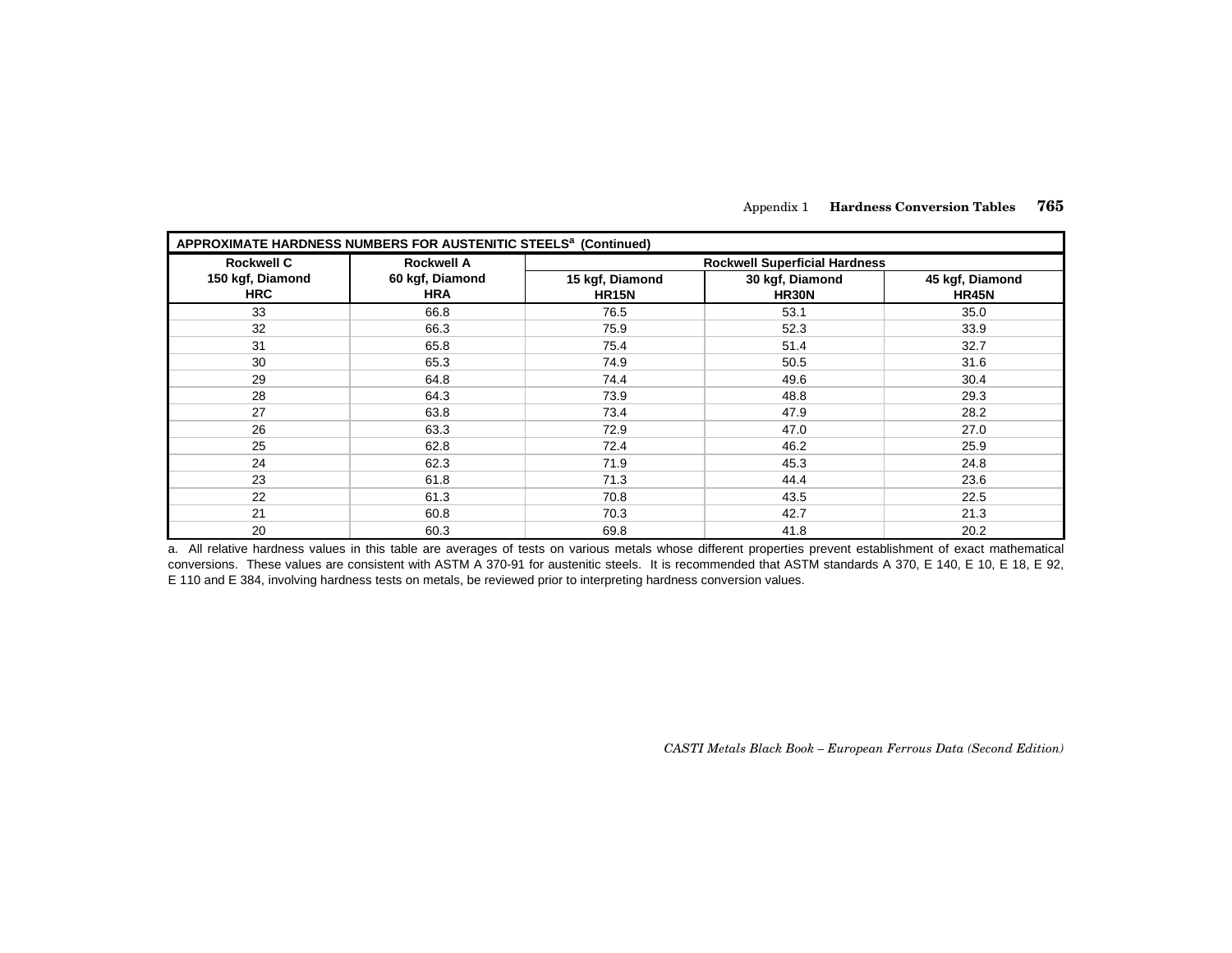**Appendix**

# **2**

*SI UNIT CONVERSIONS*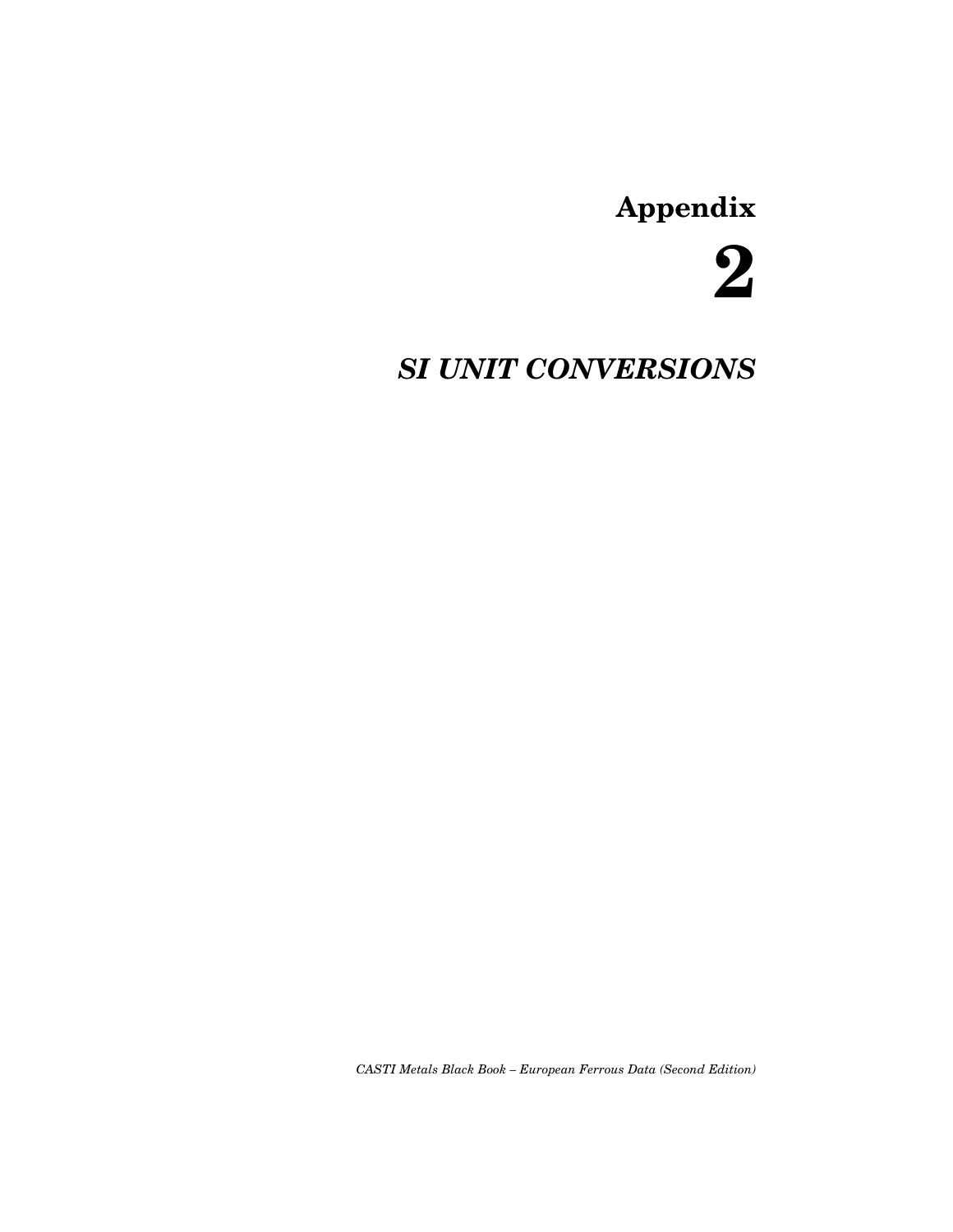| <b>METRIC CONVERSION FACTORS</b>         |                   |                    |                                         |                   |                    |  |  |
|------------------------------------------|-------------------|--------------------|-----------------------------------------|-------------------|--------------------|--|--|
| <b>To Convert From</b>                   | To                | <b>Multiply By</b> | <b>To Convert From</b>                  | To                | <b>Multiply By</b> |  |  |
| Angle                                    |                   |                    | Mass per unit length                    |                   |                    |  |  |
| degree                                   | rad               | 1.745 329 E-02     | I <sub>b</sub> /ft                      | kg/m              | 1.488 164 $E + 00$ |  |  |
| Area                                     |                   |                    | I <sub>b</sub> /ft                      | kg/m              | 1.785 797 $E + 01$ |  |  |
| in. <sup>2</sup>                         | mm <sup>2</sup>   | 6.451 600 $E + 02$ | Mass per unit time                      |                   |                    |  |  |
| in. <sup>2</sup>                         | cm <sup>2</sup>   | 6.451 600 $E + 00$ | Ib/h                                    | kg/s              | 1.259 979 E - 04   |  |  |
| in. <sup>2</sup>                         | m <sup>2</sup>    | 6.451 600 $E - 04$ | lb/min                                  | kg/s              | 7.559 873 E - 03   |  |  |
| ft <sup>2</sup>                          | m <sup>2</sup>    | 9.290 304 E - 02   | I <sub>b</sub> /s                       | kg/s              | 4.535 924 E - 01   |  |  |
| Bending moment or torque                 |                   |                    | Mass per unit volume (includes density) |                   |                    |  |  |
| lbf - in.                                | $N - m$           | $1.129848 E - 01$  | g/cm <sup>3</sup>                       | kg/m <sup>3</sup> | 1.000 000 $E + 03$ |  |  |
| $Ibf - ft$                               | $N - m$           | $1.355818 E + 00$  | $Ib/ft^3$                               | g/cm <sup>3</sup> | $1.601846 E - 02$  |  |  |
| kgf - m                                  | $N - m$           | $9.806650 E + 00$  | Ib/ft <sup>3</sup>                      | kg/m <sup>3</sup> | 1.601 846 $E + 01$ |  |  |
| ozf - in.                                | $N - m$           | 7.061 552 E - 03   | lb/in. <sup>3</sup>                     | g/cm <sup>3</sup> | $2.767990 E + 01$  |  |  |
| Bending moment or torque per unit length |                   |                    | lb/in. <sup>3</sup>                     | kg/m <sup>3</sup> | $2.767990 E + 04$  |  |  |
| $Ibf - in$ ./in.                         | $N - m/m$         | 4.448 222 $E + 00$ | Power                                   |                   |                    |  |  |
| $Ibf - ft/in.$                           | $N - m/m$         | $5.337866E + 01$   | Btu/s                                   | kW                | $1.055056E + 00$   |  |  |
| <b>Corrosion rate</b>                    |                   |                    | Btu/min                                 | kW                | $1.758426 E - 02$  |  |  |
| mils/yr                                  | mm/yr             | $2.540000 E - 02$  | Btu/h                                   | W                 | 2.928 751 E - 01   |  |  |
| mils/yr                                  | µ/yr              | $2.540000 E + 01$  | erg/s                                   | W                 | 1.000 000 $E - 07$ |  |  |
| <b>Current density</b>                   |                   |                    | $ft - Ibf/s$                            | W                 | $1.355818 E + 00$  |  |  |
| A/in. <sup>2</sup>                       | A/cm <sup>2</sup> | 1.550 003 E - 01   | ft - Ibf/min                            | W                 | 2.259 697 E - 02   |  |  |
| A/in. <sup>2</sup>                       | A/mm <sup>2</sup> | $1.550003$ E - 03  | $ft - Ibf/h$                            | W                 | 3.766 161 E - 04   |  |  |
| $A/ft^2$                                 | A/m <sup>2</sup>  | $1.076400 E + 01$  | hp $(550 ft - lbf/s)$                   | kW                | 7.456 999 E - 01   |  |  |
| <b>Electricity and magnetism</b>         |                   |                    | hp (electric)                           | kW                | 7.460 000 E - 01   |  |  |
| gauss                                    | T.                | $1.000000E - 04$   |                                         |                   |                    |  |  |

#### Appendix 2 **SI Unit Conversions 768**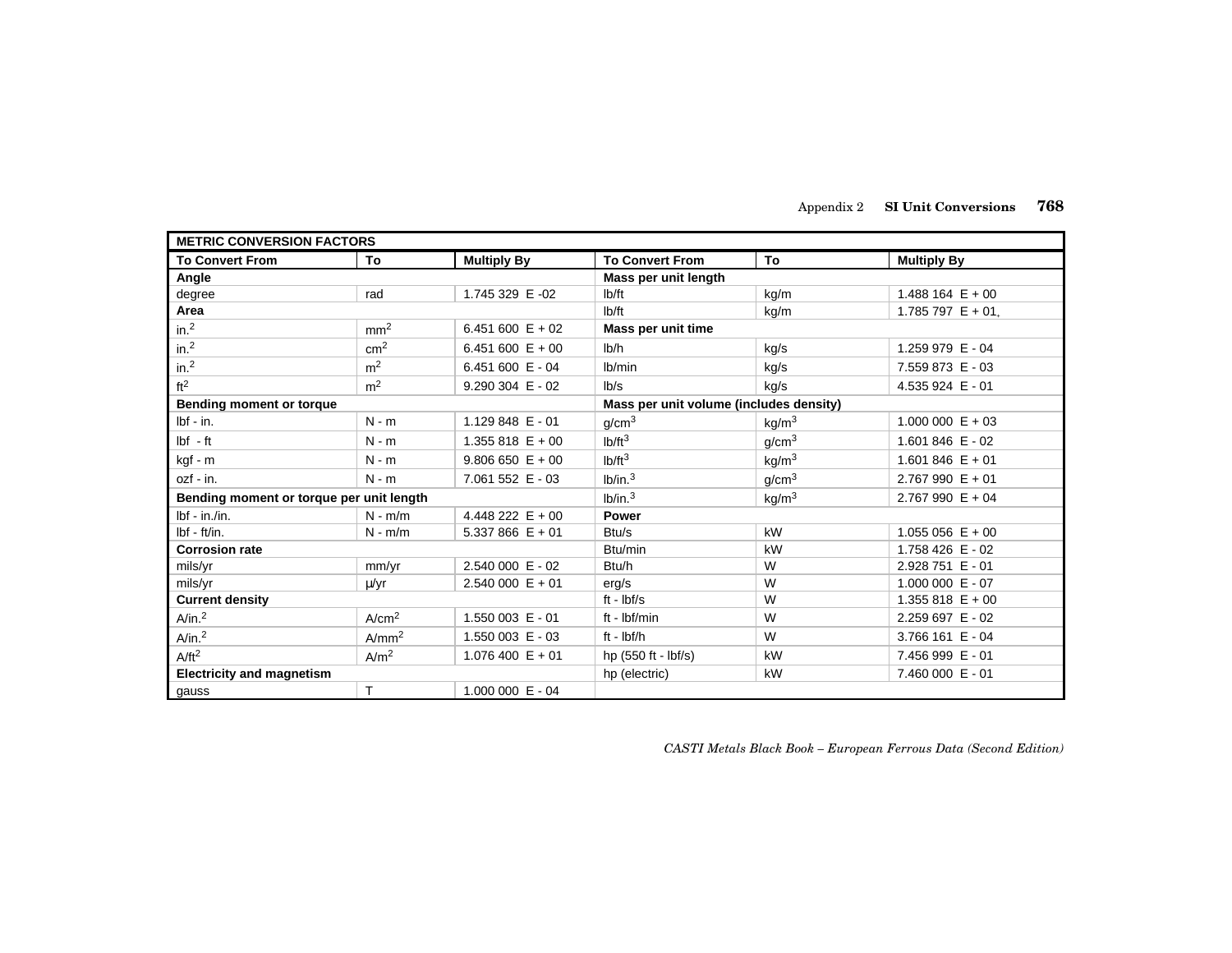| <b>METRIC CONVERSION FACTORS (Continued)</b> |                 |                    |                                             |                          |                    |  |  |  |  |  |
|----------------------------------------------|-----------------|--------------------|---------------------------------------------|--------------------------|--------------------|--|--|--|--|--|
| <b>To Convert From</b>                       | To              | <b>Multiply By</b> | <b>To Convert From</b>                      | To<br><b>Multiply By</b> |                    |  |  |  |  |  |
| <b>Electricity and magnetism (Continued)</b> |                 |                    | <b>Power density</b>                        |                          |                    |  |  |  |  |  |
| maxwell                                      | μW <sub>b</sub> | $1.000000E - 02$   | W/in. <sup>2</sup>                          | W/m <sup>2</sup>         | $1.550003 E + 03$  |  |  |  |  |  |
| mho                                          | S               | $1.000000E + 00$   | Pressure (fluid)                            |                          |                    |  |  |  |  |  |
| Oersted                                      | A/m             | 7.957 700 E + 01   | atm (standard)                              | Pa                       | $1.013250 E + 05$  |  |  |  |  |  |
| $\Omega$ - cm                                | $\Omega$ - m    | $1.000000E - 02$   | bar                                         | Pa                       | 1.000 000 $E + 05$ |  |  |  |  |  |
| $\Omega$ circular - mil/ft                   | $\mu\Omega$ - m | $1.662$ 426 E - 03 | in. Hg (32°F)                               | Pa                       | $3.386380 E + 03$  |  |  |  |  |  |
| Energy (impact other)                        |                 |                    | in. Hg (60°F)                               | Pa                       | $3.376850 E + 03$  |  |  |  |  |  |
| $ft - Ibf$                                   | J               | $1.355818 E + 00$  | $lbf/in.2$ (psi)                            | Pa                       | 6.894 757 $E + 03$ |  |  |  |  |  |
| Btu (thermochemical)                         | J               | $1.054350 E + 03$  | torr (mm Hg, 0°C)                           | Pa                       | 1.333 220 $E + 02$ |  |  |  |  |  |
| cal (thermochemical)                         | J               | 4.184 000 $E + 00$ | <b>Specific heat</b>                        |                          |                    |  |  |  |  |  |
| $kW - h$                                     | J               | 3.600 000 $E + 06$ | Btu/lb - °F                                 | $J/kg - K$               | $4.186800 E + 03$  |  |  |  |  |  |
| $W - h$                                      | J               | 3.600 000 $E + 03$ | cal/q - $^{\circ}$ C                        | $J/kg - K$               | 4.186 800 $E + 03$ |  |  |  |  |  |
| <b>Flow rate</b>                             |                 |                    | Stress (force per unit area)                |                          |                    |  |  |  |  |  |
| $ft^3/h$                                     | L/min           | 4.719 475 E - 01   | tonf/in. $2$ (tsi)                          | MPa                      | $1.378951 E + 01$  |  |  |  |  |  |
| ft <sup>3</sup> /min                         | L/min           | $2.831000 E + 01$  | kgf/mm <sup>2</sup>                         | MPa                      | $9.806650 E + 00$  |  |  |  |  |  |
| gal/h                                        | L/min           | 6.309 020 $E - 02$ | ksi<br>MPa                                  |                          | 6.894 757 $E + 00$ |  |  |  |  |  |
| gal/min                                      | L/min           | $3.785412 E + 00$  | $Ibf/in.2$ (psi)                            | <b>MPa</b>               | 6.894 757 $E - 03$ |  |  |  |  |  |
| Force                                        |                 |                    | MN/m <sup>2</sup>                           | MPa                      | $1.000000E + 00$   |  |  |  |  |  |
| Ibf                                          | N               | 4.448 222 $E + 00$ | <b>Temperature</b>                          |                          |                    |  |  |  |  |  |
| kip (1000 lbf)                               | N               | 4.448 222 $E + 03$ | $\circ$ F                                   | $^{\circ}C$              | $5/9$ (°F - 32)    |  |  |  |  |  |
| tonf                                         | kN              | 8.896 443 $E + 00$ | R                                           | K                        | 5/9                |  |  |  |  |  |
| kgf                                          | N               | $9.806650 E + 00$  | <b>Temperature interval</b>                 |                          |                    |  |  |  |  |  |
|                                              |                 |                    | $\circ$ F                                   | $^{\circ}C$              | 5/9                |  |  |  |  |  |
| Force per unit length                        |                 |                    | <b>Thermal conductivity</b>                 |                          |                    |  |  |  |  |  |
| lbf/ft                                       | N/m             | $1.459390 E + 01$  | Btu - in /s - ft <sup>2</sup> - $\degree$ F | $W/m - K$                | $5.192204 E + 02$  |  |  |  |  |  |
| lbf/in.                                      | N/m             | $1.751268 E + 02$  | Btu/ft - h - °F                             | $W/m - K$                | 1.730 735 $E + 00$ |  |  |  |  |  |

Appendix 2 **SI Unit Conversions 769**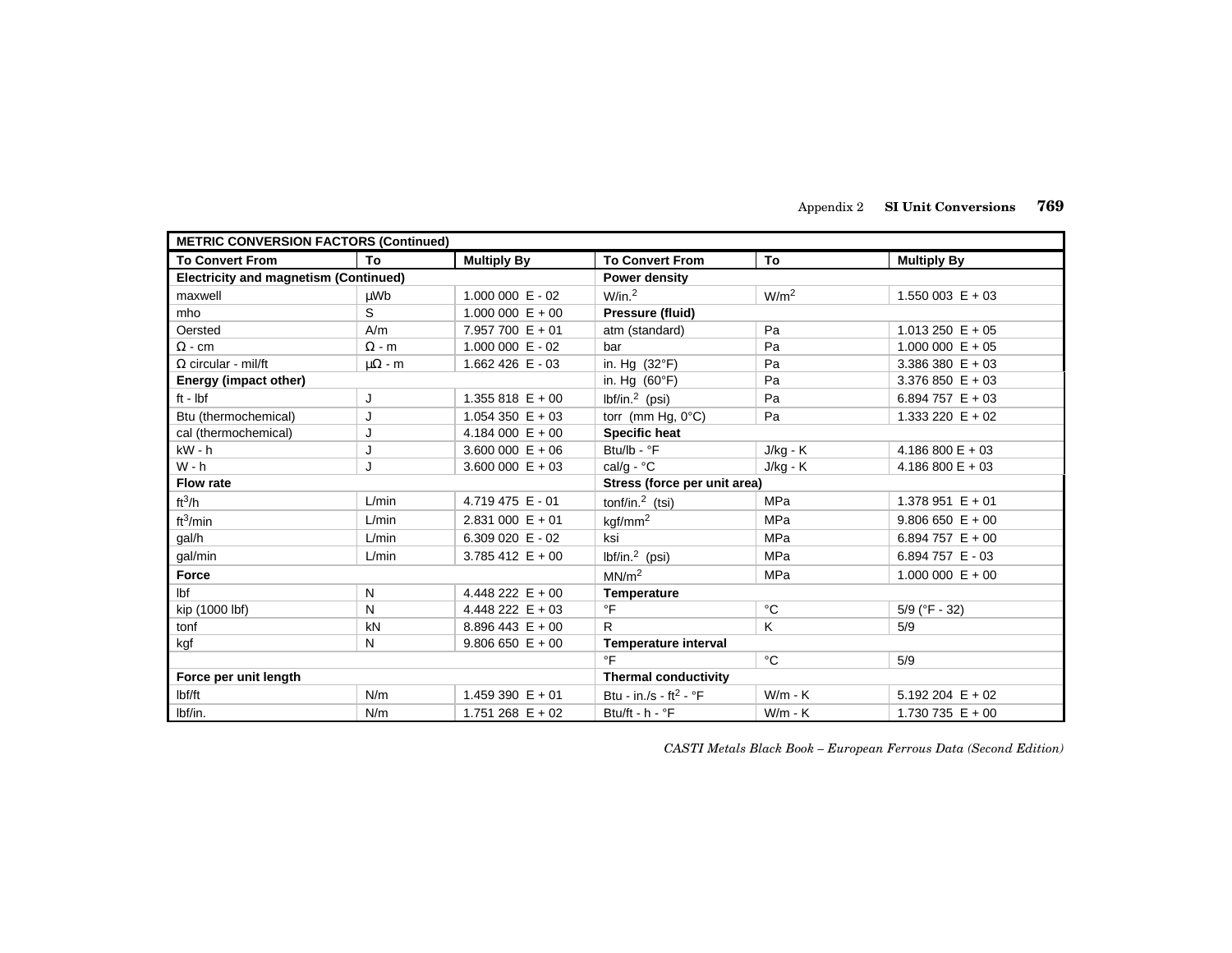| <b>METRIC CONVERSION FACTORS (Continued)</b> |             |                    |                                         |                               |                    |  |  |  |  |  |
|----------------------------------------------|-------------|--------------------|-----------------------------------------|-------------------------------|--------------------|--|--|--|--|--|
| <b>To Convert From</b>                       | To          | <b>Multiply By</b> | <b>To Convert From</b>                  | To                            | <b>Multiply By</b> |  |  |  |  |  |
| <b>Fracture toughness</b>                    |             |                    | <b>Thermal conductivity (Continued)</b> |                               |                    |  |  |  |  |  |
| ksi √in.                                     | MPa √m      | $1.098800 E + 00$  | Btu - in./h . $ft^2 - P$ F              | $W/m - K$<br>1.442 279 E - 01 |                    |  |  |  |  |  |
| <b>Heat content</b>                          |             |                    | cal/cm - $s - C$                        | $W/m - K$                     | 4.184 000 $E + 02$ |  |  |  |  |  |
| Btu/lb                                       | kJ/kg       | $2.326000 E + 00$  | <b>Thermal expansion</b>                |                               |                    |  |  |  |  |  |
| cal/g                                        | kJ/kg       | 4.186 800 $E + 00$ | in./in. $\cdot$ °C                      | $m/m - K$                     | $1.000000E + 00$   |  |  |  |  |  |
| <b>Heat input</b>                            |             |                    | in./in. $\cdot$ °F                      | $m/m - K$                     | $1.800000E + 00$   |  |  |  |  |  |
| J/in.                                        | J/m         | $3.937008 E + 01$  | <b>Velocity</b>                         |                               |                    |  |  |  |  |  |
| kJ/in.                                       | kJ/m        | $3.937008 E + 01$  | ft/h                                    | m/s                           | 8.466 667 E - 05   |  |  |  |  |  |
| Length                                       |             |                    | ft/min                                  | m/s                           | $5.080000 E - 03$  |  |  |  |  |  |
| A                                            | nm          | $1.000000E - 01$   | ft/s                                    | m/s                           | $3.048000 E - 01$  |  |  |  |  |  |
| μiη.                                         | <b>um</b>   | 2.540 000 E - 02   | in./s                                   | m/s                           | $2.540000 E - 02$  |  |  |  |  |  |
| mil                                          | μm          | $2.540000 E + 01$  | km/h                                    | m/s                           | 2.777 778 E - 01   |  |  |  |  |  |
| in.                                          | mm          | $2.540000 E + 01$  | mph                                     | km/h                          | $1.609344 E + 00$  |  |  |  |  |  |
| in.                                          | cm          | $2.540000 E + 00$  | <b>Velocity of rotation</b>             |                               |                    |  |  |  |  |  |
| ft                                           | m           | $3.048000 E - 01$  | rev/min (rpm)                           | rad/s                         | $1.047$ 164 E - 01 |  |  |  |  |  |
| yd                                           | m           | 9.144 000 E-01     | rev/s                                   | rad/s                         | 6.283 185 $E + 00$ |  |  |  |  |  |
| mile                                         | km          | 1.609 300 $E + 00$ | <b>Viscosity</b>                        |                               |                    |  |  |  |  |  |
| <b>Mass</b>                                  |             |                    | poise                                   | $Pa - s$                      | $1.000000E - 01$   |  |  |  |  |  |
| 0Z                                           | kg          | 2.834 952 E - 02   | stokes                                  | $m^2/s$                       | $1.000000E - 04$   |  |  |  |  |  |
| $\mathsf{I}^{\mathsf{b}}$                    | kg          | 4.535 924 E - 01   | ft <sup>2</sup> /s                      | $m^2/s$                       | $9.290304 E - 02$  |  |  |  |  |  |
| ton (short 2000 lb)                          | kg          | $9.071847 E + 02$  | $in.^2/s$                               | mm <sup>2</sup> /s            | 6.451 600 $E + 02$ |  |  |  |  |  |
| ton (short 2000 lb)                          | kg x $10^3$ | $9.071847 E - 01$  | <b>Volume</b>                           |                               |                    |  |  |  |  |  |
| ton (long 2240 lb)                           | kg          | 1.016 047 $E + 03$ | in. <sup>3</sup>                        | m <sup>3</sup>                | 1.638 706 E - 05   |  |  |  |  |  |
| kg x $10^3$ = 1 metric ton                   |             |                    | ft <sup>3</sup>                         | $2.831685 E - 02$             |                    |  |  |  |  |  |
|                                              |             |                    | fluid oz                                | m <sup>3</sup>                | 2.957 353 E - 05   |  |  |  |  |  |

#### Appendix 2 **SI Unit Conversions 770**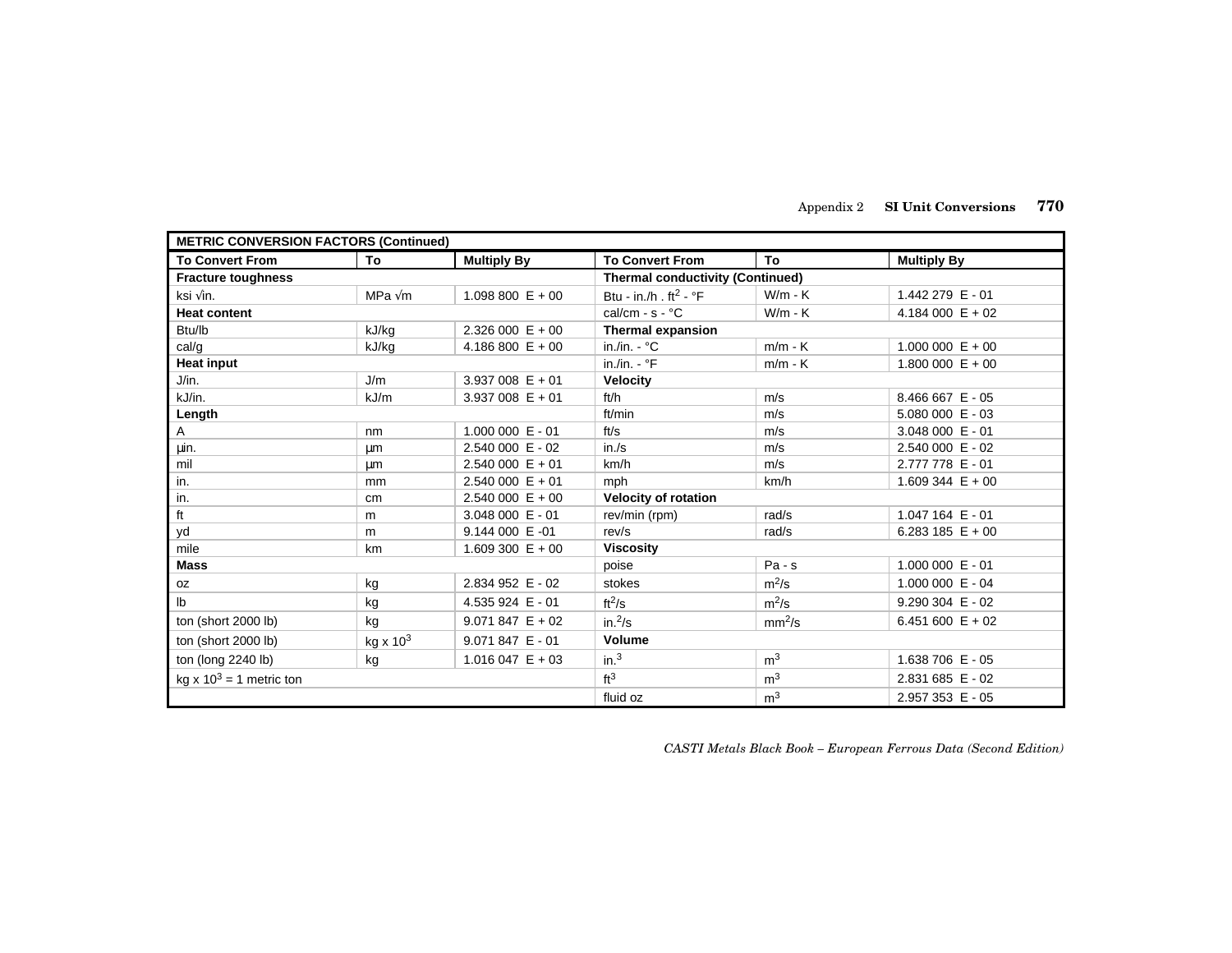| Appendix 2 | <b>SI Unit Conversions</b> | 771 |
|------------|----------------------------|-----|
|------------|----------------------------|-----|

| <b>METRIC CONVERSION FACTORS (Continued)</b> |                                         |                    |                           |                |                    |  |  |  |  |  |  |
|----------------------------------------------|-----------------------------------------|--------------------|---------------------------|----------------|--------------------|--|--|--|--|--|--|
| <b>To Convert From</b>                       | To                                      | <b>Multiply By</b> | <b>To Convert From</b>    | To             | <b>Multiply By</b> |  |  |  |  |  |  |
| Mass per unit area                           |                                         |                    | <b>Volume (Continued)</b> |                |                    |  |  |  |  |  |  |
| oz/in. <sup>2</sup>                          | kg/m <sup>2</sup>                       | 4.395 000 $E + 01$ | gal (U.S. liquid)         | m <sup>3</sup> | $3.785412 E - 03$  |  |  |  |  |  |  |
| $oz/ft^2$                                    | kg/m <sup>2</sup>                       | $3.051$ 517 E - 01 | Volume per unit time      |                |                    |  |  |  |  |  |  |
| oz/yd <sup>2</sup>                           | kg/m <sup>2</sup>                       | $3.390 575 E - 02$ | ft <sup>3</sup> /min      | $m^3/s$        | 4.719 474 E - 04   |  |  |  |  |  |  |
| lb/ft <sup>2</sup>                           | kg/m <sup>2</sup><br>4.882 428 $E + 00$ |                    | ft $^{3}/s$<br>$m^3/s$    |                | $2.831685 E - 02$  |  |  |  |  |  |  |
|                                              |                                         |                    | in. $3/m$ in              | $m^3/s$        | 2.731 177 E - 07   |  |  |  |  |  |  |
|                                              |                                         |                    | Wavelength                |                |                    |  |  |  |  |  |  |
|                                              |                                         |                    | $\overline{A}$            | nm             | $1.000000E - 01$   |  |  |  |  |  |  |

| THE GREEK ALPHABET          |                                |                                        |  |  |  |  |  |  |  |  |  |
|-----------------------------|--------------------------------|----------------------------------------|--|--|--|--|--|--|--|--|--|
| $A, \alpha$ - Alpha         | $I, \iota$ - lota              | $P, \rho$ - Rho                        |  |  |  |  |  |  |  |  |  |
| $B, \beta$ - Beta           | К, к - Карра                   | $\Sigma$ , σ - Sigma                   |  |  |  |  |  |  |  |  |  |
| $\Gamma$ , $\gamma$ - Gamma | $\Lambda$ , $\lambda$ - Lambda | $T, \tau$ - Tau                        |  |  |  |  |  |  |  |  |  |
| $\Delta$ , $\delta$ - Delta | $M, \mu$ - Mu                  | Y, v - Upsilon                         |  |  |  |  |  |  |  |  |  |
| $E, \varepsilon$ - Epsilon  | N. v - Nu                      | $\Phi$ , $\phi$ - Phi                  |  |  |  |  |  |  |  |  |  |
| Z, ξ - Zeta                 | Ξ, ξ - Xi                      | $X, γ$ - Chi                           |  |  |  |  |  |  |  |  |  |
| $H, \eta$ - Eta             | O, o - Omicron                 | $\Psi$ , $\Psi$ - Psi                  |  |  |  |  |  |  |  |  |  |
| $\Theta$ , $\theta$ - Theta | $\Pi$ . $\pi$ - Pi             | $\Omega$ , $\overline{\omega}$ - Omega |  |  |  |  |  |  |  |  |  |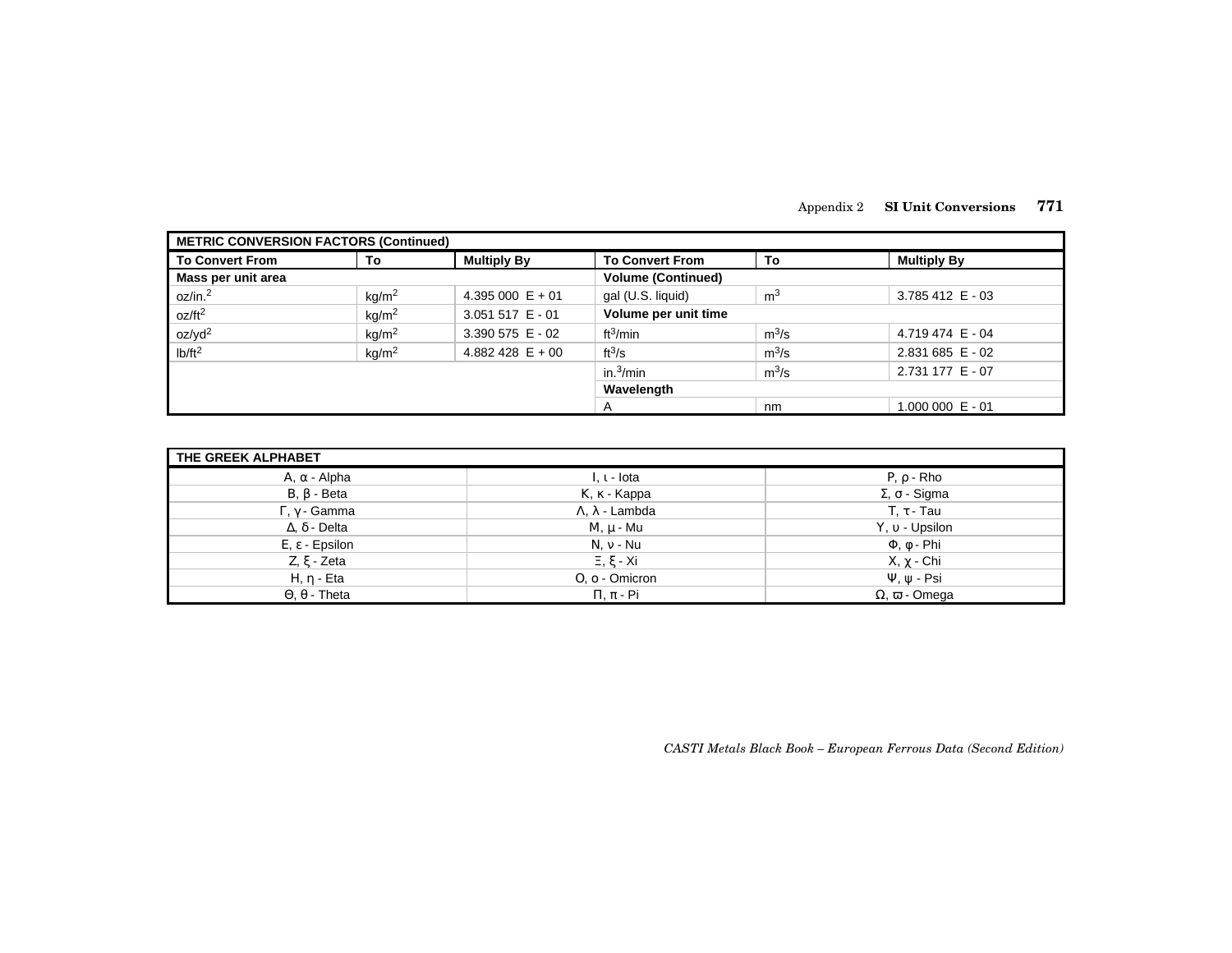| <b>SI PREFIXES</b> |          |                               |                              |  |  |  |  |  |  |  |
|--------------------|----------|-------------------------------|------------------------------|--|--|--|--|--|--|--|
| Prefix             | Symbol   | <b>Exponential Expression</b> | <b>Multiplication Factor</b> |  |  |  |  |  |  |  |
| exa                | E        | $10^{18}$                     | 1 000 000 000 000 000 000    |  |  |  |  |  |  |  |
| peta               | P        | $10^{15}$                     | 1 000 000 000 000 000        |  |  |  |  |  |  |  |
| tera               | т        | $10^{12}$                     | 1 000 000 000 000            |  |  |  |  |  |  |  |
| giga               | G        | 10 <sup>9</sup>               | 1 000 000 000                |  |  |  |  |  |  |  |
| mega               | M        | 10 <sup>6</sup>               | 1 000 000                    |  |  |  |  |  |  |  |
| kilo               | k        | $10^{3}$                      | 1 0 0 0                      |  |  |  |  |  |  |  |
| hecto              | h        | 10 <sup>2</sup>               | 100                          |  |  |  |  |  |  |  |
| deka               | da       | $10^{1}$                      | 10                           |  |  |  |  |  |  |  |
| <b>Base Unit</b>   | $\cdots$ | 10 <sup>0</sup>               | 1                            |  |  |  |  |  |  |  |
| deci               | d        | $10^{-1}$                     | 0.1                          |  |  |  |  |  |  |  |
| centi              | c        | $10^{-2}$                     | 0.01                         |  |  |  |  |  |  |  |
| milli              | m        | $10^{-3}$                     | 0.001                        |  |  |  |  |  |  |  |
| micro              | μ        | $10^{-6}$                     | 0.000 001                    |  |  |  |  |  |  |  |
| nano               | n        | $10^{-9}$                     | 0.000 000 001                |  |  |  |  |  |  |  |
| pico               | p        | $10^{-12}$                    | 0.000 000 000 001            |  |  |  |  |  |  |  |
| femto              |          | $10^{-15}$                    | 0.000 000 000 000 001        |  |  |  |  |  |  |  |
| atto               | a        | $10^{-18}$                    | 0.000 000 000 000 000 001    |  |  |  |  |  |  |  |

#### Appendix 2 **SI Unit Conversions 772**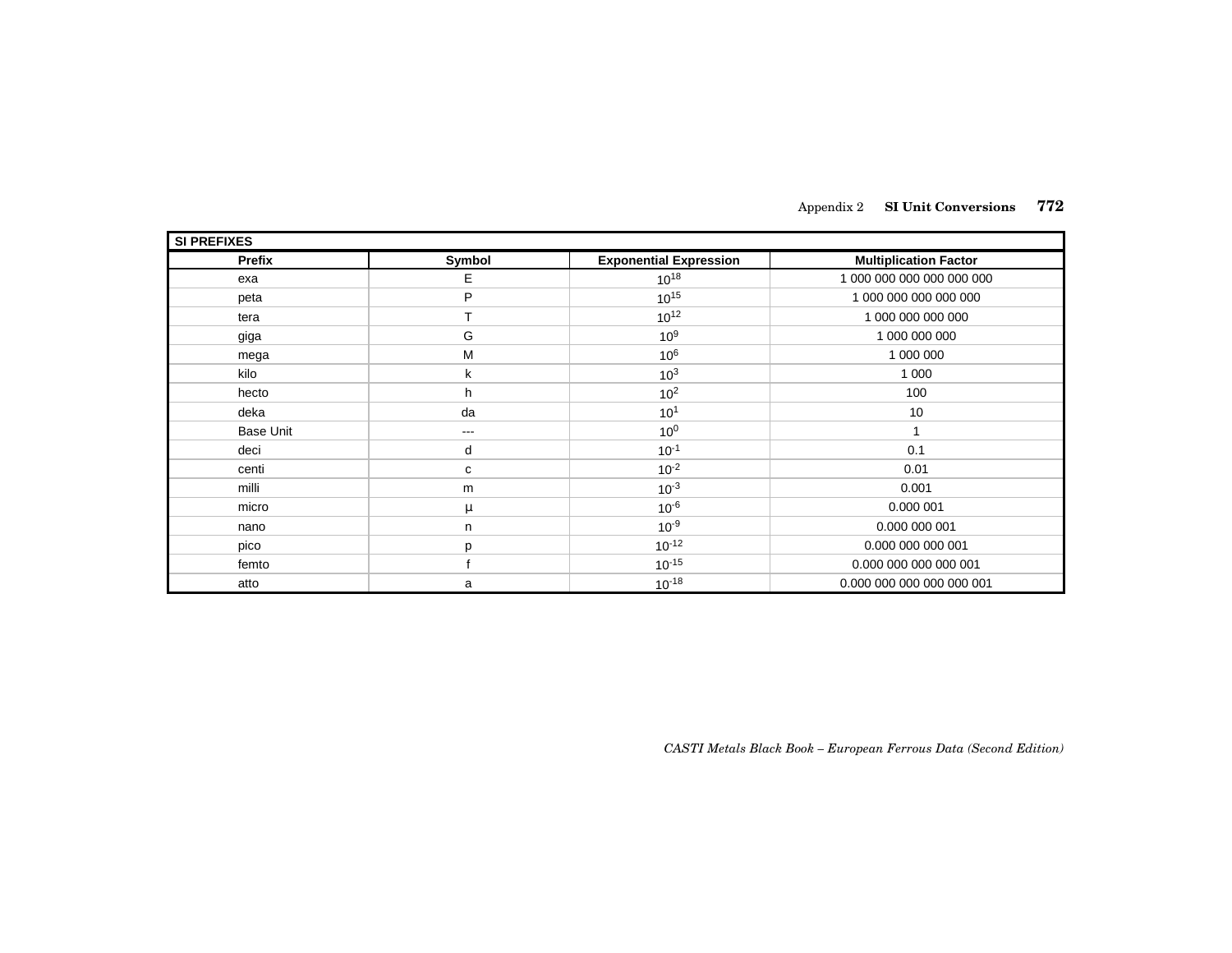## **Appendix**

## **3**

*DECIMAL EQUIVALENTS OF FRACTIONS, SHEET METAL GAGE CONVERSIONS, AND WIRE GAGE CONVERSIONS*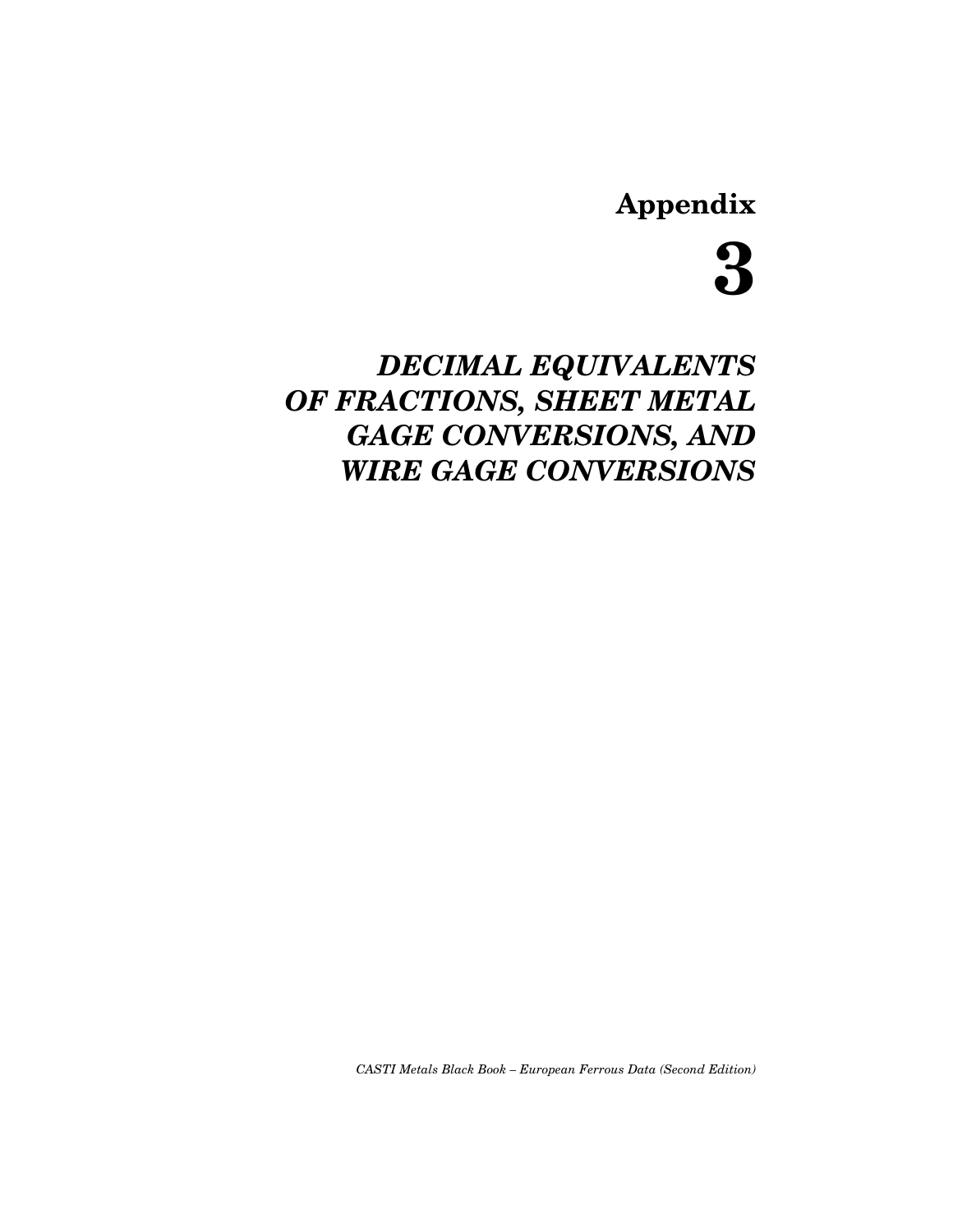| <b>DECIMAL EQUIVALENT OF FRACTIONS</b> |               |                 |  |  |  |  |  |  |  |  |
|----------------------------------------|---------------|-----------------|--|--|--|--|--|--|--|--|
| Fraction (in.)                         | Decimal (in.) | Millimeter (mm) |  |  |  |  |  |  |  |  |
| 1/64                                   | 0.015 625     | 0.396 875       |  |  |  |  |  |  |  |  |
| 1/32                                   | 0.031 250     | 0.793 750       |  |  |  |  |  |  |  |  |
| $\frac{3}{64}$                         | 0.046 875     | 1.190 625       |  |  |  |  |  |  |  |  |
| $\frac{1}{16}$                         | 0.062 500     | 1.587 500       |  |  |  |  |  |  |  |  |
| $\frac{5}{64}$                         | 0.078 125     | 1.984 375       |  |  |  |  |  |  |  |  |
| $\frac{3}{32}$                         | 0.093 750     | 2.381 250       |  |  |  |  |  |  |  |  |
| $\frac{7}{64}$                         | 0.109 375     | 2.778 125       |  |  |  |  |  |  |  |  |
| $\frac{1}{8}$                          | 0.125 000     | 3.175 000       |  |  |  |  |  |  |  |  |
| $\frac{9}{64}$                         | 0.140 625     | 3.571 875       |  |  |  |  |  |  |  |  |
| $\frac{5}{32}$                         | 0.156 250     | 3.968 750       |  |  |  |  |  |  |  |  |
| 11/64                                  | 0.171 875     | 4.365 625       |  |  |  |  |  |  |  |  |
| $\frac{3}{16}$                         | 0.187 500     | 4.762 500       |  |  |  |  |  |  |  |  |
| 13/64                                  | 0.203 125     | 5.159 375       |  |  |  |  |  |  |  |  |
| $\frac{7}{32}$                         | 0.218 750     | 5.556 250       |  |  |  |  |  |  |  |  |
| 15/64                                  | 0.234 375     | 5.953 125       |  |  |  |  |  |  |  |  |
| $\frac{1}{4}$                          | 0.250 000     | 6.350 000       |  |  |  |  |  |  |  |  |
| 17/64                                  | 0.265 625     | 6.746 875       |  |  |  |  |  |  |  |  |
| $\frac{9}{32}$                         | 0.281 250     | 7.143 750       |  |  |  |  |  |  |  |  |
| 19/64                                  | 0.296 875     | 7.540 625       |  |  |  |  |  |  |  |  |
| 15/16                                  | 0.312 500     | 7.937 500       |  |  |  |  |  |  |  |  |
| 21/64                                  | 0.328 125     | 8.334 375       |  |  |  |  |  |  |  |  |
| 11/32                                  | 0.343 750     | 8.731 250       |  |  |  |  |  |  |  |  |
| 23/64                                  | 0.359 375     | 9.128 125       |  |  |  |  |  |  |  |  |
| $\frac{3}{8}$                          | 0.375 000     | 9.525 000       |  |  |  |  |  |  |  |  |
| 25/64                                  | 0.390 625     | 9.921 875       |  |  |  |  |  |  |  |  |
| 13/32                                  | 0.406 250     | 10.318 750      |  |  |  |  |  |  |  |  |
| 27/64                                  | 0.421 875     | 10.715 625      |  |  |  |  |  |  |  |  |

| Appendix 3 Decimal Equivalents of Fractions, Sheet Metal Gage Conversions, and Wire Gage Conversions 774 |  |
|----------------------------------------------------------------------------------------------------------|--|
|                                                                                                          |  |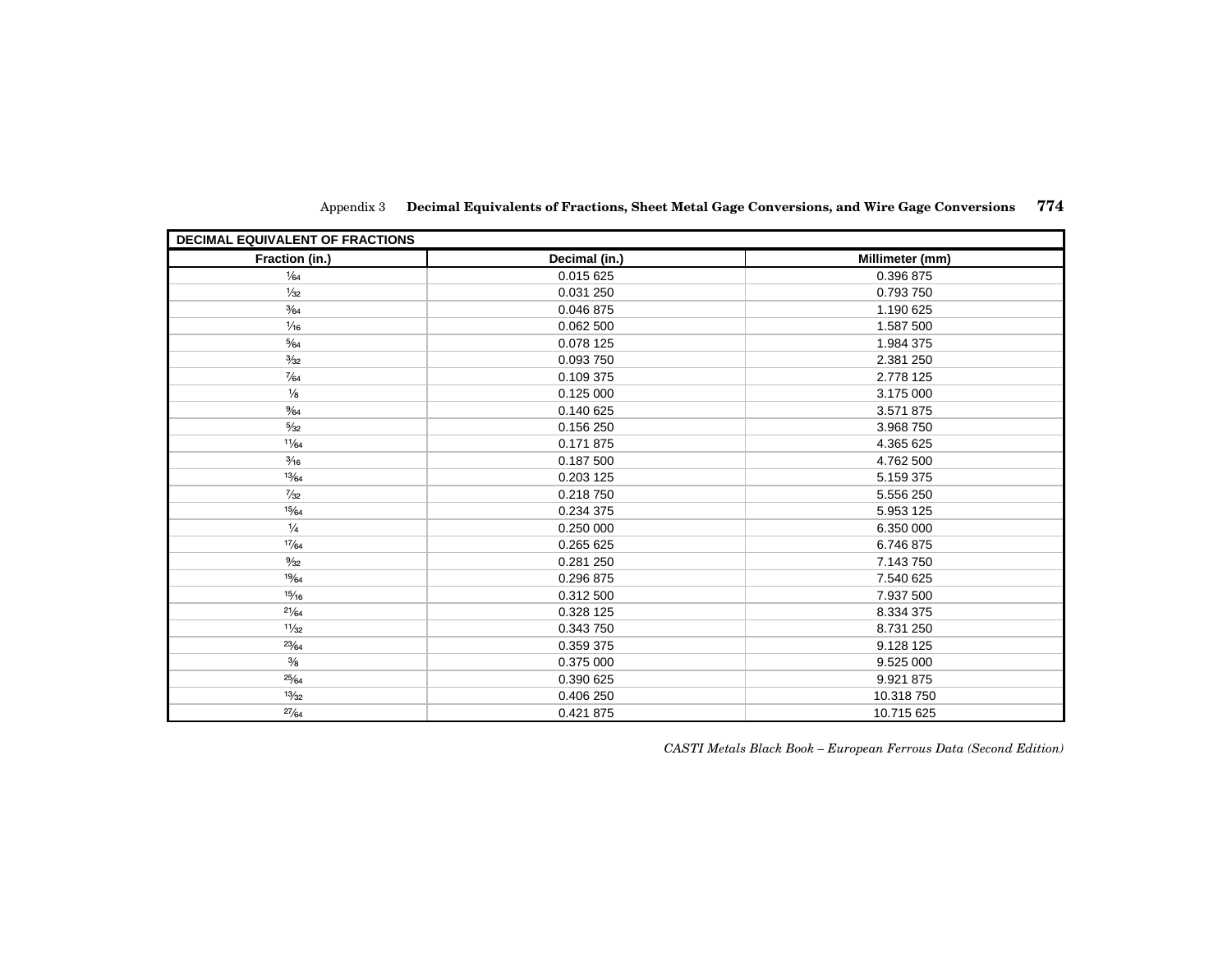| <b>DECIMAL EQUIVALENT OF FRACTIONS (Continued)</b> |               |                 |  |  |  |  |  |  |  |  |
|----------------------------------------------------|---------------|-----------------|--|--|--|--|--|--|--|--|
| Fraction (in.)                                     | Decimal (in.) | Millimeter (mm) |  |  |  |  |  |  |  |  |
| $\frac{7}{16}$                                     | 0.437 500     | 11.112 500      |  |  |  |  |  |  |  |  |
| 29/64                                              | 0.453 125     | 11.509 375      |  |  |  |  |  |  |  |  |
| 15/32                                              | 0.468750      | 11.906 250      |  |  |  |  |  |  |  |  |
| 31/64                                              | 0.484 375     | 12.303 125      |  |  |  |  |  |  |  |  |
| $\frac{1}{2}$                                      | 0.500 000     | 12.700 000      |  |  |  |  |  |  |  |  |
| 33/64                                              | 0.515 625     | 13.096 875      |  |  |  |  |  |  |  |  |
| 17/32                                              | 0.531 250     | 13.493 750      |  |  |  |  |  |  |  |  |
| 35/64                                              | 0.546 875     | 13.890 625      |  |  |  |  |  |  |  |  |
| $\frac{9}{16}$                                     | 0.562 500     | 14.287 500      |  |  |  |  |  |  |  |  |
| 37/64                                              | 0.578 125     | 14.684 375      |  |  |  |  |  |  |  |  |
| 19/32                                              | 0.593 750     | 15.081 250      |  |  |  |  |  |  |  |  |
| 39/64                                              | 0.609 375     | 15.478 125      |  |  |  |  |  |  |  |  |
| $\frac{5}{8}$                                      | 0.625 000     | 15.875 000      |  |  |  |  |  |  |  |  |
| 41/64                                              | 0.640 625     | 16.271 875      |  |  |  |  |  |  |  |  |
| 21/32                                              | 0.656 250     | 16.668750       |  |  |  |  |  |  |  |  |
| 43/64                                              | 0.671 875     | 17.065 625      |  |  |  |  |  |  |  |  |
| 11/16                                              | 0.687 500     | 17.462 500      |  |  |  |  |  |  |  |  |
| 45/64                                              | 0.703 125     | 17.859 375      |  |  |  |  |  |  |  |  |
| 23/32                                              | 0.718 750     | 18.256 250      |  |  |  |  |  |  |  |  |
| 47/64                                              | 0.734 375     | 18.653 125      |  |  |  |  |  |  |  |  |
| $\frac{3}{4}$                                      | 0.750 000     | 19.050 000      |  |  |  |  |  |  |  |  |
| 49/64                                              | 0.765 625     | 19.446 875      |  |  |  |  |  |  |  |  |
| 25/32                                              | 0.781 250     | 19.843750       |  |  |  |  |  |  |  |  |
| 51/64                                              | 0.796 875     | 20.240 625      |  |  |  |  |  |  |  |  |
| 13/16                                              | 0.812 500     | 20.637 500      |  |  |  |  |  |  |  |  |
| 27/32                                              | 0.843750      | 21.431 250      |  |  |  |  |  |  |  |  |
| 53/64                                              | 0.828 125     | 21.034 375      |  |  |  |  |  |  |  |  |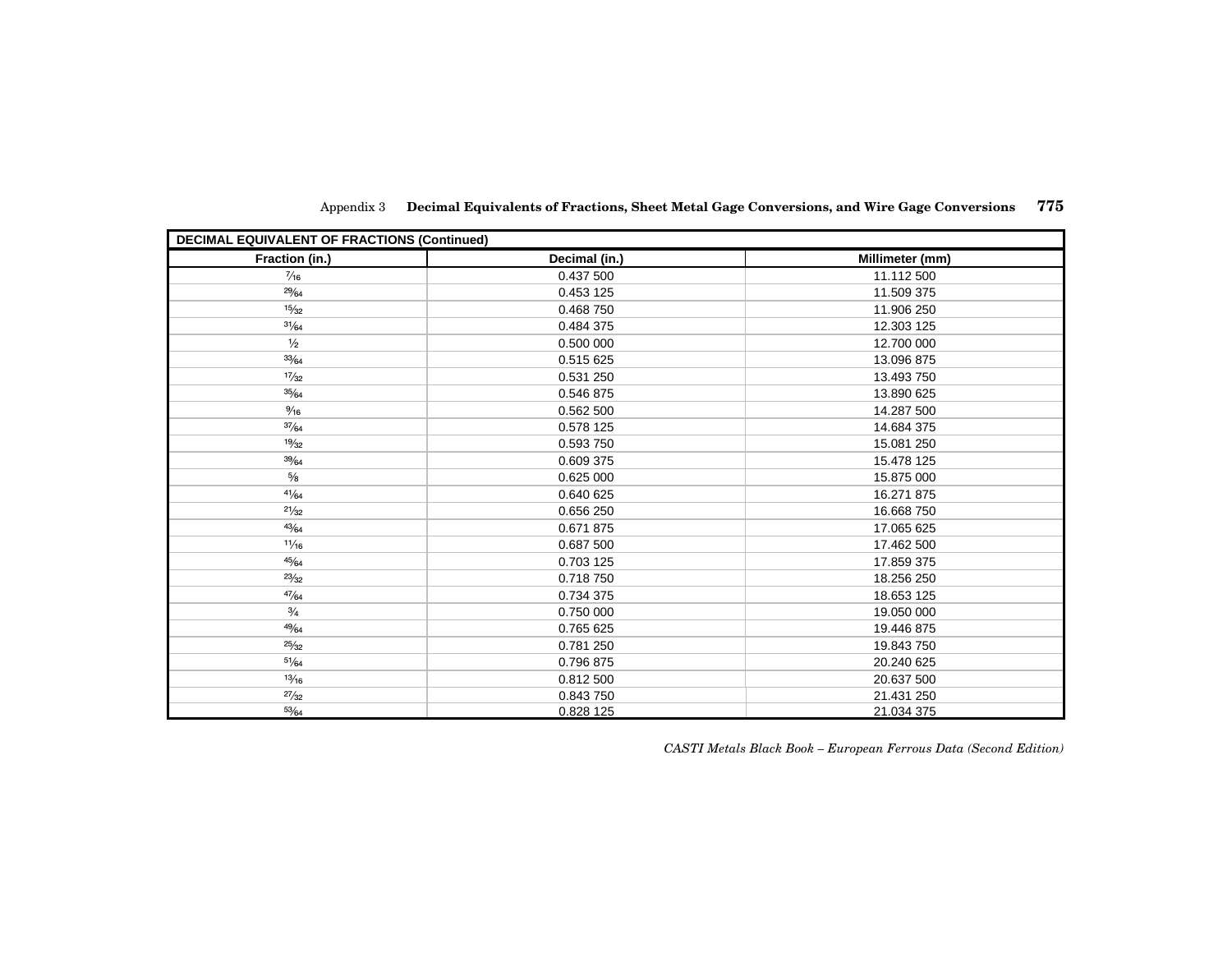**Appendix**

# **4**

*PERIODIC TABLE*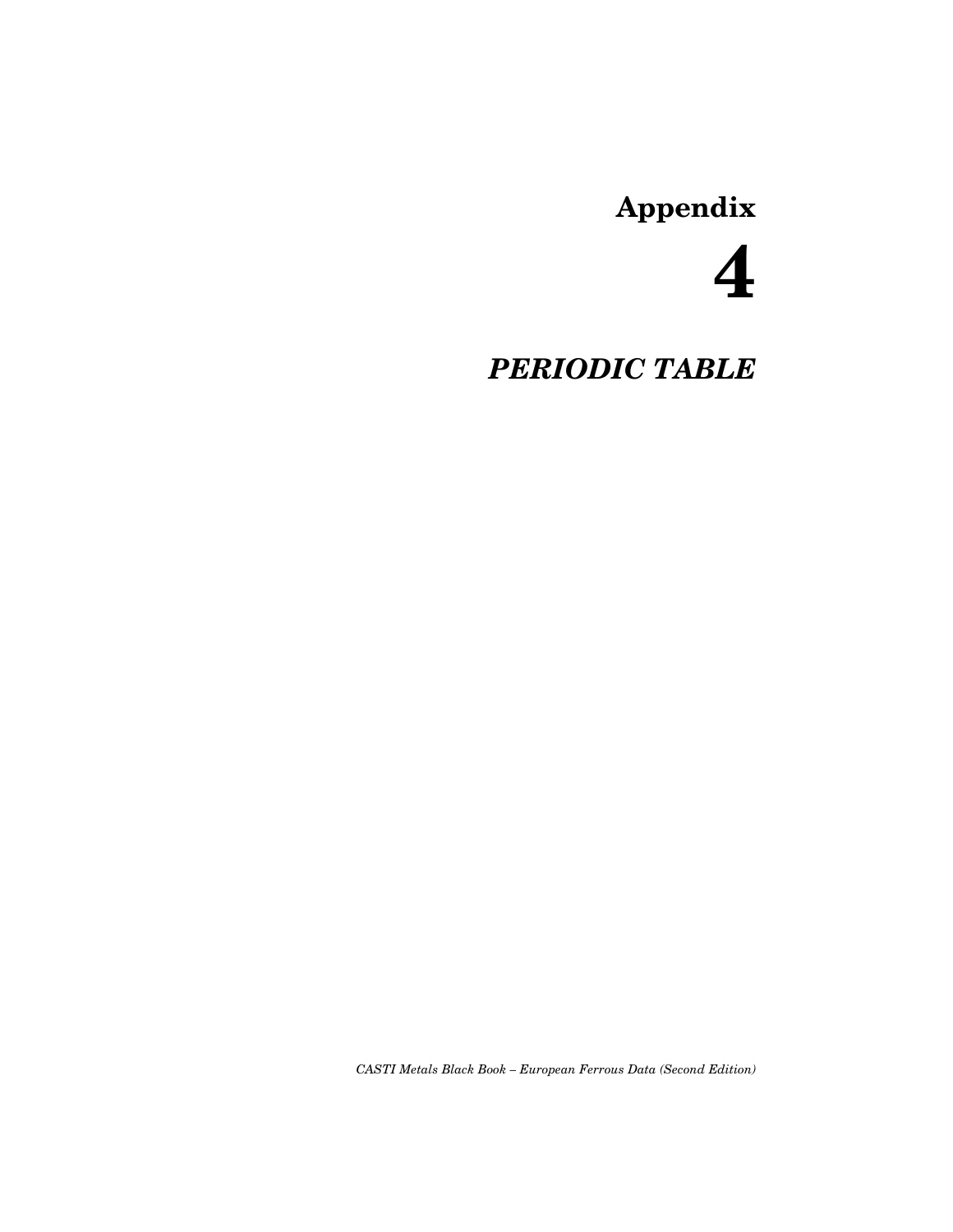|                              |                                      |                                                                                                                                                                                                                                                                                                                                                                               |                                    |                         |                                                                                |                          |                                                                                                                                                                                                                                                                                                                                                                                             |                     | Terrouic Table of the Elements                                   |                           |                                        |                               |                                            |                                    |                                                                |                                |                                         |             |
|------------------------------|--------------------------------------|-------------------------------------------------------------------------------------------------------------------------------------------------------------------------------------------------------------------------------------------------------------------------------------------------------------------------------------------------------------------------------|------------------------------------|-------------------------|--------------------------------------------------------------------------------|--------------------------|---------------------------------------------------------------------------------------------------------------------------------------------------------------------------------------------------------------------------------------------------------------------------------------------------------------------------------------------------------------------------------------------|---------------------|------------------------------------------------------------------|---------------------------|----------------------------------------|-------------------------------|--------------------------------------------|------------------------------------|----------------------------------------------------------------|--------------------------------|-----------------------------------------|-------------|
|                              |                                      |                                                                                                                                                                                                                                                                                                                                                                               |                                    |                         |                                                                                |                          |                                                                                                                                                                                                                                                                                                                                                                                             |                     |                                                                  |                           |                                        |                               | <b>Nonmetals</b>                           |                                    |                                                                |                                |                                         |             |
|                              |                                      |                                                                                                                                                                                                                                                                                                                                                                               |                                    |                         |                                                                                | <b>Metals</b>            |                                                                                                                                                                                                                                                                                                                                                                                             |                     |                                                                  |                           |                                        |                               |                                            |                                    |                                                                |                                |                                         |             |
| I <sup>a</sup>               | $\mathbf{H}^{\mathbf{a}}$            | III <sub>p</sub>                                                                                                                                                                                                                                                                                                                                                              | IV <sub>p</sub>                    | Vb                      | VI <sup>b</sup>                                                                | VII <sup>b</sup>         |                                                                                                                                                                                                                                                                                                                                                                                             | <b>VIII</b>         |                                                                  | $\mathbf{I}^{\mathbf{b}}$ | $\Pi_p$                                | III <sup>a</sup>              | $\sqrt{V^a}$                               | $V^a$                              | VI <sup>a</sup>                                                | VII <sup>a</sup>               | $\Omega$                                | Orbit       |
| $+1$<br>lн<br>$-1$<br>1.0079 |                                      |                                                                                                                                                                                                                                                                                                                                                                               |                                    |                         | Key to chart                                                                   |                          |                                                                                                                                                                                                                                                                                                                                                                                             |                     |                                                                  |                           |                                        |                               |                                            |                                    |                                                                |                                | He<br>4.00260                           | Κ           |
| $\mathbf{3}$<br>Li           | + 1 4<br>$+2$<br> Be                 | Atomic Number $\rightarrow$ 50<br>$+2$<br>← Oxidation States<br>$+1$ <b>8</b><br>$-110$<br>$-2$ <sub>9</sub><br>$+27$<br>5<br>$+3$ 6<br>$+4$<br>$Symbol \rightarrow$ Sn<br>$+2$ $\Omega$<br>IF<br>$+4N$<br>Ne<br>$\mathbf{B}$<br>$\mathsf{C}\phantom{C}$<br>Atomic Weight $\rightarrow$ 118.69<br>$+3$<br>$-18-18-4$ $\leftarrow$ Electron Configuration<br>x<br>$+4$<br>$+5$ |                                    |                         |                                                                                |                          |                                                                                                                                                                                                                                                                                                                                                                                             |                     |                                                                  |                           |                                        |                               |                                            |                                    |                                                                |                                |                                         |             |
| 6.939<br>$2 - 1$             | 9.0122<br>$2 - 2$                    |                                                                                                                                                                                                                                                                                                                                                                               |                                    |                         |                                                                                |                          |                                                                                                                                                                                                                                                                                                                                                                                             |                     |                                                                  |                           |                                        | 10.81<br>$\lambda$<br>$2 - 3$ | 12.011<br>$\sqrt{2-4}$                     | $14.0067 - 2$ 15.9994<br>$2 - 5$ \ | $-3 2-6$                                                       | 18.998403<br>$12 - 7$          | 10.17 <sub>9</sub><br>$2 - 8$           | $K-L$       |
| 11<br>Na                     | $+112$<br>$+2$<br>Mg                 |                                                                                                                                                                                                                                                                                                                                                                               |                                    |                         |                                                                                |                          |                                                                                                                                                                                                                                                                                                                                                                                             |                     |                                                                  |                           |                                        | 13<br>Al                      | + 414<br>Sii<br>$-4$                       | $+2$ 15<br>$+4$ D                  | $+3$ 16<br>$+5C$<br>$-2$                                       | $+4$ 17<br>$\binom{+6}{-2}$ Cl | $+1$ <b>18</b><br>$_{+7}^{+5}$ Ar       |             |
| 22.9898<br>$2 \cdot 8 = 1$   | 24.312<br>$2 - 8 - 2$                |                                                                                                                                                                                                                                                                                                                                                                               |                                    |                         | <b>Transition Elements</b>                                                     |                          |                                                                                                                                                                                                                                                                                                                                                                                             |                     |                                                                  |                           |                                        | 26.98154<br>$2 - 8 - 3$       | 28.08<br>$2 - 8 - 4$                       | 30.97376<br>$2 - 8 - 5$            | 32.06<br>$2 - 8 - 6$                                           | 35.453<br>$2 - 8 - 7$          | 39.948<br>$2 - 8 - 8$                   | $K-L-M$     |
| 19<br>lΚ                     | $+120$<br>$+2$<br>lСa                | 21<br>Sc                                                                                                                                                                                                                                                                                                                                                                      | 22<br>$+3$<br>Ti<br>$+4$           | 23<br>$\mathbf{v}$      | 224<br>+2<br>$+6$                                                              | 25<br>$\frac{+3}{45}$ Mn | 26<br>$+2$<br>$^{+3}$ Fe                                                                                                                                                                                                                                                                                                                                                                    | 27<br>$+3$ Co       | $+2$ 28<br>$+3$ Ni                                               | $+2 29 $<br>$+3$ Cu       | $+130$<br>$+2\mathbf{Zn}$              | $+2$ 31<br>Ga                 | $+332$<br> Ge                              | $x+2$ 33<br>As                     | $+3 34$<br>$\frac{+5}{-3}$ Se                                  | $+4$ 35<br>$+6$ Br             | $+136$<br>$\binom{+5}{-1}$ Kr           |             |
| 39.09<br>$-8 - 8 - 1$        | 40.08<br>$-8-8-2$                    | 44.9559<br>$-8$ 9-2                                                                                                                                                                                                                                                                                                                                                           | 47.9<br>$-8 - 10 - 2$              | 50.941                  | 51.996                                                                         | 54.9380                  | 55.847<br>$-8-11-2$ $ -8-13-1$ $ -8-13-2$ $ -8-14-2$                                                                                                                                                                                                                                                                                                                                        | 58.9332             | 58.71<br>$\begin{vmatrix} -8 & -15 & -2 \end{vmatrix}$ -8 -16 -2 | 63.54<br>$-8 - 18 - 1$    | 65.38<br>$-8 - 18 - 2$                 | 69.72<br>$-8 - 18 - 3$        | 72.59<br>$-8 - 18 - 4$                     | 74.9216                            | 78.96<br>$ -8-18-5 $ $ -8-18-\dot{6}$                          | 79.904                         | 83.80<br>$-8-18-7$ $ -8-18-8$ $ -L-M-N$ |             |
| 37<br>Rb                     | $+138$<br>lSr                        | $+2 39 $<br>Y                                                                                                                                                                                                                                                                                                                                                                 | 40<br>Zr                           | $+4$ <b>41</b><br>Nb    | $+3$ 42<br>$+5$ Mo                                                             | $+6$ 43<br>lТc<br>$+7$   | 44<br>$+3$<br>$^{+6}_{+7}$ Ru                                                                                                                                                                                                                                                                                                                                                               | 45<br>Rh            | $+3$ 46<br>$+4$<br> Pd                                           | $+2$ 47<br> Ag            | $+1.48$<br>$ {\mathbf C} {\mathbf d} $ | $+2$ 49<br> In                | $+350$<br><b>Sn</b>                        | $+2\vert 51\rangle$<br>Sb\<br>$+5$ | $+3 52$<br>Te<br>+6                                            | $+453$                         | $+154$<br>$^{+5}_{+7}$ Xe               |             |
| 85.467<br>$-18$ 8 - 1        | 87.62                                | 88.9059                                                                                                                                                                                                                                                                                                                                                                       | 91.22                              | 92.9064                 | 95.94                                                                          | 98.9062                  | 101.07<br>$-18\quad 8\quad 2\,\left]-18 -9 -2\quad \right]-18 -10 -2\,\left]-18 -12 -1\,\left]-18 -13 -1\right]-18 -13 -2\,\left]-18 -15 -1\,\left]-18 -16 -1\,\left]-18 -16 -1\,\left]-18 -18 -0\,\right]-18 -18 -18\,\left]-18 -18 -3\,\right]-18 -18 -3\,\left]-18 -18 -4\,\right]-18 -18 -5\,\left]-18 -18 -5\,\left]-18 -18 -5\,\left -18 -18 -5\,\right -18 -18 -5\,\left -18 -18 -5$ | 102.905             | 106.4                                                            | 107.868                   | 112.40                                 | 114.82                        | 118.69                                     | 121.75                             | 127.60                                                         | 126.9045                       | 131.30                                  |             |
| 55<br>Сs                     | $+156$<br>Ba                         | $+2.57*$<br>La                                                                                                                                                                                                                                                                                                                                                                | 72<br>Hf                           | $+4 73$<br>Ta           | $+5 74$<br>$+6$<br>W                                                           | 75<br>Re<br>$+7$         | 176<br>$\frac{+6}{2}$ Os                                                                                                                                                                                                                                                                                                                                                                    | $+3 77$<br>$+4$  Ir | $+3 78$<br>$+4$<br>$+4$ $\mathbf{p}_{\mathbf{f}}$                | $+2$ 79<br>Au             | $+180$<br>$+3$ Hg                      | $+181$<br>$+2$ Tl             | $+182$<br>$+3$ Pb                          | $+2$ 83<br>$+4$ Bi                 | $+384$<br>$+5$ Po                                              | $+2$ 85<br>$^{+4}$ At          | 86<br>$\mathbb{R}^n$                    |             |
| 132.9054                     | 137.3<br>$-18-8-1$  -18-8-2 -18-9-2  | 138.9055                                                                                                                                                                                                                                                                                                                                                                      | 178.49                             | 180.948                 | 183.85<br>$-32-10-2$ $-32-11-2$ $-32-12-2$                                     | 186.207                  | 190.2<br>$-32-13-2$ $-32-14-2$ $-32-15-2$ $-32-16-2$ $-32-18-1$                                                                                                                                                                                                                                                                                                                             | 192.9               | 195.09                                                           | 196.9665                  | 200.59                                 | 204.37                        | 207.19<br>$-32-18-2$ $-32-19-3$ $-32-18-4$ | 208.980                            | (209)<br>$-32-18-5$ $-32-18-6$ $-32-18-7$ $-32$ $18-8$ $-10-2$ | (210)                          | (222)                                   |             |
| 87<br>l Fr<br>(223)          | $+188$<br>$\mathbf{R}$ a<br>226.0254 | $+289**$<br>Ac<br>(227)                                                                                                                                                                                                                                                                                                                                                       | $+3 104$<br>$\mathbf{Rf}$<br>(261) | $+4$ 105<br>Ha<br>(262) | 106<br>(263)<br>$-18-8-1$ $-18-8-2$ $-18-9-2$ $-32-10-2$ $-32-11-2$ $-32-12-2$ |                          |                                                                                                                                                                                                                                                                                                                                                                                             |                     |                                                                  |                           |                                        |                               |                                            |                                    |                                                                |                                |                                         | $O - P - Q$ |

**Periodic Table of the Elements** 

*CASTI Metals Black Book – European Ferrous Data (Second Edition)*

Appendix 4 **Periodic Table 780**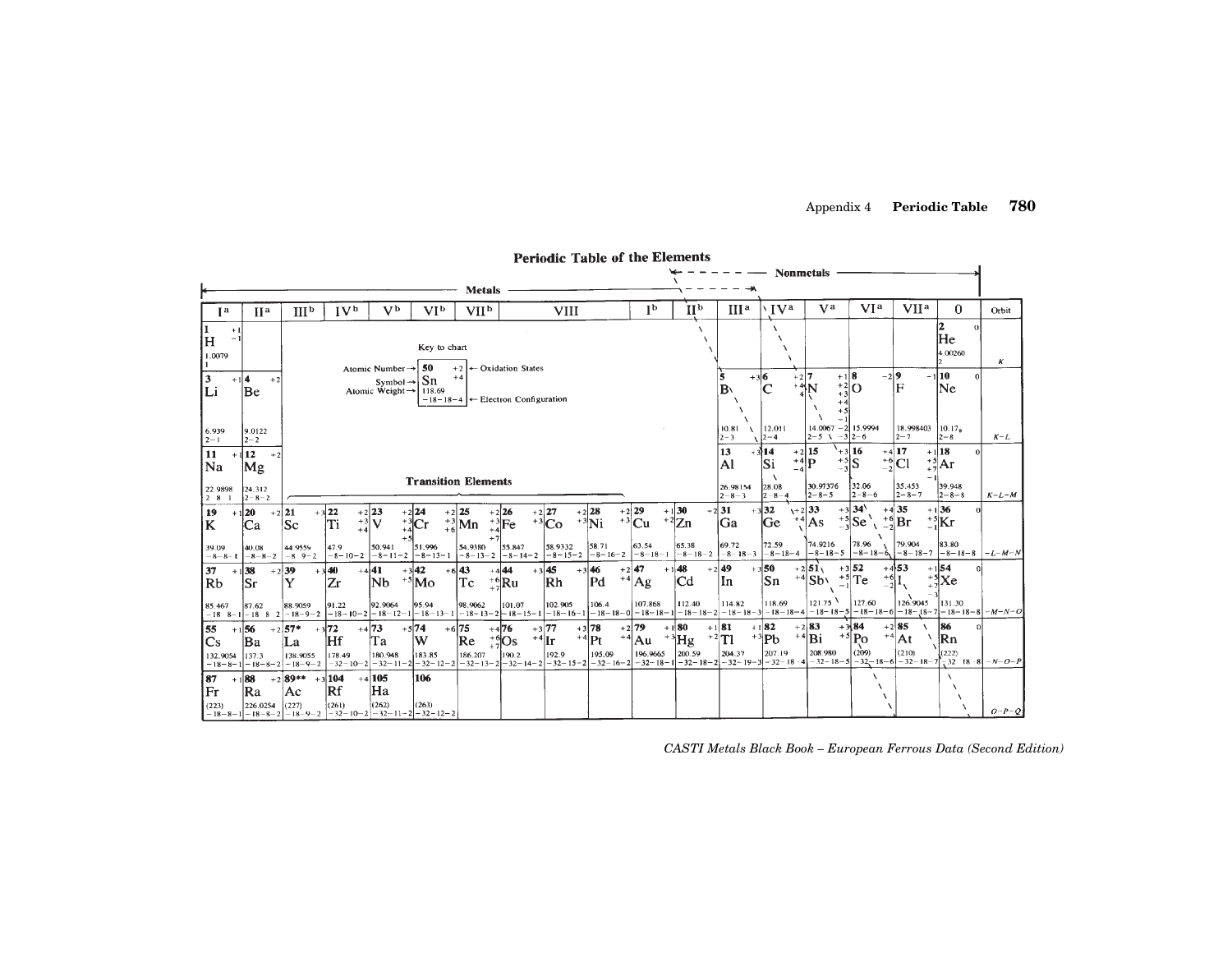**Appendix**

## **5**

*PHYSICAL PROPERTIES:*

*THE ELEMENTS*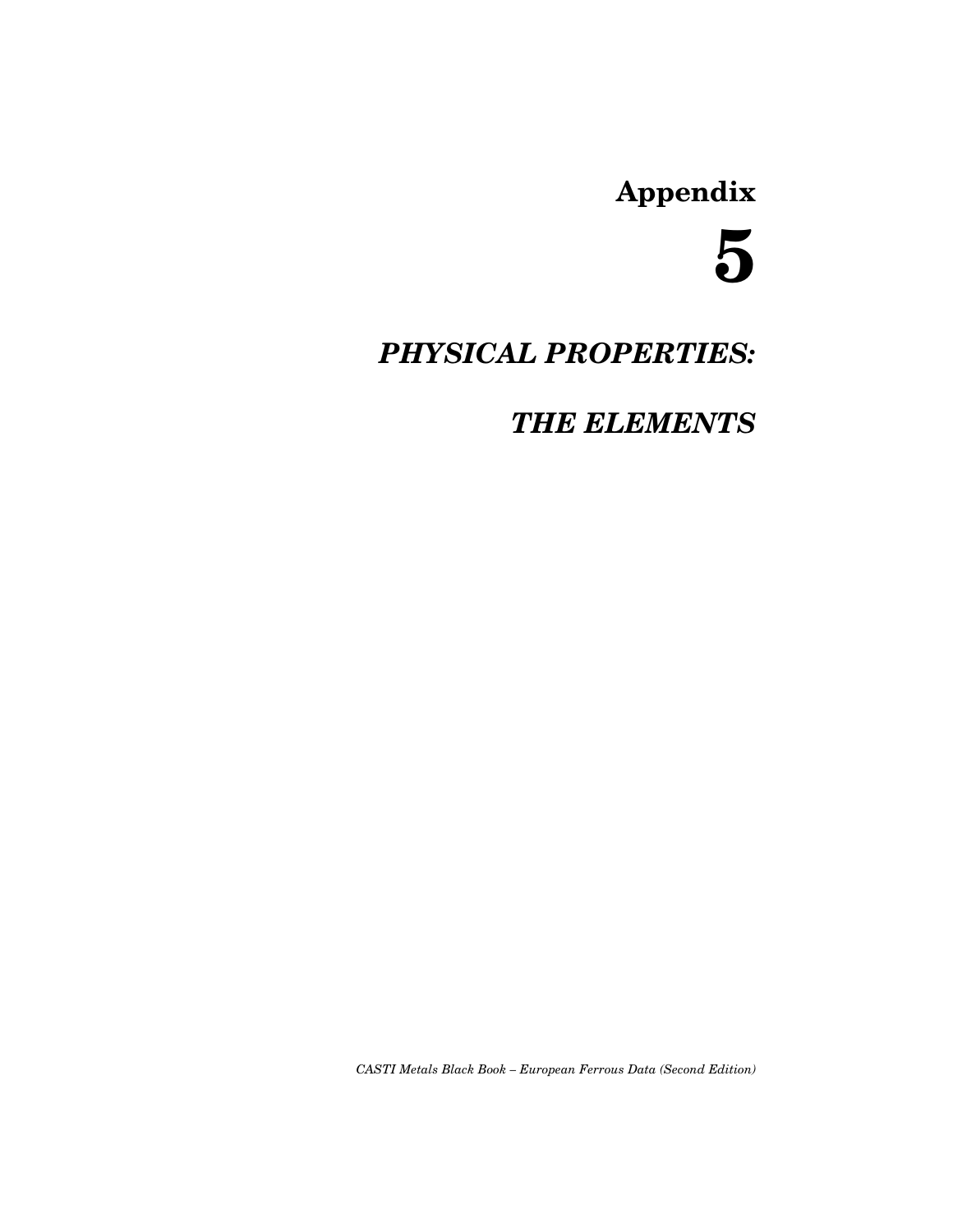| PHYSICAL PROPERTIES OF THE ELEMENTS |                |               |               |                |                |                |                                                                                                |          |                |                                                                                                                                                                                                                                                                                                                                                                                                                                                                            |                    |                    |                               |                   |
|-------------------------------------|----------------|---------------|---------------|----------------|----------------|----------------|------------------------------------------------------------------------------------------------|----------|----------------|----------------------------------------------------------------------------------------------------------------------------------------------------------------------------------------------------------------------------------------------------------------------------------------------------------------------------------------------------------------------------------------------------------------------------------------------------------------------------|--------------------|--------------------|-------------------------------|-------------------|
|                                     |                | <b>Atomic</b> | <b>Atomic</b> |                |                |                | <b>Electrons In Shell</b>                                                                      |          |                |                                                                                                                                                                                                                                                                                                                                                                                                                                                                            | <b>Melting Pt.</b> | <b>Boiling Pt.</b> |                               |                   |
| Element                             | Sym.           | No.           | Wt.           | K              | L              | М              | N                                                                                              | $\Omega$ | P              | Q                                                                                                                                                                                                                                                                                                                                                                                                                                                                          | ۰c                 | ۰c                 | <b>Density<sup>a</sup></b>    | Val. <sup>b</sup> |
| Actinium                            | Ac             | 89            | 227           | 2              | 8              | 18             | 32                                                                                             | 18       | 9              | 2                                                                                                                                                                                                                                                                                                                                                                                                                                                                          | 1600               | $---$              | $\cdots$                      | $\frac{1}{2}$     |
| Aluminum                            | $\overline{A}$ | 13            | 26.98         | $\overline{2}$ | 8              | 3              | $---$                                                                                          | $---$    | ---            | $---$                                                                                                                                                                                                                                                                                                                                                                                                                                                                      | 660.2              | 2060               | s 2.699                       | $3+$              |
| Americium                           | Am             | 95            | 241           | $\overline{2}$ | 8              | 18             | 32                                                                                             | 24       | 9              | $\overline{2}$                                                                                                                                                                                                                                                                                                                                                                                                                                                             | $\overline{a}$     | $---$              | ---                           | $\qquad \qquad -$ |
| Antimony                            | Sb             | 51            | 121.8         | $\overline{2}$ | 8              | 18             | 18                                                                                             | 5        | ---            | $\qquad \qquad \cdots$                                                                                                                                                                                                                                                                                                                                                                                                                                                     | 630.5              | 1440               | s 6.62                        | $5+$              |
| Argon                               | Ar             | 18            | 39.95         | 2              | 8              | 8              | $---$                                                                                          | $---$    | ---            | $\qquad \qquad \cdots$                                                                                                                                                                                                                                                                                                                                                                                                                                                     | $-189.4$           | $-185.8$           | g 1.784<br>$L$ 1.40<br>s 1.65 | Inert             |
| Arsenic                             | As             | 33            | 74.92         | $\overline{2}$ | 8              | 18             | 5                                                                                              | $---$    | $--$           | $  -$                                                                                                                                                                                                                                                                                                                                                                                                                                                                      | 814<br>(36 atm.)   | 610                | s 5.73                        | $3+$<br>$5+$      |
| Astatine                            | At             | 85            | 210           | $\overline{2}$ | 8              | 18             | 32                                                                                             | 18       | $\overline{7}$ | $\qquad \qquad \cdots$                                                                                                                                                                                                                                                                                                                                                                                                                                                     | ---                | ---                | $\cdots$                      | $---$             |
| <b>Barium</b>                       | Ba             | 56            | 137.3         | $\overline{2}$ | 8              | 18             | 18                                                                                             | 8        | $\overline{2}$ | $\frac{1}{2} \left( \frac{1}{2} \right) \left( \frac{1}{2} \right) \left( \frac{1}{2} \right)$                                                                                                                                                                                                                                                                                                                                                                             | 704                | 1640               | s 3.5                         | $2+$              |
| <b>Berkelium</b>                    | <b>Bk</b>      | 97            | 249           | $\overline{2}$ | 8              | 18             | 32                                                                                             | 26       | 9              | $\overline{2}$                                                                                                                                                                                                                                                                                                                                                                                                                                                             | $\frac{1}{2}$      | $--$               | $\cdots$                      | $- - -$           |
| Beryllium                           | Be             | 4             | 9.01          | $\overline{2}$ | $\overline{2}$ | ---            | $---$                                                                                          | ---      | ---            | $\qquad \qquad \cdots$                                                                                                                                                                                                                                                                                                                                                                                                                                                     | 1350               | 1530               | s 1.85                        | $2+$              |
| <b>Bismuth</b>                      | Bi             | 93            | 209.0         | $\overline{2}$ | 8              | 18             | 32                                                                                             | 18       | 5              | $\cdots$                                                                                                                                                                                                                                                                                                                                                                                                                                                                   | 271.3              | 1420               | s 9.80                        | $\overline{a}$    |
| Boron                               | B              | 5             | 10.81         | $\overline{2}$ | 3              | ---            | $\frac{1}{2} \left( \frac{1}{2} \right) \left( \frac{1}{2} \right) \left( \frac{1}{2} \right)$ | ---      | $---$          | $\sim$ $\sim$                                                                                                                                                                                                                                                                                                                                                                                                                                                              | 2300               | 2550               | s 2.3                         | $3+$              |
| <b>Bromine</b>                      | Br             | 35            | 79.91         | $\overline{2}$ | 8              | 15             | $\overline{7}$                                                                                 | ---      | ---            | $---$                                                                                                                                                                                                                                                                                                                                                                                                                                                                      | $-7.2$             | 19.0               | s 3.12                        |                   |
| Cadmium                             | Cd             | 48            | 112.4         | $\overline{2}$ | 8              | 18             | 18                                                                                             | 2        | ---            | $\sim$ $\sim$                                                                                                                                                                                                                                                                                                                                                                                                                                                              | 320.9              | 765                | s 8.65                        | $2+$              |
| Calcium                             | Ca             | 20            | 40.08         | $\overline{2}$ | 8              | 8              | $\overline{2}$                                                                                 | $---$    | $---$          | $\qquad \qquad \cdots$                                                                                                                                                                                                                                                                                                                                                                                                                                                     | 850                | 1440               | s 1.55                        | $2+$              |
| Californium                         | Cf             | 98            | 252           | $\overline{2}$ | 8              | 18             | 32                                                                                             | 27       | 9              | $\overline{2}$                                                                                                                                                                                                                                                                                                                                                                                                                                                             | $\sim$             | ---                | $\qquad \qquad \cdots$        | $\cdots$          |
| Carbon                              | C              | 6             | 12.01         | $\overline{2}$ | $\overline{4}$ | ---            | $\frac{1}{2}$                                                                                  | $---$    | ---            | $\frac{1}{2} \left( \frac{1}{2} \right) \left( \frac{1}{2} \right) \left( \frac{1}{2} \right)$                                                                                                                                                                                                                                                                                                                                                                             | $-3500$            | 4200(?)            | s 3.51                        | $4+$              |
| Cesium                              | Cs             | 55            | 132.9         | $\overline{2}$ | 8              | 18             | 18                                                                                             | 8        | $\mathbf{1}$   | $\cdots$                                                                                                                                                                                                                                                                                                                                                                                                                                                                   | 28                 | 690                | s 1.9                         | $1+$              |
| Chlorine                            | CI             | 17            | 35.45         | 2              | 8              | $\overline{7}$ | $---$                                                                                          | $---$    | ---            | $\qquad \qquad \cdots$                                                                                                                                                                                                                                                                                                                                                                                                                                                     | $-101$             | $-34.7$            | g 3.214<br>L 1.557<br>s 1.9   | $1 -$             |
| Chromium                            | Cr             | 24            | 52.00         | 2              | 8              | 13             | 1                                                                                              | $---$    | $--$           | $\sim$ $\sim$                                                                                                                                                                                                                                                                                                                                                                                                                                                              | 1890               | 2500               | s 7.19                        | $3+$              |
| Cobalt                              | Co             | 27            | 58.93         | $\overline{2}$ | 8              | 15             | $\overline{2}$                                                                                 | ---      | ---            | $\frac{1}{2} \left( \frac{1}{2} \right) \left( \frac{1}{2} \right) \left( \frac{1}{2} \right) \left( \frac{1}{2} \right) \left( \frac{1}{2} \right) \left( \frac{1}{2} \right) \left( \frac{1}{2} \right) \left( \frac{1}{2} \right) \left( \frac{1}{2} \right) \left( \frac{1}{2} \right) \left( \frac{1}{2} \right) \left( \frac{1}{2} \right) \left( \frac{1}{2} \right) \left( \frac{1}{2} \right) \left( \frac{1}{2} \right) \left( \frac{1}{2} \right) \left( \frac$ | 1495               | 2900               | s 8.9                         | $2+$              |

### Appendix 5 **Physical Properties: The Elements 782**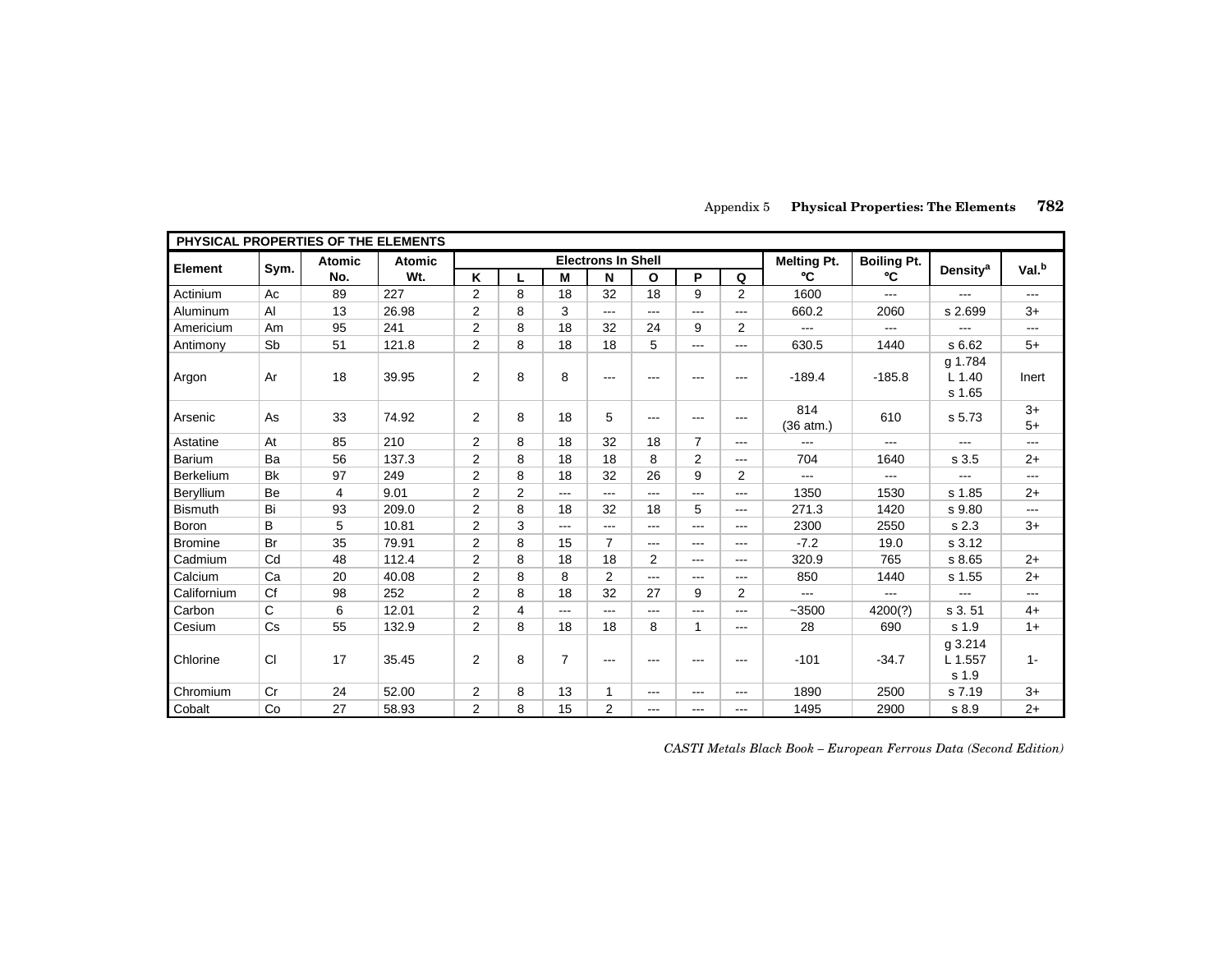### **Appendix**

## **6**

## *CASTI ENGINEERING AND SCIENTIFIC WEB PORTAL - SELECTED LINKS*

The *CASTI* Group of Companies has launched an information-packed Engineering and Scientific Web Portal containing thousands of technical web site links in a fully searchable database and grouped within specific categories. This web portal also contains many links to free engineering software and technical articles. We invite you to visit our engineering and scientific web portal at http://www.casti.ca.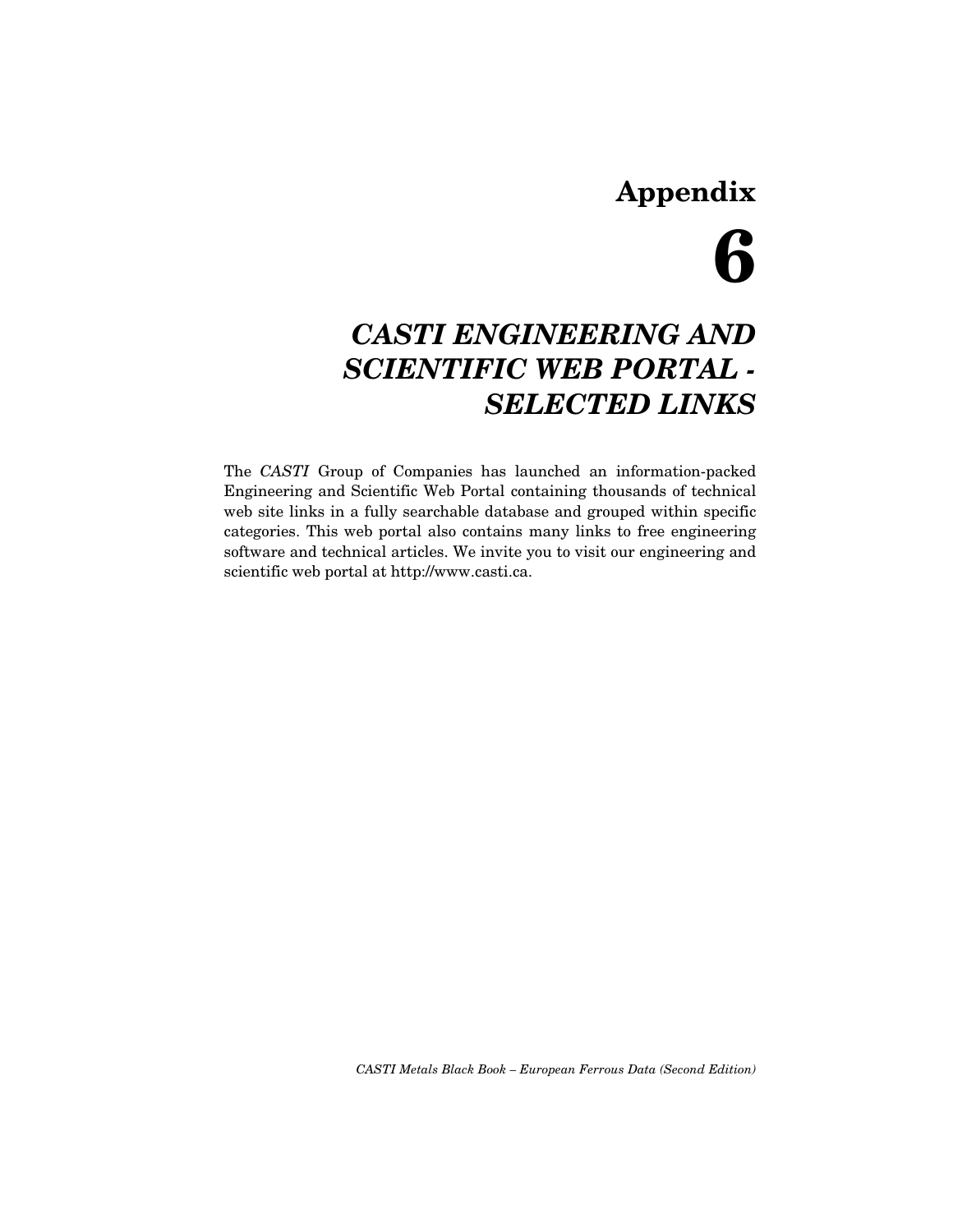| <b>Engineering Associations</b>                                                                                                                       |                                 |
|-------------------------------------------------------------------------------------------------------------------------------------------------------|---------------------------------|
| Canada                                                                                                                                                |                                 |
| AETTN - Association of Engineering Technicians and Technologists of Newfoundland                                                                      | http://www.netfx.iom.net/aettn  |
| APEGBC - Association of Professional Engineers and Geoscientists of British Columbia                                                                  | http://www.apeg.bc.ca           |
| APEGGA - Association of Professional Engineers, Geologists, and Geophysicists of Alberta                                                              | http://www.apegga.com           |
| APEGM - Association of Professional Engineers and Geoscientists of Manitoba                                                                           | http://www.apegm.mb.ca          |
| APEGN - Association of Professional Engineers and Geologists of Newfoundland                                                                          | http://www.apegn.nf.ca/         |
| APEGNB - Association of Professional Engineers and Geoscientists of NewBrunswick                                                                      | http://www.apegnb.com           |
| APEGS - Association of Professional Engineers and Geoscientists of Saskatchewan                                                                       | http://www.apegs.sk.ca          |
| APENS - Association of Professional Engineers of Nova Scotia                                                                                          | http://www.apens.ns.ca          |
| APEPEI - Association of Professional Engineers of Prince Edward Island                                                                                | http://www.apepei.com           |
| APEY - Association of Professional Engineers of Yukon                                                                                                 | http://www.apey.yk.ca           |
| ASET - Alberta Society of Engineering Technologists                                                                                                   | http://www.aset.ab.ca           |
| ASTTBC - Applied Science Technologists and Technicians of British Columbia                                                                            | http://www.asttbc.org           |
| CCPE - Canadian Council of Professional Engineers                                                                                                     | http://www.ccpe.ca              |
| CCTT - Canadian Council of Technicians and Technologists                                                                                              | http://www.cctt.ca              |
| CTTAM - Certified Technicians and Technologists Association of Manitoba                                                                               | http://www.cttam.com            |
| NAPEGG - Association of Professional Engineers, Geologists and Geophysicists of the<br>Northwest Territories (representing NWT and Nunavut Territory) | http://www.napegg.nt.ca         |
| OACETT - Ontario Association of Certified Engineering Technicians and Technologists                                                                   | http://www.oacett.org           |
| OIQ - Ordre des ingénieurs du Québec                                                                                                                  | http://www.oiq.qc.ca            |
| OTPQ - Ordre des Technologues Professionnels du Québec                                                                                                | http://www.otpq.qc.ca           |
| PEO - Professional Engineers Ontario                                                                                                                  | http://www.peo.on.ca            |
| SASTT - Saskatchewan Applied Science Technologists and Technicians                                                                                    | http://www.sastt.sk.ca          |
| SCETTNS - Society of Certified Engineering Technicians and Technologists of Nova Scotia                                                               | http://www.scettns.ns.ca/       |
| <b>United States - National</b>                                                                                                                       |                                 |
| ABET - Accreditation Board for Engineering and Technology                                                                                             | http://www.abet.org             |
| <b>APC - American Plastics Council</b>                                                                                                                | http://www.plasticsresource.com |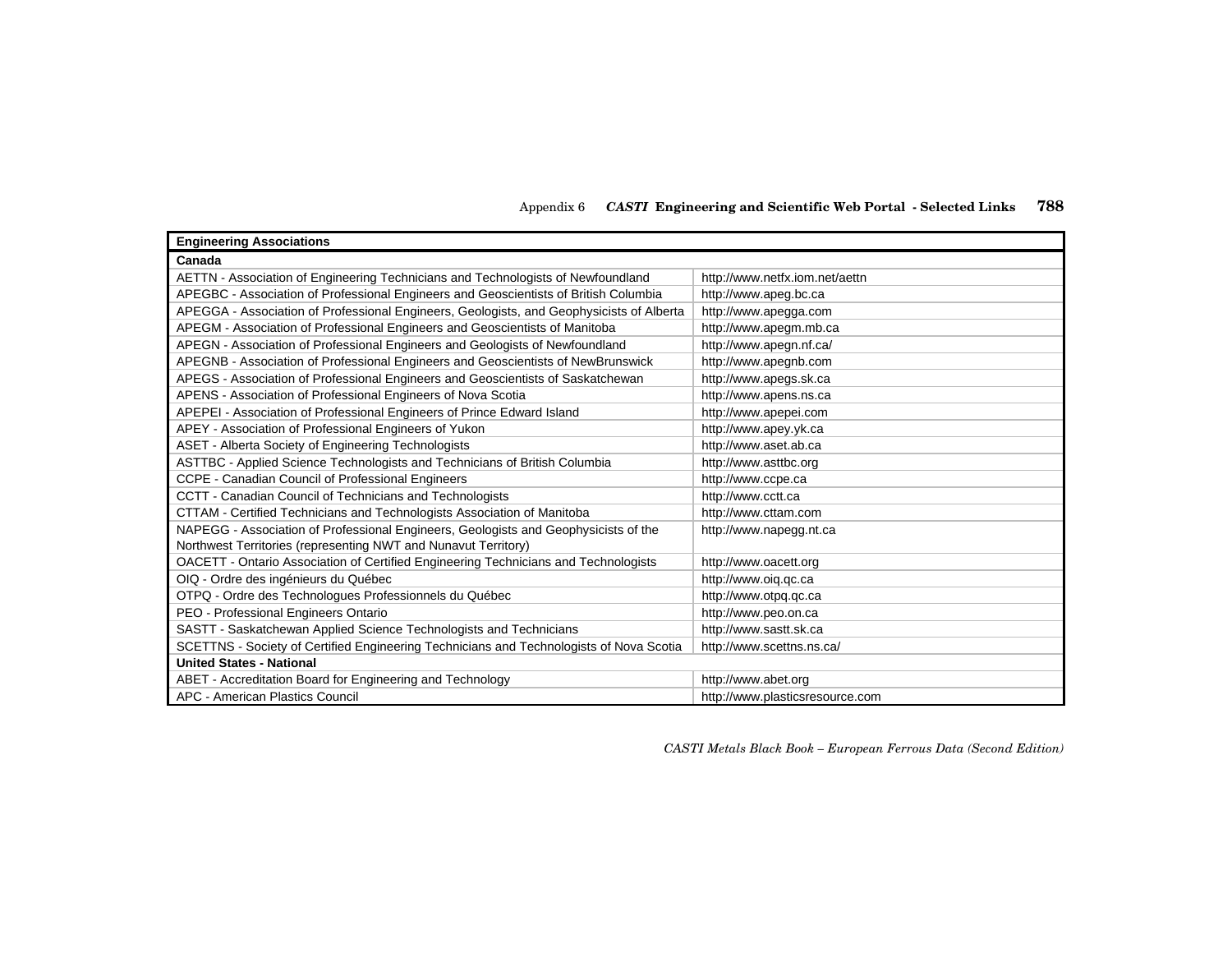| <b>Engineering Associations (Continued)</b>                            |                                                                                   |
|------------------------------------------------------------------------|-----------------------------------------------------------------------------------|
| <b>United States - National (Continued)</b>                            |                                                                                   |
| EIA - Electronic Industries Association                                | http://www.eia.org                                                                |
| NAS - National Academy of Engineering                                  | http://www.nas.edu/                                                               |
| National Science Foundation                                            | http://www.nsf.gov/                                                               |
| NCEES - National Council of Examiners for Engineering and Surveying    | http://www.ncees.org/                                                             |
| NICET - National Institute for Certification in Engineering Technology | http://www.nicet.org/                                                             |
| NSPE - National Society of Professional Engineers                      | http://www.nspe.org/                                                              |
| <b>SEMA - Specialty Equipment Market Association</b>                   | http://www.sema.org                                                               |
| US Army Corps of Engineers                                             | http://www.hq.usace.army.mil/hqhome/                                              |
| <b>United States - State</b>                                           |                                                                                   |
| ASPE - Alabama Society of Professional Engineers                       | http://www.aspe-al.com                                                            |
| AZSPE - Arizona Society of Professional Engineers                      | http://www.azspe.org                                                              |
| CEC - Consulting Engineers Council of Ohio                             | http://www.cecohio.org                                                            |
| CEPP - Connecticut Engineers in Private Practice                       | http://www.ctengineers.org                                                        |
| CSPE - California Society of Professional Engineers                    | http://www.cspe.com                                                               |
| DCSPE - District of Columbia Society of Professional Engineers         | http://www.free-4u.com/district_of_columbia_society_of_professional_engineers.htm |
| FES - Florida Engineering Society                                      | http://www.fleng.org                                                              |
| GSPE - Georgia Society of Professional Engineers                       | http://www.gspe.org                                                               |
| HSPE - Hawaii Society of Professional Engineers                        | http://www.eng.hawaii.edu/~hspe                                                   |
| <b>IES - Iowa Engineering Society</b>                                  | http://www.iaengr.org                                                             |
| ISPE - Idaho Society of Professional Engineers                         | http://home.rmci.net/ispe                                                         |
| ISPE - Illinois Society of Professional Engineers                      | http://www.ilspe.com/                                                             |
| <b>KCE - Kansas Consulting Engineers</b>                               | http://www.kce.org                                                                |
| KEC - Kentucky Engineering Center                                      | http://www.kyengcenter.org/                                                       |
| MES - Mississippi Engineering Society                                  | http://www.msengsoc.org                                                           |
| MnSPE - Minnesota Society of Professional Engineers                    | http://www.mnspe.org                                                              |
| MSPE - Maryland Society of Professional Engineers                      | http://www.mdspe.org/                                                             |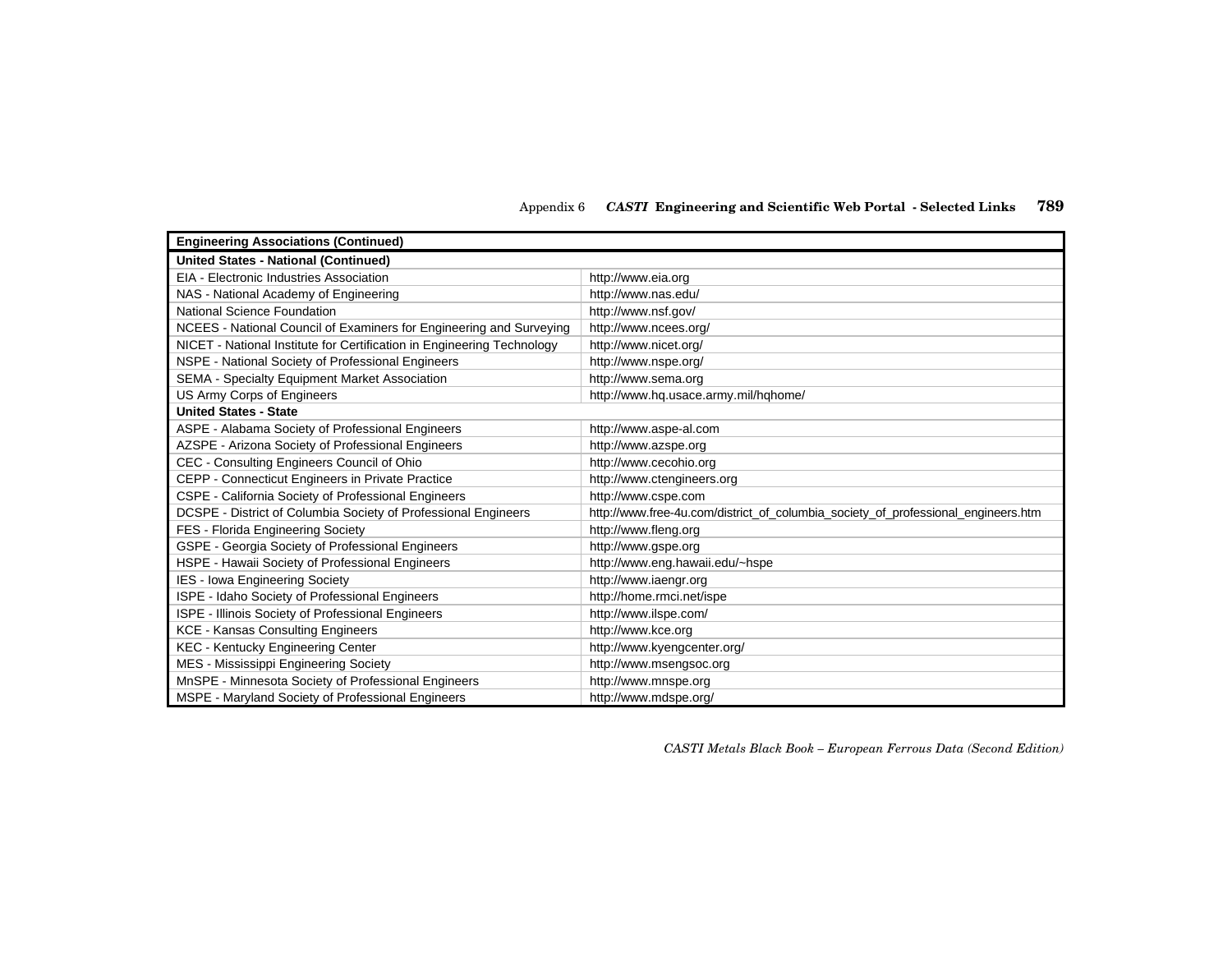| <b>Engineering Associations (Continued)</b>               |                                                        |
|-----------------------------------------------------------|--------------------------------------------------------|
| <b>United States - State (Continued)</b>                  |                                                        |
| MSPE - Michigan Society of Professional Engineers         | http://www.voyager.net/mspe/                           |
| MSPE - Missouri Society of Professional Engineers         | http://www.mspe.org                                    |
| NeSPE - Nebraska Society of Professional Engineers        | http://www.nespe.org                                   |
| NHSPE - New Hampshire Society of Professional Engineers   | http://www.nhspe.org                                   |
| NJSPE - New Jersey Society of Professional Engineers      | http://www.njspe.org                                   |
| NMSPE - New Mexico Society of Professional Engineers      | http://www.swcp.com/~nmspe                             |
| NYSSPE - New York State Society of Professional Engineers | http://www.nysspe.org                                  |
| OSPE - Oklahoma Society of Professional Engineers         | http://www.ospe.org                                    |
| PEC - Professional Engineers of Colorado                  | http://www.qadas.com/pec                               |
| PENC - Professional Engineers of North Carolina           | http://www.penc.org                                    |
| PEO - Professional Engineers of Oregon                    | http://www.pro-engineers-oregon.org                    |
| PSPE - Pennsylvania Society of Professional Engineers     | http://www.pspe.org                                    |
| SCSPE - South Carolina Society of Professional Engineers  | http://www.scspe.org                                   |
| SDES - South Dakota Engineering Society                   | http://www.sdes.org                                    |
| TSPE - Tennessee Society of Professional Engineers        | http://www.tnspe.org                                   |
| TSPE - Texas Society of Professional Engineers            | http://www.tspe.org                                    |
| USPE - Utah Society of Professional Engineers             | http://www.inovion.com/~jamesski/USPE/                 |
| VSPE - Vermont Society of Professional Engineers          | http://www.geocities.com/capecanaveral/4625/index.html |
| VSPE - Virginia Society of Professional Engineers         | http://www.us.net/vspe                                 |
| WSPE - Wisconsin Society of Professional Engineers        | http://www.wspe.org                                    |
| Other                                                     |                                                        |
| ENGC - Engineering Council (UK)                           | http://www.engc.org                                    |
| ENGVA - European Natural Gas Vehicle Association          | http://www.engva.org                                   |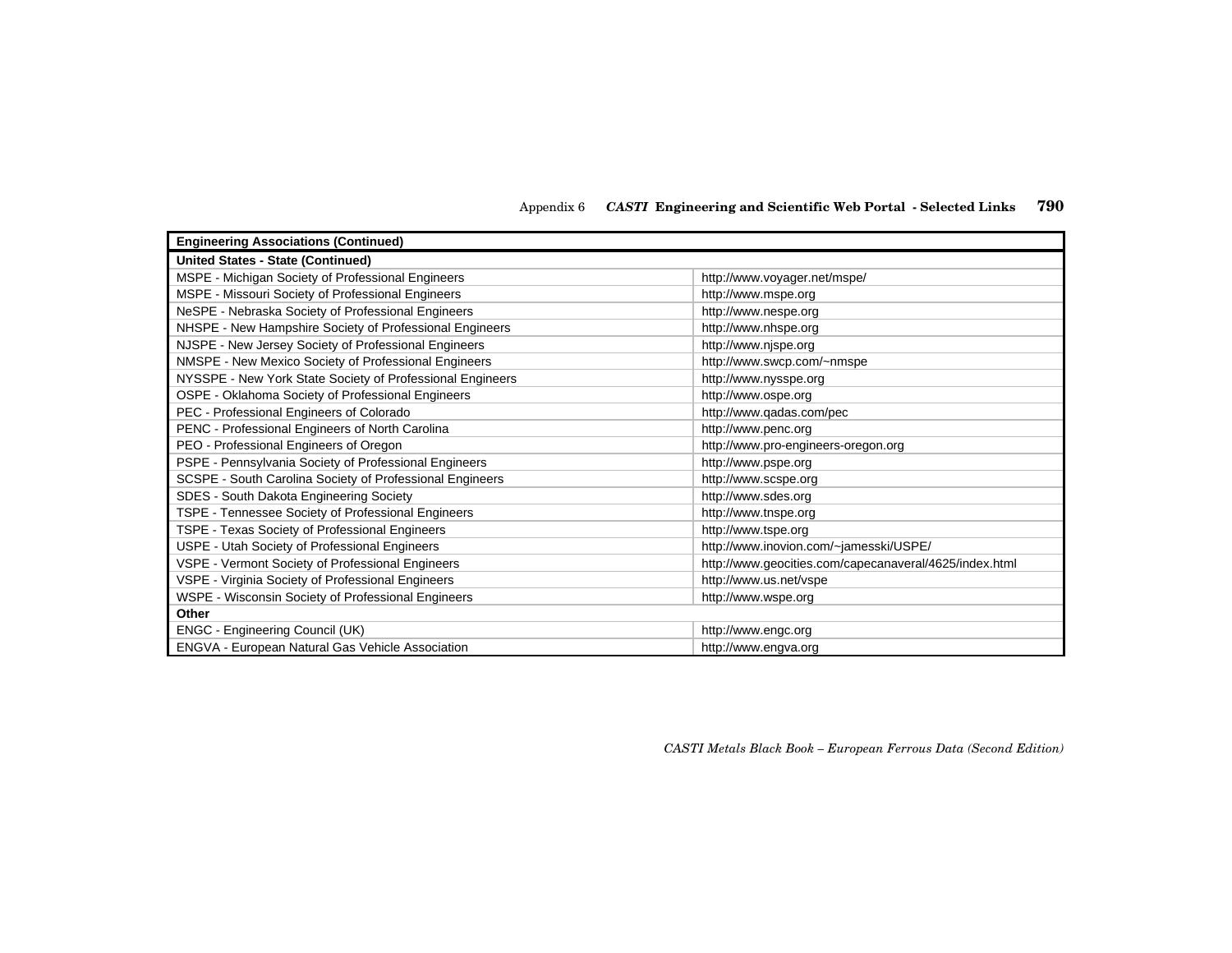| Government                                                               |                                              |  |
|--------------------------------------------------------------------------|----------------------------------------------|--|
| Canada - Federal                                                         |                                              |  |
| Geological Survey of Canada                                              | http://www.nrcan.gc.ca/gsc                   |  |
| National Energy Board                                                    | http://www.neb.gc.ca                         |  |
| Natural Resources Canada                                                 | http://www.nrcan.gc.ca                       |  |
| Canada - Provincial                                                      |                                              |  |
| Alberta Boilers Safety Association                                       | http://www.albertaboilers.com                |  |
| Alberta Environment                                                      | http://www.gov.ab.ca/env                     |  |
| Alberta Energy and Utilities Board                                       | http://www.eub.gov.ab.ca                     |  |
| BC Ministry of Energy and Mines                                          | http://www.gov.bc.ca/em                      |  |
| <b>BC Oil and Gas Commission</b>                                         | http://www.ogc.gov.bc.ca                     |  |
| Manitoba Industry, Trade and Mines - Mineral Resources Division          | http://www.gov.mb.ca/itm/mrd                 |  |
| Natural Resources Conservation Board                                     | http://www.gov.ab.ca/nrcb                    |  |
| New Brunswick Safety Code Services                                       | http://www.gnb.ca/PS-SP/english/indexe.shtml |  |
| Nova Scotia Department of Enviroment and Labour - Public Safety Division | http://www.gov.ns.ca/enla/psafe              |  |
| Saskatchewan Energy and Mines                                            | http://www.gov.sk.ca/enermine                |  |
| Yukon Department of Energy, Mines and Resources                          | http://www.emr.gov.yk.ca                     |  |
| Yukon Geoology Program                                                   | http://www.geology.gov.yk.ca                 |  |
| <b>United States - National</b>                                          |                                              |  |
| National Petroleum Technology Office                                     | http://www.npto.doe.gov                      |  |
| U.S. Department of the Interior                                          | http://www.doi.gov/bureaus.html              |  |
| U.S. Department of Energy                                                | http://www.energy.gov                        |  |
| U.S. Energy Information Administration                                   | http://www.eia.doe.gov                       |  |
| U.S. Environmental Protection Agency                                     | http://www.epa.gov                           |  |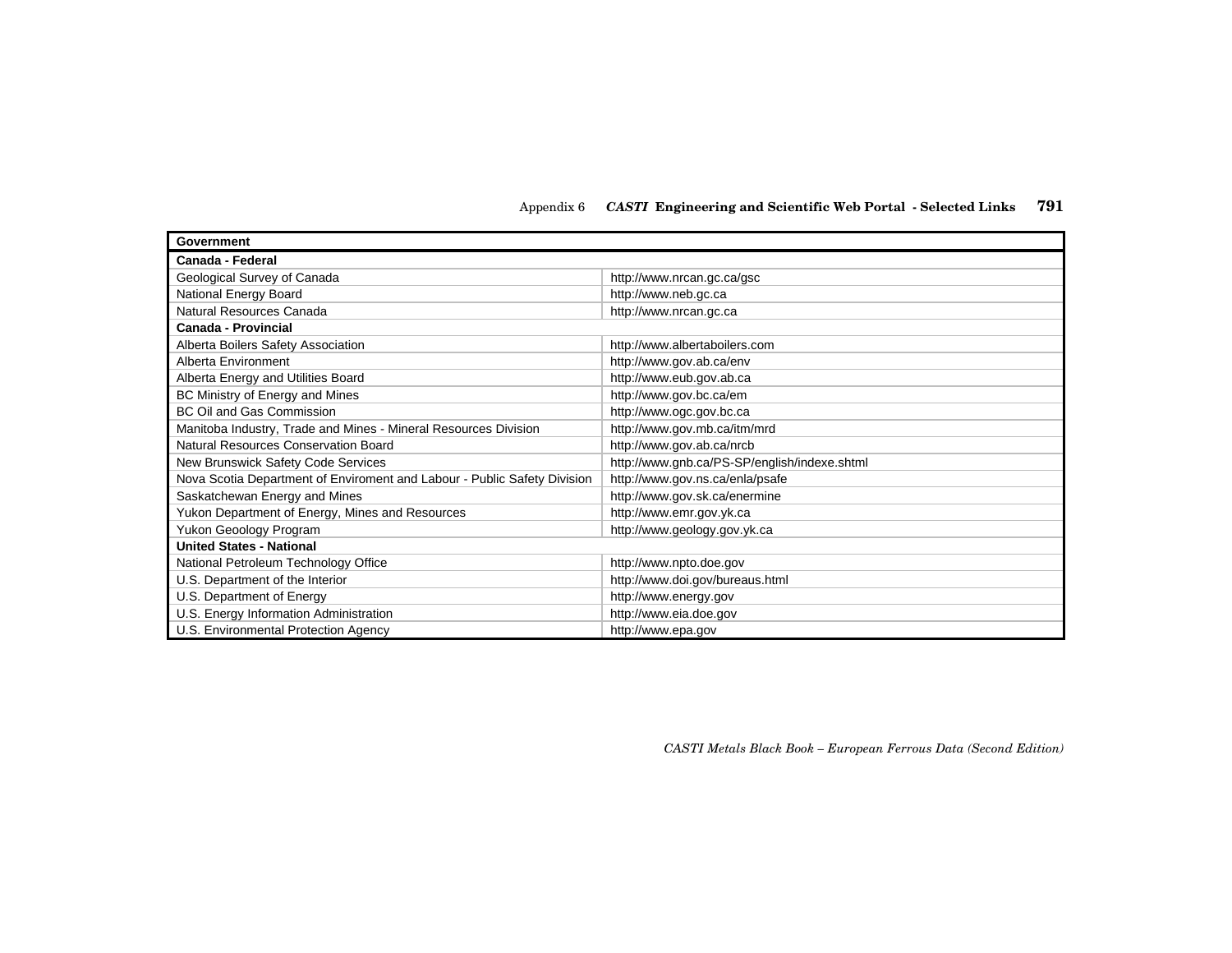| <b>Government (Continued)</b>                                 |                                                                            |
|---------------------------------------------------------------|----------------------------------------------------------------------------|
| <b>United States - State</b>                                  |                                                                            |
| Alabama State Oil and Gas Board                               | http://www.ogb.state.al.us                                                 |
| Alaska Oil & Gas Conservation Commission                      | http://www.state.ak.us/local/akpages/ADMIN/ogc/homeogc.htm                 |
| California Energy Commission                                  | http://www.energy.ca.gov                                                   |
| Colorado Oil & Gas Conservation Commission                    | http://oil-gas.state.co.us/                                                |
| Indiana State Boiler and Pressure Vessel Safety Division      | http://www.ai.org/sema/osbc_boiler.html                                    |
| Kansas Geological Survey                                      | http://www.kgs.ukans.edu                                                   |
| Louisiana Department of Natural Resources                     | http://www.dnr.state.la.us/index.ssi                                       |
| Louisiana State Fire Marshall Boiler Division                 | http://www.dps.state.la.us/sfm/index.htm                                   |
| Maryland Bureau of Mines                                      | http://www.mde.state.md.us/wma/minebur/index.html                          |
| Minnesota Code Administration and Boiler Inspection Services  | http://www.doli.state.mn.us/code.html                                      |
| Montana Bureau of Mines and Geology                           | http://www.mbmg.mtech.edu                                                  |
| Nebraska State Boiler Inspection Program                      | http://www.dol.state.ne.us/nwd/center.cfm?pricat=2&subcat=2c&action=boiler |
| Nevada Bureau of Mines and Geology                            | http://www.nbmg.unr.edu                                                    |
| New Mexico Bureau of Geology and Mineral Resources            | http://geoinfo.nmt.edu                                                     |
| New Mexico Oil Conservation Division                          | http://www.emnrd.state.nm.us/ocd                                           |
| North Carolina Geological Survey                              | http://www.geology.enr.state.nc.us/                                        |
| North Carolina State Department of Labor Boiler Safety Bureau | http://www.dol.state.nc.us/boiler.htm                                      |
| North Dakota State Boiler Inspection Program                  | http://www.state.nd.us/ndins/deptprog/boiler.html                          |
| Oklahoma Energy Resources Board                               | http://www.oerb.com                                                        |
| Oklahoma Marginal Well Commission                             | http://www.state.ok.us/~marginal                                           |
| Oregon State Boiler Program                                   | http://www.cbs.state.or.us/bcd/sws/boilerhome.htm                          |
| <b>Texas State Boiler Law</b>                                 | http://www.license.state.tx.us/boilers/blrlaw.htm                          |
| Texas, Railroad Commission of Texas                           | http://www.rrc.state.tx.us                                                 |
| Utah State Safety Division                                    | http://www.ind-com.state.ut.us/Safety_Division/safety_division.htm         |
| Wyoming Oil & Gas Conservation Commission                     | http://wogcc.state.wy.us                                                   |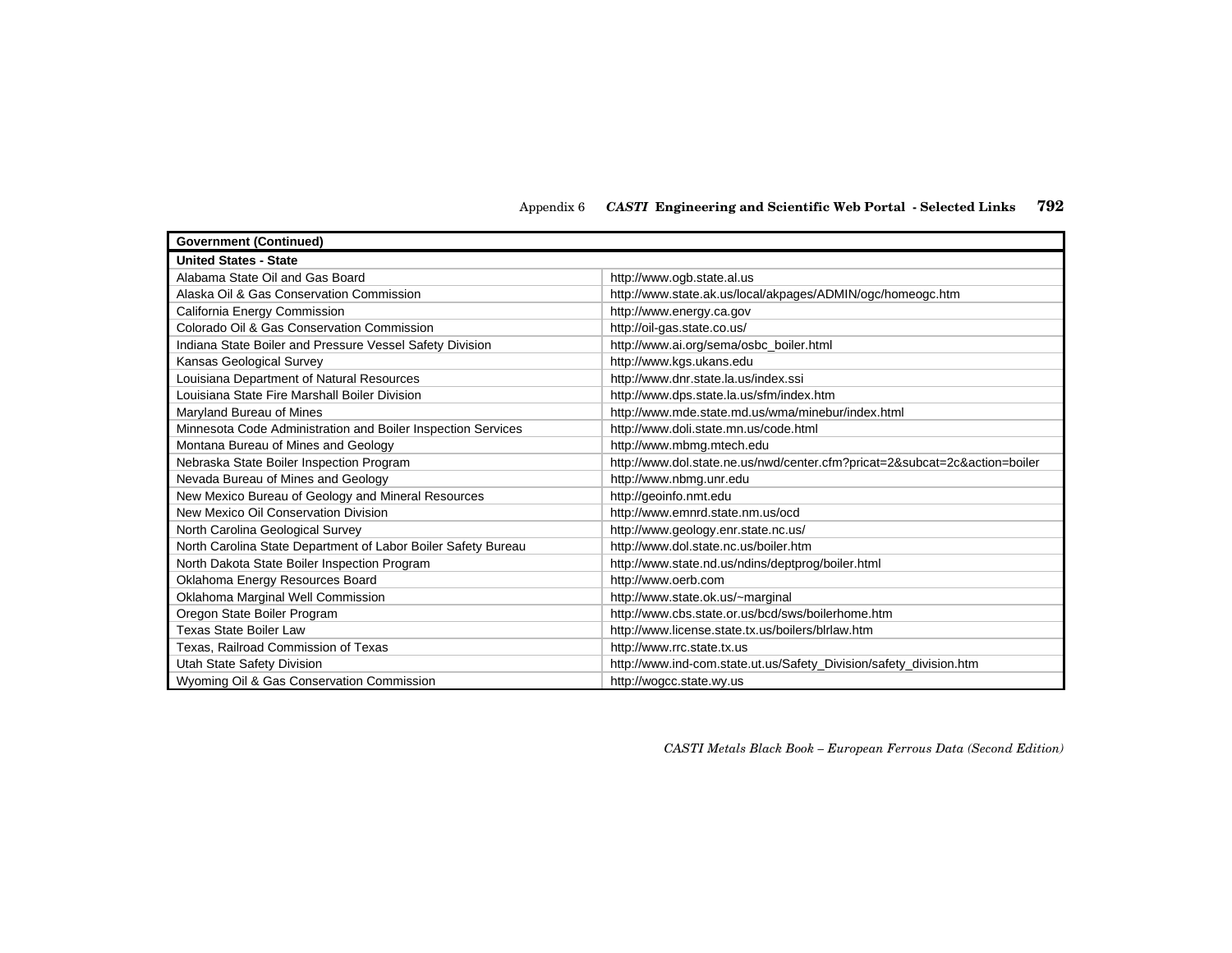| <b>Industry Associations</b>                             |                                            |  |
|----------------------------------------------------------|--------------------------------------------|--|
| <b>Boiler and Pressure Vessels</b>                       |                                            |  |
| ABSA - Alberta Boilers Safety Association                | http://www.albertaboilers.com              |  |
| PVRC - Pressure Vessel Research Council                  | http://www.forengineers.org/pvrc/index.htm |  |
| VMA - Valve Manufacturers Association of America         | http://www.vma.org                         |  |
| Construction                                             |                                            |  |
| AEM - Association of Equipment Manufacturers             | http://www.aem.org                         |  |
| CCA - Canadian Construction Association                  | http://www.cca-acc.com                     |  |
| CCPA - Canadian Concrete Pipe Association                | http://www.ccpa.com                        |  |
| CII - Construction Industry Institute                    | http://construction-institute.org          |  |
| <b>DCA</b> - Distribution Contractors Association        | http://www.dca-online.org                  |  |
| MCAA - Mechanical Contractors Association of America     | http://www.mcaa.org                        |  |
| NASTT - North American Society for Trenchless Technology | http://www.nastt.org                       |  |
| NUCA - National Utility Contractors Association          | http://www.nuca.com                        |  |
| NUCA - National Utility Contractors Association          | http://www.nuca.com                        |  |
| OAA - Ontario Association of Architects                  | http://www.oaa.on.ca                       |  |
| OAHI - Ontario Associations of Home Inspectors           | http://www.oahi.com                        |  |
| PLCA - Pipe Line Contractors Association                 | http://www.plca.org                        |  |
| RMPCA - Rocky Mountain Pipeline Contractors Association  | http://www.rmpca.com                       |  |
| <b>Engineering and Science</b>                           |                                            |  |
| AAES - American Association of Engineering Societies     | http://www.aaes.org                        |  |
| ACEC - American Council of Engineering Companies         | http://www.acec.org                        |  |
| AIChE - American Institute of Chemical Engineers         | http://www.aiche.org                       |  |
| Alberta Synchrotron Institute                            | http://alpha.asi.ualberta.com/MainPage.htm |  |
| Association of Engineers and Architects in Israel        | http://www.engineers.org.il                |  |
| ASAE - American Society of Agricultural Engineers        | http://www.asae.org                        |  |
| Bureau International des Poids et Mesures                | http://www.bipm.org                        |  |
| <b>CEN - Canadian Engineering Network</b>                | http://www.transenco.com                   |  |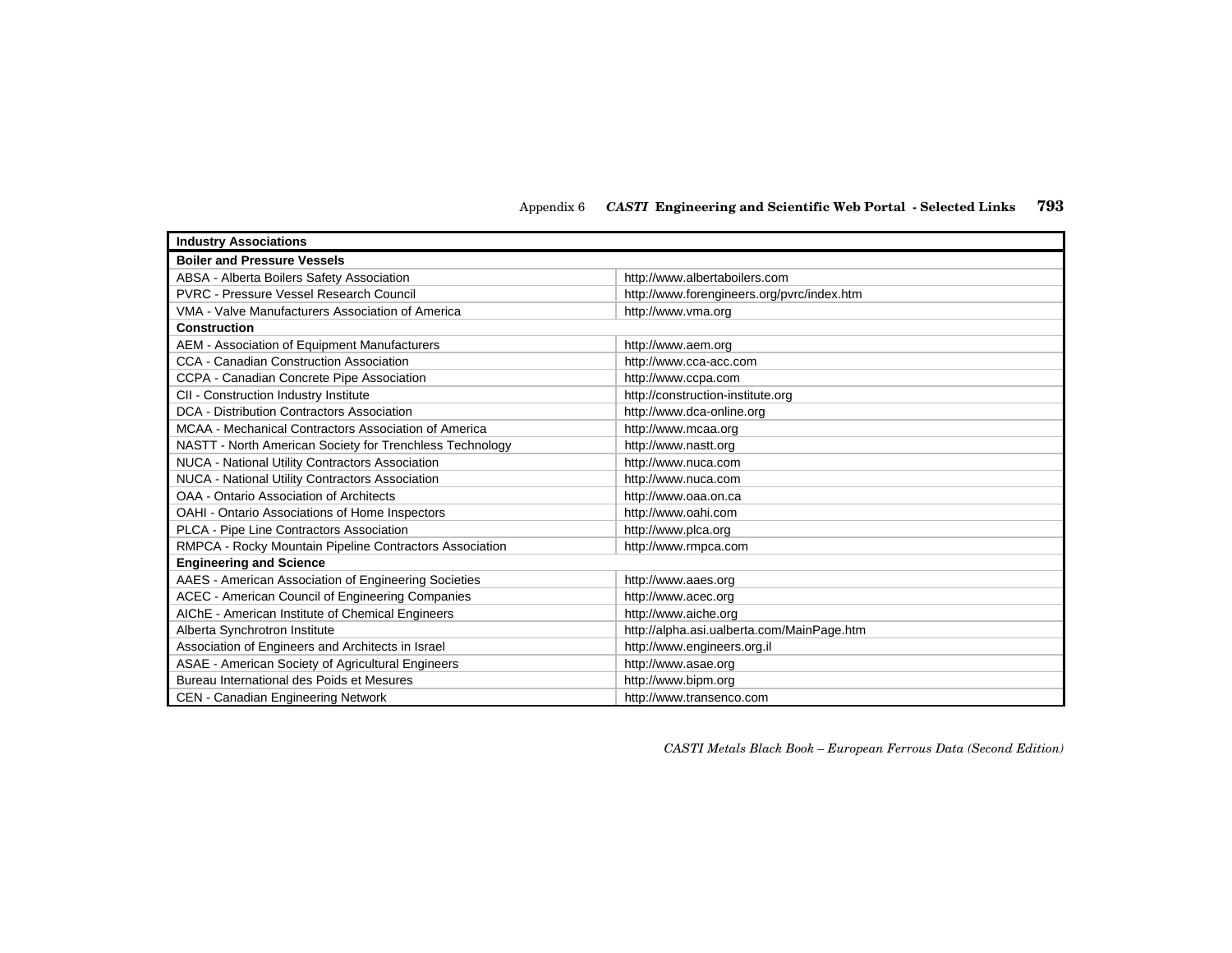| <b>Industry Associations (Continued)</b>                                  |                                                  |
|---------------------------------------------------------------------------|--------------------------------------------------|
| <b>Engineering and Science (Continued)</b>                                |                                                  |
| CEO - Consulting Engineers of Ontario                                     | http://www.ceo.on.ca                             |
| CTI - Cooling Technology Institute                                        | http://www.cti.org                               |
| Electric Power Research Institute                                         | http://www.epri.com                              |
| IACET - International Association of Continuing Education and Training    | http://www.iacet.org                             |
| IEEE - Institute of Electrical and Electronics Engineers                  | http://www.ieee.org                              |
| <b>IES</b> - Institute of Environmental Sciences                          | http://www.bangor.ac.uk/ies/ies.html             |
| IIE - Institute of Industrial Engineers                                   | http://www.iienet.org                            |
| ISI - Institute of Scientific Information                                 | http://www.isinet.com                            |
| <b>Israel Association for Automatic Control</b>                           | http://www.technion.ac.il/~iaac                  |
| Israel Association for Computational Methods in Mechanics                 | http://www.iacmm.org.il                          |
| Israel Institute of Chemical Engineers                                    | http://www.iiche.org.il                          |
| Israeli Society for Medical and Biological Engineering                    | http://www.eng.tau.ac.il/eng/associations/ISMBE  |
| ITI - Information Technology Institute                                    | http://www.iti.com                               |
| NAPE - National Association of Power Engineers                            | http://www.powerengineers.com                    |
| NEIC - National Engineering Information Council                           | http://www.asee.org/neic                         |
| NGVC - Natural Gas Vehicle Coalition                                      | http://www.ngvc.org                              |
| RIA - Robotic Industries Association                                      | http://www.robotics.org                          |
| <b>Metals and Materials</b>                                               |                                                  |
| AA - Aluminum Association, Inc.                                           | http://www.aluminum.org                          |
| AAEC - Asia Aluminum Extrusion Council                                    | http://asia-aec.org                              |
| ACI - American Concrete Institute                                         | http://www.aci-int.net                           |
| AISE - Association of Iron and Steel Engineers                            | http://www.aise.org                              |
| AISI - American Iron and Steel Institute                                  | http://www.steel.org                             |
| BIMRMU - Brockhouse Institute for Materials Research, McMaster University | http://www.science.mcmaster.ca/bimr/general.html |
| <b>CD</b> - Corrosion Doctors                                             | http://corrosion-doctors.org                     |
| <b>CDA - Copper Development Association</b>                               | http://www.copper.org                            |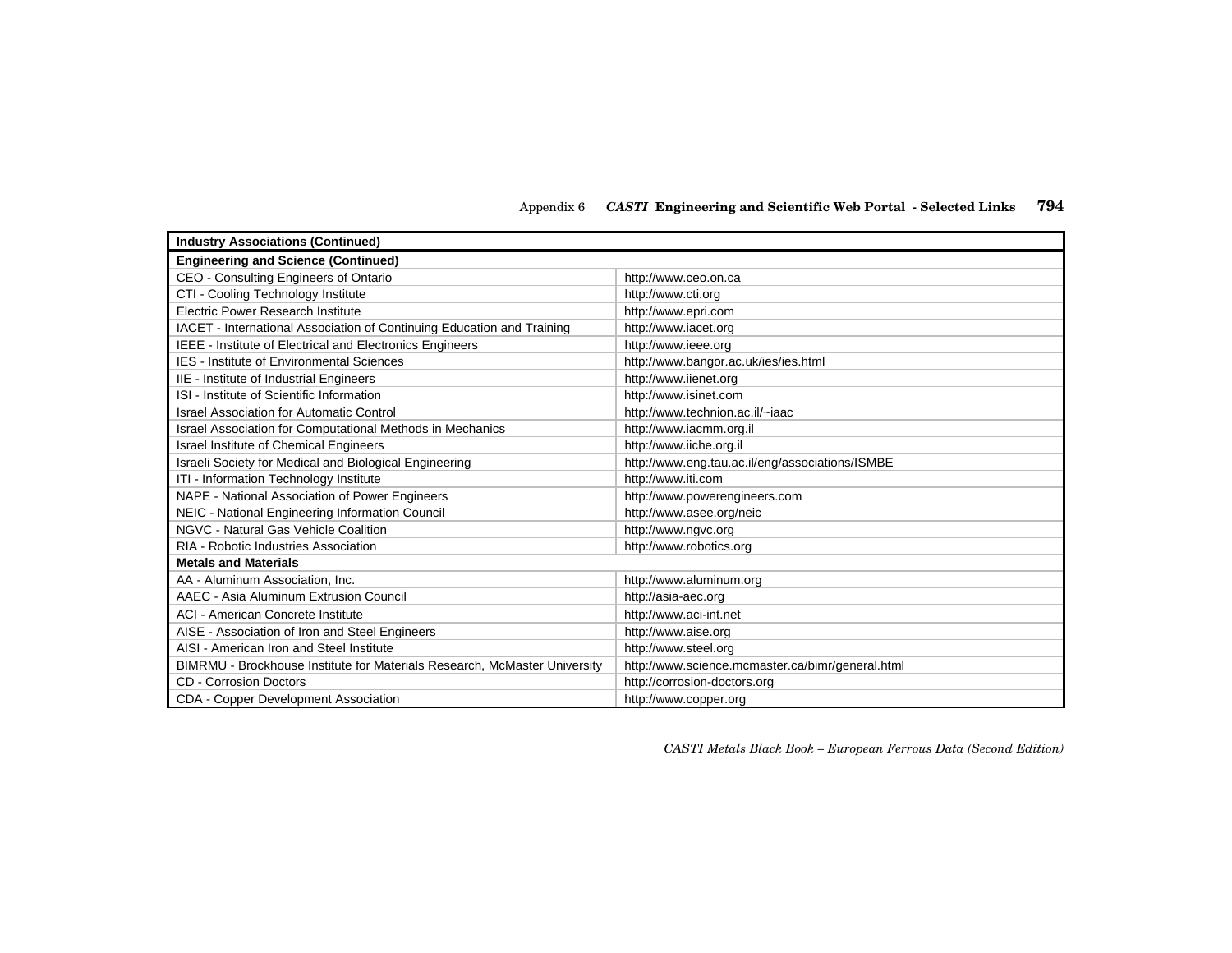| <b>Industry Associations (Continued)</b>                                |                                    |
|-------------------------------------------------------------------------|------------------------------------|
| <b>Metals and Materials (Continued)</b>                                 |                                    |
| CIMM - Canadian Institute for Mining and Metallurgy                     | http://www.cim.org                 |
| CISA - Casting Industry Suppliers Association                           | http://www.cisa.org                |
| <b>CMI - Cast Metals Institute</b>                                      | http://www.castmetals.com          |
| <b>Corrosion Source</b>                                                 | http://www.corrosionsource.com     |
| CSPA - Canadian Steel Producers Association                             | http://www.canadiansteel.ca        |
| DDC - Diecasting Development Council                                    | http://www.diecasting.org/ddc      |
| DIMG - Ductile Iron Marketing Group                                     | http://www.ductile.org/dimg        |
| FIRST - Foundry Industry Recycling Starts Today                         | http://www.foundryrecycling.org    |
| ICI - Investment Casting Institute                                      | http://www.investmentcasting.org   |
| ICRI - Iron Casting Research Institute                                  | http://www.ironcasting.org         |
| IISI - International Iron & Steel Institute                             | http://www.worldsteel.org          |
| <b>ILSR</b> - Institute for Local Self-Reliance                         | http://www.ilsr.org                |
| IMA - International Molybdenum Association                              | http://www.imoa.org.uk             |
| IMechE - The Institution of Mechanical Engineers                        | http://www.imeche.org              |
| <b>IoM</b> - Institute of Materials                                     | http://www.instmat.co.uk           |
| <b>ITA - International Titanium Association</b>                         | http://www.titanium.org            |
| MTI - Materials Technology Institute of the Chemical Process Industries | http://www.mti-link.org            |
| NADCA - North American Die Casting Association                          | http://www.diecasting.org          |
| NAPCA - National Association of Pipe Coating Applicators                | http://www.napca.com               |
| NASS - National Association of Steel Stockholders                       | http://www.nass.org.uk/index.htm   |
| NiDI - Nickel Development Institute                                     | http://www.nidi.org                |
| NFFS - Non-Ferrous Founders' Society                                    | http://www.nffs.org                |
| SBI - Swedish Institute of Steel Construction                           | http://www.algonet.se/~sbi         |
| SFSA - Steel Founders' Society of America                               | http://www.sfsa.org                |
| <b>SMA - Steel Manufacturers Association</b>                            | http://steelnet.org/sma/index.html |
| <b>SRI</b> - Steel Recycling Institute                                  | http://www.recycle-steel.org       |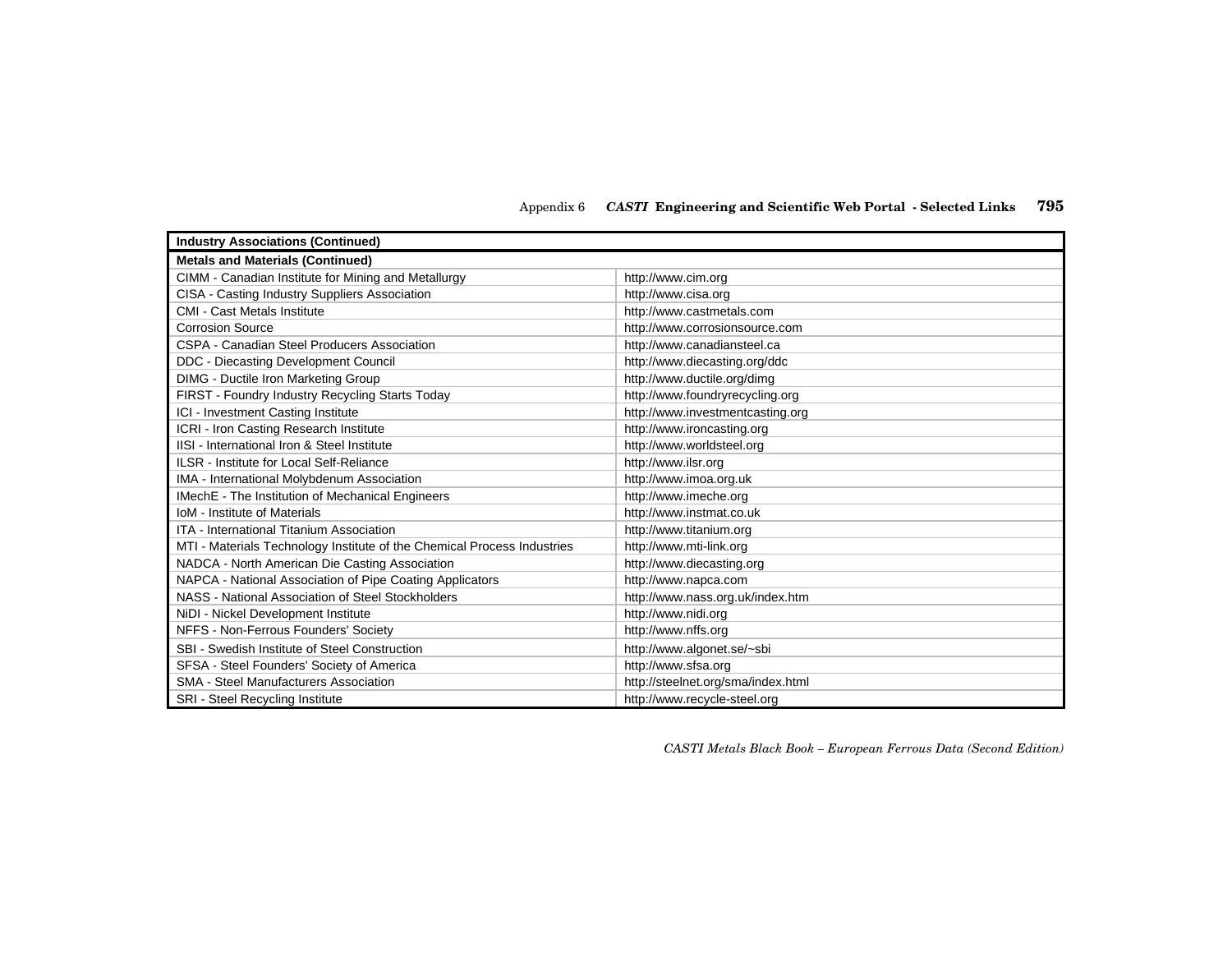| <b>Industry Associations (Continued)</b>                      |                            |
|---------------------------------------------------------------|----------------------------|
| <b>Metals and Materials (Continued)</b>                       |                            |
| SSPC - Steel Structures Painting Council                      | http://www.sspc.org        |
| Oil and Gas                                                   |                            |
| AAPG - American Association of Petroleum Geologists           | http://www.aapg.org        |
| AGA - American Gas Association                                | http://www.aga.com         |
| APGA - American Public Gas Association                        | http://www.apga.org        |
| API - American Petroleum Institute                            | http://www.api.org         |
| CAODC - Canadian Association of Oil Well Drilling Contractors | http://www.caodc.ca        |
| CAPL - Canadian Association of Petroleum Landmen              | http://www.landman.ca      |
| CAPP - Canadian Association of Petroleum Producers            | http://www.capp.ca         |
| CEPA - Canadian Energy Pipeline Association                   | http://www.cepa.com        |
| CGA - Canadian Gas Association                                | http://www.cga.ca          |
| CGPSA - Canadian Gas Processors Suppliers Association         | http://www.cgpsa.com       |
| CHOA - Canadian Heavy Oil Association                         | http://www.choa.ab.ca      |
| CPSC - Canadian Petroleum Safety Council                      | http://www.psc.ca          |
| <b>GMRC - Gas Machinery Research Council</b>                  | http://www.gmrc.org        |
| <b>GPA - Gas Processors Association</b>                       | http://gasprocessors.com   |
| IADC - International Association of Drilling Contractors      | http://www.iadc.org        |
| IGT - Institute of Gas Technology                             | http://www.igt.org         |
| IP - Institute of Petroleum                                   | http://www.petroleum.co.uk |
| IPAA - Independent Petroleum Association of America           | http://www.ipaa.org        |
| <b>MEA - Midwest Energy Association</b>                       | http://midwestenergy.org   |
| NGSA - Natural Gas Supply Association                         | http://ngsa.org            |
| NOIA - The National Ocean Industries Association              | http://www.noia.org        |
| NPC - National Petroleum Council                              | http://www.npc.org         |
| NPGA - National Propane Gas Association                       | http://www.npga.org        |
| PA - PETROassist.com                                          | http://www.petroassist.com |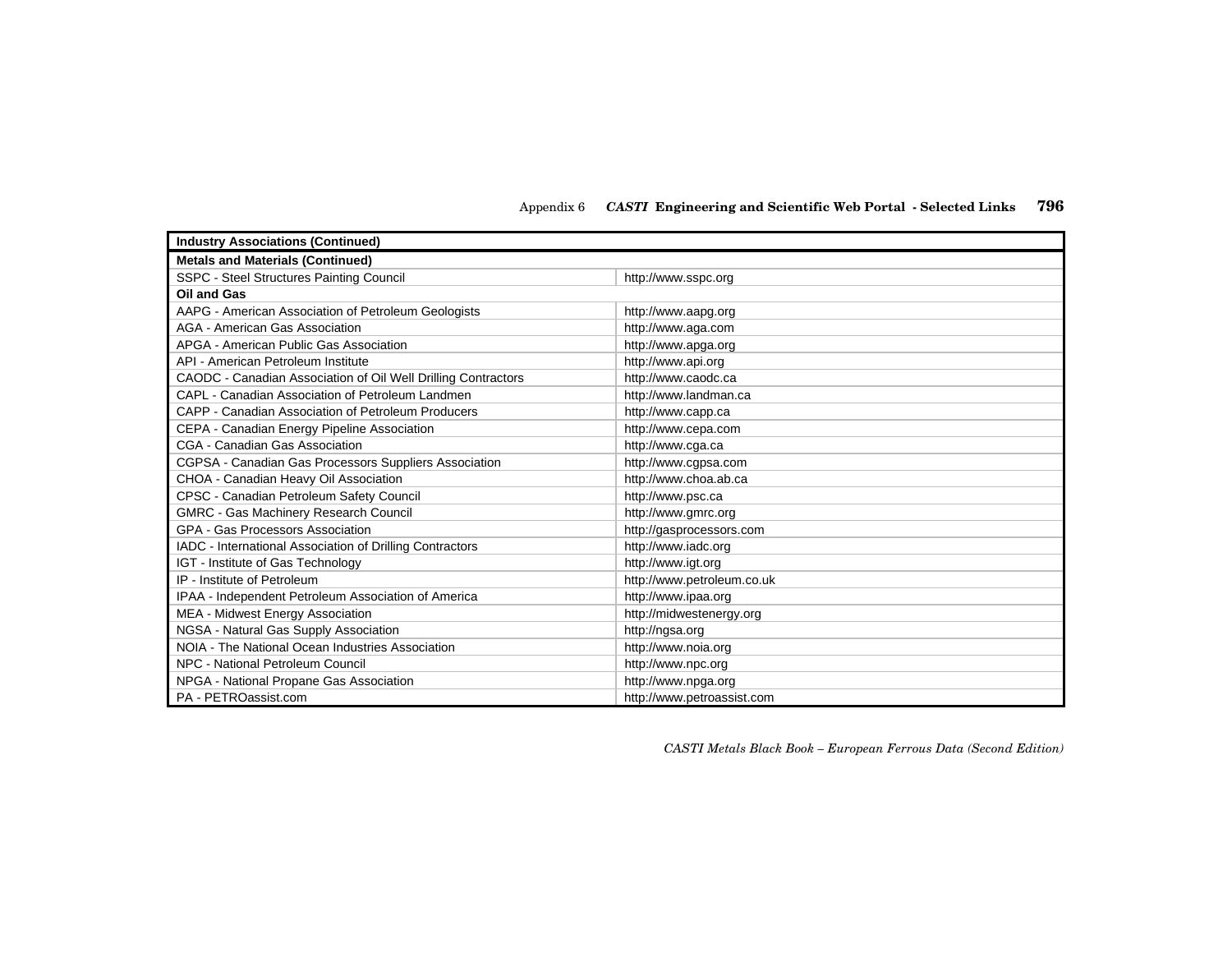| <b>Industry Associations (Continued)</b>                              |                                         |
|-----------------------------------------------------------------------|-----------------------------------------|
| Oil and Gas (Continued)                                               |                                         |
| PCF - Petroleum Communication Foundation                              | http://www.pcf.ab.ca                    |
| PPDM - Public Petroleum Data Model                                    | http://www.ppdm.org                     |
| PSAC - Petroleum Services Association of Canada                       | http://www.psac.ca                      |
| PTTC - Petroleum Technology Transfer Council                          | http://www.pttc.org                     |
| SEGA - Southeastern Gas Association                                   | http://www.segas.org                    |
| SEPAC - Small Explorers and Producers Association of Canada           | http://www.sepac.ca                     |
| WSPA - Western States Petroleum Association                           | http://www.wspa.org                     |
| <b>Standards and Quality</b>                                          |                                         |
| AMRA - Automatic Meter Reading Association                            | http://www.amra-intl.org                |
| <b>CSA</b> International                                              | http://www.csa-international.org        |
| <b>EECS - Electrical Equipment Certification Service</b>              | http://www.hse.gov.uk/eecs              |
| MECS - Mining Equipment Certification Service                         | http://www.hse.gov.uk/eecs/eecsmecs.htm |
| MSS - Manufacturers Standardization Society of the Valve and Fittings | http://www.mss-hq.com/                  |
| Industry Inc.                                                         |                                         |
| IPQ - Instituto Português da Qualidade                                | http://www.ipq.pt/                      |
| NIST - National Institute of Standards and Technology                 | http://www.nist.gov/welcome.html        |
| NNI - Netherlands Normalisatie                                        | http://www.nni.nl/                      |
| SMRP - Society for Maintenance and Reliability Professionals          | http://www.smrp.org/                    |
| SSPC - The Society for Protective Coatings                            | http://www.sspc.org/                    |
| USM - Standards and Metrology Institute (Slovenija)                   | http://www.usm.mzt.si/                  |
| Welding                                                               |                                         |
| EWI - Edison Welding Institute                                        | http://www.ewi.org/                     |
| HIWT - Hobart Institute of Welding Technology                         | http://www.welding.org/                 |
| PEWI - E O Paton Electric Welding Institute                           | http://www.stcu.kiev.ua/paton/          |
| RWMA - Resistance Welder Manufacturers' Association                   | http://www.rwma.org/                    |
| TWI - The Welding Institute                                           | http://www.twi.co.uk/                   |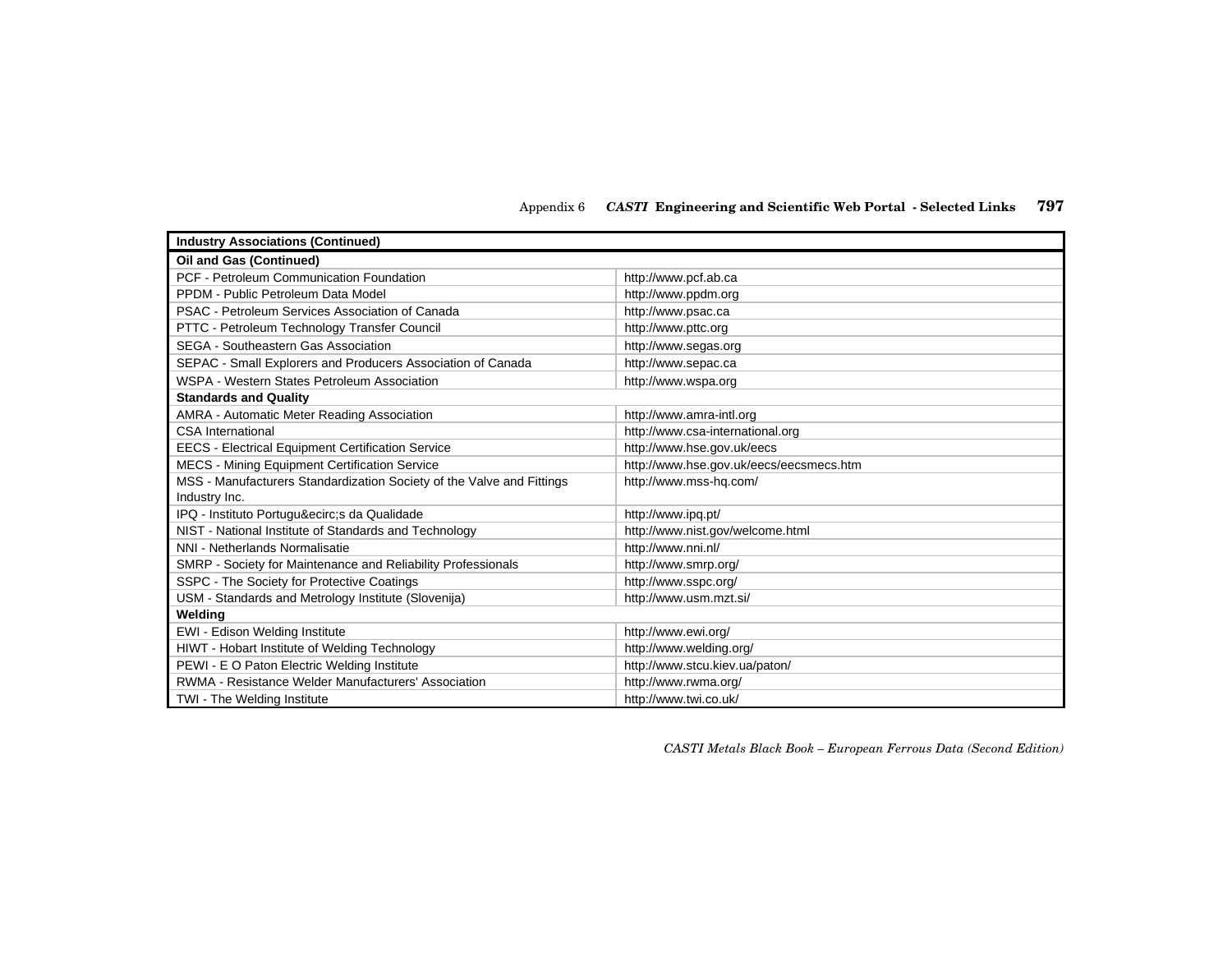**Industry Associations (Continued) Welding (Continued)** WRC - Welding Research Council **http://www.forengineers.org/wrc Metals Producers Nonferrous**Alcan Aluminium Corporation **http://www.alcan.com** Alcoa Inc. http://www.alcoa.com AlcoTec Wire Corporation **http://www.alcotec.com** Brush Wellman Inc. **http://www.brushwellman.com** Coastal Aluminum Rolling Mills Inc. http://www.coastalum.com Columbia Falls Aluminum Company http://www.cfaluminum.com Deutsche Nickel AG **http://www.deutsche-nickel.de** Hydro Raufoss Automotive, N.A. http://www.hydro.com IMCO Recycling Inc. **http://www.imcorecycling.com** Kaiser Aluminum & Chemical Corp. http://www.kaiseral.com KB Alloys Inc. **http://www.kballoys.com** Magnesium Alloy Corp **http://www.magnesiumalloy.ca** Milward Alloys Inc. http://www.milward.com Minalex Corporation **http://www.minlex.com** Noranda Aluminum Inc. http://www.noranda.ca Northwest Aluminum Company http://www.nwaluminum.com Ormet Corporation http://www.ormet.com Precision Coil, Inc. **http://www.precisioncoil.com** 

http://www.scepterinc.com

Ritchey Metals Company Inc. http://www.ritcheymetals.com/<br>Scepter Inc. http://www.scepterinc.com

Shieldalloy Metallurgical Corp. **http://www.metallurg.com** Southwire Co. **http://www.southwire.com** 

Appendix 6 *CASTI* **Engineering and Scientific Web Portal - Selected Links 798**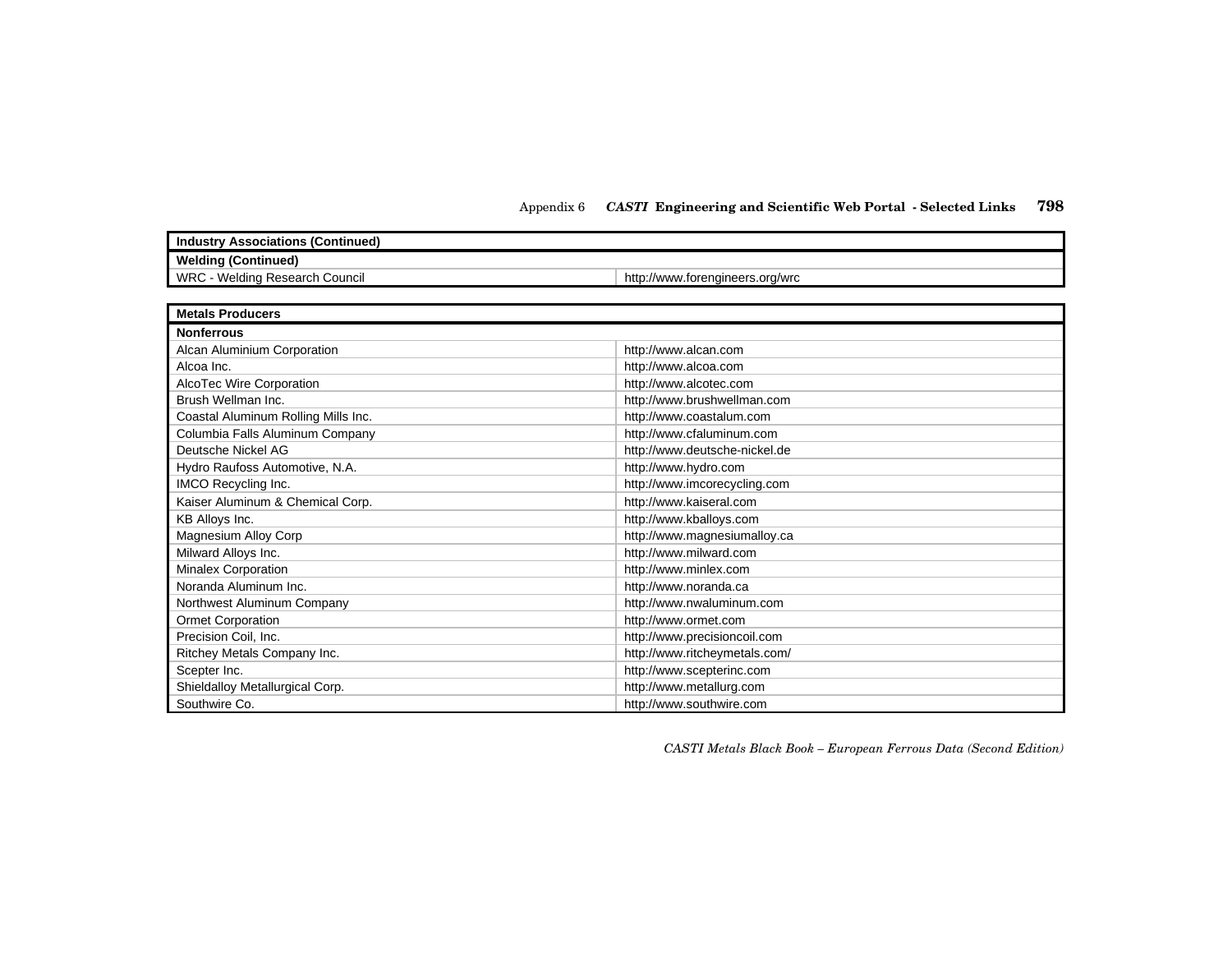| <b>Metals Producers (Continued)</b>               |                                      |  |
|---------------------------------------------------|--------------------------------------|--|
| <b>Nonferrous (Continued)</b>                     |                                      |  |
| United Aluminum Corp                              | http://www.unitedaluminum.com        |  |
| Valimet Inc.                                      | http://www.valimet.com               |  |
| <b>Wabash Alloys</b>                              | http://www.wabashalloys.com          |  |
| <b>Stainless Steel and Nickel Alloy Producers</b> |                                      |  |
| Allegheny Technologies Incorporated               | http://www.alleghenytechnologies.com |  |
| Inco Limited                                      | http://www.incoltd.com               |  |
| <b>Inco Special Products</b>                      | http://www.incospp.com               |  |
| Krupp Thyssen Nirosta GmbH                        | http://www.nirosta.de                |  |
| Krupp VDM GmbH                                    | http://www.kruppvdm.de               |  |
| <b>LTV Steel</b>                                  | http://www.ltvsteel.com              |  |
| <b>Rolled Alloys</b>                              | http://www.rolledalloys.com          |  |
| Sandvik Steel                                     | http://www.steel.sandvik.com         |  |
| Special Metals Corporation                        | http://www.specialmetals.com         |  |
| Sumitomo Metal Industries                         | http://www.sumikin.co.jp             |  |
| <b>Steel and Steel Alloy Producers</b>            |                                      |  |
| A. Finkl & Sons Company                           | http://www.finkl.com                 |  |
| <b>ACME Metals Incorporated</b>                   | http://www.acme-metals.com           |  |
| <b>AK Steel Corporation</b>                       | http://www.aksteel.com               |  |
| Algoma Steel Inc.                                 | http://www.algoma.com                |  |
| Allegheny Ludlum                                  | http://www.alleghenyludlum.com       |  |
| Allvac                                            | http://www.allvac.com                |  |
| Altos Hornos de Mexico, S.A. de C.V.              | http://www.ahmsa.com                 |  |
| Ameristeel                                        | http://www.ameristeel.com            |  |
| <b>Atlas Specialty Steels</b>                     | http://www.atlassteels.com           |  |
| <b>Bayou Steel</b>                                | http://www.bayousteel.com            |  |
| <b>Berg Steel Pipe Corporation</b>                | http://www.bergpipe.com              |  |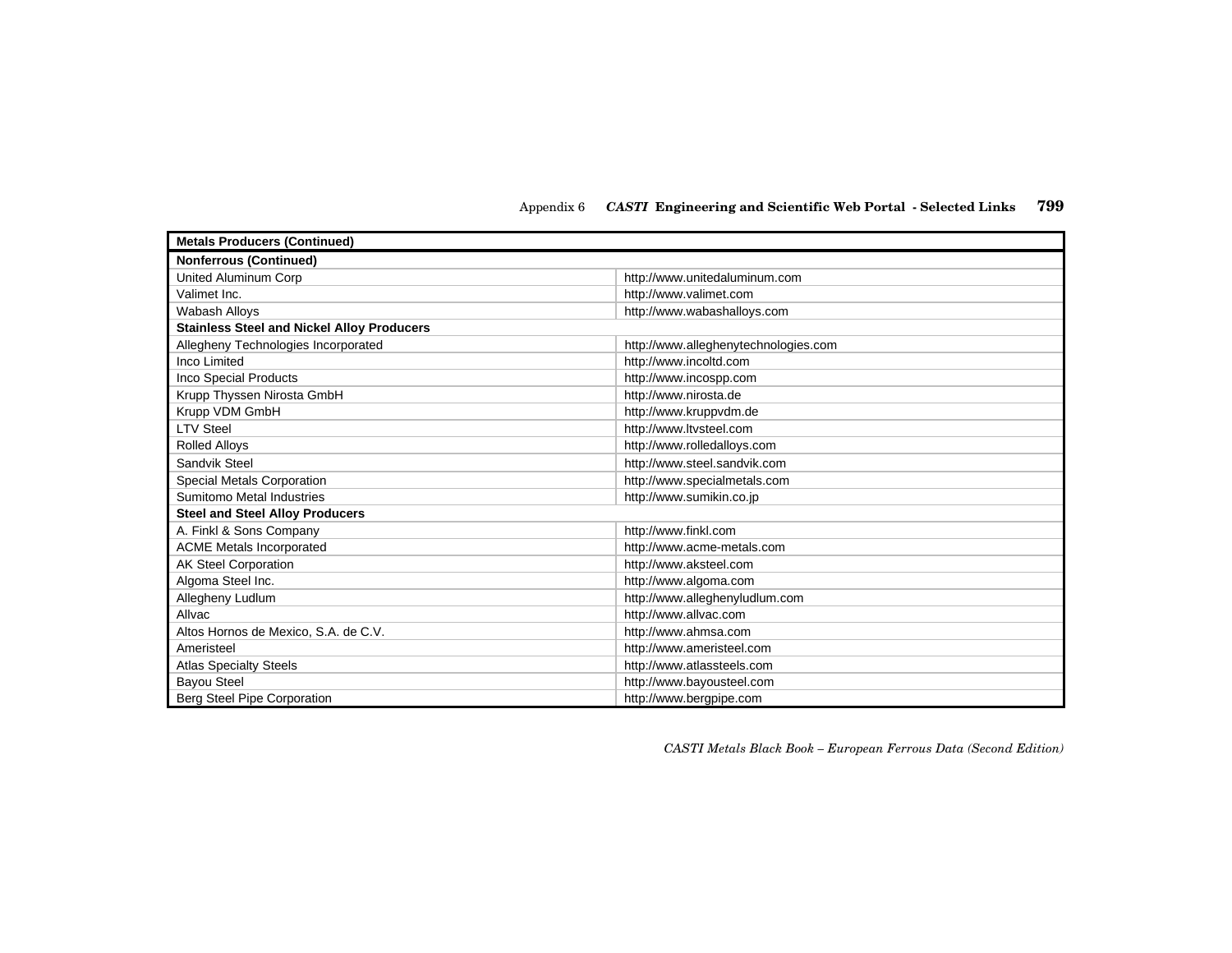| <b>Metals Producers (Continued)</b>                |                                 |  |
|----------------------------------------------------|---------------------------------|--|
| <b>Steel and Steel Alloy Producers (Continued)</b> |                                 |  |
| <b>Beta Steel Corporation</b>                      | http://www.betasteelcorp.com/   |  |
| <b>Bethlehem Steel Corporation</b>                 | http://www.bethsteel.com        |  |
| <b>Birmingham Steel</b>                            | http://www.birminghamsteel.com  |  |
| California Steel Industries, Inc.                  | http://www.californiasteel.com  |  |
| <b>Cargill Steel</b>                               | http://www.cargillsteel.com     |  |
| <b>Carpenter Technology Corporation</b>            | http://www.cartech.com          |  |
| <b>Chaparral Steel</b>                             | http://www.chaparralsteel.com   |  |
| Chicago Heights Steel                              | http://www.steelnet.org/chsteel |  |
| Citisteel USA, Inc.                                | http://www.citisteel.com        |  |
| Cleveland-Cliffs Inc.                              | http://www.cleveland-cliffs.com |  |
| <b>CMC Steel Group</b>                             | http://www.cmcsg.com            |  |
| <b>Connecticut Steel</b>                           | http://www.ctsteelco.com        |  |
| Copper Development Organization                    | http://www.copper.org           |  |
| Co-Steel Raritan                                   | http://www.costeel.com          |  |
| Deacero, S.A. de C.V.                              | http://www.deacero.com          |  |
| Dofasco Inc.                                       | http://www.dofasco.ca           |  |
| Electralloy                                        | http://www.electralloy.com      |  |
| G.O. Carlson, Inc.                                 | http://www.gocarlson.com        |  |
| <b>Gallatin Steel Company</b>                      | http://www.gallatinsteel.com    |  |
| Geneva Steel                                       | http://www.geneva.com           |  |
| Georgetown Steel                                   | http://www.gscrods.com          |  |
| Granite City Pickling & Warehousing                | http://www.gcpw.com             |  |
| Grupo Villacero                                    | http://www.villacero.com        |  |
| Harsco Corporation                                 | http://www.harsco.com           |  |
| Huntco Steel Inc.                                  | http://www.huntcosteel.com      |  |
| Hylsamex, S. A. de C.V.                            | http://www.hylsamex.com         |  |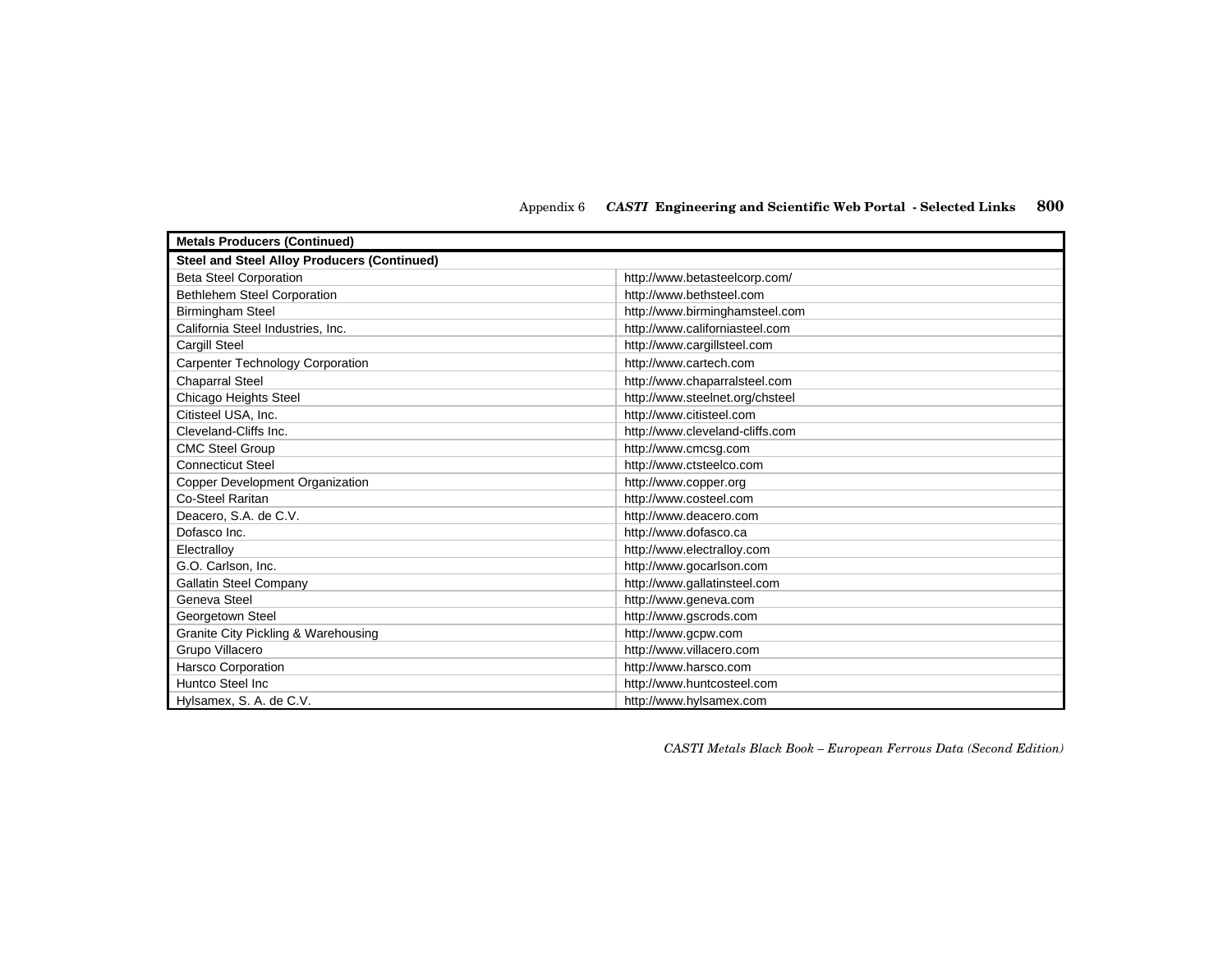| <b>Metals Producers (Continued)</b>                        |                                                           |
|------------------------------------------------------------|-----------------------------------------------------------|
| <b>Steel and Steel Alloy Producers (Continued)</b>         |                                                           |
| IPSCO Inc.                                                 | http://www.ipsco.com                                      |
| Ispat Inland Inc. (Formerly Inland Steel Industries, Inc.) | http://www.inland.com                                     |
| Ispat International                                        | http://www.ispat.com                                      |
| Ispat Mexicana, S.A. delspat Mexicana, S.A. de C.V.        | http://www.ispat.co.uk                                    |
| J&L Specialty Steel, Inc.                                  | http://www.jlspecialty.com                                |
| <b>J&amp;L Structural Inc.</b>                             | http://www.jlstructural.com                               |
| Krupp VDM GmbH                                             | http://www.kruppvdm.de/Index.ASP                          |
| Marion Steel Co.                                           | http://www.marionsteel.com                                |
| <b>McDonald Steel</b>                                      | http://www.mcdonaldsteel.com                              |
| Mexinox S.A. de C.V.                                       | http://www.mexinox.com.mx                                 |
| National Steel Corporation                                 | http://www.nationalsteel.com                              |
| North Star Steel                                           | http://www.cargillsteel.com/divisions/nss/nss_index.shtml |
| Nucor                                                      | http://www.nucor.com                                      |
| Precision Specialty Metals, Inc.                           | http://www.psm-inc.com                                    |
| Republic Technologies International                        | http://www.repsteel.com                                   |
| Rouge Industries, Inc.                                     | http://www.rougesteel.com                                 |
| Sandmeyer Steel Company                                    | http://www.sandmeyersteel.com                             |
| Sheffield Steel Corp.                                      | http://www.sheffieldsteel.com                             |
| Shenango Incorporated                                      | http://www.shenango.com                                   |
| Slater Steel-Fort Wayne SpecialtyAlloys Div.               | http://www.slater.com                                     |
| Special Metals Corporation                                 | http://www.specialmetals.com                              |
| Stelco Inc.                                                | http://www.stelco.com                                     |
| Sumitomo Metal Industries                                  | http://www.sumitomometals.co.jp/e                         |
| Techalloy Company, Inc.                                    | http://www.techalloy.com                                  |
| The Timken Company                                         | http://www.timken.com                                     |
| Thyssen Inc., NA                                           | http://www.tincna.com                                     |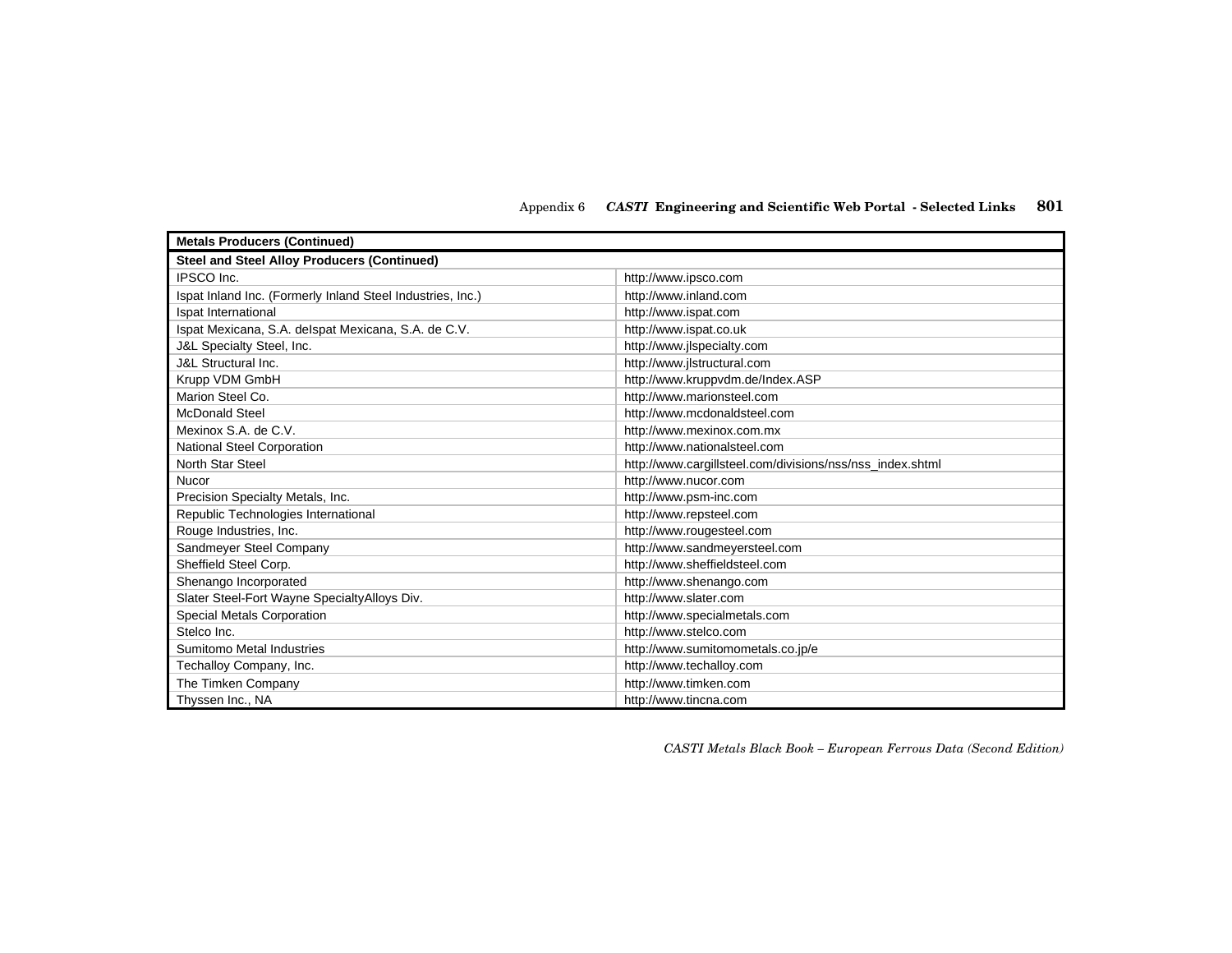| <b>Metals Producers (Continued)</b>         |                          |
|---------------------------------------------|--------------------------|
| Steel and Steel Alloy Producers (Continued) |                          |
| United States Steel Corporation             | http://www.ussteel.com   |
| USS-POSCO Industries                        | http://www.uss-posco.com |
| WCI Steel, Inc.                             | http://www.wcisteel.com  |
| <b>Weirton Steel Corporation</b>            | http://www.weirton.com   |
| Wheeling-Pittsburgh Steel Corporation       | http://www.wpsc.com      |

| <b>National Standards Bodies</b>                             |                           |
|--------------------------------------------------------------|---------------------------|
| AENOR - Asociación Espanola de Normalización y Certificación | http://www.aenor.es       |
| AFNOR - Association Française de Normalisation               | http://www.afnor.fr       |
| ANSI - American National Standards Institute                 | http://www.ansi.org       |
| ASTM - American Society for Testing and Materials            | http://www.astm.org       |
| <b>BSI - British Standards Institute</b>                     | http://www.bsi-global.com |
| CEN - Comité Européen de Normalisation                       | http://www.cenorm.be      |
| (European Committee For Standardization)                     |                           |
| CSA - Canadian Standards Association                         | http://www.csa.ca         |
| CSNI - Czech Republic                                        | http://www.csni.cz        |
| DIN - Deutsches Institut fur Normung                         | http://www.din.de         |
| DS - Dansk Standard                                          | http://www.ds.dk          |
| DSP - US Military Defence Standardization Program            | http://www.dsp.dla.mil/   |
| ELOT - Hellenic Organization for Standardization             | http://www.elot.gr        |
| ETSI - European Telecommunications Standards Institute       | http://www.etsi.fr        |
| IBN - Institut Belge De Normalisation                        | http://www.ibn.be         |
| IPQ - Instituto Português da Qualidade                       | http://www.ipq.pt         |
| ISO - International Organization for Standardization         | http://www.iso.org        |
| <b>IST - Icelandic Standards</b>                             | http://www.stri.is        |
| JISC - Japanese Industrial Standards Committee               | http://www.jisc.go.jp     |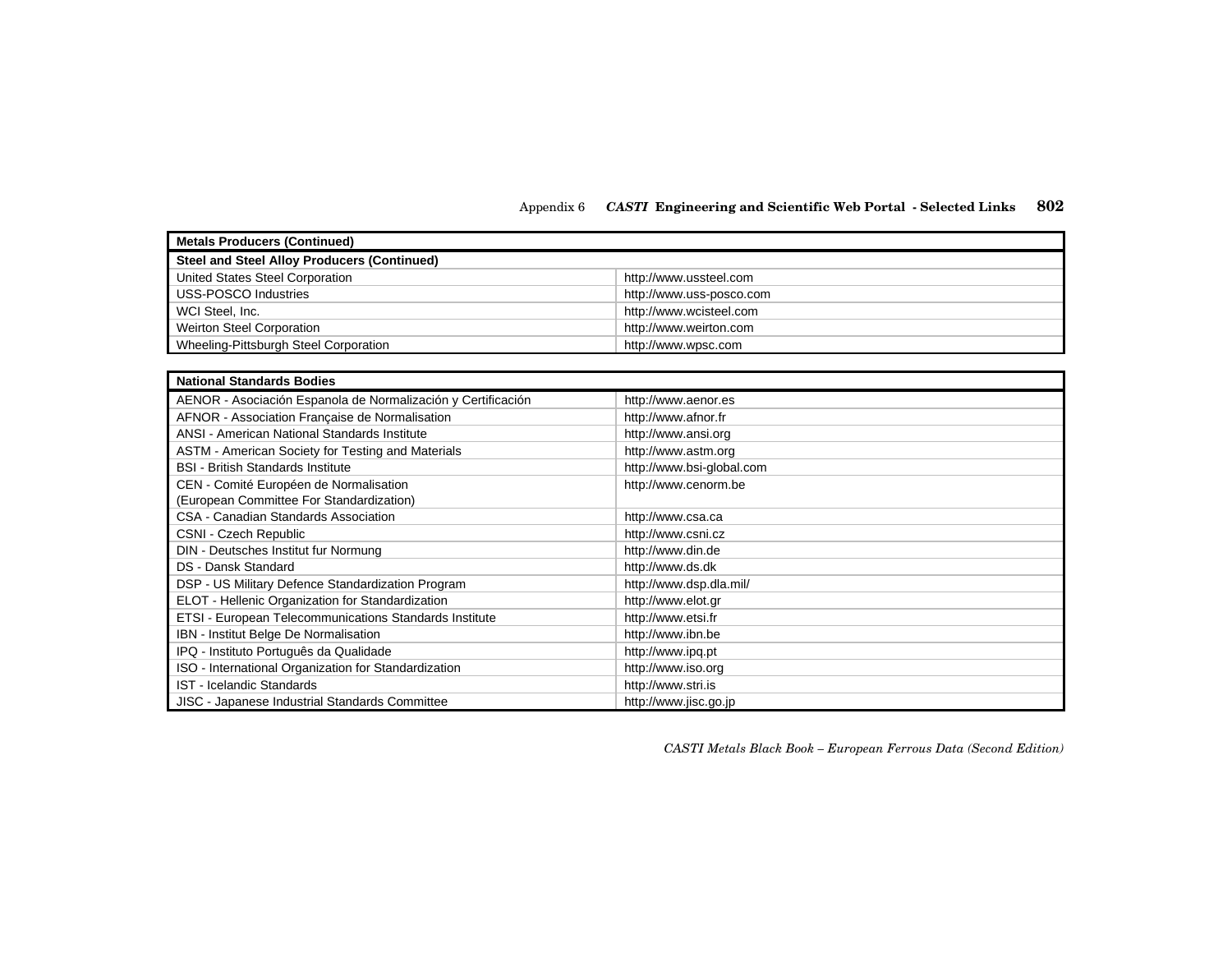| <b>National Standards Bodies (Continued)</b>                           |                                  |
|------------------------------------------------------------------------|----------------------------------|
| JSA - Japanese Standards Association                                   | http://www.jsa.or.jp             |
| NIST - National Institute of Standards and Technology                  | http://www.nist.gov/welcome.html |
| NNI - Netherlands Normalisatie Instituut                               | http://www.nni.nl                |
| NORSOK - Norsk Sokkels Konkuranseposisjon (Norway)                     | http://www.nts.no                |
| NSAI - National Standards Authority of Ireland                         | http://www.nsai.ie               |
| NSF - Norges Standardiseringsforbund (Norway)                          | http://www.standard.no           |
| NTS - Norsk Teknologisenter                                            | http://www.nts.no                |
| ON - Österreichisches Normungsinstitut (Austrian Standards Institute)  | http://www.on-norm.at            |
| SA - Standards Australia                                               | http://www.standards.com.au      |
| SASO - Saudi Arabian Standards Organisation                            | http://www.saso.org              |
| SCC - Standards Council of Canada                                      | http://www.scc.ca                |
| SFS - Suomen Standardisoimisliitto r.y. (Findland)                     | http://www.sfs.fi                |
| SIRIM - Berhad (Malaysia)                                              | http://www.sirim.my              |
| SIS - Standardiseringen i Sverige                                      | http://www.sis.se                |
| SNV - Swiss Association for Standardization                            | http://www.snv.ch                |
| SNZ - Standards New Zealand                                            | http://www.standards.co.nz       |
| SPRING - Standards, Productivity and Innovation for Growth (Singapore) | http://www.spring.gov.sg         |
| UNI - Ente Nazionale Italiano di Unificazione                          | http://www.unicei.it             |

| <b>Scientific Data and Units</b>                          |                                                                      |
|-----------------------------------------------------------|----------------------------------------------------------------------|
| <b>Materials</b>                                          |                                                                      |
| Crystal Lattice Structures - Institut Laue-Langevin       | http://www.ill.fr/dif/3D-crystals                                    |
| Crystal Lattice Structures - US Naval Research Laboratory | http://cst-www.nrl.navy.mil/lattice                                  |
| Material Physics Theory - US Naval Research Laboratory    | http://cst-www.nrl.navy.mil/gallery                                  |
| Material Properties - Apache Point Observatory            | http://www.apo.nmsu.edu/Telescopes/SDSS/eng.papers/19950926_Conversi |
|                                                           | onFactors/19950926_MProperties.html                                  |
| Material Properties - Crucible Materials Corporation      | http://www.crucibleservice.com                                       |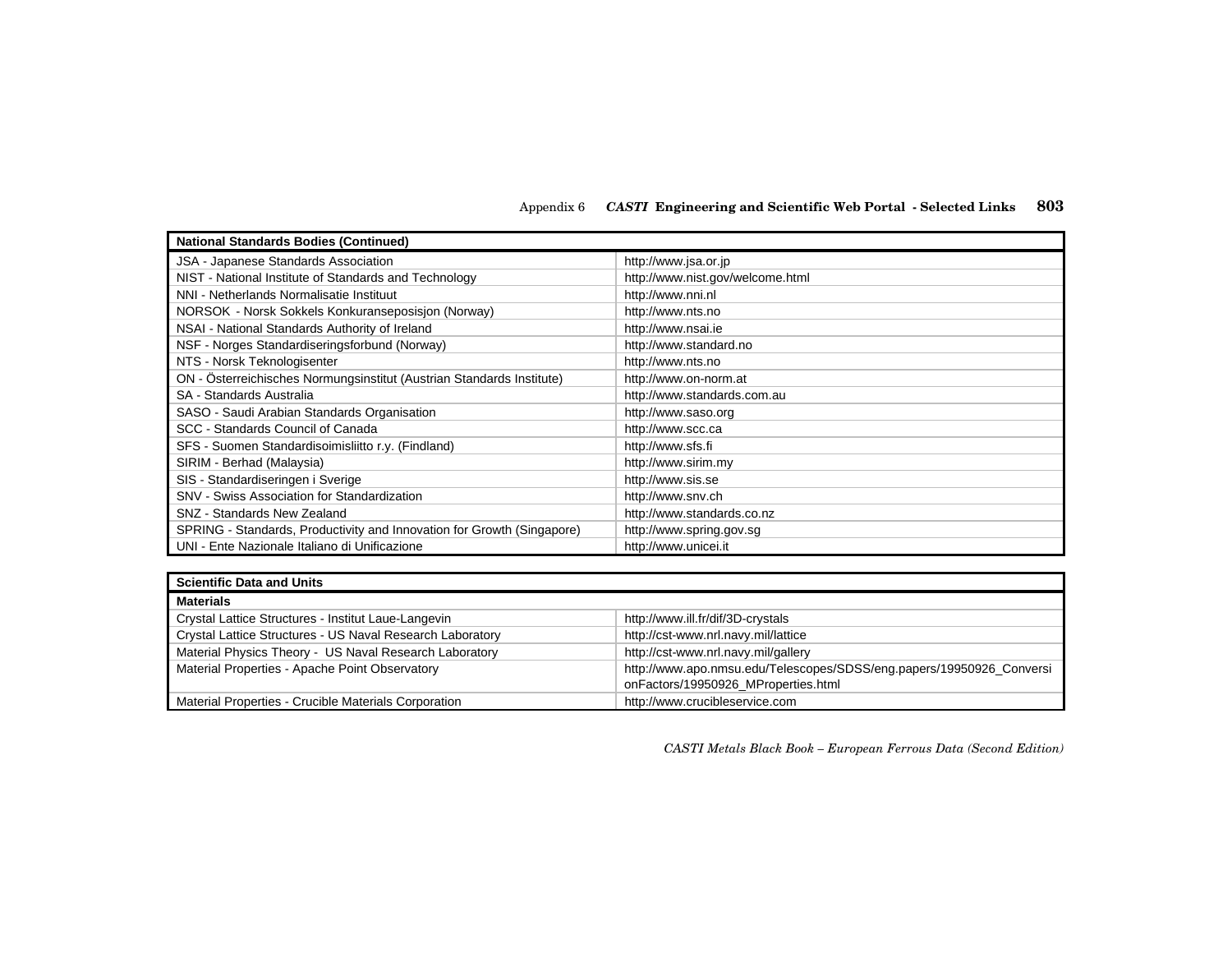#### **Scientific Data and Units (Continued) Materials (Continued)** Material Properties for Composites - MIL-17 http://www.mil17.org Material Properties - Ferro Ceramic Grinding Inc. http://www.ferroceramic.com/tables/t\_01.htm Material Properties - MatWeb http://www.matls.com/search/SearchProperty.asp Material Properties - Plastics USA http://www.plasticsusa.com/matchar.html Material Properties- Swedish Ceramics Institute http://www.keram.se/ke00007.htm Material Properties, Periodic Table - Atlantic Equipment Engineers http://www.micronmetals.com Material Properties, Unit Conversion, Periodic Table, Formulas eFunda (Engineering Fundamentals) http://www.efunda.com Material Properties, Unit Conversion, Periodic Table - Metal Suppliers Online http://www.suppliersonline.com/research Material Properties, Unit Conversion, Periodic Table - Principle Metals Online http://www.principalmetals.com Material Properties, Unit Conversion, Thermodynamics Data - MAYA http://www.mayahtt.com/tmwiz/default.htm Materials Properties Databases - CINDAS (Purdue University) http://mpho.www.ecn.purdue.edu/MPHO/CRDA\_Handbooks Material Properties Databases - NIST http://www.nist.gov/srd/materials.htm Mechanical Properties - Online Metals http://www.onlinemetals.com/property\_search.cfm?step=1 Metalurgical Data, Glossary, Unit Conversion - Timken http://www.timken.com/timken\_ols/steel/handbook Metalurgical Data, Periodic Table, Unit Conversion - All Metals & Forge http://www.steelforge.com/infoservices/infoservices.asp Phase Diagrams - Georgia Tech ASM/TMS Joint Student Chapter http://cyberbuzz.gatech.edu/asm\_tms/phase\_diagrams Phase Diagrams - Scientific Group Thermodata Europe http://klara.met.kth.se/pd Plastics - Material Selection Guides **http://www.endura.com** Surfaces of Materials Database -National Institute of Standards and Technology http://www.nist.gov/srd/surface.htm

Thermoplastic Material Selection Guide - Actech Inc. http://www.actech-inc.com/engmrgt.htm

Unit Conversion, Periodic Table, and other Scientific References -

PhysLink.com

Appendix 6 *CASTI* **Engineering and Scientific Web Portal - Selected Links 804**

*CASTI Metals Black Book – European Ferrous Data (Second Edition)*

http://www.physlink.com/Reference/Index.cfm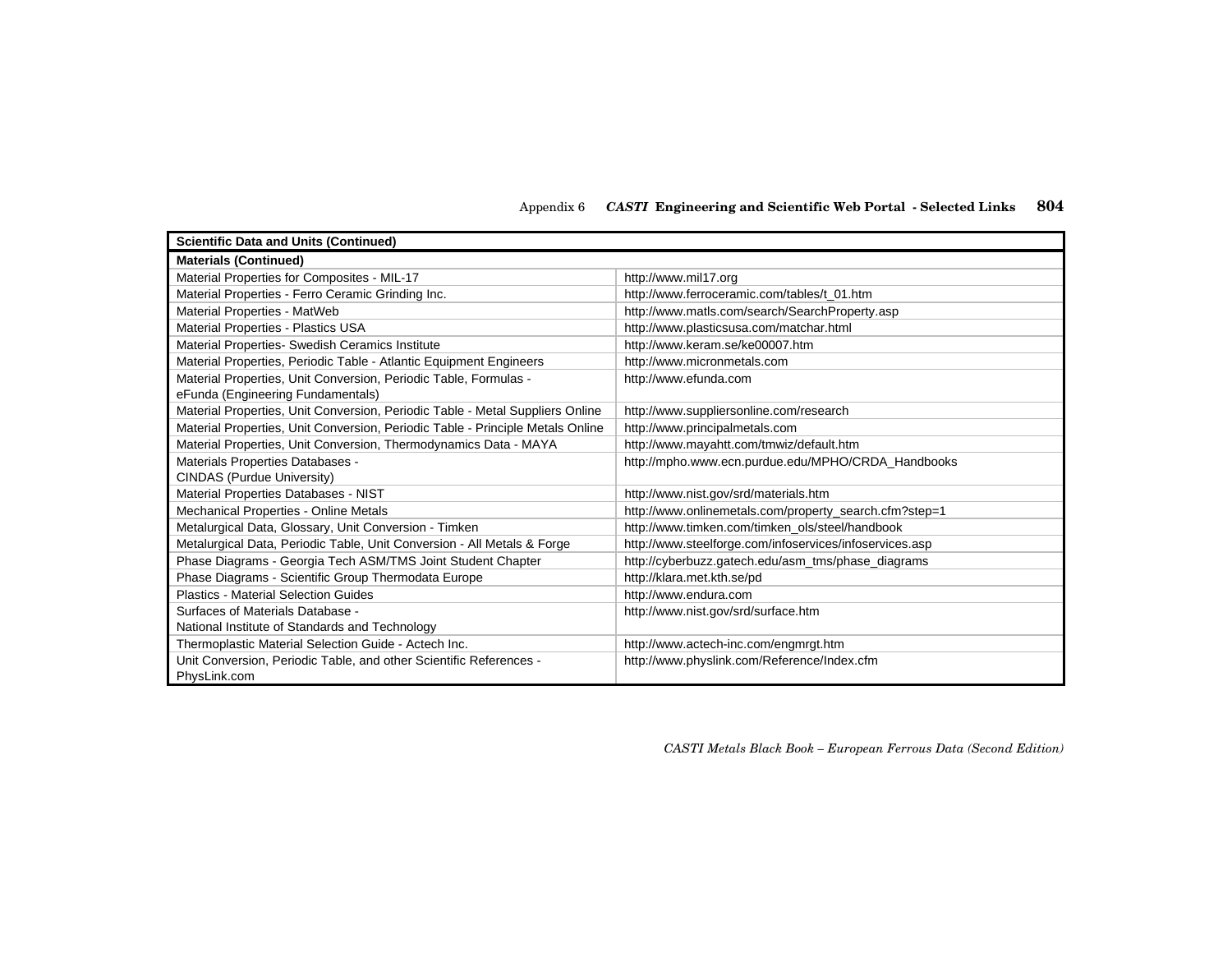| <b>Scientific Data and Units (Continued)</b>                                   |                                                         |
|--------------------------------------------------------------------------------|---------------------------------------------------------|
| <b>Periodic Tables</b>                                                         |                                                         |
| All Metals & Forge                                                             | http://www.steelforge.com/infoservices/infoservices.asp |
| <b>Metal Suppliers Online</b>                                                  | http://www.suppliersonline.com/research                 |
| <b>Atlantic Equipment Engineers</b>                                            | http://www.micronmetals.com                             |
| eFunda                                                                         | http://www.efunda.com                                   |
| <b>Principle Metals Online</b>                                                 | http://www.principalmetals.com                          |
| PhysLink.com                                                                   | http://www.physlink.com/Reference/PeriodicTable.cfm     |
| <b>Web Elements</b>                                                            | http://www.webelements.com                              |
| <b>Physics</b>                                                                 |                                                         |
| Atomic and Molecular Physics Databases - NIST                                  | http://www.nist.gov/srd/phys.htm                        |
| Ionization, Nuclear Physics, and Condensed Matter Data - NIST                  | http://physics.nist.gov/PhysRefData/contents-misc.html  |
| Molecular Spectroscopic Data - NIST                                            | http://physics.nist.gov/PhysRefData/contents-mol.html   |
| <b>Physical Constants - NIST</b>                                               | http://physics.nist.gov/cuu/Constants/index.html        |
| Physical Reference Data - NIST                                                 | http://physics.nist.gov/PhysRefData/contents.html       |
| X-Ray and Gamma-Ray Data - NIST                                                | http://physics.nist.gov/PhysRefData/contents-xray.html  |
| X-ray Data - Berkeley Laboratories                                             | http://www-cxro.lbl.gov/optical constants               |
| <b>Units of Measurement</b>                                                    |                                                         |
| Definitions, Conversions - The Foot Rule                                       | http://www.omnis.demon.co.uk                            |
| Definitions, Conversions, History -                                            | http://www.bipm.fr                                      |
| Bureau International des Poids et Mesures (BIPM)                               |                                                         |
| Definitions, Conversions, History -                                            | http://www.ex.ac.uk/cimt/dictunit/dictunit.htm          |
| Centre for Innovation in Mathematics Teaching                                  |                                                         |
| Definitions, Conversions, History -                                            | http://www.unc.edu/~rowlett/units/index.html            |
| Center for Mathematics and Science Education                                   |                                                         |
| Definitions, Conversions, History of English Weights and Measures              | http://home.clara.net/brianp                            |
| Definitions, Conversions, History of International System of Units (SI) - NIST | http://physics.nist.gov/cuu/Units/index.html            |
| Legal Information on Weights, Measures, and Standard Time -                    | http://www.law.cornell.edu/uscode/15/ch6.html           |
| <b>Cornell University</b>                                                      |                                                         |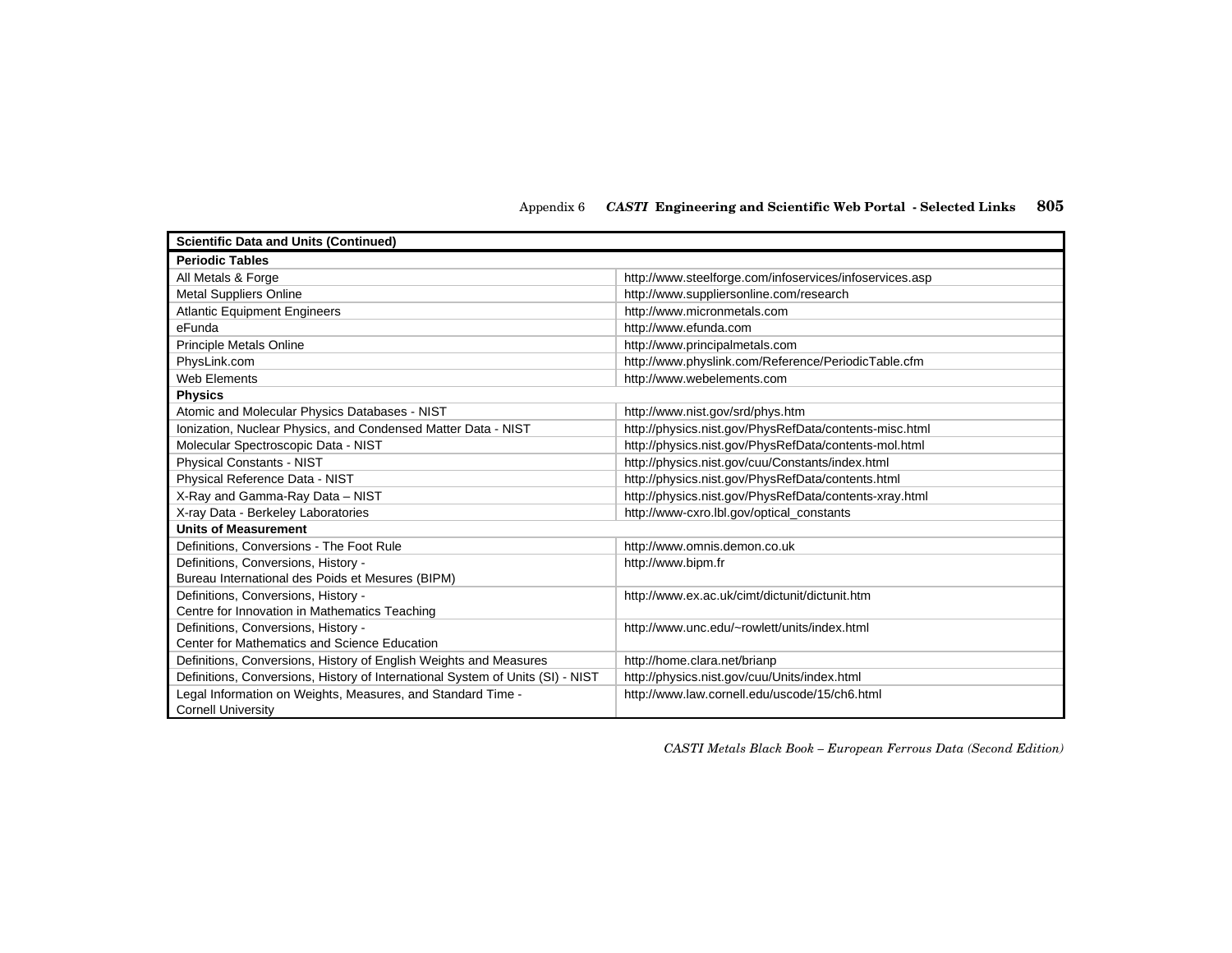| <b>Scientific Data and Units (Continued)</b>                                |                                                          |
|-----------------------------------------------------------------------------|----------------------------------------------------------|
| Units of Measurement - Uncertainty                                          |                                                          |
| Essentials of Expressing Measurement Uncertainty - NIST                     | http://physics.nist.gov/cuu/Uncertainty/index.html       |
| European Co-operation for Accreditation - Expressions of the Uncertainty of | http://www.european-accreditation.org/documents.html#EA4 |
| Measurements in Calibration                                                 |                                                          |
| Expression of Uncertainty in Measurement - Teknologisk Institut             | http://www.gum.dk                                        |
| Guide to the Expression of Uncertainty in Measurement - Metrodata GmbH      | http://www.metrodata.de                                  |
| Uncertainty Analyzer Software - QUAMETEC Corp.'s                            | http://www.quametec.com/UA.htm                           |

| <b>Standards Associations, Societies and Boards</b>                        |                                            |
|----------------------------------------------------------------------------|--------------------------------------------|
| A-Pex International (Japan)                                                | http://www.a-pex.co.jp                     |
| A2LA - American Association for Laboratory Accreditation                   | http://www.a2la2.net                       |
| ABINEE - Brazilian Electrical & Electronic Equipment Industry Association  | http://www.abinee.org.br                   |
| ABNT - Associacion Brasileira de Normas Technicas                          | http://www.abnt.org.br                     |
| ABS - American Bureau of Shipping                                          | http://www.eagle.org                       |
| ACIL - American Council of Independent Laboratories                        | http://www.acil.org                        |
| MTL-ACTS Testing Labs                                                      | http://www.mtl-acts.com                    |
| ADLNB - Association of Designated Laboratories & Notified Bodies (Telecom) | http://www.adlnb.com                       |
| ANCE - Asociacion Nacional de Normalizacion y Certificacion del            | http://rtn.net.mx/ance                     |
| Sector Electrico (Mexico - in Spanish)                                     |                                            |
| APAVE - (France)                                                           | http://www.apave.com                       |
| ASME - American Society of Mechanical Engineers                            | http://www.asme.org                        |
| ASSE - American Society of Safety Engineers                                | http://www.asse.org                        |
| ASTM - American Society for Testing and Materials                          | http://www.astm.org                        |
| BEAB - British Electrotechnical Approvals Board                            | http://www.beab.co.uk                      |
| BEC - Belgian Electrotechnical Committee                                   | http://www.bec-ceb.be                      |
| <b>BIS</b> - Bureau of Indian Standards                                    | http://www.bis.org.in                      |
| BMSI - Bureau of Standards, Metrology and Inspection (Taiwan)              | http://www.bsmi.gov.tw/english/e_n_hpg.htm |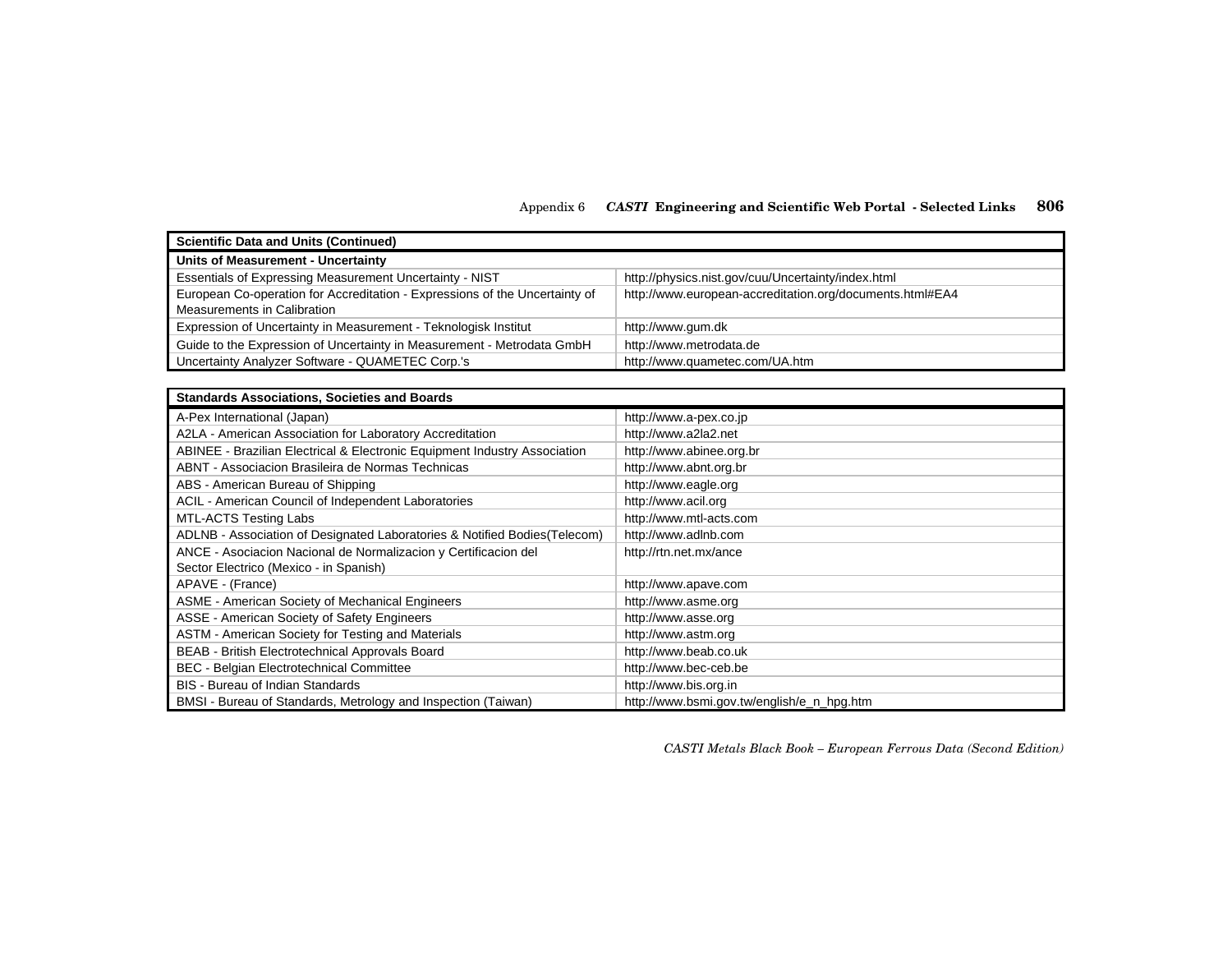| <b>Standards Associations, Societies and Boards (Continued)</b>             |                                               |  |
|-----------------------------------------------------------------------------|-----------------------------------------------|--|
| CANENA - Council for Harmonization of Electrotechnical Standardization      | http://www.canena.org                         |  |
| of the Nations of the Americas                                              |                                               |  |
| CCIC - China National Import and Export Commodities Inspection Corp.        | http://www.ccic.com                           |  |
| <b>CCL - Communication Certification Laboratory</b>                         | http://www.cclab.com                          |  |
| CCPS - Center for Chemical Process Safety                                   | http://www.aiche.org/ccps                     |  |
| CDRH - Center for Devices and Radiological Health (FDA)                     | http://www.fda.gov/cdrh/index.html            |  |
| CEPEL - Centro de Pequisas de Energia Electrica (Brazil)                    | http://www.cepel.br                           |  |
| CESI - China Electronic Standardization Institute                           | http://www.cesi.ac.cn                         |  |
| <b>CPSC - US Consumer Product Safety Commission</b>                         | http://www.cpsc.gov                           |  |
| <b>CSBTS - China State Bureau of Technical Supervision</b>                  | http://www.csbts.cn.net/english/index.htm     |  |
| CSA - Canadian Standards Association International                          | http://www.csa-international.org              |  |
| CSCE - Canadian Society for Civil Engineering                               | http://www.csce.ca                            |  |
| DZNM - State Office for Standardization and Metrology (Croatia)             | http://www.dznm.hr                            |  |
| ECMA - European Organization for Standardizing Information &                | http://www.ecma.ch                            |  |
| <b>Communication Systems</b>                                                |                                               |  |
| EFTA - European Free Trade Association                                      | http://www.efta.int/structure/main/index.html |  |
| <b>ENEC - European Norms Electrical Certification</b>                       | http://www.enec.com                           |  |
| ETSI - European Telecommunications Standards Institute                      | http://www.etsi.fr                            |  |
| Europort - Standards Publication Source                                     | http://www.europort.com                       |  |
| FONDONORMA - Standards and Certification Organization (Venezuela)           | http://www.fondonorma.org.ve                  |  |
| NETC - National Electronics Testing Centre (Ireland)                        | http://www.netc.ie                            |  |
| <b>Global Engineering Documents</b>                                         | http://www.global.ihs.com                     |  |
| Gosstandart of Russia -                                                     | http://www.gost.ru                            |  |
| State Committee of the Russion Federation for Standardization and Metrology |                                               |  |
| <b>HART Communication Foundation</b>                                        | http://www.hartcomm.org                       |  |
| <b>Hydraulic Institute</b>                                                  | http://www.pumps.org                          |  |
| IAEI - International Association of Electrical Inspectors                   | http://www.iaei.org                           |  |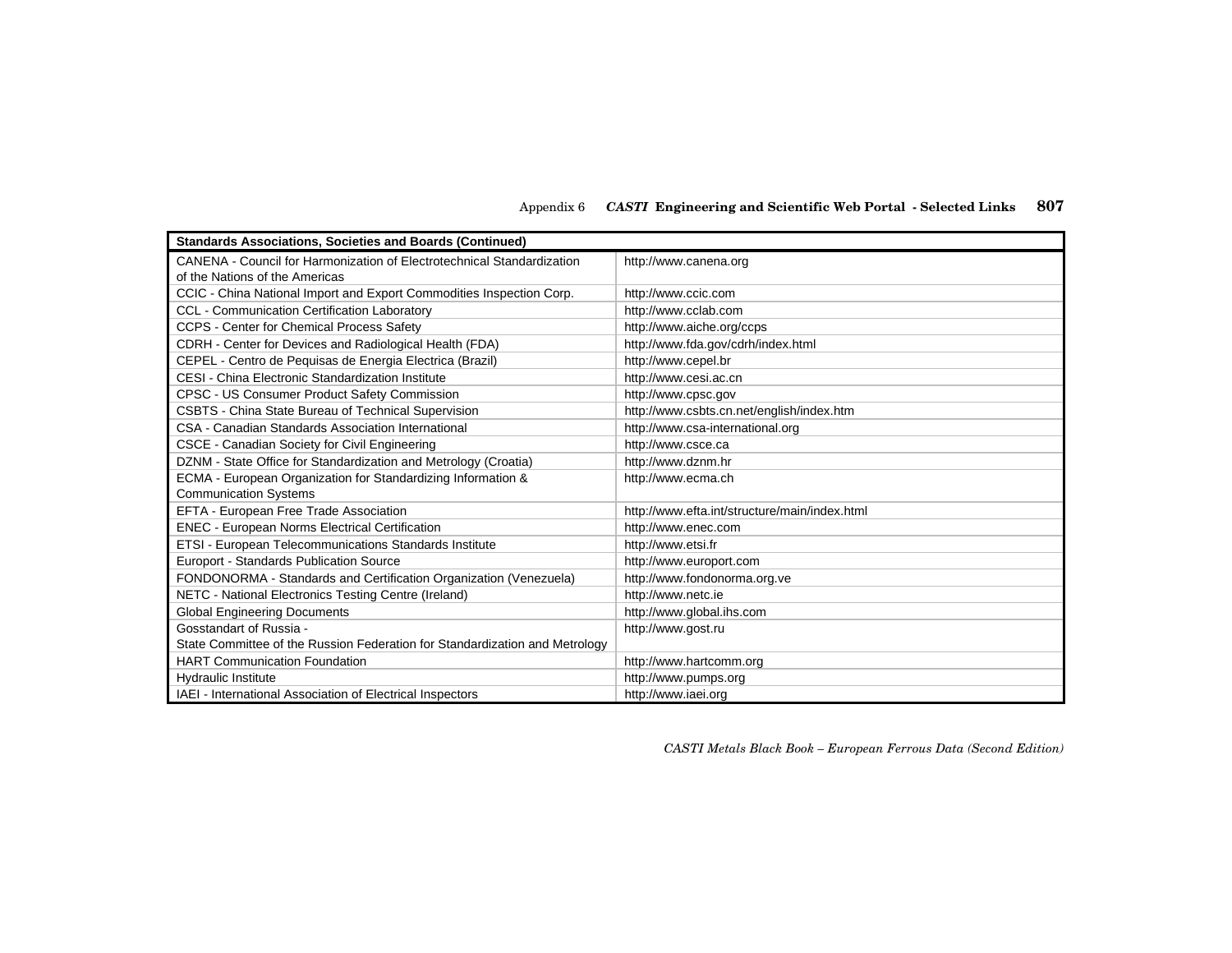| <b>Standards Associations, Societies and Boards (Continued)</b>                  |                                                              |
|----------------------------------------------------------------------------------|--------------------------------------------------------------|
| <b>IEC</b> - International Electrotechnical Commission                           | http://www.iec.ch                                            |
| <b>IECEE - International Electrotechnical Commission of Electrical Equipment</b> | http://www.iecee.org                                         |
| <b>IETF - The Internet Engineering Task Force</b>                                | http://www.ietf.org                                          |
| IHS - Information Handling Services                                              | http://www.ihs.com/                                          |
| IMQ - Instituto Italiano Del Marchio Di Qualita' (Italy)                         | http://www.imq.it                                            |
| <b>INEN - Instituto Ecuatoriano de Normalizacion (Ecuador)</b>                   | http://www.inen.gov.ec                                       |
| INN - Instituto Nacional de Normalización (Chile)                                | http://www.inn.cl                                            |
| IPQ - Instituto Português da Qualidade (Portugal)                                | http://www.ipq.pt                                            |
| IPT - Instituto de Pequisas Technologicas (Brazilian Test Lab)                   | http://www.ipt.br                                            |
| IRAM - Instituto Argentino de Normalización (Argentinea)                         | http://www.iram.com.ar                                       |
| ISA - Intrumentation, Systems and Automation Society                             | http://www.isa.org                                           |
| ISO - International Standards Organization                                       | http://www.iso.ch                                            |
| IST - Icelandic Standards (Iceland)                                              | http://www.stri.is                                           |
| ITIC - Information Technology Industry Council                                   | http://www.itic.org                                          |
| JIS - Japan Industrial Standards Committee                                       | http://www.jisc.org                                          |
| KEBS - Kenya Bureau of Standards                                                 | http://www.kebs.org                                          |
| LIA - Laser Institute of America                                                 | http://www.laserinstitute.org/safety_bulletin/lsib/index.htm |
| MSHA - Mine Safety and Health Administration                                     | http://www.msha.gov                                          |
| MSS - Manufacturers Standardization Society of the Valve and Fittings            | http://www.mss-hq.com                                        |
| Industry Inc.                                                                    |                                                              |
| MSZT - Magyar Szabványügyi Testület (Hungary)                                    | http://www.mszt.hu                                           |
| NACLA - National Cooperation for Laboratory Accreditation                        | http://www.nacla.net                                         |
| NBIC - National Board of Boiler and Pressure Vessel Inspectors                   | http://www.nationalboard.org                                 |
| NEC - Mike Holt's NEC Internet Connection                                        | http://www.mikeholt.com                                      |
| NEC - Newton's International Electrical Journal (NEC and related matters)        | http://www.electrician.com                                   |
| NEMA - National Electrical Manufacturer's Association                            | http://www.nema.org                                          |
| NESF - National Electrical Safety Foundation (U.S.)                              | http://www.nesf.org                                          |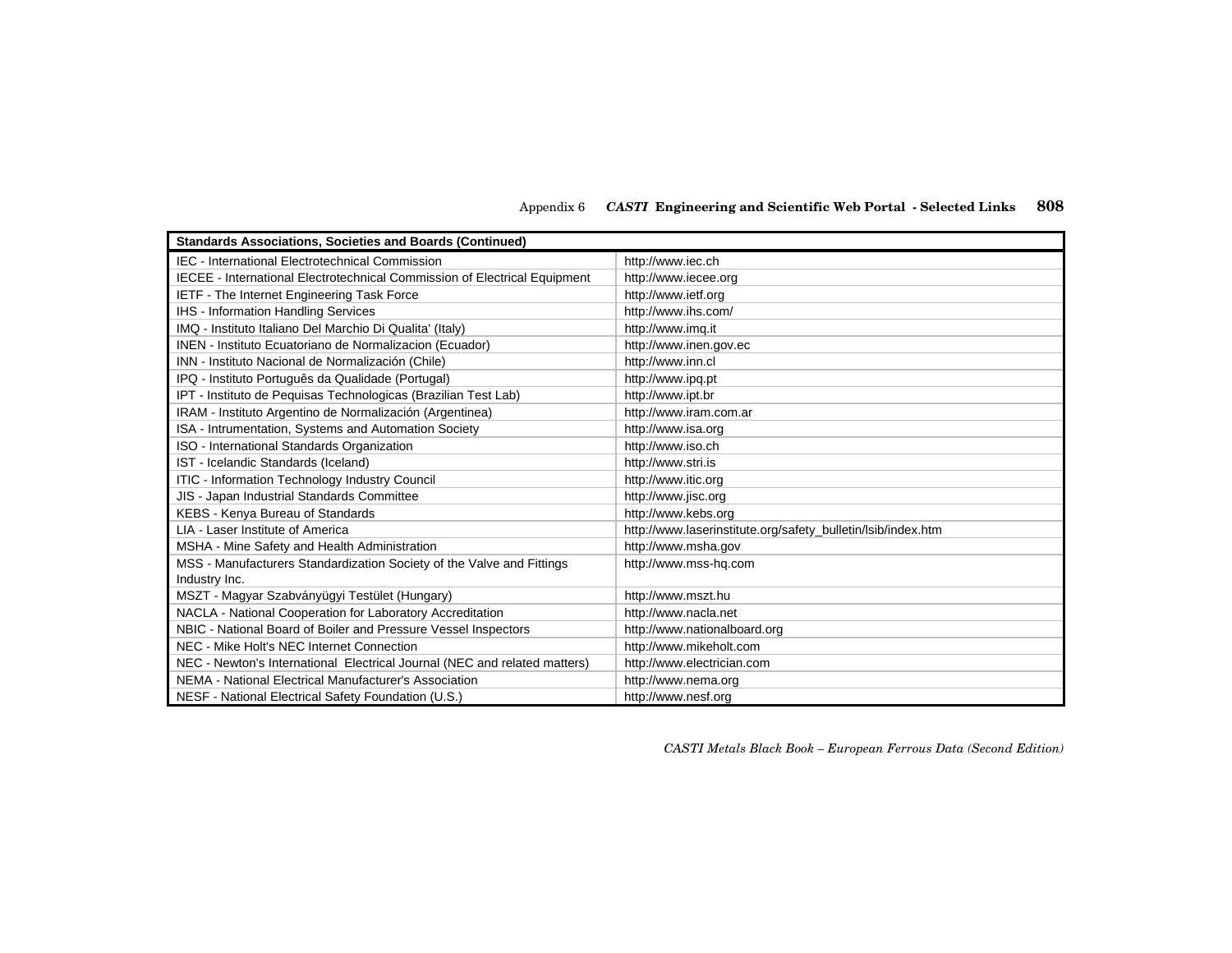| <b>Standards Associations, Societies and Boards (Continued)</b>            |                                                   |  |
|----------------------------------------------------------------------------|---------------------------------------------------|--|
| NFPA - National Fire Protection Association                                | http://www.nfpa.org                               |  |
| NHTSA - National Highway Transportation Safety Agency (U.S.)               | http://www.nhtsa.dot.gov                          |  |
| NIST - National Institute of Standards & Technology (Website)              | http://www.nist.gov                               |  |
| NLSI - National Lightning Safety Institute                                 | http://www.lightningsafety.com                    |  |
| NPL - National Physical Laboratory (U.K.)                                  | http://www.npl.co.uk                              |  |
| NRTL - Nationally Recognized Testing Labs (includes scope of recognitions) | http://www.osha-slc.gov/dts/otpca/nrtl/index.html |  |
| NSAI - National Standards Authority of Ireland                             | http://www.nsai.ie                                |  |
| NSC - National Safety Council                                              | http://www.nsc.org                                |  |
| NSF - Norges Standiseringsforbund (Norway)                                 | http://www.standard.no                            |  |
| NSSN - National Standards System Network                                   | http://www.nssn.org                               |  |
| NTSSS - North Texas System Safety Society                                  | http://www.flash.net/~rcade                       |  |
| OSHA - Occupational Safety and Health Administration                       | http://www.osha.gov                               |  |
| PTB - Physikalisch Technische Bundesanstalt (Germany)                      | http://www.ptb.de                                 |  |
| SABS - South African Bureau of Standards                                   | http://www.sabs.co.za                             |  |
| SAQI - State Administration of Import and Export Commodity Inspection of   | http://www.cig.gov.cn                             |  |
| the P.R.C. (China)                                                         |                                                   |  |
| SCC - Standards Council of Canada                                          | http://www.scc.ca                                 |  |
| SEE - Service de l'Energie de l'Etat (Luxembourg)                          | http://www.etat.lu/SEE                            |  |
| SEMI - Semiconductor Equipment and Materials International                 | http://www.semi.org                               |  |
| SES - Standards Engineering Society                                        | http://ses-standards.org                          |  |
| SESKO - Finnish Electrotechnical Standards Association (Findland)          | http://www.sesko.fi/english.htm                   |  |
| SEV - Swiss Electrotechnical Association                                   | http://www.sev.ch                                 |  |
| SFS - Suomen Standardisoimisliitto r.y. (Findland)                         | http://www.sfs.fi                                 |  |
| SII - Standards Institution of Israel                                      | http://www.iso.co.il/sii                          |  |
| SIRIM - Berhad (Malaysia)                                                  | http://www.sirim.my                               |  |
| SMIS - Standards & Metrology Institute of Slovenia                         | http://www.usm.mzt.si                             |  |
| SNV - Schweizerische Normen Vereinigung (Switzerland)                      | http://www.snv.ch                                 |  |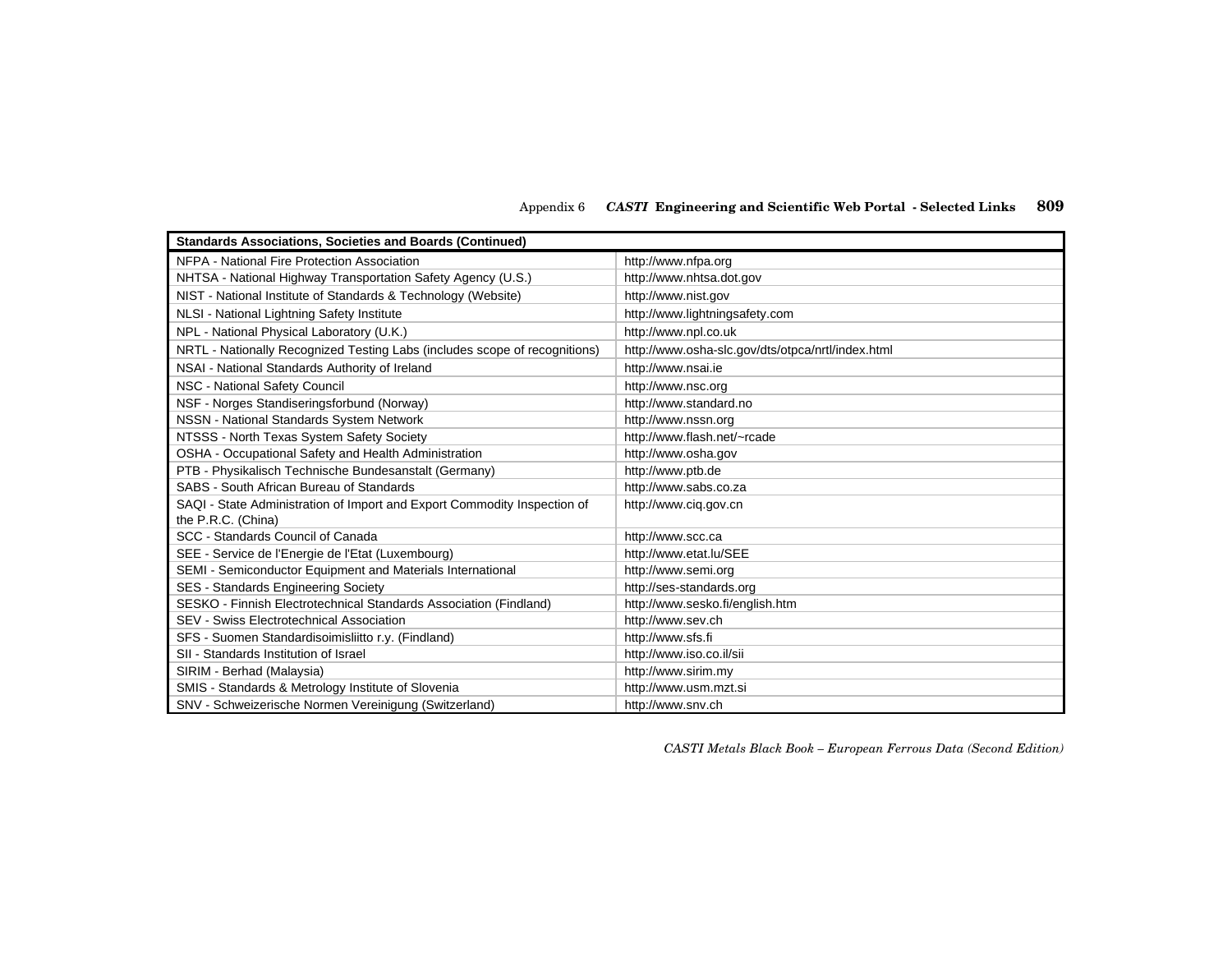| <b>Standards Associations, Societies and Boards (Continued)</b>            |                              |  |
|----------------------------------------------------------------------------|------------------------------|--|
| SP - Swedish National Testing & Research Institute                         | http://www.sp.se             |  |
| SPRING - Standards, Productivity and Innovation for Growth (Singapore)     | http://www.spring.gov.sg     |  |
| SSS - System Safety Society                                                | http://www.system-safety.org |  |
| STAMEQ - Directorate for Standards and Quality (Vietnam)                   | http://www.tcvn.gov.vn       |  |
| Standards Australia                                                        | http://www.standards.com.au  |  |
| FICORA - Finnish Communications Regulatory Authority (Finland)             | http://www.ficora.fi         |  |
| TISI - Thai Industrial Standards Institute                                 | http://www.tisi.go.th/       |  |
| <b>TÜV America</b>                                                         | http://www.tuvam.com         |  |
| UBS - Uganda Bureau of Standards                                           | http://www.unbs.org          |  |
| UNI - Italian National Standards Body                                      | http://www.unicei.it         |  |
| UTE - Union technique de l'Electricite (France)                            | http://www.ute-fr.com        |  |
| VDE - Verband Der Elektrotechnik Elektronik Informationstechnik e.V.       | http://www.vde.com           |  |
| (Germany)                                                                  |                              |  |
| VNIIS - All-Russian Scientific and Research Institute for Certification of | http://www.vniis.ru          |  |
| <b>GOSSTANDARDT of Russia</b>                                              |                              |  |
| <b>WSSN</b> - World Standards Services Network                             | http://www.wssn.net          |  |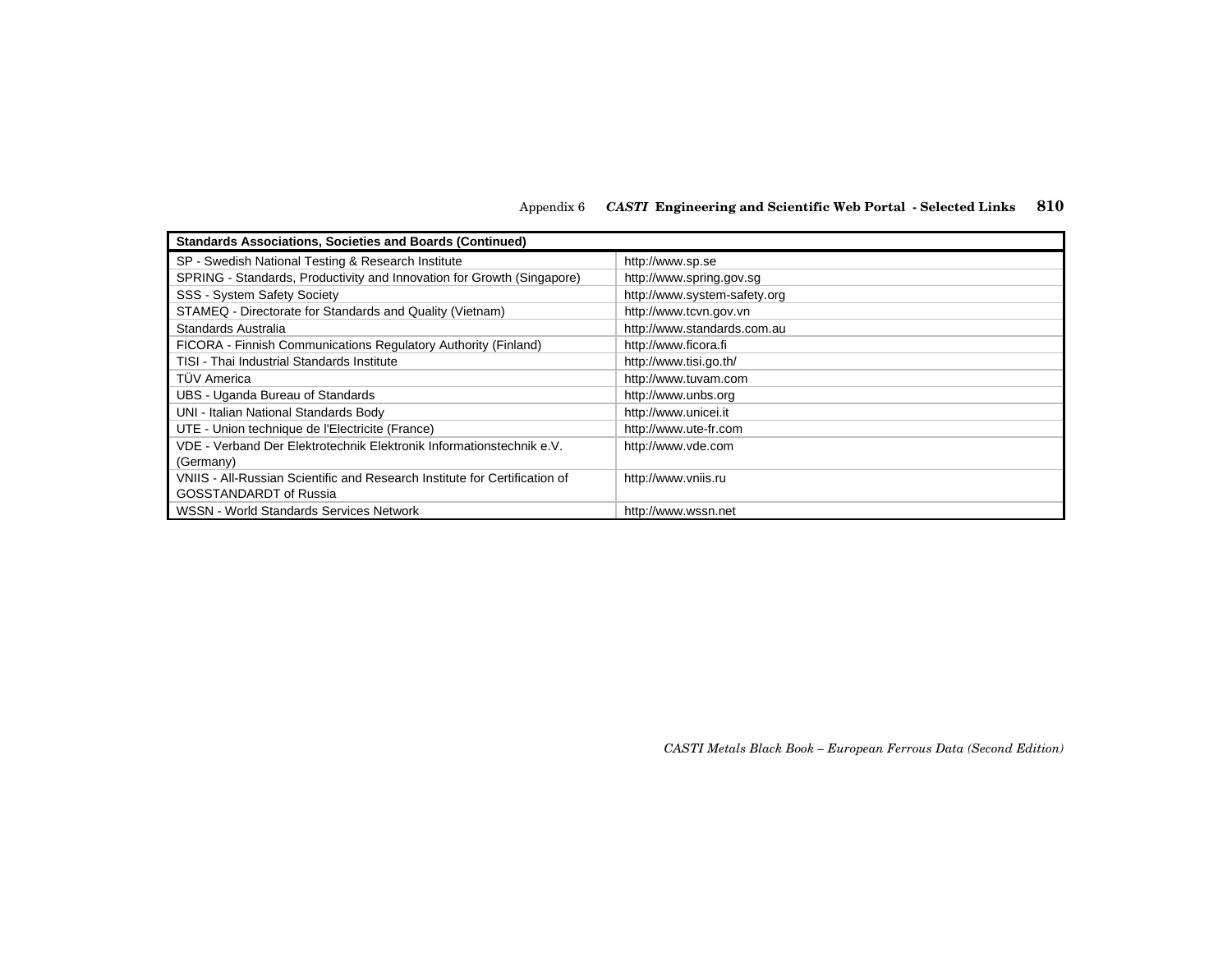## *Standard Index*

| <b>EN 1562</b> – Mechanical Properties of Blackheart Malleable                                                                                                |     |
|---------------------------------------------------------------------------------------------------------------------------------------------------------------|-----|
| Cast Irons                                                                                                                                                    | 222 |
| <b>EN 1562</b> – Mechanical Properties of Whiteheart Malleable<br>Cast Irons                                                                                  | 222 |
| <b>EN 1564</b> – Mechanical Properties of Austempered Ductile<br>Cast Irons                                                                                   | 224 |
|                                                                                                                                                               |     |
| <b>EN 10016-2</b> – Chemical Composition of Non-Alloy Steel Rod for<br>Drawing and/or Cold Rolling - Specific Requirements for<br><b>General Purposes Rod</b> | 258 |
| <b>EN 10016-3</b> – Chemical Composition of Non-Alloy Steel Rod for                                                                                           |     |
| Drawing and/or Cold Rolling – Specific Requirements for<br>Rimmed and Rimmed Substitute Low Carbon Steel Rod                                                  | 260 |
| <b>EN 10016-4</b> – Chemical Composition of Non-Alloy Steel Rod for                                                                                           |     |
| Drawing and/or Cold Rolling - Specific Requirements for Rod<br>for Special Applications                                                                       | 261 |
| EN 10025 - Chemical Composition of the Laddle Analysis for                                                                                                    |     |
| Hot Rolled Products of Non-Alloy Structural Steels                                                                                                            | 234 |
| <b>EN 10025</b> – Chemical Composition of the Product Analysis for<br>Hot Rolled Products on Non-Alloy Structural Steels                                      | 235 |
| <b>EN 10025</b> – Impact Strength for Hot Rolled Products on<br>Non-Alloy Structural Steels                                                                   | 240 |
| EN 10025 - Maximum CEV of Hot Rolled Products of                                                                                                              |     |
| Non-Alloy Structural Steels                                                                                                                                   | 237 |
| EN 10025 - Mechanical Properties of Hot Rolled Products of                                                                                                    |     |
| Non-Alloy Structural Steels - Tensile and Yield Strengths                                                                                                     | 238 |
| <b>EN 10025</b> – Mechanical Properties of Hot Rolled Products of                                                                                             |     |
| Non-Alloy Structural Steels - % Elongation                                                                                                                    | 239 |
| EN 10025:1990/A1:1993 - Hot Rolled Products of Non-Alloy<br>Structural Steels - Technical Delivery Conditions (Includes                                       |     |
| Amendment A1:1993)                                                                                                                                            | 673 |
| EN 10028-2 - Chemical Composition of Flat Products                                                                                                            |     |
| Made from Steel for Pressure Purposes - Non-Alloy and                                                                                                         |     |
| Alloy Steels with Specified Elevated Temperature Properties                                                                                                   | 336 |
| <b>EN 10028-2</b> – Elevated Temperature 0.2% Proof Strength of                                                                                               |     |
| Flat Products Made from Steel for Pressure Purposes -                                                                                                         |     |
| Non-Alloy and Alloy Steels with Specified Elevated                                                                                                            |     |
| <b>Temperature Properties</b>                                                                                                                                 | 340 |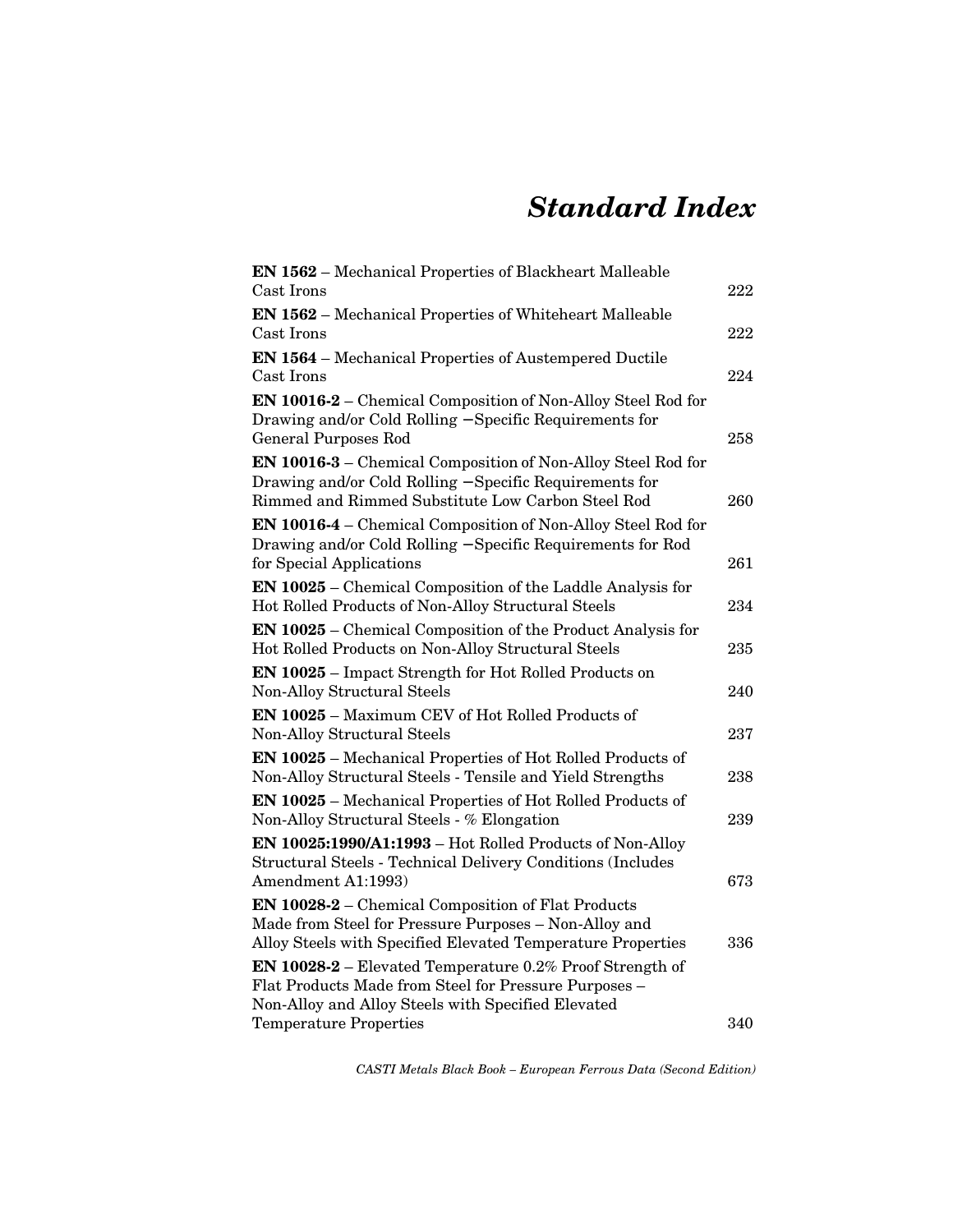| <b>EN 10028-2</b> – former Steel Grades in DIN 17155 (1983)                                                                                                                                            | 336 |
|--------------------------------------------------------------------------------------------------------------------------------------------------------------------------------------------------------|-----|
| <b>EN 10028-2</b> – Guideline Temperatures for Heat Treatment of<br>Flat Products Made from Steel for Pressure Purposes - Non-Alloy<br>and Alloy Steels with Specified Elevated Temperature Properties | 345 |
| EN 10028-2 - Mechanical Properties of Flat Products<br>Made from Steel for Pressure Purposes - Non-Alloy and<br>Alloy Steels with Specified Elevated Temperature Properties                            | 337 |
| $EN$ 10028-2 – Permissible Deviations of the<br>Product Analysis from the Specified Limits of the Cast Analysis                                                                                        | 337 |
| <b>EN 10028-2</b> – Preliminary Guideline Values for Creep Stress –<br><b>Informative Only</b>                                                                                                         | 341 |
| <b>EN 10028-3</b> – Chemical Composition of Flat Products<br>Made from Steel for Pressure Purposes - Weldable Fine Grain<br>Steels, Normalized                                                         | 346 |
| <b>EN 10028-3</b> – Elevated Temperature 0.2% Proof Strength of<br>Flat Products Made from Steel for Pressure Purposes -<br>Weldable Fine Grain Steels, Normalized                                     | 350 |
| <b>EN 10028-3</b> - Former Steel Grades in DIN 17102 (1983)                                                                                                                                            | 351 |
| <b>EN 10028-3</b> – Impact Properties of Flat Products Made from Steel<br>for Pressure Purposes - Weldable Fine Grain Steels, Normalized                                                               | 350 |
| <b>EN 10028-3 - Maximum Value of Carbon Equivalent</b>                                                                                                                                                 | 348 |
| <b>EN 10028-3</b> – Mechanical Properties of Flat Products<br>Made from Steel for Pressure Purposes - Weldable Fine Grain<br>Steels, Normalized                                                        | 349 |
| EN 10028-3 - Permissible Deviations of the Product Analysis<br>from the Specified Limits of the Cast Analysis                                                                                          | 347 |
| <b>EN 10028-4</b> – Chemical Composition of Flat Products<br>Made from Steel for Pressure Purposes - Nickel Alloy Steels                                                                               |     |
| with Specified Low Temperature Properties                                                                                                                                                              | 352 |
| <b>EN 10028-4</b> – Former Steel Grades in DIN 17280 (1987)                                                                                                                                            | 355 |
| <b>EN 10028-4</b> – Guidelines for Heat Treatment of Flat Products<br>Made from Steel for Pressure Purposes - Nickel Alloy Steels<br>with Specified Low Temperature Properties                         | 355 |
| <b>EN 10028-4</b> – Impact Properties of Flat Products Made from<br>Steel for Pressure Purposes - Nickel Alloy Steels with<br><b>Specified Low Temperature Properties</b>                              | 354 |
| <b>EN 10028-4</b> – Mechanical Properties at Ambient Temperature<br>of Flat Products Made from Steel for Pressure Purposes -<br>Nickel Alloy Steels with Specified Low Temperature Properties          | 353 |
|                                                                                                                                                                                                        |     |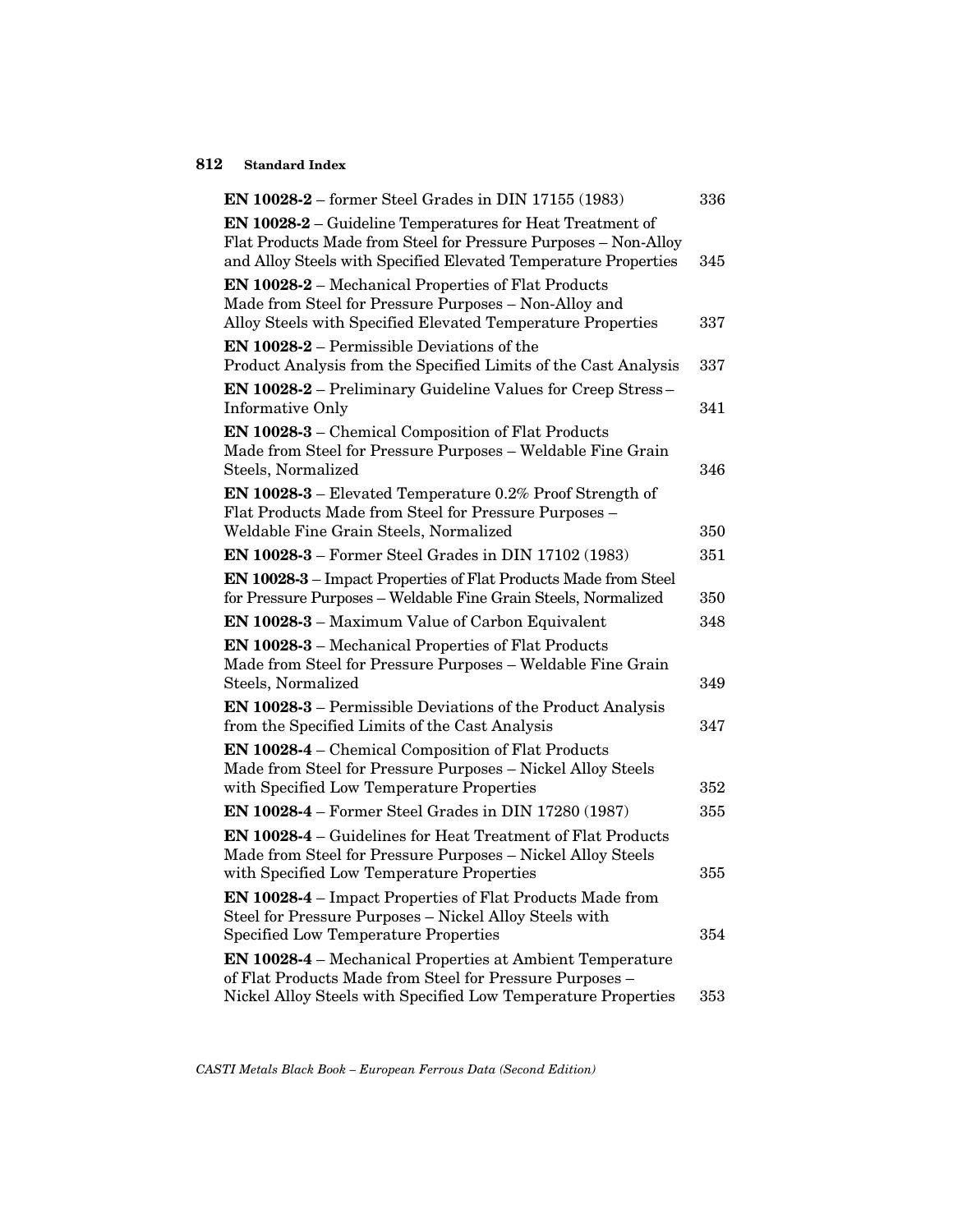| <b>Standard Index</b>                                                                                                                                                                  | 813 |
|----------------------------------------------------------------------------------------------------------------------------------------------------------------------------------------|-----|
| <b>EN 10028-4</b> – Permissible Deviations of the Product Analysis<br>from the Specified Limits of the Cast Analysis                                                                   | 352 |
| $EN 10028-5$ – Carbon Equivalent from the Cast Analysis                                                                                                                                | 357 |
| <b>EN 10028-5</b> – Chemical Composition of Flat Products<br>Made from Steel for Pressure Purposes - Weldable Fine Grain<br><b>Steels Thermomechanically Rolled</b>                    | 356 |
| <b>EN 10028-5</b> – Impact Properties of Flat Products Made from<br>Steel for Pressure Purposes - Weldable Fine Grain Steels<br>Thermomechnically Rolled                               | 358 |
| <b>EN 10028-5</b> – Mechanical Properties of Flat Products<br>Made from Steel for Pressure Purposes - Weldable Fine Grain<br>Steels Thermomechnically Rolled                           | 357 |
| EN 10028-5 - Permissible Deviations of the Product Analysis<br>from the Specified Limits of the Cast Analysis                                                                          | 356 |
| <b>EN 10028-6</b> – Chemical Composition of Flat Products<br>Made from Steel for Pressure Purposes - Weldable Fine Grain<br><b>Steels Quenched and Tempered</b>                        | 358 |
| <b>EN 10028-6</b> – Elevated Temperature 0.2% Proof Strength of<br>Flat Products Made from Steel for Pressure Purposes -<br>Weldable Fine Grain Steels Quenched and Tempered           | 361 |
| <b>EN 10028-6</b> – Impact Energy for Transverse V-Notched Test<br>Pieces of Flat Products Made from Steel for Pressure Purposes -<br>Weldable Fine Grain Steels Quenched and Tempered | 361 |
| <b>EN 10028-6</b> – Mechanical Properties of Flat Products<br>Made from Steel for Pressure Purposes - Weldable Fine Grain<br>Steels Quenched and Tempered                              | 360 |
| <b>EN 10028-6</b> – Permissible Deviations of the Product Analysis<br>from the Specified Limits of the Cast Analysis                                                                   | 359 |
| <b>EN 10083-1</b> – Chemical Composition of Quenched and<br>Tempered Steels - Special Steels                                                                                           | 266 |
| EN 10083-1 - Hardness (HRC) for Quenched and<br>Tempered Steels with Normal Hardness Requirements                                                                                      | 273 |
| EN 10083-1 - Hardness (HRC) for Quenched and<br>Tempered Steels with Normal Hardness Requirements                                                                                      | 274 |
| $EN$ 10083-1 – Hardness (HRC) for Quenched and<br>Tempered Steels with Restricted Hardenability                                                                                        | 275 |
| EN 10083-1 - Hardness (HRC) for Quenched and<br>Tempered Steels with Restricted Hardenability                                                                                          | 277 |
| <b>EN 10083-1</b> – Heat Treatment of Quenched and<br>Tempered Steels                                                                                                                  | 280 |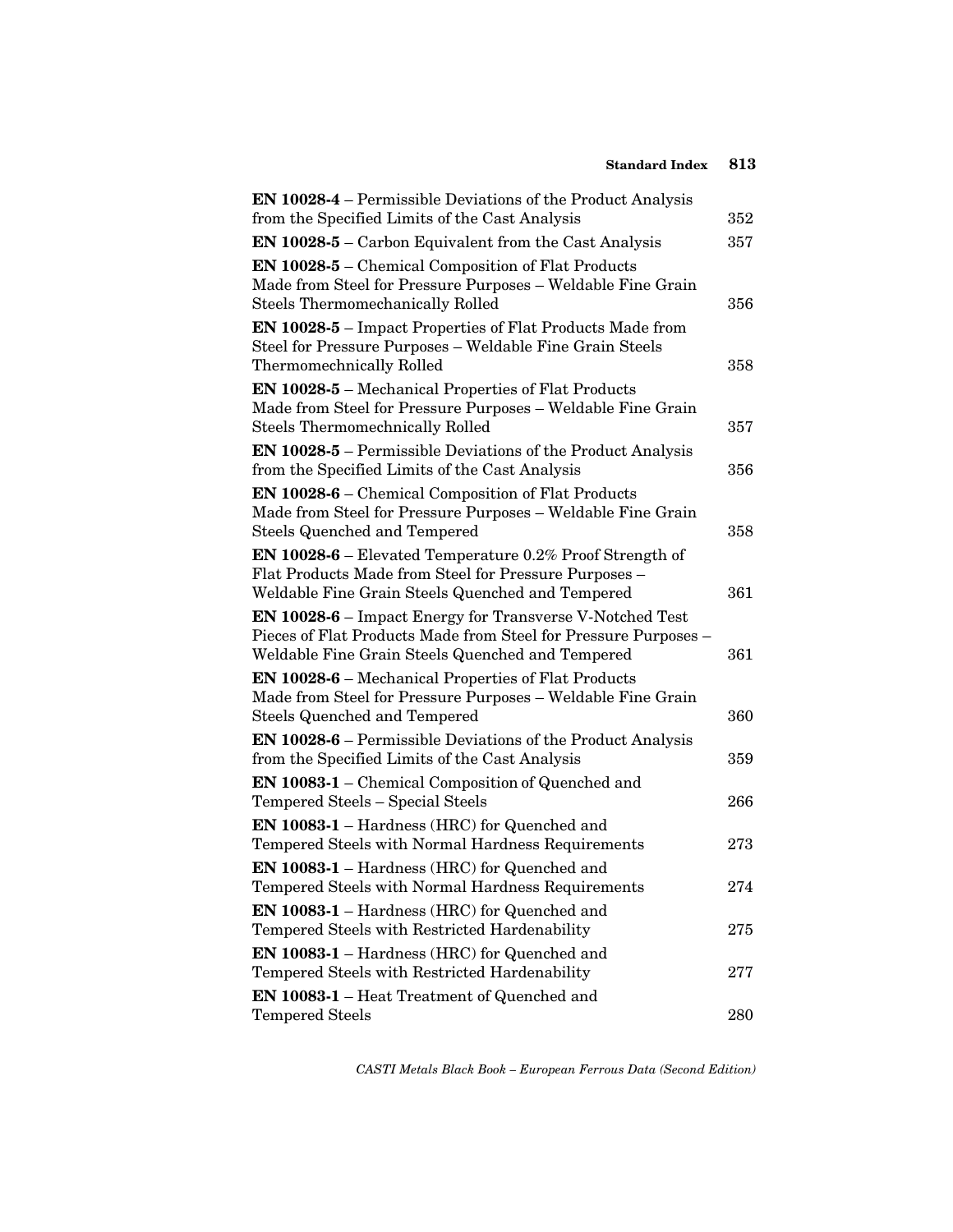| <b>EN 10083-1</b> – Mechanical Properties of Normalized Steels –                                                             |     |
|------------------------------------------------------------------------------------------------------------------------------|-----|
| <b>Special Steels</b>                                                                                                        | 272 |
| <b>EN 10083-1</b> – Mechanical Properties of Quenched and<br>Tempered Steels - Special Steels                                | 268 |
| EN 10083-1:1991 + $A1:1996$ – Quenched and Tempered Steels -                                                                 |     |
| Technical Delivery Conditions for Special Steels<br>(Includes Amendment A1:1996)                                             | 683 |
| EN 10083-2 – Chemical Composition of Quenched and                                                                            |     |
| Tempered Steels - Unalloyed Quality Steels                                                                                   | 282 |
| <b>EN 10083-2</b> - Heat Treatment of Quenched and Tempered<br>Steels - Unalloyed Quality Steels                             | 285 |
| EN 10083-2 - Mechanical Properties of Normalized Steels -<br><b>Unalloyed Quality Steels</b>                                 | 284 |
| <b>EN 10083-2</b> – Mechanical Properties of Quenched and<br>Tempered Steels - Unalloyed Quality Steels                      | 283 |
| EN 10083-2:1991 + $A1:1996$ – Quenched and Tempered Steels -                                                                 |     |
| Technical Delivery Conditions for Unalloyed Quality Steels<br>(Includes Amendment A1:1996)                                   | 686 |
| EN 10083-3 - Chemical Composition of Quenched and                                                                            |     |
| Tempered Steels - Boron Steels                                                                                               | 285 |
| EN 10083-3 - Hardness (HRC) of Quenched and Tempered<br>Steels with Normal Hardenability Requirements - Boron Steels         | 286 |
| EN 10084 - Chemical Composition of Case Hardening Steels                                                                     | 287 |
| <b>EN 10084</b> – Hardness (HB) Requirements for Case Hardening<br><b>Steels Delivered in Specific Conditions</b>            | 294 |
| <b>EN 10084</b> – Hardness (HRC) Requirements for Case Hardening<br><b>Steels with Normal Hardenability</b>                  | 289 |
| <b>EN 10084</b> – Hardness (HRC) Requirements for Case Hardening<br>Steels with Restricted Hardenability                     | 290 |
| <b>EN 10084</b> – Heat Treatment of Case Hardening Steels                                                                    | 295 |
| $EN$ 10084:1998 – Case Hardening Steels -<br><b>Technical Delivery Conditions</b>                                            | 687 |
| <b>EN 10087</b> – Chemical Composition of Free-Cutting Steels,<br>Semi-Finished Products, Hot-Rolled Bars and Rods           | 318 |
| <b>EN 10087</b> – Heat Treating of Direct-Hardening Free-Cutting<br>Steels, Semi-Finished Products, Hot-Rolled Bars and Rods | 322 |
| <b>EN 10087</b> – Heat Treatment of Case-Hardening Free-Cutting<br>Steels, Semi-Finished Products, Hot-Rolled Bars and Rods  | 321 |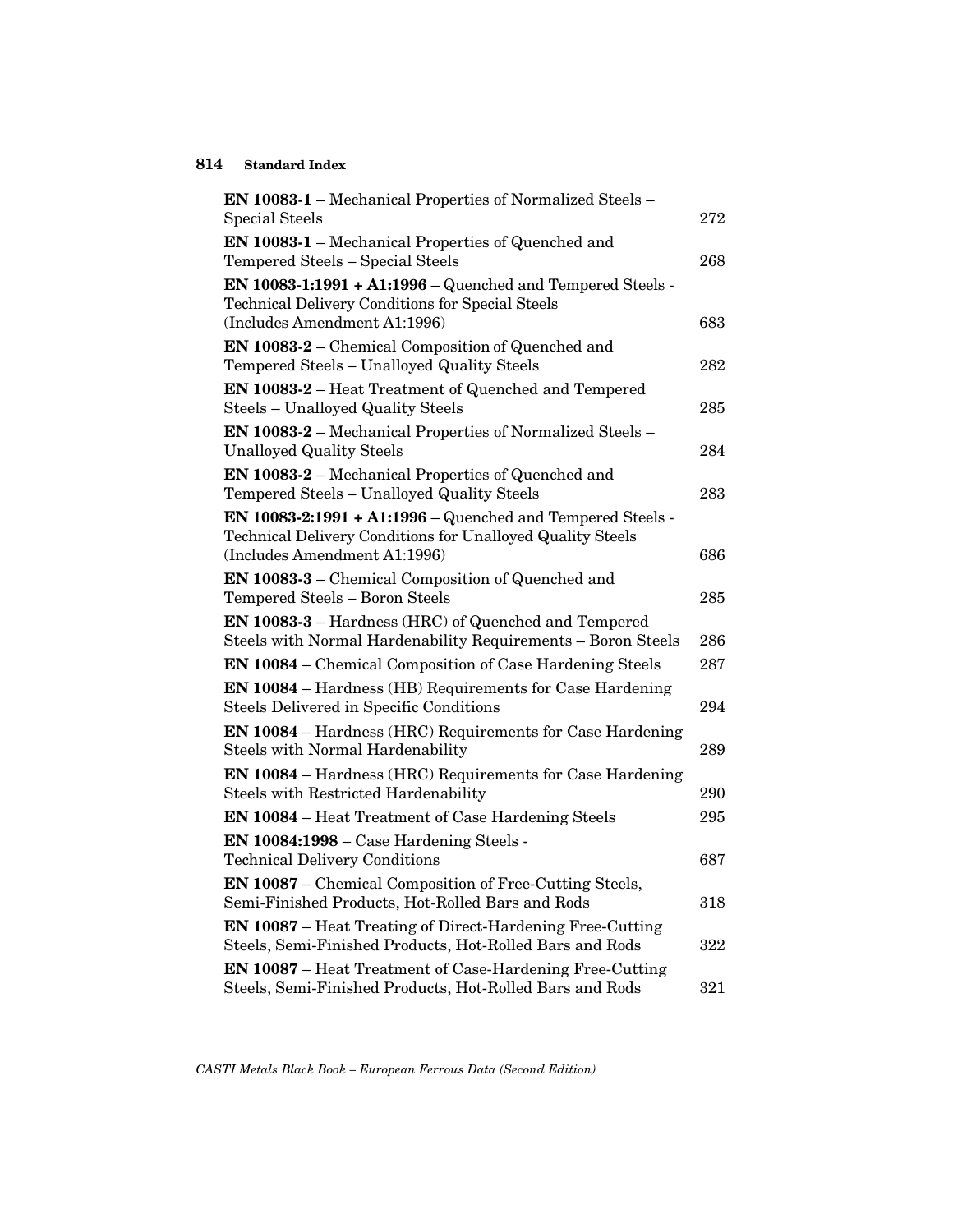| <b>Standard Index</b> |  | 815 |
|-----------------------|--|-----|
|-----------------------|--|-----|

| <b>EN 10087</b> – Mechanical Properties of Direct-Hardening Free-<br>Cutting Steels, Semi-Finished Products, Hot-Rolled Bars and Rods                             | 320 |
|-------------------------------------------------------------------------------------------------------------------------------------------------------------------|-----|
| <b>EN 10087</b> – Mechanical Properties of Free-Cutting Steels,<br>Semi-Finished Products, Hot-Rolled Bars and Rods                                               | 319 |
| <b>EN 10088</b> – Chemical Composition of Austenitic Stainless Steels                                                                                             | 400 |
| EN 10088 - Chemical Composition of Austenitic-Ferritic<br><b>Stainless Steels</b>                                                                                 | 401 |
| <b>EN 10088</b> – Chemical Composition of Ferritic Stainless Steels                                                                                               | 399 |
| EN 10088 - Chemical Composition of Martensitic and<br>Precipitation Hardening Stainless Steels                                                                    | 398 |
| <b>EN 10088-1</b> – Physical Properties of Austenitic Stainless Steels                                                                                            | 406 |
| <b>EN 10088-1</b> – Physical Properties of Austenitic-Ferritic<br><b>Stainless Steels</b>                                                                         | 410 |
| <b>EN 10088-1</b> – Physical Properties of Ferritic Stainless Steels                                                                                              | 404 |
| <b>EN 10088-1</b> – Physical Properties of Martensitic and<br>Precipitation Hardening Stainless Steels                                                            | 402 |
| EN $10088-2$ – Availability of Steel Grades in the                                                                                                                |     |
| Cold Worked Condition for Sheet, Plate and Strip                                                                                                                  | 432 |
| <b>EN 10088-2</b> – Chemical Composition of Austenitic Stainless<br>Steels for Sheet, Plate and Strip for General Purposes                                        | 413 |
| <b>EN 10088-2</b> – Chemical Composition of Austenitic-Ferritic<br>Stainless Steels for Sheet, Plate and Strip for General Purposes                               | 415 |
| <b>EN 10088-2</b> – Chemical Composition of Ferritic Stainless Steels<br>for Sheet, Plate and Strip for General Purposes                                          | 411 |
| <b>EN 10088-2</b> – Chemical Composition of Martensitic and<br>Precipitation Hardening Stainless Steels for Sheet, Plate and<br><b>Strip for General Purposes</b> | 410 |
| <b>EN 10088-2</b> – Elevated Temperature 0.2% Proof Strength of<br>Austenitic Steels for Sheet, Plate and Strip                                                   | 427 |
| <b>EN 10088-2</b> – Elevated Temperature 0.2% Proof Strength of<br>Austenitic-Ferritic Steels for Sheet, Plate and Strip                                          | 431 |
| <b>EN 10088-2</b> – Elevated Temperature 0.2% Proof Strength of<br>Ferritic Steels for Sheet, Plate and Strip                                                     | 426 |
| <b>EN 10088-2</b> – Elevated Temperature 0.2% Proof Strength of<br>Martensitic Steels for Sheet, Plate and Strip                                                  | 426 |
| <b>EN 10088-2</b> – Elevated Temperature 0.2% Proof Strength of<br>Precipitation Hardening Steels for Sheet, Plate and Strip                                      | 430 |
| <b>EN 10088-2</b> – Elevated Temperature $1\%$ Proof Strength of<br>Austenitic Steels for Sheet, Plate and Strip                                                  | 429 |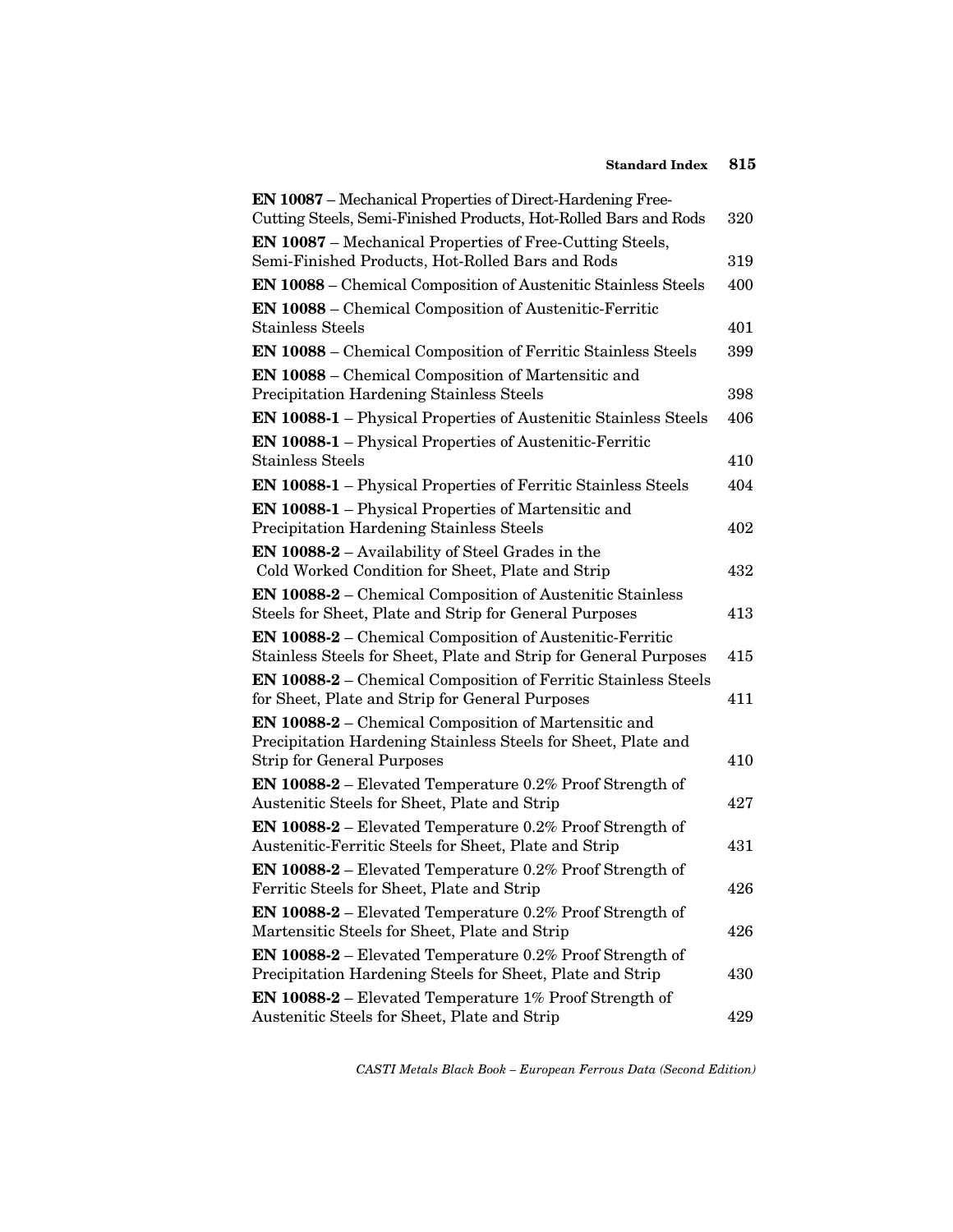| EN 10088-2 - Guidelines on the Temperatures for Hot Forming<br>and Heat Treatment of Martensitic Stainless Steels for                                                                 |     |
|---------------------------------------------------------------------------------------------------------------------------------------------------------------------------------------|-----|
| Sheet, Plate and Strip                                                                                                                                                                | 433 |
| <b>EN 10088-2</b> – Guidelines on the Temperatures for Hot Forming<br>and Heat Treatment of Ferritic Stainless Steels for<br>Sheet, Plate and Strip                                   | 434 |
| <b>EN 10088-2</b> – Guidelines on the Temperatures for Hot Forming<br>and Heat Treatment of Austenitic Stainless Steels for<br>Sheet, Plate and Strip                                 | 435 |
| <b>EN 10088-2</b> – Guidelines on the Temperatures for Hot Forming<br>and Heat Treatment of Precipitation Hardening Stainless<br>Steels for Sheet, Plate and Strip                    | 437 |
| EN 10088-2 - Guidelines on the Temperatures for Hot Forming<br>and Heat Treatment of Austenitic-Ferritic Stainless Steels for<br>Sheet, Plate and Strip                               | 438 |
| <b>EN 10088-2</b> – Mechanical Properties at Ambient Temperature<br>of Austenitic Steels in the Solution Annealed Condition -<br>Sheet, Plate and Strip for General Purposes          | 419 |
| <b>EN 10088-2</b> – Mechanical Properties at Ambient Temperature of<br>Austenitic-Ferritic Steels in the Solution Annealed Condition -<br>Sheet, Plate and Strip for General Purposes | 425 |
| <b>EN 10088-2</b> – Mechanical Properties at Ambient Temperature<br>of Ferritic Stainless Steels in the Annealed Condition -<br>Sheet, Plate and Strip for General Purposes           | 417 |
| <b>EN 10088-2</b> – Mechanical Properties at Ambient Temperature<br>of Martensitic Stainless Steels in the Heat Treated Condition -<br>Sheet, Plate and Strip for General Purposes    | 416 |
| <b>EN 10088-2</b> – Mechanical Properties at Ambient Temperature of<br>Precipitation Hardening Steels in the Heat Treated Condition -<br>Sheet, Plate and Strip for General Purposes  | 424 |
| $EN$ 10088-2 – Tensile Strength Levels in the<br>Cold Worked Condition for Sheet, Plate and Strip                                                                                     | 431 |
| <b>EN 10088-3</b> – Chemical Composition of Austenitic Stainless<br>Steels for General Purpose Semi-Finished Products, Bars, Rods,<br>and Sections                                    | 441 |
| <b>EN 10088-3</b> – Chemical Composition of Austenitic-Ferritic<br>Stainless Steels for General Purpose Semi-Finished Products,<br>Bars, Rods, and Sections                           | 443 |
| <b>EN 10088-3</b> – Chemical Composition of Ferritic Stainless Steels for<br>General Purpose Semi-Finished Products, Bars, Rods, and Sections                                         | 440 |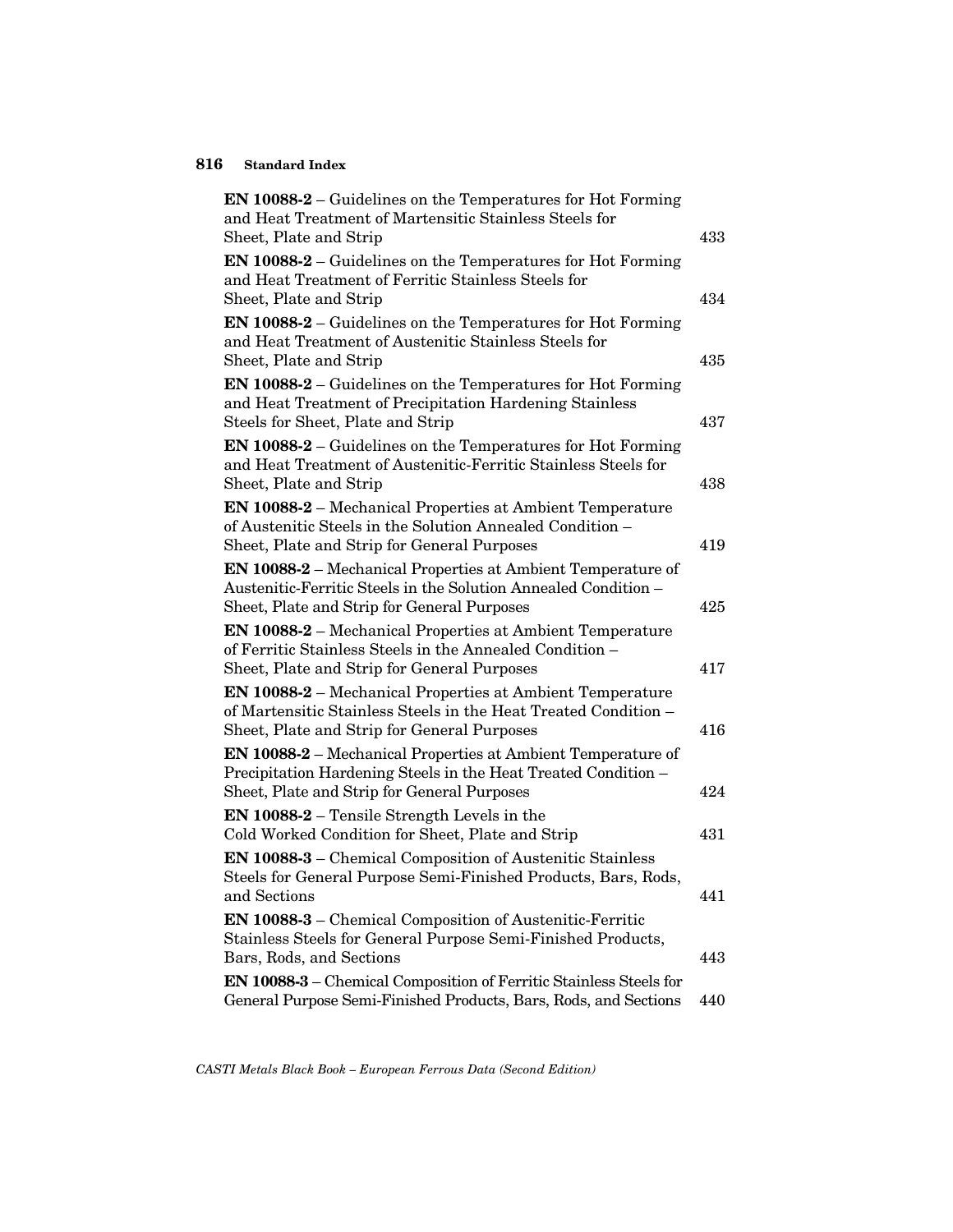| <b>Standard Index</b> |  | 817 |
|-----------------------|--|-----|
|-----------------------|--|-----|

| <b>EN 10088-3</b> – Chemical Composition of Martensitic and<br>Precipitation Hardening Stainless Steels for General Purpose<br>Semi-Finished Products, Bars, Rods, and Sections                            | 438 |
|------------------------------------------------------------------------------------------------------------------------------------------------------------------------------------------------------------|-----|
| <b>EN 10088-3</b> – Elevated Temperature Yield Strength of<br>Austenitic Stainless Steels for General Purpose Semi-Finished<br>Products, Bars, Rods, and Sections                                          | 456 |
| <b>EN 10088-3</b> – Elevated Temperature Yield Strength of<br>Austenitic-Ferritic Stainless Steels for General Purpose<br>Semi-Finished Products, Bars, Rods, and Sections                                 | 460 |
| <b>EN 10088-3 – Elevated Temperature Yield Strength of Ferritic</b><br>Stainless Steels for General Purpose Semi-Finished Products,<br>Bars, Rods, and Sections                                            | 456 |
| <b>EN 10088-3</b> – Elevated Temperature Yield Strength of<br>Martensitic Stainless Steels for General Purpose Semi-Finished<br>Products, Bars, Rods, and Sections                                         | 455 |
| EN 10088-3 - Elevated Temperature Yield Strength of<br>Precipitation Hardening Stainless Steels for General Purpose<br>Semi-Finished Products, Bars, Rods, and Sections                                    | 459 |
| EN 10088-3 - Hot Forming and Heat Treatment Guidelines for<br>Austenitic Stainless Steels for General Purpose Semi-Finished<br>Products, Bars, Rods, and Sections                                          | 464 |
| EN 10088-3 - Hot Forming and Heat Treatment Guidelines for<br>Austenitic-Ferritic Stainless Steels for General Purpose Semi-<br>Finished Products, Bars, Rods, and Sections                                | 468 |
| EN 10088-3 - Hot Forming and Heat Treatment Guidelines for<br>Ferritic Stainless Steels for General Purpose Semi-Finished<br>Products, Bars, Rods, and Sections                                            | 464 |
| <b>EN 10088-3</b> – Hot Forming and Heat Treatment Guidelines for<br>Martensitic Stainless Steels for General Purpose Semi-Finished<br>Products, Bars, Rods, and Sections                                  | 462 |
| EN 10088-3 - Hot Forming and Heat Treatment Guidelines for<br>Precipitation Hardening Stainless Steels for General Purpose<br>Semi-Finished Products, Bars, Rods, and Sections                             | 467 |
| <b>EN 10088-3</b> – Mechanical Properties at Ambient Temperature for<br>Ferritic Stainless Steels in the Annealed Condition for General<br>Purpose Semi-Finished Products, Bars, Rods, and Sections        | 448 |
| <b>EN 10088-3</b> – Mechanical Properties at Ambient Temperature for<br>Martensitic Stainless Steels in the Heat-Treated Condition for<br>General Purpose Semi-Finished Products, Bars, Rods, and Sections | 445 |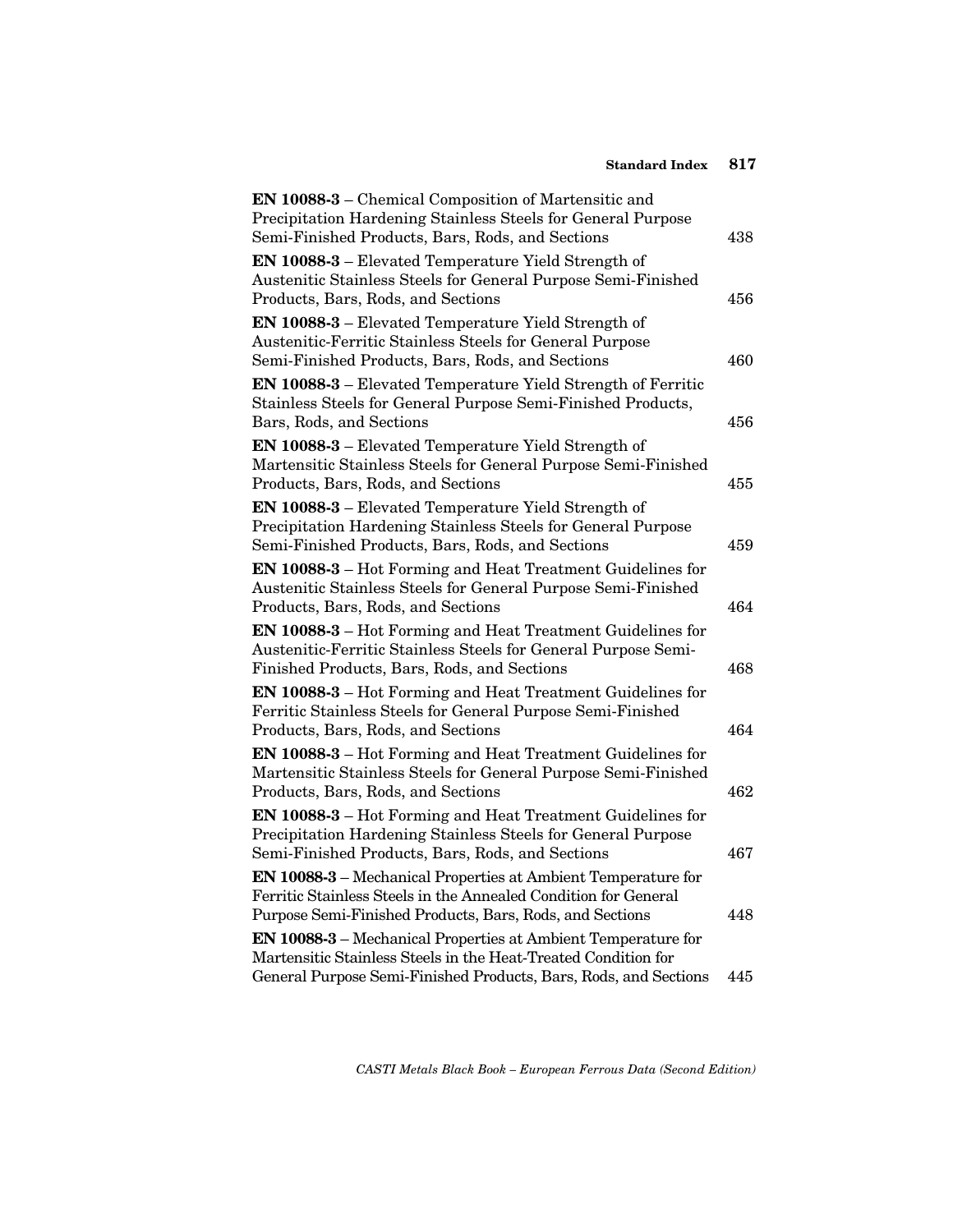| <b>EN 10088-3 - Mechanical Properties at Ambient Temperature</b><br>for Precipitation Hardening Stainless Steels in the Heat                                                                                              |     |
|---------------------------------------------------------------------------------------------------------------------------------------------------------------------------------------------------------------------------|-----|
| Treated Condition for General Purpose Semi-Finished Products,<br>Bars, Rods, and Sections                                                                                                                                 | 453 |
| <b>EN 10088-3 - Mechanical Properties at Ambient Temperature</b><br>of Austenitic Stainless Steels in the Solution Annealed<br>Condition for General Purpose Semi-Finished Products, Bars,<br>Rods, and Sections          | 449 |
| <b>EN 10088-3</b> – Mechanical Properties at Ambient Temperature<br>of Austenitic-Ferritic Stainless Steels in the Solution Annealed<br>Condition for General Purpose Semi-Finished Products, Bars,<br>Rods, and Sections | 454 |
| <b>EN 10088-3</b> – Mechanical Properties at Ambient Temperature<br>of Stainless Steels in the Cold Worked Condition for General<br>Purpose Semi-Finished Products, Bars, Rods, and Sections                              | 461 |
| <b>EN 10088-3</b> – Permissible Product Analysis Tolerances on the<br>Limiting Values for the Cast Analysis of Stainless Steels for<br>General Purpose Semi-Finished Products, Bars, Rods, and Sections                   | 443 |
| <b>EN 10090</b> – Chemical Composition of Valve Steels for Internal<br><b>Combustion Engines</b>                                                                                                                          | 469 |
| <b>EN 10090</b> – Mechanical Properties at Room Temperature of<br>Valve Steels for Internal Combustion Engines                                                                                                            | 470 |
| <b>EN 10090</b> – Reference Data for Hot Forming and Heat<br>Treatment of Valve Steels for Internal Combustion Engines                                                                                                    | 474 |
| <b>EN 10090</b> – Reference Data Relating to Physical Properties of<br>Valve Steels for Internal Combustion Engines                                                                                                       | 475 |
| <b>EN 10090</b> – Reference Values for the Creep Strength after<br>1000 H of Valve Steels for Internal Combustion Engines                                                                                                 | 474 |
| <b>EN 10090</b> – Reference Values for the Mechanical Properties<br>at Room Temperature of Valve Steels for                                                                                                               |     |
| <b>Internal Combustion Engines</b><br>EN 10090 - Reference Values for the Tensile Strength at                                                                                                                             | 471 |
| Elevated Temperatures of Valve Steels for<br><b>Internal Combustion Engines</b>                                                                                                                                           | 472 |
| EN 10090 - Reference Values for the Yield Strength at<br>Elevated Temperatures of Valve Steels for<br><b>Internal Combustion Engines</b>                                                                                  | 473 |
| <b>EN 10111</b> – Chemical Composition of Continuously Hot Rolled<br>Low Carbon Steel Sheet and Strip for Cold Forming                                                                                                    | 263 |
| <b>EN 10111</b> – Mechanical Properties of Continuously Hot Rolled<br>Low Carbon Steel Sheet and Strip for Cold Forming                                                                                                   | 263 |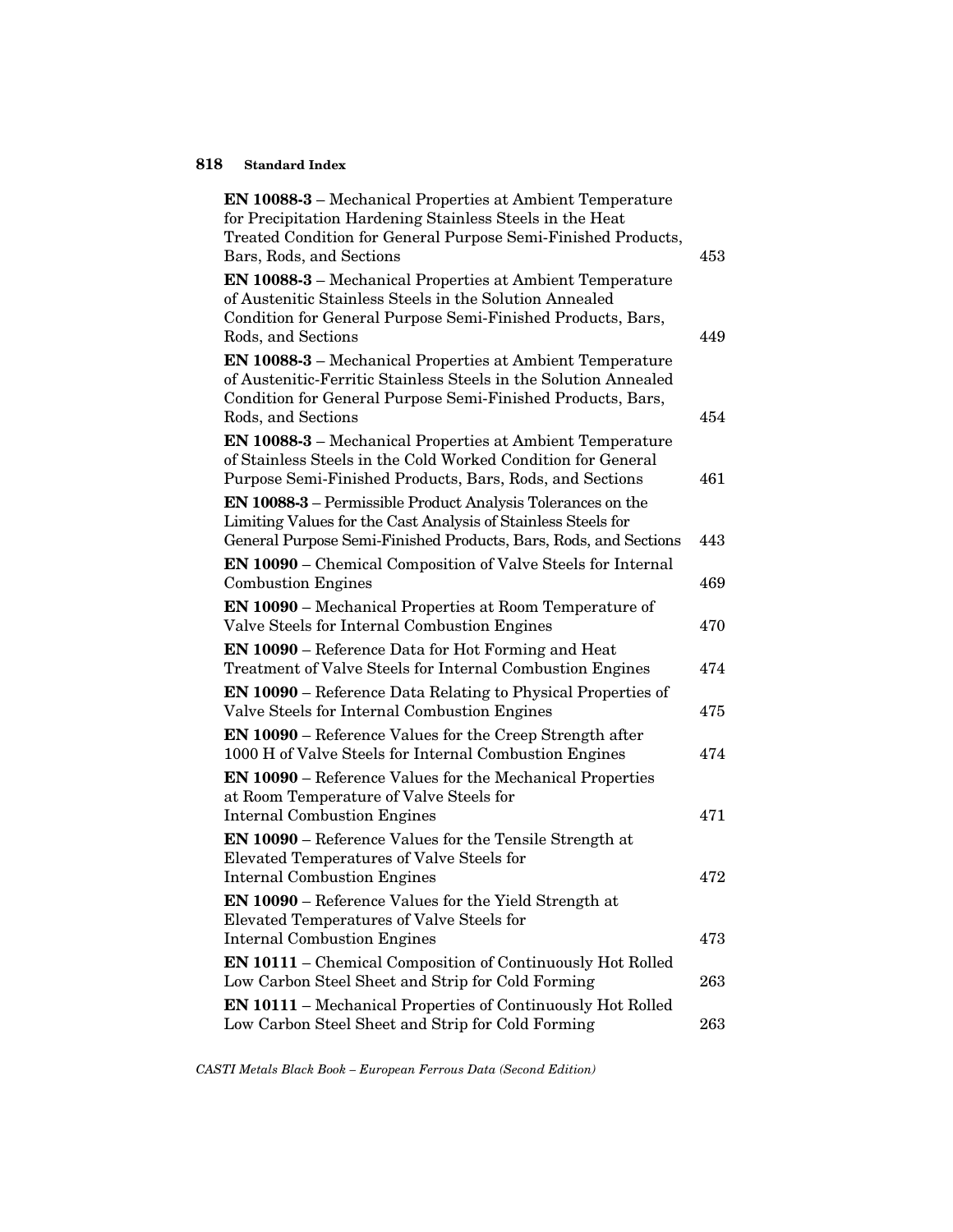| <b>Standard Index</b>                                                                                                                                                               | 819        |
|-------------------------------------------------------------------------------------------------------------------------------------------------------------------------------------|------------|
| <b>EN 10111</b> – Permissible Deviations of the Product Analysis<br>from the Specified Limits of Ladle Analysis                                                                     | 263        |
| EN 10111:1998 - Continuously Hot-Rolled Low Carbon Steel<br>Sheet and Strip for Cold Forming - Technical Delivery<br>Conditions                                                     | 673        |
| <b>EN 10113-1:1993 - Hot-Rolled Products in Weldable Fine</b><br>Grain Structural Steels - General Delivery Conditions                                                              | 672        |
| <b>EN 10113-2</b> – Chemical Composition of Hot-Rolled Products<br>Made from Weldable, Fine Grain Structural Steel -<br>Normalized/Normalized Rolled Steels                         | 298        |
| <b>EN 10113-2</b> – Longitudinal Impact Properties of Hot Rolled<br>Products Made from Weldable, Fine Grain Structural Steel                                                        | 300        |
| <b>EN 10113-2 - Maximum CEV of Hot Rolled Products Made</b><br>from Weldable, Fine Grain Structural Steel -<br>Normalized/Normalized Rolled Steels                                  | 298        |
| <b>EN 10113-2</b> – Mechanical Properties at Ambient Temperature<br>of Hot Rolled Products Made from Weldable, Fine Grain<br>Structural Steel - Normalized/Normalized Rolled Steels | 299        |
| <b>EN 10113-2</b> – Transverse Impact Properties of Hot Rolled<br>Products Made from Weldable, Fine Grain Structural Steel                                                          | 300        |
| <b>EN 10113-3</b> – Chemical Composition of Hot-Rolled Products<br>Made from Weldable, Fine Grain Structural Steel -<br>Thermomechanically Rolled Steels                            | 301        |
| <b>EN 10113-3</b> – Longitudinal Impact Properties of Hot Rolled<br>Products Made from Weldable, Fine Grain Structural Steel                                                        | 303        |
| <b>EN 10113-3 – Maximum CEV of Hot Rolled Products Made</b><br>from Weldable, Fine Grain Structural Steel -<br>Thermomechanically Rolled Steels                                     | 301        |
| <b>EN 10113-3</b> – Mechanical Properties at Ambient Temperature<br>of Hot Rolled Products Made from Weldable, Fine Grain                                                           |            |
| Structural Steel - Thermomechanically Rolled Steels<br>EN 10113-3 - Transverse Impact Properties of Hot Rolled                                                                      | 302        |
| Products Made from Weldable, Fine Grain Structural Steel<br><b>EN 10130</b> – Chemical Compositions of Cold Rolled Low Carbon                                                       | 303        |
| <b>Steel Flat Products for Cold Forming</b><br><b>EN 10137-1</b> – Permissible Deviations of the Product Analysis<br>from the Specified Limits of Ladle Analysis                    | 254<br>304 |
| <b>EN 10137-2</b> – Chemical Composition of Plates and Wide Flats<br>Made of High Yield Strength Structural Steel - Quenched and                                                    |            |
| <b>Tempered Steels</b>                                                                                                                                                              | 304        |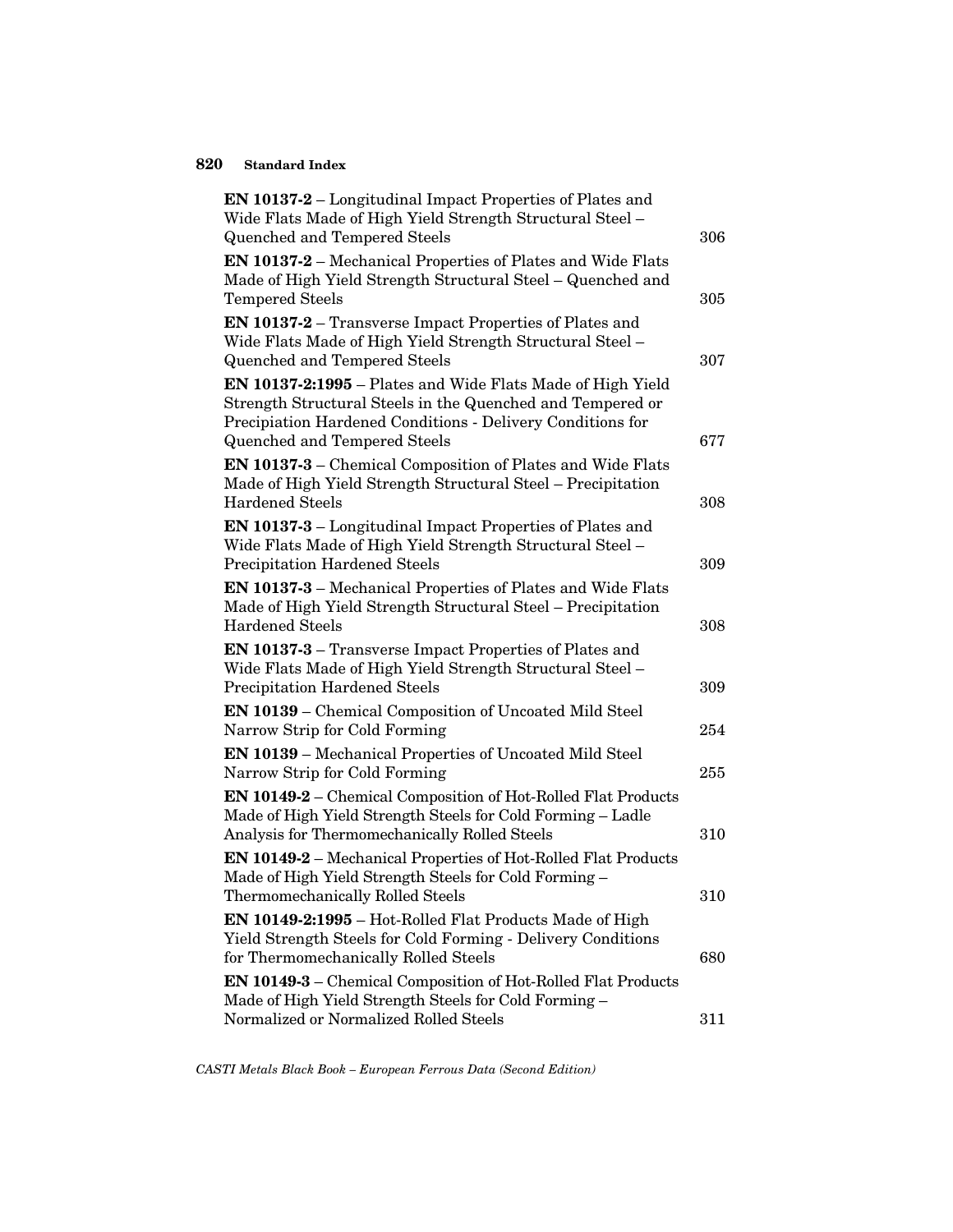| <b>Standard Index</b> |  | 821 |
|-----------------------|--|-----|
|-----------------------|--|-----|

| EN 10149-3 - Mechanical Properties of Hot-Rolled Flat Products                                                                     |         |
|------------------------------------------------------------------------------------------------------------------------------------|---------|
| Made of High Yield Strength Steels for Cold Forming -<br>Normalized or Normalized Rolled Steels                                    | $312\,$ |
| EN 10149-3:1995 - Hot-Rolled Flat Products Made of High<br>Yield Strength Steels for Cold Forming - Delivery Conditions            |         |
| for Normalized or Normalized Rolled Steels                                                                                         | 681     |
| EN 10155 - Chemical Compositions of Structural Steels with<br><b>Improved atmospheric Corrosion Resistance</b>                     | $312\,$ |
| EN 10155 - Longitudinal Impact Properties of Structural<br>Steels with Improved atmospheric Corrosion Resistance                   | 314     |
| EN 10155 - Mechanical Properties of Structural Steels with<br><b>Improved atmospheric Corrosion Resistance</b>                     | 313     |
| <b>EN 10155</b> – Permissible Deviations of the Product Analysis<br>from the Specified Limits of the Ladle Analysis                | 313     |
| EN 10155:1993 - Structural Steels with Improved atmospheric<br>Corrosion Resistance - Technical Delivery Conditions                | 682     |
| <b>EN 10207</b> – Chemical Composition of Steels for<br>Simple Pressure Vessels - Plates, Strips, and Bars                         | 334     |
| <b>EN 10207</b> – Elevated Temperature $0.2\%$ Proof Strength for<br>Steels for Simple Pressure Vessels - Plates, Strips, and Bars | 335     |
| EN 10207 - Mechanical Properties of Steels for<br>Simple Pressure Vessels - Plates, Strips, and Bars                               | 335     |
| <b>EN 10207</b> – Permissible Deviations of the<br>Product Analysis from the Specified Limits of Cast Analysis                     | 334     |
| EN 10208-1 - Chemical Compositions of Cast Analysis of<br>Steel Pipes for Combustible Fluids (Class A)                             | 364     |
| EN 10208-1 - Mechanical Properties of Steel Pipes for<br>Combustible Fluids (Class A)                                              | 364     |
| EN 10208-1 - Steel Grades Compared to ANSI/API 5L                                                                                  | 365     |
| EN 10208-2 – Chemical Compositions of Cast Analysis (Class B)                                                                      | 366     |
| <b>EN</b> 10208-2 – Classification of Steel Pipes for<br>Combustible Fluids (Class B)                                              | 365     |
| <b>EN 10208-2</b> – Impact Properties of Steel Pipes for<br>Combustible Fluids (Class B)                                           | 370     |
| <b>EN 10208-2</b> – Impact Properties of Steel Pipes for Combustible<br>Fluids (Class B)                                           | 371     |
| <b>EN 10208-2</b> – Mechanical Properties of Steel Pipes for<br>Combustible Fluids (Class B)                                       | 369     |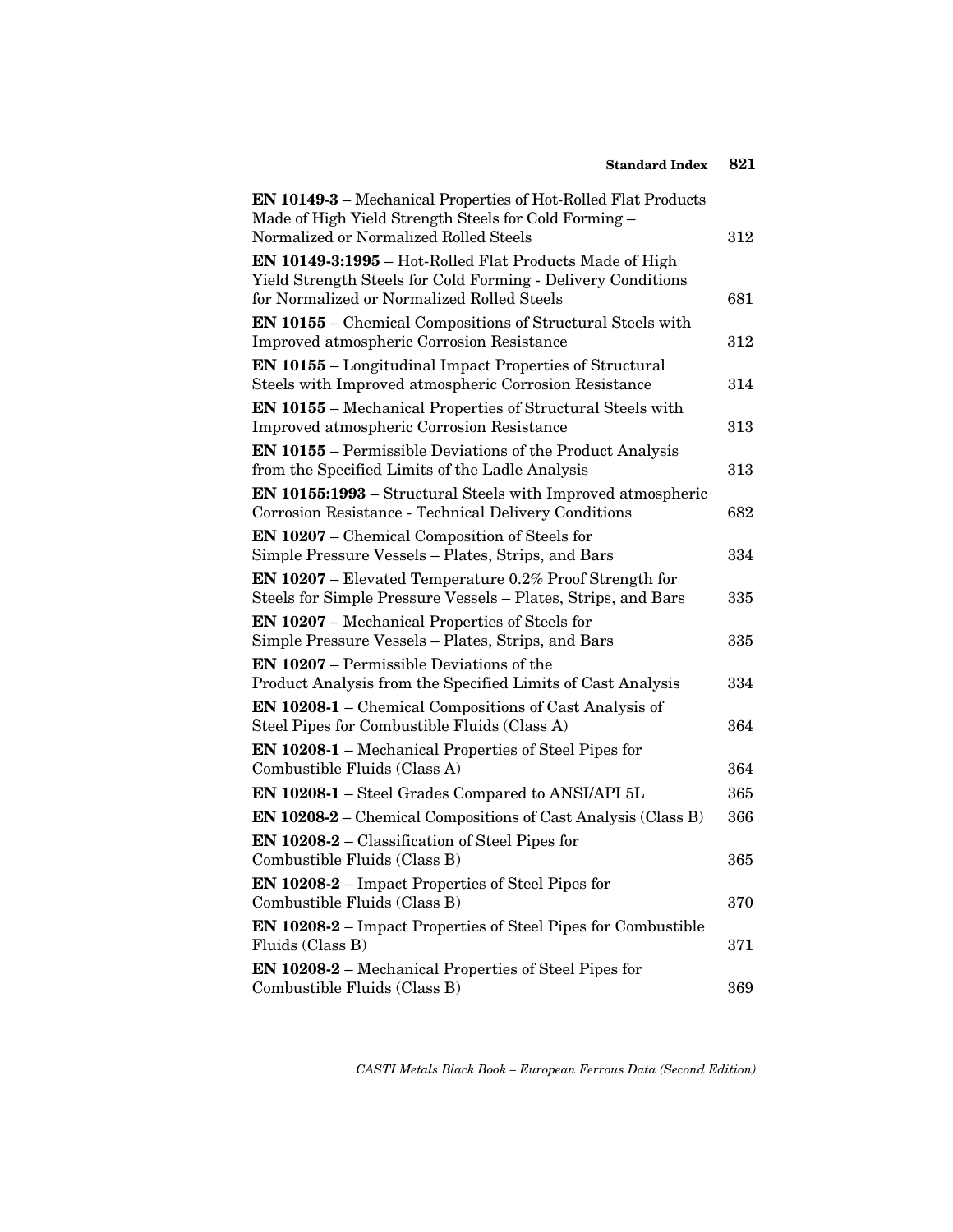| <b>EN 10208-2 – Permissible Deviations of the</b>                                                                                                                    |     |
|----------------------------------------------------------------------------------------------------------------------------------------------------------------------|-----|
| Product Analysis from the Specified Limits of the Cast Analysis                                                                                                      | 367 |
| <b>EN 10208-2</b> – Steel Grades Compared to ANSI/API 5L                                                                                                             | 368 |
| <b>EN 10210-1</b> – Chemical Composition of Hot Finished<br>Structural Hollow Sections of Non-Alloy Steels - Ladle Analysis<br>for Product Thickness $\leq 65$ mm    | 242 |
| <b>EN 10210-1</b> – Chemical Composition of Hot Finished<br>Structural Hollow Sections of Fine Grain Steels - Ladle<br>Analysis for Product Thicknesses $\leq 65$ mm | 244 |
| <b>EN 10210-1</b> – Maximum CEV Based on Ladle Analysis of<br>Hot Finished Structural Hollow Sections of Non-Alloy Steels                                            | 243 |
| <b>EN 10210-1</b> – Maximum CEV Based on Ladle Analysis of<br>Hot Finished Structural Hollow Sections of Fine Grain Steels                                           | 245 |
| <b>EN 10210-1</b> – Mechanical Properties of Hot Finished<br><b>Structural Hollow Sections of Non-Alloy Steels</b>                                                   | 243 |
| <b>EN 10210-1</b> – Mechanical Properties of Hot Finished<br><b>Structural Hollow Sections of Fine Grain Steels</b>                                                  | 245 |
| <b>EN 10210-1</b> – Permissible Deviations of the Product Analysis<br>from the Specified Limits of Ladle Analysis                                                    | 242 |
| <b>EN 10210-1:1994 – Hot Finished Structural Hollow Sections of</b><br>Non-Alloy and Fine Grain Structural Steels - Technical<br>Delivery Requirements               | 678 |
| <b>EN</b> 10213-1 – Typical Physical Properties of<br><b>Stainless Steel Castings for Pressure Purposes</b>                                                          | 394 |
| EN 10213-1 - Typical Physical Properties of Carbon and<br>Alloy Steel Castings for Pressure Purposes                                                                 | 226 |
| <b>EN 10213-2 - Mechanical Properties of Stainless Steel</b><br>Castings for Pressure Purposes at Room Temperature                                                   | 384 |
| <b>EN 10213-2</b> – Chemical Composition of Carbon and Alloy Steel<br><b>Castings for Pressure Purposes</b>                                                          | 226 |
| <b>EN 10213-2</b> – Chemical Composition of Stainless Steel<br><b>Castings for Pressure Purposes</b>                                                                 | 382 |
| $EN 10213-2 - Heat Treatment of$<br><b>Stainless Steel Castings for Pressure Purposes</b>                                                                            | 392 |
| EN 10213-2 - Heat Treatment of Carbon and Alloy Steel<br><b>Castings for Pressure Purposes</b>                                                                       | 228 |
| <b>EN 10213-2 - Mechanical Properties of Carbon and Alloy Steel</b><br>Castings for Pressure Purposes at Room Temperature                                            | 227 |
| <b>EN 10213-2</b> – Mechanical Properties of Carbon and Alloy Steel<br>Castings for Pressure Purposes at Elevated Temperature                                        | 228 |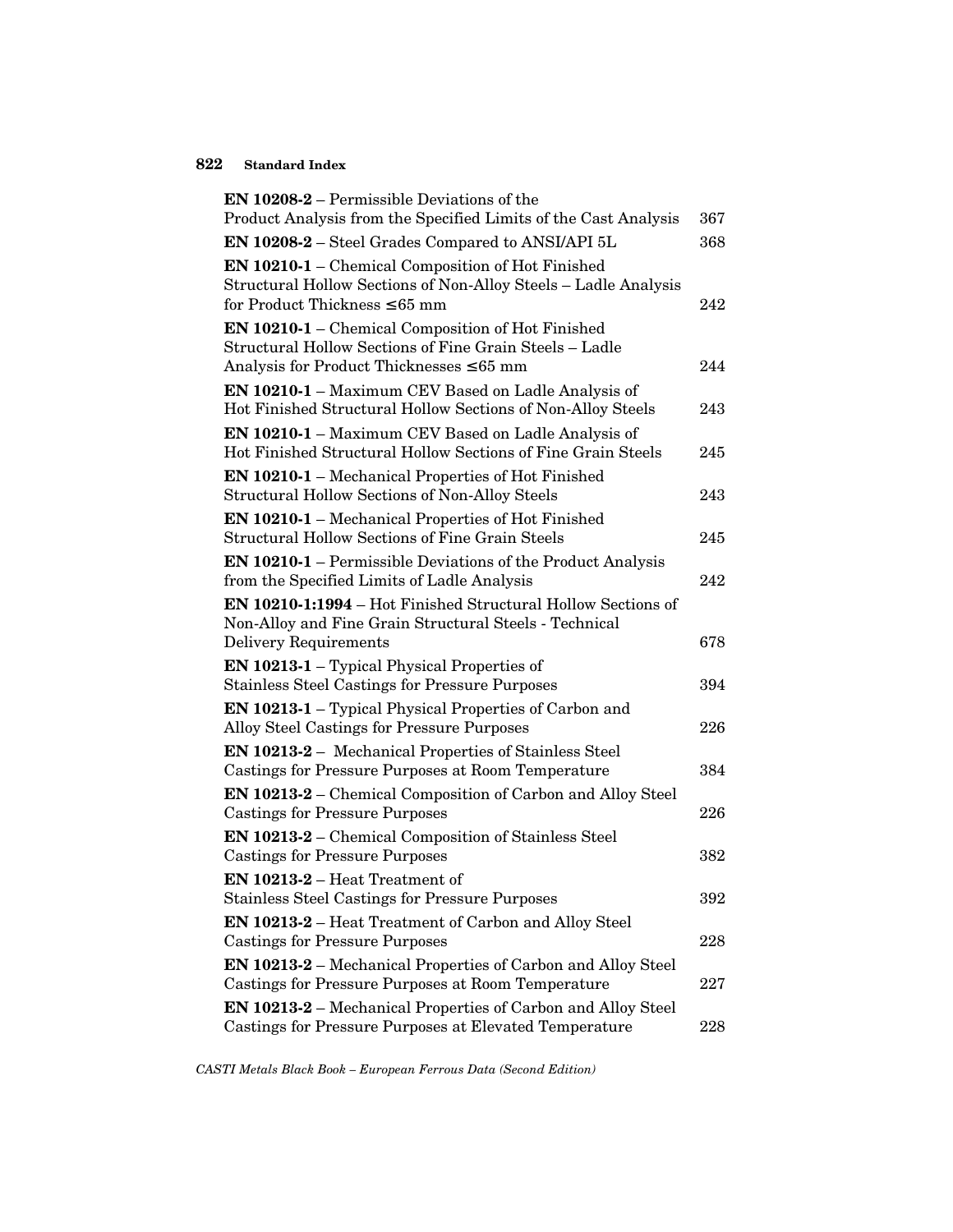| <b>Standard Index</b> |  | 823 |
|-----------------------|--|-----|
|-----------------------|--|-----|

| EN 10213-2 - Mechanical Properties of Stainless Steel                                                                         |     |
|-------------------------------------------------------------------------------------------------------------------------------|-----|
| Castings for Pressure Purposes at Elevated Temperature                                                                        | 385 |
| <b>EN 10213-2</b> – Typical Creep Properties of Carbon and Alloy                                                              |     |
| Steel Castings for Pressure Purposes at Elevated Temperature                                                                  | 229 |
| EN 10213-2 - Typical Creep Properties of Stainless Steel                                                                      |     |
| Castings for Pressure Purposes at Elevated Temperature                                                                        | 385 |
| <b>EN 10213-2</b> - Typical Creep Properties of Stainless Steel<br>Castings for Pressure Purposes at Elevated Temperature     | 386 |
| <b>EN 10213-3</b> – Chemical Composition of Carbon and Alloy Steel                                                            |     |
| Castings for Pressure Purposes for Use at Low Temperature                                                                     | 231 |
| <b>EN 10213-3</b> – Chemical Composition of Stainless Steel                                                                   |     |
| Castings for Pressure Purposes for Use at Low Temperatures                                                                    | 394 |
| EN 10213-3 - Heat Treatment of Carbon and Alloy Steel                                                                         |     |
| Castings for Pressure Purposes for Use at Low Temperatures                                                                    | 232 |
| EN 10213-3 - Heat Treatment of Stainless Steel Castings                                                                       |     |
| for Pressure Purposes for Use at Low Temperatures                                                                             | 395 |
| EN 10213-3 - Mechanical Properties of Carbon and Alloy Steel                                                                  |     |
| Castings for Pressure Purposes for Use at Low Temperature                                                                     | 231 |
| EN 10213-3 - Mechanical Properties of Stainless Steel<br>Castings for Pressure Purposes for Use at Low Temperatures           | 395 |
| EN 10213-4 – Chemical Composition of Austenitic and                                                                           |     |
| Austenitic-Ferritic Stainless Steel Castings for                                                                              |     |
| <b>Pressure Purposes</b>                                                                                                      | 382 |
| <b>EN 10213-4</b> – Creep Resistance of Austenitic and Austenitic-<br>Ferritic Stainless Steel Castings for Pressure Purposes | 385 |
| EN 10213-4 - Mechanical Properties at Elevated Temperatures                                                                   |     |
| of Austenitic and Austenitic-Ferritic Stainless Steel Castings                                                                |     |
| for Pressure Purposes                                                                                                         | 384 |
| EN 10213-4 - Mechanical Properties at Room Temperature of                                                                     |     |
| Austenitic and Austenitic-Ferritic Stainless Steel Castings for<br><b>Pressure Purposes</b>                                   | 383 |
| <b>EN 10219-1</b> – Chemical Composition of Cold formed Structural                                                            |     |
| Hollow Sections of Non-Alloy Steels - Cast Analysis for                                                                       |     |
| Product Thickness $\leq 40$ mm (As Rolled or                                                                                  |     |
| Normalized/Normalized Rolled)                                                                                                 | 246 |
| EN 10219-1 - Chemical Composition of Cold formed Structural                                                                   |     |
| Hollow Sections of Fine Grain Steels - Cast Analysis for Product                                                              |     |
| Thickness $\leq 40$ mm, Feedstock Condition N                                                                                 | 248 |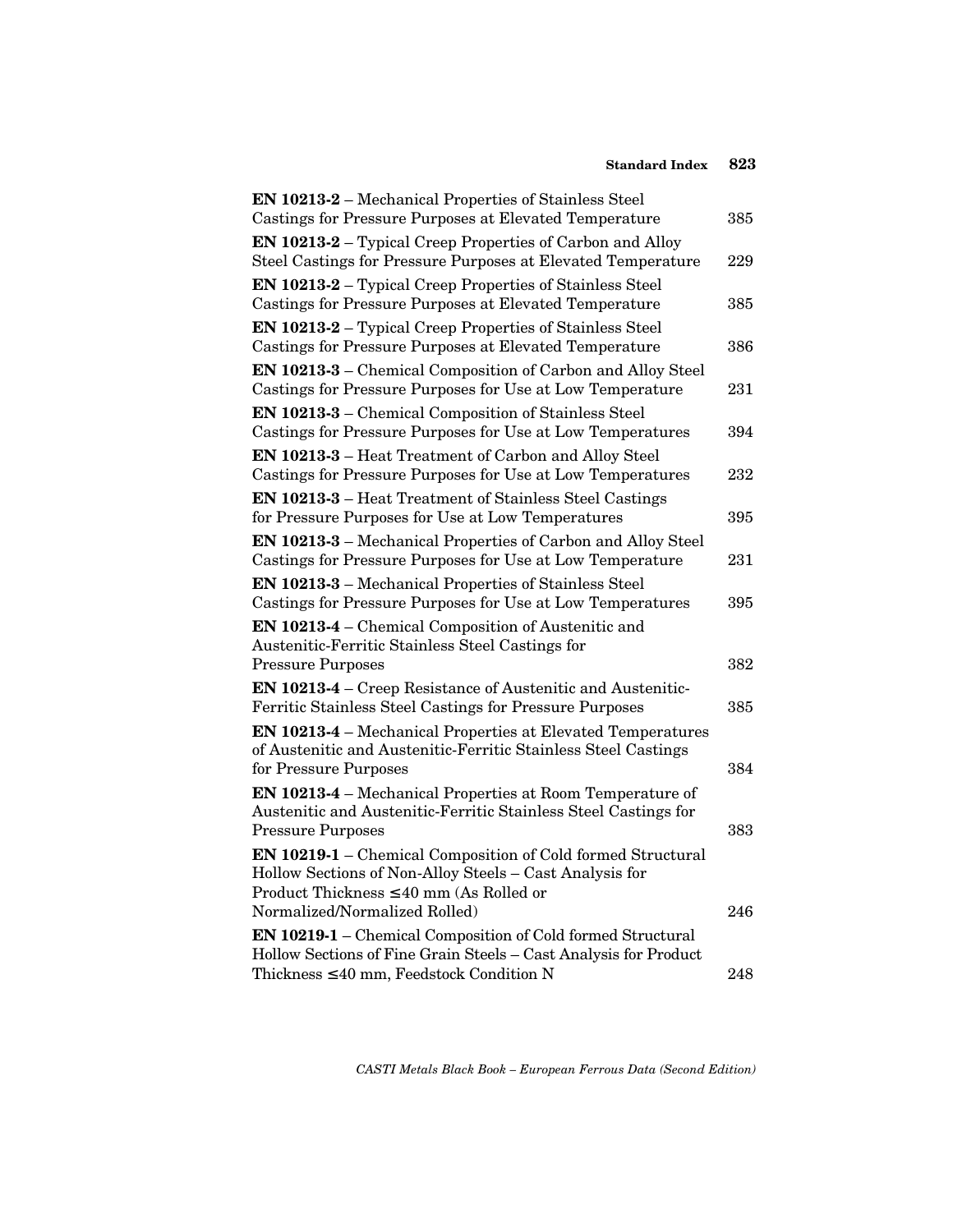| <b>EN 10219-1</b> – Chemical Composition of Cold formed Structural<br>Hollow Sections of Fine Grain Steels - Cast Analysis for Product<br>Thickness $\leq 40$ mm, Feedstock Condition M                    | 248     |
|------------------------------------------------------------------------------------------------------------------------------------------------------------------------------------------------------------|---------|
| <b>EN 10219-1</b> – Maximum CEV Based on Cast Analysis of<br>Cold formed Structural Hollow Sections of Non-Alloy Steels<br>(As Rolled or Normalized/Normalized Rolled)                                     | 247     |
| <b>EN 10219-1</b> – Maximum CEV Based on Cast Analysis of<br>Cold formed Structural Hollow Sections of Fine Grain Steels                                                                                   | 249     |
| EN 10219-1 - Mechanical Properties of Cold formed Structural<br>Hollow Sections of Non-Alloy Steels in Thicknesses $\leq 40$ mm<br>(As Rolled or Normalized/Normalized Rolled)                             | 247     |
| <b>EN 10219-1</b> – Mechanical Properties of Cold formed Structural<br>Hollow Sections of Fine Grain Steels in Thicknesses $\leq 40$ mm -                                                                  |         |
| Feedstock Material Condition N (Normalized/Normalized Rolled)<br><b>EN 10219-1</b> – Mechanical Properties of Cold formed Structural<br>Hollow Sections of Fine Grain Steels in Thicknesses $\leq 40$ mm – | 250     |
| Feedstock Material Condition M (Thermomechanically Rolled)<br><b>EN 10219-1</b> – Permissible Deviations of the Product Analysis                                                                           | 251     |
| from the Specified Limits of the Cast Analysis<br><b>EN 10222-3</b> – Chemical Composition of Steel forgings for                                                                                           | 246     |
| Pressure Purposes - Nickel Steels with Specified<br>Low Temperatures Properties                                                                                                                            | 324     |
| <b>EN 10222-3</b> – Heat Treatment of Steel forgings for<br>Pressure Purposes - Nickel Steels with Specified<br>Low Temperatures Properties                                                                | 327     |
| <b>EN 10222-3</b> – Impact Properties of Steel forgings for<br>Pressure Purposes - Nickel Steels with Specified<br>Low Temperature Properties                                                              | 326     |
| <b>EN 10222-3</b> – Mechanical Properties of Steel forgings for<br>Pressure Purposes - Nickel Steels with Specified                                                                                        |         |
| Low Temperatures Properties<br><b>EN 10222-4</b> – Elevated Temperature Proof Strength of                                                                                                                  | 325     |
| Steel forgings for Pressure Purposes - Weldable Fine-Grain<br><b>Steels with High Proof Strength</b>                                                                                                       | $331\,$ |
| <b>EN 10222-4</b> – Heat Treatment of Steel forgings for<br>Pressure Purposes - Weldable Fine-Grain Steels with<br><b>High Proof Strength</b>                                                              | 332     |
| <b>EN 10222-4</b> – Impact Properties of Steel forgings for<br>Pressure Purposes - Weldable Fine-Grain Steels with                                                                                         |         |
| <b>High Proof Strength</b>                                                                                                                                                                                 | 330     |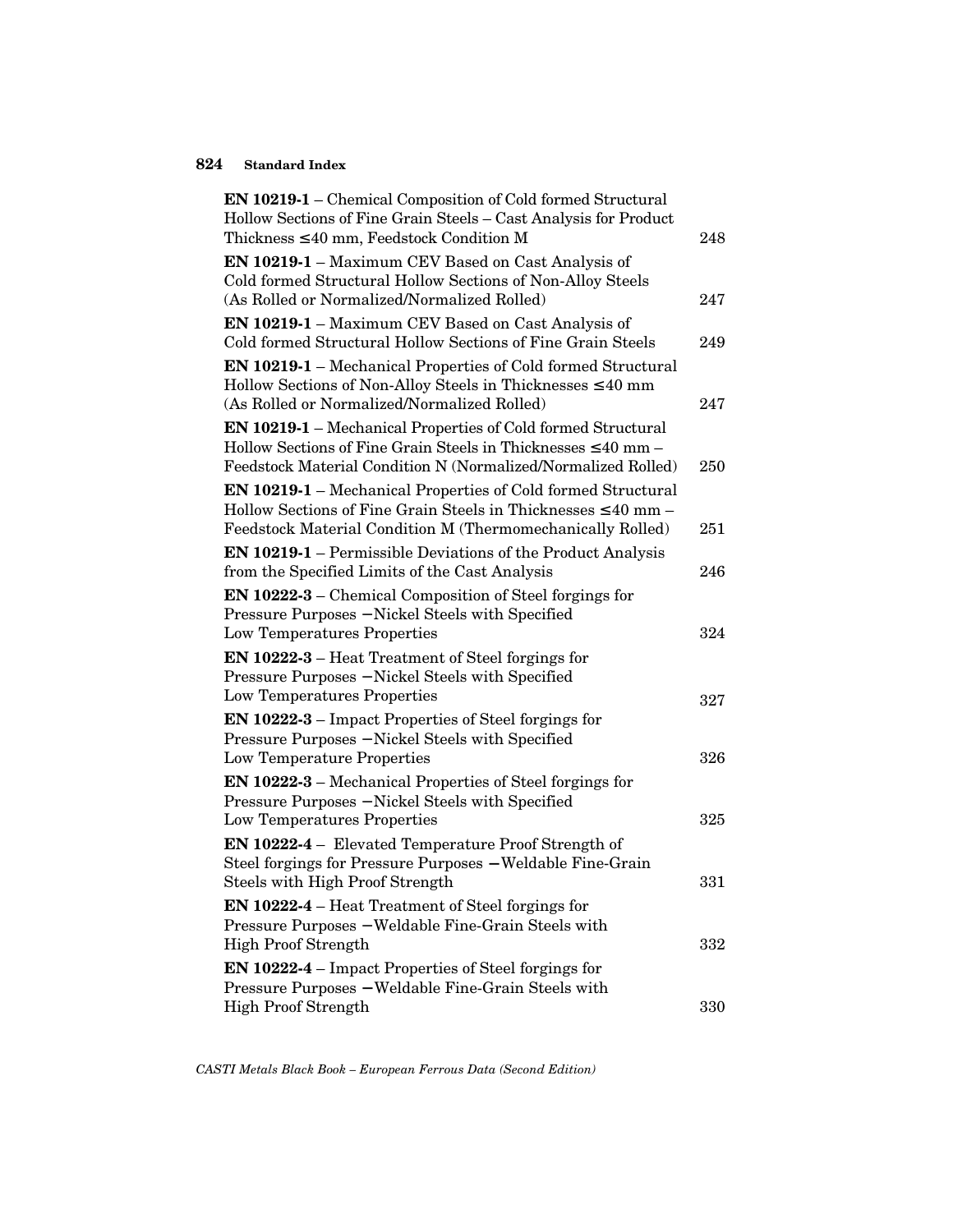| <b>Standard Index</b>                                                                                                       | 825 |
|-----------------------------------------------------------------------------------------------------------------------------|-----|
| <b>EN 10222-4</b> – Mechanical Properties of Steel forgings for<br>Pressure Purposes - Weldable Fine-Grain Steels with      |     |
| <b>High Proof Strength</b>                                                                                                  | 328 |
| <b>EN 10222-4</b> – Chemical Composition of Steel forgings for<br>Pressure Purposes - Weldable Fine-Grain Steels with       |     |
| <b>High Proof Strength</b>                                                                                                  | 328 |
| <b>EN 10248-1</b> – Chemical Composition of Hot-Rolled Non-Alloy<br><b>Steel Sheet Piling</b>                               | 257 |
| <b>EN 10248-1</b> – Mechanical Properties of Hot-Rolled Non-Alloy<br><b>Steel Sheet Piling</b>                              | 257 |
| EN 10248-1:1995 - Hot Rolled Sheet Piling of Non Alloy Steels -<br><b>Technical Delivery Conditions</b>                     | 682 |
| <b>EN 10268</b> – Chemical Composition of Cold-Rolled Flat Products<br>of High Yield Micro-Alloyed Steels for Cold Forming  | 314 |
| <b>EN 10268</b> – Mechanical Properties of Cold-Rolled Flat Products<br>of High Yield Micro-Alloyed Steels for Cold Forming | 315 |
| EN 10283 - Chemical Composition of<br><b>Corrosion Resistant Steel Castings</b>                                             | 386 |
| <b>EN 10283</b> – Heat Treatment of                                                                                         |     |
| <b>Corrosion Resistant Steel Castings</b>                                                                                   | 390 |
| <b>EN 10283</b> – Mechanical Properties at Room Temperature of<br><b>Corrosion Resistant Steel Castings</b>                 | 388 |
| <b>EN</b> 10283 – Physical Properties of<br><b>Corrosion Resistant Steel Castings</b>                                       | 392 |
| EN ISO 4957 - Chemical Composition of<br>Alloy Cold-Work Tool Steels                                                        | 375 |
| EN ISO 4957 – Chemical Composition of<br>Non-Alloy Cold-Work Tool Steels                                                    | 374 |
| <b>EN ISO 4957</b> – Chemical Composition of High-Speed Tool Steels                                                         | 379 |
| <b>EN ISO 4957</b> – Chemical Composition of Hot-Work Tool Steels                                                           | 377 |
| EN ISO 4957 - Hardness of Alloy Cold-Work Tool Steels in                                                                    |     |
| Quenched and Tempered Condition                                                                                             | 376 |
| <b>EN ISO 4957 - Hardness of High-Speed Tool Steels in</b><br>Quenched and Tempered Condition                               | 380 |
| EN ISO 4957 - Hardness of Hot-Work Tool Steels in<br>Quenched and Tempered Condition                                        | 378 |
| <b>EN ISO 4957 - Hardness of Non-Alloy Cold-Work Tool Steels</b><br>in Quenched and Tempered Condition                      | 374 |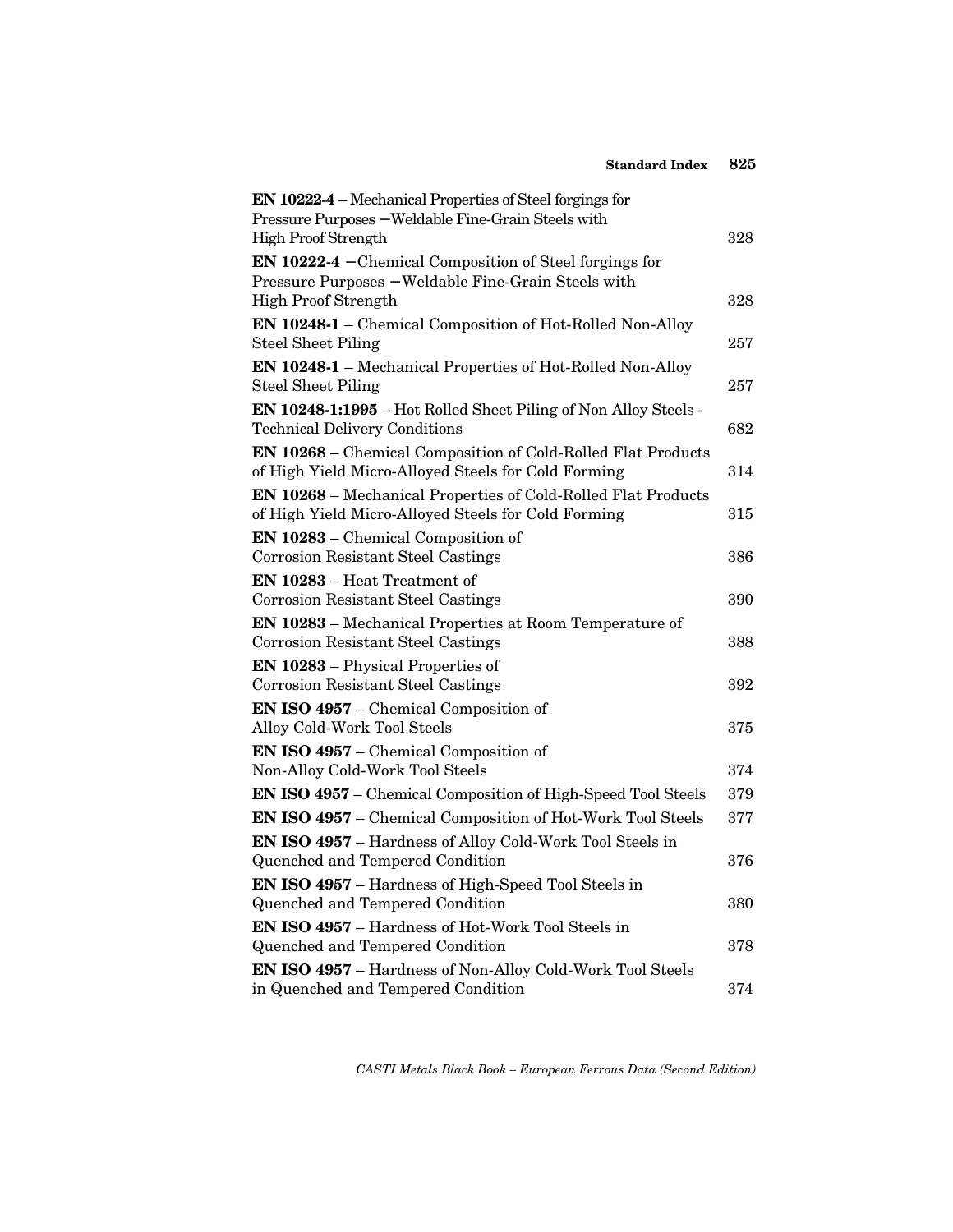# **Subject Index**

| See Standard Index                                  |  |
|-----------------------------------------------------|--|
| CAST IRON METALLURGY                                |  |
|                                                     |  |
|                                                     |  |
|                                                     |  |
|                                                     |  |
|                                                     |  |
|                                                     |  |
|                                                     |  |
|                                                     |  |
|                                                     |  |
|                                                     |  |
| CAST STEEL METALLURGY                               |  |
|                                                     |  |
| CASTI ENGINEERING AND SCIENTIFIC WEB PORTAL -       |  |
| <b>SELECTED LINKS</b>                               |  |
|                                                     |  |
|                                                     |  |
|                                                     |  |
|                                                     |  |
|                                                     |  |
|                                                     |  |
|                                                     |  |
|                                                     |  |
|                                                     |  |
| See Standard Index                                  |  |
|                                                     |  |
| See Standard Index                                  |  |
|                                                     |  |
| CORRESPONDING FORMER NATIONAL DESIGNATIONS, 671-688 |  |
| See Standard Index                                  |  |
|                                                     |  |
| DECIMAL EQUIVALENTS OF FRACTIONS, SHEET METAL       |  |
| GAGE CONVERSIONS, AND WIRE GAGE CONVERSIONS773-778  |  |
|                                                     |  |
|                                                     |  |
|                                                     |  |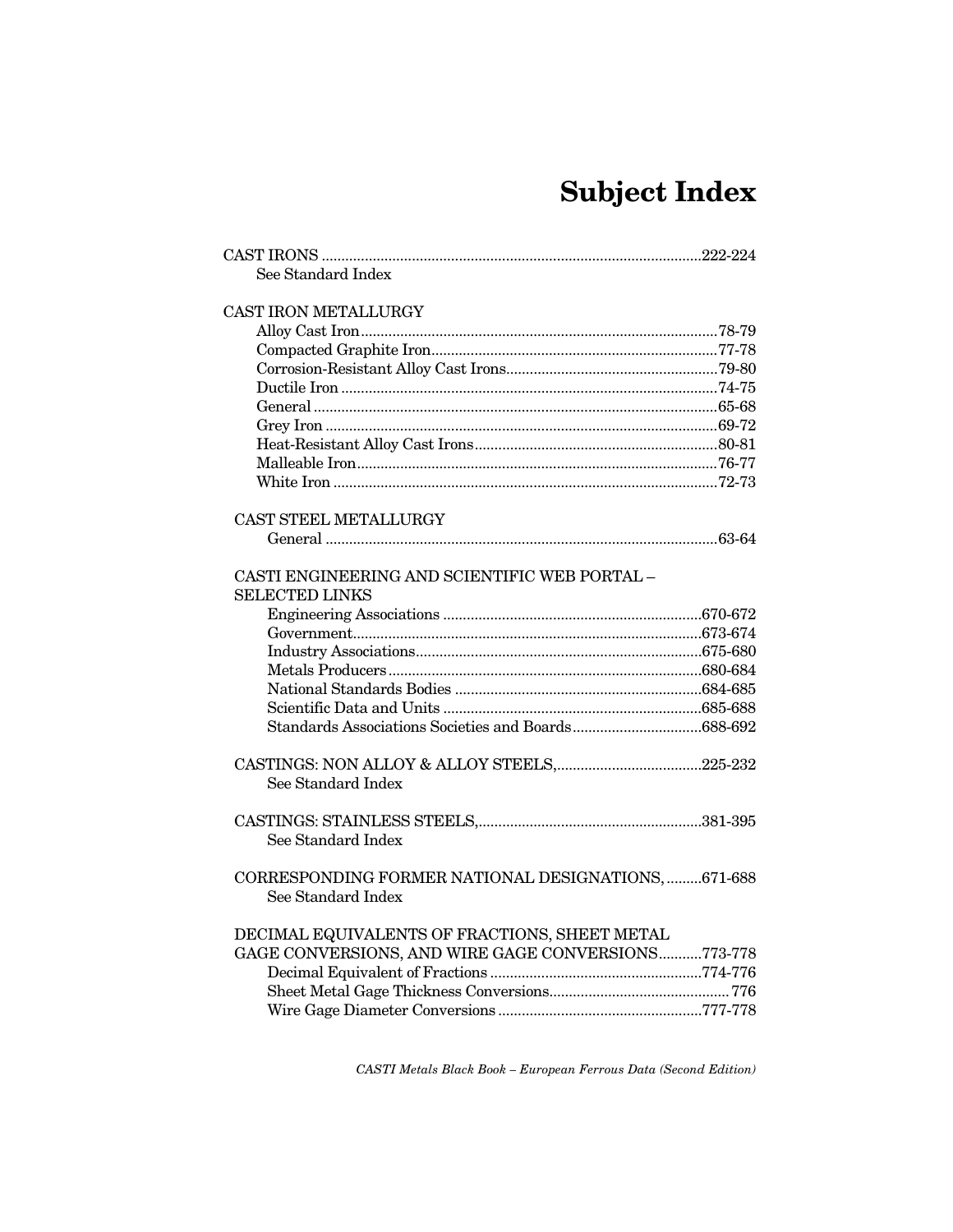# **828 Subject Index**

| DIN STEEL NAMES, STEEL NUMBERS, RELATED                         |  |
|-----------------------------------------------------------------|--|
|                                                                 |  |
| EURONORMS WITH CORRESPONDING NATIONAL                           |  |
|                                                                 |  |
|                                                                 |  |
| EUROPEAN (EN) FERROUS SPECIFICATION DESIGNATIONS                |  |
|                                                                 |  |
|                                                                 |  |
| EUROPEAN STANDARD STEEL DESIGNATION SYSTEM                      |  |
| European Standardization of Iron and Steel,                     |  |
|                                                                 |  |
|                                                                 |  |
|                                                                 |  |
| Introduction to European Standard Steel Designation System  4-5 |  |
| European Standard Designation System for Steels - EN 10027,     |  |
|                                                                 |  |
|                                                                 |  |
| Definition and Classification of Steels - EN 10020,             |  |
|                                                                 |  |
|                                                                 |  |
|                                                                 |  |
|                                                                 |  |
| See Standard Index                                              |  |
|                                                                 |  |
| FREE-CUTTING STEELS: FREE-CUTTING STEELS,  317-322              |  |
| See Standard Index                                              |  |
|                                                                 |  |
| GENERAL PURPOSE STEELS: NON ALLOY STEELS,  253-263              |  |
| See Standard Index                                              |  |
|                                                                 |  |
| HARDNESS CONVERSION TABLES                                      |  |
| Approximate Hardness Conversion Numbers for                     |  |
| Nonaustenitic Steels,                                           |  |
|                                                                 |  |
|                                                                 |  |
| Approximate Hardness Conversion values for                      |  |
|                                                                 |  |
| Approximate Hardness Numbers for Austenitic Steels, 764-765     |  |
|                                                                 |  |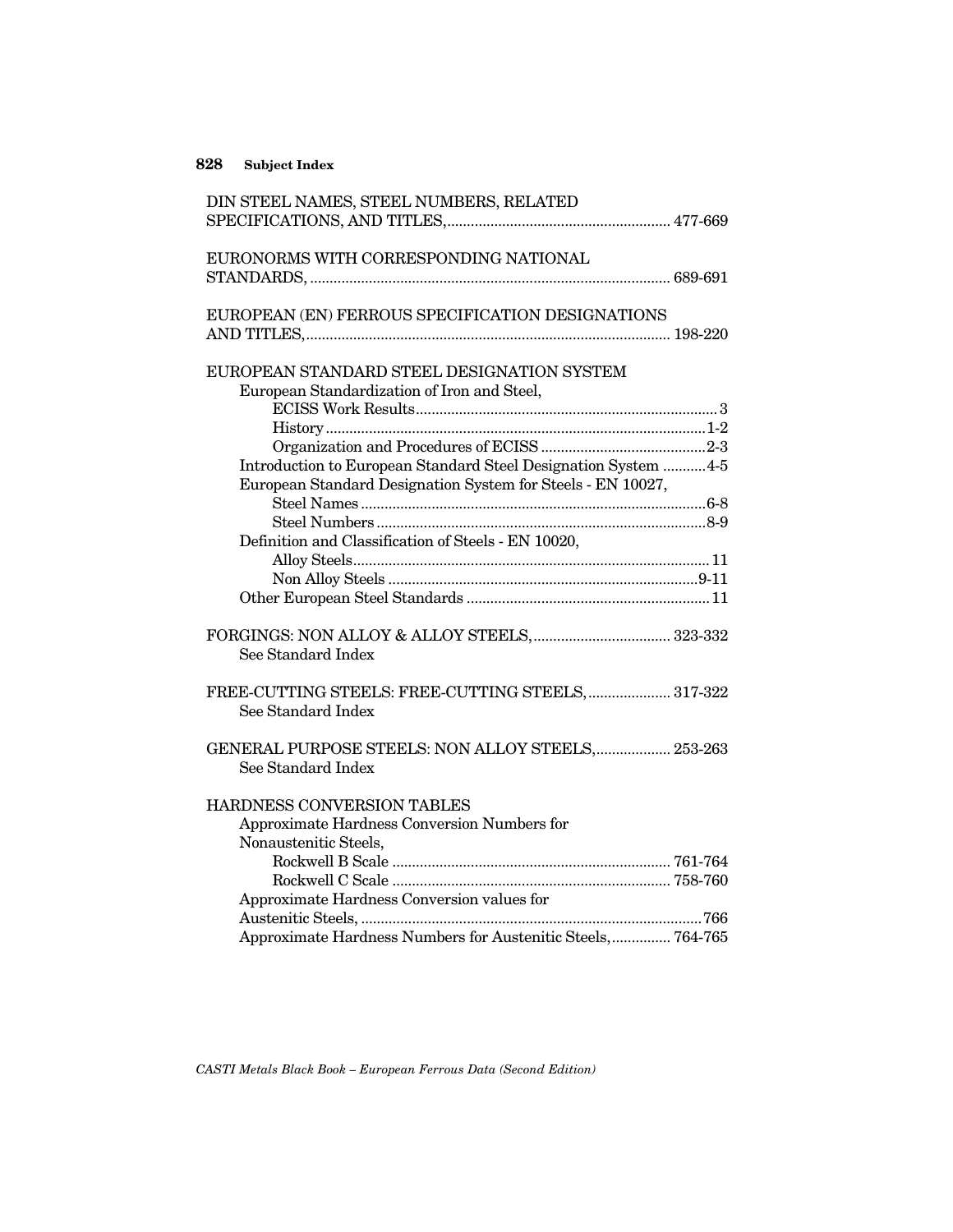| INTERNATIONAL CROSS REFERENCES: CARBON &            |  |
|-----------------------------------------------------|--|
| <b>ALLOY STEELS</b>                                 |  |
| Alloy Steels for General Use,                       |  |
|                                                     |  |
|                                                     |  |
| Nickel Chromium Molybdenum (Ni Cr Mo) Steels706-707 |  |
|                                                     |  |
|                                                     |  |
|                                                     |  |
|                                                     |  |
| INTERNATIONAL CROSS REFERENCES: CASTINGS            |  |
| Cast Alloy Steels                                   |  |
| Cast Alloy Steels for General and                   |  |
|                                                     |  |
| Cast Alloy Steels for Pressure Purposes at          |  |
|                                                     |  |
| Cast Alloy Steels for Pressure Purposes at          |  |
|                                                     |  |
| <b>Cast Carbon Steels</b>                           |  |
| Cast Carbon Steel for General and                   |  |
|                                                     |  |
| Cast Carbon Steel for Pressure Purposes at          |  |
|                                                     |  |
| Cast Carbon Steel for Pressure Purposes at          |  |
|                                                     |  |
|                                                     |  |
|                                                     |  |
| <b>Cast Stainless Steels</b>                        |  |
| Cast Stainless Steels for General and Corrosion     |  |
| <b>Resistant Applications</b>                       |  |
|                                                     |  |
|                                                     |  |
| Cast Stainless Steels for Pressure Purposes         |  |
|                                                     |  |
|                                                     |  |
|                                                     |  |
| INTERNATIONAL CROSS REFERENCES: FORGINGS            |  |
| Carbon Steel Forgings                               |  |
|                                                     |  |
| Alloy Steel Forgings for Piping Pressure Vessel and |  |
| Components                                          |  |
|                                                     |  |
|                                                     |  |
|                                                     |  |
|                                                     |  |
|                                                     |  |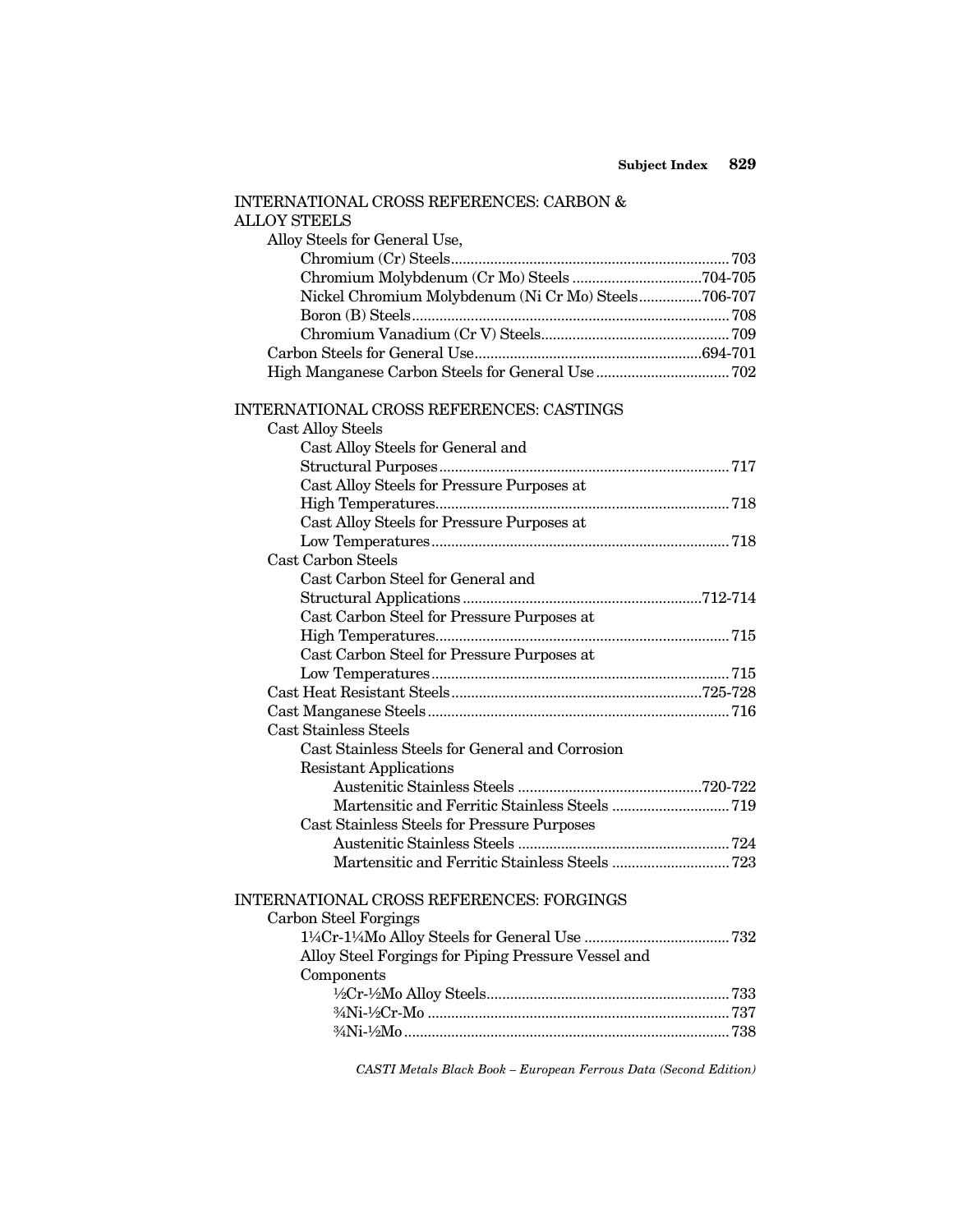# **830 Subject Index**

| INTERNATIONAL CROSS REFERENCES: FORGINGS (continued)     |  |
|----------------------------------------------------------|--|
| Carbon Steel Forgings                                    |  |
| Components                                               |  |
|                                                          |  |
|                                                          |  |
|                                                          |  |
|                                                          |  |
|                                                          |  |
|                                                          |  |
|                                                          |  |
|                                                          |  |
|                                                          |  |
|                                                          |  |
|                                                          |  |
|                                                          |  |
| Carbon Steel Forgings for Piping Pressure Vessel and     |  |
|                                                          |  |
| <b>Stainless Steel Forgings</b>                          |  |
|                                                          |  |
| Duplex (Ferritic-Austenitic) Stainless Steel Forgings742 |  |
|                                                          |  |
|                                                          |  |
| Precipitation-Hardening Stainless Steel Forgings742      |  |
| INTERNATIONAL CROSS REFERENCES: WROUGHT                  |  |

#### STAINLESS STEELS

| Stainless Steels: Bar                    |  |
|------------------------------------------|--|
|                                          |  |
|                                          |  |
|                                          |  |
|                                          |  |
|                                          |  |
| Stainless Steels: Plate, Sheet and Strip |  |
|                                          |  |
|                                          |  |
|                                          |  |
|                                          |  |
|                                          |  |

# INTRODUCTION TO THE METALLURGY OF FERROUS MATERIALS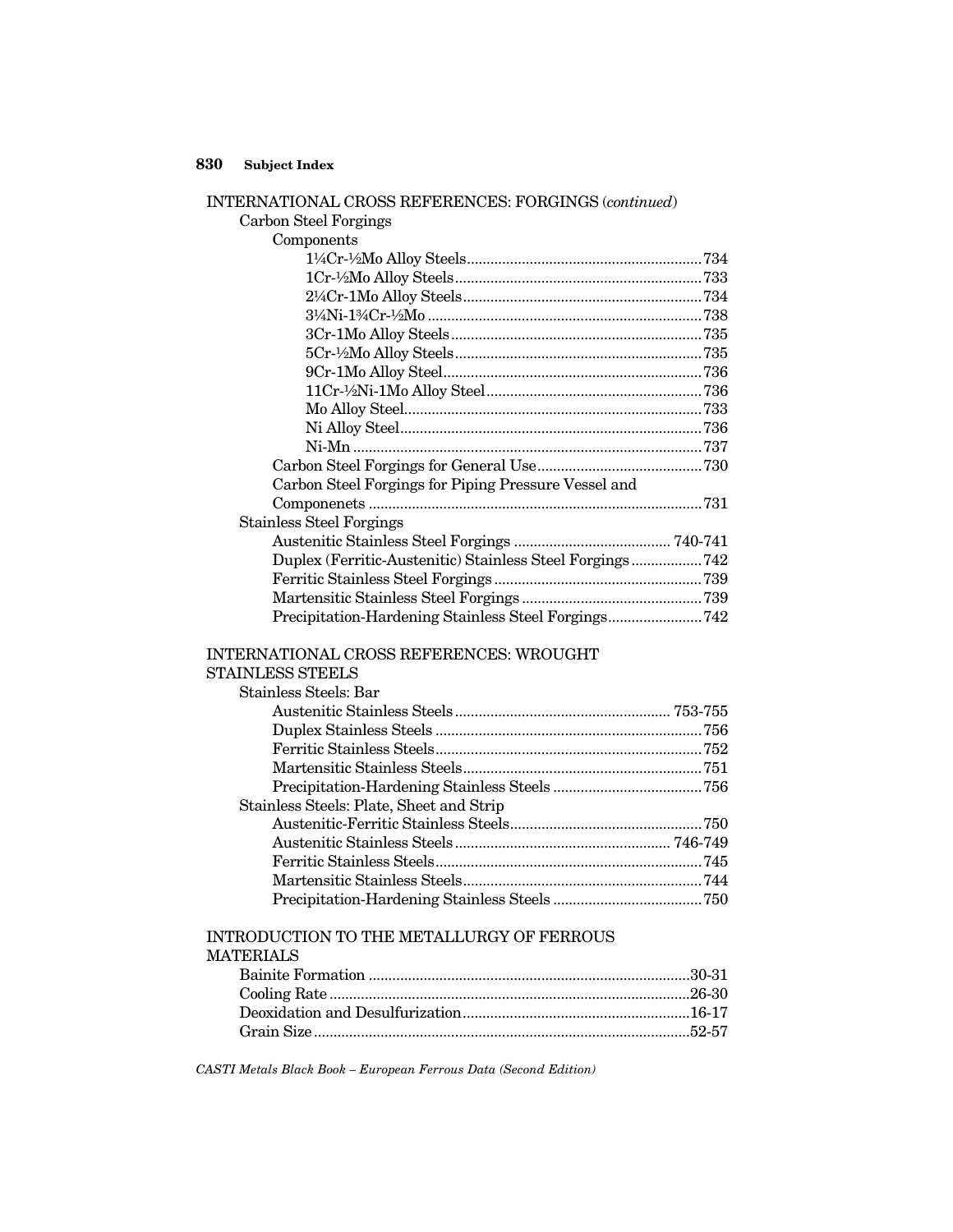| INTRODUCTION TO THE METALLURGY OF FERROUS                  |  |
|------------------------------------------------------------|--|
| MATERIALS (continued)                                      |  |
|                                                            |  |
| Heat Treating of Steel - The Effects of Carbon Content and |  |
|                                                            |  |
|                                                            |  |
|                                                            |  |
|                                                            |  |
|                                                            |  |
|                                                            |  |
|                                                            |  |
|                                                            |  |
|                                                            |  |
| Roles of Alloying Elements                                 |  |
|                                                            |  |
|                                                            |  |
|                                                            |  |
|                                                            |  |
|                                                            |  |
|                                                            |  |
|                                                            |  |
|                                                            |  |
|                                                            |  |
|                                                            |  |
|                                                            |  |
|                                                            |  |
|                                                            |  |
|                                                            |  |
|                                                            |  |
|                                                            |  |
|                                                            |  |
|                                                            |  |
|                                                            |  |
|                                                            |  |
| METALLURICAL TERMS DEFINITIONS & GLOSSARY                  |  |
|                                                            |  |
|                                                            |  |
|                                                            |  |
|                                                            |  |
|                                                            |  |
|                                                            |  |
|                                                            |  |
|                                                            |  |
|                                                            |  |